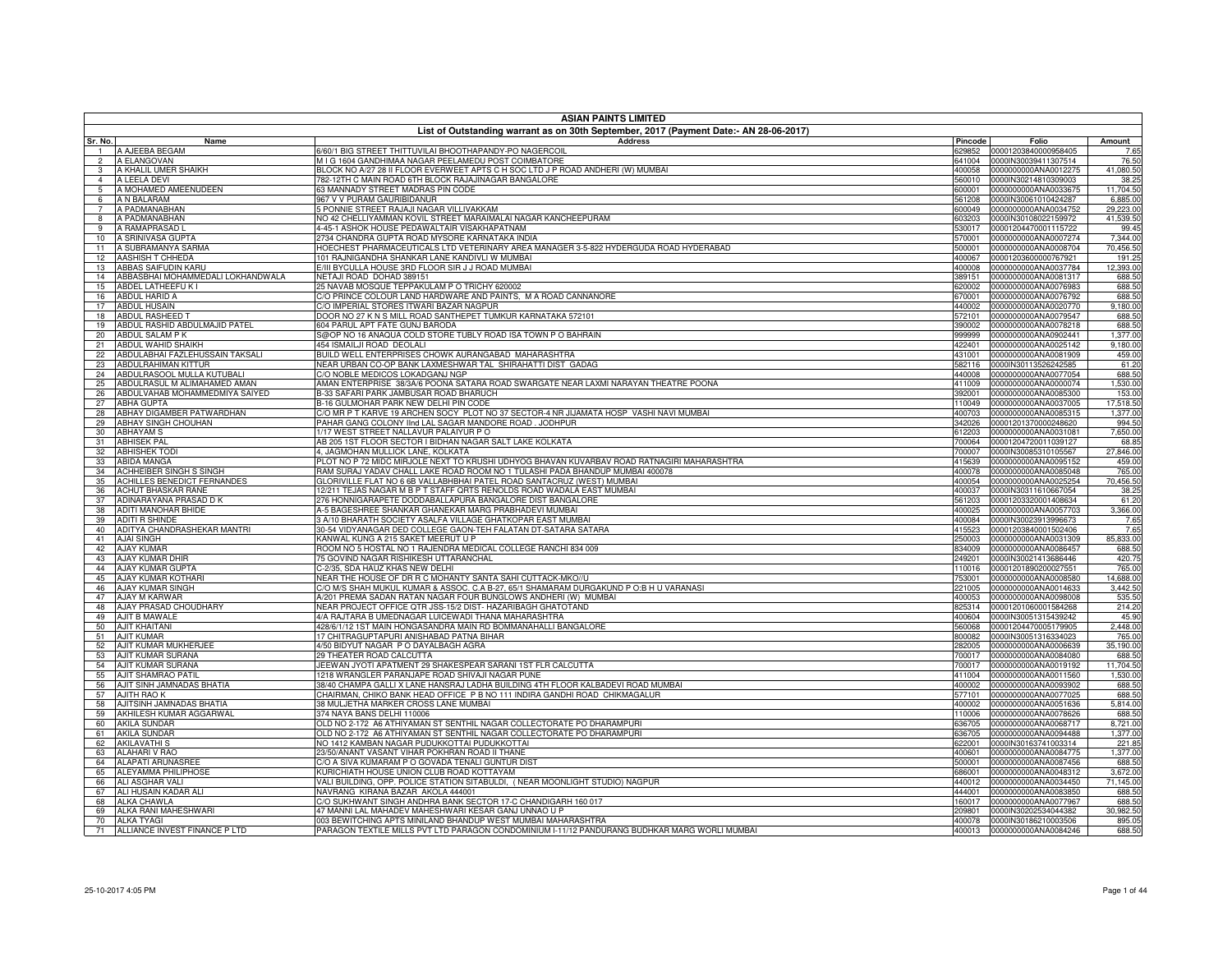|            | <b>ASIAN PAINTS LIMITED</b><br>List of Outstanding warrant as on 30th September, 2017 (Payment Date:- AN 28-06-2017) |                                                                                                                              |                  |                                              |                     |  |
|------------|----------------------------------------------------------------------------------------------------------------------|------------------------------------------------------------------------------------------------------------------------------|------------------|----------------------------------------------|---------------------|--|
| Sr. No.    | Name                                                                                                                 | <b>Address</b>                                                                                                               | Pincode          | Folio                                        | Amount              |  |
| 72         | <b>ALOK KUMAR DAS</b>                                                                                                | 3A BRINDA BON PAL LANE CALCUTTA                                                                                              | 700003           | 0000000000ANA0102552                         | 9,180.00            |  |
| 73         | <b>ALOK KUMAR SINGH</b>                                                                                              | S/O. DINESH PRASAD SINGH,C-197 SECTOR 2A KHETRI NAGAR JHUNJHUNUN KHETRI NAGAR                                                | 333504           | 00001301760000862555                         | 137.70              |  |
| 74         | ALOO N KOTWAL                                                                                                        | 732 JOOTHICA HOUSE 22 NAUSHIR BHARUCHA ROAD MUMBAI                                                                           | 400007           | 0000IN30302850585799                         | 15,300.00           |  |
| 75<br>76   | ALPESHKUMAR KISHORLAL SHAH<br>ALTAF KARAMPURWALA                                                                     | NR JEAL DERRSAR, NAVAPURA, BILIMORA, GUJARAT<br>O BOX 1633 SHARJAH                                                           | 396321<br>999999 | 0000IN30226911524767<br>0000000000ANA0901620 | 765.00<br>18,360.00 |  |
| 77         | ALUGUBELLY SAROJINI REDDY                                                                                            | 3.4.526/41, 303 VINTECS SAVITHRI SADANAM STREET NO 10 LINGAMPALLY, HYDERABAD                                                 | 500027           | 0000IN30163740514422                         | 382.50              |  |
| 78         | ALULLATHIL VENU K CHATHU                                                                                             | LAVANYA, NADUVIL KANNOTH PERALASSERY P.O MUNDALURE KANNUR                                                                    | 670622           | 0000IN30023911283760                         | 38.25               |  |
| 79         | <b>AMAL DAS</b>                                                                                                      | 41A SADANANDA ROAD CALCUTTA 700 026                                                                                          | 700026           | 0000000000ANA0086541                         | 688.50              |  |
| 80         | AMALENDU GANGULI                                                                                                     | SHARISHA PARA PO CHANDERNAGORE DIST HOOGHLY 712 136                                                                          | 712136           | 0000000000ANA0085923                         | 688.50              |  |
| 81         | AMAN CHHABRA                                                                                                         | HOUSE NO 39, SECTOR-14, FARIDABAD                                                                                            | 121001           | 00001201910100974023                         | 153.00              |  |
| 82         | <b>AMAR GUPTA</b>                                                                                                    | SATYA PAPER MILLS RATTAN PAPER MILLS FATEHGARH ROAD AMRITSAR 143001 (PUNJAB)                                                 | 143001           | 0000000000ANA0034093                         | 11,704.50           |  |
| 83         | <b>AMAR SINGH</b>                                                                                                    | 446 GENERAL GANJ BEHIND KAMLA NEHRU SCHOOL MATHURA UP 281001                                                                 | 281001           | 0000000000ANA0079127                         | 688.50              |  |
| 84         | <b>AMAR SINGH</b>                                                                                                    | 195 HARINAGAR HALDWANI                                                                                                       | 263139           | 0000IN30177411058977                         | 107.10              |  |
| 85         | AMARENDRA KUMAR BAGCHI                                                                                               | 56/1 VIVEKANANDA SARANI CALCUTTA                                                                                             | 700078           | 0000000000ANA0030837                         | 35,190.00           |  |
| 86<br>87   | AMBA SHANKER TRIVEDI<br>AMBA V RAO                                                                                   | NO.9. BANK COLONY RAI KA BAGH JODHPUR<br>3 PRAGAT M KARVE ROAD NAUPADA THANE                                                 | 342006<br>400602 | 00001201210100088211<br>0000000000ANA0093273 | 612.00<br>306.00    |  |
| 88         | AMBALAL PUNJABHAI PATEL                                                                                              | PANCHAVATI FARM, DAHEGAM. DIST. GANDHINAGAR                                                                                  | 382305           | 0000IN30034310637622                         | 229.50              |  |
| 89         | AMINA MAHMED LAKHI                                                                                                   | AT POST SIMLAK VIA DABHEL TA-NAVSARI DIST -VALSAD                                                                            | 396415           | 0000000000ANA0066417                         | 2,295.00            |  |
| 90         | AMINABIBI MALIK                                                                                                      | DARBARGADH AT - TA - DASADA DIST - SURENDRANAGAR                                                                             | 382750           | 0000IN30123310304979                         | 382.50              |  |
| 91         | AMISHA HETAL CONTRACTOR                                                                                              | B/1 MORAR FLATS BEHIND MANINAGAR RAILWAY STATION MANINAGAR (EAST) AHMEDABAD                                                  | 380008           | 0000000000ANA0092412                         | 688.50              |  |
| 92         | AMIT ARUN BHURKE                                                                                                     | 121, SHUKRAWAR PETH, AATMAGANGA APT, SATARA                                                                                  | 415002           | 00001203000000498593                         | 283.05              |  |
| 93         | <b>AMIT KUMAR</b>                                                                                                    | HADALJA COMPOUND' OPP ALKPURI CLUB BARODA                                                                                    | 390001           | 0000000000ANA0008056                         | 41,080.50           |  |
| 94         | <b>AMIT KUMAR GHOSH</b>                                                                                              | 39/46A BANGUR PARK P O RISHRA DIST HOOGHLY WEST BENGAL                                                                       | 712248           | 0000000000ANA0111068                         | 153.00              |  |
| 95         | <b>AMIT KUMAR SINGI</b>                                                                                              | 45, GUMASHTA NAGAR, INDORE (M.P.)                                                                                            | 452009           | 0000IN30198310501510                         | 99.45               |  |
| 96         | <b>AMIT RAMESH DOSHI</b>                                                                                             | ROOM NO 5 VIJAYA BHUVAN SUBHASH LANE DAFTARY ROAD MALAD EAST MUMBAI                                                          | 400007           | 0000000000ANA0094760                         | 612.00              |  |
| 97<br>98   | <b>AMIT SINHA</b><br><b>AMITA SARASWAT</b>                                                                           | MM 46 SECTOR D 1 LDA COLONY KANPUR RD LUCKNOW<br>BLOCK NO 77 PLOT NO 04 NEHRU NAGAR BHILAI                                   | 226012<br>490020 | 00001201320000764686<br>0000IN30045012712222 | 76.50<br>76.50      |  |
| 99         | <b>AMITA SAYAL</b>                                                                                                   | 2 LINK ROAD MODEL TOWN                                                                                                       | 141000           | 0000000000ANA0078328                         | 688.50              |  |
| 100        | <b>AMITABH GOEI</b>                                                                                                  | HOSPITAL CAMPUS, T. CHOITHRAM HOSPITAL, INDORE (M.P.)                                                                        | 452001           | 0000IN30198310146464                         | 76.50               |  |
| 101        | <b>AMITABH TEAOTIA</b>                                                                                               | PLOT NO 533 2 SECTOR 8 GANDHINAGAR GANDHI NAGAR GUJARAT                                                                      | 382008           | 0000IN30021412102448                         | 765.00              |  |
| 102        | <b>AMIYA GOOPTU</b>                                                                                                  | 7A MIDDLETON STREET CALCUTTA                                                                                                 | 700071           | 0000000000ANA0030756                         | 12.393.00           |  |
| 103        | AMMANABROLU SUMITHRA                                                                                                 | F 10 D BLOCK 9 29 24 3 2 STATE BANK ADMN UNIT PREMIES BALAJI NAGAR VISAKHAPATNAM ANDHRA PRADESH                              | 530003           | 0000IN30021414725571                         | 765.00              |  |
| 104        | <b>AMOL RAMESH BAHETI</b>                                                                                            | WARD NO. 21 CHIKHLI CHIKHLI                                                                                                  | 443201           | 00001202990003970618                         | 76.50               |  |
| 105        | <b>AMOSU YENDURI</b>                                                                                                 | S/O ASEERWADAM DRIVER PWD WORKSHOP SEETHANAGARAM RAMALAYAM POST GUNTUR DISTRICT                                              | 500001           | 0000000000ANA0085435                         | 1,377.00            |  |
| 106        | AMRAPALI JAYANT OZA                                                                                                  | A-1 APARTMENT BLOCK NO 53 260 WALKESHWAR ROAD MUMBAI                                                                         | 400006           | 0000000000ANA0048505                         | 3,825.00            |  |
| 107        | AMRESH KUMAR SRIVASTAVA                                                                                              | CENTRAL BANK OF INDIA NICHLOUL DIST MAHRAJGANJ UTTAR PRADESH                                                                 | 273304           | 0000IN30051314945056                         | 76.50               |  |
| 108<br>109 | <b>AMRITBEN SHAH</b><br>AMRITLAL SINGH REKHI                                                                         | PLOT NO 18/19 BLOCK NO 1 PUSHPA PARK MALAD EAST MUMBAL<br>GURU NANAK HIGH SCHOOL G T B NAGAR MUMBAI 400037                   | 400064<br>400037 | 0000000000ANA0015065<br>0000000000ANA0077426 | 12.852.00<br>229.50 |  |
| 110        | AMRUTA ARVIND LAD                                                                                                    | 4TH FLOOR R NO.410, SAI GANESH SADAN, SENAPATI BAPAT MARG, DADAR (W) MUMBAI                                                  | 400028           | 00001204710000039913                         | 76.50               |  |
| 111        | AMRUTBHAI BHUTAJI PRAJAPATI                                                                                          | S/O BHUTAJI PRAJAPAATI JALARAM SOCIETY TARAPUR TARAPUR TARAPUR ANAND TARAPUR                                                 | 388180           | 00001203000000311822                         | 191.25              |  |
| 112        | AMRUTLAL GIRDHARDAS PATEL                                                                                            | 44 A TIRUPATI TOWNSHIP NAGALPUR MEHSANA                                                                                      | 384002           | 0000IN30177414662504                         | 76.50               |  |
| 113        | AMTUBHA PUNJUBHA JADEJA                                                                                              | GIRIRAJ SOCIETY NR ANANT NAGAR MORBI GUJARAT                                                                                 | 363642           | 0000000000ANA0086137                         | 688.50              |  |
| 114        | ANAND KUMAR AGARWAL                                                                                                  | PILGRIM ROAD COLLEGE SQUARE CUTTACK CUTTACK                                                                                  | 753003           | 0000IN30125028178184                         | 229.50              |  |
| 115        | ANAND KUMAR JAIN                                                                                                     | 39 B JANAK ROAD FLAT NO 4 CALCUTTA                                                                                           | 700029           | 0000000000ANA0070816                         | 76.50               |  |
| 116        | <b>ANAND NAIR</b>                                                                                                    | M-6/4 ASOKNAGAR THONGATH HOUSE KANJANIROAD, AYYANTHOLE THRISSUR                                                              | 680003           | 0000IN30163740096439                         | 2,524.50            |  |
| 117        | ANAND PURUSHOTTAM MULYE                                                                                              | A-4 MALHAR CHAYA 3RD LANE PANDURANG WADI DOMBIVLI (EAST) DIST THANE                                                          | 421201           | 0000000000ANA0084867                         | 688.50              |  |
| 118        | ANAND S MADA                                                                                                         | SEVA KUNJ PLOT.NO 282 BLOCK NO.17 SION (E) MUMBAI                                                                            | 400022           | 0000000000ANA0014379                         | 459.00              |  |
| 119<br>120 | ANAND SHAMSUNDER DALVI<br>ANAND SRINIVASAN                                                                           | CACULO HOUSE OPP. FIRE STATION ST.INEZ PANAJI GOA<br>2 RAMCHANDRA NIVAS GROUND FLOOR RAMBAUG LANE NO 2 KALYAN 421304         | 403001<br>421304 | 0000000000ANA0062501<br>0000000000ANA0085245 | 35,190.00<br>688.50 |  |
| 121        | ANAND VISHWASRAO SALUKHE                                                                                             | NILKANTHA APARTMENT 4TH FLOOR S NO 155/1B BARANGANI ROAD DHYARI PUNE                                                         | 411041           | 0000000000ANA0089406                         | 306.00              |  |
| 122        | <b>ANANDHI</b>                                                                                                       | 3 WARD 27 MAJEETH NAGAR SRIVILLIPUTTUR VIRUDHU NAGAR                                                                         | 626125           | 0000IN30177412525695                         | 22.95               |  |
| 123        | ANANT DADOBA THAKOOR                                                                                                 | MAYA PLOT NO 533 3RD FLOOR SEVENTEENTH ROAD KHAR MUMBAI                                                                      | 400052           | 0000000000ANA0085932                         | 688.50              |  |
| 124        | ANANT MAHABALESHWAR BHAT                                                                                             | PO - BALGIMANE, YELLAPUR, YELLAPUR                                                                                           | 581359           | 00001202570000099379                         | 53.55               |  |
| 125        | ANANTANARAYANAN P V                                                                                                  | 607 3 RD MAIN BHUVANAGIRI BANGALORE                                                                                          | 560033           | 0000IN30131320523796                         | 3,825.00            |  |
| 126        | ANANTHAYYA VASUDEVA RAO                                                                                              | 51/52 ADARSH PALM MEADOWS PHASE 2 OLD AIRPORT WHITEFIELD ROAD RAMAGONDANAHALLI BANGALORE                                     | 560066           | 0000000000ANA0902663                         | 1,377.00            |  |
| 127        | ANANTRAI AMICHAND SHAH                                                                                               | C/O PURESH HARDWARE MART LATI NUKA OPP JIVAN MENSION BHAVNAGAR                                                               | 999999           | 0000000000ANA0018601                         | 35,190.00           |  |
| 128        | ANDREW VEDHANAYAGAM                                                                                                  | PLOT 383 ANNA NAGAR MADURAI                                                                                                  | 625020           | 0000000000ANA0057207                         | 9,180.00            |  |
|            | 129 ANIL JHAMB                                                                                                       | C/O MANCHANDA ASSOCIATES 1ST FLOOR RAILWAY CROSSING JAWALPUR HARIDWAR                                                        | 249407           | 0000000000ANA0103337                         | 76.50               |  |
|            | 130 ANIL K                                                                                                           | KALANGARA HOUSE NEAR IRON BRIDGE KOTTAKKAKOM KOLLAM KERALA                                                                   | 691013           | 0000IN30023910541600<br>0000IN30226912970057 | 382.50              |  |
| 132        | 131 ANIL KUMAR<br>ANIL KUMAR GUPTA                                                                                   | 469 D M S QRS HARI NAGAR NEW DELHI DELHI INDIA<br>C/O P N FINANCE CORPORATION P O ALLAHAGANJ DIST SHAHJAHANPUR UTTAR PRADESH | 110064<br>242220 | 0000000000ANA0065919                         | 68.85<br>2,295.00   |  |
|            | 133 ANIL KUMAR JAGNANY                                                                                               | C/O GHANSHYAMDAS GIRDHARI LAL POST BARHIYA DIST LAKHISARAI                                                                   | 811302           | 0000000000ANA0096240                         | 76.50               |  |
|            | 134 ANIL KUMAR MALHOTRA                                                                                              | H NO 966/37 JANDI STREET HARBANS PURA LUDHIANA-141008                                                                        | 141008           | 0000000000ANA0088133                         | 688.50              |  |
|            | 135 ANIL KUMAR NIGAM                                                                                                 | ARTIFICIAL LIMBS MFG CORPN OF INDIA MARKETING DEPT G T ROAD KANPUR                                                           | 208016           | 0000000000ANA0079776                         | 688.50              |  |
|            | 136 ANIL MINOCHA                                                                                                     | 270, FRONTIER COLONY ADARSH NAGAR JAIPUR                                                                                     | 302004           | 0000IN30048410508468                         | 573.75              |  |
|            | 137 ANIL OCHCHHAVLAL MEHTA                                                                                           | MEHTA WADA AT PO TA MALPUR DIST S K 383345                                                                                   | 383345           | 0000000000ANA0076645                         | 688.50              |  |
|            | 138 ANIL PARMANAND MOTWANI                                                                                           | 6 DHARAM DARSHAN APT 2ND FLOOR O T SECTION ULHASNAGAR                                                                        | 421003           | 00001201370000227243                         | 765.00              |  |
|            | 139 ANIL PEETI                                                                                                       | H NO 8 2 248/A/5/43 44 ROAD NO 3 BANJARA HILLS HYDERABAD                                                                     | 500034           | 0000IN30102220600366                         | 688.50              |  |
|            | 140 ANIL RAMCHANDRA NIRGUDE                                                                                          | DHANRAI APARTMENT 2ND FLR FLAT NO 30 BLDG A WING C RATHOD NAGAR OPP NEW PRAKASH TALKIES KUMBHAR WADA                         | 421301           | 0000000000ANA0078819                         | 688.50              |  |
|            | 141 ANIL RATHI                                                                                                       | 88 M G ROAD NAGDA MADHYA PRADESH                                                                                             | 456335           | 0000IN30051311976138                         | 175.95              |  |
|            | 142 ANIL SABNIS                                                                                                      | NO 523 8TH CRS J P NAGAR 3RD PHASE BENGALURU BANGALORE                                                                       |                  | 560078 00001204470006736441                  | 1,277.55            |  |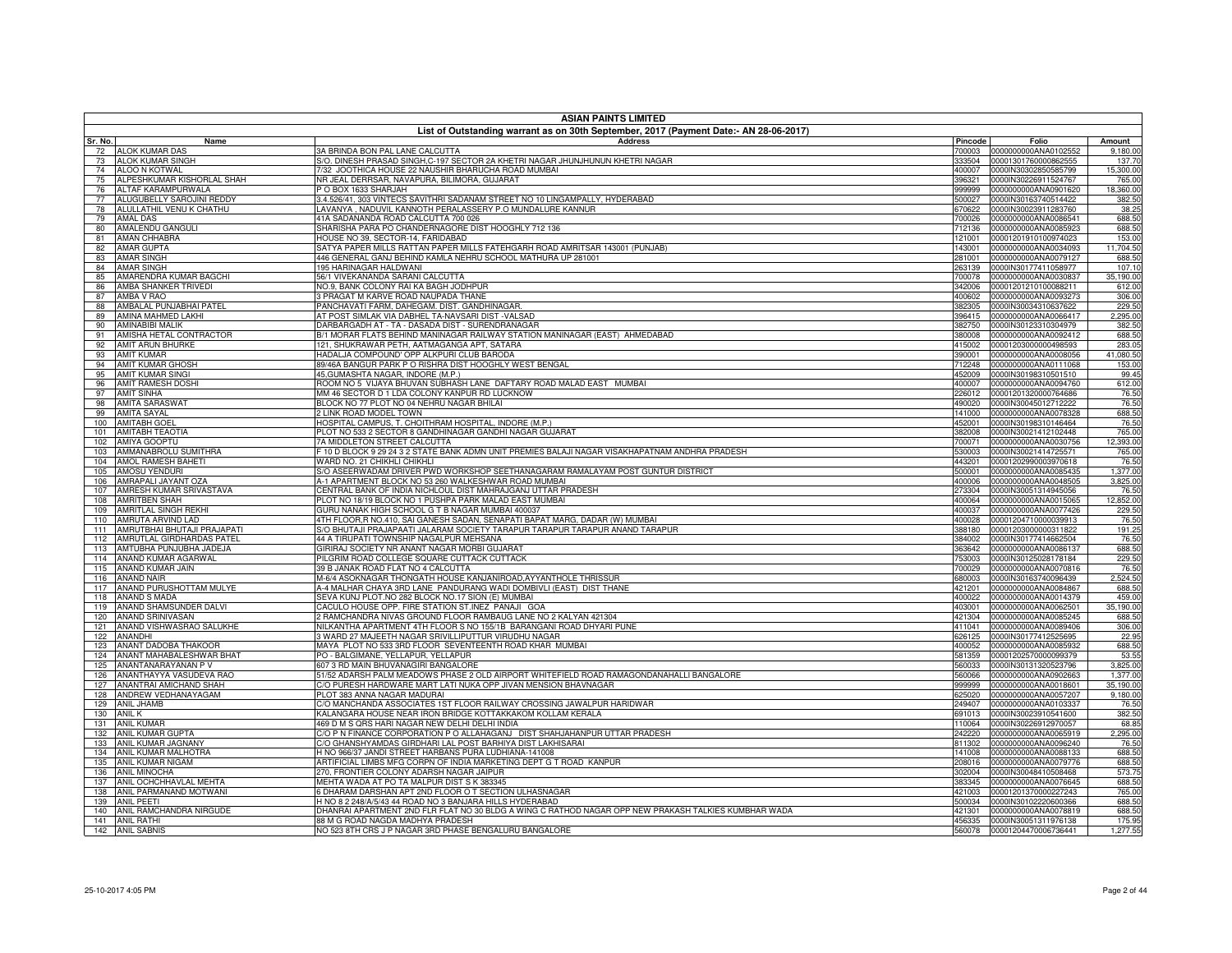|            | <b>ASIAN PAINTS LIMITED</b>                        |                                                                                                                                                   |                  |                                                     |                       |  |
|------------|----------------------------------------------------|---------------------------------------------------------------------------------------------------------------------------------------------------|------------------|-----------------------------------------------------|-----------------------|--|
| Sr. No.    | Name                                               | List of Outstanding warrant as on 30th September, 2017 (Payment Date:- AN 28-06-2017)<br><b>Address</b>                                           | Pincode          | Folio                                               | Amount                |  |
|            | 143 ANIL THAYUMAN                                  | 3 WEST MARREDALLY ROAD NO.2 SECUNDERABAD                                                                                                          | 500026           | 0000000000ANA0047439                                | 14,688.00             |  |
|            | 144 ANIL TRIBHOVANDAS DODIA                        | 504 SHRI LAXMI APARTMENTS 3 CARTER ROAD BEHIND AMBA MATA MANDIR BORIVLI EAST MUMBAI                                                               | 400066           | 0000000000ANA0089924                                | 688.50                |  |
| 145        | ANILA PRADEEP HALBE                                | FLAT NO:A-602, 6TH FLOOR, RANA TOWER, KALWA THANE                                                                                                 | 400605           | 00001203500000315283                                | 267.75                |  |
| 146<br>147 | <b>ANILKUMAR SANGHI</b><br><b>ANITA AGGARWAL</b>   | AA;RADHAKUNJAA; 8/4 YESHWANT NIWAS ROAD INDORE 452 003 (MP)<br>977 CHANTALA SAHARANPUR                                                            | 452003<br>247001 | 0000000000ANA0086568<br>0000IN30282210196513        | 688.50<br>38.25       |  |
| 148        | <b>ANITA GUPTA</b>                                 | 75 ANANDLOK NEW DELHI 49                                                                                                                          | 110049           | 0000000000ANA0087303                                | 688.50                |  |
| 149        | <b>ANITA JOSE</b>                                  | PARASSERIL HOUSE RAMAPURAM BAZAR P O KOTTAYAM, KERALA                                                                                             | 686576           | 0000IN30189510835216                                | 191.25                |  |
| 150        | <b>ANITA S PARWANI</b>                             | <b>R9 LAXMINAGAR NAGPUR</b>                                                                                                                       | 440022           | 0000IN30133019086572                                | 443.70                |  |
| 151        | <b>ANITA S VERMA</b>                               | 402, 4TH FLOOR, DOSTI TULIP BLDG DOSTI ACRES, S M D ROAD WADALA EAST MUMBAI, MAHARASHTRA<br>2B SUNDARA BHAVANAM 95 4TH AVENUE ASHOK NAGAR CHENNAI | 400037           | 0000IN30012611114389                                | 68,850.00             |  |
| 152<br>153 | ANITHA JEYASAKTHI J<br><b>ANITHA S</b>             | NO 93 AZIZ MULK 3RD STREET THOUSAND LIGHTS MADRAS                                                                                                 | 600083<br>600006 | 0000IN30131320868908<br>0000000000ANA0095380        | 856.80<br>459.00      |  |
| 154        | <b>ANJALI PRASAD</b>                               | C/O N K KEJRIWAL & CO KHEMKA LANE J J ROAD UPPER BAZAR RANCHI                                                                                     | 834001           | 0000000000ANA0072574                                | 13,770.00             |  |
| 155        | <b>ANJALI SHARMA</b>                               | 3-D ARMY OFFRS COLONY GAUR ENCLAVE SULTANPUR ROAD LUCKNOW LUCKNOW                                                                                 | 226002           | 00001203320000991731                                | 114.75                |  |
| 156        | <b>ANJALI SINGHAL</b>                              | C/O S P SINGHAL SNEH KUTIR A-74 DEFENCE COLONY MAWANA ROAD MEERUT                                                                                 | 250001           | 0000000000ANA0061324                                | 18,360.00             |  |
| 157        | ANJAN KUMAR BHUYAN                                 | C/O ASIAN PAINTS I LTD LOKHARA ROAD REHABARI GUWAHATI ASSAM 781008                                                                                | 781008           | 0000000000ANA0085114                                | 1,377.00              |  |
| 158<br>159 | ANJANA MULCHAND MEHTA<br>ANJANI DEVI DIDWANIA      | C/O MULCHAND G MEHTA 704/B ARIHANT APARTMENTS 31 DR D B MARG MUMBAI<br>C/O PAWAN KUMAR SUNIL KUMAR P O KORBA DIST BILASPUR                        | 400008<br>495677 | 0000000000ANA0012772<br>0000000000ANA0011689        | 4,666.50<br>12,393.00 |  |
| 160        | <b>ANJU JAIN</b>                                   | 19 LALITA III FLOOR GOKHALE ROAD VILE PARLE EAST MUMBAI                                                                                           | 400057           | 0000000000ANA0071698                                | 12,393.00             |  |
| 161        | ANMOL KRISHAN SEKHRI                               | BRD FLOOR SAHAKAR BAZAR OPP RAILWAY STATION BANDRA WEST MUMBAI                                                                                    | 400050           | 0000000000ANA0048398                                | 8,262.00              |  |
| 162        | ANNADA PRASAD PANDA                                | C/O SRI BIPIN BEHARI PANDA QTR NO C/29 KOELNAGAR ROURKELA                                                                                         | 769014           | 0000000000ANA0027335                                | 35,878.50             |  |
| 163        | <b>ANNAMALAI MR</b>                                | VEW NO 12 OLD NO 10 PASUMADAM STREET PASUMADAM STREET KARAIKUDI                                                                                   | 630001           | 0000IN30131321157994                                | 15.30                 |  |
| 164<br>165 | <b>ANNAMMA RAJAN</b><br>ANNAPURNADEVI MADIPALLI    | WADI DAWASER HOSPITAL PO BOX NO 69 CODE NO 11991 RIYADH VIA<br>MARELLAVARI STREET WEST GODAVRI BHIMAVARAM ANDHRA PRADESH                          | 999999           | 0000000000ANA0902285<br>534201 0000000000ANA0065902 | 1,377.00<br>18,360.00 |  |
| 166        | ANNARAO KASHIRAO KHEDKAR                           | C/O BADRI PURANIK ONTI KHANE BRAMHAPUR GULBARGA                                                                                                   | 585103           | 0000IN30113526820517                                | 38.25                 |  |
| 167        | <b>ANNPURNA SHARMA</b>                             | 3E-1 MAHAVIR NAGAR BHOPAL 462 016                                                                                                                 | 462016           | 0000000000ANA0088768                                | 459.00                |  |
| 168        | <b>ANNPURNA SHARMA</b>                             | 3E-1 MAHAVIR NAGAR BHOPAL 462 016                                                                                                                 | 462016           | 0000000000ANA0088767                                | 459.00                |  |
| 169        | ANNU PRAVIN KUMAR MISTRY                           | 6-B YESHWANT NIWAS ROAD REGAL COLONY INDORE                                                                                                       | 452003           | 0000000000ANA0076898                                | 688.50                |  |
| 170<br>171 | <b>ANTHONY P MONTEIRO</b><br><b>ANTONEY CARMEL</b> | PLOT NO 774 MANSOUZA APARTMENTS FLAT NO 7 HALLVILLAGE KURLA MUMBAI 400070<br>FSP P O BOX 400 HONIARA SOLOMON ISLANDS                              | 400070<br>999999 | 0000000000ANA0079270<br>0000000000ANA0901932        | 688.50<br>1,377.00    |  |
| 172        | ANUBHUTI YADAV                                     | 4 209 AVASVIKAS COLONY ETAWAH                                                                                                                     | 206001           | 00001204720010079610                                | 61.20                 |  |
| 173        | <b>ANUJ BHATIA</b>                                 | 225 E MIG FLATS RAJOURI GARDEN NEW DELHI                                                                                                          | 110027           | 0000IN30021411230544                                | 382.50                |  |
| 174        | ANUPKUMAR BHATTACHARYYA                            | 197/2 BANERJEE PARA ROAD P O SHYAMNAGAR 24 PGS N WEST BENGAL                                                                                      | 743127           | 0000000000ANA0114925                                | 765.00                |  |
| 175        | <b>ANURADHA</b>                                    | NO-3 AZAD NAGAR THIRUVARUR THIRUVARUR THIRUVARUR                                                                                                  | 610002           | 00001204470006565547                                | 30.60                 |  |
| 176<br>177 | ANURADHA G JOSHI<br>ANURADHA KAMLAKAR DIVEKAR      | 104 SAPPHIRE NYATI EMPIRE OPP HDFC BANK KHARADI PUNE PUNE MAHARASHTRA INDIA<br>30 B POWAR COLONY SHANUPURI GENDAMAL SATARA SATARA                 | 411014<br>415002 | 0000IN30051317382529<br>00001202990004234439        | 22.95<br>38.25        |  |
| 178        | ANURADHA NIRANJAN SASHITTAL                        | -/4 SARASWAT COLONY SANTACRUZ MUMBAI                                                                                                              | 400054           | 0000000000ANA0025129                                | 9,180.00              |  |
| 179        | ANURADHA SHRIRAM KHATU                             | 120 KRISHNA NIWAS T H KATARIA MARG MAHIM MUMBAI                                                                                                   | 400016           | 0000000000ANA0059155                                | 52,096.50             |  |
| 180        | ANURADHA WADHAWAN                                  | 4-29 SECTOR 34 NOIDA                                                                                                                              | 201307           | 0000000000ANA0026499                                | 3,901.50              |  |
| 181        | ANURAG MUNDHRA                                     | 90 - A, BAIKUNTH DHAM COLONY, KHAJRANA ROAD, INDORE (M.P.)                                                                                        | 452018           | 0000IN30198310380805                                | 765.00                |  |
| 182<br>183 | ANUSHRI ANIL GUTAL<br>ANUSUYA RAMDAS HALANKAR      | C/39 HAPPY HOME NR SHAHAD STATION KALYAN<br>1/55 ASGARALI COMPOUND VAKOLA PIPE LINE SANTACRUZ EAST MUMBAI                                         | 421103<br>400055 | 0000000000ANA0095383<br>0000000000ANA0084555        | 153.00<br>306.00      |  |
| 184        | ANWARSADAD                                         | OLD NO 2 NEW NO 3 SADIQ BATCHA NAGAR ALWARTHIRUNAG NEAR MASQUE CHENNAI                                                                            | 600087           | 00001203600000259673                                | 53.55                 |  |
| 185        | ANWARSANW KHUMANSANG RAJ                           | ASIAN PAINTS I LTD ANKLESHWAR GIDC DIST BHARUCH                                                                                                   | 392001           | 0000000000ANA0085407                                | 1,377.00              |  |
| 186        | <b>APARNA GHOSH</b>                                | 6/2-A BALARAM BOSE 1ST LANE CALCUTTA                                                                                                              | 700020           | 0000000000ANA0031511                                | 35,190.00             |  |
| 187        | APARNA PRASHANT KADAM                              | H.NO.18 A, GAJANAN TRADERS, SAHYOGNAGAR, WORKSHOP NANDED                                                                                          | 431605           | 00001201750000097069                                | 38.25                 |  |
| 188<br>189 | <b>APARNA V</b><br>APPASAHEB S BONGALE             | 1A ROBIN QUEENS PARK 20 KARPAGAM AVENUE R A PURAM CHENNAI<br>SHRIMANT 220 VISHWAMBAR NAGAR PONDA MARGAO ROAD PONDA GOA                            | 600028<br>403401 | 00001204450000478493<br>0000000000ANA0021372        | 22.95<br>16,830.00    |  |
| 190        | <b>AR ALAGAMMAI</b>                                | PL RM AR HOUSE PUDIVAYAL                                                                                                                          | 623108           | 0000000000ANA0009659                                | 70,456.50             |  |
| 191        | <b>ARATI RATH</b>                                  | QTR NO.33/ A, AVNEUC- C, SECTOR- -1 BHILAI, CHATTISGARH                                                                                           | 490001           | 0000IN30226910687873                                | 1,805.40              |  |
| 192        | ARAVINDAN U P                                      | C/O C&F CLAIM SECTION P O BOX 2805 ABU DHABI                                                                                                      | 999999           | 0000000000ANA0900058                                | 10,174.50             |  |
| 193        | <b>ARCHANA BANERJEA</b>                            | 235 GOPAL LAL TAGORE ROAD CALCUTTA                                                                                                                | 700036           | 0000000000ANA0079699                                | 688.50                |  |
| 194<br>195 | <b>ARCHANA MOHAN</b><br><b>ARUN GANDHI</b>         | C/O G N MALHOTRA 3/40 PREM NAGAR DAYAL BAGH AGRA 282005<br>PO BOX 20427 SHARJAH U A E                                                             | 282005<br>999999 | 0000000000ANA0079767<br>0000000000ANA0901877        | 688.50<br>459.00      |  |
| 196        | <b>ARUN HARIBHAU PATIL</b>                         | 1/7, NAVSARVODAYA SOCIETY, VARTAK ROAD, DIXIT ROAD(EXT,), VILE PARLE (EAST), MUMBAI.                                                              | 400057           | 0000IN30038610119679                                | 229.50                |  |
| 197        | ARUN KIRTILAL BHANSALI                             | C/O ASHISH K MEHTA 7-B GEETANJALI 9 N GAMADIA X ROAD PEDDAR RD MUMBAI                                                                             | 400026           | 0000000000ANA0111613                                | 2,142.00              |  |
| 198        | <b>ARUN KUMAR</b>                                  | BLOCK NO 246 FLAT NO 1B RAILWAY OFFICERS FLATS PANCHKUIAN ROAD NEW DELHI                                                                          | 110001           | 0000000000ANA0011950                                | 12,393.00             |  |
| 199        | ARUN KUMAR CHADHA                                  | C/O S S KAPOOR & CO 157 PRINCESS ST MUMBAI                                                                                                        | 400002           | 0000000000ANA0077440                                | 688.50                |  |
| 200<br>201 | ARUN KUMAR JAIN<br><b>ARUN KUMAR PARASA</b>        | 19 B VIKRAMADITYA CLOTH MARKET FAZALPURA UJJAIN<br>FLAT NO 422, EMBASSY WOODS CUNNINGHAM ROAD BANGALORE                                           | 456006<br>560052 | 00001203350000944601<br>0000IN30214810329414        | 229.50<br>68.85       |  |
| 202        | <b>ARUN M S</b>                                    | MANASAROVAR APARTMENTS 1 KHADAR NAWAZ KHAN ROAD CHENNAI                                                                                           | 600006           | 0000IN30131320058946                                | 76.50                 |  |
| 203        | <b>ARUN PAVITHRAN</b>                              | KULATHINTE THEKKATHIL VENGARA THODIYOOR NORTH KARUNAGAPPALLY KOLLAM                                                                               | 690523           | 00001301440001737297                                | 91.80                 |  |
| 204        | ARUNA C SHETTIGAR                                  | 1/14 SARDAR NAGAR NO 4 SION KOLIWADA MUMBAI                                                                                                       |                  | 400037 0000000000ANA0092110                         | 688.50                |  |
| 205        | <b>ARUNA KAUSHIK</b>                               | RAMESH NAGAR COLONY, NAJIBABAD (U.P.)                                                                                                             | 246763           | 0000IN30198310231417                                | 7.65                  |  |
| 206<br>207 | <b>ARUNA NAG</b><br><b>ARUNA NANDI</b>             | C/O B NAG C F P B 30 GORACHAND ROAD CALCUTTA 700014<br>1875 PRAGATI SHEEL COLONY BEH CHOUBEY NURSING HOME NARMADA ROAD JABALPUR MP                | 700014<br>482001 | 0000000000ANA0079014<br>0000IN30133020086812        | 688.50<br>15.30       |  |
| 208        | ARUNA NARENDRA PATEL                               | 10 JAY AVINAS SOCIETY BHD K.K NAGAR GHATLODIA AHMEDABAD                                                                                           | 380061           | 0000000000ANA0088499                                | 688.50                |  |
| 209        | ARUNABEN PRAVINCHANDRA BHAVSAR                     | AMABAJI MATANA CHACHRE BHAVSAR OLE VADNAGAR N G                                                                                                   | 999999           | 0000000000ANA0114283                                | 535.50                |  |
| 210        | <b>ARUNBHAI M PATEL</b>                            | 11 JALDHARA SOCIETY OPP TRIMURTI SOCIETY PIJ ROAD NADIAD                                                                                          | 387002           | 0000000000ANA0066775                                | 76.50                 |  |
| 211        | ARUPRATAN CHATTERJEE                               | H 1587 CHITTARANJAN PARK NEW DELHI                                                                                                                | 110019           | 0000000000ANA0079815                                | 688.50                |  |
| 212<br>213 | ARVIND GOPAL PARKER<br>ARVIND KEDARNATH GUPTA      | 54/3 MANUBAR MANSION DR AMBEDKAR ROAD DADAR MUMBAI 400014<br>M/S SHARDA STORES POST OFFICE SQUARE BHANDARA                                        | 400014<br>441904 | 0000000000ANA0077920<br>0000000000ANA0010028        | 688.50<br>1,530.00    |  |
|            |                                                    |                                                                                                                                                   |                  |                                                     |                       |  |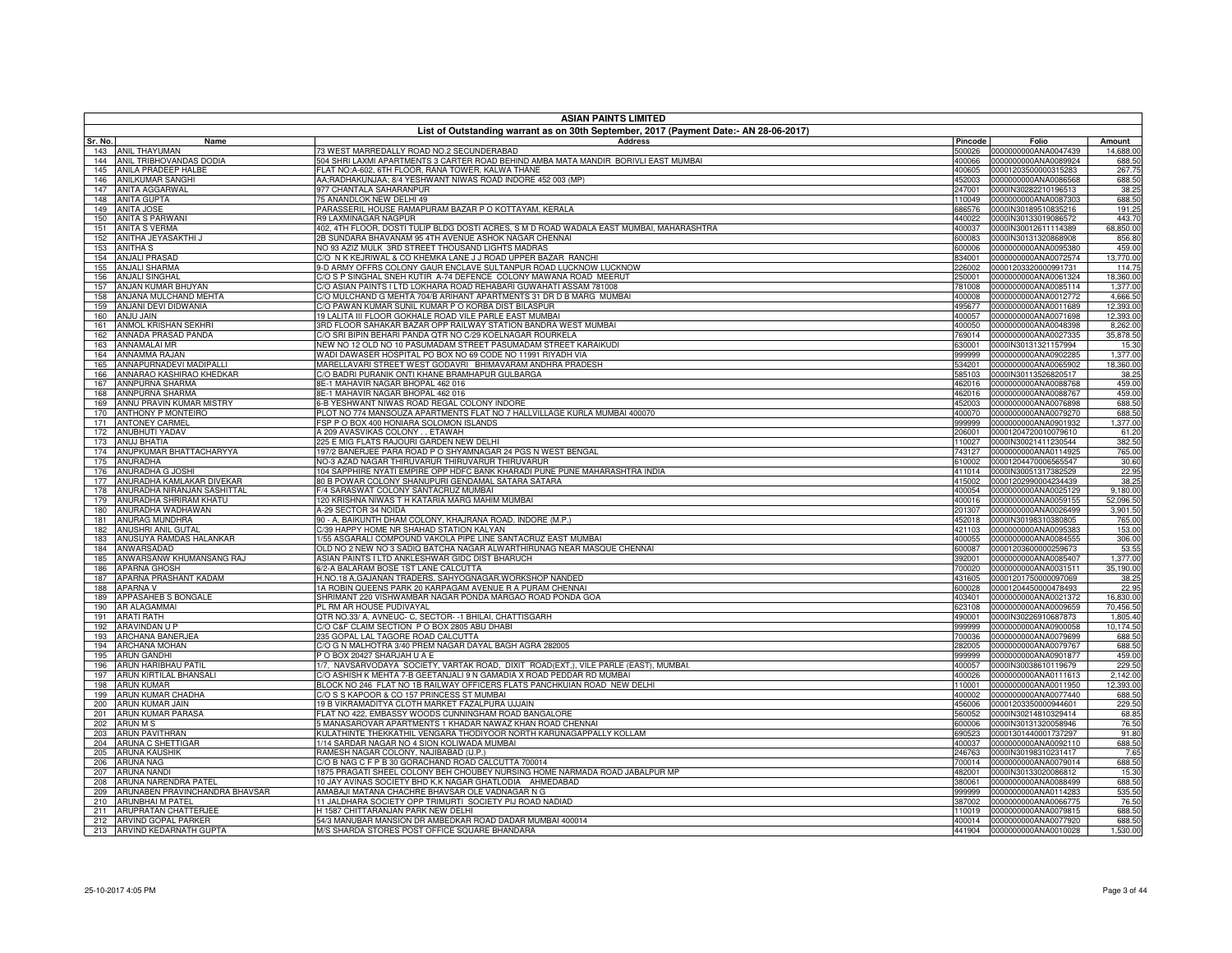|            | <b>ASIAN PAINTS LIMITED</b>                                    |                                                                                                                                         |                  |                                                     |                      |  |
|------------|----------------------------------------------------------------|-----------------------------------------------------------------------------------------------------------------------------------------|------------------|-----------------------------------------------------|----------------------|--|
| Sr. No.    | Name                                                           | List of Outstanding warrant as on 30th September, 2017 (Payment Date:- AN 28-06-2017)<br><b>Address</b>                                 | Pincode          | Folio                                               | Amount               |  |
| 214        | ARVIND KESHAORAO FISKEPATIL                                    | A-1 202 SAI PARADISE OPP VENKTESH HOSPITAL NR SHELAR PARK KHADAKPADA KALYAN (W) THANE                                                   | 421301           | 00001201330000250739                                | 344.25               |  |
| 215        | <b>ARVIND KUMAR PARIKH</b>                                     | <b>60/19 GOLGHAR VARANAS</b>                                                                                                            | 221001           | 0000000000ANA0010286                                | 35,190.00            |  |
| 216        | ARVIND KUMAR VASHISHTHA                                        | P O BOX 2724 INUVIK NT XOE OTO                                                                                                          | 999999           | 0000000000ANA0901423                                | 24,862.50            |  |
| 217        | <b>ARVIND PRADHAN</b>                                          | ARVIND PRADHAN 'KRISHNA' BABAJI PURA HATHI POLE CORNER BARODA                                                                           | 390001           | 0000000000ANA0086300                                | 688.50               |  |
| 218<br>219 | ARVINDBHAI KANTIBHAI PATEL<br>ARYAVARAT FINANCIAL SERVICES LTD | <b>FRATAP GUNJ BARODA</b><br>15 GANGADHAR BABU LANE 306 EDEN HOUSE CALCUTTA                                                             | 700012           | 390002 0000000000ANA0018373<br>0000000000ANA0093362 | 6,885.00<br>3,825.00 |  |
| 220        | <b>ASHA G PAI</b>                                              | D NO 7/02/63 B1 1ST FLOOR VADIRAJA ROAD UDUPI                                                                                           | 576101           | 00001204470005123499                                | 76.50                |  |
| 221        | <b>ASHA K PEDNEKAR</b>                                         | TAGOR NAGAR 409/4813 AA;DAA; WING 5TH FLOOR VIKHROLI (E) MUMBAI                                                                         | 400078           | 0000000000ANA0092589                                | 688.50               |  |
| 222        | <b>ASHA MAHESH MODY</b>                                        | 781, KRIBHCO TOWNSHIP, POST - KRIBHCO NAGAR, DIST - SURAT.                                                                              | 394515           | 0000IN30042510034550                                | 38.25                |  |
| 223        | ASHA MOTILAL MOOLANI                                           | A/3 ASHOKA HOUSING SOCIETY 3 NAYLOR ROAD PUNE                                                                                           | 411001           | 0000000000ANA0077100                                | 688.50               |  |
| 224        | <b>ASHA VALECHA</b>                                            | NO 64 17TH MAIN 3RD CROSS IIND BLOCK KORAMANGALA BANGALORE                                                                              | 560034           | 0000000000ANA0106474                                | 46,894.50            |  |
| 225<br>226 | <b>ASHA VARYAN</b><br><b>ASHEESH DONGRE</b>                    | 117/H-1/337 MODEL TOWN PANDU NAGAR KANPUR 208 005<br>DOOR NO 48 SHANKAR BAGH INDORE                                                     | 208005           | 0000000000ANA0089658<br>452006 0000000000ANA0095548 | 688.50<br>688.50     |  |
| 227        | <b>ASHIM BANIK</b>                                             | 26 HINDUSTAN PARK, CALCUTTA 700 029                                                                                                     |                  | 700029 0000000000ANA0087547                         | 688.50               |  |
| 228        | <b>ASHIM KUMAR</b>                                             | 2/37 ROOP NAGAR DELHI 110 007                                                                                                           | 110007           | 0000000000ANA0087153                                | 688.50               |  |
| 229        | <b>ASHISH DESAI</b>                                            | 11 SATELLITE PLAZA ROW HOUSE PREMCHAND NAGAR RD. AHMEDABAD                                                                              | 380015           | 0000000000ANA0041514                                | 25,704.00            |  |
| 230        | <b>ASHISH KESHRI</b>                                           | BEKAPUR NEAR JUBLI WELL MUNGER KOTWALI MUNGER BIHAR INDIA                                                                               | 811201           | 0000IN30051313392403                                | 45.90                |  |
| 231        | <b>ASHOK</b>                                                   | MAIN GANJ ETAH UTTAR PRADESH                                                                                                            | 207001           | 0000IN30165310078938                                | 382.50               |  |
| 232        | <b>ASHOK AMRATLAL SHAH</b><br><b>ASHOK AMRATLAL SOLANKI</b>    | A 503 ORBIT TOWER CO OP HSG SOCY NATHPAI NAGAR PLOT NO 236 A GARODIA NAGAR GHATKOPAR                                                    | 400077           | 0000IN30311610089202                                | 153.00               |  |
| 233<br>234 | <b>ASHOK BHUTA</b>                                             | B-1902, VIDEOCON TOWER, THAKUR COMPLEX, KANDIVLI (E), MUMBAI<br>558 ADENWALA ROAD MUMBAI 400019                                         | 400101<br>400019 | 00001203500000038572<br>0000000000ANA0902057        | 3,825.00<br>1,377.00 |  |
| 235        | ASHOK BIHARILAL TAPADIA                                        | NEAR ANKUR BALWADI RAMKRISHNA NAGAR BASMAT ROAD PARBHANI PARBHANI                                                                       | 431401           | 00001203320000448543                                | 68.85                |  |
| 236        | ASHOK CHHOTALAL SHAH                                           | 9 "HIRAVILLA" 6 TH ROAD, SANTACRUZ (E) MUMBAI                                                                                           | 400055           | 00001203820000044311                                | 3,075.30             |  |
| 237        | ASHOK CHOUDHARY                                                | VILL JASRANA TANDI KI DHANI PO ROOPPURA VIA KUCHAMAN CITY NAGUR RAJ KUCHAMAN                                                            |                  | 341508 00001201060500537781                         | 15.30                |  |
| 238        | <b>ASHOK DAUDIYA</b>                                           | T B HOSPITAL, MATRU KRUPA, NEHRU NAGAR JAMNAGAR                                                                                         |                  | 361008 00001204470001386361                         | 38.25                |  |
| 239        | ASHOK FULCHAND OSWAL                                           | 274 / B KHARDEKAR BOL GUJARI KOLHAPUR                                                                                                   | 416002           | 0000IN30088813879507                                | 70,456.50            |  |
| 240        | ASHOK JAYANTILAL SHAH<br><b>ASHOK K C</b>                      | 25/C SONARIKA, 1ST FLOOR, FLAT NO 2 C P TANK, CHANDANWADI OPP MADHAV BAUG MUMBAI<br>AMBIKALAYAM BUDHANOOR P O PULIYOOR (VIA) CHENGANNUR |                  | 400004 0000IN30051310253593                         | 15.30<br>76.50       |  |
| 241<br>242 | <b>ASHOK KUMAR</b>                                             | C'O J P SWARNKAR ASHOK CHOWK THALION KA BAS JODHPUR                                                                                     | 342000           | 689510 0000IN30023911791260<br>0000000000ANA0076919 | 688.50               |  |
| 243        | <b>ASHOK KUMAR</b>                                             | KANGOO MOHALLA SAMANA PUNJAB                                                                                                            | 147101           | 0000IN30236510687104                                | 382.50               |  |
| 244        | ASHOK KUMAR AGARWAL                                            | C/O HALDIRAM BHUJIAWALA 7 JAGMOHAN MULLICK LANE CALCUTTA                                                                                | 700007           | 0000000000ANA0058952                                | 9,180.00             |  |
| 245        | ASHOK KUMAR AGRAWAL                                            | ASHOKA HARDWARE AND PAINT STORE KOTWALI ROAD MATHURA                                                                                    | 281001           | 0000IN30155721720033                                | 688.50               |  |
| 246        | ASHOK KUMAR DWIVEDI                                            | ALLAHABAD BANK UNIVERSITY BRANCH GORAKHPUR UP 273001                                                                                    | 273001           | 0000000000ANA0079753                                | 688.50               |  |
| 247        | ASHOK KUMAR JAIN                                               | 31/181/M1 LAXMI PURAM RAJPUR CHUNGI AGRA                                                                                                | 282001           | 00001202420000364378                                | 382.50               |  |
| 248<br>249 | ASHOK KUMAR MODA<br><b>ASHOK M PARET</b>                       | 31, 2ND PHOPHAL WADI 4TH FLOOR KALBADEVI MUMBAI<br>OMAN MINING CO LLC PO BOX 758 MUSCAT SULTANATE OF OMAN                               | 400002<br>999999 | 0000000000ANA0080340<br>0000000000ANA0902280        | 688.50<br>1,377.00   |  |
| 250        | <b>ASHOK MIRPURI</b>                                           | C/O BHAVNAGIRI DRYFRUIT CO GITANJALI OPP NEHRU HALL CAMP POONA INDIA                                                                    | 411001           | 0000000000ANA0902027                                | 1,377.00             |  |
| 251        | <b>ASHOK PARASHAF</b>                                          | D-119 DAFENCE COLONY NEW DELHI 110 024                                                                                                  | 110024           | 0000000000ANA0086038                                | 459.00               |  |
| 252        | ASHOK RAMCHANDRA BAPAT                                         | SN - 1/9, PLOT 20, HINGANE KD., GAURI SHANKAR SOCIETY, PUNE                                                                             | 411051           | 00001202260000107198                                | 76.50                |  |
| 253        | <b>ASHOK RANJAN DAS</b>                                        | MAHANADI ROAD TULSIPUR CUTTACT                                                                                                          | 753008           | 0000000000ANA0085469                                | 1,377.00             |  |
| 254        | ASHOK VASANTRAO MANDLIK                                        | 5&6 SHITALA APARTMENT LTD. DILIP GUPTE ROAD, MAHIM, MUMBAI                                                                              |                  | 400016 00001201090003291606                         | 803.25               |  |
| 255        | <b>ASHOK WADHWA</b>                                            | MG-1/37, VikasPuri New Delhi                                                                                                            | 110018           | 0000IN30086110045893                                | 688.50               |  |
| 256<br>257 | ASHOKA GANPATRAO TARALEKAR<br><b>ASHOKE MAZUMDER</b>           | PLOT NO 21 SHREE KORGAONKAR HSG SOC 14TH LANE RAJARAMPURI KOLHAPUR<br>87 BANSDRONI GOVT CLY PS R/PARK KOLKATA                           | 416008           | 0000000000ANA0085766<br>700070 00001204470003756295 | 688.50<br>76.50      |  |
| 258        | ASHOKKUMAR DAHYABHAI PATEL                                     | 31 BHAGIRATH SOCIETY NARANPURA AHMEDABAD                                                                                                | 380013           | 0000000000ANA0024658                                | 11,169.00            |  |
| 259        | ASHOKKUMAR PRAHALADBHAI PATEL                                  | 21 SHARDA NAGAR SOCIETY MEHSANA N GUJARAT                                                                                               | 384002           | 0000000000ANA0006216                                | 35,190.00            |  |
| 260        | <b>ASHOKKUMAR R BHATT</b>                                      | JAMANI BUILDING LILIYA MOTA 365535 DIST AMRELI                                                                                          |                  | 365535 0000000000ANA0091271                         | 688.50               |  |
| 261        | ASHOKKUMAR RADHAKRISHNA RUIA                                   | THE PHOENIX MILLS LTD SENAPATI BAPAT MARG LOWER PAREL MUMBAI                                                                            | 400013           | 0000000000ANA0068839                                | 3,442.50             |  |
| 262        | ASHUTOSH MISHRA                                                | B-34 ONGC COLONY ANKLESHWAR . ANKLESHWAR                                                                                                |                  | 393010 00001204720010833302                         | 38.25                |  |
| 263<br>264 | ASHWIN GORADHANDAS PANDYA<br>ASHWIN LAXMIDAS DOSHI             | BORDI KUWA SATYAM HOUSE AT & PO TA MODASA DIST S K<br>18915 CHRISTINA AVE CERRITOS CA 90701 US A                                        | 383315<br>999999 | 0000000000ANA0069255<br>0000000000ANA0902268        | 688.50<br>1,377.00   |  |
| 265        | <b>ASHWIN M MADIA</b>                                          | 13810 58TH AVENUE N PLYMOUTH M N 55446 U S A                                                                                            |                  | 999999 0000000000ANA0901637                         | 18,360.00            |  |
| 266        | <b>ASIAN PAINTS LIMITED</b>                                    | ASIAN PAINTS LIMITED,C/O ADDRESS BLANK CASES AT THE TIME OF DATA TAKEOVER ASIAN PAINTS HOUSE,6A SHANTINAGAR, SANTACRUZ (EAST) MUMBAI    | 400055           | 0000000000ANA0091813                                | 688.50               |  |
| 267        | ASIAN PAINTS LIMITED                                           | ASIAN PAINTS LIMITED, C/O ADDRESS BLANK CASES AT THE TIME OF DATA TAKEOVER ASIAN PAINTS HOUSE, 6A SHANTINAGAR, SANTACRUZ (EAST) MUMBAI  | 400055           | 0000000000ANA0091663                                | 1,377.00             |  |
| 268        | <b>ASIAN PAINTS LIMITED</b>                                    | 6A, SHANTINAGAR SANTACRUZ(EAST) MUMBAI                                                                                                  |                  | 400055 0000000000ANA0116366                         | 76,882.50            |  |
| 269        | <b>ASIAN PAINTS LIMITED</b>                                    | ASIAN PAINTS LIMITED,C/O ADDRESS BLANK CASES AT THE TIME OF DATA TAKEOVER ASIAN PAINTS HOUSE,6A SHANTINAGAR, SANTACRUZ (EAST) MUMBAI    | 400055           | 0000000000ANA0091555                                | 688.50               |  |
| 270        | <b>ASIT KAR</b>                                                | 36 KALI BISWAS ROAD KANCHRAPARA 24 PGS NORTH KOLKATA                                                                                    | 743145           | 0000IN30177410982208                                | 7.65                 |  |
| 271<br>272 | ASMA ESMAIL BADSHAH<br>ASOKAN R J                              | FLAT NO 502/ C BUILDING VISHAL APARTMENTS BHAVANI PETH PUNE<br>45 MUNICIPAL COLONY ERODE PERIYAR DISTRICT 638004                        | 638004           | 411002 0000000000ANA0036873<br>0000000000ANA0084464 | 15,376.50<br>306.00  |  |
|            | 273 ATUL MADHUSUDAN PATEL                                      | MADHUYAN SANGAMPARK NR HIRABAUG CROSSING AMBAWADI AHMEDABAD                                                                             | 380006           | 0000000000ANA0086573                                | 229.50               |  |
| 274        | <b>ATUL N DESAI</b>                                            | C/O A B ENTERPRISE 24/25 ARMENIAN STREET CALCUTTA                                                                                       | 700001           | 0000000000ANA0091999                                | 688.50               |  |
| 275        | <b>ATUL SHARMA</b>                                             | A/55 NIRMAN VIHAR NEW DELHI                                                                                                             | 110092           | 0000000000ANA0004321                                | 35,190.00            |  |
| 276        | <b>ATUL SURESH YALGI</b>                                       | H NO 540/50/1 WADA COMPOUND RAGHUNATH PETH BELGAUM                                                                                      |                  | 590006 0000IN30113526415523                         | 76.50                |  |
| 277        | ATULKUMAR CHANDULAL MISTRY                                     | LAXMINARAYAN COLONY KALPNA TALKIES ROAD ANAND                                                                                           | 388001           | 0000000000ANA0080055                                | 688.50               |  |
| 278<br>279 | AVDHUT BALASHANKAR BUCH<br><b>AVINASH KUMAR</b>                | C/O R D MEHTA 310 B GSFC TOWNSHIP FERTILIZER NAGAR DIST VADODARA<br>45C MODEL TOWN STREET NO 3 ASR AMRITSAR                             | 391750<br>143001 | 0000000000ANA0093675<br>0000000000ANA0026459        | 229.50<br>459.00     |  |
| 280        | AVINASH MORESHWAR SAVTALE                                      | SAVTALE HOUSE 18 N BHAVANI SHANKAR CROSS LANE DADAR MUMBAI                                                                              | 400028           | 0000000000ANA0031889                                | 70,456.50            |  |
| 281        | AVINASH PARSHURAM JAWHARKAR                                    | P O BOX 1596 SHARJAH U A E                                                                                                              | 999999           | 0000000000ANA0901677                                | 688.50               |  |
| 282        | AVINASH RAMCHANDRA RASAL                                       | HOUSE NO 12-L AMOLKAR HOUSE NR MONALISA BLDG CHUIM VILLAGE DR AMBEDKAR RD KHAR (W) MUMBAI                                               | 400052           | 0000000000ANA0079956                                | 688.50               |  |
| 283        | AYYADURAI SADAGOPAN IYENGAR                                    | 37/2283 SUCHITRA GROUND FLOOR C/O S ALWAN THEVARATHU KOIJAL PALACE COMPOUND FORT TRIVANDRUM                                             | 695023           | 0000000000ANA0022322                                | 35,190.00            |  |
| 284        | <b>AZIZ ABBASBHAI</b>                                          | P O BOX 1722 SABAKA ROAD DEIRA DUBAI U A E                                                                                              |                  | 0000000000ANA0900819                                | 5,508.00             |  |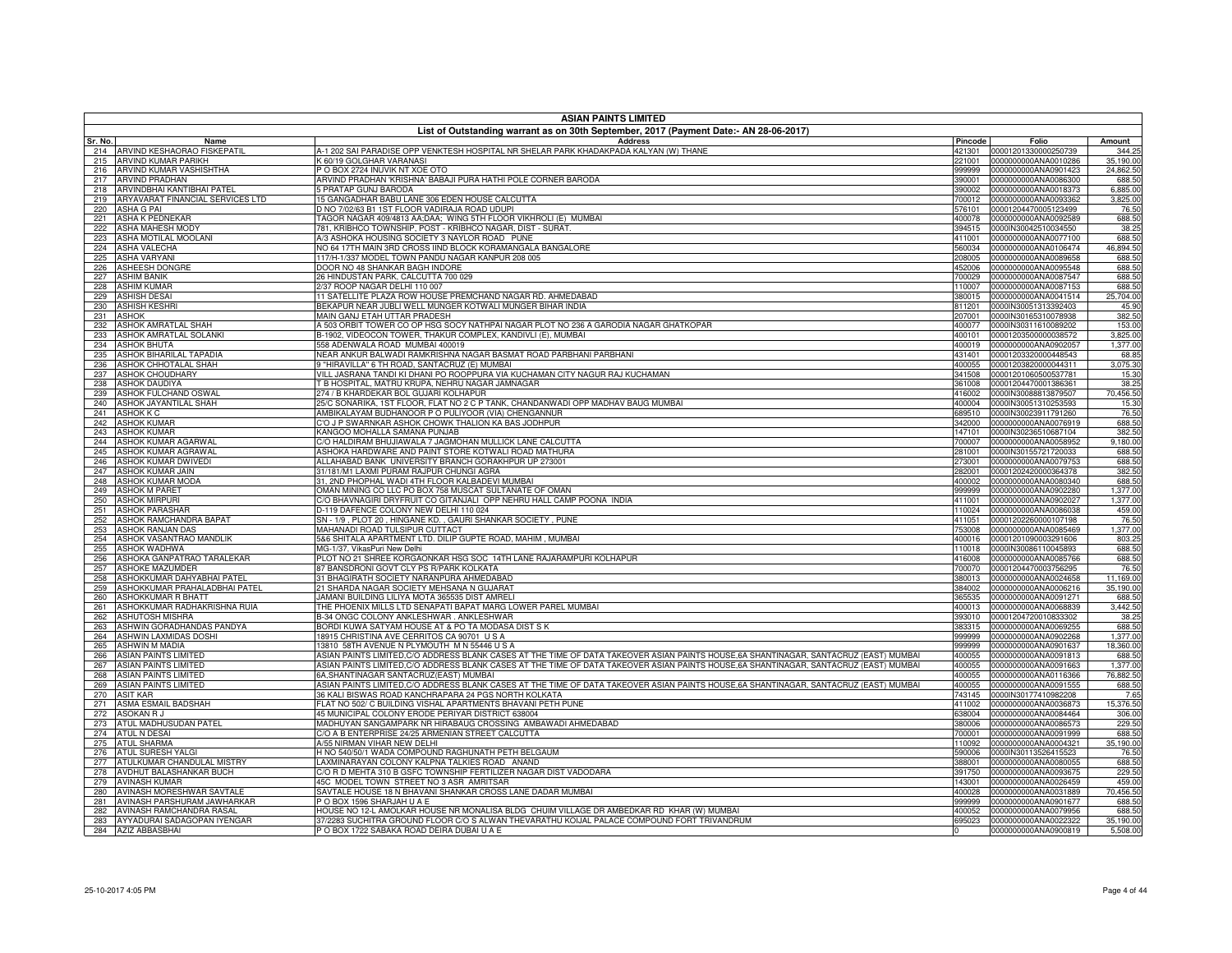|            | <b>ASIAN PAINTS LIMITED</b><br>List of Outstanding warrant as on 30th September, 2017 (Payment Date:- AN 28-06-2017) |                                                                                                                                    |                  |                                              |                       |  |
|------------|----------------------------------------------------------------------------------------------------------------------|------------------------------------------------------------------------------------------------------------------------------------|------------------|----------------------------------------------|-----------------------|--|
| Sr. No.    | Name                                                                                                                 | Address                                                                                                                            | Pincode          | Folio                                        | Amount                |  |
| 285        | <b>AZIZ ABBASBHAI</b>                                                                                                | P O BOX 1722 SABAKA ROAD DEIRA DUBAI U A E                                                                                         | 999999           | 0000000000ANA0901908                         | 688.50                |  |
| 286        | Ajay Pal Yadav                                                                                                       | C/o Ajay Oil And Dal Mills Bay Pass Road Kichha Udham Singh Nagar                                                                  | 263148           | 0000IN30009510438435                         | 229.50                |  |
| 287        | Ashirvad Shares Securities Pvt Ltd                                                                                   | , Kamdhenu Complex, Near Panjara Pole, Ambawadi, AHMEDABAD                                                                         | 380015           | 0000IN30246110017644                         | 7.65                  |  |
| 288<br>289 | <b>B A KRISHNA SETTY</b><br><b>B B RAMESH BABU</b>                                                                   | <b>IO 1/20 8TH CROSS KUMARA PARK WEST BANGALORE BANGALORE</b><br>-72 RENUKA NILAYA KRUMBIGAL ROAD BANGALORE                        | 560020<br>560004 | 0000IN30113526172913<br>0000000000ANB0050044 | 7,650.00<br>14,688.00 |  |
| 290        | <b>B DINESH PAI</b>                                                                                                  | % KESHAV V PAI NO 30 BEEDI DISTRIBUTORS 1298 TILAK CHOWK BELGAUM                                                                   | 590002           | 0000000000ANB0020646                         | 35,190.00             |  |
| 291        | <b>B KAMAKOTI</b>                                                                                                    | 44, 3RD STREET ABHIRAMAPURAM MADRAS                                                                                                | 600018           | 0000000000ANB0047831                         | 26,392.50             |  |
| 292        | <b>B KEERTHANA</b>                                                                                                   | W/O S SUDARSHAN DEVIKA HAYAGREEVANAGAR 7TH CROSS KUNJIBETTU UDUPI KARNATAKA                                                        | 576102           | 0000IN30021416205222                         | 114.75                |  |
| 293        | <b>BL CHANDAK</b>                                                                                                    | 3-B ARIHANT GARDENS 81 SOUTHERN AVENUE CALCUTTA                                                                                    | 700029           | 0000000000ANB0049336                         | 918.00                |  |
| 294        | <b>B LALITHA</b>                                                                                                     | VO 58 B-2 CHITRAKULAM NORTH STREET MYLAPORE MADRAS                                                                                 | 600004           | 0000000000ANB0067537                         | 306.00                |  |
| 295<br>296 | <b>B M PORTFOLIOS PVT LTD</b><br><b>B N SHYLAJA</b>                                                                  | PARAYAKULAM THRU KOTHAMANGALAM KOTTAYAM KERALA<br>VO 206 RAMIYENGAR ROAD VISWESWARAPURAM BANGALORE                                 | 686011<br>560004 | 0000000000ANB0060589<br>0000IN30192630018800 | 17,212.50<br>76.50    |  |
| 297        | <b>B RAJESH</b>                                                                                                      | H NO 11-5-415/E/1 2ND FLOOR ZAFAR BAGH RED HILLS HYDERABAD                                                                         | 500004           | 0000000000ANB0110255                         | 229.50                |  |
| 298        | <b>B RAMANJANEYULU</b>                                                                                               | [EACHER M.P.P.S. K. NARASAPURA C/O G. ANITHA KUMARI, JR. LECTURER, G.JR. COLLEGE, LEPAKSHI                                         | 515331           | 00001203500000240752                         | 153.00                |  |
| 299        | <b>B S GURURAJ</b>                                                                                                   | VO 1150 SANTHRUPTHI 8TH CROSS ASHOK NAGAR BSK 1 STAGE BANGALORE                                                                    | 560050           | 0000IN30192610331102                         | 573.75                |  |
| 300        | <b>B S NIRMALA</b>                                                                                                   | 1606, " SAI SHREE" III RD MAIN, V STAGE BEML LAYOUT, RAJESHWARI NAGAR BANGALORE                                                    | 560098           | 0000IN30214810298919                         | 229.50                |  |
| 301        | <b>B SULOCHANI BAI</b>                                                                                               | W/O B D V BALIGA SCHOOL LANE BANTWAL DT SOUTH KANARA                                                                               | 574211           | 0000000000ANB0020635                         | 35,190.00             |  |
| 302<br>303 | <b>B VENKATESHWAR RAO</b><br>BABGONDA BALGONDA PATIL                                                                 | 6533 GLENDALE TROY MICHIGAN U S A<br>APRADH PLOT NO 4 OPP MARKET YARD BUS STOP SANGLI MAHARASHTRA                                  | 999999<br>416416 | 0000000000ANB0901077<br>0000000000ANB0024990 | 60,129.00<br>8,262.00 |  |
| 304        | <b>BABITA GUPTA</b>                                                                                                  | 431/32 SARAWATI COLONY CHERITAL JABALPUR MP                                                                                        | 482002           | 0000IN30133020756250                         | 229.50                |  |
| 305        | <b>BABLI DUTTA</b>                                                                                                   | MR SANJIV DUTTA PRDA FLAT NO 2 93 304 KANKARBAGH PIT COLONY PATNA BIHAR                                                            | 800020           | 0000IN30021412362377                         | 191.25                |  |
| 306        | <b>BABU RAO MK</b>                                                                                                   | KRISHNA OPP ANJANEYA TEMPLE VINOBA NAGAR I STAGE SHIMOGA KARNATAKA                                                                 | 577204           | 0000IN30192630104950                         | 38.25                 |  |
| 307        | <b>BABU VERGHESE P</b>                                                                                               | IT DIRECTOR- E S I CORPORATION KOTLA ROAD NEW DELHI                                                                                | 110002           | 0000000000ANB0087857                         | 153.00                |  |
| 308        | <b>BABULAL DHOLARIA</b>                                                                                              | RAJMOTI NAGAR MAIN ROAD NEAR KALA NALA UPLETA DIST RAJKOT                                                                          | 360490           | 0000000000ANB0021633                         | 3.060.00              |  |
| 309<br>310 | <b>BABULAL MURARKA</b><br><b>BABULAL SONI</b>                                                                        | 667 DADABARI KOTA<br>12/2 SOVARAM BYSAK STREET KOLKATA                                                                             | 324009<br>700007 | 0000000000ANB0052337<br>0000000000ANB0057852 | 29,376.00<br>1,147.50 |  |
| 311        | BADGUJAR GANESH MADHUKAR                                                                                             | 125 MIG F 2 SUJATHA RESIDENCY NEAR KENDRIYA VIHAR MIYAPUR NEAR KENDRIYA VIHAR HYDERABAD ANDHRA PRADESH                             | 500050           | 0000IN30051319243626                         | 7.65                  |  |
| 312        | BAKALE DILIP DIGAMBER                                                                                                | 335 KHATIK GALLI SINNAR MAHARASHTRA                                                                                                | 422103           | 0000IN30051317299645                         | 38.25                 |  |
| 313        | <b>BAL KRISHAN MUKHI</b>                                                                                             | HOUSE NO 8 ROAD NO 43 PUNJABI BAGH WEST NEW DELHI                                                                                  | 110026           | 0000000000ANB0085843                         | 688.50                |  |
| 314        | BALAMURALI KRISHNA MULLAPUDI                                                                                         | HELLOW SOFT ROAD NO 12 BANJARA HILLS HYDERABAD ANDHRA PRADESH                                                                      | 500034           | 0000IN30051316105440                         | 99.45                 |  |
| 315        | <b>BALASUBRAMANIAN</b>                                                                                               | THATHANAPILLY MADOM THAIKKATTNSSERRY P O VIA OLLUR THRISSUR DIST                                                                   | 680322           | 0000000000ANB0084420                         | 306.00                |  |
| 316<br>317 | <b>BALASUBRAMANIAN V</b><br><b>BALDEVBHAI AMBALAL PATEL</b>                                                          | SANTHI NIKETAN 31 BUNDER GARDEN STREET PERAMBUR CHENNAI<br>13A NARAYAN NAGAR DAKOR ROAD KAPADWANJ DIST KAIRA                       | 600011<br>387620 | 0000IN30044110953756<br>0000000000ANB0006790 | 229.50<br>35,878.50   |  |
| 318        | <b>BALKRISHNA SHARMA</b>                                                                                             | 9 B PRABHAKAR RASHMI RATHI APOT CHANDI CHOWK KANKE ROAD RANCHI JHARKHAND                                                           | 834008           | 0000IN30021415305334                         | 76.50                 |  |
| 319        | BALLEDA LAXMANA MURTHY                                                                                               | DOOR NO 1-3 BORIVANKA KAVITI MANDAL SRIKAKULAM DIST                                                                                | 532322           | 0000IN30232411034042                         | 260.10                |  |
| 320        | <b>BALOO RAM SAINI</b>                                                                                               | OPP SUB JAIL CHHAWNI P O NIMKA THANA DISTT SIKAR RAJASTHAN                                                                         | 332713           | 0000000000ANB0019875                         | 459.00                |  |
| 321        | <b>BALRAM KADYAN</b>                                                                                                 | PANA CHAJYAN BERI DIST JHAJJAR JHAJJAR                                                                                             | 124201           | 00001203320006042895                         | 757.35                |  |
| 322        | BALUBHAI JAGJIVANDAS CHOKSHI                                                                                         | 42 JAWAHAR STREET NR SWAMINARAYAN TEMPLE PETLAD DIST ANAND                                                                         | 388450           | 0000IN30308510008582                         | 76.50                 |  |
| 323<br>324 | BALVINDER KOYR BALDEVSINGH<br>BALWANTSINGH JAGANSINGH KATHURIYA                                                      | H-2-23 VIKAS PURI NEW DELHI 110 018<br>GONDHAVANI ROAD SHRIRAMPUR DIST AHMEDNAGAR                                                  | 110018<br>413709 | 0000000000ANB0085962<br>0000IN30177410811387 | 688.50<br>114.75      |  |
| 325        | <b>BAMA SUBRAMANIAN</b>                                                                                              | D 23 ANNA NAGAR EAST MADRAS 600102                                                                                                 | 600102           | 0000000000ANB0079104                         | 688.50                |  |
| 326        | <b>BANK OF INDIA</b>                                                                                                 | ANDHERI (WEST) BRANCH, 28, S.V. ROAD, P.B.NO.7358 ANDHERI(WEST), MUMBAI                                                            | 400058           | 0000IN30074910036393                         | 11,475.00             |  |
| 327        | <b>BANKIM J SHAH</b>                                                                                                 | 16 THORNHILL ROAD FORT WORTH TX 76132 U S A                                                                                        |                  | 0000000000ANB0902047                         | 612.00                |  |
| 328        | BANWARI LAL KHANDELWAL                                                                                               | SADAR BAZAR LANSDOWNE GARWAL U P                                                                                                   | 246155           | 0000000000ANB0078590                         | 229.50                |  |
| 329        | <b>BARUN KUNDU</b>                                                                                                   | C/O MITRA KUNDU & BASU 1 ACHARYA JAGDISH CH BOSE ROAD CALCUTTA 700020                                                              | 700020           | 0000000000ANB0084010                         | 688.50                |  |
| 330<br>331 | <b>BASANT KUMAR JHAWER</b><br>BASANTA KUMAR BEHURA                                                                   | FLAT NO A 92C/3-6A N K BANERJEE STREET P O RISHRA DIST HOOGHLY W B<br>PLOT NO 300 UNIT III KHARAVELA NAGAR BHUBANESWAR             | 712248<br>751001 | 0000000000ANB0069012<br>0000000000ANB0008569 | 76.50<br>14,688.00    |  |
| 332        | <b>BASANTILAL AGARWAL</b>                                                                                            | 6/1870 SASTHA NAGAR OPP TELEPHONE EXCHANGE COCHIN                                                                                  | 682002           | 0000000000ANB0058522                         | 1,224.00              |  |
| 333        | BASAVARAJ G GORGUDDI                                                                                                 | 3 KARAGANVI ONIYIND PATHTHAR ONIMA NAM 1/E RIND 23E KALLOLLI GOKAK BELGAUM KARNATAKA                                               | 591224           | 0000IN30051318077570                         | 7.65                  |  |
| 334        | <b>BASAVARAJAPPA SL</b>                                                                                              | HALLADAKERI SANGAMESHWARA TEMPLE HARIHAR                                                                                           | 577601           | 0000IN30039418339629                         | 175.95                |  |
| 335        | <b>BASIL C F MONTEIRO</b>                                                                                            | SHANTIVANAM FLAT 15 23B PALI ROAD BANDRA MUMBAI                                                                                    | 400050           | 0000000000ANB0043705                         | 6,120.00              |  |
| 336<br>337 | <b>BASKARAN A B</b><br>BATRA SUPRAGAYA RANI                                                                          | 53 T V A KOIL STREET AMINJIKARAI MADRAS 600029<br>C/O RITA 17A/29 W E A KAROL BAGH NEW DELHI 110005                                | 600029<br>110005 | 0000000000ANB0084730<br>0000000000ANB0077275 | 688.50<br>688.50      |  |
| 338        | <b>BEDISP</b>                                                                                                        | B II 898 KUCHA LAXMI NARAIN LUDHIANA 141008                                                                                        | 141008           | 0000000000ANB0090130                         | 153.00                |  |
| 339        | <b>BEENA AGARWAL</b>                                                                                                 | C/O LAXMI DEVI AGARWAL PURULIA ROAD OLD LOWADIH P O NAMKUM RANCHI                                                                  | 834010           | 0000000000ANB0061300                         | 1,836.00              |  |
| 340        | <b>BEENA TRIVEDI</b>                                                                                                 | A/18 JEEVAN SUDHA JUHU LANE ANDHERI (W) MUMBAI                                                                                     | 400058           | 0000000000ANB0104967                         | 9,180.00              |  |
| 341        | <b>BEULAH ANGELA HOLMES</b>                                                                                          | C/O MR UTPAL SOM C/1 M P T COLONY HEADLAND SADA GOA                                                                                | 403804           | 0000000000ANB0054333                         | 26,392.50             |  |
| 342        | BHADRA BHUPENDRA GANDHI                                                                                              | 5 MINOTI MAHAL V P RD BEHIND ARYA SAMAJ MANDIR SANTACRUZ W MUMBAI 400054                                                           | 400054           | 0000000000ANB0081485                         | 688.50                |  |
| 343<br>344 | BHADRA C SHAH<br><b>BHADRA KAJI</b>                                                                                  | C/O. BHAVESH SALES AGENCY AYODHAYAPURE ROAD(15) SAVSARPLOT CORNER MORBI.<br>402 CHAMUNDA NIVAS TAGORE ROAD SANTACRUZ (W) MUMBAI    | 363641<br>400054 | 0000IN30015910202997<br>0000000000ANB0030425 | 6,349.50<br>6,196.50  |  |
| 345        | BHAG CHAND JAIN                                                                                                      | C/O B C JAIR& ASSCOATES 2B GRANT CANE 2ND FLOOR CAL 12                                                                             | 700012           | 0000000000ANB0085635                         | 306.00                |  |
| 346        | BHAGAVANTHA REDDY MOOLA                                                                                              | PLOT NO.7, FLAT NO.209 STREETNO.2,HARE RAMA RESIDENCY PRASHANT NAGAR, VIL. MEDIPALLY MDL. GHATKESAR,RANGAREDDY                     | 500098           | 00001205140000042176                         | 61.20                 |  |
| 347        | <b>BHAGIRATH B SHUKLA</b>                                                                                            | PITRU CHHAYA 2 PRAGATI SOC RAIYA ROAD RAJKOT                                                                                       | 361003           | 0000000000ANB0085296                         | 459.00                |  |
| 348        | <b>BHAGVAT P DESAI</b>                                                                                               | 10 CHAITANYA SOCIETY STADIUM ROAD AHMEDABAD                                                                                        | 380014           | 0000000000ANB0005999                         | 35,190.00             |  |
| 349        | BHAGWAN DEVI ARORA                                                                                                   | C/O ARORA HOSPITAL 42 KRISHAMA NAGAR BHARATPUR                                                                                     | 321001           | 0000000000ANB0092419                         | 688.50                |  |
| 350<br>351 | BHAGWANDAS HARIDAS KANDHIA<br>BHALCHANDRA SHRIRAM BHAGWAT                                                            | SHREE KANTHI BHUVAN, BLOCK NO. 22, RAJAWADI GHATKOPAR (E) MUMBAI<br>BLOCK NO.402, YASHSI SOC, MHATMA PHULE ROAD DOMBIVLI(W) MUMBAI | 400077<br>429202 | 00001204520000013863<br>00001201090000058775 | 7.65<br>76.50         |  |
| 352        | BHALODIYA RUCHABEN SNEHALBHAI                                                                                        | EKATA, HARI NAGAR MAIN ROAD, OPP. SITARAM CHHATRALAYA, UNIVERSITY ROAD, RAJKOT                                                     | 360005           | 0000IN30097411716878                         | 229.50                |  |
| 353        | BHANUDAS DEGLURKAR                                                                                                   | 1519 UTPAT LANE PANDHARPUR                                                                                                         | 413304           | 0000000000ANB0077881                         | 153.00                |  |
|            | 354 BHANUKANTA ROY                                                                                                   | RAJ CHANDRA VATAK ROAD USHUMPUR AGARPARA KOLKATA WEST BENGAL INDIA                                                                 |                  | 700109 0000IN30226912633552                  | 53.55                 |  |
|            | 355 BHANUMATHY P S                                                                                                   | D NO 8-702 THOTAPALEM NEAR SAI KUTEER APPT CHITTOOR A P                                                                            |                  | 517001 0000000000ANB0087787                  | 688.50                |  |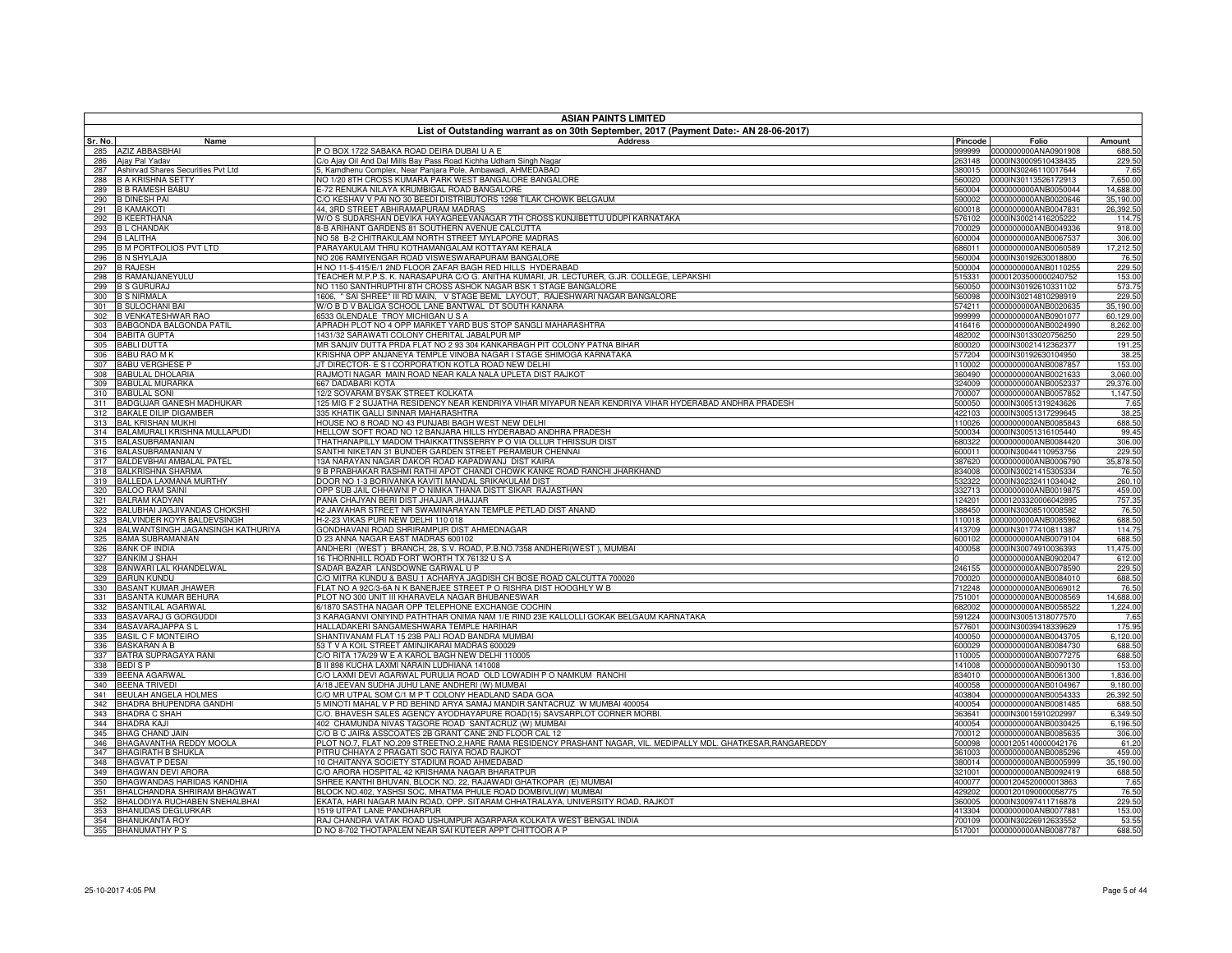|            | <b>ASIAN PAINTS LIMITED</b>                              |                                                                                                                         |                  |                                                            |                            |
|------------|----------------------------------------------------------|-------------------------------------------------------------------------------------------------------------------------|------------------|------------------------------------------------------------|----------------------------|
|            |                                                          | List of Outstanding warrant as on 30th September, 2017 (Payment Date:- AN 28-06-2017)                                   |                  |                                                            |                            |
| Sr. No.    | Name                                                     | <b>Address</b><br>#501-502 POOJAKIRAN APT ABOVE BANK OF BARODA BHATAR ROAD                                              | Pincode          | Folio                                                      | Amount                     |
| 356<br>357 | BHANUPRASAD NARANJI SHELAT<br>BHANWARLAL JUHARMALJI JAIN | 903, DARSHAN HEIGHTS, BALASETH MADURKAR MARG, OPP- DEEPAK TALKIES, LOWER PAREL, MUMBAI                                  |                  | 395001 0000000000ANB0022156<br>400013 0000IN30074910294497 | 35,190.00<br>7.65          |
| 358        | <b>BHARAT B SHAH</b>                                     | C/O L JIVANLAL & CO 297 VADGADI SAMUEL STREET MUMBAI                                                                    |                  | 400003 0000000000ANB0103939                                | 688.50                     |
| 359        | <b>BHARAT PURI</b>                                       | C/O CADBURY INDIA LTD TERRACE FLAT CADBURY HOUSE 19 BHULABHAI DESAI ROAD MUMBAI                                         | 400026           | 0000000000ANB0003483                                       | 10,710.00                  |
| 360        | <b>BHARATI ASHOK KAMAT</b>                               | 204/C HAPPY HOMES I C COLONY BORIVLI (W) MUMBAI                                                                         |                  | 400103 0000000000ANB0036688                                | 70,456.50                  |
| 361        | <b>BHARATI DAS</b>                                       | 3A BRINDA BON PAL LANE CALCUTTA                                                                                         |                  | 700003 0000000000ANB0102553                                | 9,180.00                   |
| 362        | BHARATKUMAR C CHADDARWALA                                | 908, GAYATRI NAGAR BHARUCH BHARUCH                                                                                      | 392001           | 00001201090003628131                                       | 38.25                      |
| 363        | <b>BHARATKUMAR S PATEL</b>                               | RAM NIVAS B S PATEL DHARWAD, KARNATAKA                                                                                  |                  | 580001 0000IN30189510271553                                | 7.65                       |
| 364        | <b>BHARGAV DEVANG DESAI</b>                              | 201 A Jal Tarang Appt Dharampur Road, Valsad                                                                            |                  | 396001 00001201090003643762                                | 328.95                     |
| 365        | <b>BHARGAVA R N</b>                                      | A-49 ALLAHABAD BANK HOUSING SOCIETY PLOT NO 3 MAYUR KUNJ NEAR CHILLA REGULATOR DELHI                                    | 110096           | 0000000000ANB0078665                                       | 688.50                     |
| 366        | <b>BHARTI J SHAH</b>                                     | 502-C BAFNA APTT C-WING 5TH FLOOR MOGUL LANE MATUNGA (W) MUMBAI                                                         |                  | 400016 0000000000ANB0073736                                | 15,300.00                  |
|            | 367 BHARTI KAUSHIK                                       | H N 1692 URBAN ESTATE JIND                                                                                              |                  | 126102 00001304140005890202                                | 229.50                     |
| 368<br>369 | <b>BHARTI VORA</b><br>BHARTIBEN DAMODARDAS DESAI         | C/O VORA PHARMA BHAIRAVNATH ROAD AHMEDABAD<br>GIRI KANDRA DESAIWADA VACHLA FALIA DAHOD GUJARAT                          | 380028           | 0000000000ANB0076554<br>389151 0000IN30051315485052        | 688.50                     |
|            | 370 BHARTIBEN HASMUKH GANGANI                            | HIGHSCHOOL ROAD RANJITPARA BHANVAD                                                                                      |                  | 360510 00001203510000026291                                | 114.75<br>267.75<br>229.50 |
| 371        | <b>BHASKAR DESAI</b>                                     | 32 SILVER SENDS 204 V S MARG MAHIM MUMBAI                                                                               | 400016           | 0000000000ANB0091286                                       |                            |
| 372        | <b>BHASKAR GUPTA</b>                                     | 24/2 SURTI HATTA PURANI BASTI BASTI UP                                                                                  |                  | 272002 0000IN30045014179302                                | 382.50                     |
| 373        | BHASKAR SAKHARAM WALIMBE                                 | BLOCK NO 205 PRATIBHA CO OP HSG SOC A WING IIND FLOOR AGARKAR ROAD DOMBIVLI (E) DIST THANE                              | 421201           | 0000000000ANB0084944                                       | 688.50                     |
| 374        | <b>BHASKER PARIKH</b>                                    | 3-202 SHYAM TIRTH APPARTMENT NEAR CHANDAN PARTY PLOT JODHPUR SATELLITE AHMEDABAD                                        | 380015           | 0000000000ANB0076604                                       | 688.50                     |
| 375        | BHASKERBHAI CHHOTUBHAI NAIK                              | BLOCK NO 4 A UDHYOGDARSHAN SOCIETY UDHNA DIST SURAT                                                                     |                  | 394100 0000000000ANB0022134                                | 12,852.00                  |
| 376        | BHASMANG PRADYUMNA TRIVEDI                               | B/14 SUWAS BUNGLOW B/H KALPNANAGAR NEW C.G. ROAD OPP.JANTANAGAR CHANDKHEDA AHMEDABAD                                    | 372424           | 00001203350000558222                                       | 153.00                     |
| 377        | BHAU PUTALAJI DEVARE                                     | RATNA DEEP WAGLE ESTATE ROAD NO 16 KISSAN NAGAR NO 3 BHATWADI THANE                                                     | 400601           | 0000000000ANB0085202                                       | 1,377.00                   |
| 378        | BHAVANA KUMBHARE                                         | H NO 13E ST 16 SADAK 15 HOSPITAL SECTOR BHILAI                                                                          | 490009           | 00001204470004495443                                       | 15.30                      |
| 379        | <b>BHAVANA R SHAH</b>                                    | VISHAL INVT & CONSULTANCY SERVICE BAJWADA NAVLAKHA S HAVELI BARODA 390001                                               | 390001           | 0000000000ANB0076729                                       | 688.50                     |
| 380        | BHAVANA SATYENDRA GUPTA                                  | 94 ALAKNANDA A NEAR DESHMUKH COLLEGE KALKAJI NEW DELHI                                                                  | 110019           | 0000000000ANB0040704                                       | 41,080.50                  |
| 381        | BHAVANI SIVASANKARAN                                     | UDAYAM COURTVIEW NAGAR VANCHIYOOR TRIVANDRUM                                                                            | 695035           | 0000000000ANB0075556                                       | 9,180.00                   |
| 382        | BHAVAR DALICHAND SHAH                                    | 69 KIKA STREET GULALWADI MUMBAI 14                                                                                      | 400014           | 0000000000ANB0092490                                       | 688.50                     |
| 383        | <b>BHAVESH P SHAH</b>                                    | 2 SIDDHARTH 6TH FLOOR PAREKH LANE KANDIVALI (W) MUMBAI                                                                  | 400067           | 0000000000ANB0062093                                       | 22,491.00                  |
| 384<br>385 | BHAVESH RAMANBHAI DESAI<br>BHAVESH SUMATILAL MODI        | 24 UJJWAL BUILDING SHIVAJI CHOWK KALYAN (W) THANE<br>PREMJI GOPALJI BLDG KARANI LANE AGRA ROAD GHATKOPAR (W) MUMBAI     | 421301<br>400086 | 0000000000ANB0062961<br>0000000000ANB0092661               | 9,180.00<br>688.50         |
| 386        | <b>BHAVESHBHAI HARISHBHAI PATEL</b>                      | VEAR C J CO. MOTA PORE POST: NADIAD DIST: KHEDA (GUJRAT)                                                                | 387001           | 0000000000ANB0059874                                       | 3,825.00                   |
| 387        | BHAVIK HARIPRASAD PATEI                                  | C/O RAMESH RAMNIKLAL PATEL 55 JAWAHAR SOCIETY VISNAGAR 384315                                                           | 384315           | 0000000000ANB0091786                                       | 306.00                     |
| 388        | <b>BHAVIN M KAKA</b>                                     | 19-14-B, M I G FLATS, OLD NARMADA COLONY, CHHANI JAKAT NAKA, BARODA                                                     | 390008           | 00001202300000722564                                       | 76.50                      |
| 389        | <b>BHAVISHA DHOLARIA</b>                                 | AA;SWASTIKAA; RAJMOTI NAGAR UPLETA                                                                                      | 360490           | 0000000000ANB0054375                                       | 2,830.50                   |
| 390        | <b>BHAVNA K THUMAR</b>                                   | NEW THORALA RAJKOT 360003                                                                                               | 360003           | 0000000000ANB0078499                                       | 229.50                     |
| 391        | <b>BHAVNA RAMESH JOSHI</b>                               | B 13 MOHAN RAJ HEMUKALNI ROAD NO 3 IRANIWAI KANDIVLI (WEST) MUMBAI                                                      | 400067           | 00001201090002039436                                       | 382.50                     |
| 392        | <b>BHAVNA VASANT JOSHI</b>                               | 3/16 PRIYADARSHNI SOCIETY SHIVAJI ROAD KANDIVALI WEST MUMBAI                                                            | 400067           | 0000000000ANB0089416                                       | 3,672.00                   |
| 393        | BHIMA CHARAN RAKHIT                                      | 11 BEADON STREET CALCUTTA                                                                                               | 700006           | 0000000000ANB0018668                                       | 35,878.50                  |
| 394        | BHOGILAL VALLABHDAS KOTHARY                              | FLAT 162 6TH FLOOR HARMONY F SAIBABA NAGAR RAM NAGAR BORIVLI W MUMBAI                                                   | 400092           | 0000IN30036022412325                                       | 688.50                     |
| 395        | <b>BHOLA NATH KUMAR</b>                                  | D I 68 JANAKPURI NEW DELHI 110058                                                                                       | 110058           | 0000000000ANB0079159                                       | 688.50                     |
| 396        | <b>BHUPENDER SARNA</b>                                   | C/O SRI AMREEK SARNA 597 SRINAGAR LUCKNOW                                                                               | 201001           | 0000000000ANB0082585                                       | 688.50                     |
| 397        | BHUPENDRA CHHOTABHAI PATEL                               | ANKUR SOCIETY AT. PETLAD DIST. ANAND                                                                                    | 388450           | 0000IN30199110672776                                       | 765.00                     |
| 398<br>399 | BHUPENDRA N MODI<br><b>BHUPENDRABHAI M PATEL</b>         | 6 USHADEEP SCIETY GULBAI TEKRA AMBAWADI AHMEDABAD GUJARAT INDIA<br>0/2 UMA FLATS NR VISHRAM NAGAR MEMNAGAR AHMEDABAD    | 380015<br>380052 | 0000IN30051317551258<br>0000000000ANB0094166               | 306.00<br>1,377.00         |
| 400        | BHUPINDER KUMAR SNEHI                                    | STREET NO 3 IIND CROSS NEW SURAJ NAGARI ABOHAR PUNJAB                                                                   | 152116           | 0000000000ANB0060814                                       | 3,672.00                   |
| 401        | <b>BIBI JAN</b>                                          | C/O BHASHEER HARDWARE MAIN ROAD KOLLEGAL                                                                                | 571440           | 0000000000ANB0006971                                       | 70,456.50                  |
| 402        | BIHARI A BRAHMBHATTA                                     | 13/15 DHANJI STREET PARSI GALLI OPP SANJAY HOTEL MUMBAI                                                                 | 400003           | 0000000000ANB0092491                                       | 3,672.00                   |
| 403        | <b>BIMLA MALHOTRA</b>                                    | 27 PAMPOSH ENCLAVE NEW DELHI                                                                                            | 110048           | 0000000000ANB0028232                                       | 26,392.50                  |
| 404        | <b>BINA BHUWANIA</b>                                     | 164 V I P ROAD SCHEME VIIM 1ST FLOOR ULTADANGA CALCUTTA                                                                 | 700054           | 0000000000ANB0019073                                       | 6.349.50                   |
| 405        | <b>BINEESH K</b>                                         | <b>KALLADA PO KUTTIKKATTOOR, KOZHIKODE CALICUT</b>                                                                      | 673008           | 00001201090003317277                                       | 22.95                      |
| 406        | <b>BINOD KUMAR SIKARIA</b>                               | GOPAL CHANDRA MUKHERJEE LANE HOWRAH                                                                                     | 711101           | 0000000000ANB0079709                                       | 688.50                     |
| 407        | <b>BINOJ P JOSE</b>                                      | PUNNOLIKUNNEL HOUSE PULPALLY WAYANAD WAYANAD                                                                            | 673579           | 0000IN30023913364945                                       | 76.50                      |
| 408        | <b>BINOY MAHENDRA SHAH</b>                               | 3 MAHAVIR SAGAR 32 GARODIA NAGAR GHATKOPAR MUMBAI                                                                       | 400077           | 0000000000ANB0012680                                       | 29,376.00                  |
| 409        | <b>BIPIN D MEHTA</b>                                     | CORRONET JEWELS 3 NATIONAL GARAGE BLDG, 1ST FLOOR B D ROAD MUMBAI                                                       | 400004           | 0000000000ANB0061796                                       | 16,065.00                  |
| 410        | <b>BIPIN KUMAR N DOSHI</b>                               | C.K.15/7 JAIN BHAWAN BULANALA VARANASI                                                                                  | 221001           | 0000IN30202534038884                                       | 688.50                     |
| 411        | <b>BIPINCHANDRA AMIN</b>                                 | I RAJIV CO OP HSG SOCY BEHIND L D ENG COLLEGE HOSTEL AHMEDABAD                                                          | 380015           | 0000000000ANB0005250                                       | 4,590.00                   |
| 412        | BIPINKUMAR BHIKHALAL SHAH<br><b>BIPLAB CHAUDHURI</b>     | 7/12 SUGAM FLAT BEHIND VASANA BUS STAND VASNA AHMEDABAD<br>HPC HOUSING COMPLEX BLOCK HC FLAT NO D1/1 SALT LAKE CALCUTTA | 380007           | 0000000000ANB0039998<br>0000IN30125013605472               | 2,295.00<br>3.442.50       |
| 413<br>414 | <b>BISHNU KUMAR AGARWAL</b>                              | 2/1 JODHAN SINGH ROAD POST RISHRA DIST HOOGHLY WEST BENGAL                                                              | 700091<br>712248 | 0000000000ANB0068973                                       | 76.50                      |
| 415        | BISWABRATA MUKHOPADHYAY                                  | FLAT NO. 217 KALPKRITI PARISAR, AWADHPURI RISALI, BHILAI DURG                                                           | 490006           | 00001204720011476564                                       | 76.50                      |
| 416        | <b>BITTHALDAS AGARWAL</b>                                | 3727 PHUTA KHURA RAM-GUNJ BAZAR JAIPUR                                                                                  | 302002           | 0000000000ANB0068602                                       | 229.50                     |
| 417        | <b>BLANCHE MANUEL</b>                                    | INDIAN INSTITUTE OF MANAGEMENT 11-12 KMS BANNERGHATTA ROAD BANGALORE                                                    | 560076           | 0000000000ANB0007105                                       | 23.409.00                  |
| 418        | BM PORTFOLIOS PVT LTD                                    | PARAYAKALATH HOUSE THRIKOTHAMANGALAM KERALA                                                                             | 686011           | 0000IN30023910338632                                       | 10,327.50                  |
| 419        | <b>BOUDHAYAN CHATTERJEE</b>                              | PO BOX 16961 DUBAI UAE                                                                                                  | 999999           | 0000IN30302860095271                                       | 198.90                     |
| 420        | <b>BRAJESH DAGA</b>                                      | NARAYAN NIKETAN 4TH FLR R NO 29 14/18 VITHOBA LANE VITHALWADI MUMBAI                                                    | 400002           | 0000000000ANB0091292                                       | 688.50                     |
| 421        | <b>BRIJ MOHAN DHANUKA</b>                                | B M DHANUKA & CO 12 POLLOCK STREET R N 26 IST FLOOR CALUCTTA                                                            | 700001           | 0000000000ANB0070110                                       | 306.00                     |
| 422        | <b>BRIJ RANI BHARGAVA</b>                                | 4-49 ALLAHABAD BANK HOUS SOCIETY PLOT # 3 MAYUR KUNJ NR CHILLA REGULATOR DELHI                                          | 110096           | 0000000000ANB0078593                                       | 688.50                     |
| 423        | <b>BRIJ VIR KAKKAR</b>                                   | NO 318 INDRALOK P O MANAS NAGAR LUCKNOW                                                                                 | 226023           | 0000000000ANB0009327                                       | 5.814.00                   |
| 424        | BTC VYAPAAR PVT LTD                                      | 3A DARPANARAYAN TAGORE STREET KOLKATA                                                                                   | 700006           | 0000IN30045013683083                                       | 765.00                     |
| 425        | <b>BUDH PRAKASH</b>                                      | 123 SWARAJYA PATH MEERUT CANTT                                                                                          | 201001           | 0000000000ANB0091790                                       | 688.50                     |
|            | 426 BURAGADDA SAI LEELA                                  | 2ND LINE SAMBSIVAPET GUNTUR ANDHRA PRADESH                                                                              | 522001           | 0000000000ANB0059942                                       | 18,360.00                  |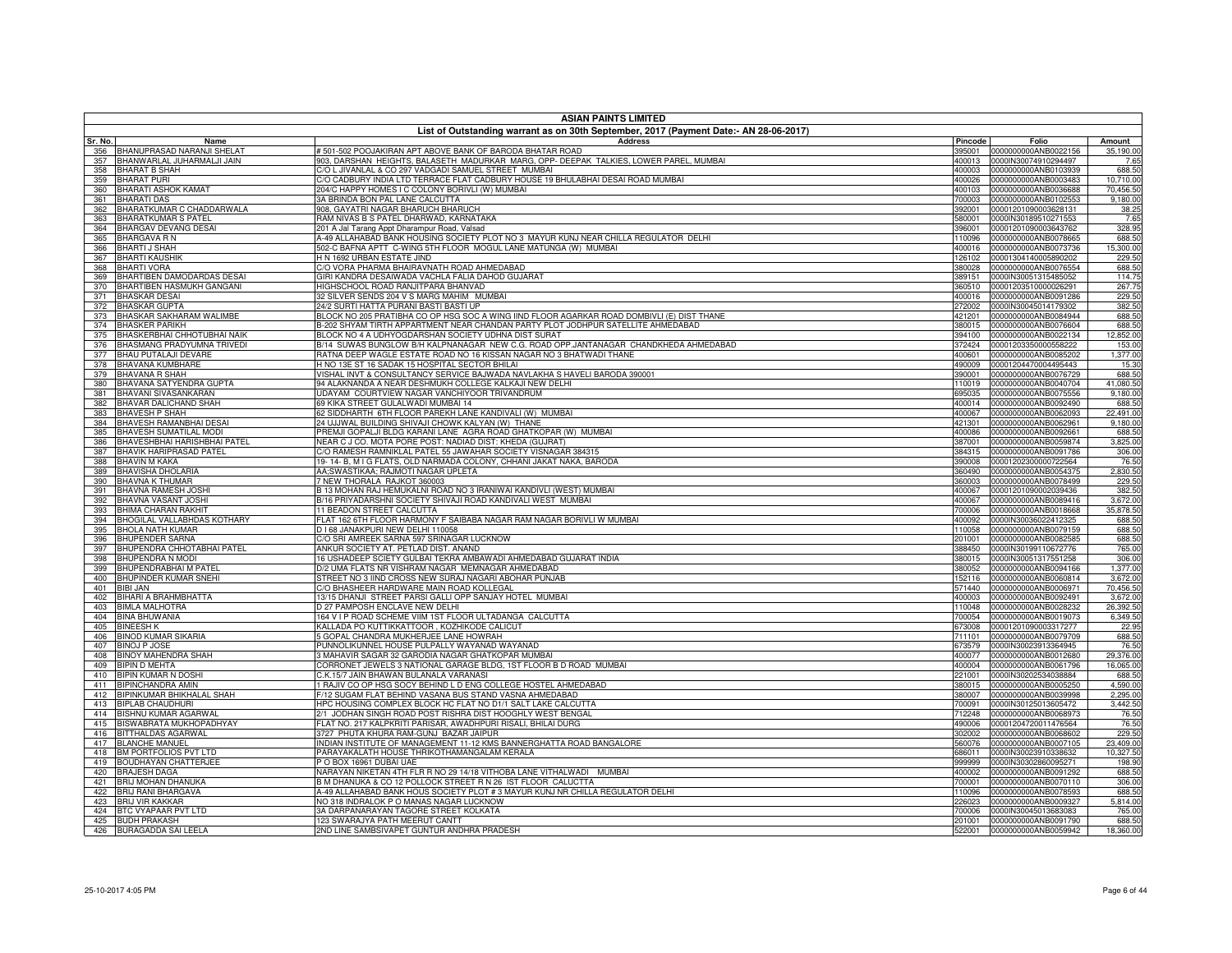|            | <b>ASIAN PAINTS LIMITED</b><br>List of Outstanding warrant as on 30th September, 2017 (Payment Date:- AN 28-06-2017) |                                                                                                                                |                  |                                                     |                       |  |
|------------|----------------------------------------------------------------------------------------------------------------------|--------------------------------------------------------------------------------------------------------------------------------|------------------|-----------------------------------------------------|-----------------------|--|
| Sr. No.    | Name                                                                                                                 | <b>Address</b>                                                                                                                 | Pincode          | Folio                                               | Amount                |  |
|            | 427 BURHANUDDIN MOHAMMED KAMARI                                                                                      | BURHANI COLLEGE OF COMM & ARTS 6TH FLOOR NESBIT ROAD MAZAGAON MUMBAI                                                           |                  | 400010 0000000000ANB0101425                         | 9,180.00              |  |
| 428        | Brig N P Singh                                                                                                       | A-215 Saket Meerut                                                                                                             | 250003           | 0000IN30009510044703                                | 76.50                 |  |
| 429        | C A NARAYAN                                                                                                          | 50 IRIS CUFFE PARADE COLABA MUMBAI                                                                                             | 400005           | 0000000000ANC0023939                                | 13,158.00             |  |
| 430        | C Chandra                                                                                                            | 369, 65th Cross 5th Block Rajaji Nagar Bangalore<br>623 JAWAHAR BAZAAR KARUR                                                   | 560010           | 0000IN30009510176423<br>0000000000ANC0008471        | 918.00<br>7,344.00    |  |
| 431<br>432 | C INDRABAI<br>C M UBAIDULLA                                                                                          | DARUL AMEEN NO 367 AKKITHIMMANA HALLY LAYOUT SHANTHINAGAR BANGALORE                                                            | 639001<br>560027 | 0000000000ANC0068951                                | 2,677.50              |  |
| 433        | C M V RAMANUJAM                                                                                                      | <b>85 THANGA SALAI CHENNAI</b>                                                                                                 | 600079           | 0000000000ANC0031065                                | 39,321.00             |  |
| 434        | C N VENKATANARAYANA SETTY                                                                                            | NO 12 3RD CROSS SRIRAMPUR MANJUNATHA NAGAR BANGALORE                                                                           |                  | 560079 0000IN30214810843456                         | 382.50                |  |
| 435        | C PRAKASH                                                                                                            | H NO 2-130 ADDAKAL MAHABOOBNAGAR MAHABOOBNAGAR                                                                                 | 509001           | 00001204470005340265                                | 68.85                 |  |
| 436        | <b>C S NAGESH</b>                                                                                                    | NO 61 9TH CROSS DATTAGALLI1 BLOCK RAMAKRISHNA NAGAR MYSORE KARNATAKA                                                           | 570022           | 0000IN30051315920612                                | 91.80                 |  |
| 437        | <b>C SARUMATHI</b>                                                                                                   | PLOT NO 462 ANNA NAGAR MADURAI                                                                                                 | 625020           | 0000000000ANC0074538                                | 14,688.00             |  |
| 438<br>439 | C V RADHAKRISHNA SETTY<br><b>CANARA BANK</b>                                                                         | CHINDALUR VENKATACHALAPATHY & SONS BALAJI STORES H & P DEALERS BIG BAZAR KOLAR KARNATAKA<br>I MAIN VYALIKAVAL BRANCH BANGALORE | 563101<br>560003 | 0000000000ANC0004429<br>0000IN30135620029151        | 35,190.00<br>3,519.00 |  |
| 440        | CHAGANRAJ GAJRAJ SOLANKI                                                                                             | CRYSTAL PALACE ROW HOUSE NO 15 LINK ROAD KANCHPADA MALAD (W) MUMBAI                                                            | 400064           | 0000000000ANC0035160                                | 7,650.00              |  |
| 441        | CHAITANYA BHARAT BALSE                                                                                               | 8 PRASAD HANUMAN CROSS RD 1 VILE PARLE EAST MUMBAI 400057                                                                      | 400057           | 0000000000ANC0079002                                | 688.50                |  |
| 442        | CHAITANYA BHARAT BALSE                                                                                               | 3 PRASAD HANUMAN CROSS ROAD 1 VILE PARLE EAST MUMBAI                                                                           | 400057           | 0000000000ANC0084962                                | 1,377.00              |  |
| 443        | CHAMPA RANI AGGARWAL                                                                                                 | JAYCEE MOTORS RLY RD AMRITSAR                                                                                                  | 143001           | 0000000000ANC0079116                                | 688.50                |  |
| 444        | CHAMPABEN DAHYALAL SHAH                                                                                              | 255/3 JAWAHARNAGAR NEAR MOUNT MERY HIGH SCHOOL GOREGAON WEST MUMBAI                                                            | 400062           | 0000000000ANC0013265                                | 17,671.50             |  |
| 445        | CHAMPALAL JAIN                                                                                                       | C/O SURENDRA ENTERPRISE SREEMANTA MARKET A T ROAD GAUHATI 781001                                                               | 781001           | 0000000000ANC0079747                                | 688.50                |  |
| 446<br>447 | CHANCHAL SINGH GADHOKE<br><b>CHANDAN KUMAR</b>                                                                       | C/O M/S DELHI PAINTS CORP KAMPTEE ROAD NAGPUR<br>S/O SHREEKANT PRASAD SHARMA DHIWAR PO CHAKNAWADA PS PUNPARAKH PATNA           | 440001<br>803213 | 0000000000ANC0000219<br>00001204470001685772        | 9,180.00<br>22.95     |  |
| 448        | CHANDANBEN KANTILAL PAREKH                                                                                           | 30 AVANTIKABAI GOKHALE ROAD OPERA HOUSE MUMBAI                                                                                 |                  | 400004 0000000000ANC0081206                         | 229.50                |  |
| 449        | <b>CHANDER K MALIK</b>                                                                                               | C/O ANAND 17A/29 W E A KAROL BAGH NEW DELHI 110005                                                                             | 110005           | 0000000000ANC0079829                                | 688.50                |  |
| 450        | CHANDI CHARAN SEN                                                                                                    | 144/8 BARUI PARA LANE P O ALAMBAZAR CALCUTTA                                                                                   | 700035           | 0000000000ANC0109158                                | 7.65                  |  |
| 451        | <b>CHANDNI PATEL</b>                                                                                                 | AMIKET BEHIND MISSION HOSPITAL PATEL PADA DAHANU ROAD E THANE                                                                  | 401602           | 00001204470005986519                                | 91.80                 |  |
| 452        | CHANDRA BHUSHAN TIWARI                                                                                               | F E 227 SECTOR III SALT LAKE KOLKATA                                                                                           | 700091           | 0000000000ANC0079074                                | 688.50                |  |
| 453        | CHANDRA MOHAN AGRAWAL                                                                                                | MANGLI BAZAR GAURELLA DIST-BILASPUR PENDRA ROAD BILASPUR                                                                       | 495117           | 00001201910100317767                                | 38.25                 |  |
| 454<br>455 | CHANDRA PRABHA THIRANI<br>CHANDRA PRABHA UPADHYE                                                                     | SD - 92, DDA TOWERS APARTS. PITAMPURA, . NEW DELHI<br>4 JAI SINGH ROAD NEW DELHI                                               | 110088<br>110001 | 00001204720012896060<br>0000IN30051311648648        | 1,912.50<br>153.00    |  |
| 456        | CHANDRA SETHURAMAN                                                                                                   | NO 11 VELU STREET WEST MAMBALAM MADRAS                                                                                         | 600033           | 0000000000ANC0038676                                | 17,518.50             |  |
| 457        | CHANDRA SHEKHAR AGRAWAL                                                                                              | 7-2-1087/3-A SANATNAGAR HYDERABAD 500018                                                                                       | 500018           | 0000000000ANC0080423                                | 688.50                |  |
| 458        | CHANDRA VARADARAJAN                                                                                                  | DOOR NO. 4, SECOND CROSS MARAVANERI SALEM                                                                                      | 636007           | 00001201090000986125                                | 5,737.50              |  |
| 459        | CHANDRABALA ARVINDKUMAR KAPADIA                                                                                      | RAGHAVJI NIVAS 2ND FLOOR 10 DADI SETH 1ST LANE CHOWPATTY MUMBAI 400007                                                         | 400007           | 0000000000ANC0078937                                | 688.50                |  |
| 460        | CHANDRAKANT B PALAV                                                                                                  | E 3 302 MANDLIK NAGAR CHINCHOLI BANDAR ROAD MALAD W MUMBAI                                                                     | 400064           | 00001304140002195417                                | 3,825.00              |  |
| 461        | CHANDRAKANT CHANGOJI SAGARE                                                                                          | GF 5 F NO 102 RUDRAKSH VILLA APPARTMENT SCHEME NO 54 SICA SCHOOL ROAD VIJAY NAGAR INDORE                                       | 452010           | 0000000000ANC0085263                                | 1,377.00              |  |
| 462<br>463 | CHANDRAKANT DEOGADE<br>CHANDRAKANT NARAYAN BHATT                                                                     | C 5/16/1:3, SECTOR 3 C B D NEW MUMBAI<br>P/O SHIRGAON, BOND PADA VIA BHILAD DIST BULSAR                                        | 400614<br>390001 | 0000000000ANC0061739<br>0000000000ANC0088897        | 5,814.00<br>688.50    |  |
| 464        | CHANDRAKANT SHIVRAM HATLE                                                                                            | EKATA SOCIETY ROOM NO 12 MAHARASHTRA NAGAR BHANDUP MUMBAI 400078                                                               | 400078           | 0000000000ANC0085204                                | 1,377.00              |  |
| 465        | CHANDRAMOHAN N M                                                                                                     | C/O M/S N M GURAPPA SON HARDWARE MERCHANTS BANGALORE ROAD BELLARY 583101                                                       | 583101           | 0000000000ANC0080256                                | 306.00                |  |
| 466        | CHANDRAMONI BEHURA                                                                                                   | PLOT NO 300 UNIT III KHARAVELA NAGAR BHUBANESWAR                                                                               | 751001           | 0000000000ANC0008570                                | 14,688.00             |  |
| 467        | CHANDRAPPA BHAIKHADI                                                                                                 | MAHATMA GANDHI CO-OP HSG SOCY BLDG NO 4 R NO 27 SION BANDRA LINK ROAD DHARAVI KOLIWADA MUMBAI                                  | 400017           | 0000000000ANC0085039                                | 1,377.00              |  |
| 468        | CHANDRAVALIBEN GOVINDLAL SHAH                                                                                        | 1957 DESAIWADA TALAV FALIA DAHOD P M S                                                                                         | 389151           | 0000000000ANC0004874                                | 35,190.00             |  |
| 469        | CHANDRIKA ASHWIN DOSHI                                                                                               | 18915 CHRISTINA AVE CERRITOS CA USA 907 U S A<br>18 SETHIA SADAN SCHEME 57 SEWRI WADALA RD 1 KING'S CIRCLE MUMBAI              | 999999           | 0000000000ANC0902267                                | 1,377.00              |  |
| 470<br>471 | CHANDRIKA RAJENDRA MAJITHIA<br>CHANDRIKA RASHIK SHAH                                                                 | C/O BUDDH ENTERPRISE PLOT NO 48 G I D C UDYOGNAGAR NR BHARTI INDUSTRIES JAMNAGAR                                               | 361004           | 400019 0000000000ANC0000200<br>0000000000ANC0091628 | 306.00<br>1,377.00    |  |
| 472        | CHANDRIKA SHAH                                                                                                       | C/O PRAKASH S SHAH 18 KAMALNAYAN SOCIETY P O NAVJIVAN AHMEDABAD 380009                                                         | 380009           | 0000000000ANC0078020                                | 688.50                |  |
| 473        | CHANDU LAL PATEL                                                                                                     | DURGA SAW MILL NEW TIMBER MARKET FAFADIH RAIPUR CG                                                                             | 492009           | 0000IN30133019625036                                | 612.00                |  |
| 474        | CHANDUBHAI JAGMALBHAI THAKOR                                                                                         | NEAR BANK OF BARODA PETLAD ROAD POST: NADIAD DIST KHEDA                                                                        | 387001           | 0000000000ANC0076089                                | 5,508.00              |  |
| 475        | CHANDUBHAI JIWANBHAI PATEL                                                                                           | ASIAN PAINTS LIMITED 6A SHANTHI NAGAR SANTACRUZ (E) MUMBAI                                                                     | 400055           | 0000000000ANC0900943                                | 96,696.00             |  |
| 476        | CHANDUBHAI PURUSHOTTAMDAS PATEL                                                                                      | B NO 16 PLOT 684 SECTOR 21 GANDHINAGAR PINCODE 382021 GUJARAT                                                                  | 382021           | 0000000000ANC0041377                                | 22,032.00             |  |
| 477<br>478 | CHANDUR TILOKCHAND BHATIA<br>CHANGDEO M TRIBHUVAN                                                                    | POBOX 12788 DUBAIU A E<br>LAXMI NARAYAN RESI BLDG C FLAT NO 1004 OPP DEVDAYA THANE W THANE                                     | 999999           | 0000000000ANC0902706<br>400606 00001203320007012371 | 1,377.00<br>229.50    |  |
| 479        | CHARU AHUJA                                                                                                          | C/O AHUJA & CO MANDIR MARG NEW DELHI 110 001                                                                                   | 110001           | 0000000000ANC0088321                                | 688.50                |  |
| 480        | CHARU SUBRAMANIAN                                                                                                    | 57/304 AUDUMBAR VASANT VIHAR 2ND POKHRAN ROAD THANE W                                                                          | 400601           | 0000IN30075710767934                                | 726.75                |  |
| 481        | CHATTAR CHAND MEHTA                                                                                                  | 409 MANGALAM 24 HEMANT BASU SARANI CALCUTTA                                                                                    | 700001           | 0000000000ANC0050137                                | 14,688.00             |  |
| 482        | CHATURVEDI H R                                                                                                       | S F S, 223, HANS KHAG AARBINDO MARG NEW DELHI 110 016                                                                          | 110016           | 0000000000ANC0085669                                | 688.50                |  |
| 483        | CHERU C V                                                                                                            | SANGEETH MONEY LENDERS RICE MARKET KUNNAMKULAM PO THRISSUR DIST KERALA                                                         | 680503           | 0000000000ANC0090747                                | 688.50                |  |
| 484        | CHETAN JASHWANTLAL KANSARA                                                                                           | 26, FIRST FLOOR, FIRST BHOIWADA, BHULESHWAR, MUMBAI<br>FLAT NO 1B SRINIWAS BLDG 22C PUDDAPUKUR ROAD KOLKATA                    |                  | 400002 00001301540000166746                         | 229.50                |  |
| 485<br>486 | CHETAN S MEHTA<br>CHETANKUMAR MANAKLAL JAIN                                                                          | DHAVALGANGA BLOCK 9/E 1 CARTER ROAD BANDRA WEST MUMBAI                                                                         | 700020           | 0000000000ANC0067291<br>400050 0000000000ANC0042341 | 1,836.00<br>3,825.00  |  |
| 487        | CHHAYA SUNIL REGE                                                                                                    | 8 SARGAM DIXIT ROAD VILE PARLE (EAST) MUMBAI-400 057                                                                           | 400057           | 0000000000ANC0086143                                | 688.50                |  |
| 488        | <b>CHIDAMBARAM SP</b>                                                                                                | SNR FLATS, F2 143/130, VEMBULI AMMAN KOIL STREET PERUNGUDI CHENNAI                                                             | 600096           | 0000IN30017510473427                                | 38.25                 |  |
| 489        | CHIMANLAL K PAREKH                                                                                                   | C/O SHRIJEE SALES CORPORATION ATLANTA 10TH FLOOR NARIMAN POINT MUMBAI 400020                                                   |                  | 400020 0000000000ANC0081728                         | 153.00                |  |
| 490        | CHINMAYA ESTATES P LTD                                                                                               | 17 TEMPLE ROAD JAYALAKSHMIPURAM MYSORE                                                                                         | 570012           | 0000000000ANC0047729                                | 2,065.50              |  |
| 491        | CHINUBHAI C PATEL                                                                                                    | MOTI - KHADKI P.O.VASAD DIST KHEDA                                                                                             | 388306           | 0000000000ANC0071577                                | 1,224.00              |  |
| 492        | CHIRAG BIHARILAL MEHTA                                                                                               | A/3 MARBLE ARCH SOCIETY 1090/B SHIVAJI NAGAR H K M PATH PUNE                                                                   |                  | 411016 0000000000ANC0067282                         | 35,190.00             |  |
| 493<br>494 | CHIRANTAN RATILAL VORA<br>CHITHRA RAMESH                                                                             | C/O DINESH J SHAH 169 B/5 NEW SUNITA SION EAST MUMBAI<br>CHITHRANJALI THOZHUKKAL N T A                                         | 400022<br>695121 | 0000000000ANC0902554<br>0000IN30039416131119        | 459.00<br>459.00      |  |
| 495        | CHITKALA ZUTSHI                                                                                                      | CHITKALA ZUTSHI 503 MANASAROVAR CO OP HOUSING SOCIETY NEW COLONY NAGPUR                                                        | 440001           | 0000000000ANC0028257                                | 3,060.00              |  |
| 496        | CHITRA MOHAN                                                                                                         | CIO P G MOHAN -- CANARA BANK. SSI BRANCH, D.NO.V/424, MENONPARA ROAD, KANJIKODE, PALGHAT, KERALA,                              | 678621           | 0000IN30135610031172                                | 535.50                |  |
| 497        | CHITRADURGA GHANI SADIKULLA                                                                                          | NO 6 II CROSS PEMMAGOWDA ROAD J C NAGAR MUNI REDDY PALYA BANGALORE                                                             |                  | 560001 0000000000ANC0078156                         | 688.50                |  |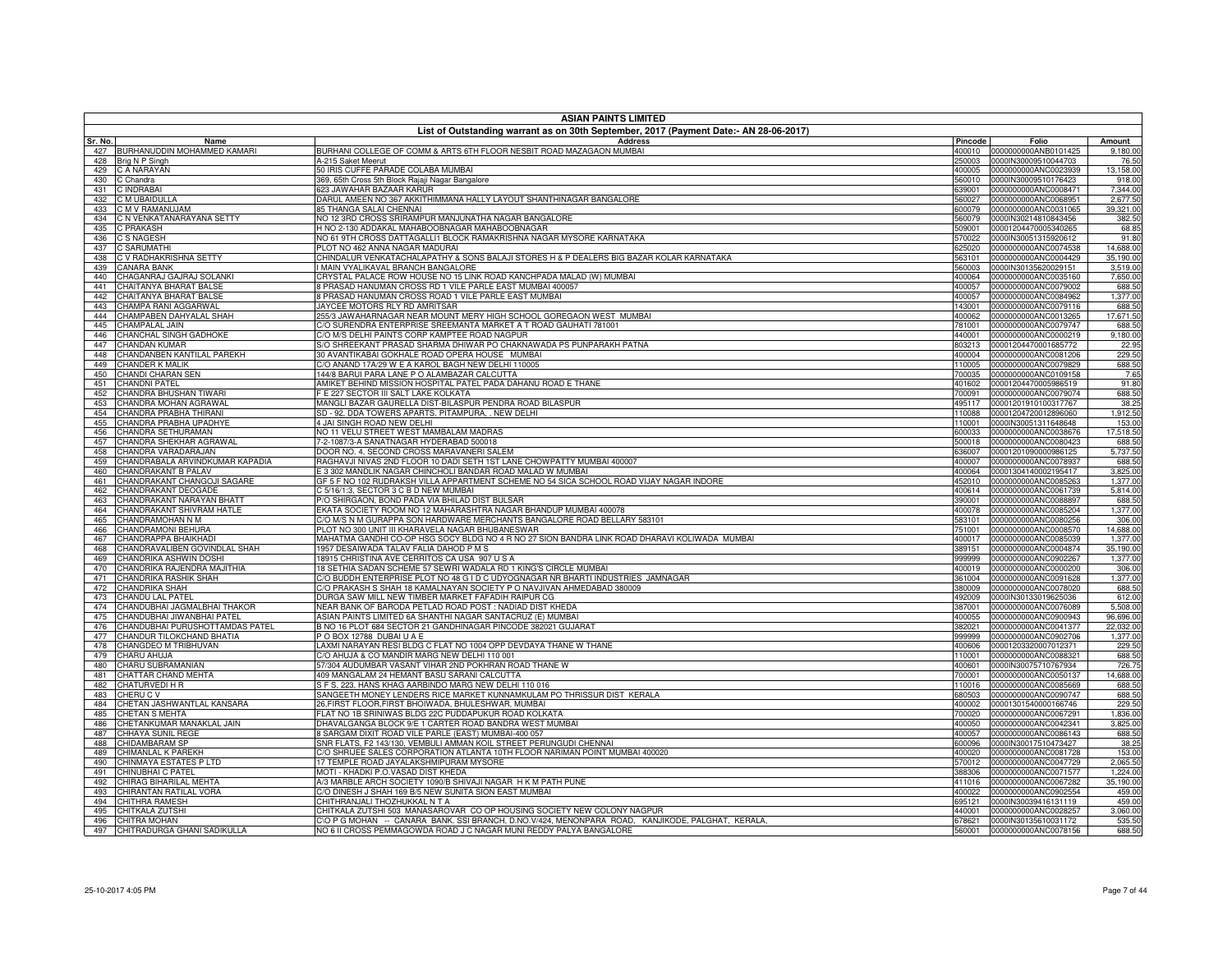|            | <b>ASIAN PAINTS LIMITED</b>                                |                                                                                                                                                 |                  |                                                     |                     |  |
|------------|------------------------------------------------------------|-------------------------------------------------------------------------------------------------------------------------------------------------|------------------|-----------------------------------------------------|---------------------|--|
| Sr. No.    | Name                                                       | List of Outstanding warrant as on 30th September, 2017 (Payment Date:- AN 28-06-2017)<br><b>Address</b>                                         | Pincode          | Folio                                               | Amount              |  |
| 498        | CHOKALINGAM SUBBIAH                                        | 10 RAMAVARMAN NEW STREET NAGARCOIL                                                                                                              | 629001           | 0000000000ANC0028461                                | 11,016.00           |  |
| 499        | CHOKSEY CHEMICALS PRIVATE LTD                              | 111 INDUSTRIAL AREA SION EAST MUMBAI MAHARASHTRA                                                                                                | 400022           | 0000IN30021410061064                                | 765.00              |  |
| 500        | <b>CHOLAYIL KUNHU</b>                                      | VII/45 A CHOLAYIL HOUSE POST KOODALLUR OPP JUMA MASJID PALAKKAD                                                                                 | 679554           | 0000IN30163741048775                                | 520.20              |  |
| 501        | CHRISTOPHER MORAES                                         | 106 MARVE ROAD ORLEM MALAD MUMBAI-400064                                                                                                        | 400064           | 0000000000ANC0082327                                | 688.50              |  |
| 502        | CSUBRAMANIAM                                               | FLAT A.31, P.A.TOWER 869, POONAMALLEE HIGH ROAD KILPAUK CHENNAI                                                                                 |                  | 600010 0000IN30057210041487                         | 76.50               |  |
| 503        | D KUMARA SWAMY<br>D M GANGADHARA GUPTA                     | NO 1870 1ST CROSS, 2ND STAGE KUMARASWAMY LAYOUT BANGALORE<br>C/O JANATHA COFFEE WORKS HOSADURGA DIST: CHITRADURGA                               | 560078<br>577527 | 0000IN30307710002415<br>0000000000AND0061823        | 612.00<br>8,568.00  |  |
| 504<br>505 | D M GANGADHARA GUPTA BROS                                  | MAIN ROAD HOSADURGA KARNATAKA                                                                                                                   |                  | 577527 0000000000AND0091298                         | 688.50              |  |
| 506        | D NAGAVENI PRADEEP                                         | NO 35 NAGASHRAYA 2ND MAIN BASAVESWARA LAYOUT VIJAYA NAGAR BANGALORE                                                                             | 560040           | 0000000000AND0067219                                | 3,213.00            |  |
| 507        | D SUBRAMANYAM                                              | D NO. 3/637-1 S V M S ROAD PRODDATUR CUDDAPAH                                                                                                   |                  | 516360 00001203070000126104                         | 22.95               |  |
| 508        | <b>D SUKUMAR</b>                                           | E/122 BANG BHAVAN HINDU COLONY LANE 5 DADAR MUMBAI                                                                                              |                  | 400014 0000000000AND0073807                         | 3,825.00            |  |
| 509        | <b>DAHYABHAI PATEL</b>                                     | 14 GEETA NAGAR SOCIETY PRATAP NAGAR ROAD BARODA 390004                                                                                          | 390004           | 0000000000AND0078255                                | 688.50              |  |
| 510        | <b>DALI FIROZ BARIA</b>                                    | 8/400 MANGALIA WAD KAHARWAS BAZAR NAVSARI NAVSARI                                                                                               |                  | 396445 00001201330000256346                         | 53.55               |  |
| 511        | DAMAN PAL KAUR                                             | B-IV/633 WAIT GANJ LUDHIANA PB                                                                                                                  |                  | 141000 0000000000AND0078376                         | 688.50              |  |
| 512        | DAMAYANTI DEVI                                             | 27 RAJDHANI NIKUNJ 94 I P EXTN DELHI                                                                                                            | 110092           | 0000IN30115112077062                                | 52,785.00           |  |
| 513        | DAMODAR CHINTAMAN VANI                                     | C/O SWASTIK HARDWARE STORE ADVA BAZAR CHALISGAON JALGAON                                                                                        | 424101           | 0000000000AND0000273                                | 98,302.50           |  |
| 514        | DAMODAR LAL JAIN                                           | OM ENTERPRISES, 9 PUROHITJI KA NAYA KATRA JOHARI BAZER, JAIPUR                                                                                  | 302003           | 0000000000AND0063259                                | 1,530.00            |  |
| 515<br>516 | DAMODARDAS BHAGAVANDAS SONI<br>DAMODARDAS BHAGAVANDAS SONI | HAVELI S STREET OPP RAJ VALKENISE BHAVNAGAR<br>HAVELI S STREET OPP RAJ VALKENISE BHAVNAGAR 364001                                               | 364001<br>364001 | 0000000000AND0018569<br>0000000000AND0080326        | 35,190.00<br>688.50 |  |
| 517        | DANDA RATHNAMALA NARAYANA REDDY                            | ADMA OPCO ELECTRONICS LAB P B NO 303 ABUDHABI UAE                                                                                               |                  | 0000000000AND0902696                                | 765.00              |  |
| 518        | DARA B SIDHWA                                              | DINA BLDG 3RD FLR 53 QUEEN'S ROAD MUMBAI                                                                                                        | 400002           | 0000000000AND0063492                                | 44,064.00           |  |
| 519        | <b>DARA RAMADEVI</b>                                       | 24S KAMALALAYA ENCLAVE BEHIND AWHO VED VIHAR TEACHERS COLONY TIRUMALGIRI HYDERABAD                                                              | 500015           | 0000IN30131320554874                                | 382.50              |  |
| 520        | DARABNA N K                                                | 259 BAZARGATE STREET FORT MUMBAI 400 001                                                                                                        | 400001           | 0000000000AND0088279                                | 1,377.00            |  |
| 521        | DATTATRAY RAMCHANDRA YESARE                                | ALKAR CHAWL ROOM NO 2 PARDHI COMPOUND L B S MARG BHANDUP MUMBAI                                                                                 | 400078           | 0000000000AND0085192                                | 1,377.00            |  |
| 522        | DATTATRAYA GUNDAPPA GARGATE                                | 209 C WARD BHENDE GALLI KOLHAPUR                                                                                                                | 416002           | 0000000000AND0024972                                | 35,190.00           |  |
| 523        | DATTATRAYA V PARHAD                                        | 504 DIAMOND PALACE SECTOR 8 AIROLI NAVI MUMBAI MAHARASHTRA                                                                                      | 400708           | 0000IN30051316456284                                | 91.80               |  |
| 524        | DAVID WILLIAMS VAPARAIA                                    | NO 45 KAMARAJ SALAI KARAIKAL PONDICHERRY                                                                                                        | 609602           | 0000000000AND0902517                                | 1,377.00            |  |
| 525        | DAXESH B JOBANPUTRA                                        | TBX 27 ADIPUR GANDHIDAM ADIPUR ADIPUR                                                                                                           | 370201           | 00001201330000727408                                | 91.80               |  |
| 526        | DAYA NIDHI BEHERA                                          | C/O DHABALESWAR HARDWARE N H-5 AT-UTTARESWAR P O-SORO DIST-BALASORE ORISSA                                                                      | 756045           | 0000000000AND0085147                                | 1,377.00            |  |
| 527        | DAYA PRALHAD ATHVANKAR                                     | A/34 GANESH PARSAD SLEATER RD MUMBAI 400007                                                                                                     | 400007           | 0000000000AND0079377                                | 688.50              |  |
| 528        | DAYANAND                                                   | H-17/80 SECTOR- 7 ROHINI DELHI                                                                                                                  | 110085           | 0000IN30262010081937                                | 22.95               |  |
| 529        | DAYAVANTI RAHEJA                                           | 55 161/2 RANIGUNJ SECUNDERABAD A P                                                                                                              | 500003           | 0000IN30102221492325                                | 497.25              |  |
| 530        | DEB RANJAN BERA<br><b>DEBABRATA GHOSAL</b>                 | VILL BAHARGRAM PO PANSKURA TAMLUK PUBRA MEDINIPUR PANSKURARIY WIRELESS TAMLUK<br>RUPNAGAR RUPNARAYANPUR SALANPUR BURDWAN ASANSOL                | 721636           | 00001203410000150893<br>00001204470005682108        | 76.50<br>76.50      |  |
| 531<br>532 | <b>DEBABRATA SANPUI</b>                                    | VILLAGE - KULERDARI, P.O. - NEPALGUNGE, P.S. - BISHNUPUR, DIST - 24 PARGANAS (SOUTH)                                                            | 713364<br>700103 | 0000IN30210510458115                                | 13,770.00           |  |
| 533        | <b>DEBASHIS SARKAR</b>                                     | 304 JODHPUR PARK CALCUTTA                                                                                                                       | 700068           | 0000000000AND0085338                                | 459.00              |  |
| 534        | <b>DEBASIS HAZRA</b>                                       | 143A MOTILAL NEHRU ROAD KOLKATA                                                                                                                 | 700029           | 0000000000AND0018682                                | 70,456.50           |  |
| 535        | <b>DEBJYOTI POLLEY</b>                                     | 43 DESHPRAN SASMAL ROAD HOWRAH WEST BENGAL 711101                                                                                               | 711101           | 0000000000AND0084078                                | 688.50              |  |
| 536        | <b>DEEPA DHANJI SHAH</b>                                   | A 101 HIGHLAND PARK DAHANUKARWADI KANDIVLI-W MUMBAI                                                                                             | 400067           | 0000IN30109810263410                                | 4,896.00            |  |
| 537        | DEEPA DHANJI SHAH                                          | RANG BHUVAN PATEL HOUSE M G ROAD VILE PARLE (E) MUMBAI                                                                                          | 400057           | 0000000000AND0040610                                | 6,808.50            |  |
| 538        | DEEPA NAGESH PAI                                           | C 902 SALARPURIA SANCITY SARJAPUR ROAD BANGALORE                                                                                                | 560035           | 00001206030000020641                                | 527.85              |  |
| 539        | <b>DEEPA SURANA</b>                                        | C/O PHOOLCHAND MISHRILAL JOHARI BAZAR AGRA                                                                                                      | 282003           | 0000000000AND0067724                                | 3,825.00            |  |
| 540        | DEEPAK AGARWAI                                             | 61/2 G T ROAD LILOOAH HOWRAH                                                                                                                    | 711204           | 0000000000AND0067711                                | 765.00              |  |
| 541        | <b>DEEPAK B KAMTEKAR</b>                                   | FLAT 6 33 GANESH BHUVAN D K SANDU MARG CHEMBUR MUMBAI                                                                                           |                  | 400071 0000IN30075710996697                         | 191.25              |  |
| 542        | <b>DEEPAK BALDWA</b>                                       | SUKHI SANSAR 134 SALKIA SCHOOL RD FLAT NO 203 2ND FLOOR SALKIA HOWRAH                                                                           | 711106           | 0000000000AND0034734                                | 76.50               |  |
| 543        | <b>DEEPAK BHANDARI</b>                                     | 2 GULMOHAR RESIDENCY NEAR TO INDIA INTERIOR INDORE                                                                                              | 452001           | 0000IN30021412609488                                | 306.00              |  |
| 544        | DEEPAK GANAPATI DIWATE                                     | 3/3, SHANTIVAN COOP HSG SOC, SECTOR 16A, PLOT NO 15 VASHI NAVI MUMBAI<br>2/5 RANATHAMBORE COMPLEX M P NAGAR ZONE II BHOPAL                      |                  | 400703 0000IN30115113320471                         | 191.25              |  |
| 545<br>546 | <b>DEEPAK JAIN</b><br>DEEPAK KANTILAL SHAH                 | 592 RAVIVAR PETH TALEGAON DABHADE DISTRICT PUNE 410506                                                                                          | 462011<br>410506 | 0000000000AND0074213<br>0000000000AND0078456        | 18,360.00<br>688.50 |  |
| 547        | DEEPAK NATVARLAL MEHTA                                     | 14 SAURABH N S ROAD NO 4 JUHU SCHEME VILE PARLE(W) MUMBAI                                                                                       |                  | 400056 0000000000AND0071351                         | 9,180.00            |  |
| 548        | <b>DEEPAK VORA</b>                                         | B/116 ZALAWAD NAGAR C D BARFIWALA MARG ANDHERI WEST MUMBAI                                                                                      | 400058           | 0000000000AND0085323                                | 1,377.00            |  |
| 549        | <b>DEEPALI S DESHMUKH</b>                                  | 29/311 MANISH NAGAR ANDHERI (W) MUMBAI                                                                                                          |                  | 400053 0000000000AND0071934                         | 18,360.00           |  |
| 550        | DEEPTI PRALHAD DANDEKAR                                    | B/302, POST AND TELEGRAPH STAFF MITRA MANDAL HOUSING SOC CHAKALA, ANDHERI E MUMBAI                                                              | 400099           | 0000IN30216410078066                                | 38.25               |  |
| 551        | DEIVAGANDHI KUMAR                                          | NO 13 RAYILAR NAGAR 3RD STREET VILANKUDI TP MADURAI                                                                                             | 625018           | 0000IN30177412972469                                | 114.75              |  |
| 552        | <b>DENNY P MICHEAL</b>                                     | NO 37 VELLIYATH HOUSE 2ND MAIN SANDHIYA NAGAR SIR M V NAGAR R M NAGAR BANGALORE KARNATAKA                                                       |                  | 560016 0000IN30021412387858                         | 107.10              |  |
| 553        | DESAI DASHRATH TEJABHAI                                    | 1, SUDEEP APARTMENT THALTEJ AHMEDABAD                                                                                                           | 380054           | 0000IN30148510146752                                | 7.65                |  |
| 554        | <b>DESIKAN GOPALAN</b>                                     | 18 KAVERI SECTOR - 3 VASHI                                                                                                                      | 400703           | 0000000000AND0003291                                | 7,650.00            |  |
| 555        | DEVADAS K V                                                | VAISAKAM KANNETH HOUSE M O ROAD, KUNNAMKULAM TRICHUR DIST, KERALA                                                                               |                  | 680503  0000IN30023910056820                        | 76.50               |  |
| 556        | DEVAL BHARATBHAI SHAH                                      | C/O ARUNBHAI CHINUBHAI PARIKH AA;VASANT BHUVANAA; KAMP ROAD SHAHIBAUG AHMEDABAD                                                                 | 380004           | 0000000000AND0073988                                | 7,650.00            |  |
|            | 557 DEVANG M SHAH                                          | B-21 SHANTA SAGAR TOWER, 2ND FLOOR DARPAN SIX ROADS NAVRANGPURA AHMEDABAD                                                                       |                  | 380014 0000IN30123310094739                         | 38.25               |  |
| 558        | DEVARAJU VENKATESHWER                                      | H NO 2 5 862 NAKKALAGUTTA HANMAKONDA WARANGAL                                                                                                   | 506001           | 0000IN30018313522909                                | 38.25               |  |
| 559<br>560 | DEVENDRA NATHALAL SHAH<br><b>DEVENDRA S PATEL</b>          | SEVAKUNJ' 29/4 BIMA NAGAR SATELLITE ROAD AHMEDABAD<br>A/29 POPULAR PLAZA SOMESHWARA COMPLEX-I NR JAIN DERASAR 132 RING ROAD SATELLITE AHMEDABAD | 380015           | 0000000000AND0042508<br>380015 0000000000AND0075769 | 1,912.50<br>994.50  |  |
| 561        | <b>DEVENDRA SEN</b>                                        | 45 PASCHIMI MARG VASANT VIHAR NEW DELHI                                                                                                         | 110057           | 0000000000AND0010559                                | 459.00              |  |
| 562        | <b>DEVENDRA SEN</b>                                        | 45 PASCHINI MARG VASANT VIHAR NEW DELHI 57                                                                                                      | 110057           | 0000000000AND0086147                                | 688.50              |  |
| 563        | DEVENDRAKUMAR KASTURCHAND                                  | PRITI 379 S V ROAD NEXT TO GRINDLAYS BANK VILEPARLE (W) MUMBAI                                                                                  |                  | 400056 0000000000AND0052603                         | 4,590.00            |  |
| 564        | <b>DEVESH SHARMA</b>                                       | SHREERAM MANSION 557-15 ADENWALA ROAD MATUNGA MUMBAI                                                                                            | 400019           | 0000000000AND0104859                                | 688.50              |  |
| 565        | <b>DEVI SINGH</b>                                          | C/O ASIAN PAINTS I LTD 22/2 MOTILAL NEHRU ROAD AGRA U P                                                                                         | 282004           | 0000000000AND0085339                                | 688.50              |  |
| 566        | DEVIKA KUMAR                                               | C/O HARSH KUMAR HOUSE NO 10-A TILAK BRIDGE RAILWAY COLONY TILAK BRIDGE NEW DELHI                                                                | 110001           | 0000000000AND0088059                                | 1,377.00            |  |
| 567        | <b>DEVKI SWAMI</b>                                         | DEVKI SADAN E-121 SIDHARTH NAGAR NEAR SECTOR NO 14 MALVIYANAGAR JAIPUR                                                                          | 302001           | 0000000000AND0068574                                | 76.50               |  |
|            | 568 DHAMOTHARA KANNAN S                                    | 2448/6, ATHAI KONDAN INNAM MANIYACHI MAIN ROAD KOVILPATTI                                                                                       |                  | 628502 0000IN30017510534006                         | 7.65                |  |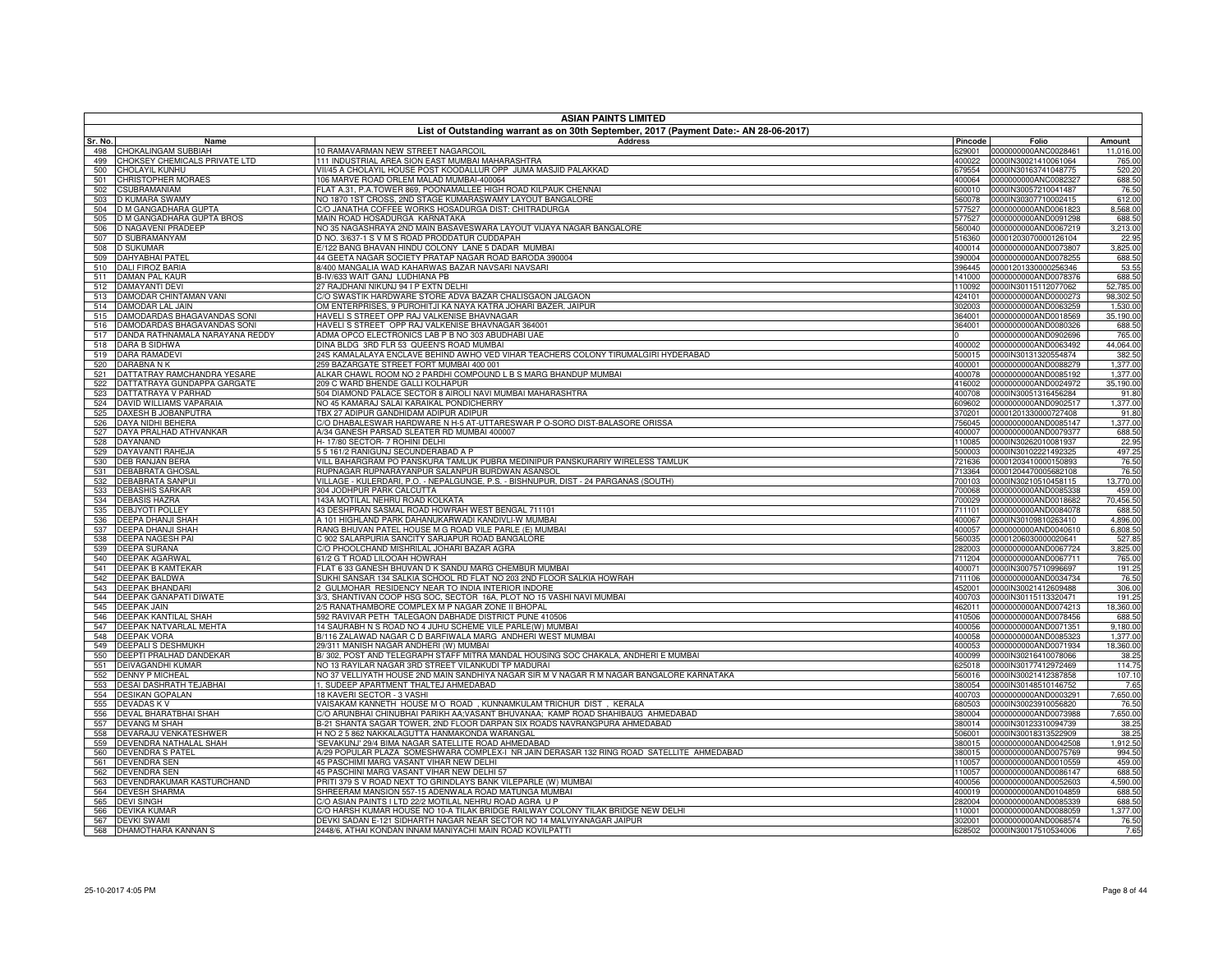|                                                                     | <b>ASIAN PAINTS LIMITED</b><br>List of Outstanding warrant as on 30th September, 2017 (Payment Date:- AN 28-06-2017)                                                              |                  |                                                     |                       |  |
|---------------------------------------------------------------------|-----------------------------------------------------------------------------------------------------------------------------------------------------------------------------------|------------------|-----------------------------------------------------|-----------------------|--|
| Sr. No.<br>Name                                                     | <b>Address</b>                                                                                                                                                                    | Pincode          | Folio                                               | Amount                |  |
| <b>DHAN PATRAI SAWHNEY</b><br>569                                   | 2/1 PATEL NAGAR DEHRADUN                                                                                                                                                          |                  | 248001 0000000000AND0017488                         | 35,190.00             |  |
| DHANA LAKSHMI JANGALA<br>570                                        | NO 502SESHAIAHARATNAMHEIGHTS GANESH NAGAR OPP PANAMA GODOWN VANASTHALIPURAM HYDERABAD                                                                                             | 500070           | 00001203810000100081                                | 15.30                 |  |
| DHANANJAY HARILAL JARADI<br>571                                     | 19 GOVIND NAGAR 88 DIXIT ROAD VILE PARLE E MUMBAI 400057                                                                                                                          | 400057           | 0000000000AND0083029                                | 229.50                |  |
| DHANANJAY KUMAR<br>572<br>573                                       | 173 SINDHU ROAD 10 NUMBER BASTI PO GOLMURI DIST EAST SINGBHUM JAMSHEDPUR JAMSHEDPUR JHARKHAND<br>ALICA NAGAR 8-A FLAT NO 104 1ST FLOOR LOKHANDWALA COMPLEX POST KANDIVLI E MUMBAI | 831003           | 0000IN30021414279587                                | 76.50<br>5,049.00     |  |
| DHANANJAY MADHAV BHATT<br>DHANANJAY YESHAVANT PARANJAPE<br>574      | 767/10 DECCAN GYMKHANA NEAR PYC GROUND PUNE                                                                                                                                       | 400101           | 0000000000AND0095925<br>411004 0000IN30028010014484 | 229.50                |  |
| DHANI RAM MISHRA<br>575                                             | RETIRED MANAGER C/O ALLAHABAD BANK 105/508 ANAND BAGH KANPUR                                                                                                                      | 208001           | 0000000000AND0018052                                | 35,190.00             |  |
| 576<br>DHANPAT RAI SAWHNEY                                          | S PATEL NAGAR DEHRADUN UP                                                                                                                                                         | 201001           | 0000000000AND0077539                                | 688.50                |  |
| 577<br>DHANRAJ BALUBHAI CHOKSI                                      | JAWAHAR SHERI NR SWAMINARAYAN TEMPLE PETLAD DIST ANAND                                                                                                                            |                  | 388450 0000IN30308510013137                         | 76.50                 |  |
| 578<br>DHANSUKHBHAI B PATEL                                         | 44, JAGIRAVADI NANIVED SURAT SITI SURAT                                                                                                                                           | 395004           | 00001201090004906496                                | 137.70                |  |
| 579<br>DHANWA THIRUMALAI                                            | NO 6/7 FLAT NO 402 ADARSH MANOR, SHANKAR MUTT RD BASAVANGUDI BANGALORE                                                                                                            | 560004           | 0000IN30023911472048                                | 382.50                |  |
| 580<br><b>DHARINI RAJIV PAREKH</b><br>581<br>DHARMESH NARENDRA SHAH | 5/B PAREKH NIVAS II DUBASH LANE V P ROAD MUMBAI<br>BAJWADA BHATIASHRI BARODA                                                                                                      | 390001           | 400004 0000000000AND0098452<br>0000000000AND0042373 | 14,688.00<br>8,568.00 |  |
| DHARMISHTHABEN KIRITKUMAR SHAH<br>582                               | SUPER A 44 TIRUPATI TOWNSHIP HIGHWAY NAGALPUR MEHSANA                                                                                                                             |                  | 384002 0000IN30021414293106                         | 76.50                 |  |
| 583<br>DHIRAJLAL HARIBHAI                                           | C/O K D PAINTS AND HARDWARE 21 MONALISA AMBAWADI CHAR RASTA AHMEDABAD 380 006                                                                                                     | 380006           | 0000000000AND0087158                                | 382.50                |  |
| DHIRAJLAL KANTILAL SHAH<br>584                                      | 15 ARADHANA KUSUMGHAR PLOTS NR GUJARAT SOCIETY PALDI AHMEDABAD                                                                                                                    |                  | 380007 0000000000AND0074911                         | 9,180.00              |  |
| <b>DHULIBEN MANILAL PATEL</b><br>585                                | 6 FIRST FLOOR MEGHANA COMPLEX NEAR BHARAT PETROL PUMP BHARAT CHAR RASTA UDHNA MAGADALLA RD SURAT GUJARAT                                                                          | 395017           | 0000000000AND0007883                                | 7,344.00              |  |
| 586<br>DIBYENDU KAR                                                 | 26/28 MOREPUKUR 1ST LANE RISHRA HOOGHLY RISHRA                                                                                                                                    | 712250           | 00001204720011114238                                | 7.65                  |  |
| <b>DIGAMBAR NACHANE</b><br>587                                      | 12/3 AMIT APARTMENT S V ROAD DAHISAR E MUMBAI                                                                                                                                     |                  | 400068 0000000000AND0032511                         | 35,190.00             |  |
| 588<br>DILEEP SHAMRAO PHADNIS<br>589<br><b>DILIP CHHAJED</b>        | B-2 BRAMHA MEMORIES RANGE HILLS ROAD PUNE<br>3-1508 AGRA RD POST BOX NO 24 DHULE 424001                                                                                           | 424001           | 411007 0000000000AND0021408<br>0000000000AND0077550 | 40,392.00<br>688.50   |  |
| <b>DILIP KUMAR</b><br>590                                           | 358 CHAKRAGHUNATH NAINI ALLAHABAD                                                                                                                                                 | 211008           | 0000000000AND0093378                                | 1,377.00              |  |
| <b>DILIP KUMAR AHUJA</b><br>591                                     | H NO 130 MOH RAMCHANDRAKAN JWALAPUR HARIDWAR                                                                                                                                      |                  | 249407 00001203350001600351                         | 76.50                 |  |
| 592<br>DILIP KUMAR JAISWAL                                          | BANGLA TAND CHAKRADHAR PUR SINGBHUM WEST                                                                                                                                          | 833102           | 0000000000AND0095484                                | 153.00                |  |
| 593<br><b>DILIP LAKHANI</b>                                         | GIVE & TAKE ENT P O BOX NO 7850 DUBAI U A E                                                                                                                                       | 999999           | 0000000000AND0901998                                | 1,377.00              |  |
| DILIP MANHARLAL ZAVERI<br>594                                       | 3-3/58, NARAYANKUNJ SOCIETY, STREET NO. 9, BHOLAV, BHARUCH                                                                                                                        | 392015           | 00001201130000103880                                | 114.75                |  |
| 595<br>DILIP MANIBHAI PATEL                                         | 2402, PANCHRATNA OPERA HOUSE, 24TH FLOOR MUMBAI                                                                                                                                   | 400004           | 0000000000AND0050157                                | 35,802.00             |  |
| DILIP MANIBHAI PATEL<br>596<br>597<br><b>DILIP R MODI</b>           | 2402 PANCHRATNA OPERA HOUSE 24TH FLR MUMBAI                                                                                                                                       | 400004           | 0000000000AND0040768<br>0000000000AND0076602        | 7,803.00<br>688.50    |  |
| DILIP RAGHAVENDRA NADKARNI<br>598                                   | 13 APEKSHA SAKET HOUSING SOC NEW SAMA ROAD E M E P O VADODARA GUJARAT<br>H/103 Gokul Garden HSG Society Thakur Complex, Kandivali (E), MUMBA                                      | 390008<br>400101 | 00001201090003292384                                | 527.85                |  |
| <b>DILIP TEKCHANDANI</b><br>599                                     | B1 TWO ROSES CO OP SOCIETY PLOT NO 5 PALI ROAD BANDRA MUMBAI 400050                                                                                                               |                  | 400050 0000000000AND0077378                         | 688.50                |  |
| DILIPKUMAR KUBERDAS SHAH<br>600                                     | KHADAYATA POLE NADIAD GUJRAT                                                                                                                                                      | 387001           | 0000000000AND0059887                                | 1,377.00              |  |
| DILIPKUMAR P AGRAWAL<br>601                                         | NR. SAMIR HOSPITAL GODHRA ROAD AT. N PO. LUNAWADA PANCHMAHAL                                                                                                                      | 389230           | 0000IN30199110884205                                | 76.50                 |  |
| 602<br>DIMPLE H SHETH                                               | C-A GALIAKOTWALA & CO P L <u>TD66 MAKER CHAMBERS III 6TH FLOOR JAMNALAL BAJAJ RD,221 NARIMAN PT MUMBAI</u>                                                                        | 400021           | 0000000000AND0089528                                | 688.50                |  |
| 603<br><b>DIMPLE THAKKAR</b>                                        | 97 RLY MARKET KHARAGPUR                                                                                                                                                           | 721301           | 0000000000AND0027257                                | 9,792.00              |  |
| <b>DINABEN M SHAH</b><br>604<br>DINAH FERNANDES                     | 4/4 202 SHREE NIDHI APT B/H COMMUNITY HALL VIJAYANAGAR HARNI ROAD VADODARA<br>/O NISHANT INVESTMENT 306/A SHROFF APTS SODAWALA LANE BORIVLI (W) MUMBAI                            | 390022<br>400092 | 0000000000AND0067662<br>0000000000AND0058311        | 153.00<br>36,720.00   |  |
| 605<br><b>DINAZ CYRUS ENGINEER</b><br>606                           | CHENOY BLOCK SAPPERS LANE BALAMRAI SECUNDERABAD A P 500003                                                                                                                        |                  | 500003 0000000000AND0076853                         | 688.50                |  |
| DINESH BALUBHAI PATEL<br>607                                        | 4 36 MAHESHWARI SOCIETY NEAR HARINAGAR GOTRI ROAD BARODA 5                                                                                                                        | 390005           | 0000000000AND0088540                                | 688.50                |  |
| 608<br>DINESH C SHAH                                                | 60 GREGORY AVE APT E 21 PASSAIC N J U S A 07055                                                                                                                                   | 999999           | 0000000000AND0902092                                | 1,377.00              |  |
| <b>DINESH CHANDRA</b><br>609                                        | H NO 10155A WEST GORAKH PARK GALI NO 1 SHAHDARA DELHI 110 032                                                                                                                     | 110032           | 0000000000AND0087315                                | 688.50                |  |
| DINESH CHANDRAN PUDUVAYIL<br>610                                    | AL HABAB CONTRACTING EST P O BOX 7184 DUBAI U A E                                                                                                                                 | 999999           | 0000000000AND0902416                                | 1,377.00              |  |
| DINESH GOPALDAS BHATIA<br>611                                       | 50- BABU-GENU ROAD KALBADEVI, MORWADI,R.NO-3 K.M. BHATIA NIVAS,3RD FLOOR MUMBAI                                                                                                   | 400002           | 00001201750000083651                                | 38.25                 |  |
| 612<br>DINESH KUMAR<br>DINESH KUMAR SAXENA<br>613                   | H. NO 341 HYDER GUNTA ROAD NAZARBAD, MYSORE KARNATAKA<br>CHHATRI SHINDE KI CHHAWNI LASHKAR GWALIOR 474001                                                                         | 570010<br>474001 | 0000IN30023911057535<br>0000000000AND0079874        | 68.85<br>459.00       |  |
| DINESH MULJIBHAI DARJI<br>614                                       | 139/C, BHULESHWAR ROAD, RAM MANDIR CHAWL, GROUND FLOOR, MUMBAI                                                                                                                    | 400002           | 00001301540000132119                                | 153.00                |  |
| 615<br>DINESH N DARAK                                               | C/O R O ARALIKATTI GUBBI PETH ILKAL KARNATAKA                                                                                                                                     | 587125           | 0000IN30023912273485                                | 382.50                |  |
| 616<br>DINESH VANVIR SHAH                                           | ANAND LAXMI 3RD FLOOR FLAT NO 6 ABOVE C K P BANK PRARTHANA SAMAJ ROAD VILE PARLE E MUMBAI                                                                                         | 400057           | 0000000000AND0091975                                | 306.00                |  |
| 617<br>DINESHCHANDRA D PATEL                                        | NANI KHADAKI AT & PO VANTHVADI DIST KHEDA                                                                                                                                         | 387435           | 0000000000AND0058898                                | 306.00                |  |
| DINESHCHANDRA HEMCHAND KHANDELWAL<br>618                            | A 11/12 VARDHAMAN APPT JAIN MANDIR ROAD VIRAR W THANE                                                                                                                             | 401303           | 0000IN30177415457790                                | 38.25                 |  |
| 619<br>DINESHKUMAR AMBALAL PATEL<br>620                             | RADHAKRISHNA LANE B/H 27 GAM PATIDAR SCHOOL ANAND V V NAGAR ROAD ANAND GUJARAT<br>AT & PO : MOTI KAKRAD VIA : BORI FALIA DIST : VALSAD                                            | 388001<br>396412 | 0000000000AND0006818                                | 7,344.00              |  |
| DINKARRAO G PATEL<br>621<br>DINSHAW PALSETIA                        | KHAN BLOCK NO 27 NEW KHAREGHAT COLONY BABULNATH ROAD MUMBAI                                                                                                                       | 400007           | 0000000000AND0071974<br>0000000000AND0084196        | 9,180.00<br>688.50    |  |
| 622<br>DINYAR JAL JAMSHEDJI                                         | 7 SAI MANZIL 18 ALTAMOUNT ROAD MUMBAI                                                                                                                                             | 400026           | 0000000000AND0050900                                | 26,392.50             |  |
| 623<br>DIPA MUNDRA                                                  | C/O KHUSBOO RAMBHA GANJAM                                                                                                                                                         | 761028           | 0000IN30232411052272                                | 38.25                 |  |
| 624<br>DIPAK KHEMACHAND SHAH                                        | //3RAJMOHMED CHAWL TAGORE NAGAR OPP MUNICIPAL SCHOOL HARIYALI VILLAGE VIKHROLI (E) MUMBAI                                                                                         | 400083           | 0000000000AND0017043                                | 7,650.00              |  |
| 625<br>DIPAK RAJARAM KHALIPE                                        | /O M/S ASHTAVINAYAK PAINTS 1301 UBHI PETH VITA                                                                                                                                    | 415311           | 0000000000AND0111559                                | 5,355.00              |  |
| 626<br>DIPALI DARSHAK SHAH                                          | 603 MOX DARSHAN APARTMENT 5TH FLOOR BEHIND MUNICIPALITY OFFICE VAPI VALSAD                                                                                                        | 396191           | 0000IN30039416271944                                | 7.65                  |  |
| 627<br>DIPANKAR BANERJEE<br>628<br>DIPESH SHRIPAT LAGDIWALA         | 0 NANDAN PARK BEHALA CALCUTTA<br>1111 BAKORNAGAR SOCIETY 1ST FLOOR NEAR MUKTANAND BUS STOP KARELI BAUG BARODA GUJARAT                                                             | 700034<br>390018 | 0000000000AND0085470<br>0000000000AND0044675        | 1,377.00<br>14,688.00 |  |
| 629<br>DIPIKA KANTILAL SHAH                                         | D-43 PARESH APARTMENT P T COLLEGE ROAD PALDI AHMEDABAD                                                                                                                            | 380007           | 0000000000AND0005446                                | 14,688.00             |  |
| 630<br><b>DIPIKA SHAH</b>                                           | WALKESHWAR RIDGE ROAD R T MARG CHANDANBALA FLAT NO 1701/A MUMBAI 400006                                                                                                           | 400006           | 0000000000AND0902072                                | 1,377.00              |  |
| 631<br>DIPIN ARORA                                                  | 753 LAJPAT NAGAR 2 LAJPAT NAGAR SO NEAR MAIN MARKET NEW DELHI                                                                                                                     | 110024           | 00001203600001869676                                | 15.30                 |  |
| 632<br>DIPTI ATASH SHAH                                             | DESAI NAGAR SOCIETY COLLEGE ROAD TALOD TA - TALOD                                                                                                                                 | 383215           | 0000IN30034311223587                                | 22.95                 |  |
| 633<br>DIPTI GANERIWALA                                             | I, INDIA EXCHANGE PLACE, KOLKATA                                                                                                                                                  | 700001           | 0000IN30022210052800                                | 76.50                 |  |
| 634<br>DIPTY B DHOLARIA<br>635<br>DIVAKAR GUPTA                     | AA;SWASTIKAA; RAJMOTI NAGAR UPLETA<br>4-5 NATRAJ NAGAR TONK PHATAK JAIPUR 302015                                                                                                  | 360490<br>302015 | 0000000000AND0054365<br>0000000000AND0076957        | 1,836.00<br>688.50    |  |
| 636<br>DIXIT CHANDRAKANT SHAH                                       | ABHAY PARK SOCIETY RAMANAGAR SABARMATI AHMEDABAD                                                                                                                                  | 380005           | 0000000000AND0076640                                | 535.50                |  |
| 637<br>DIXON PAUL K                                                 | <b>KATTUMATH HOUSE CHENGALOOR P O</b>                                                                                                                                             | 680312           | 0000IN30163740726876                                | 206.55                |  |
| 638<br>DOKE DAIVASHALA SHIVDAS                                      | 16 26/5 HANUMAN NAGAR PIPE LINE ROAD BHISTBAG AHMEDNAGAR                                                                                                                          | 414001           | 0000IN30177417718764                                | 45.90                 |  |
| 639<br>DOMINIC JOSEPH AGNELO PEREIRA                                | P O BOX 50068 UMM SAID QATAR A GULF                                                                                                                                               |                  | 999999 0000000000AND0901977                         | 1,377.00              |  |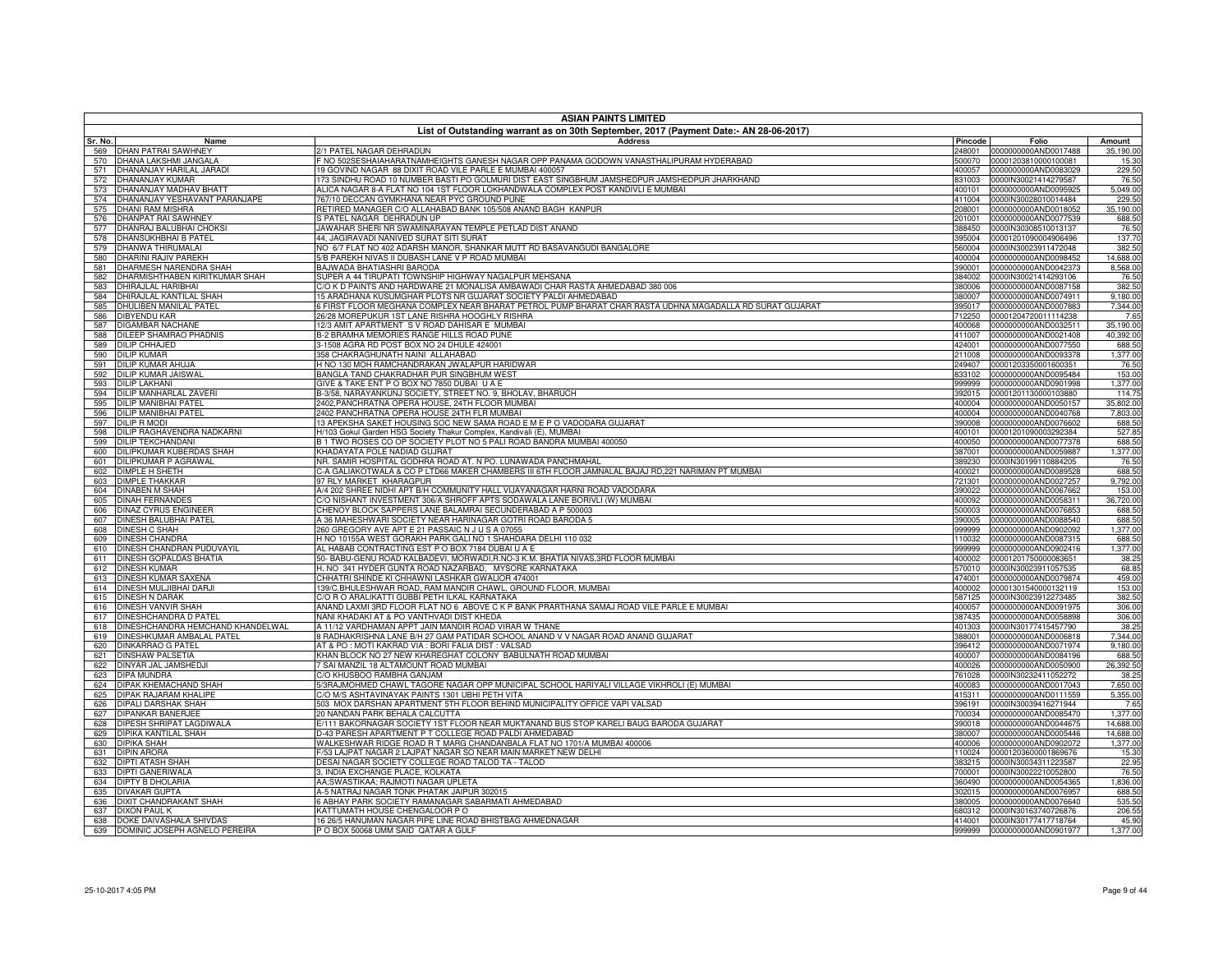|                | <b>ASIAN PAINTS LIMITED</b>                                        |                                                                                                                                                         |                   |                                              |                        |  |
|----------------|--------------------------------------------------------------------|---------------------------------------------------------------------------------------------------------------------------------------------------------|-------------------|----------------------------------------------|------------------------|--|
|                |                                                                    | List of Outstanding warrant as on 30th September, 2017 (Payment Date:- AN 28-06-2017)                                                                   |                   |                                              |                        |  |
| Sr. No.<br>640 | Name<br><b>DON GOMEZ</b>                                           | <b>Address</b><br>AA;FRAMAGAA; PLOT NO 15 SHIV GANGA NAGAR AMBARNATH EAST MAHARASHTRA                                                                   | Pincode<br>421501 | Folio<br>0000000000AND0079246                | Amount<br>688.50       |  |
| 641            | DONGA NANJIBHAI DAYABHAI                                           | OUT SIDE KALAVAD GATE, HAPA ROAD, OPP. LALVADI PRIMARY SCHOOL, JAMNAGAR.                                                                                | 61001             | 0000IN30097410512035                         | 191.25                 |  |
| 642            | DR SHALLEY KAMRA                                                   | 209, RAJDHANI ENCLAVE SHAKUR BASTI DELHI                                                                                                                | 110034            | 0000IN30176610067722                         | 382.50                 |  |
| 643            | DR SURESH M N                                                      | VO 192 II CROSS 9TH MAIN VIJAYANAGAR BANGALORE KARNATAKA                                                                                                | 560040            | 0000IN30051313448936                         | 191.25                 |  |
| 644<br>645     | DTTARAM RAM BHAU GORIVALE<br><b>DUNDAPPA VIRAPPA SHINDGI</b>       | KANJI BHAVN R NO 8 BORKAR WADI RAM MARUTI ROD DADAR 400028<br>C/O M/S V D SHINDGI SHANIWAR PETH MIRAJ 416410                                            | 400028<br>416410  | 0000000000AND0084915<br>0000000000AND0081440 | 1,377.00<br>688.50     |  |
| 646            | DWARAM PUDI VENKATA KRISHNA REDDY                                  | 51 TOSSIPUDI PANDALAPAKA PO                                                                                                                             | 533345            | 0000IN30039410683478                         | 765.00                 |  |
| 647            | <b>DWARKADAS K KANDHARI</b>                                        | A/703 OXFORD TOWERS GURUKUL ROAD MEMNAGAR AHMEDABAD                                                                                                     | 380052            | 0000000000AND0006379                         | 2,142.00               |  |
| 648            | <b>DWARKANATH NARAYAN</b>                                          | OGM REGIONAL INTERNAL AUDIT BALLARPUR IND LTD 364-16 MAIN RD 4TH T BLK JAYANAGAR BANGALORE                                                              | 560041            | 0000000000AND0008800                         | 10,557.00              |  |
| 649            | DWARKANATH YESHWANT KULKARNI                                       | I ICHHAPOORTI ANANT PATIL ROAD DADAR WEST MUMBAI                                                                                                        | 400028            | 0000IN30112715207953                         | 38,250.00              |  |
| 650<br>651     | Damayanti Laxmidas Simaria<br>E ARAVINDAN                          | 51 OM RISHIKESH C H S LTD HARIDAS NAGAR SHIMPOLI ROAD BORIVALI (W) MUMBAI<br>195A RENGA NAGAR PALUR, MANACHANALLUR, TRICHY                              | 400092<br>321216  | 0000000000AND0021084<br>00001204470000585121 | 27,310.50<br>76.50     |  |
| 652            | E K GOPALAKRISHNAN                                                 | 504 'H' BLOCK 7TH STREET ANNA NAGAR (W) MADRAS                                                                                                          | 600040            | 0000000000ANE0032787                         | 11,016.00              |  |
| 653            | E NAZMA                                                            | E KAMARAJAR ROAD MADURAI                                                                                                                                | 325009            | 0000000000ANE0020429                         | 70,456.50              |  |
| 654            | E P DURAISAMY                                                      | 16/A S K C ROAD ERODE                                                                                                                                   | 38009             | 0000000000ANE0034874                         | 76.50                  |  |
| 655            | E S N SARMA                                                        | 04 RAGHAVENDRA THIMMAJI PALACE 1-1-652 GANDHI NAGAR HYDERABAD                                                                                           | 500080            | 0000000000ANE0000311                         | 1,147.50               |  |
| 656<br>657     | E VASUDEVAN<br>EDINBOROUGH CALEB                                   | (UMAR HOUSE P O CHERUKARA MALAPPURAM DIST<br>2004 FOREST HILL DRIVE SILVER SPRING MARYLAND 20903 U S A                                                  | 379340<br>999999  | 0000000000ANE0057650<br>0000000000ANE0082655 | 35.190.00<br>688.50    |  |
| 658            | EDINBOROUGH CALEB                                                  | 2004-FOREST HILL DRIVE SILVER SPRING MARYLAND-20903 USA                                                                                                 | 999999            | 0000000000ANE0009869                         | 35,190.00              |  |
| 659            | EKNATH TUKARAM CHAUDHARI                                           | NO 5 BEHIND POLE FACTORY OLD MIDC SRINAGAR JALGAON                                                                                                      | 425001            | 0000IN30177416621969                         | 153.00                 |  |
| 660            | <b>EKTA MALHOTRA</b>                                               | %) SHRI K L MALHOTRA RITE EXPORTS VILLAGE DAULAT PUR JHATIKARA ROAD                                                                                     | 110043            | 0000000000ANE0062218                         | 44,064.00              |  |
| 661            | ELAIDES THOMAS NOLA DE SOUZA                                       | ZUBAIR KILPATRICK LLC P O BOX 4999 RUWI SULTANATE OF OMAN                                                                                               | 999999            | 0000000000ANE0902512                         | 1,377.00               |  |
| 662<br>663     | ELIZA SAIFUDIN KARU<br>ERMELINDA FURTADO CABRAL                    | <b>III BYCULLA HOUSE SIR J J ROAD MUMBAI</b><br>C/O DR ABILIO DE SOUSA CHURCH SQUARE QURPEM GOA                                                         | 400008<br>403705  | 0000000000ANE0048123<br>0000000000ANE0021426 | 44,064.00<br>35.190.00 |  |
| 664            | ESHWARA CHANDRA VIDYA SAGAR                                        | 68/20 VTH CROSS HANUMANTHANAGAR BANGALORE 560 019                                                                                                       | 560019            | 0000000000ANE0088382                         | 688.50                 |  |
| 665            | <b>FAIRGROWTH FINANCIAL SERVICES LTD</b>                           | 202 KSHAMALAYA 2ND FLR 37 NEW MARINE LINES MUMBAI                                                                                                       | 400020            | 0000000000ANF0109622                         | 6,961.50               |  |
| 666            | <b>FAIRGROWTH INVESTMENTS LTD</b>                                  | 130-132 GREAT WESTERN BUILDING APOLLO STREET NEAR LION GATE MUMBAI                                                                                      | 400023            | 0000000000ANF0091316                         | 459.00                 |  |
| 667            | <b>FALGOON DILIPKUMAR MODI</b>                                     | 410 MUKTANAND APT DUDHIYA TALAO NUTAN SOCIETY NAVSARI                                                                                                   | 396445            | 0000IN30223611001764                         | 76.50                  |  |
| 668            | FAREDOON DARABSHAH BHATHENA<br>669 FARID ABDUL REHMAN YOUSUF       | C/O WATTAYAH MOTORS LLC P O BOX 1620 RUWI POSTAL CODE 112 SULTANATE OF OMAN<br>POST BOX NO 16182 DUBAI (U A E)                                          | 999999            | 0000000000ANF0900584<br>0000000000ANF0900911 | 5,737.50<br>10.174.50  |  |
| 670            | <b>FATEH MOHAMMED</b>                                              | EAST VIEW 12-2-835/1 MEHDIPATNAM HYDERABAD                                                                                                              | 500028            | 0000000000ANF0008727                         | 70.456.50              |  |
| 671            | <b>FATEMA ISMAIL PATEL</b>                                         | 69 AASNA TA JALALPORE DIST NAVSARI                                                                                                                      | 396415            | 0000IN30133019102198                         | 153.00                 |  |
| 672            | <b>FAUSTIN LEO CORREYA</b>                                         | 19 A - JAGANATHAN COLONY FOXEN STREET PERAMBUR MADRAS                                                                                                   | 600011            | 0000000000ANF0084713                         | 1.377.00               |  |
| 673            | <b>FAYAZ ESMAIL SACHEDINA</b>                                      | MAINT SHOPS N-2 INST SECTION BAPCO-AWALI BAHRAIN                                                                                                        |                   | 0000000000ANF0902426                         | 1.377.00               |  |
| 674            | FAZAL FATEMA SHAMSUDDIN KADRI                                      | 13, SANSKAR KENDRA MARG KOCHARAB, KAGADIWAD, AHMEDABAD.                                                                                                 | 380006            | 0000IN30034310242447                         | 306.00                 |  |
| 675<br>676     | <b>FAZLAIHUSAIN HASANALI MERCHANT</b><br><b>FEROZE KALI KATRAK</b> | PO BOX 2106 13022 SAFAT KUWAIT<br>21-B-II THE GREAT EASTERN ROYAL PLOT 333 FLOOR 22 BELLASIS BRIDGE TARDEO MUMBAI                                       | 999999<br>400034  | 0000000000ANF0902740<br>0000000000ANF0040198 | 688.50<br>26.392.50    |  |
| 677            | <b>FRANCIS SIMON D SOUZA</b>                                       | ONTC PB NO 620 MUSCAT SULTANATE OF OMAN                                                                                                                 | 999999            | 0000000000ANF0902520                         | 1,377.00               |  |
| 678            | <b>FRANCIS VAZ</b>                                                 | FERREIRA MANSION D/5 SITLADEVI TEMPLE ROAD MAHIM MUMBAI                                                                                                 | 400016            | 0000000000ANF0041485                         | 14,688.00              |  |
| 679            | <b>FRANCIS XAVIER THANAM</b>                                       | P BOX 22646 BAHRAIN                                                                                                                                     | 999999            | 0000000000ANF0902191                         | 1,377.00               |  |
| 680            | <b>FREDRICK FARIA</b>                                              | POBOX 6491 SHARJAH UAE                                                                                                                                  | 999999            | 0000000000ANF0902539                         | 1,377.00               |  |
| 681<br>682     | <b>G JAGANATHAN</b><br><b>G KIRAN KUMAR</b>                        | C/O. KARTHIK COTTON GINNING FACTORY S.F.NO.637, PALLADAM ROAD, VEERAPANDI TIRUPPUR<br>C/O K N SHARMA SRT 959 SANATNAGAR HYDERABAD                       | 638605<br>500018  | 0000000000ANG0027904<br>0000000000ANG0110440 | 7,344.00<br>22.950.00  |  |
| 683            | G KODANDA RAMAIAH                                                  | D NO 19/663 GOOTY ROAD                                                                                                                                  | 515401            | 0000000000ANG0112111                         | 153.00                 |  |
| 684            | <b>G KRISHNA RAO</b>                                               | HERMES HERITAGE BLDG # F3 FLAT # 1 PHASE-III SHASTRINAGAR CHOWK OFF NAGAR ROAD PUNE                                                                     | 411006            | 0000000000ANG0001506                         | 765.00                 |  |
| 685            | <b>G MALLIGA</b>                                                   | 207 THANGA LAKSHMI ILLAM OPP KAMACHI AMMAN KOIL OTTUPATTARAI COONOOR COONOOR                                                                            | 643102            | 0000IN30226913250609                         | 30.60                  |  |
| 686            | <b>G NARAYANA SWAMY</b>                                            | JOURNALIST 1351 KATARIPALYAM KOLAR KARNATAKA                                                                                                            | 563101            | 0000000000ANG0026712                         | 30,600.00              |  |
| 687<br>688     | <b>G RAMA RAO</b><br><b>G RAMESH</b>                               | C/O PHOTO EMPORIUM 17 TANK BUND ROAD SUBHASH NAGAR BANGALORE<br>19, DOCTORS GARDEN, AVANASHI ROAD, COIMBATORE                                           | 560009<br>641018  | 0000000000ANG0054481<br>0000IN30037810043180 | 5,355.00<br>3,825.00   |  |
| 689            | GADDAM MOHAN REDDY                                                 | D NO. 2/17 DONKA STREET PEDDAMUDIUM KADAPA (DT)                                                                                                         | 516411            | 00001203070000118703                         | 76.50                  |  |
| 690            | <b>GAGAN JUNEJA</b>                                                | 467, METRO VIEW APTT, DDA (SFS) FLAT POCKET-B, SECTOR-13 DWARKA DELHI                                                                                   | 110075            | 0000IN30046810069553                         | 61.20                  |  |
| 691            | GAGANDEEP CHUGH                                                    | 2- LIC COLONY KASHMIR AVENUE AMRITSAR                                                                                                                   | 143001            | 00001202060000119033                         | 229.50                 |  |
| 692            | GAJANAN MAHADEO RASAL                                              | A/1/05 ASHOKA GARDENS NEAR GODREJ PLAZA TILAK ROAD P PANVEL                                                                                             | 410206            | 00001201320000513151                         | 76.50                  |  |
| 693<br>694     | GANAPAT SHANKAR MALVANKAR<br><b>GANAPATI BHIMRAO SHINDE</b>        | 22-A RAMCHANDRA CO-OP HSNG SOCIETY LOKMANYA NAGAR PADA NO-2 NR YASHODHAN NAGAR THANE<br>1783 RAJARAMPURI SHRIRAM VIDYALAY RAJARAMPURI KOLHAPUR KOLHAPUR | 421006<br>416008  | 0000000000ANG0085051<br>00001203230000747211 | 1,377.00<br>191.25     |  |
| 695            | GANESH CHAND KARECHA                                               | 20 KINARI BAZAR NEW DELHI                                                                                                                               | 110006            | 0000000000ANG0065694                         | 8,338.50               |  |
| 696            | GANESH KALIDAS THAKKAR                                             | C/O GANESH LOTTERY CENTRE NEAR GANPATI TEMPLE TAMBOLI NAKA THANA (W)                                                                                    | 400601            | 0000000000ANG0057025                         | 4,207.50               |  |
| 697            | GANESH M PADIYAR                                                   | 103-19 5TH CROSS MALLESHWARAM BANGALORE                                                                                                                 | 560003            | 00001203440100024895                         | 7.65                   |  |
| 698            | <b>GANESH PAI</b>                                                  | VEAR BHARATH PRESS KALSANKA UDUPI                                                                                                                       | 576102            | 0000IN30023911757569                         | 76.50                  |  |
| 699<br>700     | <b>GANESH PARSANA</b><br>GANESH YESHWANT KURVE                     | 6 KISHAN PARA-7 KALAVAD RD RAJKOT-<br>B 3/902 VIKAS COMPLEX CASTLE MILL COMPOUND THANE                                                                  | 360001<br>400601  | 0000000000ANG0046041<br>0000000000ANG0012769 | 3,442.50<br>3,366.00   |  |
| 701            | <b>GANESHAN</b>                                                    | 13-9-1213 PAI COMPOUND V.T.ROAD MANGALORE                                                                                                               | 575001            | 00001203440100018701                         | 76.50                  |  |
| 702            | GANESHAPPA B SAJJAN                                                | MATHAPATI GALLI BIJAPUR                                                                                                                                 | 586101            | 0000000000ANG0012092                         | 70,456.50              |  |
| 703            | GANESHBHAI LALJIBHAI PARSANA                                       | 7-KISHAN PARA, NEAR RACE COURSE, RAJKOT.                                                                                                                | 360001            | 0000IN30097410374358                         | 459.00                 |  |
| 704            | GANESHBHAI MADHAVLAL PRAJAPATI                                     | SHIVNAGAR SOCIETY AT AND POST VISNAGAR VISNAGAR VISNAGAR N G                                                                                            | 384315            | 0000IN30127630397717                         | 765.00                 |  |
| 705<br>706     | <b>GANGA PRASAD</b><br><b>GANGUBAI MEDANKAR</b>                    | C/O JAWALA PRASAD ASHOK KUMAR NIMDIH PO CHAIBASA DIST SINGH BHUM BIHAR 833201<br>/5 HIMALI CO-OP SOCIETY ERANDAVANA PUNE                                | 333201<br>411004  | 0000000000ANG0077542<br>0000000000ANG0077135 | 688.50<br>688.50       |  |
| 707            | <b>GANJI AMARNATH</b>                                              | 2 - 6 - 9 L I C COLONY SIKH VLLAGE SEC BAD                                                                                                              | 500009            | 0000000000ANG0111028                         | 1,912.50               |  |
| 708            | <b>GARIMA MISHRA</b>                                               | F1/29 CITADEL B T KAWADE ROAD 80FT GHORPADI PUNE                                                                                                        | 411001            | 0000IN30133019162905                         | 382.50                 |  |
| 709            | <b>GAURAV SOMANI</b>                                               | WARD NO-13 GAJSINGHPUR TEH-PADAMPUR SRI GANGANAGAR                                                                                                      |                   | 335024 00001204470004217195                  | 76.50                  |  |
|                | 710 GAUTAM DHUME                                                   | 10 PRAGATI GOKHALE ROAD (N) DADAR MUMBAI                                                                                                                |                   | 400028 0000000000ANG0063811                  | 1,836.00               |  |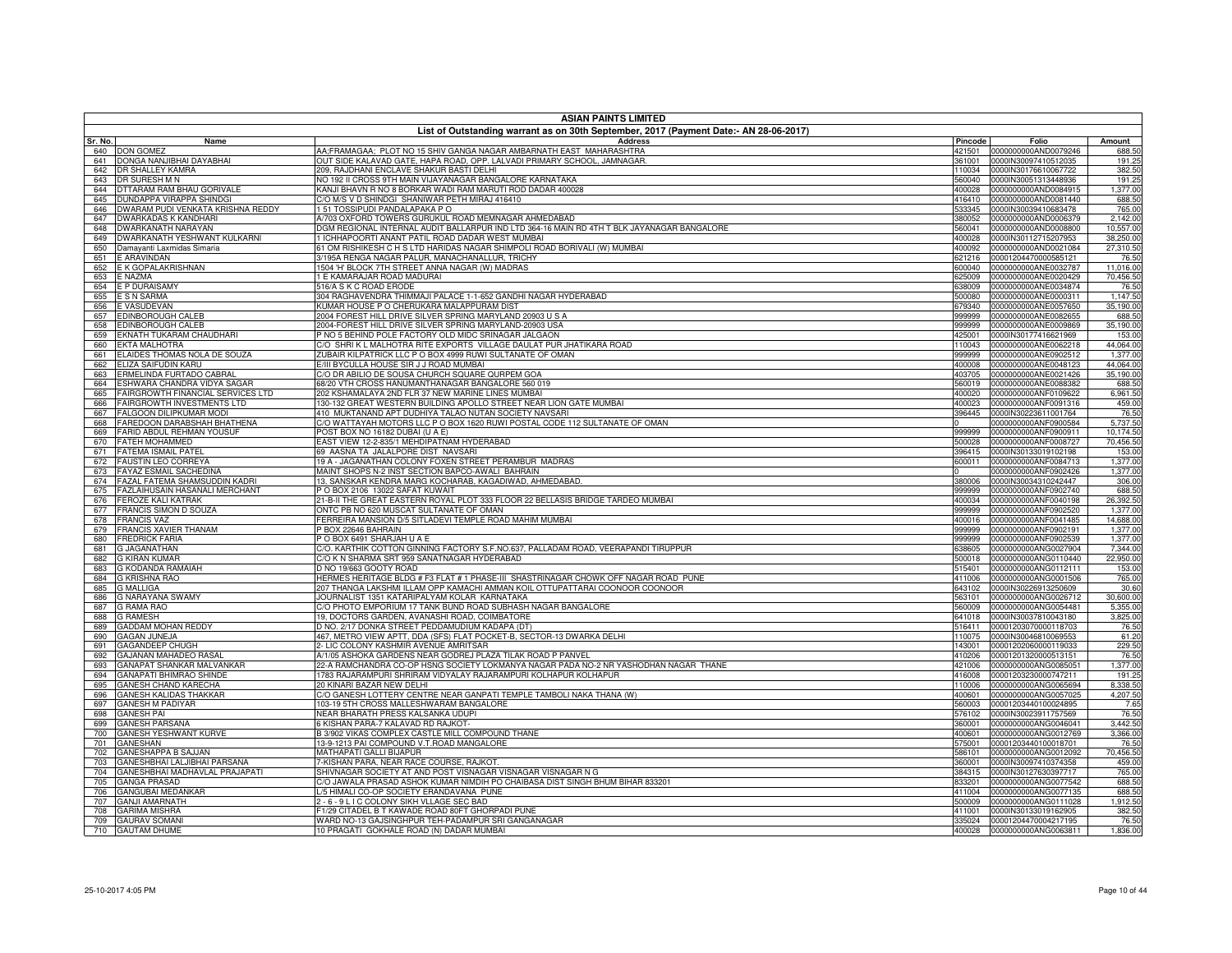|            | <b>ASIAN PAINTS LIMITED</b>                               |                                                                                                                                                      |                  |                                                     |                     |  |
|------------|-----------------------------------------------------------|------------------------------------------------------------------------------------------------------------------------------------------------------|------------------|-----------------------------------------------------|---------------------|--|
| Sr. No.    | Name                                                      | List of Outstanding warrant as on 30th September, 2017 (Payment Date:- AN 28-06-2017)<br><b>Address</b>                                              | Pincode          | Folio                                               | Amount              |  |
| 711        | <b>GAUTAM GHOSH</b>                                       | FD-462/3 SECTOR-III SALT LAKE CITY CALCUTTA                                                                                                          | 700091           | 0000000000ANG0085222                                | 1,377.00            |  |
| 712        | <b>GAUTAM SEN</b>                                         | 32 TEACHERS COLONY MANGO JAMSHEDPUR                                                                                                                  | 831012           | 0000000000ANG0019585                                | 35,190.00           |  |
| 713        | <b>GAUTAMI ROHIT MEHTA</b>                                | 203 WALKESHWAR ROAD PANARAMA BLDG 7TH FLOOR MUMBAI 400 006                                                                                           | 400006           | 0000000000ANG0089438                                | 306.00              |  |
| 714        | <b>GAVADE V R</b>                                         | NO 47 36TH CROSS LINGARAJANAGAR SOUTH VIDYANAGAR HUBLI ENG COLLEGE DHARWAD                                                                           | 580031           | 0000IN30135610031507                                | 206.55              |  |
| 715<br>716 | <b>GEETA</b><br><b>GEETA AGGARWAL</b>                     | 2 243 NANAK CHAND BASTI KOTLA MUBRAKPUR NEW DELHI 110003<br>-48 SOAMI NAGAR NEW DELHI 110017                                                         | 110003<br>110017 | 0000000000ANG0084397<br>0000000000ANG0079880        | 306.00<br>688.50    |  |
| 717        | <b>GEETA GAOKAR</b>                                       | PARVATI BUNGLOW SHANTINAGAR PONDA GOA                                                                                                                | 999999           | 0000000000ANG0077083                                | 229.50              |  |
| 718        | GEETA GOVINDJI PALEJA                                     | 47 ASHOK BHAVAN 1 ST FLOOR D S A LANE MUMBAI                                                                                                         | 400002           | 0000000000ANG0065277                                | 306.00              |  |
| 719        | <b>GEETA MOHLA</b>                                        | <b>4 - 54 SARITA VIHAR NEW DELHI</b>                                                                                                                 | 110076           | 0000IN30366310008807                                | 2,295.00            |  |
| 720        | <b>GEETA MUKHERJEE</b>                                    | C/O S K MUKHERJEE DIRECTOR OF MINES SAFETY SITARAMPUR (W.B)                                                                                          | 713359           | 0000000000ANG0009697                                | 35,190.00           |  |
| 721        | <b>GEETA S SHAH</b>                                       | DIVAN HOMES COOP HSG SOC B-1-307 DIWAN MAN NAVYUG NAGAR VASAI WEST                                                                                   | 401202           | 0000000000ANG0114415                                | 3,060.00            |  |
| 722<br>723 | <b>GEETA S SHAH</b><br><b>GEETA TIWARI</b>                | C/O MADHUBHAI AMRATLAL SARDAR CHOWK STATION ROAD UNJHA N G<br>C/O KHOOB CHAND GOVIND RAM CHOWK BAZAR SATNA MAHARASHTRA 485 001                       | 485001           | 384170 0000000000ANG0006364<br>0000000000ANG0089586 | 15,606.00<br>535.50 |  |
| 724        | <b>GEETABEN PRAKASH SHETH</b>                             | 200/6, JAWAHAR NAGAR, ROAD NO.13, GOREGAON (WEST), MUMBAI                                                                                            | 400062           | 00001301540000148429                                | 15.30               |  |
| 725        | <b>GEETAS</b>                                             | NO 13, KAMBAR STREET ROYAL OAKS FLATS, RAMAPURAM AMBATTUR CHENNAI                                                                                    | 600053           | 0000IN30169610762407                                | 1,530.00            |  |
| 726        | <b>GEETHA M</b>                                           | 222,2ND FLOOR NARAYANA PILLAI STREET. BANGALORE                                                                                                      | 560001           | 00001204720011218039                                | 130.05              |  |
| 727        | <b>GENDALAL PANNALAL SOMANI</b>                           | 8, SEVAK NAGAR B/H GAUTAM NAGAR RACE COURSE VADODARA                                                                                                 | 390007           | 00001301670000059478                                | 382.50              |  |
| 728        | <b>GEORGE JACOB</b>                                       | C/O OMEGA INVESTMENTS C/202 ARIHANT COVIND NAGAR BORIVLI (W), MUMBAI 400 092                                                                         | 400092           | 0000000000ANG0087660                                | 2,830.50            |  |
| 729<br>730 | GEORGE KOCHU CHERIAN<br>GEORGE SHOTLAND ANTHONY VICTOR    | VII 330, THADATHIL KEEZHUKUNNU COLLECTORATE P O KOTTAYAM<br>P O BOX 39 DOHA QATAR ARABIAN GULF                                                       | 686002<br>999999 | 00001203280000290123<br>0000000000ANG0902145        | 76.50<br>1,377.00   |  |
| 731        | <b>GEORGE THOMAS</b>                                      | P2/4 VAYU VIHAR RD WINDTUNNEL RD CHALAGETTA AIRFORCE ENCLAVE BANGALORE KARNATAKA                                                                     | 560037           | 0000IN30045013845655                                | 30.60               |  |
| 732        | <b>GEORGE ZACHARIAS</b>                                   | MICROMS COMPUTER CENTER BUS STAND BULDING KANHANGAD KERALA KASARGOD                                                                                  | 671315           | 0000000000ANG0901232                                | 12,546.00           |  |
| 733        | <b>GERALDO CYRIL FONSECA</b>                              | A-2 NEELAY CO OP HSG SOC S T ROAD SWASTIK PARK CHEMBUR MUMBAI                                                                                        | 400071           | 0000000000ANG0037269                                | 70,456.50           |  |
| 734        | GERARD RAYMOND D SOUZA                                    | C/O DOHA SHERATON HOTEL P O BOX 3166 ACCOUNTS DEPT DOHA QATAR                                                                                        | 999999           | 0000000000ANG0901814                                | 688.50              |  |
| 735        | <b>GHANSHYAM DAS</b>                                      | C/O ISHWAR DAS PURSNANI 112/264 A SWAROOP NAGAR KANPUR                                                                                               | 208002           | 0000000000ANG0009267                                | 35,190.00           |  |
| 736        | GHANSHYAMBHAI RAMJIBHAI BUHA                              | 806 8TH FLOOR DIAMOND APARTMENT NR PATIDAR BHAVAN SAYEDPURA SURAT<br>PLOT NO 41 D NO 40-9-10-7 A IST CROSS ROAD MUNCIPAL EMPLOYEES COLONY VIJAYAWADA | 395003           | 0000000000ANG0092311                                | 5,049.00            |  |
| 737<br>738 | <b>GHANTA SWARNA KUMARI</b><br><b>GHASILAL BHARTIA</b>    | JEYPORE JEYPORE JEYPORE JEYPORE                                                                                                                      | 520010<br>786125 | 0000IN30039412350059<br>0000IN30125028969743        | 76.50<br>765.00     |  |
| 739        | <b>GIRDHAR DAS</b>                                        | MADRAS CLOTH STORE BENILAL KATRA CHOWK VARANASI 221001                                                                                               | 221001           | 0000000000ANG0078568                                | 688.50              |  |
| 740        | <b>GIRDHARILAL RATHI</b>                                  | H NO 4 7 344 ESAMIA BAZAR HYDERABAD A P                                                                                                              | 500027           | 0000000000ANG0019418                                | 70,456.50           |  |
| 741        | <b>GIRIJADEVI VASTRAD</b>                                 | 170 SAMADEVI GALLI KHANAPUR 591302 DIST BELGAUM                                                                                                      | 591302           | 0000000000ANG0090367                                | 2,142.00            |  |
| 742        | GIRIRAJ RATAN DAG                                         | C/O SHREE GANESH TEXTILES 16 PAGEYA PUTTY ST (OUT SIDE) CALCUTTA 700007                                                                              | 700007           | 0000000000ANG0091321                                | 306.00              |  |
| 743        | <b>GIRISH MARATHE</b>                                     | RASAPRABHA 15 PANMALA SINHAGAD ROAD PUNE                                                                                                             | 411030           | 0000000000ANG0084971                                | 1,377.00            |  |
| 744<br>745 | GIRISH SHESHGIRI NADKARNI<br><b>GIRISHKUMAR A GOR</b>     | 2701, FAIRFIELD B LODHA LUXURIA MAJIWADE, THANE (WEST) THANE<br>202 SHETRUNJYA APT OPP SHANKER ASHRAM RAJNAGAR ROAD PALDI AHMEDABAD                  | 400601<br>380007 | 00001206240000003419<br>0000000000ANG0006264        | 436.05<br>1,530.00  |  |
| 746        | GITA                                                      | 4/74 RED FIELDS COIMBATORE TAMILNADU                                                                                                                 | 641018           | 0000000000ANG0008456                                | 70,456.50           |  |
| 747        | <b>GITA KUMARI</b>                                        | C/O MADAN KUMAR JUST NORTH TO GOONGA SCHOOL NAI BASTI MADHIWA SIWAN BIHAR                                                                            | 841226           | 0000000000ANG0021504                                | 35,190.00           |  |
| 748        | <b>GLADWIN P MICHAEL</b>                                  | SSI BHANDARKAR COMPLEX MANNAGUDDA MANGALORE                                                                                                          | 575003           | 0000000000ANG0068836                                | 11,016.00           |  |
| 749        | <b>GLEN SEQUEIRA</b>                                      | 22, CHHEDA APT. I C COLONY, CROSS ROAD 3 BORIVALI WEST MUMBAI                                                                                        | 400103           | 00001203230000124887                                | 76.50               |  |
| 750        | <b>GOBINDRAM RAJDEV</b>                                   | 20 PAYAL VATIKA VANDNA NAGAR NR TILAK NAGAR INDORE                                                                                                   | 452018           | 0000000000ANG0079716                                | 229.50              |  |
| 751<br>752 | <b>GOKULDAS R DESAI</b><br><b>GOPAL AGARWAL</b>           | A / 6, SBI OFFICERS QUARTERS TONCA MIRAMAR PANAJI GOA<br>100 GIRISH GHOSH ROAD 4TH FLOOR BELUR HOWRAH                                                | 403002<br>711202 | 0000IN30007910005776<br>0000000000ANG0071356        | 18,360.00<br>76.50  |  |
| 753        | <b>GOPAL BHOJWANI</b>                                     | 11 LALCHAND MANSION 3RD PASTA LANE COLABA MUMBAI 400005                                                                                              | 400005           | 0000000000ANG0079463                                | 688.50              |  |
| 754        | GOPAL GAGANDAS LALMALANI                                  | C/O DR J G LAL MALANI 8/14 SURYANIVAS SION WEST MUMBAI                                                                                               | 400022           | 0000000000ANG0902312                                | 1,377.00            |  |
| 755        | GOPAL GANESH OKA                                          | 29 MANDAR SHRIKRISHNA NAGAR BORIVALI (EAST) MUMBAI 400 066                                                                                           | 400066           | 0000000000ANG0085784                                | 688.50              |  |
| 756        | <b>GOPAL KRISHAN SHARMA</b>                               | C/O SHRI RATTANSINGH JI OPP JAIN PATHSHALA NEW WELL BIKANER                                                                                          | 302001           | 0000000000ANG0077841                                | 688.50              |  |
| 757        | GOPALA KRISHNAN SUBRAMANIUM                               | A003 314/7 PURVA PARADISE 3RD MAIN 7TH CROSS DOMLUR LAYOUT BANGALORE                                                                                 | 560071           | 0000IN30021411104388                                | 68.85               |  |
| 758<br>759 | <b>GOPALAN A P</b><br>GOPALDAS LADHARAM MOTWANI           | C3-319 KAILASAPURAM TOWNSHIP B H E L TRICHY<br>C/O SHREE KALYAN GENERAL STORES THAKKAR SHOPPING CENTRE BAJWA (DIST BARODA)                           | 620014<br>391310 | 0000IN30039413897326<br>0000000000ANG0037142        | 7.65<br>35,190.00   |  |
| 760        | <b>GOPALKRISHNAN TK</b>                                   | /254 KINGSWAY HOUSE SION (E) MUMBAI 400022                                                                                                           | 400022           | 0000000000ANG0081682                                | 153.00              |  |
| 761        | <b>GOPENDRANATH DUTT</b>                                  | 4/2 COMMISSARIAT ROAD CALCUTTA                                                                                                                       |                  | 700022 0000000000ANG0066404                         | 70,456.50           |  |
| 762        | <b>GOPIKISHAN PUROHIT</b>                                 | NDO SALT CO PHALODI JODHPUR                                                                                                                          | 342000           | 0000000000ANG0093003                                | 1,377.00            |  |
| 763        | <b>GOPINATHAN PILLAI</b>                                  | KTS C/O YBA KANOO P B NO 37 DAMMAN S A 3 K S A                                                                                                       | 999999           | 0000000000ANG0901983                                | 1,377.00            |  |
| 764<br>765 | <b>GORI RANI</b><br>GOURANGADOSS SHYAM SUNDAR             | C/O RITA 17A/29 W E A KAROL BAGH NEW DELHI 110005<br>ARK STREET PH 2 SAPPHIRE PARK WAKAD FL G/802 PUNE                                               | 110005<br>411057 | 0000000000ANG0079149<br>00001203600001078565        | 688.50<br>30.60     |  |
| 766        | <b>GOVARDHANAN MR</b>                                     | VO 81 RAJENDRA PRASAD ROAD CHROMEPET, PALLAVARAM MUNICIPALLY CHENNAI                                                                                 | 600044           | 0000IN30169610798436                                | 5,814.00            |  |
| 767        | GOVIND KHANDERAO INGALE                                   | 27 YOGESHEM CO OP HUG SOC RAJIV NAGAR NASHIK NASHIK                                                                                                  | 422009           | 00001203000000721448                                | 382.50              |  |
| 768        | GOVIND SHRIPAD TALWALKAR                                  | ASANAY, KADAMVAN, SATPUR AMBAD LINK ROAD, SATPUR, NASHIK                                                                                             | 422007           | 0000IN30109880028753                                | 19,584.00           |  |
| 769        | <b>GOVINDARAJAN K</b>                                     | FLAT NO 13 BLOCK 'B'SANGEETHA APART 15 A SOUTH BOAG ROAD T NAGAR MADRAS                                                                              | 600017           | 0000000000ANG0078399                                | 688.50              |  |
| 770        | <b>GOVINDARAJAN TV</b>                                    | 25 KAVERY NAGAR SRIRANGAM TIRUCHIRAPALLI, TAMILNADU                                                                                                  | 620006           | 0000000000ANG0077208                                | 306.00              |  |
| 771<br>772 | GOVINDBHAI PRABHUBHAI PATEL<br><b>GOWRI LAKSHMI KURRE</b> | AT POST AAT PARAS STREET TALUKA JALAJPUR DIST NAVSARI<br>W/O K SUBBA REDDY NO 319 IST MAIN RD 18TH CROSS MARVTHI NGR YELAHANKA BANGALORE             | 396403           | 0000000000ANG0078291<br>560064 0000000000ANG0089068 | 688.50<br>1,377.00  |  |
| 773        | GUBBI SIDDALINGAPPA CHANNAPPA                             | C/O G C HUTCHAPPA HARDWARE AND PAINT MERCHANTS GUBBI                                                                                                 | 572216           | 0000000000ANG0006983                                | 9,180.00            |  |
| 774        | <b>GULAMHUSAIN AHMED</b>                                  | 4/170, MARDUPANDYAR STREET TAHSILDAR NAGAR MADURAI                                                                                                   | 625020           | 0000IN30169610031824                                | 1,912.50            |  |
| 775        | GULAMHUSEIN ALADBHAI HATHIYARI                            | 3 LOKHANDWALA BLDG 487 D'MONTE STREET BANDRA MUMBAI                                                                                                  |                  | 400050 0000000000ANG0065172                         | 47,736.00           |  |
| 776        | <b>GUNDEEP SINGH UPPAL</b>                                | KOTAK SECURITIES 3 RD FLOOR BAKHTAWAR NARIMAN POINT MUMBAI MAHARASHTRA                                                                               | 400021           | 0000IN30021412557684                                | 1,377.00            |  |
| 777        | <b>GUNVANTBHAI A VALA</b>                                 | AT KADVASAN, TAL. KODINAR, DIST. JUNAGADH, KADVASAN.                                                                                                 | 362720           | 0000IN30097411472961                                | 7.65                |  |
| 778        | <b>GUNVANTRAI LAXMIDAS</b>                                | KURJI MADHAVJI & SONS KAPAD BAZAR AMRELI                                                                                                             | 364535           | 0000000000ANG0091814                                | 688.50              |  |
| 779<br>780 | <b>GUPTAKA</b><br><b>GURCHARAN KAUR SAIN</b>              | B-31 TRIVENI NAGAR GOPAL PURA BYE PASS JAIPUR<br>7 CO-OPERATIVE COLONY MAJITHA ROAD AMRITSAR                                                         | 302020<br>143001 | 0000000000ANG0088357<br>0000000000ANG0026472        | 688.50<br>44,523.00 |  |
| 781        | <b>GURCHARAN KAUR SAINI</b>                               | 7, CO-OPERATIVE COLONY, MAJITHA ROAD, AMRITSAR                                                                                                       | 143001           | 0000IN30178210009922                                | 11,322.00           |  |
|            |                                                           |                                                                                                                                                      |                  |                                                     |                     |  |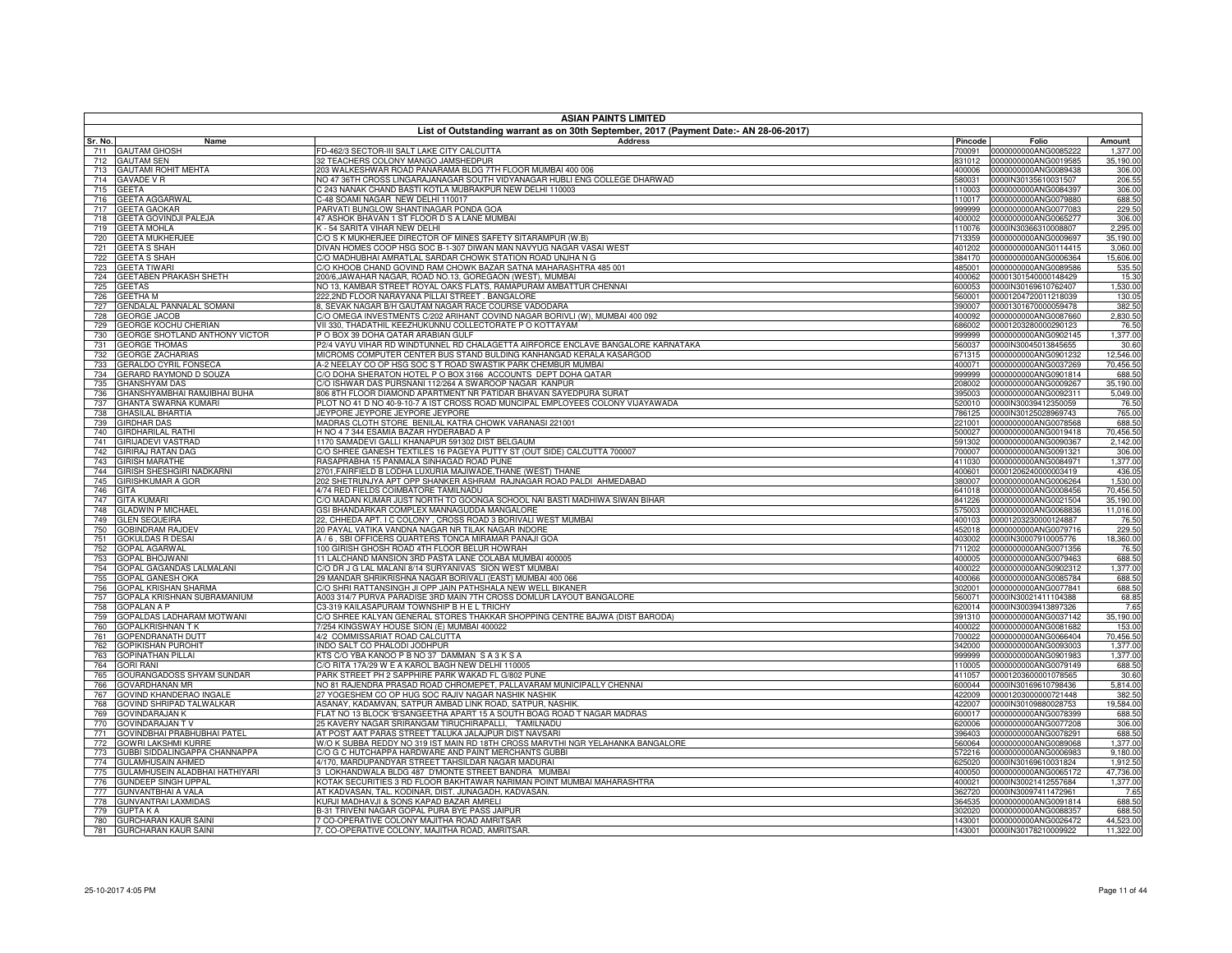| <b>ASIAN PAINTS LIMITED</b><br>List of Outstanding warrant as on 30th September, 2017 (Payment Date:- AN 28-06-2017) |                                                                                                                                        |                  |                                              |                     |  |
|----------------------------------------------------------------------------------------------------------------------|----------------------------------------------------------------------------------------------------------------------------------------|------------------|----------------------------------------------|---------------------|--|
| Sr. No.<br>Name                                                                                                      | <b>Address</b>                                                                                                                         | Pincode          | Folio                                        | Amount              |  |
| GURDARSHAN JAIDKA<br>782                                                                                             | H NO 586 SECTOR 10-D CHANDIGARH                                                                                                        |                  | 160011 0000000000ANG0057672                  | 1,836.00            |  |
| GURIQBAL SINGH GREWAL<br>783                                                                                         | <b>654 GURDEV NAGAR LUDHIANA</b>                                                                                                       | 141002           | 0000IN30184610050041                         | 6,120.00            |  |
| GURU PRASAD DOKKU<br>784                                                                                             | I NO 8 3 165 1 B 9 1 PREM NAGAR SANATH NAGAR HYDERABAD                                                                                 | 500018           | 00001204720009883536                         | 45.90               |  |
| <b>GURUMUKHDAS H BHOJWANI</b><br>785<br><b>GWEN RITA FERNANDES</b>                                                   | SINDHI COLONY BHANDARA M S<br>5 RAJAN OFF CARTER ROAD BANDRA MUMBAI 400050                                                             | 441904           | 0000IN30133020181967<br>0000000000ANG0082346 | 3,825.00<br>688.50  |  |
| 786<br><b>GYARASI LAL GOYAL</b><br>787                                                                               | 4-46 GOYAL BHAWAN SETHI COLONY JAIPUR RAJ 302004                                                                                       | 400050<br>302004 | 0000000000ANG0080513                         | 688.50              |  |
| 788<br><b>GYARASI LAL GOYAL</b>                                                                                      | 4-46 GOYAL BHAWAN SETHI COLONY JAIPUR RAJ                                                                                              | 302004           | 0000000000ANG0019729                         | 35,190.00           |  |
| Ganesh Bablo Parseker<br>789                                                                                         | House No 216 Gaunsawado, Bardez Mapusa Goa                                                                                             | 403507           | 0000IN30009511381579                         | 7.65                |  |
| 790<br>Gaurang Natvarlal Modh                                                                                        | 1101 FRESSIA HEIGHTS B/H SHIV TEMPLE ANAND NAGAR LINK ROAD DAHISAR EAST MUMBAI                                                         | 400068           | 0000IN30292710066166                         | 153.00              |  |
| 791<br><b>H DEVADAS BHAT</b>                                                                                         | CANARA BANK K R ROAD HOSKOTE                                                                                                           | 562114           | 0000000000ANH0061107                         | 2,142.00            |  |
| H M VISALAKSHMI<br>792<br>H R JOHNSON INDIA TBK LIMITED                                                              | <b>185 BANGALORE ROAD KRISHNAGIRI</b><br>RAHEJAS 3RD FLOOR CORNER OF MAIN AVENUE AND V P ROAD SANTACRUZ (W) MUMBAI                     | 635001           | 0000IN30039411651239<br>0000IN30267931657178 | 459.00<br>76.50     |  |
| 793<br><b>H S INDIRAMMA</b><br>794                                                                                   | C/O MARUTHI HARDWARE GANDHI BAZAAR HASSAN                                                                                              | 400054<br>573201 | 0000000000ANH0033999                         | 70,456.50           |  |
| <b>H S MOHAN KUMAR</b><br>795                                                                                        | MARUTHI HARDWARE GANDHI BAZAAR HASSAN                                                                                                  | 573201           | 0000000000ANH0034185                         | 70,456.50           |  |
| H UMANATH GADIYAR<br>796                                                                                             | C/O S K HOME INDUSTRIES BAJPE KHB COLONY MANAMFIADY VILLAGE MANGALORE TALUKA (D.K)                                                     | 574154           | 0000000000ANH0072665                         | 18,360.00           |  |
| HABEEB MOHAMED RMK<br>797                                                                                            | POOMPUKAR SILK HOUSE 54 BIG STREET PATTUKOTTAI                                                                                         | 614601           | 0000IN30267930338703                         | 4,590.00            |  |
| HAJI MOHMAD HUSAIN ABDULKARIM<br>798                                                                                 | O GUJARAT HARDWARE STORES JUNA BAZAR HIMATNAGAR SK                                                                                     | 383001           | 0000000000ANH0080136                         | 688.50              |  |
| HAJI MULLA GULAMHUSEN KARIMBHAI<br>799<br>HAKIM HATIM RASIWALA<br>800                                                | (ALSARI ROAD NEAR STATE BANK VISAVADAR (D JUNAGADH) VISAVADAR<br>IST PASTA LANE SHEILA MAHAL 5TH FLOOR FLAT NO 5 COLABA MUMBAI         | 362130<br>400005 | 0000000000ANH0086054<br>0000000000ANH0910012 | 688.50<br>12,240.00 |  |
| <b>HAMIDA BAI</b><br>801                                                                                             | /O FAZLE WATCH CO 177 SURYA CENTRE JAIL ROAD INDORE                                                                                    | 452007           | 0000000000ANH0066315                         | 44,064.00           |  |
| 802<br>HANS RAJ DHINGRA                                                                                              | ANARA BANK BOOTA MANDI PO RAMDASPURA JALANDHAR                                                                                         | 144001           | 0000000000ANH0086271                         | 688.50              |  |
| HANSA JAYANT DARJI<br>803                                                                                            | ANCHVATI KARAMSAD ROAD VALLABH VIDYANAGAR DIST KAIRA GUJARAT                                                                           | 388120           | 0000000000ANH0065406                         | 11,016.00           |  |
| HANSABEN DINESHKUMAR PATEL<br>804                                                                                    | OT FALIA AT BHADRAN VIA ANAND DIST KHEDA                                                                                               | 388530           | 0000000000ANH0091641                         | 688.50              |  |
| HANSHA DINESHCHANDRA VORA<br>805                                                                                     | 603, PARMANAND TERRACE KAMA LANE, KIROL ROAD GHATKOPAR WEST MUMBAI                                                                     | 400086           | 00001301870000271230                         | 688.50              |  |
| <b>HANSRAJ JAIN</b><br>806<br>HANUMANT CHANDRASINH CHAUHAN<br>807                                                    | NDIA AUTOMOBILES A T ROAD GUWAHATI<br>69, NISHAZH FAZHIYUA BHELIDRA TA-KALOL PANCHMAHAL                                                | 781001<br>389320 | 0000000000ANH0092814<br>0000IN30305210452823 | 688.50<br>153.00    |  |
| HARANABAI YESHWANT DEO<br>808                                                                                        | 1201/A/3 NEELKANTHA OFF GHOLE ROAD PUNE                                                                                                | 411004           | 0000000000ANH0011493                         | 16,830.00           |  |
| HARENDRA GANGARAM ASAR<br>809                                                                                        | O BOX NO 1797 MANAMA BAHRAIN                                                                                                           |                  | 0000000000ANH0902194                         | 1,377.00            |  |
| HARENDRA J JOSHI<br>810                                                                                              | 3 NO 12 FLAT A-1 RATNA MAULLI GOVT SERVANT SOC OPP MUNI MARKET NAVRANGPURA AHMEDABAD                                                   | 380009           | 0000000000ANH0090238                         | 688.50              |  |
| <b>HARESH CHAWLA</b><br>811                                                                                          | 3/41-381, M S G COLONY GANDHI NAGAR, BANDRA (EAST) MUMBAI                                                                              | 400051           | 0000000000ANH0092746                         | 1,377.00            |  |
| HARESH DINKARRAY SHETH<br>812                                                                                        | AT POST SANJAN TAL UMBERGAON DIST VALSAD SANJAN                                                                                        | 396150           | 00001203210000002190                         | 61.20               |  |
| <b>HARESH H RUPANI</b><br>813<br><b>HARESH J PATEL</b><br>814                                                        | 205 REWA CHAMBERS 31 NEW MARINE LINES MUMBAI<br>C/O J B INVESTMENT 22/SB PARADISE COMPLEX SAYAJIGANJ VADODARA                          | 400020<br>390005 | 0000IN30112715319084<br>0000000000ANH0065749 | 688.50<br>18,895.50 |  |
| HARESH JAYSUKHLAL MEHTA<br>815                                                                                       | 241/7, JAWAHAR NAGAR, ROAD NO.15, GOREGAON (WEST) MUMBAI                                                                               | 400062           | 00001301540000009629                         | 76.50               |  |
| HARESH MAHASHANKAR JOSHI<br>816                                                                                      | 4/14, JAYALAXMI BLDG, M.G. ROAD, GHATKOPAR (W), MUMBAI                                                                                 | 400086           | 00001202810000049438                         | 153.00              |  |
| <b>HARESHBHAI J PATEL</b><br>817                                                                                     | SHEELA OPP PUNITNAGAR SOCIETY OLD PADRA ROAD BARODA                                                                                    | 390015           | 0000000000ANH0007902                         | 3,825.00            |  |
| HARGOVINDBHAI CHATURBHAI PATEL<br>818                                                                                | PRABHU NIVAS 22 NEW NAGARDAS ROAD ANDHERI EAST MUMBAI                                                                                  | 400069           | 0000000000ANH0000375                         | 22,950.00           |  |
| HARI BALASUBRAMANIAN<br>819<br>HARI MAHADEO DAMLE                                                                    | FLAT NO 106 SHILPA 40 GARODIA NAGAR GHATKOPAR (EAST) MUMBAI                                                                            | 400077           | 0000000000ANH0092125                         | 535.50<br>8,797.50  |  |
| 820<br>HARI NARAYAN SONKHYA<br>821                                                                                   | /1205 CENTRAL GOVT STAFF QUARTERS MUMBAI<br>16 JAGADMBA VISTAR NEAR KESHAV PUBLIC SCHOOL AGRA ROAD JAMDOLI JAIPUR                      | 400037<br>302031 | 0000000000ANH0040468<br>00001201770100248528 | 612.00              |  |
| HARI SHANKAR BAJPAI<br>822                                                                                           | (AMALA SADAN 8/175 ARYA NAGAR KANPUR                                                                                                   | 208002           | 0000000000ANH0033596                         | 15,376.50           |  |
| <b>HARI SHANKER KANYA</b><br>823                                                                                     | /O ARUN KUMAR KAYA 51/ A BABU RAM GHOSE LANE KOLKATA                                                                                   | 700005           | 0000000000ANH0088272                         | 688.50              |  |
| HARIDAS ELAVUMKAL CHALIL KUMARAN<br>824                                                                              | ELAVUMKAL CHALIL (H) VANNAPPURAM P.O THODUPUZHA                                                                                        | 685582           | 0000IN30023913421571                         | 76.50               |  |
| <b>HARIDAS MOHTA HUF</b><br>825                                                                                      | 00139, ANUGRAHA, 1ST CROSS CENTRAL EXCISE LAYOUT VIJAYANAGAR BANGALORE                                                                 | 560040           | 00001201060000729905                         | 765.00              |  |
| HARIDATT GNYANESHWAR MALANKER<br>826<br>HARIKANT VASANTLAL CLERK<br>827                                              | 18 APEKSHA PARK HARINAGAR ISKON TEMPLE ROAD GOTRI ROAD VADODARA<br>1-93 GUJARATI SOCIETY NEHRU ROAD VILE PARLE (E) MUMBAI              | 390015<br>400057 | 0000IN30039413835303<br>0000000000ANH0048971 | 382.50<br>6,885.00  |  |
| HARIKANT VASANTLAL CLERK<br>828                                                                                      | 193 GUJARATI SOCIETY NEHRU ROAD VILE PARLE E MUMBAI                                                                                    | 400057           | 0000000000ANH0108804                         | 10,786.50           |  |
| HARILAL DAMODARDAS MEHTA<br>829                                                                                      | C/O RAMNIKLAL HARILAL & CO 86/SUTAR CHAWL 1ST FLOOR MUMBAI                                                                             | 400002           | 0000000000ANH0029494                         | 15,453.00           |  |
| <b>HARILAL N PATEL</b><br>830                                                                                        | -303 VIKRAM APARTMENT NEW MANEKLAL ESTATE GHATKOPAR WEST MUMBAI                                                                        | 400086           | 0000000000ANH0092313                         | 688.50              |  |
| HARIPRASAD PURUSHOTTAMDAS SOLANKI<br>831                                                                             | 25A NALANDA 62 PEDDAR ROAD MUMBAI                                                                                                      | 400026           | 0000000000ANH0057616                         | 3,825.00            |  |
| 832<br><b>HARISH K S</b><br>HARISH KUMAR PARDASANI                                                                   | CRYSTAL BHARATHI NAGAR BEJAI MANGALORE                                                                                                 | 575004           | 0000IN30113526250905                         | 688.50              |  |
| 833<br>HARISH KUMAR PARDASANI<br>834                                                                                 | C/O DARWESH HARDWARE STORE MARWARI ROAD BHOPAL<br>O DARWESH HARDWARE STORE MARWARI ROAD BHOPAL                                         | 462001<br>462001 | 0000000000ANH0080481<br>0000000000ANH0018493 | 459.00<br>22,032.00 |  |
| <b>HARISH MOORJANI</b><br>835                                                                                        | M/S FAIR DEAL ENTERPRISES LOWER LACHUMIERE SHILLONG                                                                                    | 793001           | 0000000000ANH0091937                         | 153.00              |  |
| HARITA AJITKUMAR BHAVSAR<br>836                                                                                      | D 304 SHARNAM APPT 3 SATELLITE AHMEDABAD                                                                                               | 380015           | 0000IN30177416615637                         | 382.50              |  |
| 837<br><b>HARJIT SINGH</b>                                                                                           | 6/III/III BHEL RANIPUR HARIDWAR                                                                                                        | 249403           | 0000000000ANH0095648                         | 9,180.00            |  |
| <b>HAROON RASHID</b><br>838                                                                                          | CO THE SUGAULI SUGAR WORKS LTD P O SUGAULI DIST EAST CHAMPARAN                                                                         | 845466           | 0000000000ANH0084042                         | 688.50              |  |
| <b>HAROON RASHID</b><br>839<br>HARSHAD G KOTHAWALA                                                                   | OPPOSITE LEATHER FINISHING UNIT HARIVATIKA HEAD POST OFFICE BETTIAH W CHAMPARAN (BIHAR)                                                | 845401           | 0000000000ANH0019011                         | 70,456.50           |  |
| 840<br>HARSHADBHAI GOVINDBHAI PATEL<br>841                                                                           | 19 SWAMI NARAYAN DARSHAN DR RP ROAD MULUND WEST MUMBAI MAHARASHTRA<br>BLOCK NO 708/4 GH/1 TYPE NR SHOPPING CENTRE SECTOR 8 GANDHINAGAR | 400080<br>382007 | 0000IN30023950064000<br>00001201320000820588 | 382.50<br>76.50     |  |
| HARSHADKUMAR SOMALAL GANDHI<br>842                                                                                   | 3 AMBRISH APP SBI SOCIETY AMBAWADI MANEKBAG AHMEDABAD                                                                                  | 380015           | 0000000000ANH0112100                         | 1,836.00            |  |
| HARSNA ANAND MODI<br>843                                                                                             | //11 FLAT NO 16 JALMANDIR CHS BANGUR NAGAR GOREGAON MUMBAI MAHARASHTRA                                                                 | 400090           | 0000IN30051317452344                         | 382.50              |  |
| <b>HARVIR SINGH</b><br>844                                                                                           | <b>B 19 DELHI ADMN FLATS TIMAS PURI NEW DELHI</b>                                                                                      | 110054           | 0000000000ANH0086445                         | 688.50              |  |
| HASANMIA ABDULKADER WANGDE<br>845                                                                                    | A/34 SUDARSHAN APARTMENT PLOT NO 38 SECTOR 17 VASHI NAVI MUMBAI                                                                        | 400703           | 0000000000ANH0901198                         | 7,650.00            |  |
| HASMUKH AMBELAL DESAI<br>846                                                                                         | 508 CUMBALLA CREST 42 PEDDAR ROAD MUMBAI                                                                                               | 400026           | 0000000000ANH0073516                         | 36,720.00           |  |
| HASMUKHBHAI HARGOVANDAS RANA<br>847<br>HASMUKHBHAI MANILAL PATEL<br>848                                              | 201, NIL DARSHAN APARTMENT, LUHAR TEKRA, OPP GITA SHADAN, VALSAD VALSAD<br>AT & PO DEMAI TAL BAYAD DIST SABARKANTHA                    | 396001<br>383330 | 00001201290000025900<br>0000000000ANH0064873 | 76.50<br>3,825.00   |  |
| HASMUKHLAL RATILAL SHAH<br>849                                                                                       | C/O THE ROYAL ELECTRIC CO 193 PRINCESS STREET MUMBAI                                                                                   | 400002           | 0000000000ANH0110211                         | 765.00              |  |
| HASSANAND HEMANDAS LULLA<br>850                                                                                      | BLOCK NO C/23 ROOM NO 45 ULHASNAGAR DIST THANE                                                                                         | 421004           | 0000000000ANH0099015                         | 76.50               |  |
| HASTI MAL MADAN LAL PAREKH<br>851                                                                                    | ADVOCATE PAOTA NEAR PETROL PUMP JODHPUR RAJ 342001                                                                                     | 342001           | 0000000000ANH0080089                         | 688.50              |  |
| <b>HAVABAI ABDUL VAHAB</b><br>852                                                                                    | TAJ AUTO CENTRE, NEAR NOBAT KARYALAY, PANCHESHWAR TOWER, JAMNAGAR.                                                                     | 361001           | 0000IN30097410035544                         | 15.30               |  |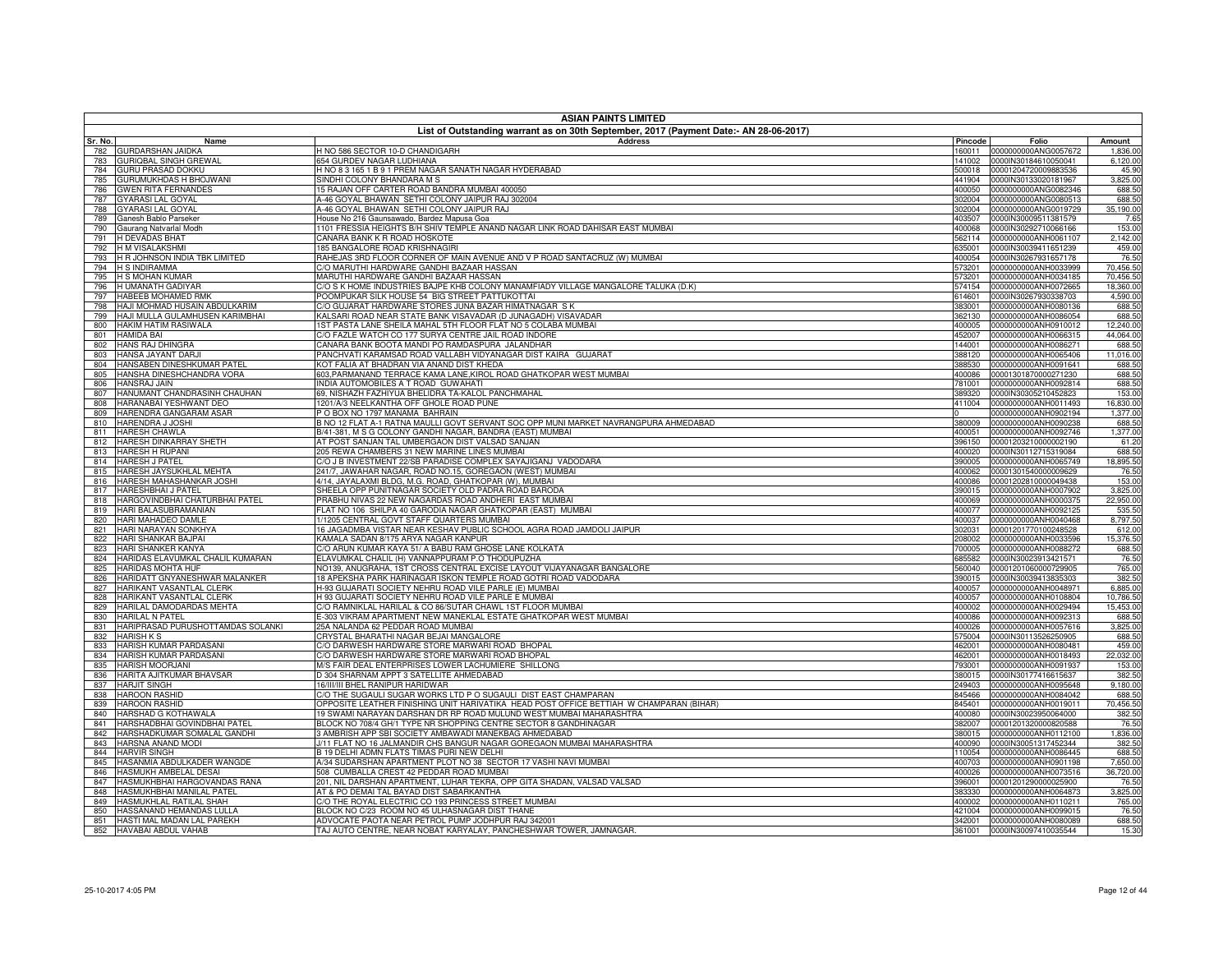|            | <b>ASIAN PAINTS LIMITED</b>                                   |                                                                                                                                               |                  |                                                     |                      |  |
|------------|---------------------------------------------------------------|-----------------------------------------------------------------------------------------------------------------------------------------------|------------------|-----------------------------------------------------|----------------------|--|
|            |                                                               | List of Outstanding warrant as on 30th September, 2017 (Payment Date:- AN 28-06-2017)                                                         |                  |                                                     |                      |  |
| Sr. No.    | Name                                                          | <b>Address</b>                                                                                                                                | Pincode          | Folio                                               | Amount               |  |
| 854        | 853 HAZARI A SHAHDADPURI<br>HAZI MOHAMADHUSEN A ZAKHWALA      | 52 SWAIR VIHAR SOCIETY ARTIRA ROAD AHMEDABAD<br>C/O GUJARAT H/W STORE JUNA BAZAR HIMATNAGAR S K                                               | 380015<br>383001 | 0000000000ANH0101149<br>0000000000ANH0076584        | 9.180.00<br>688.50   |  |
| 855        | HEENA JAGDISH CHAUHAN                                         | RAMDHARI YADAV CHAWL ROOM NO D 30 CARTER ROAD NO 8 BORIVALI EAST MUMBAI                                                                       | 400066           | 0000IN30088814697023                                | 76.50                |  |
| 856        | HEENA MAHENDRA LALA                                           | T.C.X.N- 118 OPP SHIV HOTEL GANDHIDHAM GANGHIDHAM GUJARAT                                                                                     | 370201           | 0000IN30135620354518                                | 306.00               |  |
| 857        | <b>HELLY ATUL SHAH</b>                                        | <b>BUNGLOWS STATION ROAD NAVSARI</b>                                                                                                          | 396445           | 0000IN30133019911947                                | 1,530.00             |  |
| 858        | <b>HEM CHAND JAIN</b>                                         | 384/17 HUDA JAGADHRI HARYANA                                                                                                                  | 135003           | 0000000000ANH0069586                                | 76.50                |  |
| 859        | <b>HEMA RASHMIKANT SHAH</b>                                   | 308, AASHRAY FLATS NR. SUVIDHA SHOPPING CENTRE PALDI AHMEDABAD                                                                                | 380007           | 0000IN30229310111935                                | 191.25               |  |
| 860<br>861 | <b>HEMA RASIKBHAI PARIKH</b><br><b>HEMA VALMIK THACKER</b>    | 66 URMI SOCIETY BEHIND DINESH MILL VADODARA<br>15/45 AA:DAA: VENUS APARTMENTS WORLI MUMBAI 400 018                                            | 390001<br>400018 | 0000000000ANH0023164<br>0000000000ANH0088718        | 70,456.50<br>229.50  |  |
| 862        | HEMAKANT DINKAR NARWILKAR                                     | D-30 PARINEETA CO-OP HSC SOC. DIXIT ROAD 2ND FLOOR SANT JANABAI PATH VILE-PARLE-E MUMBAI                                                      | 400057           | 00001301540000011752                                | 15.30                |  |
| 863        | HEMALATHA VENKATESH                                           | NO 02 OLD NO 1/3 HOSAKEREHALLI BANGALORE                                                                                                      | 560085           | 00001204470004440748                                | 38.25                |  |
| 864        | HEMENDRA NATH UPADHYAY                                        | B-102 WELLINGTON PARK APTS WELLINGTON STREET RICHMOND TOWN BANGALORE                                                                          | 560025           | 0000000000ANH0107594                                | 229.50               |  |
| 865        | <b>HEMLATA PRADIP KAJI</b>                                    | 101 CHANDAN APT DADABHAI CROSS ROAD NO 3 VILE PARLE WEST MUMBAI                                                                               | 400056           | 0000000000ANH0094506                                | 306.00               |  |
| 866        | <b>HEMLATA S DESAI</b>                                        | 17-A NAVRANG SOCIETY KARODIA ROAD GORWA BARODA 390016                                                                                         | 390016           | 0000000000ANH0090758                                | 229.50               |  |
| 867<br>868 | <b>HETAL PANDYA</b><br>HIMANSH NAVINCHANDRA SHETH             | M 51 /612 ASOPALAV APTS Opp MANGALMURTI APTS Nr. NARANPURA TELE EXCH AHMEDABAD<br>A/2 41/42 ASHOK SAMRAT DAFTARY ROAD MALAD (E) MUMBAI        | 380013<br>400097 | 0000IN30246110046802<br>0000000000ANH0058990        | 153.00<br>2,142.00   |  |
| 869        | HIMATLAL V SHAH                                               | 202 SAMARPAN ROKADIA CROSS LANE BORIVLI WEST MUMBAI                                                                                           | 400092           | 0000000000ANH0040598                                | 76.50                |  |
| 870        | HIMMATLAL NARANJI BHANUSHALI                                  | 3/C DAMODAR PARK FLAT NO 1101/1102, 11TH FLOOR L B S MARG GHATKOPAR (W) MUMBAI                                                                | 400086           | 0000000000ANH0004224                                | 35,190.00            |  |
| 871        | HIMMATLAL SOMABHAI DALIA                                      | 1 PADMAVATI NEAR RANGSAGAR FLATS P T ROAD PALDI AHMEDABAD                                                                                     | 380007           | 0000000000ANH0024643                                | 61,276.50            |  |
| 872        | <b>HIRANYAPPA A</b>                                           | HOUSE NO 56 DODHIKERE HIMBHAGA SOPPINAKERI HONNALLI TALUK SHIMOGA DIST SHIMOGA                                                                | 577217           | 00001203810000181206                                | 91.80                |  |
| 873        | HIREN CHANDRAKANT VASA                                        | 201, NIRMAL BHUVAN, ANSARI ROAD, NEAR KAPOL BANK, VILEPARLE (W), MUMBAI                                                                       | 400056           | 00001203000000206361                                | 76.50                |  |
| 874        | HIREN RAMKRISHNA KULKARNI                                     | 06,1ST FLR,USHA BLDG,PLOT-86, OPP PBD,TELE EXCH COLLAGE LANE PORTUGESE CHURCH, DADAR (W), MUMBAI                                              | 400028           | 00001202850000019517                                | 1,530.00             |  |
| 875<br>876 | HIRIYANNA ANNAPPA HEGDE<br>HITESH B BHATT                     | C-11/503, SHANTI VIHAR, NEAR HARDIK PALACE, MIRA ROAD, DIST. THANE THANE<br>C-20, TRIBHUVANDHAM SOC., OPP. HARIDHAM APT., MANJALPUR, VADODARA | 401107<br>390011 | 00001202300000024833<br>00001201130000160291        | 520.20<br>15.30      |  |
| 877        | <b>HITESH DEKA</b>                                            | MODERN BOOK STALL FATASHIL AMBARI UJJALA MARKET FATASHIL BAZAR GUWAHATI                                                                       | 781009           | 00001201090003487310                                | 38.25                |  |
| 878        | <b>HITESH PATEL</b>                                           | 3673 DEEDHAM DRIVE SAN JOSE CA USA 9514                                                                                                       | 999999           | 0000000000ANH0902089                                | 1,377.00             |  |
| 879        | HITESH PRABODHKUMAR PARIKH                                    | S NEW ALKAPURI SOCIETY GULBAI TEKRA ELLISBRIDGE AHMEDABAD 380015                                                                              | 380015           | 0000000000ANH0078066                                | 688.50               |  |
| 880        | HITESHKUMAR ARVINDBHAI SHAH                                   | 14, MADHURAM BUNGLOWS OPP. EKTA PARIVAR ANAND V.V. NAGAR ROAD ANAND                                                                           | 388001           | 0000IN30063610069294                                | 38.25                |  |
| 881        | HORACE ANTHONY FERNANDES                                      | 7, DEVJI TRUST BUILDING GROUND FLOOR, ROOM NO. 10 JAIL ROAD, NORTH CROSS STREET MUMBAI                                                        | 400009           | 0000IN30135610081546                                | 688.50               |  |
| 882        | HRUDANANDA ATIBUDHI                                           | LB-91 BHIMTANGI HOUSING BOARD COLONY PHASE 2 BHUBANESWAR                                                                                      | 751002           | 00001203230000310576                                | 459.00               |  |
| 883<br>884 | HUNED NURUDDIN KADIYANI<br><b>HUSAIN S SONI</b>               | P NO 18 BOHARI COLONY BEHIND VIKAS HIGH SCHOOL DONDAICHA ROAD SHAHADA<br>C/O H FIROZ RANGWALA NO 1 C P TANK ROAD GULALWADI CORNER MUMBAI      | 425409<br>400004 | 0000IN30051312425404<br>0000000000ANH0068645        | 4,054.50<br>5,737.50 |  |
| 885        | HUSAINBHAI IBRAHIMBHAI HUSAINEE                               | NR NAGPURI GATE I/F URDU LIBRARY AMRAVATI AMRAVATI                                                                                            | 444601           | 00001203600000055297                                | 76.50                |  |
| 886        | HUSEN ABUBHAI SORTHIYA                                        | HUSEN ABUBHAI SORTHIYA ANVAR CYCLE MART SARDAR ROAD PHOOL GALI NEAR KHATKI VAS MORBI                                                          | 363641           | 00001203790000068701                                | 76.50                |  |
| 887        | HUSENABAI HASANALI                                            | C/O A MOHAMEDALI & CO 6/7 GRANT STREET CALCUTTA                                                                                               | 700013           | 0000000000ANH0079617                                | 688.50               |  |
| 888        | <b>I P MITTAL</b>                                             | C/O GLOBE DETECTIVE AGENCY P LTD 601-3 EROS APTS NEW DELHI                                                                                    | 110019           | 0000000000ANI0034988                                | 8,721.00             |  |
| 889        | I SHUNMUGADURAI                                               | STOCKIST ARASU CEMENT HARDWARE & PAINT MERCHANT 42 PAPER MILLS ROAD PERAMBUR MADRAS                                                           | 600011           | 0000000000ANI0034350                                | 3,825.00             |  |
| 890<br>891 | <b>IBRAHEEM M CHADHIDAR</b><br>IBRAHIM MOHAMMEDMIYA KOTHAWALA | HOSPET ONI UPPINBETGERI DHARWAD<br>10 AMAN COLONY CORNER CO OP H SOC II NARAYAN NAGAR ROAD PALDI AHMEDABAD                                    | 581206<br>380007 | 00001203840000898492<br>0000000000ANI0005862        | 7.65<br>31,365.00    |  |
| 892        | <b>IFTEQAR SHARIFF</b>                                        | NO 31 5TH CROSS WEST PADARAYANAPUR BINNIPET BANGALORE                                                                                         | 560026           | 0000IN30023913962264                                | 15.30                |  |
| 893        | ILABEN BHUPESHBHAI JOSHI                                      | NO 201 ANANDGHAR APPARTMENT MANJALPUR VADODARA                                                                                                |                  | 390004 00001201060002342229                         | 589.05               |  |
| 894        | <b>ILABEN HEMANTKUMAR SHAH</b>                                | KANPURA, T A VYARA, 785 BAZAR, SURAT                                                                                                          | 394650           | 00001203000000519025                                | 306.00               |  |
| 895        | <b>LABEN M SALVI</b>                                          | 93/95 CHHOTANI BUILDING LOWER PAREL SUN MILL ROAD MUMBAI                                                                                      | 400013           | 0000000000ANI0090279                                | 229.50               |  |
| 896        | ILLA CHANDULAL JHAVERI                                        | AVANTI APTS A WING 4TH FLOOR FLAT NO 3 NEAR SHANMUKHANAND HALL NEW FLANK ROAD MUMBAI                                                          | 400022           | 0000000000ANI0078927                                | 688.50               |  |
| 897<br>898 | <b>INBARAJ RAVEENDRAN</b><br><b>INDAR MAL</b>                 | NO 19 V O C STREET JAIN COLONY NANGANALLUR CHENNAI<br>INDARMAL PUKHRAJ GANDHI BAZAR SHIMOGA                                                   | 600061<br>577200 | 0000IN30311610667749<br>0000000000ANI0073388        | 948.60<br>18,360.00  |  |
| 899        | <b>INDERJEET H SINGH</b>                                      | LAXMI KUNJ N.S.ROAD NO 6 J V P D SCHEME MUMBAI                                                                                                | 400056           | 0000000000ANI0069671                                | 12,240.00            |  |
| 900        | <b>INDRA DEVA SAXENA</b>                                      | E/45/6 JUDGE FARM MUKHANI HALDWANI                                                                                                            | 263139           | 0000IN30039416753733                                | 153.00               |  |
| 901        | <b>INDRA DEVI</b>                                             | D-28, AMAR COLONY LAJPAT NAGAR - 4 NEW DELHI                                                                                                  |                  | 110024 0000000000ANI0031497                         | 11,704.50            |  |
| 902        | <b>INDU AJIT SANGHVI</b>                                      | B-6, ANAND MAHAL, CAMA LANE, GHATKOPAR (WEST), MUMBAI                                                                                         | 400086           | 0000IN30258210037693                                | 153.00               |  |
| 903        | <b>INDUMATI BHOSALE</b>                                       | SITARAM CHAWL R/NO 10 ANAND NAGAR J M ROAD BHANDUP MUMBAI 400078                                                                              | 400078           | 0000000000ANI0083722                                | 688.50               |  |
| 904<br>905 | <b>INIYON SAMPAT</b><br><b>IPPILI RAVI KUMAR</b>              | NO 62 E V K SAMPATH ROAD VEPERY MADRAS<br>1-130 BANISETTI STREET SOMPETA SRIKAKULAM DIST                                                      | 600007<br>532284 | 0000000000ANI0084384<br>0000IN30232410933997        | 1,377.00<br>38.25    |  |
| 906        | <b>QBAL ALI MANIYAR</b>                                       | C/O YAKUBJI MANIYAR IRON & STEEL OPP NAGARESHWAR MANDIR GULBARGA                                                                              | 585101           | 0000000000ANI0008634                                | 70,456.50            |  |
| 907        | <b>IRFAN KHAN</b>                                             | 1/102 LOURDS HEAVEN BLDG PALI NAKA BANDRA MUMBAI                                                                                              |                  | 400050 0000000000ANI0079494                         | 688.50               |  |
| 908        | <b>ISABELLA PLACIDA CRASTO</b>                                | 1/15C WELLINGTON TERRACE 2ND FLOOR DR SIMON FDES MARG DHOBI TALAO MUMBAI                                                                      | 400002           | 0000000000ANI0069562                                | 18,360.00            |  |
| 909        | ISHWARCHANDRA SARIN                                           | B-1/23 VASANT VIHAR NEW DELHI PIN CODE                                                                                                        | 110057           | 0000000000ANI0035549                                | 46,894.50            |  |
| 910        | ISHWARI GIRDHARIDAS CHABRIA                                   | RAMNIVAS 18 DR MUNNIAPPA ROAD KILPAUK MADRAS                                                                                                  |                  | 600010 0000000000ANI0030945                         | 70,456.50            |  |
| 911        | ISMAILBHAI NURBHAI MOMINSUTHAR                                | TYPE - 3, 43/4, G.E.B. COLONY WANAKBORI - T.P.S. THASRA KHEDA<br>KASAT MARKET LADBAZAR HYDERABAD                                              | 388239           | 0000IN30199110748861                                | 459.00<br>688.50     |  |
| 912<br>913 | <b>ITLI BAI SARDA</b><br>J CHAKRAVARTY                        | NO S 2 MADHURAMS 6 OROOR OLCOTT ROAD BESANT NAGAR MADRAS                                                                                      | 500002           | 0000000000ANI0077799<br>600090 0000000000ANJ0059134 | 29,376.00            |  |
| 914        | <b>J L MANI</b>                                               | N0 8 MEENAKSHI NAGAR KAMMIAN PETTAI CUDDALORE                                                                                                 | 607002           | 0000IN30021411362151                                | 38.25                |  |
| 915        | JABBAR BANEKHAN ATTAR                                         | FLAT NO. 304 3RD FLOOR IRIS EVEREST COUNTRYSIDE KASARVADAVALI G. B ROAD THANE                                                                 |                  | 400615 0000000000ANJ0084911                         | 1,377.00             |  |
| 916        | JACINTA REGINA D SOUZA                                        | C/O MRS R VAZ PELICAN APTS FLAT Z-6 FR AGNELO ROAD ALTINHO PANAJI (GOA)                                                                       | 403001           | 0000000000ANJ0033754                                | 17,212.50            |  |
| 917        | <b>JACOB MATHEW K</b>                                         | NO 1 10TH MAIN JEEVANBHIMA NAGAR BANGALORE                                                                                                    | 560075           | 0000IN30023911642160                                | 7.65                 |  |
| 918        | JACOB SEVERINE FURTADO                                        | NIRMAL B11 PLOT NO 26 JAIPRAKASH ROAD ANDHERI W MUMBAI                                                                                        |                  | 400058 0000000000ANJ0030547                         | 35,190.00            |  |
| 919<br>920 | JADAV GOVIND GADHE<br>JAGADISHBHAI BALUBHAI PATEL             | AT VADNAGAR KODINAR<br>AT&PO SURWAD TA ANKLESHWAR DIST BHARUCH                                                                                | 362715<br>392001 | 0000IN30103924025546<br>0000000000ANJ0085306        | 91.80<br>688.50      |  |
| 921        | JAGANNATH H KALAL                                             | SARASWATPUR NEAR VENKATESHWAR TEMPLE REDDY COLONY DHARWAD                                                                                     | 580002           | 0000IN30113526089755                                | 18,360.00            |  |
| 922        | JAGANNATH PARSHURAM SHIRODKAR                                 | C/OTPCPOBOX5071DUBAI UAE                                                                                                                      | 999999           | 0000000000ANJ0902705                                | 1,377.00             |  |
| 923        | JAGDAMBIKA PANDALAI                                           | FLAT B GROUND FLOOR SERENE APARTMENTS AI 92/2 9TH MAIN ROAD ANNA NAGAR WEST MADRAS                                                            |                  |                                                     | 14,688.00            |  |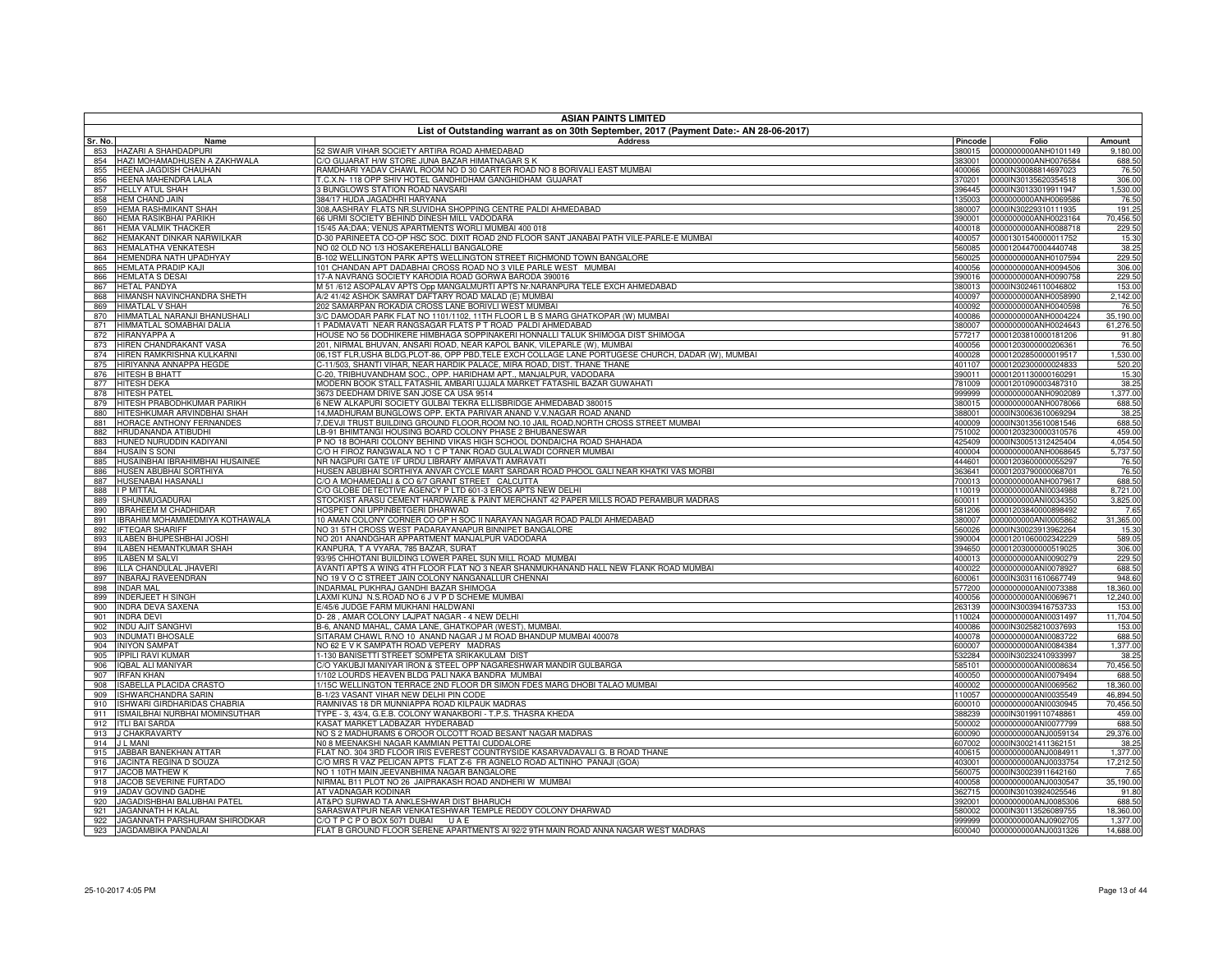|            |                                                                                       | <b>ASIAN PAINTS LIMITED</b>                                                                                                                                                |                  |                                                     |                        |  |  |
|------------|---------------------------------------------------------------------------------------|----------------------------------------------------------------------------------------------------------------------------------------------------------------------------|------------------|-----------------------------------------------------|------------------------|--|--|
|            | List of Outstanding warrant as on 30th September, 2017 (Payment Date:- AN 28-06-2017) |                                                                                                                                                                            |                  |                                                     |                        |  |  |
| Sr. No.    | Name                                                                                  | Address                                                                                                                                                                    | Pincode          | Folio                                               | Amount                 |  |  |
| 924<br>925 | JAGDISH KUMAR P CHHABRIA<br><b>JAGDISH LAL</b>                                        | AA; JAI SRI KRISHNA KRUPA AA; NO 6 CRESCENT ROAD HIGH GROUNDS BANGALORE<br>HOUSE NO-445 SECTOR-15A NOIDA                                                                   | 201301           | 560001 0000000000ANJ0018126<br>0000000000ANJ0087892 | 70,456.50<br>1,377.00  |  |  |
| 926        | <b>JAGDISH P DHUTIA</b>                                                               | 101/7 JAGDISH BLDG TELONG CROSS ROAD NO 1 SCHEME 6 MATUNGA MUMBAI                                                                                                          |                  | 400019 0000000000ANJ0048680                         | 44,064.00              |  |  |
| 927        | JAGDISH PANDURANG NAYAK                                                               | GILDER HOUSE 2ND FLOOR 67F BHULABHAI DESAI ROAD MUMBAI                                                                                                                     | 400026           | 0000000000ANJ0043117                                | 8,262.00               |  |  |
| 928        | <b>JAGDISH PAUL</b>                                                                   | SCF 2/44 AGGAR NAGAR LUDHIANA                                                                                                                                              | 141001           | 0000000000ANJ0091344                                | 3,672.00               |  |  |
| 929        | JAGDISH SEWHANI                                                                       | 14 A SHREENAGAR SOCIETY PRODUCTIVITY RD VADODARA                                                                                                                           | 390020           | 0000000000ANJ0007961                                | 14,688.00              |  |  |
| 930        | <b>JAGDISH SHAH</b>                                                                   | JAGJIVAN NIWAS 4TH FLOOR 20 GOKHALE ROAD (N) MUMBAI                                                                                                                        | 400028           | 0000000000ANJ0004435                                | 35,190.00              |  |  |
| 931<br>932 | JAGDISHBHAI RAMPRASAD PATEL<br><b>JAGPAL RAWAT</b>                                    | A/1 SUTIRTH APARTMENT VASTRAPUR ROAD AHMEDABAD 380 015<br>C/O ARCHNA 17A/29 WEA KAROL BAGH NEW DELHI 110005                                                                | 380015<br>110005 | 0000000000ANJ0092431<br>0000000000ANJ0079172        | 153.00<br>688.50       |  |  |
| 933        | JAGRUTI UTTAMBHAI PRAJAPATI                                                           | BAJRANG KRUPA AT POST DABHOLI VIA KATARGAM DIST SURAT                                                                                                                      | 395004           | 0000000000ANJ0090614                                | 688.50                 |  |  |
| 934        | JAI SHANKAR PRASAD                                                                    | H. NO. - 19 SHIVLOK COLONY PHASE - 02 HARIDWAR                                                                                                                             | 249401           | 00001201091000028921                                | 765.00                 |  |  |
| 935        | JAIMINI JITENDRA SHUKLA                                                               | 37/2 3RD BHOIWADA BHULESHWAR MUMBAI                                                                                                                                        | 400002           | 0000000000ANJ0004228                                | 11,704.50              |  |  |
| 936        | JAINUDDIN TAYEBALLY THANAWALA                                                         | 601 GIRIJA TOWERS VISHNU NAGAR NAUPADA THANE WEST                                                                                                                          | 400602           | 0000000000ANJ0000433                                | 11,704.50              |  |  |
| 937        | JAISING JETHALAL MAKWANA                                                              | MUNICIPAL CHAWL BLOCK B ROOM NO 36 2ND FLOOR MAVJI RATHOD ROAD MUMBAI                                                                                                      | 400009           | 0000000000ANJ0029858                                | 7,344.00               |  |  |
| 938        | <b>JAL JAMSHEDJI</b>                                                                  | SAI MANZIL 18 ALTAMOUNT ROAD MUMBAI PINCODE                                                                                                                                | 400026           | 0000000000ANJ0036239                                | 44,064.00              |  |  |
| 939<br>940 | JAMEEL AKHTAR<br>JAMMULAMUDI PRIYANANDAM                                              | C/O MR A SIRCAR FLAT NO 169 PUL PEHLADPUR NEW DELHI<br>SATYAVILLA PLOT NO 9 SECTOR 9 HILL ROAD MVP COLONY VISAKHAPATNAM                                                    | 110044<br>530017 | 0000000000ANJ0022895<br>0000IN30286310187927        | 3,366.00<br>765.00     |  |  |
| 941        | JAMNA DASS SETH                                                                       | MANDI RAM DASS PILEE KOTHI NR KATARA ELECTRONICS MATHURA                                                                                                                   | 281001           | 0000000000ANJ0104088                                | 9,180.00               |  |  |
| 942        | JAMUNA PRASAD TIWARI                                                                  | C/O UNIVERSAL CABLE'S LTD CAPASITOR DIVISION SATNA M P                                                                                                                     | 485001           | 0000000000ANJ0094893                                | 382.50                 |  |  |
| 943        | <b>JAMUNABAI</b>                                                                      | -1-95/2 AMEERPET HYDERABAD                                                                                                                                                 | 500016           | 0000000000ANJ0027021                                | 70,456.50              |  |  |
| 944        | <b>JANAK KISHORE DESAI</b>                                                            | 401 VISHAL APARTMENTS VIDYA VIHAR SOCIETY BEHIND JAMNANAGAR BUS STAND GHODDOD ROAD, SURAT                                                                                  | 395001           | 0000000000ANJ0022510                                | 26,010.00              |  |  |
| 945        | <b>JANAKI KRISHNAMOORTHY</b>                                                          | 7 MURUGESAN ST T NAGAR MADRAS                                                                                                                                              | 600017           | 0000000000ANJ0078394                                | 688.50                 |  |  |
| 946        | JANAKKUMAR CHANDRAKANT PARIKH                                                         | 12/2, VRUNDAVAN PARK OPP-JIVAN CHETANA SCHOOL NEW SAMA ROAD VADODARA                                                                                                       | 390002           | 00001301670000562111                                | 76.50                  |  |  |
| 947<br>948 | JANARDHAN KANCHAN<br>JANE RITA THERESA FERNANDES                                      | A19/74 SIDDARTH NAGAR ROAD NO 1 GOREGAON W MUMBAI 400062<br>W/O NELSON S FERNANDES C/O Y B A KANOO DAMMAM 31411                                                            | 400062<br>999999 | 0000000000ANJ0084695<br>0000000000ANJ0902095        | 688.50<br>612.00       |  |  |
| 949        | <b>JANKI BAI</b>                                                                      | AA; JAI SRI KRISHNA KRUPA AA; NO 6 CRESCENT ROAD HIGH GROUNDS BANGALORE                                                                                                    | 560001           | 0000000000ANJ0018128                                | 70,456.50              |  |  |
| 950        | <b>JANMAY JOY DAS</b>                                                                 | 87A SHYAMBAZAR STREET KOLKATA                                                                                                                                              | 700005           | 0000000000ANJ0079633                                | 229.50                 |  |  |
| 951        | JANUBHAI BABUBHAI AMIN                                                                | 145 ROYAL OAK DRIVE VERNON HILLS IL-60061 UNITED STATES OF AMERICA                                                                                                         | 999999           | 0000000000ANJ0005844                                | 70,456.50              |  |  |
| 952        | <b>JARINABIBI SHAIKH</b>                                                              | TAIBAH MANZIL YAKUTPURA OPP IRANI BAKERY VADODARA 390006                                                                                                                   | 390006           | 0000000000ANJ0078286                                | 229.50                 |  |  |
| 953        | JASHMATBHAI SAVJIBHAI ROKAD                                                           | 31-32 MANIBAG SOCIETY AA;SHAKTIDHARAAA; KATARGAM ROAD SURAT                                                                                                                | 395004           | 0000000000ANJ0071976                                | 3,825.00               |  |  |
| 954        | <b>JASHVANTBHAI CHUNIBHAI PATEL</b>                                                   | 301, SAIDHAM FLAT NR. KALPANA CINEMA ANAND.                                                                                                                                | 388001           | 0000IN30063610143723                                | 382.50                 |  |  |
| 955        | <b>JASHWANT SINGH</b>                                                                 | A - 90 G FLOOR KRISHNA PARK EXTENSION GALI NO - 11 NEAR GURUDWARA SINGH SABHA PO TILAK NAGAR NEW DELHI<br>E-303 VIKRAM APARTMENT NEW MANEKLAL ESTATE GHATKOPAR WEST MUMBAI | 110018           | 0000000000ANJ0116684<br>0000000000ANJ0092317        | 382.50<br>688.50       |  |  |
| 956<br>957 | JASODA H PATEL<br>JASPAL BINDRA                                                       | 52/10 PUNJABI BAGH, NEW DELHI                                                                                                                                              | 400086<br>110026 | 0000000000ANJ0087805                                | 3,672.00               |  |  |
| 958        | JASUMATI CHANDULAL SHAH                                                               | C/O M/S J CHANDULAL & CO 31 MAHAKALI CHAWL 47 TAMBAKANTA MUMBAI                                                                                                            |                  | 400003 0000000000ANJ0097280                         | 3,672.00               |  |  |
| 959        | <b>JASVANT N PARIKH</b>                                                               | A/5 HEMAL APT NEHRU PARK VASTRAPUR AHMEDABAD                                                                                                                               | 380015           | 0000IN30127630002517                                | 229.50                 |  |  |
| 960        | <b>JASVANTI NARAINDAS</b>                                                             | MOHINI KOTHARI SCHEME RAMCHANDRA LANE, MALAD W MUMBAI                                                                                                                      |                  | 400064 0000000000ANJ0077962                         | 229.50                 |  |  |
| 961        | JASVANTIBEN CHIMANLAL THACKER                                                         | C/O S J THACKER CRESCENT CHAMBERS 5TH FLOOR TAMARIND LANE FORT MUMBAI                                                                                                      | 400001           | 0000000000ANJ0057145                                | 25,551.00              |  |  |
| 962        | JASVANTIBEN CHIMANLAL THACKER                                                         | O S J THACKER CRESCENT CHAMBERS 5TH FLOOR TAMARIND LANE FORT MUMBAI                                                                                                        | 400001           | 0000000000ANJ0057146                                | 12,852.00              |  |  |
| 963<br>964 | JASVANTLAL ISHWARLAL VORA<br>JATINDER PAL SINGH GHAI                                  | <b>41/51 PRANKUNJ SOCIETY BHAIRAVNATH ROAD AHMEDABAD</b><br>322 MODEL TOWN AMBALA CITY HARYANA                                                                             | 380028<br>134003 | 0000000000ANJ0043522<br>0000000000ANJ0008381        | 12,852.00<br>35,190.00 |  |  |
| 965        | JATINKUMAR MAHENDRA PATEL                                                             | 11-C ASHOKA COMPLEX NR RAILWAY MALA PATAN                                                                                                                                  | 384265           | 0000IN30220110308929                                | 153.00                 |  |  |
| 966        | JAUHARI LAL JAIN                                                                      | C/O RADHAMOHAN JAVHARILAL JAIN 258 SADAR BAZAR FIROZABAD                                                                                                                   | 283203           | 0000000000ANJ0006613                                | 9,180.00               |  |  |
| 967        | JAVERBEN JETHALAL GANGER                                                              | ANUPAM C-4 KARANI LANE GHATKOPAR WEST MUMBAI                                                                                                                               | 400086           | 0000000000ANJ0090376                                | 688.50                 |  |  |
| 968        | JAVERBHAI TALJABHAI PATEL                                                             | BE BHAG AT & POST SARBHAN TALUKA AMOD DISTRICT BHARUCH GUJARAT                                                                                                             | 392035           | 0000000000ANJ0008262                                | 70,456.50              |  |  |
| 969        | <b>JAWAHARLAL GUPTA</b>                                                               | C/O MANIK CHAND MADESIA COLLEGE SQUARE CUTTACK ORISSA                                                                                                                      | 753003           | 0000000000ANJ0008583                                | 18,360.00              |  |  |
| 970        | JAY KANTI DEDHIYA                                                                     | 15 SHANTI SADAN UNNAT NAGAR GOREGAON (WEST) MUMBAI                                                                                                                         | 400062           | 0000IN30311610023683                                | 153.00                 |  |  |
| 971<br>972 | JAYA PRASAD T M<br>JAYABEN A PATEL                                                    | THURUTHUMMEL HOUSE KUMBALANGHI SOUTH P O ERNAKULAM KOCHI, KERALA<br>B/10 TULSI BUNGLOWS NR SHALIN BUNGLOWS NR GULAB TOWER THALTEJ AHMEDABAD                                | 682007<br>380054 | 0000IN30189510216019<br>0000IN30075711130207        | 15.30<br>76.50         |  |  |
| 973        | JAYAKUMAR G                                                                           | THAZHZTHU CHEPPALLIL VEEDU CHAKKUVARACKAL P O KOLLAM                                                                                                                       | 691508           | 00001205730000041911                                | 15.30                  |  |  |
| 974        | JAYAKUMARI D                                                                          | 3 SOMASUNDARA MUDALI STREET 3 SOMASUNDARA MUDALI STREET 3 SOMASUNDARA MUDALI STREET CHENNAI                                                                                | 600001           | 0000IN30044110707999                                | 688.50                 |  |  |
| 975        | JAYANT SHRIRAM KULKARNI                                                               | NO 1 SBI COLONY BIMANAGAR PALASIA INDORE M P                                                                                                                               | 452001           | 0000000000ANJ0095286                                | 535.50                 |  |  |
| 976        | <b>JAYANTHI B</b>                                                                     | DOOR NO 109 ANNA PILLAI STREET MADRAS                                                                                                                                      | 600079           | 0000000000ANJ0094712                                | 229.50                 |  |  |
| 977        | JAYANTHY B                                                                            | OLD NO.109, NEW NO.178 ANNAPILLAI STREET SOWCARPET CHENNAI                                                                                                                 | 600079           | 0000IN30044110709646                                | 459.00                 |  |  |
| 978        | JAYANTILAL C BHALODIYA<br>JAYANTILAL M DOSHI                                          | PRANAV, HARINAGAR 1, SITARAM CHHATRALAY, UNI ROAD, RAJKOT<br>/O DOSHI & SONS SUBHASH ROAD ANAND                                                                            | 360005           | 0000IN30097411747533                                | 76.50                  |  |  |
| 979<br>980 | JAYANTILAL P JAIN                                                                     | C/O PORWAL CONSULTANCY 221 PRABHU BHUVAN L J ROAD SHIVAJI PARK MUMBAI                                                                                                      | 388001<br>400016 | 0000000000ANJ0042050<br>0000000000ANJ0094997        | 765.00<br>459.00       |  |  |
| 981        | JAYANTILAL SHINGALA                                                                   | 402 RADHIKA DARSHAN HEMUKALANI CROSS ROAD NO 2 KANDIVALI (W) MUMBAI                                                                                                        | 400067           | 0000000000ANJ0013134                                | 11,704.50              |  |  |
| 982        | JAYAPAL S R                                                                           | 70 IYANKULAM STREET TIRUVANNAMALAI NORTH ARCOT DT                                                                                                                          | 332503           | 0000000000ANJ0084414                                | 688.50                 |  |  |
| 983        | JAYAPRADA GUMMALLA                                                                    | SRI SAI LEELA HOUSE NO 20-54-A NARASIMHANAGAR MACHILIPATNAM                                                                                                                |                  | 521002 0000IN30232410779894                         | 765.00                 |  |  |
| 984        | <b>JAYAPRAKASH K</b>                                                                  | C/O PERIASWAMI PILLAY NO.65 OSBORNE ROAD BANGALORE 560 042                                                                                                                 | 560042           | 0000000000ANJ0089082                                | 688.50                 |  |  |
| 985        | JAYASHREE MALHARI DESHMANE                                                            | HOUSE NO 1553 1 TASGAON TAL TASGAON DIST SANGLI VITA ROAD WATER TANK TASGAON SANGLI MAHARASHTRA,INDIA                                                                      | 416312           | 0000IN30302860139187                                | 7.65                   |  |  |
| 986        | JAYATEERTH R KALAMDANI                                                                | HOUSE NO 1652/10 SUJAYA 15TH CROSS ANJANEYA BADAVANE DAVANGERE KARNATAKA                                                                                                   | 577004           | 0000000000ANJ0066712                                | 3,672.00               |  |  |
| 987<br>988 | JAYBHAGWAN SUMERCHAND SINGHAL<br>JAYDEEP BHUPENDRA RADIA                              | H/NO-5 , ADINATH COMPLEX , OLD-AGRA ROAD , AT-GHOTI IGATPURI , DIST. NASHIK GHOTI<br>/89 VORA BLDG 4TH FLOOR SINDHI LANE MUMBAI                                            | 422402           | 00001201090700171517<br>400004 0000000000ANJ0070667 | 76.50<br>18,360.00     |  |  |
| 989        | JAYDIPSINH AMARSINH PARMAR                                                            | EKLAVYA SOCIETY, SUNSET POINT, DANG AHWA, AHWA                                                                                                                             | 394710           | 00001201090700184013                                | 290.70                 |  |  |
| 990        | JAYENDRA R SHINDE                                                                     | RAVJI SOJPAL CHAWL NO 6 R.NO 5, J J ROAD SHIVRI MUMBAI                                                                                                                     | 400015           | 0000IN30220110396992                                | 84.15                  |  |  |
| 991        | JAYESH MADHA LAKHANA                                                                  | EAKTA NAGAR SOCIETY BLOCK NO 32 DIS PORBANDAR RANAVAV                                                                                                                      | 360550           | 00001203320002431532                                | 153.00                 |  |  |
| 992        | JAYESH R SHAH                                                                         | 1-B SHATHI NIWAS CO.OP HOU SOC NEAR SHILPALAY FLAT B/H ANJALI CINEMA VASNA AHMEDABAD                                                                                       | 380007           | 0000000000ANJ0078106                                | 688.50                 |  |  |
| 993        | JAYESH VALJIBHAI PATEL                                                                | PLOT NO 110 GR FLOOR RS NO 502 AKSHARDEEP RAW HOUSE VED ROAD SURAT                                                                                                         |                  | 395004 00001203320000359776                         | 382.50                 |  |  |
| 994        | JAYESHKUMAR C PATEL                                                                   | GOWKHANA KHARIVAR ROAD RAOPURA BARODA                                                                                                                                      |                  | 390001 0000000000ANJ0007485                         | 3,136.50               |  |  |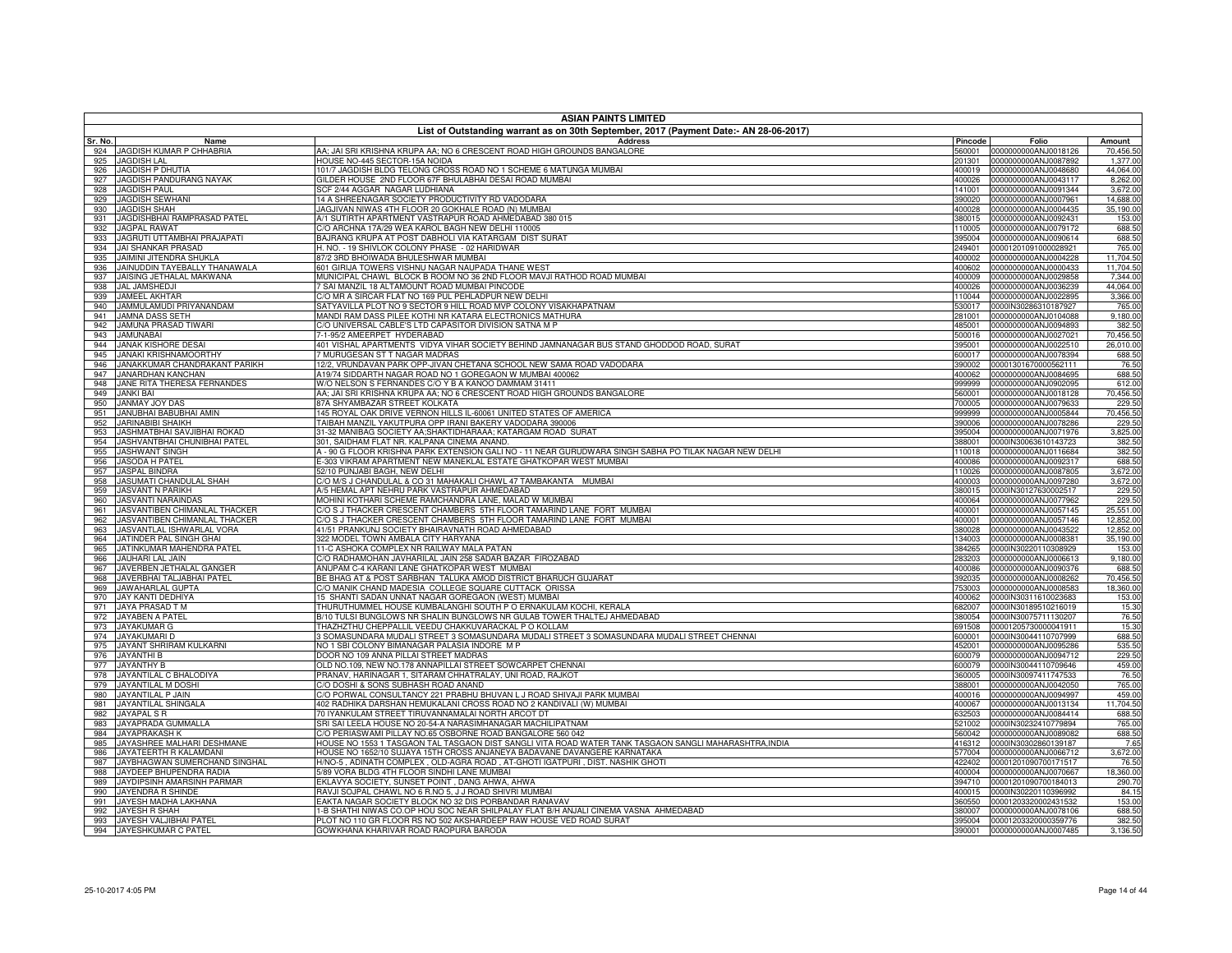|                | <b>ASIAN PAINTS LIMITED</b>                                                           |                                                                                                                                       |                   |                                                     |                       |  |  |
|----------------|---------------------------------------------------------------------------------------|---------------------------------------------------------------------------------------------------------------------------------------|-------------------|-----------------------------------------------------|-----------------------|--|--|
|                | List of Outstanding warrant as on 30th September, 2017 (Payment Date:- AN 28-06-2017) |                                                                                                                                       |                   |                                                     |                       |  |  |
| Sr. No.<br>995 | Name<br>JAYESHKUMAR SHAH                                                              | <b>Address</b><br>73 TAPOVAN SOCIETY S M ROAD POST POLYTECHNIQUE AHMEDABAD                                                            | Pincode<br>380015 | Folio<br>0000000000ANJ0005794                       | Amount<br>12,163.50   |  |  |
| 996            | JAYMIN PRANJIVAN MISTRY                                                               | 3/C/9 SONAWALA BUILDING TARDEO MUMBAI MUMBAI                                                                                          | 400007            | 0000IN30088813618879                                | 15,300.00             |  |  |
| 997            | JAYPRAKASH K UPADHYAY                                                                 | SHIVA SADAN 3/SHRUTIKUNJ SOC 1 MANINAGAR EAST AHMEDABAD                                                                               | 380008            | 0000000000ANJ0005764                                | 1,912.50              |  |  |
| 998            | JAYSHREE HAREN SAMPAT                                                                 | C/O MR V R SAMPAT PERMALI WALLACE LTD P B NO 38 BHOPAL                                                                                | 462011            | 0000000000ANJ0060036                                | 29,376.00             |  |  |
| 999            | JAYSHREE NAVIN RAJPUT                                                                 | MADHUMULANI CHAWL 3/B MAJASHADI JOGESHWARI E MUMBAI                                                                                   | 400060            | 00001203320007412911                                | 30.60                 |  |  |
| 1000           | JAYSHREE VIJAY BHATIA                                                                 | MANI BHAVAN, 27, PRARTHANA SAMAJ RD, VILEPARLE - EAST, MUMBAI                                                                         | 400057            | 00001301540000049187                                | 18,130.50             |  |  |
| 1001<br>1002   | JAYU H K<br>JEETBAHADURSINGH BAKSHI                                                   | 18 KAKADWADI KORDAY HOUSE 2ND FLOOR V P ROAD GIRGAUM MUMBA<br>GOMMUNITY CENTRE, 1ST FLOOR BASANT LOK VASANT VIHAR NEW DELHI 110 057   | 400004<br>110057  | 0000000000ANJ0104224<br>0000000000ANJ0087873        | 5,737.50<br>229.50    |  |  |
| 1003           | JEEVAN S R                                                                            | HOUSE NO 4 SURALI GADDE THIRTHAHALLI SHIMOGA                                                                                          | 577415            | 0000IN30169612262573                                | 114.75                |  |  |
| 1004           | JEEVAT THADANI                                                                        | H B 31/6 PIMPRI COLONY PUNE 411017                                                                                                    | 411017            | 0000000000ANJ0077096                                | 688.50                |  |  |
| 1005           | <b>JEMY PESI DOCTOR</b>                                                               | 434 HIRMANEK STREET NANPURA SURAT (W R) R S SURAT                                                                                     | 395001            | 0000000000ANJ0052373                                | 6,120.00              |  |  |
| 1006           | JER BEHRAM DUBASH                                                                     | CHAPSEY TERRACE 3RD FLR ALTAMOUNT ROAD MUMBAI                                                                                         | 400026            | 0000000000ANJ0059084                                | 58,752.00             |  |  |
| 1007           | JEYANTHI A                                                                            | OLD 15 B/5 SHANMUGARAYAN STREET OLD WASHERMENPET CHENNAI                                                                              | 600021            | 0000IN30131320397111                                | 1,606.50              |  |  |
| 1008<br>1009   | JHADE SURYANARAYANA RAO<br><b>JHANSI LAKSHMIP</b>                                     | CLOTH MERCHANT 4-4-62 RAJA VEEDI PO GADWAL DIST MAHBOOBNAGAR<br>DOOR NO.26 20 15, NARAYANA NIWAS SWAMY STREET,GANDHI NAGAR VIJAYAWADA | 520003            | 509125 0000000000ANJ0056072<br>0000IN30169610462502 | 12,852.00<br>153.00   |  |  |
| 1010           | <b>JHARNA ROY</b>                                                                     | 27/5 A SURYASEN STREET KOLKATA                                                                                                        |                   | 700009 0000IN30036022441182                         | 688.50                |  |  |
| 1011           | <b>JIBAN KRISHNA DEY</b>                                                              | 34/7, BHATTACHARYA PARA LANE P.S. SHIBPUR HOWRAH                                                                                      |                   | 711104 0000IN30095810107373                         | 688.50                |  |  |
| 1012           | JIGNESH ARVINDLAL GANDHI                                                              | SHARE SUB BROKER BAZAR AT & POST PALEJ DIST BHARUCH                                                                                   | 392220            | 0000000000ANJ0097049                                | 6,120.00              |  |  |
| 1013           | <b>JIGNESH PATEL</b>                                                                  | A/1 SUTIRTH APARTMENT VASTRAPUR ROAD AHMEDABAD 380 015                                                                                |                   | 380015 0000000000ANJ0092433                         | 153.00                |  |  |
| 1014           | JIGNESH SURYAKANT MEHTA                                                               | FLAT NO 602 6TH FLOOR C WING PARIVARTAN CO OP HOUSING SOCIETY PANT NAGAR GHATKOPAR                                                    |                   | 400075 0000IN30311610142454                         | 344.25                |  |  |
| 1015           | <b>JIMIT SATISH SHROFF</b>                                                            | MAHARAJ MANSION 4TH FLOOR 298 SARDAR V P ROAD CORNER OF 6TH KHETWADI LANE MUMBAI                                                      | 400004            | 0000IN30112715172581                                | 76.50                 |  |  |
| 1016<br>1017   | JITEN PUSHPINDER BHARDWAJ<br><b>JITENDAR</b>                                          | FLAT NO 601 SAISHRADHA BLDG DEVNARGAO DEVNAR MUMBAI<br>NO 13 AUYA MUDALI STREET SOWCARPET MADRAS                                      | 400086            | 0000IN30051313865360<br>600079 0000000000ANJ0071477 | 76.50<br>306.00       |  |  |
| 1018           | JITENDRA CHANDRA ROY                                                                  | A 101 ANAND VILLA APPT 28 KRISHNADHAM SOCIETY VASANA ROAD VADODARA                                                                    | 390007            | 0000IN30039412301535                                | 1,530.00              |  |  |
| 1019           | JITENDRA JALAMSING BATUNGE                                                            | CHHARANAGAR ARJUNNAGAR SOCIETY KUBERNAGAR AHMEDABAD                                                                                   | 382340            | 0000000000ANJ0006156                                | 2,524.50              |  |  |
| 1020           | JITENDRA JAYANTILAL PARIKH                                                            | MAHISA FALIA POST HALOL DIST PANCHMAHAL STATE GUJARAT                                                                                 | 389350            | 0000000000ANJ0076715                                | 153.00                |  |  |
| 1021           | JITENDRA KUMAR JAIN                                                                   | C/O PUSHPRAJ MUTHA HEMSING KATLA MAHAMANDIR JODHPUR 342001                                                                            | 342001            | 0000000000ANJ0079488                                | 688.50                |  |  |
| 1022           | JITENDRA MOHAN VACHHER                                                                | N 71 ANOOP NAGAR INDORE MP                                                                                                            | 452001            | 0000000000ANJ0003453                                | 1,224.00              |  |  |
| 1023           | JITENDRA RAMANLAL SHAH                                                                | PANCH HATDI PANDYANI KHADKI KHUSHAL KAGA NO VAS BAZAR KALOL N G                                                                       | 382721            | 0000000000ANJ0044800                                | 6,426.00              |  |  |
| 1024<br>1025   | JITENDRABHAI NAGJIBHAI PATEL<br>JITENDRAKUMAR RAJA                                    | A-1 DHARMANANDAN RAW HOUSE MOTA VARACHHA SURAT SURAT<br>C/O RAJA BROS A/32 INDIRA MARKET TOWER ROAD AMRELI                            | 395001<br>365601  | 00001201090001450663<br>0000000000ANJ0091358        | 76.50<br>688.50       |  |  |
| 1026           | JOGINDER KUMAR CHADHA                                                                 | 44 D ADARSH NAGAR LUCKNOW UTTAR PRADESH                                                                                               | 226005            | 0000IN30051313447638                                | 7.65                  |  |  |
| 1027           | JOGINDER PAL CHUGH                                                                    | H.NO. 172-R MODEL TOWN ROHTAK HARYANA                                                                                                 | 124001            | 0000IN30236510813479                                | 382.50                |  |  |
| 1028           | JOHN DEB BARMA                                                                        | 163, EASTERN PART OF BHUTURIA N BANAMALIPUR, VILL-AGARTALA PO-AGARTALA(E), DT-WEST TRIPURA WEST TRIPURA                               | 799001            | 00001203450000641750                                | 382.50                |  |  |
| 1029           | JOHN P ZACHARIAH                                                                      | TC 4/36 AMBALAMUKKU KAWDIAR P O THIRUVANANTHAPURAM                                                                                    | 695003            | 0000IN30171532036738                                | 1,989.00              |  |  |
| 1030           | <b>JOHN VARKEY</b>                                                                    | KUNNIL HOUSE KIZHUMURI P.O. (VIA) RAMAMANGALAM ERNAKULAM DIST                                                                         | 686663            | 0000000000ANJ0063285                                | 1,377.00              |  |  |
| 1031<br>1032   | <b>JOITARAM PATEI</b><br>JOSEPH MANUAL BORGES                                         | 122, SARDAR PATEL COLONY STEDIUM ROAD NARANPURA AHMEDABAD<br>CHURCH OF OUR LADY OF EGYPT KALINA SANTACRUZ EAST MUMBAI MAHARASHTRA     |                   | 380014 0000IN30248810005524                         | 765.00<br>191.25      |  |  |
| 1033           | JOSEPH V B VELIKKATHU                                                                 | /O PORT SERVICES CORPORATION LTD P O BOX 133 MUSCAT OMAN                                                                              | 400029<br>999999  | 0000IN30051314333983<br>0000000000ANJ0900018        | 14,688.00             |  |  |
| 1034           | JOSHNABAHEN JAYANTILAI                                                                | 1 ARMENIAN STREET KOLKATA KOLKATA                                                                                                     | 700001            | 00001201090003324829                                | 382.50                |  |  |
| 1035           | JOYAB ABBASBHAI LOKHANDWALA                                                           | 3026, PAIGA HUSAMI MOHALLA M. G. ROAD OPP HUSAMI MASJID DAHOD                                                                         | 389151            | 00001202890000164553                                | 765.00                |  |  |
| 1036           | <b>JUGAL ARORA</b>                                                                    | 7 NORTH VIJAY NAGAR COLONY AGRA                                                                                                       |                   | 282004 0000000000ANJ0006581                         | 35,190.00             |  |  |
| 1037           | JUGAL TEKCHAND DHAWAN                                                                 | MANSAROVAR CHS LTD, PLOT 62, 63, 64, SECTOR 9 AIROLI NAVI MUMBAI                                                                      | 400708            | 00001204880000062016                                | 153.00                |  |  |
| 1038           | JUGALKISHORE HARKISANDAS MEHTA                                                        | RISHUL BAUG CO OP HSG SOC G WING 4TH FLOOR 401 SINDHI SOCIETY CHEMBUR (E) MUMBAI                                                      | 400071            | 0000000000ANJ0082838                                | 459.00                |  |  |
| 1039<br>1040   | JYOTHI H TATED<br><b>JYOTI BEGWANI</b>                                                | MAHAVEER TEXTILES GANDHI BAZAR SHIMOGA SHIMOGA<br>FLAT NO.15 5/1 RUSSELL STREET CALCUTTA                                              | 577202            | 0000IN30113526484945                                | 76.50<br>76.50        |  |  |
| 1041           | JYOTI DILEEP PHADNIS                                                                  | B 2 BRAMHA MEMORIES BHOSALE NAGAR PUNE                                                                                                | 411007            | 0000IN30028010056233                                | 30,064.50             |  |  |
| 1042           | JYOTI DILEEP PHADNIS                                                                  | B-2 BRAMHA MEMORIES RANGE HILLS ROAD PUNE                                                                                             | 411007            | 0000000000ANJ0021407                                | 11,704.50             |  |  |
| 1043           | JYOTI N HINGORANI                                                                     | 117/618 PANDU NAGAR, KANPUR 208 005                                                                                                   | 208005            | 0000000000ANJ0087921                                | 1,377.00              |  |  |
| 1044           | JYOTSANABEN RAMESHKUMAR PATEL                                                         | 11 VASANT VIHAR SOCIETY NO 1 NEAR MITHAKHALI SIX ROAD NAVRANGPURA AHMEDABAD                                                           | 380009            | 0000IN30115112937529                                | 688.50                |  |  |
| 1045           | JYOTSNA RAJESH                                                                        | 241/242 BHASHYAM ROAD COTTONPET BANGALORE BANGALORE KARNATAKA                                                                         | 560053            | 0000IN30371910691630                                | 15.30                 |  |  |
| 1046<br>1047   | JYOTSNABEN RAMESHCHANDRA MEHTA<br>K A KRISHNAN                                        | 39,SAMARTH CO.OP.HOUSING SOC MEMNAGAR AHMEDABAD<br>202 KT-20 APTS 8, 16TH CROSS ROAD MALLESWARAM BANGALORE                            | 380052<br>560055  | 00001202680000022851<br>0000000000ANK0007090        | 1,530.00<br>5,508.00  |  |  |
| 1048           | K BHAI HUSSAIN                                                                        | C/O ADONI JEWELLERS OLD BAZAR NEAR HANUMAN TEMPLE SINDHANOOR                                                                          | 584128            | 0000IN30023911635638                                | 130.05                |  |  |
| 1049           | K CHELLAMMA                                                                           | 3 SARINI SECTOR 16A VASHI NEW MUMBAI                                                                                                  | 400705            | 0000000000ANK0060608                                | 7,344.00              |  |  |
| 1050           | K DEVASIRVATHAM                                                                       | 52-B, APPLE STREET PERIYAR NAGAR SOUTH VRIDHACHALAM                                                                                   | 606001            | 0000IN30039412005115                                | 313.65                |  |  |
| 1051           | K ISHWARA BHAT                                                                        | BADAGAMOOLE HOUSE P O NEERCHAL KASARAGOD KERALA                                                                                       | 671321            | 0000000000ANK0059184                                | 6,120.00              |  |  |
| 1052           | K JOTHI                                                                               | VO. 64 DOC, NANDAMBAKKAM, CHENNAI                                                                                                     | 600097            | 00001203000000198801                                | 191.25                |  |  |
| 1053<br>1054   | K MANI<br>K POONGOTHAI                                                                | 1/32 C M P D I COMPANY COLONY JAYANT SIDHI<br>VEW NO 50 21ST STREET PUDHUPATTINAM THIRUKALUKUNDRAM KANCHIPURAM                        | 486890<br>603102  | 0000IN30155722087631<br>0000IN30311610888799        | 306.00<br>15.30       |  |  |
| 1055           | (RASENDRA KUMAR                                                                       | 8-69 BABA NAGAR 6TH STREET VILLIVAKKAM CHENNAI                                                                                        |                   | 600049 00001204880000026938                         | 765.00                |  |  |
| 1056           | S RAJENDRA PRASAD                                                                     | L V STORES HARDWARE MERCHANTS MULBAGAL KARNATAKA                                                                                      | 563131            | 0000000000ANK0040371                                | 70,456.50             |  |  |
| 1057           | SIVARAMAN MENON                                                                       | 11/161 ADARSHA NAGAR PRABHADEVI MUMBAI                                                                                                | 400025            | 0000000000ANK0109125                                | 688.50                |  |  |
| 1058           | K SOMASUNDARAM                                                                        | HOUSE NO 23 (OLD HOUSE NO 29) TEMPLE AVENUE H-CITY STAR MILLENNIUM TOWER SRINAGAR COLONY SAIDAPET CHENNAI                             | 600015            | 0000IN30045013380713                                | 76.50                 |  |  |
| 1059           | K SUNANDA PRABHL                                                                      | IURU DEEP NEAR BUNTS HOSTEL KARANGALPADY KADRI ROAD MANGALORE                                                                         | 575003            | 0000000000ANK0020574                                | 15,300.00             |  |  |
| 1060           | K SUNDARARAJAN                                                                        | 2 ADITYA BRINDAVAN 31-33 FIFTH STREET PADMANABHANAGAR ADYAR CHENNAI                                                                   | 600020            | 0000IN30039414823188                                | 47,430.00             |  |  |
| 1061<br>1062   | K U K PANDALAI<br>K V ANAND                                                           | LAT-B SERENE APARTMENTS AI-92/2 9TH MAIN ANNA NAGAR CHENNAI<br>328 T H ROAD CHENNAI                                                   | 600040<br>600021  | 0000000000ANK0031327<br>0000IN30036021857408        | 11,704.50<br>5,125.50 |  |  |
| 1063           | K V KRISHNAMURTHI                                                                     | SUNRISE CO-OP HSG SOC BLOCK A FLAT NO4                                                                                                | 400063            | 0000000000ANK0009518                                | 8,721.00              |  |  |
|                | 1064 K V MOHAN RAO                                                                    | (HADI BHANDAR 2/84 PONDY BAZZAR T NAGAR CHENNAI                                                                                       |                   | 600017 0000IN30039411706278                         | 35,190.00             |  |  |
|                | 1065 KADIRVELU BABU CHANDRASEKAR                                                      | C/O OIC INVESMENT DEPARTMENT HONGKONG BANK 52/60 M G ROAD FORT MUMBAI                                                                 |                   | 400001 0000000000ANK0029828                         | 4,360.50              |  |  |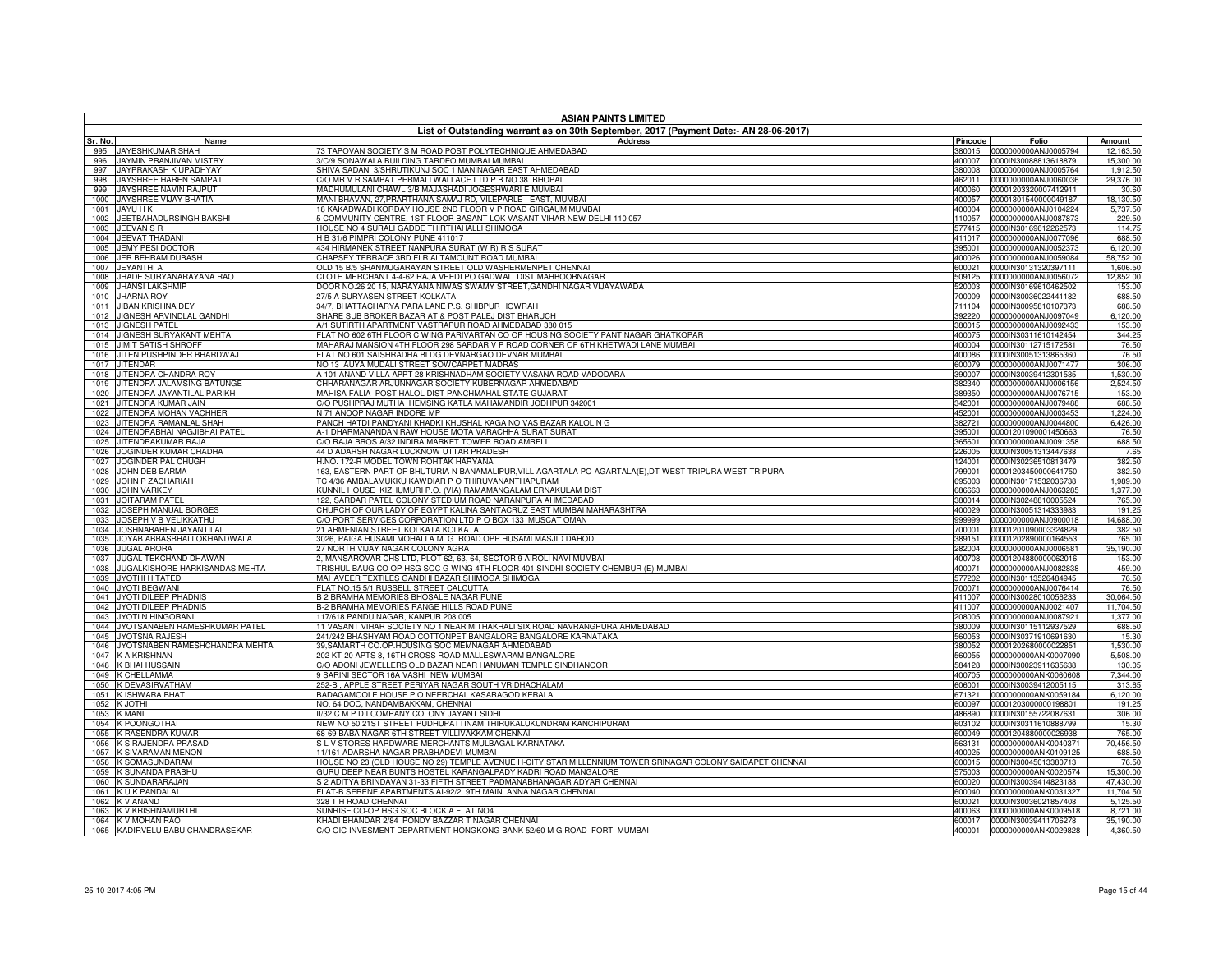|              | <b>ASIAN PAINTS LIMITED</b><br>List of Outstanding warrant as on 30th September, 2017 (Payment Date:- AN 28-06-2017) |                                                                                                                                              |                  |                                                     |                        |  |
|--------------|----------------------------------------------------------------------------------------------------------------------|----------------------------------------------------------------------------------------------------------------------------------------------|------------------|-----------------------------------------------------|------------------------|--|
| Sr. No.      | Name                                                                                                                 | <b>Address</b>                                                                                                                               | Pincode          | Folio                                               | Amount                 |  |
|              | 1066 KAILAS RAMKISAN HUME                                                                                            | A 7 SHIREEDARSHAN APARTMENT ROHA MAHARASHTRA                                                                                                 | 402109           | 0000IN30051318056832                                | 76.50                  |  |
| 1067         | <b>KAILASH AGARWAL</b>                                                                                               | KERKEND BAZAR KUSUNDA DHANBAD                                                                                                                | 826001           | 00001203460000169481                                | 765.00                 |  |
| 1068         | KAILASH CHAND MODANI                                                                                                 | C-491 NIRMAN NAGAR AJMER ROAD JAIPUR                                                                                                         | 302019           | 0000IN30116030152397                                | 765.00                 |  |
| 1069         | KAILASH CHANDER KAPOOR                                                                                               | C/O KITY CHAWLA B-40 GREATER KAILASH I NEW DELHI                                                                                             | 110001           | 0000IN30036020236809                                | 16,141.50              |  |
| 1070<br>1071 | KAILASH CHANDRA KHANDELWAL<br>KAILASH CHANDRA MALVIYA                                                                | C/O RIYADH FURNITURE INDUSTRIES P O BOX 5038 RIYADH 11422<br>132 A, BASANT VIHAR COLONY NEAR SATYA SAI SCHOOL VIJAYNAGAR INDORE M P          | 999999<br>452010 | 0000000000ANK0902197<br>0000IN30074910507033        | 688.50<br>267.75       |  |
| 1072         | KAILASH JAIKUMAR ZANZARI                                                                                             | RUKMMI APPT CHETANA NAGAR AURANGABAD                                                                                                         | 431001           | 00001203320000396280                                | 765.00                 |  |
| 1073         | KAILASH JOGANI                                                                                                       | EMKAY INVESTMENTS 315 ASHIRVAD COMPLEX OPP KALPANA BLDG RAMDASPETH NAGPUR                                                                    | 440010           | 0000000000ANK0096988                                | 918.00                 |  |
| 1074         | KAILASH KUMAR BAHETI                                                                                                 | TIRUPATI TRADE AND SUPPLY 11, CLIVE ROW, 1ST FLOOR KOLKATA                                                                                   | 700001           | 0000IN30032710026578                                | 76.50                  |  |
| 1075         | KAILASH KUMAR MALESHWARY                                                                                             | C/O SOMANI BROTHERS 2 DIGAMBAR JAIN TEMPLE ROAD 3RD FLOOR CALCUTTA                                                                           | 700007           | 0000000000ANK0050472                                | 12,240.00              |  |
| 1076         | KAILASH LAKMICHAND KHANDELWAL                                                                                        | DESHMUKH WADI, AHMEDNAGAR                                                                                                                    | 414001           | 0000IN30226910424295                                | 68.85                  |  |
| 1077         | KAILASH NATH                                                                                                         | PLOT NO 95 FIRST A ROAD SARDARPURA JODHPUR                                                                                                   | 342001           | 00001205720000003741                                | 30.60                  |  |
| 1078         | KAIRUNISHA BEEVI ABDUL MAJEED                                                                                        | C/O MALAISIA ELECTRICALS 240-A MAIN ROAD PENNADAM                                                                                            | 606105           | 0000000000ANK0009470                                | 29,376.00              |  |
| 1079<br>1080 | KALAVATHI YELISETTY<br><b>KALAVATI DEVI</b>                                                                          | H NO 1-7-57/2 OPP S P OFFICE MAHABUBNAGAR<br>37/1 UPSTAIRS DIAGONAL ROAD VISVESWARPURAM BANGALORE KARNATAKA STATE                            | 999999<br>560004 | 0000000000ANK0092062<br>0000000000ANK0073490        | 612.00<br>26,392.50    |  |
| 1081         | KALAVATI MOHANLAL SHAH                                                                                               | 3-B-15 PREM NAGAR MANDPESHWAR ROAD BORIVALI (WEST) MUMBAI                                                                                    | 400092           | 0000000000ANK0105803                                | 2,754.00               |  |
| 1082         | <b>KALI NATH SETH</b>                                                                                                | 43/F-NIL MONI MITRA STREET KOLKATA                                                                                                           | 700006           | 0000IN30077310027509                                | 459.00                 |  |
| 1083         | KALIDAS BAJIBHAI PATEL                                                                                               | VIDHATA NIVAS SHERI NO 7 OLD LAXMIPURA TAL PALANPUR DIST BANASKANTA (NORTH GUJRAT)                                                           | 385002           | 0000000000ANK0064840                                | 1,836.00               |  |
| 1084         | KALINDI INDUKUMAR BHATT                                                                                              | CHITAL ROAD AVADH RESIDENCY BLOCK NO. 11. AMRELI                                                                                             | 365601           | 0000IN30103924003637                                | 229.50                 |  |
| 1085         | <b>KALPANA K PRABHU</b>                                                                                              | C/O V S KHATKHATE BLOCK NO 21 PARLE VAIBHAV CHS MAHANT ROAD EXTN VILE PARLE (EAST) MUMBAI                                                    | 400057           | 0000000000ANK0065452                                | 16,524.00              |  |
| 1086         | <b>KALPANA P SANGHANI</b>                                                                                            | 8/16 PRAHLAD PLOT JAIN SHALA BLDG RAJKOT                                                                                                     | 360001           | 0000000000ANK0097971                                | 1,377.00               |  |
| 1087         | KALPANA PRADEEP SONIGARA                                                                                             | 3 C SAGAR APPARTMENT GOVIND STATION ROAD GOVANDI (EAST) MUMBAL                                                                               | 400088           | 00001202000000058483                                | 76.50                  |  |
| 1088         | KALPANA PRAFUL SANGHAVI                                                                                              | 3-16. PRAHLAD PLOT 3 JAIN SHALA BLDG. RAJKOT RAJKOT                                                                                          | 360001           | 00001301990000009335                                | 4.131.00               |  |
| 1089         | KALPANA VITHAL SHIMPI<br><b>KALPEN SHUKLA</b>                                                                        | MU PO KURAGI TAL PACHORA DIST JALGAON KURAGI<br>BRAHMANANDAM 191 MANEK BAG S M RD AHMEDABAD 380015                                           | 425001           | 0000IN30177412580052<br>0000000000ANK0078003        | 76.50<br>688.50        |  |
| 1090<br>1091 | <b>KALPESH RASIKLAL SHAH</b>                                                                                         | 181 AMAR WADI 3RD FLOOR KHATTAR GALY C P TANK MUMBAI                                                                                         | 380015<br>400004 | 0000IN30051311531249                                | 382.50                 |  |
| 1092         | <b>KALPNA PINAKIN PATEL</b>                                                                                          | 17790 VINELAND AVE MONTE SERENO CA 95030 U S A                                                                                               | 999999           | 0000000000ANK0902084                                | 306.00                 |  |
|              | 1093 KALYAN KUMAR SEN                                                                                                | FLAT 6-B 6TH FLOOR NABA KAILASH 55/4 BALLY GUNJ CIRCULAR ROAD CALCUTTA                                                                       | 700019           | 0000000000ANK0016688                                | 3,825.00               |  |
| 1094         | KALYAN SUNDAR MAJUMDAR                                                                                               | BAIKUNTHA PUR 16 BANSBERIA MAGRA HOOGHLY                                                                                                     | 712503           | 0000IN30021412828826                                | 91.80                  |  |
| 1095         | KALYANI ANNAJI MURDESHWAR                                                                                            | ASIAN PAINTS LIMITED,C/O ADDRESS BLANK CASES AT THE TIME OF DATA TAKEOVER ASIAN PAINTS HOUSE,6A SHANTINAGAR, SANTACRUZ (EAST) MUMBAI         | 400055           | 0000000000ANK0097158                                | 688.50                 |  |
| 1096         | KALYANI RAJAGOPALAN                                                                                                  | FF-312 RBI QUARTERS BESANT NAGAR MADRAS 600090                                                                                               | 600090           | 0000000000ANK0091660                                | 688.50                 |  |
| 1097         | <b>KAMAL KAPURIA</b>                                                                                                 | J 2. SARITA VIHAR NEW DELHI                                                                                                                  | 110044           | 0000IN30158130002258                                | 76.50                  |  |
| 1098         | KAMAL KUMAR JAIPURIA                                                                                                 | 198-A BLOCK AA;JAA; NEW ALIPORE CALCUTTA                                                                                                     | 700053           | 0000000000ANK0091371                                | 306.00                 |  |
| 1099         | <b>KAMAL OCHANI</b>                                                                                                  | GREEN PARK SOCIETY FLAT NO 6 2ND FLOOR NR AMAN TALKIES ULHASNAGAR                                                                            | 421003           | 0000000000ANK0074014                                | 5,737.50               |  |
| 1100<br>1101 | KAMAL PRAMOEL PRAMONIK<br>KAMALA DHANANJAY JARADI                                                                    | 201 COSMIC HEIGHT B WING BHAKTI PARK NEAR I MAX BIG CINEMAS WADALA EAST MUMBAI<br>21 GOVIND NAGAR DIXIT ROAD VILEPARLE (E) MUMBAI            | 400037<br>400057 | 0000000000ANK0086258<br>0000000000ANK0055582        | 688.50<br>12,393.00    |  |
| 1102         | <b>KAMALA KASHYAP</b>                                                                                                | HOUSE NO-16/1 STREET NO-1 RAJENDRA NAGAR DEHRADUN                                                                                            | 248001           | 0000IN30045011064809                                | 382.50                 |  |
| 1103         | KAMALAKAR SHIVARAM KASHELIKAR                                                                                        | K-44 PALM ACRES CHS M PHULE ROAD MULUND E MUMBAI                                                                                             | 400081           | 0000000000ANK0045677                                | 2,142.00               |  |
| 1104         | <b>KAMALJIT SINGH</b>                                                                                                | H NO-1378 MAIN ROAD ADAMPUR JALANDHAR                                                                                                        | 144102           | 00001202060000519231                                | 306.00                 |  |
| 1105         | KAMALJIT SINGH JANJUA                                                                                                | H NO 936 PHASE II URBAN ESTATE JALANDHAR                                                                                                     | 147001           | 0000000000ANK0059126                                | 5,431.50               |  |
| 1106         | KAMINI HARESH MEHTA                                                                                                  | 241/7 JAWAHAR NAGAR GOREGAON (W) MUMBAI                                                                                                      | 400062           | 00001301540000008853                                | 76.50                  |  |
| 1107         | KAMINI PRAMOD PANCHAL                                                                                                | 305/B LAXMI APPARTMENTS POPAT NIVAS MATHURADAS RD KANDIVLI W MUMBAI                                                                          | 400067           | 0000000000ANK0091833                                | 688.50                 |  |
|              | 1108 KAMLA CHUTANI                                                                                                   | Q NO 81 L NEW COLONY GURGAON HARYANA 122001                                                                                                  | 122001           | 0000000000ANK0079120                                | 382.50                 |  |
| 1109         | <b>KAMLA DEVI</b>                                                                                                    | H NO 488 VPO NURPURBEDI NURPURBEDI                                                                                                           | 140117           | 00001304140001002126                                | 15.30                  |  |
|              | 1110 KAMLA L PANDE<br>KAMLA THAKARSI SONI                                                                            | 10/45 ANOOP BUILDING SUBWAY ROAD (MILAN) SANTACRUZ (WEST) MUMBAI<br>ROOM NO.6 BLDG 28 1ST FLR SAHAKAR NAGAR NAIGAUM X ROAD WADALA MUMBAI     | 400054           | 0000000000ANK0012847<br>0000000000ANK0046375        | 43,681.50              |  |
| 1111<br>1112 | KAMLABAI KONDALWADIKAR                                                                                               | PLOT NO 37 ANANDNAGAR NANDED                                                                                                                 | 400031<br>431605 | 0000000000ANK0110527                                | 35,190.00<br>35,190.00 |  |
|              | 1113 KAMLABEN MAGANBHAI PATEL                                                                                        | HARIHAR SOCIETY RAMNATH PETLAD                                                                                                               | 388450           | 0000000000ANK0006262                                | 34,731.00              |  |
|              | 1114 KAMLAVANTI NAGINDAS SHAH                                                                                        | 212 WALKESHWAR ROAD 1 16TH KRISHNA KUNJ 6TH FLOOR MUMBAI                                                                                     | 400026           | 0000000000ANK0098549                                | 21,573.00              |  |
| 1115         | KAMLESH ALKHAJI KHARADI                                                                                              | 8/90, MARUTI APPARTMENT, SOLA ROAD, NARANPURA AHMEDABAD                                                                                      | 380063           | 0000IN30098210645310                                | 7.65                   |  |
|              | 1116 KAMLESH BHANDARI                                                                                                | HOUSE NO 67 SECTOR NO 15 FARIDABAD 121 007                                                                                                   | 121007           | 0000000000ANK0089191                                | 153.00                 |  |
|              | 1117 KAMLESH BHANUPRASAD RANCHADIA                                                                                   | 13 JIVAN DHAR SHAN SOC NR SHREYAS SOC VASNA AHMEDABAD                                                                                        | 380007           | 0000000000ANK0048622                                | 5,814.00               |  |
|              | 1118 KAMLESH G PRAJAPATI                                                                                             | 6-460 JUNI CINEMA VISTAR GIRIRATHA MAHAVIR SOCIETY TALOD 2 SABARKANTHA TALOD                                                                 | 383215           | 00001203320001898288                                | 68.85                  |  |
|              | 1119 KAMLESH GANDHI                                                                                                  | C/O R K COLOUR CO 12 PORTUGUESE CHURCH STREET CALCUTTA 700001                                                                                | 700001           | 0000000000ANK0091375                                | 382.50                 |  |
|              | 1120 KAMLESH KUMAR                                                                                                   | BHAWASAR COLONY, SOYAT KALAN TEHSIL-SUSNER, DISTT-SHAJAPUR SOYAT KALAN                                                                       | 465449           | 00001203460000308658                                | 122.40                 |  |
|              | 1121 KAMLESH SHAH<br><b>KAMLESH TRIVEDI</b>                                                                          | 1 ROHINI SOCIETY OPP CENTRAL BANK DR RADHAKRISHNAN MARG AHMEDABAD<br>H.N-125 MOHALLA DADAUN TOWN DADAUN POLICE JOSHIMATH, CHAMOLI.UTTRAKHAND | 380015           | 0000000000ANK0005792<br>246174 0000IN30209210134176 | 35,190.00              |  |
| 1122<br>1123 | KAMLESHWAR DUTT TRIPATHI                                                                                             | NO 181 PATEL NAGAR GONDA GONDA                                                                                                               | 271001           | 00001304140006425685                                | 76.50<br>7.65          |  |
|              | 1124 KAMNA MAKHIJA                                                                                                   | D-5/6 VASANT VIHAR NEW DELHI                                                                                                                 | 110057           | 0000000000ANK0079877                                | 688.50                 |  |
| 1125         | <b>KAMSALA MOHAN</b>                                                                                                 | NO 19/663 G M N S OIL COMPLEX GOOTY ROAD ANANTPUR                                                                                            | 515005           | 0000IN30113526202149                                | 76.50                  |  |
| 1126         | KANAIYALAL BHANJI PALAN                                                                                              | C/O M/S MOTIRAM BHANJI & CO CUTLERY BAZAR ANJAR (KACHCHH)                                                                                    | 370110           | 0000000000ANK0071651                                | 38,556.00              |  |
|              | 1127 KANAK N SHAH                                                                                                    | 1114 UPASHRAY'S KHANCHO KIKABHATT'S POLE GHEE KANTA ROAD AHMEDABAD                                                                           | 380001           | 0000000000ANK0047394                                | 76.50                  |  |
|              | 1128 KANCHAN NANDA                                                                                                   | 2/24 SHANTI NIKETAN NEW DELHI                                                                                                                | 110021           | 0000000000ANK0025207                                | 612.00                 |  |
|              | 1129 KANCHAN SAMPAT JAIN                                                                                             | 901 KAILASH RESIDENCY 7TH ROAD RAJAWADI GHATKOPAR (E) MUMBAI                                                                                 | 400077           | 0000000000ANK0014413                                | 76.50                  |  |
|              | 1130 KANCHAN SRIVASTAVA                                                                                              | S-2/202 SUNDER NAGAR S V ROAD MALAD W MUMBAI                                                                                                 | 400064           | 0000000000ANK0029508                                | 17,518.50              |  |
|              | 1131 KANCHANBEN HARKISONDAS SONI                                                                                     | VANSHIVAT OPP TELEPHONE EXCHANGE JALARAMBAPA ROAD VALSAD                                                                                     | 396001           | 0000IN30088813141372                                | 27,540.00              |  |
|              | 1132 KANDASAMY S R                                                                                                   | K 63 ANNA NAGAR EAST MADRAS 600102<br>I KH 15 PRATAP NAGAR ALWAR RAJ                                                                         | 600102           | 0000000000ANK0901928                                | 1,377.00               |  |
| 1133         | KANHAIYA LAL SAINI<br>1134 KANHAIYA PRASAD SINGH                                                                     | QTR NO B/16/3 MTPS COLONY KANTI MUZAFFARPUR BIHAR                                                                                            | 301001<br>843130 | 0000000000ANK0079180<br>0000IN30051313245874        | 688.50<br>76.50        |  |
|              | 1135 KANIYUR RAMADURAI SUBRAMANIAN                                                                                   | 18/129 K P T COMPOUND TALI CALICUT                                                                                                           |                  | 673002 0000000000ANK0000579                         | 18,130.50              |  |
|              | 1136 KANJI L SHETH                                                                                                   | GUJJAR GALLI KUMTA U KANADA P C 581343                                                                                                       |                  | 581343 0000000000ANK0083135                         | 688.50                 |  |
|              |                                                                                                                      |                                                                                                                                              |                  |                                                     |                        |  |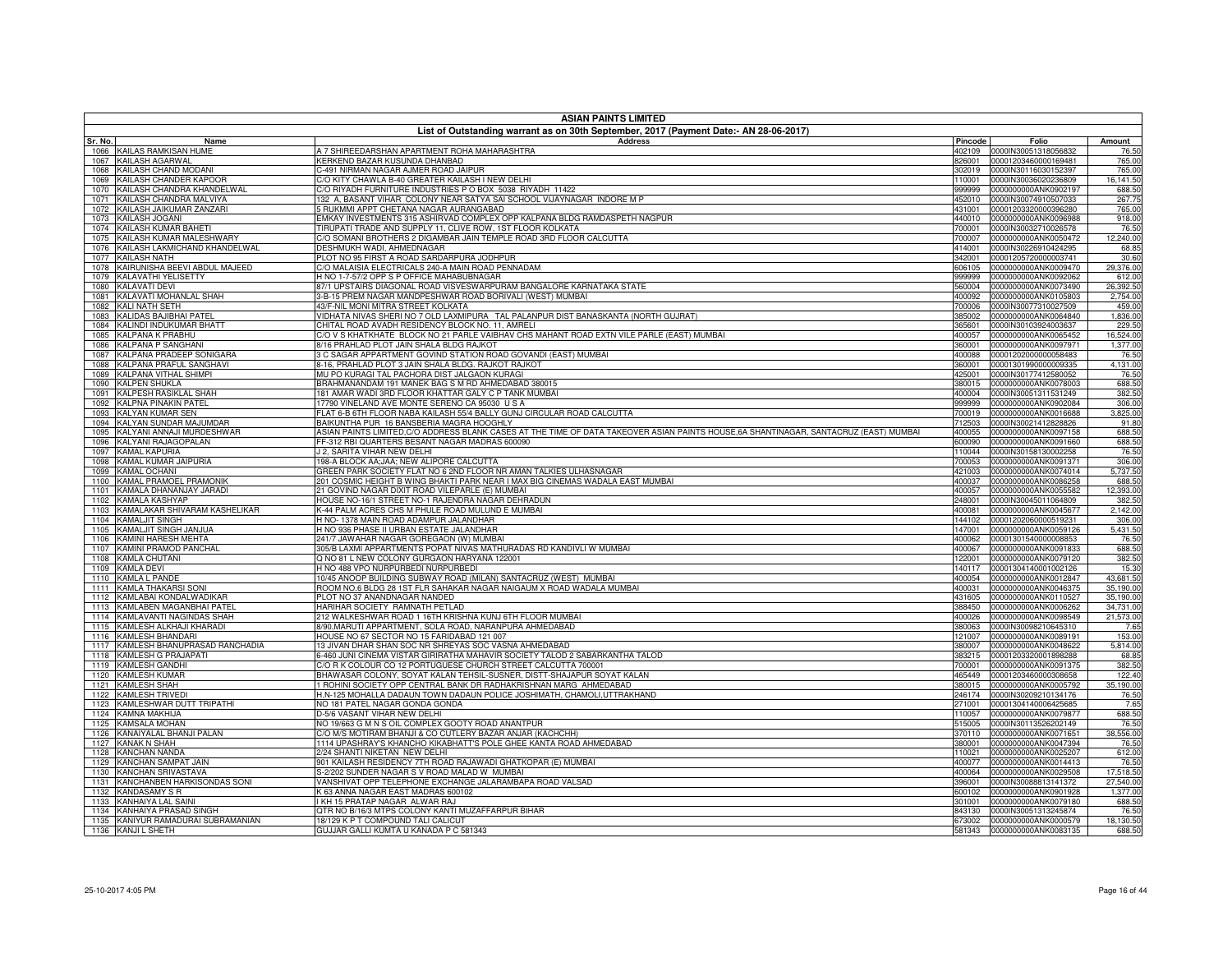| <b>ASIAN PAINTS LIMITED</b>                                            |                                                                                                                                     |                  |                                              |                        |  |
|------------------------------------------------------------------------|-------------------------------------------------------------------------------------------------------------------------------------|------------------|----------------------------------------------|------------------------|--|
| Sr. No.<br>Name                                                        | List of Outstanding warrant as on 30th September, 2017 (Payment Date:- AN 28-06-2017)<br><b>Address</b>                             | Pincode          | Folio                                        | Amount                 |  |
| 1137 KANJI L SHETH                                                     | GUJJAR GALLI KUMTA U KANADA P C                                                                                                     |                  | 581343 0000000000ANK0044092                  | 83,614.50              |  |
| 1138 KANKARIYA PARTHANA ABHAY                                          | 23 BURUDGAON ROAD BURUDGAON ROAD AHMEDNAGAR                                                                                         | 414001           | 00001203600001267538                         | 76.50                  |  |
| 1139 KANTA GUPTA                                                       | 899 KUCHA CHELAN KHARI BAOLI DELHI                                                                                                  | 110006           | 0000IN30112715525230                         | 1,377.00               |  |
| 1140 KANTABEN AJITRAI                                                  | RADIO HOTEL DELHI CHAKLA AHMEDABAD 380001                                                                                           | 380001           | 0000000000ANK0080168                         | 688.50                 |  |
| 1141 KANTILAL CHHITABHAI LAD<br>1142 KANTILAL ODHAVJI SHAH             | 351, MANDIR FALIYU, MOTA MIYA MANGROL, SURAT<br>OODSAL SOCIETY LTD BLOCK C-25 OPP R C PATEL ESTATE AKOTA BARODA                     | 394410<br>390020 | 0000IN30097411563827<br>0000000000ANK0008267 | 76.50<br>35,190.00     |  |
| 1143 KAPIL SHETH                                                       | 26-B, MOHINI MOHAN ROAD, . KOLKATA                                                                                                  | 700020           | 00001202300001065937                         | 191.25                 |  |
| 1144 KAPILA BAPNA                                                      | C/O J S BAPNA 87 SHASTRI MARG NEAR ALKA HOTEL UDAIPUR                                                                               | 302001           | 0000000000ANK0022402                         | 1,606.50               |  |
| 1145 KAREN COUTINHU                                                    | GOAN SOCIETY BUILDING 5TH FLOOR FLAT NO 53 23 TADWADI CHIRA BAZAR MUMBAI 400002                                                     | 400002           | 0000000000ANK0078799                         | 688.50                 |  |
| 1146 KAREN ROSEMARIE DSOUZA                                            | C/O UNIVERSAL FILTERATION CO 202 COMMERCE HOUSE 2ND FLOOR 140 NAGINDAS MASTER ROAD MUMBAI                                           | 400023           | 0000IN30112715701795                         | 26,622.00              |  |
| 1147 KARISHMA BHAVESH NAIK                                             | 3-26, UPADHYAY APARTMENT, DEVIDAS LANE, LIC COLONY, S V ROAD, BORIVALI(W) MUMBAI                                                    | 400103           | 00001206830000005642                         | 994.50                 |  |
| 1148 KARL MORAES                                                       | 106 MARVE ROAD NEAR ARIHANT NAGAR SOCIETY MUMBAI-400064                                                                             | 400064           | 0000000000ANK0082328                         | 688.50                 |  |
| 1149 KARNAIL KAUR GILL                                                 | 3-D KANYA NAYAL OFFICERS FLATS COLABA MUMBAI                                                                                        | 400005           | 0000000000ANK0024119                         | 10,174.50              |  |
| KARSANBHAI RAMJIBHAI VAGHELA<br>1150<br><b>KARUNANITHY N</b><br>1151   | 408 NAVA DIVA ROAD NEAR KAILASH BHAVAN NAVA BORBHUTHA TA ANKLESHWAR<br>VO 8 4TH CROSS STREET TRUST PURAM KODAM BAKKAM MADRAS 600024 | 393001<br>600024 | 0000000000ANK0085409<br>0000000000ANK0084459 | 688.50<br>306.00       |  |
| KASHIRAM SAKHARAM KOLGE<br>1152                                        | 1/1 PRASHANT CO OP HSG SOCY LTD 139 SENAPATI BAPAT MARG MATUNGA WEST MUMBAI                                                         | 400016           | 0000000000ANK0022563                         | 35,190.00              |  |
| 1153 KASHMIRA GIRISH MAKHIJANI                                         | 7 TAPAS ROAD NEAR VIDYUT NAGAR VADODARA                                                                                             | 390015           | 0000IN30051310516048                         | 76.50                  |  |
| <b>KASHMIRA P JHAVERI</b><br>1154                                      | AA;PARASAA; BLDG 2ND FLOOR DAFTARY ROAD MALAD (E) MUMBAI                                                                            | 400097           | 0000000000ANK0062889                         | 9,180.00               |  |
| 1155 KASIBEN N PATEL                                                   | C/O A D PATEL & CO AT & PO KOYALI VADODARA                                                                                          | 391330           | 0000000000ANK0109909                         | 2,524.50               |  |
| 1156 KATARIA SANTOSH KUMARI                                            | C/O VIDYA 17A/29 W E A KAROL BAGH NEW DELHI 110005                                                                                  | 110005           | 0000000000ANK0077261                         | 688.50                 |  |
| <b>KATTA LAKSHMAN</b><br>1157                                          | C/O MOHAN MART VALMIKI CIRCLE NEAR ONKARESHWARA TEMPLE DAM ROAD HOSPET                                                              | 583203           | 0000000000ANK0000499                         | 21,649.50              |  |
| <b>KATYAYNI DAYAL</b><br>1158                                          | D 103 PALAM APARTMENTS BIJWASAW NEW DELHI                                                                                           | 110061           | 0000IN30036020877332                         | 1,606.50               |  |
| 1159 KAUSHAL MANOJ PARIKH                                              | 39 JAWAHAR MANSION FANASWADI CORNER THAKURDWAR ROAD MUMBAI                                                                          | 400002           | 0000IN30051311255309                         | 76.50                  |  |
| 1160 KAUSHALYA BHAJANLAL BAJAJ<br>KAUSHIK CHHOTUBHAI GAMIT<br>1161     | 217 CHANDRAKIRAN HOUSING SOCY 11TH ROAD KHAR MUMBAI<br>2-B JAGRUTI SOCIETY VYARA SURAT                                              | 400052<br>394650 | 0000000000ANK0004353<br>00001304140006920964 | 35,190.00<br>91.80     |  |
| 1162 KAVITA SATISH AMBALI                                              | C/O SATISH HEGDE NO 78 RAILWAY LINES SOLAPUR                                                                                        | 413001           | 0000000000ANK0094718                         | 612.00                 |  |
| <b>KAVITA SINGHAL</b><br>1163                                          | 71 SPM NAGAR BHARATPUR RAJASTHAN                                                                                                    | 321001           | 0000IN30020610960761                         | 191.25                 |  |
| 1164 KAVITHA V                                                         | NO 2708 11TH MAIN D BLOCK RAJAJINAGAR 2ND STAGE BANGALORE                                                                           | 560010           | 0000IN30214810648759                         | 76.50                  |  |
| <b>KEDAR LAL BARNWAL</b><br>1165                                       | CHATA TAND BAZAR KENDVA PO KUSUNDA DHANBAD                                                                                          | 828116           | 0000IN30039411333233                         | 1.147.50               |  |
| <b>KEDARI RAMESH DAGADU</b><br>1166                                    | AT-KARMOLI PO-PAUD TAL-MULASHI DIST-PUNE                                                                                            | 412108           | 00001203840000683393                         | 153.00                 |  |
| KESHAV RAMCHANDRA BANDEKAR<br>1167                                     | ROOM NO 5 VISHVAKARMA NIVAS BHATTIPADA BHANDUP MUMBAI 400078                                                                        | 400078           | 0000000000ANK0084828                         | 1,377.00               |  |
| KETAN JASVANTRAI MEHTA<br>1168                                         | AMRUT SHANTI, NR. VIRAL BAGH, DARSHAN APPT. STREET, JAMNAGAR.                                                                       | 361008           | 0000IN30097411177702                         | 344.25                 |  |
| <b>KETAN PIYUSHBHAI DALAL</b><br>1169<br>1170 KETY KEKI SACHINWALLA    | 901 FATEHNAGAR PALDI AHMEDABAD<br>3/21 MUN STAFF QTS 115 DR ANNIE BESANT ROAD WORLI MUMBAI                                          | 380007<br>400018 | 0000000000ANK0041039<br>0000000000ANK0030180 | 18,360.00<br>35,190.00 |  |
| KHADE KESHAV VISHNU<br>1171                                            | 1028 GANAPATI CHAUK BEDAG VILLAGE BEDAG TALUKA MIRAJ DISTRICT SANGLI SANGLI MAHARASHTRA                                             | 416421           | 0000IN30051319928443                         | 38.25                  |  |
| KHANTILAL HARILAL MEHTA<br>1172                                        | 105-106 AMRUT TOWER K D GAIKWAD ROAD MULUND WEST MUMBAI                                                                             | 400080           | 0000000000ANK0029587                         | 35,190.00              |  |
| 1173 KHURSHID HUSAIN NAGARWALA                                         | PLOT NO 27 FAKHRI HILLS S NO 2/3/65 KONDHWA ROAD PUNE                                                                               |                  | 411040 0000000000ANK0025334                  | 35,190.00              |  |
| 1174 KINNARI PATEL                                                     | C/O J S ADVIRKAR 20A/34 MANISH NAGAR FOUR BUNGLOW ANDHERI W MUMBAI 400058                                                           | 400058           | 0000000000ANK0078877                         | 688.50                 |  |
| KIRAN DEVI BHATTAR<br>1175                                             | C/O LD BHATTAR AND CO 21/B RAJAB ALI LANE 21/B RAJAB ALI LANE CALCUTTA                                                              | 700023           | 0000IN30044110931272                         | 382.50                 |  |
| 1176 KIRAN DEVI KOTHARI                                                | SHREE WIRE INDUSTRIES 8 LYOUS RANGE CALCUTTA                                                                                        | 700001           | 0000000000ANK0043628                         | 76.50                  |  |
| <b>KIRAN JOSHI</b><br>1177                                             | AT & POST VASIND DIST THANA SHAHAPUR TALUKA THANA                                                                                   | 999999           | 0000000000ANK0036838                         | 3,825.00               |  |
| <b>KIRAN MITTAL</b><br>1178                                            | C/O R K MITTAL & CO ADVOCATE HASTINGS CHAMBERS 7 C KIRAN SHANKAR ROY ROAD 1ST FLR KOLKATA                                           | 700001           | 0000000000ANK0068971                         | 76.50                  |  |
| 1179 KIRAN MOHATA<br><b>KIRAN RAMNIKLAL SHAH</b><br>1180               | DEAL APARTMENT 152 RAJA RAJENDRA LAL MITRA ROAD BLOCK A 4C, KOLKATA<br>18/5 ARIHANT KRIPA V P ROAD MULUND (W) MUMBAI                | 700010<br>400080 | 0000IN30125028776489<br>0000000000ANK0056591 | 6,120.00<br>76.50      |  |
| 1181 KIRAN VINODKUMAR PAREKH                                           | PARAKH BHAVAN NEW PLOT AMALNER                                                                                                      | 425401           | 0000IN30112716976166                         | 1,377.00               |  |
| KIRANBEN MAHENDRAKUMAR SHAH<br>1182                                    | VAIJAYNATH SOCIETY PETLAD                                                                                                           | 388450           | 0000000000ANK0111908                         | 17,365.50              |  |
| KIRANKUMAR DHIRAJLAL GOSALIA<br>1183                                   | VITHAL PRESS DEDADARA WALA SURENDRA NAGAR                                                                                           | 363001           | 0000000000ANK0021815                         | 1,224.00               |  |
| 1184 KIRANKUMAR PRAVINBHAI PATEL                                       | NEAR MAHAKALI TEMPLE, TALPAD AT POST GORARIA TA AND DIST- MEHSANA GORARIA                                                           | 382825           | 00001201330000147123                         | 22.95                  |  |
| 1185 KIRIT BIPIN SHAH                                                  | PRARTHANA HOME FLAT NO 2 2ND FLOOR MANGAL BAUG, NR PARIMAL GARDEN, B/H AAKAR NURSERY ELLISBRIDGE AHMEDABAD                          | 380006           | 0000000000ANK0085877                         | 688.50                 |  |
| KIRITCHANDRA K VYAS<br>1186                                            | C/O OMAN SHAPOORJI CONST CO LLC P O BOX 4347 RUWI S O OMAN                                                                          | 999999           | 0000000000ANK0902524                         | 1,377.00               |  |
| 1187 KIRITKUMAR C SHAH                                                 | 3 RAMNAGAR SOCIETY B/H SHITAL CINEMA DABOR ROAD NADIAD                                                                              | 387001           | 0000000000ANK0060912                         | 7,344.00               |  |
| KIRITKUMAR CHUNILAL JOSHI<br>1188<br>1189 KIRITKUMAR DHIRAJLAL CHAUHAN | HARDUL INVESTMENT A/67 TRIKAMNAGAR SOCY I NR DARPAN CINEMA L H ROAD SURAT<br>PLOT NO 465 NR VIRATNAGAR SECTOR 23 GANDHINAGAR        | 395010<br>382023 | 0000000000ANK0091383<br>0000IN30127630343995 | 688.50<br>306.00       |  |
| 1190 KIRTI KUVARJI DAND                                                | 300 2383 MOTILAL NAGAR 2 M G ROAD GOREGAON (WEST) MUMBAI                                                                            | 400090           | 00001203790000068545                         | 153.00                 |  |
| KIRTI SHANTILAL SHAH<br>1191                                           | 3 NEW MARKET MAIN ROAD BLOW RAJKAMAL STUDIO SURENDRANAGAR                                                                           | 363001           | 0000000000ANK0021875                         | 35,190.00              |  |
| 1192 KIRTIKUMAR DAMODAR                                                | C/O MANSUKHLAL DAMODAR 119/1 OLD CHINA BAZAR STREET CALCUTTA 700001                                                                 | 700001           | 0000000000ANK0079649                         | 688.50                 |  |
| KISHAN LAL JAISINGHANI<br>1193                                         | 239, SURAJ PALE DISPENSARY SHREEPURA KOTA (RAJASTHAN)                                                                               | 324009           | 0000IN30105510215604                         | 765.00                 |  |
| <b>KISHAN R THANVI</b><br>1194                                         | 2/10 ELEPHANTA MALAD EAST MUMBAI                                                                                                    | 400097           | 0000000000ANK0094258                         | 1,912.50               |  |
| 1195 KISHANCHAND JAIN                                                  | 19 LALITA III FLOOR GOKHALE ROAD VILE PARLE (E) MUMBAI                                                                              | 400057           | 0000000000ANK0071430                         | 3,825.00               |  |
| 1196 KISHIN NARAINDAS DARYANI                                          | C BLOCK NO C/56/209 CHOPRA ULHASNAGAR DIST THANE                                                                                    | 421603           | 0000000000ANK0092824                         | 306.00                 |  |
| KISHOR BALKRISHNA KALKAR<br>1197                                       | 3/4 SAHKAR SADAN NAMDEV PATH GOPAL NAGAR DOMBIVLI EAST THANE MAHARASHTRA                                                            | 421201           | 0000IN30051315027830                         | 76.50                  |  |
| 1198 KISHOR BHIMJIANI<br>1199 KISHOR KARIA                             | ASHIRWAD ASHIWNI SOCIETY B P ROAD POONA<br>C/O CHIMANLAL VRAJLAL NEAR TOWER AMREIL 365601                                           | 411005<br>365601 | 0000000000ANK0021256<br>0000000000ANK0090978 | 1,530.00<br>688.50     |  |
| KISHOR PRAKASH HAVANAGI<br>1200                                        | VEERENDRA DRESS LAND VEGETABLE MARKAT DHARWAD                                                                                       | 580001           | 00001201060000346674                         | 765.00                 |  |
| 1201 KISHORE RAMESH GUPTA                                              | PREMESH REH 6-B TURNER ROAD BANDRA MUMBAI                                                                                           | 400050           | 0000000000ANK0090625                         | 153.00                 |  |
| 1202 KISTURI DEVI AGRAWAL                                              | VAYA GANJ ITWARI BAZAR 160 GOURI SHANKAR MANDIR ROAD RAIGARH                                                                        | 496001           | 0000IN30039415934243                         | 688.50                 |  |
| KOCHAR KIRAN RANI<br>1203                                              | C/O RITA 17A/29 W E A KAROL BAGH NEW DELHI                                                                                          | 110005           | 0000000000ANK0077260                         | 688.50                 |  |
| KODIGANTI KONDAIAH<br>1204                                             | NO 105 KAKATTIYA RESIDENCY OPP BHARATH KUMAR HOSPITAL KAPPAGAL ROAD GANDHI NAGAR BELLARY                                            | 583103           | 0000000000ANK0007345                         | 8,874.00               |  |
| 1205 KODIGANTI RAGHAVENDRA                                             | AKSHAYA PLOT NO 1 GANESH NAGAR SIRUGUPPA ROAD NR KURIHATTI BELLARY                                                                  | 583103           | 0000000000ANK0007344                         | 35,190.00              |  |
| 1206 KOKILA B DOSHI                                                    | C/O KANTI LAL AGENCIES K 58/98 MAIDAGIN CROSSING DIGEMBER JAIN MANDIR VARANASI                                                      | 221001           | 0000000000ANK0078558                         | 688.50                 |  |
| 1207 KOKILA JAYENDRA DESAI                                             | 6 TRIVENI CO OP HOUSING SOCIETY OPP SANGAM BUS STAND HARNI ROAD BARODA                                                              | 390001           | 0000000000ANK0078208                         | 688.50                 |  |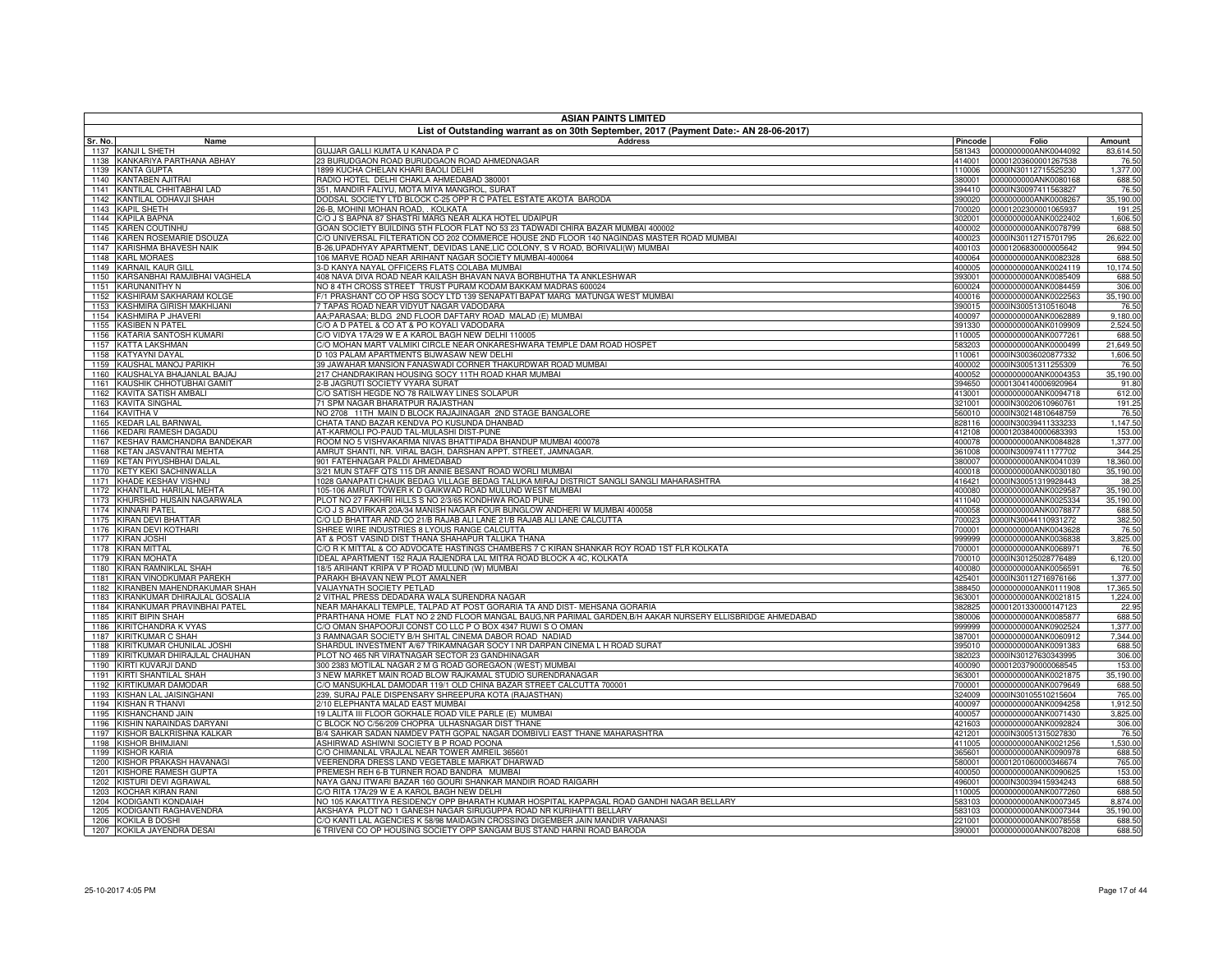| <b>ASIAN PAINTS LIMITED</b>                                       |                                                                                                                                   |                  |                                                     |                       |  |
|-------------------------------------------------------------------|-----------------------------------------------------------------------------------------------------------------------------------|------------------|-----------------------------------------------------|-----------------------|--|
|                                                                   | List of Outstanding warrant as on 30th September, 2017 (Payment Date:- AN 28-06-2017)                                             |                  |                                                     |                       |  |
| Sr. No.<br>Name                                                   | <b>Address</b>                                                                                                                    | Pincode          | Folio                                               | Amount                |  |
| 1208 KOKILA KANOOBHAI CHOKSEY<br>1209 KOKILA RAWAL                | AA;MANGALAMAA; 6 AJANTA SOCIETY RACE COURSE CIRCLE BARODA<br>906 (APARTMENT NO) PANCH TIRTH JODHPUR CHAR RASTA AHMEDABAD          | 390007<br>380015 | 0000000000ANK0096511<br>0000000000ANK0027259        | 17,136.00<br>1,683.00 |  |
| 1210 KOLI SACHIN SAMBHAJIRAO                                      | 154/3 DEEPANJALI APPT MUKUND NAGAR ROAD NO 5 PUNE                                                                                 | 411037           | 0000IN30051312540757                                | 7.65                  |  |
| KOLLAPARTHI PERRAJU<br>1211                                       | H NO 6 37 1 SIDHANTAM SIDHANTAM                                                                                                   | 534326           | 00001204810000059801                                | 7.65                  |  |
| 1212 KOLLENGODE NARAYANAN MEENAKSHI                               | 9/543 DEV-DAYA 11TH ROAD CHEMBUR MUMBAI                                                                                           | 400071           | 0000000000ANK0115485                                | 41,769.00             |  |
| 1213 KOMALAM N                                                    | VO 2/1, BHARAT SQUARIES REHMANIPURAM THILLAI NAGAR TRICHY                                                                         | 620018           | 0000IN30017510092535                                | 1,377.00              |  |
| KOTAGIRI SATYAVATHI<br>1214                                       | Z BHAVARAM KARAPA MANDALAM EAST GODAVERI DIST                                                                                     | 533462           | 0000IN30131320206639                                | 38,250.00             |  |
| KOTHANDA SRINIVASAN<br>1215                                       | 7702 SIDDHACHAL PH2 POKHARAN ROAD2 NR VASANT VIHAR SCH THANE WEST                                                                 | 400601           | 0000IN30226910121669                                | 382.50                |  |
| 1216 KR MUTUZAM                                                   | NO 2 MUNZAPILLAZ ST KOMALESHWARANPET MADRAS 2                                                                                     | 600002           | 0000000000ANK0063575                                | 14,688.00             |  |
| 1217<br><b>KRIPA SHANKAR</b>                                      | D-13 SECTOR III KOYLANAGAR DHANBAD                                                                                                | 826005           | 0000IN30133020825522                                | 191.25                |  |
| <b>KRIPANIDHI SAHU</b><br>1218                                    | C/O SHRI GONNIDHI SAHU IMLI BHATA MAHASAMUND                                                                                      | 493445           | 0000IN30048413852386                                | 114.75                |  |
| 1219 KRISHAN CHANDER<br>KRISHAN GOPAL YADAV                       | 27/64 RAJINDER NAGAR NEW DELHI 110060<br>C/O M S YADAV UCO BANK PANSARI BAZAR ALWAR                                               | 110060           | 0000000000ANK0089988<br>0000000000ANK0088804        | 688.50                |  |
| 1220<br>1221<br>KRISHNA AGARWAL                                   | 22 GANGWAR PARK JAIPUR                                                                                                            | 301001<br>302004 | 0000000000ANK0056896                                | 688.50<br>9,256.50    |  |
| 1222 KRISHNA GOPAL SHARMA                                         | H.NO 6/1542C/63 VISHNU DHAM STREET NO 2 NEW MADHO NAGAR SAHARANPUR                                                                | 247001           | 0000000000ANK0031102                                | 35,190.00             |  |
| KRISHNA KUMAR GUPTA<br>1223                                       | 4/6 NIRALA NAGAR UPPER FLAT LUCKNOW 226007                                                                                        | 226007           | 0000000000ANK0078316                                | 688.50                |  |
| 1224<br>KRISHNA MAHESHWARI                                        | 3/5 1ST MAIN RD C I T COLONY MYLAPORE CHENNA                                                                                      | 600004           | 0000000000ANK0080530                                | 153.00                |  |
| KRISHNA MAHESHWARI<br>1225                                        | 3/5 1ST MAIN ROAD C I T COLONY MYLAPORE CHENNAI                                                                                   | 600004           | 0000000000ANK0009499                                | 1,224.00              |  |
| KRISHNA PILLAI THANKAPPAN PILLAI<br>1226                          | C/O DEVI STORES M G ROAD PUTHENCHANTHAI TRIVANDRUM                                                                                | 695001           | 0000000000ANK0000536                                | 3,825.00              |  |
| 1227 KRISHNA PRASAD B V                                           | OLD NO 46 BALAJI NAGAR 4TH CROSS STREET KOLATHUR CHENNAI                                                                          | 600099           | 0000IN30131321152054                                | 30.60                 |  |
| KRISHNA RAMANUJAM N<br>1228                                       | OLD NO 7 NEW NO 31/5A PALANICHETTPATTI THENI                                                                                      | 625531           | 0000IN30232411034657                                | 15.30                 |  |
| <b>KRISHNA SHARMA</b><br>1229                                     | 57-F POCKET-3 MAYUR VIHAR PHASE-I DELHI                                                                                           | 110091           | 0000IN30167010002777                                | 765.00                |  |
| 1230 KRISHNAMOORTHY KS                                            | 6-C VELAYUTHAM PILLAI II LANE MADURAI 625001                                                                                      | 625001           | 0000000000ANK0091830                                | 688.50                |  |
| 1231<br><b>KRISHNAN G N S</b>                                     | 48/7 I CROSS CAMBRIDGE LAYOUT ULSOOR BANGALORE                                                                                    | 560008           | 0000000000ANK0092309                                | 688.50                |  |
| KRISHNASAMY MADASAMY<br>1232                                      | O BOX 5156 DUBAI U A E                                                                                                            |                  | 0000IN30001110449103                                | 688.50                |  |
| 1233 KRUPA TUSHAR JHAVERI<br><b>KULDEEP MATHUR</b><br>1234        | 38, VARDHAMAN FLAT, JAIN MERCHANT SOCIETY, PALDI. AHMEDABAD.<br>15/25 CHOPASANI HOUSING BOARD JODHPUR                             | 342008           | 380007 0000IN30246110151867<br>0000IN30051311003457 | 9,180.00<br>76.50     |  |
| <b>KULDIP SINGH</b><br>1235                                       | 15/36 - B TILAK NAGAR NEWDELHI                                                                                                    | 110018           | 0000000000ANK0048281                                | 25,704.00             |  |
| KULKARNI SATISH SURESH<br>1236                                    | FLAT NO C/9 BALAJI NAGAR APARTMENT NEAR SAMARTH MANDIR SATARA                                                                     | 415002           | 0000IN30051311309614                                | 45.90                 |  |
| 1237 KULWANT RAI                                                  | 12 AURANGZEB LANE NEW DELHI                                                                                                       | 110011           | 0000IN30011810366116                                | 459.00                |  |
| <b>KULWANT SINGH</b><br>1238                                      | 301 AKSHAY APTS SRIPAL NAGAR OLD PADRA ROAD BARODA                                                                                | 390020           | 0000IN30039410667585                                | 70,456.50             |  |
| 1239 KULWANT SINGH SETHI                                          | GURUDWARA ROAD KOTA                                                                                                               | 302001           | 0000000000ANK0076921                                | 688.50                |  |
| 1240 KUM KUM JHA                                                  | STATE BANK OF PATIALA SHYAM GANJ BAREILLY                                                                                         | 243001           | 0000IN30223610460746                                | 84.15                 |  |
| 1241<br><b>KUMAR GAURAV</b>                                       | <b>B 104 VIDYUT VIAHAR COLONY S S T P S SHAKTI NAGAR SONEBHADRA</b>                                                               | 231222           | 00001204720009967859                                | 76.50                 |  |
| KUMAR SOBHRAJ TALREJA<br>1242                                     | 601, MANSAROVER SECTOR-17 VASHI NAVI MUMBAI                                                                                       | 400705           | 0000IN30018310177483                                | 38.25                 |  |
| KUMARI ANJU G SHARMA<br>1243                                      | S-3/602 SUNDER NAGAR, S V ROAD MALAD (W), MUMBAI 400 064                                                                          | 400064           | 0000000000ANK0077628                                | 688.50                |  |
| 1244 KUMUD BHADAURIA                                              | QTR-2/A ST-17 SECTOR-04 SEC-04 BHILAI                                                                                             | 490006           | 00001204470003959376                                | 22.95                 |  |
| 1245 KUMUD RANJAN SEN<br>KUMUDINI RAJARAM PHATAK                  | NEW AREA JAKKANPUR BATUKESHJWAR DUTTA LANE PATNA<br>3/8 INDRAVADAN CHS PADMABAI THAKKAR ROAD MAHIM MUMBAI                         | 800001           | 00001302340000167372                                | 38.25<br>9,180.00     |  |
| 1246<br><b>KUNAL JHA</b><br>1247                                  | 93 CANAL STREET SREEBHUMI LAKE TOWN KOLKATA                                                                                       | 400016<br>700048 | 0000000000ANK0075745<br>0000IN30311610619137        | 535.50                |  |
| <b>KUNDA C GOKHALE</b><br>1248                                    | 4-301 FALCON CASTLE SENAPATI BAPAT MARG LOWER PAREL MUMBAI                                                                        | 400013           | 0000000000ANK0074100                                | 9,180.00              |  |
| <b>KUNDALRAI MOHEKAR</b><br>1249                                  | ARAG SADAN WEST HIGH COURT ROAD DHARAMPETH NAGPUR                                                                                 | 440010           | 0000000000ANK0053382                                | 29,376.00             |  |
| KURIAKOSE MOHAN THOMAS<br>1250                                    | PERA 96 BYE LANE 6 PULIKILLAM EAST ROAD CHEMBUMUKKU KAKKANAD COCHIN                                                               | 682030           | 0000000000ANK0085126                                | 688.50                |  |
| <b>KURIAKOSE MOHAN THOMAS</b><br>1251                             | C/O ASIAN PAINTS I LTD JEW STREET ERNAKULAM COCHIN                                                                                | 382035           | 0000000000ANK0003576                                | 35,190.00             |  |
| 1252 KURIAN J K                                                   | 2 I STREET SEETHANAGAM NUNGAMBAKKAM MADRAS 600034                                                                                 | 600034           | 0000000000ANK0078382                                | 688.50                |  |
| KUSHAL CHAND AGARWAL<br>1253                                      | QS QATAR GAS PROJECT C C I C PO BOX 22056 DOHA QATAR                                                                              | 999999           | 0000000000ANK0902120                                | 1,377.00              |  |
| KUSUM KANTILAL SHAH<br>1254                                       | 18 KHANDWALA CHAWL DAFTARI ROAD MALAD EAST MUMBAI                                                                                 | 400064           | 0000000000ANK0039228                                | 11,016.00             |  |
| 1255 KUSUM TARACHAND VISHARIA                                     | 9 WADIA STREET BAI MAHAL 3RD FLR R.NO. 3 & 4 TARDEO MUMBAI                                                                        | 400034           | 0000IN30160410211299                                | 15.30                 |  |
| <b>KUSUMA R GOUDAR</b><br>1256<br>KUSUMAVATI VASANT SARAF         | C/O CANARA BANK BIRKI DIST SHIMOGA KARNATAKA STATE                                                                                | 577450           | 0000000000ANK0066826<br>0000000000ANK0070786        | 35,190.00<br>2,295.00 |  |
| 1257<br>1258 L AR SUBBIAH                                         | CHANDRASHEKHAR CHOWK A/P SANGAMNER DIST AHMEDNAGAR<br>20 ABIRAMI AMMAN KOVIL STREET DINDIGUL TAMILNADU                            | 422605<br>624001 | 0000000000ANL0055166                                | 6,120.00              |  |
| 1259 L C GEETHA                                                   | VANDANAM, TC 14/1509 THOPPUVILAKAM LANE MEDICAL COLLEGE P O THIRUVANANTHAPURAM, KERALA                                            | 695011           | 0000IN30189510720396                                | 7.65                  |  |
| 1260 L V LETCHUMANAN                                              | 1869 RAJA VEEDHI KARANTHAI TANJORE                                                                                                | 613002           | 0000000000ANL0070951                                | 1,989.00              |  |
| LABHUBEN KANTILAL GAJJAR<br>1261                                  | NEAR BUS STAND P O BOX 1 VIA ANAND DIST KHEDA DHARMAJ                                                                             | 388430           | 0000000000ANL0075206                                | 459.00                |  |
| LABHUBEN KANTILAL GAJJAR<br>1262                                  | VEAR BUS STAND P O BOX 1 DHARMAJ VIA ANAND DIST ANAND                                                                             | 388430           | 0000IN30075711246149                                | 918.00                |  |
| 1263 LAHIK K M                                                    | KUNTHAPURATH MEETHAL PUTHUPPANM KOZHIKODE                                                                                         | 673105           | 00001202980000258417                                | 84.15                 |  |
| LAKSHMI NARAYANAN P S<br>1264                                     | 45/1 ELLAIAMMAN KOIL STREET FIRST FLOOR WEST MAMBALAM CHENNAI                                                                     | 600033           | 0000000000ANL0096972                                | 76.50                 |  |
| <b>LAKSHMI PRABHAKAR</b><br>1265                                  | NO 1825/7 B M ROAD HUNSUR MYSORE DT                                                                                               | 571105           | 0000IN30214810037842                                | 994.50                |  |
| 1266 LAKSHMI RAMASWAMY                                            | NO 21 10TH MAIN ISRO LAYOUT PRASHANTHINAGAR BANGALORE                                                                             | 560078           | 0000IN30113513247508                                | 3,672.00              |  |
| LAKSHMIMANIKYAMBA ATYAM<br>1267                                   | W/O ATYAM KESAVA PRAKASA RAO VADALI PENUGONDA MANDAL WEST GODAVARI DISTRICT ANDHRA PRADESH                                        | 534324           | 0000000000ANL0008870                                | 3,825.00              |  |
| LAKSHMINARAYANA BHAT N<br>1268<br>1269 LAKSHMIPATHY NARAYANASWAMY | GOKUL NEAR EDAPPALLYBLOCK PANCHAYAT OFFICE KUSUMAGIRI P O KAKKANAD, KOCHI<br>PLOT NO C-456 5TH CROSS STREET PERIYAR NAGAR CHENNAI | 682030<br>600082 | 0000IN30023911522238<br>0000000000ANL0084732        | 1,185.75<br>688.50    |  |
| 1270 LALBHAI ISHWERBHAI PATEL                                     | AT P O VAVOL TARPOJWAS DIST GANDHINAGAR                                                                                           | 382016           | 0000000000ANL0005739                                | 8,032.50              |  |
| 1271<br><b>LALCHAND LUND</b>                                      | FLOWER VALLEY MARIGOLD BLDG FLAT NO 604 6TH FLOOR NR SCARED HEART TOWNSHIP WANORIE PUNE                                           | 411040           | 0000000000ANL0063902                                | 14,688.00             |  |
| 1272 LALCHAND MULCHANDANI                                         | SHOP NO-14 MUNICIPAL COMPLEX VALABHNAGAR INDORE                                                                                   |                  | 452003 0000000000ANL0076947                         | 688.50                |  |
| 1273 LALIT DARYANI                                                | 260/61 SINDHI COLONY BANI PARK JAIPUR 302006                                                                                      | 302006           | 0000000000ANL0077834                                | 688.50                |  |
| 1274 LALIT H SHAH                                                 | %O CHANDRESH NAGDA 261/65 OLD ANANT BHUVAN I-FLR R 2 BHAT BAZAR NARSHI NATHA ST MUMBAI                                            | 400009           | 0000000000ANL0102757                                | 1,377.00              |  |
| <b>LALIT KUMAR SHARMA</b><br>1275                                 | 45-54-3/1 BALAJEE RESIDENCY ABID NAGAR 3RD LINE VISAKHAPATNAM                                                                     | 530016           | 0000IN30232410728326                                | 3,672.00              |  |
| 1276 LALIT SHANTILAL GADASHAH                                     | 22-B, 603, 6TH FLOOR, ASHOK NAGAR, KALYAN ROAD, BHIWANDI, THANE                                                                   | 421302           | 00001204000000039737                                | 38.25                 |  |
| 1277 LALIT VELJEE PAWANI                                          | KHORBAMBA MUTTRAH P O BOX 40 MUSCAT OMAN                                                                                          | 999999           | 0000000000ANL0901759                                | 306.00                |  |
| 1278 LALITA DEVI TEKRIWAL                                         | SANGAM SAREE CENTRE GOLGHAR GORAKHPUR                                                                                             | 273001           | 0000IN30112715560926                                | 7,879.50              |  |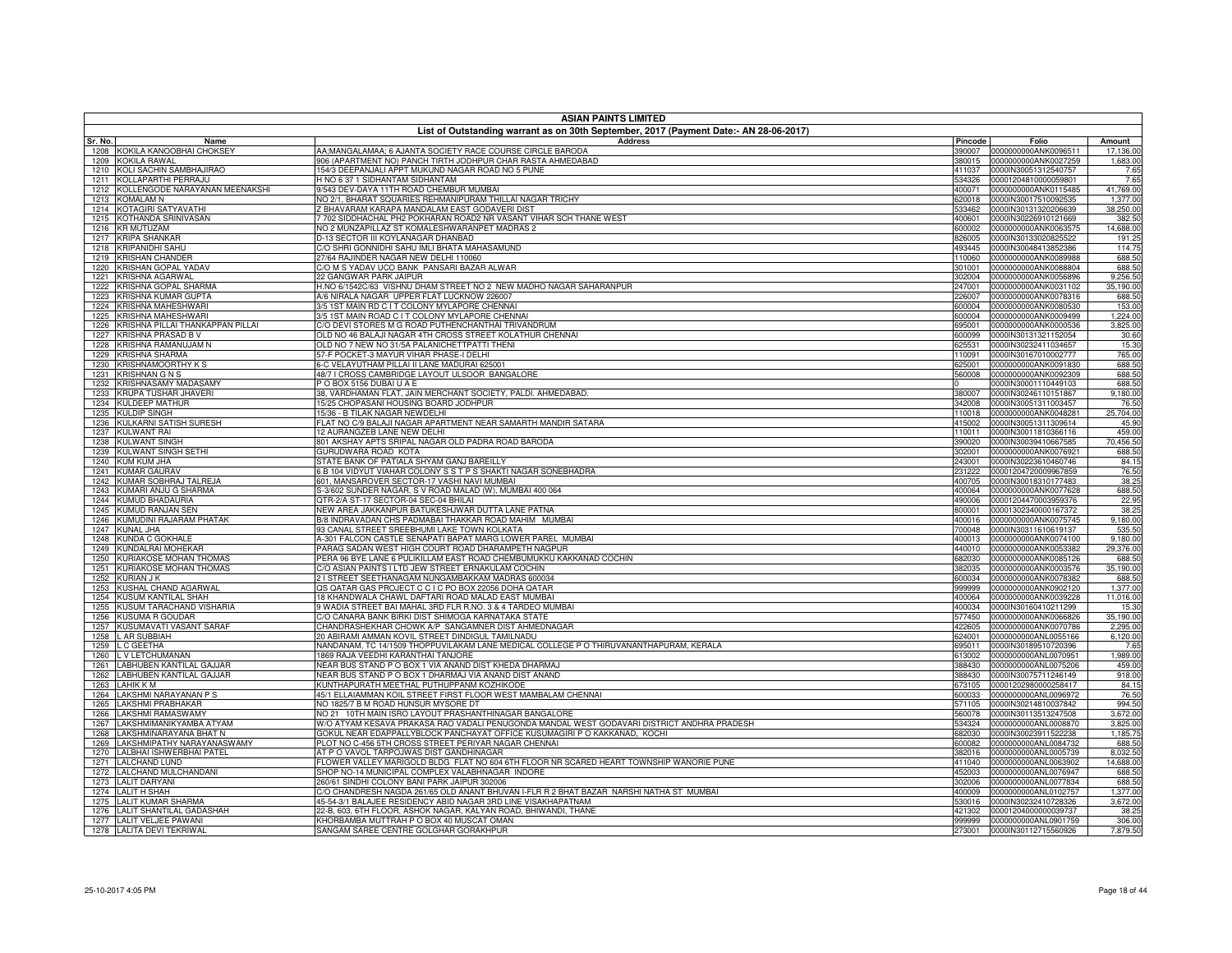|              | <b>ASIAN PAINTS LIMITED</b>                                   |                                                                                                                                          |                  |                                              |                        |  |
|--------------|---------------------------------------------------------------|------------------------------------------------------------------------------------------------------------------------------------------|------------------|----------------------------------------------|------------------------|--|
| Sr. No.      | Name                                                          | List of Outstanding warrant as on 30th September, 2017 (Payment Date:- AN 28-06-2017)<br><b>Address</b>                                  | Pincode          | Folio                                        | Amount                 |  |
|              | 1279 LALITA LAXMIKANT KABRA                                   | C 1102 NIHARIKA CHS LTD GLADYS ALWARES ROAD OFF POKHRAN ROAD NO. 2 THANE WEST                                                            | 400610           | 0000000000ANL0114938                         | 27,081.00              |  |
| 1280         | <b>LALITA PARWAN</b>                                          | PO BOX 3815 DUBAI UAE                                                                                                                    | 999999           | 0000000000ANL0902689                         | 306.00                 |  |
| 1281         | LALITA RANI CHANDNA                                           | 13/372 GEETA COLONY P O GANDHI NAGAR DELHI                                                                                               | 110031           | 0000000000ANL0109098                         | 35,190.00              |  |
| 1282<br>1283 | LALITHA BALASUBRAMANIAN<br><b>LALITHA BHASKAR</b>             | B-2, 58 CHUTRAKULAM NORTH STREET, MYLAPORE, MADRAS - 600 004.<br>67 71ST CROSS 5TH BLOCK RAJAJINAGAR BANGALORE                           | 600004<br>560010 | 0000000000ANL0088807<br>0000000000ANL0110107 | 688.50<br>688.50       |  |
| 1284         | <b>LALITHA SRINIVAS G</b>                                     | 102 MEGHNAD TIFR COLONY COLABA MUMBAI                                                                                                    | 400005           | 0000000000ANL0094904                         | 1,377.00               |  |
| 1285         | <b>LALLAN KUMARI</b>                                          | C/O DR P SINGH BARAHANA SADAN MUKHTYAR GANJ SATNA (M P )                                                                                 | 485001           | 0000000000ANL0053280                         | 5,508.00               |  |
| 1286         | LATA PRAKASHCHAND JAIN                                        | INDIRA NAGAR BHADGAON ROAD PACHORA JALGAON                                                                                               | 425001           | 00001203320001619418                         | 76.50                  |  |
| 1287         | <b>LATA VITHAL SAPARE</b>                                     | 145 KASAVAN HALLI KAI KONDAR HALLI BANGALORE URBAN                                                                                       | 560035           | 0000000000ANL0008632                         | 35,190.00              |  |
| 1288<br>1289 | <b>LATHA GUMPENI</b><br><b>LATIKA NIRMAL</b>                  | FLAT I/1 A W H O COLONY TYPE II SECTOR AA;CAA; GAUTAM ENCLAVE SECUNDERABAD (A.P.)<br>JTKARSHA NAWAGHAR ROAD MULUND EAST MUMBAI           | 500003<br>400081 | 0000000000ANL0900108<br>0000000000ANL0029811 | 15,682.50<br>30,600.00 |  |
| 1290         | LAXMAN TUKARAM BHAMBID                                        | NIKLAS TIKSARA COLONY NO 1 ROOM NO 13 BEHIND MUNICIPAL MARATHI SCHOOL KANJUR VIL MUMBAI                                                  | 400078           | 0000000000ANL0084992                         | 1,377.00               |  |
| 1291         | <b>LAXMI CHAND MITTAL</b>                                     | AT/PO BABBIR DIST NUAPADA . NUAPADA                                                                                                      | 766118           | 00001204720010606631                         | 76.50                  |  |
| 1292         | <b>LAXMI DEVI</b>                                             | <b>3 ADARSH NAGAR RISHIKESH DIST DEHRADUN</b>                                                                                            | 249301           | 0000000000ANL0097225                         | 6,120.00               |  |
| 1293         | LAXMI NARASIMHA SWAMY DASARI<br>LAXMI NARAYANA KUMMARI        | 3MP # 13, YERRISWAMY NILAYA 10TH MAIN, 13TH CROSS MARUTHI NAGAR, MALLESHPALYA BANGALORE                                                  | 560075           | 00001202990001836610<br>0000000000ANL0085256 | 38.25                  |  |
| 1294<br>1295 | LAXMI PRASAD V J                                              | S/O SRI CHENNAIAH P O & VILLAGE DAKOOR TQ ANDOLE DIST MEDAK AP<br>CASA LAVELLE APARTMENTS BLOCK II FLAT NO A.2 85 LAVELLE ROAD BANGALORE | 502270<br>560001 | 0000000000ANL0079573                         | 688.50<br>688.50       |  |
| 1296         | <b>LAXMI RAM SALVE</b>                                        | 26/27 VYAPAR BHAVAN 49 P D'MELLO ROAD GR FLOOR MUMBAI                                                                                    | 400009           | 0000000000ANL0060965                         | 19,584.00              |  |
|              | 1297 LAXMI SASTRY                                             | M/O SRI AS ANIL NO 48 11TH CROS MUNIPAPAIAH LAYOUT PAPA REDDY PALYA NAGARABHAVI II STAGE BANGALORE                                       | 560072           | 0000000000ANL0086163                         | 306.00                 |  |
| 1298         | <b>LAXMI VYAS</b>                                             | 14-10-73 JINSI CHOWRAH HYDERABAD 500012                                                                                                  | 500012           | 0000000000ANL0090224                         | 688.50                 |  |
|              | 1299 LAXMICHAND N KSHATRIYA<br>1300 LAXMIKANT GUPTA           | 263 SATNAMI LAYOUT WARDHMAN NAGAR NAGPUR 440 008<br><b>464 NEW COLONY NAGPUR</b>                                                         | 440008<br>440001 | 0000000000ANL0087357<br>0000000000ANL0086972 | 688.50                 |  |
| 1301         | LEELA GOVINDRAO GEJJI                                         | C9/67 GANDHI NAGAR BANDRA E MUMBAI                                                                                                       | 400051           | 0000000000ANL0016271                         | 688.50<br>35,190.00    |  |
|              | 1302 LEELA KARAN                                              | 8-2-596/5/1/A ROAD 8 BANJARA HILLS HYDERABAD                                                                                             | 500034           | 0000IN30039410491739                         | 3,213.00               |  |
| 1303         | LEELAMMA A GEORGE                                             | A-10 KUMAR NAGAR CHEVAYUR CALICUT                                                                                                        | 673017           | 0000000000ANL0092919                         | 918.00                 |  |
| 1304         | LEENA GIRDHARLAL THAKKAR                                      | B/402 RUNWAL TOWERS LBS MARG OPP VEENA NAGAR MULUND WEST MUMBAI                                                                          | 400080           | 0000000000ANL0091396                         | 688.50                 |  |
|              | 1305 LEENA JAGDISH SHAH<br>LEONARD GABRIEL ANGELO MASCARENHAS | 20 GOKHALE ROAD NORTH MUMBAI 400028<br>264 MIRA VIEW BUILDING MIRAMAR PANAJI GOA 403001                                                  | 400028           | 0000000000ANL0091128<br>0000000000ANL0077079 | 688.50                 |  |
| 1306<br>1307 | LIGOURY MATHIAS D SOUZA                                       | PO BOX NO 26951 ABU DHABI, U A E                                                                                                         | 403001           | 0000000000ANL0902278                         | 688.50<br>459.00       |  |
|              | 1308 LILADHAR VALECHA                                         | 6 B/102 SEVA SAMITI NAGAR SION KOLIWADA MUMBAI                                                                                           | 400037           | 0000000000ANL0079900                         | 688.50                 |  |
| 1309         | LILAKRISHAN P KADAWALA                                        | A/5, TEMPLA STEP CO-OP, HSG, SOCIETY G I D C ANKLESHWAR                                                                                  | 393002           | 0000IN30199110341576                         | 382.50                 |  |
| 1310         | <b>LILLY KUTTY MICHAEL</b>                                    | PAD/C MAFRAQ HOSPITAL P O BOX 2951 ABU DHABI U A E                                                                                       | 999999           | 0000000000ANL0902134                         | 306.00                 |  |
|              | 1311 LINGARAJ VITHOBA KOTA<br><b>LISSY VARGHESE</b>           | TRIMURTI CO OP HSG SOC SAMARTH NAGAR NASIK NASIK<br>E-13.N.C.H COLONY, KANJURMARG WEST LBS MARG MUMBAI                                   | 422005           | 00001201750200085155<br>0000IN30023913800897 | 459.00                 |  |
| 1312<br>1313 | LOKESH KUMAR LALWANI                                          | P NO. 233A, SHANKAR NAGAR KAGDIWARA BRAHMPURI JAIPUR                                                                                     | 400078<br>302002 | 00001201770100729621                         | 306.00<br>175.95       |  |
|              | 1314 LUCY FERNANDES                                           | 295 MOHAMMED ALI MANSION ROOM NO 22 IST FLOOR BELLASIS ROAD BOMBAY CENTRAL MUMBAI                                                        | 400008           | 0000IN30075711465765                         | 5,125.50               |  |
|              | 1315 LUTHRIA R                                                | 14 A PEARL QUEEN APTS NORTH AVENUE SANTACRUZ WEST MUMBAI                                                                                 | 400054           | 0000000000ANL0091709                         | 688.50                 |  |
| 1316         | <b>M ARIEFBABU</b>                                            | OLD NO 83A NEW NO 81 MAIN ROAD KALAPPANAICKEN PATTY NAMAKKAL                                                                             | 637404           | 00001201060001393089                         | 237.15                 |  |
| 1317         | <b>M B NARAPA REDDY</b>                                       | C/O TIRUPATHI REDDY S.B.I.AGRICULTURE LEVEL BRANCH SUPER BAZAR RD PRODATOR                                                               | 516360           | 0000000000ANM0046657                         | 7,650.00               |  |
| 1318<br>1319 | M BALASUBRAMANIAM<br><b>M BANDAIAH</b>                        | 366 RAJA STREET C/O AMIRTHAM GHEE STORES COIMBATORE<br>2-2-1136/A/1 NEW NALLA KUNTA HYDERABAD                                            | 641001<br>500044 | 0000000000ANM0033358<br>0000000000ANM0062434 | 7,344.00<br>612.00     |  |
|              | 1320 M K RAMACHANDRAN                                         | B 1 GANESH CO OPERATIVE HSG SOC LTD NEHRU ROAD MULUND WEST MUMBAI                                                                        | 400080           | 0000IN30112716768802                         | 3,289.50               |  |
|              | 1321 M KAMALAKKANNAN                                          | PLOT NO 712 III STREET ANNA NAGAR WEST EXTN CHENNAI                                                                                      | 600101           | 0000IN30154916088000                         | 153.00                 |  |
| 1322         | M KANCHANA                                                    | NO 11 12 PACHARARI CAVA LANE WEST AWANI MIRDE STREET MADHURAI TAMIL NADU                                                                 | 999999           | 0000000000ANM0020402                         | 7,344.00               |  |
|              | 1323 M KOTHAI<br>1324 M N PHILIP                              | SRINIVASAM PLOT NO 17 V M NAGAR TIRUVALLUR<br>PLOT NO 9 LATTILE BRIDGE ROAD TIRUVANMIYUR MADRAS                                          | 602001<br>600041 | 0000IN30163740708202<br>0000000000ANM0058053 | 15.30<br>5,508.00      |  |
| 1325         | <b>M R BALAKRISHNAN</b>                                       | 1/287/2 THAI COLONY SBI COLONY EAST VADAKARAI PERIYAKULAM THENI DISTRICT                                                                 | 625601           | 0000IN30039413485824                         | 30.60                  |  |
|              | 1326 M RAJA JAWAHAR LAL                                       | 5D, LASANCE ROAD 7C ROCK FORT ENCLAVE CANTONMENT TRICHY                                                                                  | 620001           | 0000IN30163740722279                         | 7.65                   |  |
|              | 1327 M RAJENDRAN                                              | C/O M SOMAN ASIAN PAINTS (I) LTD JAYANTI NAGAR HSG COL NR BEACH HOSPITAL CALICUT (KERALA)                                                | 673032           | 0000000000ANM0059755                         | 46,894.50              |  |
| 1328         | <b>M RATHNASAMI</b>                                           | D 74 TNPL COLONY KAGITHAPURAM P O TRICHY DIST (T N)                                                                                      | 639136           | 0000000000ANM0063828                         | 2,524.50               |  |
|              | 1329 M Rajan<br>1330 M S CHAUHAN                              | NO 1 STRAHANS ROAD 2ND STREET OTTERY CHENNAI<br>315 DHAKA KINGSWAY CAMP DELHI                                                            | 600012<br>110009 | 0000000000ANR0085417<br>0000IN30036022459359 | 688.50<br>11,016.00    |  |
|              | 1331 M S NAGARAJAN                                            | OLD NO 25 NAGAMANI GARDENS ST NEAR SEVEN WELLES MARKET CHENNAI                                                                           | 600001           | 0000IN30039413744456                         | 114.75                 |  |
|              | 1332 M SANTHA                                                 | PLOT NO-26 PADHANAGAR FORT TRIVANDRUM KERALA                                                                                             | 695023           | 0000000000ANM0116452                         | 1,912.50               |  |
|              | 1333 M SHIVANANDA SHENOY                                      | C/O PARTNER UDIPI TEXTILES OPPOSITE SANSKRIT COLLEGE UDUPI S K                                                                           | 576101           | 0000000000ANM0020668                         | 35,190.00              |  |
|              | 1334 M SOMASUNDARAN MENON                                     | C/O ASIAN PAINTS I LTD P B NO 124 JAYANATHI NAGAR HSG COLONY CALICUT                                                                     | 673001           | 0000000000ANM0003031                         | 67,473.00              |  |
|              | 1335 M SUBBA RAO<br>1336 M V NARAYANA MURTHY                  | 6/2/91, FLAT NO.401, AMRUTHA PLAZA, OLD MATERNITY HOSPITAL ROAD TIRUPATI<br>238 6TH MAIN ROAD APMC YARD YESHWANTHPUR BANGALORE           | 517501<br>560022 | 0000IN30023912310548<br>0000IN30214810210278 | 15.30<br>26,622.00     |  |
|              | 1337 M V NARAYANAMURTHY                                       | CHILLIES TRADERS 238 6TH MAIN A P M C YARD YESWANTHPURA BANGALORE                                                                        | 560022           | 0000000000ANM0100825                         | 4,590.00               |  |
|              | 1338 M V S S GURREDDY                                         | V M STREET PENUGONDA W G DIST                                                                                                            | 534320           | 0000000000ANM0069034                         | 9,180.00               |  |
|              | 1339 M V SREEVIDYA                                            | MUTHANGAPARAMBIL KUMERANALLUR WADAKKANCHERY THRISSUR                                                                                     | 680590           | 0000IN30163740544866                         | 68.85                  |  |
|              | 1340 MADAN CHAUTHEE GUPTA                                     | ASIAN PAINTS I LTD 2602 GIDC IND ESTATE ANKLESHWAR<br>M/S KRISH ENGINEERING CORPORATION 40 STRAND ROAD 1ST FLOOR R NO 30 CALCUTTA        | 393002<br>700001 | 0000000000ANM0085410<br>0000000000ANM0019027 | 688.50<br>11,704.50    |  |
|              | 1341 MADAN GOPAL GUPTA<br>1342 MADAN LAL ANAND                | SHREE LAXMI ENGINEERINGCOMPANY 12 MAHARANI ROAD INDORE M P 452007                                                                        | 452007           | 0000000000ANM0076901                         | 688.50                 |  |
|              | 1343 MADAN LAL MALIWAL                                        | DEEPAK SALES CORPORATION OPP NAGARWEL HANUMAN MANDIR RAKHIAL AHMEDABAD                                                                   | 380023           | 0000IN30073210067110                         | 535.50                 |  |
|              | 1344 MADAN MOHAN SHARMA                                       | SHREE PANCHVATI CO OP HSG SOCIETY 3RD FLOOR FLAT NO 301 SECTOR 19 PLOT NO 31 NERUL NAVI MUMBAI                                           | 400706           | 0000000000ANM0073817                         | 18,360.00              |  |
|              | 1345 MADAR NASEEM BEGUM                                       | C/O MR SHAIK DAWOOD ANVERUDEEN P O BOX 5 SHARJAH PORT AUTHORITY SHARJAH U A E                                                            | 999999           | 0000000000ANM0902578                         | 229.50                 |  |
|              | 1346 MADDI VENKATA SURESH<br>1347 MADHAV V PATWARDHAN         | DOOR NO 20-411 POTTI SRIRAMULU STREET CHILAKALURIPET<br>759/74 PRABHAT ROAD PUNE                                                         | 522616           | 0000000000ANM0094516<br>0000000000ANM0071776 | 459.00                 |  |
|              | 1348 MADHAVI TELLA                                            | THUMMALA PALEM, UNNAVA POST YADLAPADU VIA PRATTI PADU MANDALAM FUNTUR DIST (A P)                                                         | 411004<br>522233 | 0000000000ANM0089998                         | 18,360.00<br>688.50    |  |
|              | 1349 MADHU BALA                                               | C/O MANOHAR LAL MAHAJAN BEHIND SHEETAL HOTEL COLLEGE ROAD PATHANKOT                                                                      |                  | 145001 0000IN30105510187735                  | 459.00                 |  |
|              |                                                               |                                                                                                                                          |                  |                                              |                        |  |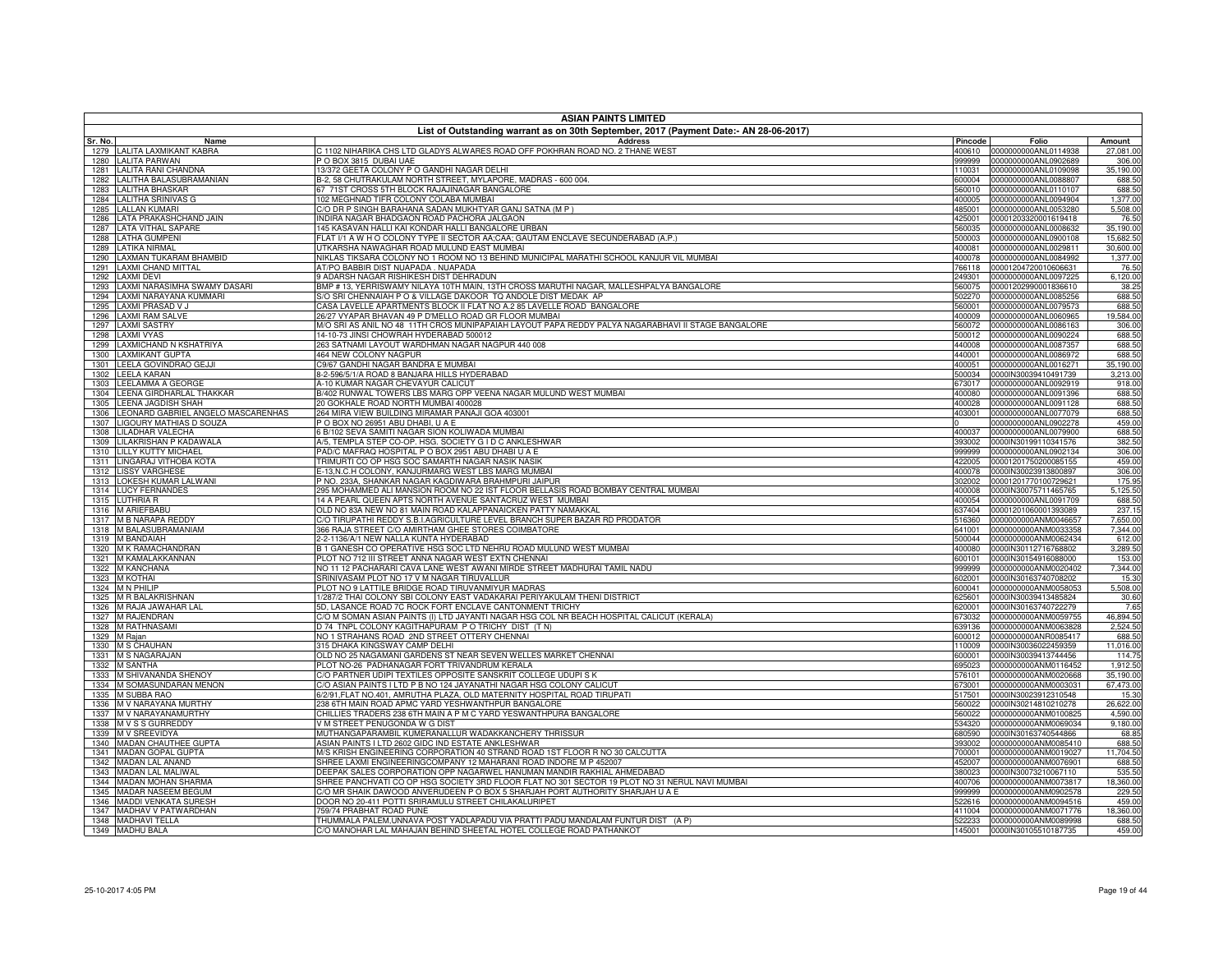| <b>ASIAN PAINTS LIMITED</b>                                          |                                                                                                                           |                  |                                              |                     |  |
|----------------------------------------------------------------------|---------------------------------------------------------------------------------------------------------------------------|------------------|----------------------------------------------|---------------------|--|
| Sr. No.<br>Name                                                      | List of Outstanding warrant as on 30th September, 2017 (Payment Date:- AN 28-06-2017)<br><b>Address</b>                   | Pincode          | Folio                                        | Amount              |  |
| 1350 MADHU KALIDINDI                                                 | C/O H P PETROL BUNK UNDI ROAD BHIMAVARAM W G DIST                                                                         | 534202           | 0000IN30102220769280                         | 76.50               |  |
| 1351 MADHU MENON                                                     | MARATH HOUSE ARIMPUR TRICHUR KERALA                                                                                       | 680620           | 0000000000ANM0085107                         | 1,377.00            |  |
| 1352 MADHU MENON                                                     | <b>MARATH HOUSE ARIMPUR TRICRUR KERALA 680620</b>                                                                         | 380620           | 0000000000ANM0080362                         | 688.50              |  |
| MADHU SUDAN BUBNA<br>1353                                            | C/O MODERN PAPER HOUSE 115 CANNING STREET CALCUTTA                                                                        | 700001           | 0000000000ANM0060437                         | 1,836.00            |  |
| 1354 MADHU Y DEOLEKAR<br>1355 MADHUKAR DIGAMBAR PALAV                | ASE DALE FLAT NO 3 12TH ROAD KHAR MUMBAI<br>2/13 KAMAL NIVAS SAWANT COMPOUND NO.2 J M ROAD KOKAN NAGAR BHANDUR MUMBAI 78  | 400052<br>400078 | 0000000000ANM0072268<br>0000000000ANM0088810 | 306.00<br>688.50    |  |
| MADHURALECKSHMI RAVIMOHAN<br>1356                                    | FLAT NO-121 WING-A DR S S RAO ROAD KALPATARU HABITAT PAREL                                                                | 400012           | 0000000000ANM0116537                         | 688.50              |  |
| 1357 MADHUREKHA SARIN                                                | 31/23 VASANT VIHAR NEW DELHI                                                                                              | 110057           | 0000000000ANM0052309                         | 93,942.00           |  |
| 1358 MADHURI                                                         | C/O SH RAMJEE SINGH C-3 SHANTI VIHAR COLONY P O B V COLLEGE JAGDEO PATH OF BAILEY ROAD PATNA                              | 800014           | 0000000000ANM0106977                         | 688.50              |  |
| 1359 MADHURI A CHAUDHARI                                             | C/204 NISHIGANDHA PARK SHASTRI NAGAR KOPAR ROAD DOMBIVLI WEST THANE                                                       | 421202           | 0000IN30051312673342                         | 688.50              |  |
| MADHURI HEMANT KARMARKAR<br>1360                                     | 404 SHREEJEE PARADISE BHAVANI MATA RD AMBOLI ANDHERI WEST MUMBAI MAHARASHTRA                                              | 400058           | 0000IN30051316597848                         | 38.25               |  |
| MADHUSUDAN DAS MUNDHRA<br>1361<br>1362 MADHUSUDAN JERAM HALAI        | C/O SHREE NURSING ELECTRIC STORES 54 EZRA STREET CALCUTTA<br>107 BAZAR GATE STREET 4TH FLOOR FORT MUMBAI                  | 700001<br>400001 | 0000000000ANM0070138<br>0000000000ANM0108239 | 8,415.00            |  |
| 1363 MADHUWANTI GANGADHAR OGALE                                      | VAKRATUND YASHODHAN SOCIETY CHINTAMANI NAGAR FLAT NO 5 BIBWEWADI PUNE BIBWEWADI MAHARASHTRA                               | 411037           | 0000IN30045014162669                         | 12,622.50<br>313.65 |  |
| 1364 MAFATLAL OCHHAVLAL SHAH                                         | 15 AMBICA SOCIETY VATVA AHMEDABAD                                                                                         | 382440           | 0000000000ANM0040023                         | 29,376.00           |  |
| 1365 MAGADH STOCK ASSOCIATION LTD                                    | BINA INDUSTRIES ASSOCIATION PREMISES SINHA LIBRARY ROAD POST BOX NO 7 PATNA                                               | 800001           | 0000000000ANM0087786                         | 459.00              |  |
| 1366 MAGANBHAI RAVJIBHAI PATEL                                       | C/O 22 UMIYA NAGAR SOCIETY DAKOR ROAD KAPADWANJ DIST KHEDA                                                                | 387620           | 0000000000ANM0076299                         | 3,060.00            |  |
| 1367 MAGANTI SAROJINI                                                | W/O M CHANDRA SEKHAR MIGH 92 A P H B COLONY GUNTUR                                                                        | 522005           | 0000000000ANM0034919                         | 1,912.50            |  |
| 1368 MAHABIR PRASAD PAREEK                                           | C/O MAL CHAND PAREEK PAREEK BHAVAN NAYA BAS SUJANGARH                                                                     | 331507           | 0000000000ANM0106704                         | 76.50               |  |
| 1369 MAHADEO BALAKRISHNA KAMBLE                                      | PLOT NO -39. KAPSE LAY OUT. DEENDAYAL NAGAR, NAGPUR NAGPUR                                                                | 440022           | 00001207780000006357                         | 153.00              |  |
| 1370 MAHADEO SONU SHINDE<br>1371 MAHADEV VITTHAL PATIL               | ROOM NO 5 CHAWL NO 2 CHANDRAKANT NIWAS BHATWADI GHATKOPAR WEST MUMBAI<br>Datta Sakhar Karkana, Shirol,Tal-Shirol Kolhapur | 400084<br>416103 | 0000000000ANM0084899<br>00001201090004316971 | 1,377.00<br>413.10  |  |
| 1372 MAHADEVAN PARAMESWARAN                                          | 316 3RD MAIN DOMLUR LAYOUT BANGALORE                                                                                      | 560071           | 0000000000ANM0061508                         | 41.080.50           |  |
| 1373 MAHENDERAKUMAR S JAIN                                           | P C CHHAJER & CO 2ND FLOOR OLETY MARKET 125 AVENUE ROAD BANGALORE                                                         | 560002           | 0000000000ANM0073022                         | 6,196.50            |  |
| 1374 MAHENDRA KUMAR CHOUHAN                                          | A - 1. SHITALA KRUPA 277. L J ROAD. MAHIM (W) MUMBAI                                                                      | 400016           | 00001203710000018879                         | 1,147.50            |  |
| 1375 MAHENDRA KUMAR NAGPAL                                           | 112 PANCHWATI SCHEME NO 7 ALWAR , ALWAR                                                                                   | 301001           | 00001204720010247244                         | 38.25               |  |
| 1376 MAHENDRA KUMAR SHARMA                                           | AA;JAGAT NIVASAA; B-89 SHYAM NAGAR KANPUR                                                                                 | 208013           | 0000000000ANM0009360                         | 35,190.00           |  |
| 1377 MAHENDRA LALJI SHAH                                             | 13/14 CHHEDA SADAN SIMPOLI ROAD BORIVLI (WEST) MUMBAI 400 092                                                             | 400092           | 0000000000ANM0088981                         | 688.50              |  |
| 1378 MAHENDRA LILCHAND DOSHI                                         | VIA VIRAMGAM TA PATRI TO ZINZUWADA                                                                                        | 382755           | 0000000000ANM0004578                         | 3.213.00            |  |
| 1379 MAHENDRA MEHTA<br>1380 MAHENDRA V KOTAK                         | PLOT NO 103 AP TEXT BOOK COLONY KARKHANA SECUNDERABAD<br>24 JABBAR BUILDING 2ND FLOOR 1 11 252/A BEGAM PET ROAD HYDERABAD | 500003<br>500016 | 0000IN30039410009850<br>0000000000ANM0077877 | 2,295.00<br>688.50  |  |
| MAHENDRABHAI KARAMSHIBHAI PATEL<br>1381                              | 23 MADHAVKUNJ SOCIETY MOTIPURA Himatnagar                                                                                 | 383001           | 00001201910101220700                         | 7.65                |  |
| 1382<br><b>MAHESH BALLAL</b>                                         | 406 HARIZEN VIEW II RAHEJA COMPLEX ANDHERI WEST MUMBAI                                                                    | 400058           | 0000000000ANM0091409                         | 3,672.00            |  |
| 1383 MAHESH CHAND                                                    | 3-6-161 HYDERGUDA HYDERABAD                                                                                               | 500029           | 0000000000ANM0027020                         | 17,595.00           |  |
| 1384<br>MAHESH CHANDRA AGRAWAL                                       | C/O NATIONAL CYCLE CO HOPE CIRCUS ALWAR RAJ                                                                               | 302001           | 0000000000ANM0077817                         | 153.00              |  |
| 1385<br>MAHESH ISHWAR KEWALRAMANI                                    | FLAT NO 6 2ND FLOOR GULMOHAR BLGD WEST AVENUE ROAD SANTACRUZ MUMBAI                                                       | 400054           | 0000IN30021413450753                         | 76.50               |  |
| MAHESH LAXMAN KHASGIWALE<br>1386                                     | 351 NARAYAN PETH OPP BHANUVILAS CINEMA PUNE 411 030                                                                       | 411030           | 0000000000ANM0085961                         | 688.50              |  |
| 1387<br>MAHESH VASANTRAO PATIL<br>1388<br>MAHESHBHAI MAGANBHAI PATEL | 446, TUKARAM NEAR RAM MANDIR, SOUTH SHIVAJI NAGAR SANGLI<br>AT & POST ANASTU TAL KARJAN DIST BARODA                       | 416416<br>390001 | 00001202000000139197<br>0000000000ANM0085406 | 38.25<br>1,377.00   |  |
| MAHESHWARA P PANCHANGMATH<br>1389                                    | 14 LINGARAJNAGAR HUBLI                                                                                                    | 580031           | 00001201090001099281                         | 612.00              |  |
| 1390 MAHINDRA WAMAN NAIK                                             | D-2 MHATRE HOUSE 10TH ROAD CHEMBUR MUMBAI                                                                                 | 400071           | 0000000000ANM0091139                         | 688.50              |  |
| 1391<br>MAJ GULSHAN SAHDEV                                           | 331 POCKET GH-4 MEERA APARTMENTS PASCHIM VIHAR NEW DELHI                                                                  | 110063           | 0000000000ANM0051283                         | 29,376.00           |  |
| 1392 MAKANI S H                                                      | CLOSADAS JEWELLERS ANSAR MANZIL 37/41 BANIAN ROAD SHOP NO 3 PYDHENIC MUMBAI 3                                             | 400003           | 0000000000ANM0087286                         | 688.50              |  |
| 1393 MAKI SHIAVAX DHANBHOORA                                         | HORNBY VIEW GUNBOW STREET FORT MUMBAI                                                                                     | 400001           | 0000000000ANM0038698                         | 35,190.00           |  |
| 1394 MALA SINGH<br>1395 MALATI SHIVKAR                               | 404 V P ROAD CONGRESS HOUSE MUMBAI                                                                                        | 400004           | 0000000000ANM0048354<br>0000000000ANM0013585 | 16,524.00           |  |
| 1396 MALHARI DATTATRAY SARODE                                        | BLOCK NO 7 BLDG NO 11 THE ADI JANTA CO OP HSG SOC SION EAST MUMBAI<br>78/FP/100, KASHIWADI BHAVANI PETH PUNE              | 400022<br>411042 | 0000IN30028010235228                         | 35,878.50<br>114.75 |  |
| 1397 MALIK PAWAN KUMARI                                              | C/O RITA 17 A/29 W E A KAROL BAGH NEW DELHI 110005                                                                        | 110005           | 0000000000ANM0078597                         | 688.50              |  |
| 1398 MALLELA PRABHAKARA NAIDU                                        | 15 103 5 C SRI BALAJI RESIDENCY PADMAVATHI NAGAR M R PALLE TIRUPATI                                                       | 517502           | 0000IN30102220957054                         | 191.25              |  |
| 1399 MALLIKARJUNA                                                    | CONSULTANT I CROSS I MAIN H S EXTENTION HARIHAR                                                                           | 577601           | 0000IN30113526208623                         | 5,224.95            |  |
| 1400 MALTI D SHAH                                                    | 4/12/402 PARAS SHANTI NAGAR CHS LTD SECTOR 4 OPP JAIN TEMPLE MIRA ROAD EAST DIST THANE                                    | 401107           | 0000000000ANM0073441                         | 7,650.00            |  |
| 1401 MALTIBEN RAJENDRA DESAI                                         | 71 JAL VAYU VIHAR NR SHIV PARVATHI CINEMA KUKATPALLY HYDERABAD                                                            | 500072           | 0000000000ANM0033493                         | 35,190.00           |  |
| 1402 MAMDI BHARATHA LAKSHMI                                          | H NO 30/6/15 LIKKI PULLAIH ST DURGA GRA HARAM VIJAYAWADA                                                                  | 520002           | 0000000000ANM0055863                         | 29,376.00           |  |
| 1403 MAMMAN ABRHHAM<br>1404 MAMTA H JAIN                             | ADVOCATE M G ROAD COCHIN PIN CODE 682016<br>4TH FLOOR R NO 36 19/21 BORA BAZAR ST FORT MUMBAI                             | 682016<br>400001 | 0000000000ANM0082304<br>0000IN30133018155077 | 688.50<br>229.50    |  |
| 1405 MAMTA SHARMA                                                    | W/O RAJESH KUMAR, H.NO. A93 STREET NO.4, NEAR SUKKAR BAZAR ASHOK NAGAR, SHAHADARA MANDOLI ,SABO NORTH EAST DELHI          | 110093           | 0000IN30223611100926                         | 22.95               |  |
| 1406 MANALI P SIRIYA                                                 | 112 RUBY COMPLEX SHANTADEVI RAOD NAVSARI GUJARAT STATE                                                                    |                  | 396445 0000000000ANM0060741                  | 11,016.00           |  |
| 1407 MANASI UDAY BHAGWAT                                             | 12-A, SUMEDHA, 3RD FLOOR GHANTALI CO-OP HOUSING SOCIETY GHANTALI, NAUPADA THANE WEST                                      | 400602           | 0000IN30181110130643                         | 30.60               |  |
| 1408 MANDAKINI MISRA                                                 | C/O ARVIND MISRA C-67 SECTOR O ALIGANJ LUCKNOW                                                                            | 226024           | 0000000000ANM0098946                         | 3,748.50            |  |
| 1409 MANDAKINI MISRA                                                 | C 67 SECTOR O ALIGANJ LUCKNOW                                                                                             | 226024           | 0000IN30018311402727                         | 3,748.50            |  |
| 1410 MANDEEP S GREWAL                                                | 1109 SECTOR 8-C CHANDIGARH 160008                                                                                         | 160008           | 0000000000ANM0079882                         | 229.50              |  |
| 1411 MANE AVINASH ARJUN<br>1412 MANGAL PAREKH                        | SHYAM NAGAR MOREWADI TA AMBAJOGAI BEED<br>32 NETAJI SUBHAS ROAD CALCUTTA                                                  | 431517<br>700001 | 0000IN30177416597662<br>0000000000ANM0087001 | 15.30<br>688.50     |  |
| 1413 MANGALA MEHTA                                                   | MEHTA GROUP OF COMPANIES 401 RAJENDRA CHAMBERS 19 NANUBHAI LANE FORT MUMBAI                                               | 400001           | 0000IN30047641371170                         | 673.20              |  |
| 1414 MANGALAM S                                                      | POST BOX 327 DUBAI UAE                                                                                                    | 999999           | 0000000000ANM0902390                         | 688.50              |  |
| 1415 MANGALATH KARUNAKARAN NAIR                                      | - 1 / 210 JUMBO DARSHAN ANDHERI (EAST) MUMBAI                                                                             | 400069           | 0000000000ANM0110747                         | 306.00              |  |
| 1416 MANGALORE SATISH SHETTY                                         | PO BOX 255 ET PM SHARJAH UAE                                                                                              | 999999           | 0000000000ANM0902707                         | 765.00              |  |
| 1417 MANGIDEVI SAMPATRAJ JIRAWLA                                     | 7 NARAYAN APPARTMENT AMBIKA NAWAR RAMNAGAR SABARMATI AHMEDABAD                                                            | 380005           | 0000000000ANM0077780                         | 229.50              |  |
| 1418 MANHARBEN RAMANBHAI PATEL                                       | 5 PRATAP GUNJ BARODA                                                                                                      | 390002           | 0000000000ANM0018370                         | 5,355.00            |  |
| 1419 MANILAL KODARLAL SURA                                           | SARAS SOCIETY BUNGLOW NO 2 JUNA VADAJ ASHRAM ROAD AHMEDABAD                                                               |                  | 380013 0000000000ANM0016689                  | 35,190.00           |  |
| 1420 MANINDER KAUR                                                   | 733/8 HOUSING BOARD COLONY NEAR GTB NAGAR JALANDHAR                                                                       |                  | 144003 00001203840000099524                  | 76.50               |  |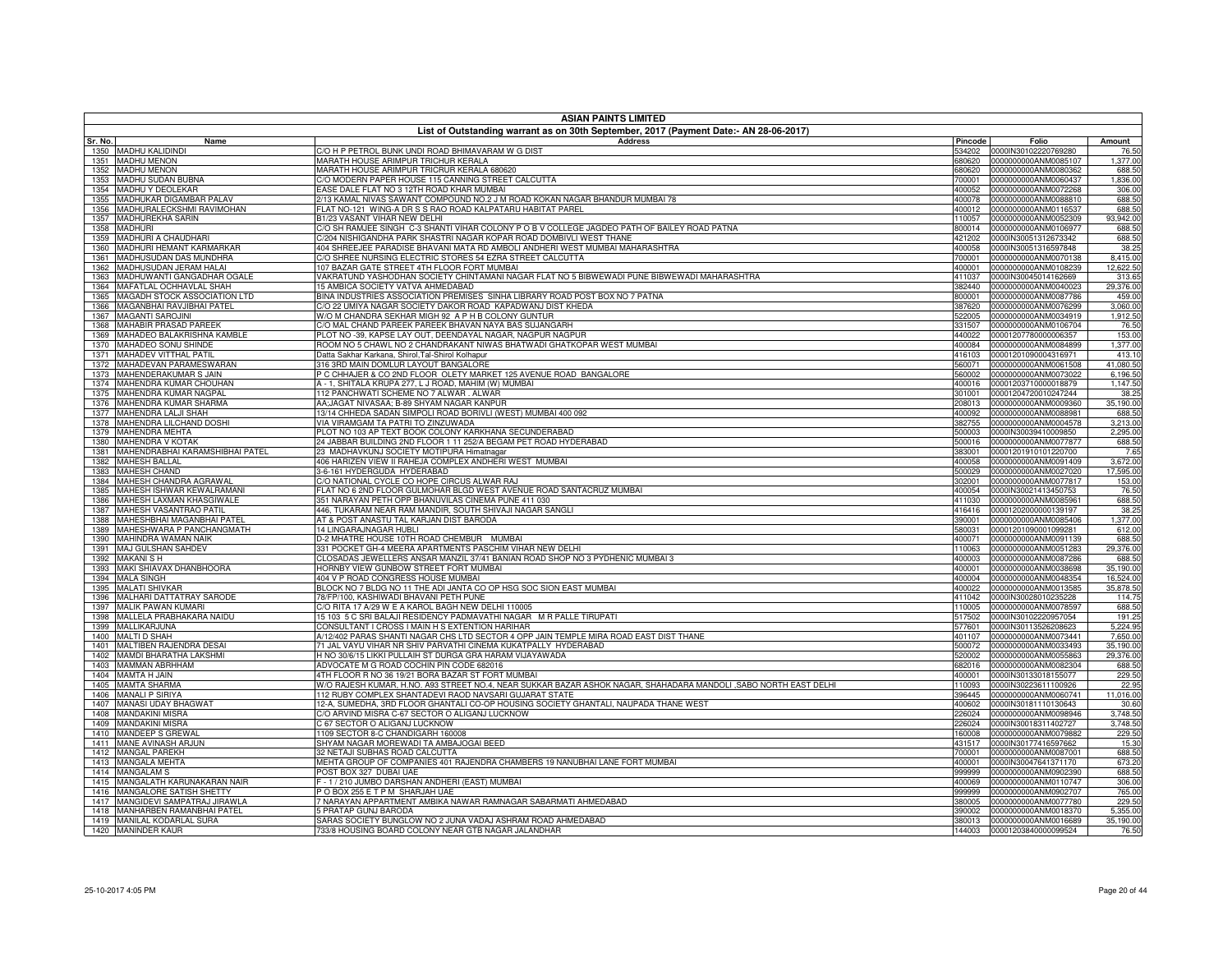|              | <b>ASIAN PAINTS LIMITED</b>                                |                                                                                                                                                                                                                                 |                  |                                                            |                      |
|--------------|------------------------------------------------------------|---------------------------------------------------------------------------------------------------------------------------------------------------------------------------------------------------------------------------------|------------------|------------------------------------------------------------|----------------------|
| Sr. No.      | Name                                                       | List of Outstanding warrant as on 30th September, 2017 (Payment Date:- AN 28-06-2017)<br>Address                                                                                                                                | Pincode          | Folio                                                      | Amount               |
|              | 1421 MANISH CHAMPAK MISTRY                                 | 1/A/5, SONAWALA BLDG, TARDEO MUMBAI                                                                                                                                                                                             |                  | 400007 00001301190300017138                                | 26,392.50            |
|              | 1422 MANISH DEORAO MESHRAM                                 | YASHODA NAGAR NO.2 CHHATRI TALAV ROAD. AMRAVATI                                                                                                                                                                                 |                  | 444606 00001204720011329848                                | 153.00               |
|              | 1423 MANISH HEMDEV                                         | 21B SHANTINIKETAN 5TH ROAD BASHIRBAGH PALACE COLONY HYDERABAD                                                                                                                                                                   |                  | 500063  00001203520000036174                               | 382.50               |
| 1424         | <b>MANISH JINDAL</b>                                       | HOUSE NO 17 SECTOR 21-C CHANDERLOK COLONY MANDI GOBINDGARH PUNJAB                                                                                                                                                               | 147301           | 0000000000ANM0067086                                       | 382.50               |
| 1425         | MANISH MADHUSUDAN MEHTA<br>1426 MANISH MEHTA               | B / 101, SADAKAMAL CO HSC LTD, C. S. ROAD, DAHISAR (EAST) MUMBAI<br>E-13 ARVIND PARK SOCIETY NEAR JYOTI PARK SOCIETY SAMA BARODA                                                                                                |                  | 400068 00001202890000105195<br>390008 0000000000ANM0093241 | 382.50<br>688.50     |
| 1427         | <b>MANISHA PATANKAR</b>                                    | AA;SMRUTIAA; DHARMPETH EXTENSION NAGPUR                                                                                                                                                                                         | 440010           | 0000000000ANM0075238                                       | 18,360.00            |
| 1428         | MANISHA RAJENDRA SHIRPURKAR                                | NR. GOVT. REST HOUSE, LAXMIBAG COLONY, NAGAR ROAD, BEED                                                                                                                                                                         |                  | 431122 00001202890000150314                                | 76.50                |
|              | 1429 MANISHA SHASHANK PHADKE                               | PLOT NO 57 BAJIPRABHU HSG SOCIETY SAHAKARNAGAR I PUNE                                                                                                                                                                           |                  | 411009 0000IN30018311094788                                | 76.50                |
| 1430         | MANISHA SHIRISH RASALKAR                                   | B/21, SYLVESTER HOUSE, 3RD FLOOR, SHIVAJI NAGAR THANE (WEST)                                                                                                                                                                    | 400604           | 0000IN30023911825573                                       | 91.80                |
| 1431         | MANISHA SUDHIR GAJARGAONKAR                                | RADHAKRISHNA NIWAS C.H.S TEJPAL SCHEME ROAD NO.4 VILE PARLE (E) MUMBAI                                                                                                                                                          | 400057           | 00001205220000005541                                       | 1,491.75             |
| 1432         | MANJIL PARASRAM PURIA                                      | 11 SIR HARI RAM GOENKA STREET 2ND FLOOR CALCUTTA                                                                                                                                                                                | 700007           | 0000000000ANM0057716                                       | 29,376.00            |
| 1433<br>1434 | MANJOOBEN MANUBHAI PATEL<br>MANJU ASHOK RAMNANI            | C/O JYOTI H/W MART OPP BARODA COLLEGE BARODA<br>BK NO 980 ROOM NO 9 STATION ROAD ULHAS NAGAR DIST THANE                                                                                                                         | 390005<br>421003 | 0000000000ANM0007513<br>0000000000ANM0013151               | 35,190.00<br>76.50   |
| 1435         | MANJU DEVI MOHATA                                          | SARAD INDUSTRIES 2 JADUNANDAN GOSWAMI LANE CALCUTTA 700006                                                                                                                                                                      | 700006           | 0000000000ANM0079591                                       | 688.50               |
| 1436         | MANJU KHANDELWAL                                           | 481 BHUKHMARIA HOUSE TRIPOLIA BAZAR JAIPUR                                                                                                                                                                                      | 302002           | 0000000000ANM0077824                                       | 688.50               |
| 1437         | <b>MANJU KHATOR</b>                                        | D -143 MALVIYA NAGAR JAIPUR                                                                                                                                                                                                     | 302017           | 0000IN30116030386279                                       | 382.50               |
| 1438         | <b>MANJU KUMARI</b>                                        | GODHAR BASTI PO-KUSUNDA DAV SCHOOL KUSUNDA DHANBAD                                                                                                                                                                              | 828116           | 00001202420000473284                                       | 191.25               |
| 1439         | <b>MANJU MEHTA</b>                                         | (OTHI NO 4, M C COLONY FATEHABAD HARYANA                                                                                                                                                                                        | 125050           | 0000IN30072410032157                                       | 38.25                |
| 1440         | <b>MANJU PATEI</b>                                         | AA:SWASTIKAA: RAJMOTI NAGAR NEAR KALA NALA UPLETA                                                                                                                                                                               | 360490           | 0000000000ANM0054369                                       | 1,224.00             |
| 1441<br>1442 | <b>MANJU PUROHIT</b><br><b>MANJU RANI MITRA</b>            | C/O RAM RATAN KEWALIA 2781 ASANI ROAD, BISSAPARA JAISALMER (RAJ) 345 001<br>41 KALI CHARAN GHOSH ROAD P O SINTHEE KOLKATA                                                                                                       | 345001<br>700050 | 0000000000ANM0087228<br>0000IN30125028697195               | 229.50<br>459.00     |
| 1443         | MANJU SHAM RUPANI                                          | 7 JEEVAN SATYAKAM SOCIETY 57/D DR AMBEDKAR ROAD BANDRA MUMBAI                                                                                                                                                                   | 400050           | 0000000000ANM0012239                                       | 14,688,00            |
|              | 1444 MANJULA W OSWAL                                       | FLAT NO 3 DURGA SOCIETY 266 BHAVANI PETH PUNE                                                                                                                                                                                   | 411042           | 0000000000ANM0072291                                       | 4,590.00             |
| 1445         | MANJULABEN VIJAYKUMAR SADARIYA                             | PLOT NO. 219/1 SECTOR NO. 3 A NEW GANDHINAGAR                                                                                                                                                                                   | 382006           | 0000IN30148540000815                                       | 76.50                |
| 1446         | MANJUSHREE RANSINGH                                        | DIKHITPADA KHANAT KHURDA BHUBANESWAR                                                                                                                                                                                            | 752030           | 0000IN30095810265133                                       | 489.60               |
| 1447         | <b>MANMOHAN KUKREJA</b>                                    | 6A STANTON TERRACE LYUFIELD AUCKLAND                                                                                                                                                                                            | 999999           | 0000000000ANM0901683                                       | 688.50               |
| 1448         | <b>MANMOHAN LAMBA</b>                                      | A 702 PARSVNATH GREENVILLE SOHNA ROAD SECTOR 48 NEAR OMAX MALL GURGAON HARYANA                                                                                                                                                  | 122001           | 0000IN30021415222962                                       | 38.25                |
| 1449         | <b>MANOHAR LAL SALWAN</b><br><b>MANOHAR SHANKAR PARAB</b>  | CANAL COLONY ROAD HOSHIARPUR<br>ARUMODAYA HSG SOCIETY KOKAN NAGAR BHANDUP 400078                                                                                                                                                | 147001           | 0000000000ANM0106713<br>0000000000ANM0085198               | 688.50               |
| 1450<br>1451 | <b>MANOHAR VINAYAK GOKHALE</b>                             | 488/1 TILOK ROAD GOKHALE BLDG SADASHIV PETH PUNE                                                                                                                                                                                | 400078<br>411030 | 0000000000ANM0055821                                       | 1,377.00<br>6.579.00 |
| 1452         | <b>MANOHARAN V</b>                                         | VELLALAPALAYAM PARAMATHI POST SALEM DIST                                                                                                                                                                                        | 637207           | 0000000000ANM0094519                                       | 612.00               |
| 1453         | MANOHARRAO SHANKARRAO SANT                                 | 208 SAI MALHAR SOCIETY AGRA ROAD BEHIND GANESH TOWER KALYAN WEST DIS THANE                                                                                                                                                      | 421301           | 0000000000ANM0021130                                       | 35,190.00            |
| 1454         | <b>MANOJ AGARWAL</b>                                       | AJANTA ENTERPRISES 18 MOTILAL ATAL ROAD JAIPUR                                                                                                                                                                                  | 302001           | 0000000000ANM0043627                                       | 306.00               |
| 1455         | <b>MANOJ AGARWAL</b>                                       | AJANTA ENTERPRISES 18 MOTILAL ATAL ROAD JAIPUR                                                                                                                                                                                  | 302001           | 0000000000ANM0043625                                       | 306.00               |
| 1456         | MANOJ AMRITLAL JETHWA                                      | C O A D JETHWA NERA PARK CONGRESS NAGAR NAGPUR MAHARASHTRA                                                                                                                                                                      | 440012           | 0000IN30021412410427                                       | 38.25                |
| 1457         | <b>MANOJ ARVIND BHARUCHA</b>                               | 62 NEELKANTH APTS 8TH FLOOR FLAT NO 25 WORLI HILL ROAD MUMBAI 400018                                                                                                                                                            | 400018           | 0000000000ANM0079941                                       | 306.00               |
| 1458<br>1459 | MANOJ KUMAR PAREKH<br><b>MANOJ KUMAR SHUKLA</b>            | ASIAN PAINTS LIMITED,C/O ADDRESS BLANK CASES AT THE TIME OF DATA TAKEOVER ASIAN PAINTS HOUSE,6A SHANTINAGAR, SANTACRUZ (EAST) MUMBAI<br>SHIRDI NAGAR SAIDEVA APTS., A WING 203, NAVGHAR PHATAK ROAD BHAYANDAR (EAST) DIST.THANE | 400055<br>401105 | 0000000000ANM0093021<br>0000IN30074910511059               | 688.50<br>7.65       |
| 1460         | <b>MANOJ NAITHANI</b>                                      | 92 NDSC APPTTS VASUNDHARA ENCLAVE EAST DELHI DELHI INDIA                                                                                                                                                                        | 110096           | 0000IN30226912686295                                       | 153.00               |
| 1461         | MANOJ NARAIN PUNWANI                                       | PLOT NO 588 FLAT NO 11 2ND FLOOR SRI RAMANAGAR COOP SOC 3RD ROAD KHAR (W) MUMBAI                                                                                                                                                | 400052           | 0000000000ANM0077571                                       | 688.50               |
| 1462         | <b>MANOJ SHANTILAL SHAH</b>                                | 316/8 SHRI KRISHNA NIVAS 3RD FLOOR BLOCK NO 14 PUDUMJEE ROAD POONA                                                                                                                                                              | 411002           | 0000000000ANM0011497                                       | 5,814.00             |
| 1463         | <b>MANOKARAN V</b>                                         | VELLALA PALAYAM PARAMATHY PO SALEM DT TAMILNADU                                                                                                                                                                                 | 637207           | 0000000000ANM0093891                                       | 306.00               |
| 1464         | MANORANJAN PRASAD NAIK                                     | QR.NO.3226 SECTOR XI-C BOKARO STEEL CITY                                                                                                                                                                                        | 827009           | 0000IN30267930863293                                       | 382.50               |
| 1465         | MANORANJAN SHARMA                                          | A G M CANARA BANK HEAD OFFICE BANGALORE, KARNATAKA                                                                                                                                                                              | 560002           | 0000IN30189510183894                                       | 688.50               |
| 1466<br>1467 | MANORBHAI MOHANBHAI PATEL<br>MANPREET BINDRA               | 84/765 GUJ HSG BOARD PALANPUR PATIYA RANDER ROAD SURAT<br>107/1 DEBENDRA CHANDRA DEY ROAD CALCUTTA                                                                                                                              | 395009<br>700015 | 00001204150000044481<br>0000000000ANM0073775               | 22.95<br>306.00      |
| 1468         | <b>MANSIJ MAJUMDER</b>                                     | E 413 KUMARADHARA BLOCK NATIONAL GAMES VILLAGE KORAMANGALA BANGALORE                                                                                                                                                            | 560047           | 00001203600000247294                                       | 153.00               |
| 1469         | MANSUKHALAL PRANJIVANBHAI                                  | MODI STREET MORBI 363 641                                                                                                                                                                                                       | 363641           | 0000000000ANM0086171                                       | 306.00               |
|              | 1470 MANSUKHLAL N SHAH                                     | 2/29 RAGHUVIR SOCIETY JAMNAGAR PIN CODE                                                                                                                                                                                         | 361005           | 0000000000ANM0046094                                       | 19,201.50            |
|              | 1471 MANSUMRAT LAL                                         | NO 81 PALTAN BAZAR DEHRADUN                                                                                                                                                                                                     | 248001           | 0000000000ANM0094033                                       | 229.50               |
|              | 1472 MANSUR SARAFALI GOLAWALA                              | RONA FASHION P O BOX NO 2742 AJMAN U A E                                                                                                                                                                                        | 999999           | 0000000000ANM0092449                                       | 918.00               |
|              | 1473 MANTRI SHANTI VENI                                    | 370 P NO 78 KAPILA NAGAR HYDERSHAKOTE HYDERABAD                                                                                                                                                                                 | 500008           | 0000IN30102220855872                                       | 107.10               |
|              | 1474 MANUBHAI SHIVABHAI PATEI<br>1475 MAQSUD GHULAM HUSAIN | GADIYA SHERI, MOGRI, TA. & DIST.-ANAND, MOGARI<br>360 AL HADH RAMI AVENUE304 P O BOX 62 MANAMA BAHRAIN                                                                                                                          | 388345<br>999999 | 00001202680000100262<br>0000000000ANM0902376               | 267.75<br>1,377.00   |
|              | 1476 MARIE CORREYA                                         | 19A JAGANATHAN COLONY FOXEN STREET PERAMBUR CHENNAI                                                                                                                                                                             | 600011           | 0000IN30051310587482                                       | 1,071.00             |
|              | 1477 MARINA D SOUZA                                        | J 10/4 JAL MANDIR SOCIETY BANGUR NAGAR GOREGAON MUMBAI                                                                                                                                                                          | 400090           | 0000000000ANM0024387                                       | 11,704.50            |
|              | 1478 MARIUMBAI B RANGWALA                                  | 108 ANGAPPANAICKEN STREET MADRAS                                                                                                                                                                                                | 600001           | 0000000000ANM0045756                                       | 76.50                |
|              | 1479 MARIYAM MIYAGAMWALA                                   | HOUSE NO C-1856 MADRESSA STREET FORT PARSIWAD BHARUCH                                                                                                                                                                           | 392001           | 0000000000ANM0109587                                       | 918.00               |
|              | 1480 MARY ABRAHAM                                          | CP 2/420 NALANCHIRA TRIVANDRUM                                                                                                                                                                                                  | 695015           | 0000000000ANM0077588                                       | 688.50               |
|              | 1481 MARY JOHN P                                           | X1/627 PIPE LINE ROAD COCHIN UNIVERSITY P O COCHIN 682022                                                                                                                                                                       | 682022           | 0000000000ANM0080401                                       | 688.50               |
|              | 1482 MATA NARASIMHA MADHAVAN<br>1483 MATHEW CRK            | B-9 MOTI MAHAL G G RD VISHNUNAGAR DOMBIVLI (W)<br>CHERUVATHOOR HOUSE ANJOOR P O NHAMANGHAT KERALA                                                                                                                               | 421202<br>679563 | 0000000000ANM0064142<br>0000000000ANM0902572               | 1,836.00<br>1,377.00 |
|              | 1484 MATHEW SAMUEL                                         | DANWAY EMIRATES LLC P O BOX . DUBAI                                                                                                                                                                                             | 118446           | 00001203790000036882                                       | 183.60               |
|              | 1485 MATHIVANAN S                                          | NO 62 E V K SAMPATH ROAD VEPERY MADRAS                                                                                                                                                                                          | 600007           | 0000000000ANM0084385                                       | 1,377.00             |
| 1486         | MATHURBHAI JIVABHAI PATEL                                  | 8 RADHAKUNJ SOCIETY NEAR S T STAND MODASA DIST S K                                                                                                                                                                              | 383315           | 0000000000ANM0006374                                       | 11,704.50            |
|              | 1487 MATRI PRASAD S                                        | C/O SRI AUROBINDO ASHRAM PONDICHERRY                                                                                                                                                                                            | 605002           | 0000000000ANM0088205                                       | 688.50               |
| 1488         | MATTA DAYANANDA VIJAYAKUMAR                                | H NO 6-2 VENKATESWARA TALKIES SATHUPALLY POST AND MANDAL KHAMMAM DISTRICT KHAMMAM                                                                                                                                               | 507303           | 00001203810000130159                                       | 76.50                |
| 1489         | <b>MAULIK N SHAH</b>                                       | 9 PANCHASAR BLDG 1ST FLOOR F ROAD 76 MARINE DRIVE MUMBAI                                                                                                                                                                        | 400020           | 0000IN30133018794701                                       | 612.00               |
|              | 1490 MAYA AGARWAL                                          | 195 PATEL NAGAR RAILWAY ROAD HAPUR                                                                                                                                                                                              |                  | 245101 0000IN30011810048305                                | 459.00               |
|              | 1491 MAYA GHOSH                                            | SECTOR -2 A/ 94 VAISHALI GHAZIABAD                                                                                                                                                                                              |                  | 201001 0000IN30155720327693                                | 1,147.50             |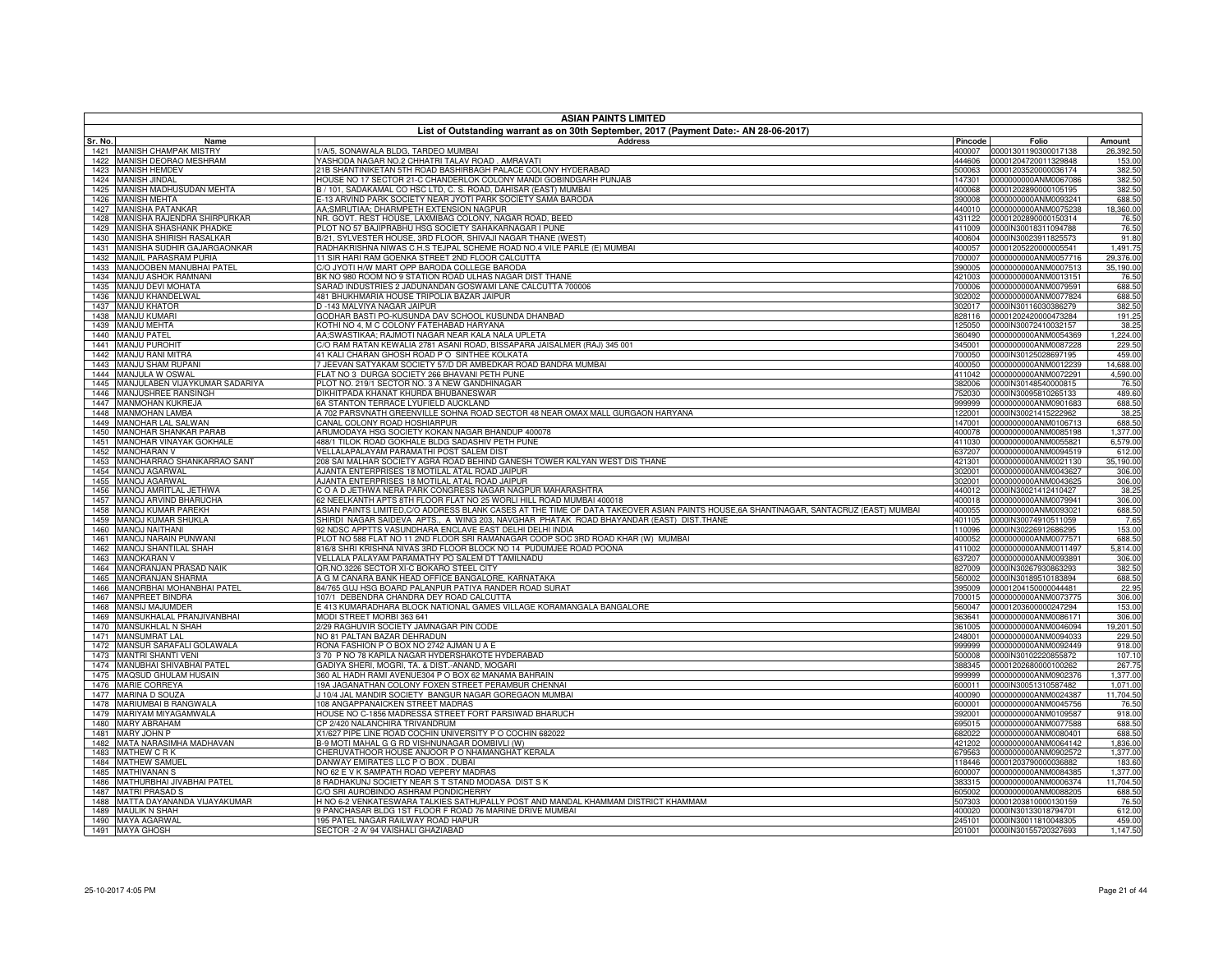|              | <b>ASIAN PAINTS LIMITED</b>                          |                                                                                                                                      |                  |                                                     |                     |  |
|--------------|------------------------------------------------------|--------------------------------------------------------------------------------------------------------------------------------------|------------------|-----------------------------------------------------|---------------------|--|
| Sr. No.      | Name                                                 | List of Outstanding warrant as on 30th September, 2017 (Payment Date:- AN 28-06-2017)<br><b>Address</b>                              | Pincode          | Folio                                               | Amount              |  |
|              | 1492 MAYA MISRA                                      | E 1 183 ARERA COLONY BHOPAL MADHYA PRADESH                                                                                           |                  | 462016  0000IN30018313022596                        | 3,825.00            |  |
| 1493         | MAYMUNA AMIJI SADIKOT                                | C/O DAWOODI PULVERIZING WORKS NEAR BHAVSINHJI PARK PORBANDAR                                                                         | 360575           | 0000000000ANM0015724                                | 2,907.00            |  |
| 1494         | MAYOJKUMAR SURENDRALAL VAKIL                         | 526 B 16TH ROAD                                                                                                                      | 400001           | 0000000000ANM0093120                                | 1,377.00            |  |
| 1495         | MAYURESH MANOHAR BANE                                | 12 AMOD CHINCHPADA ASARA COLONY ROAD BORIVALI (E) MUMBAI                                                                             |                  | 400060 0000000000ANM0096236                         | 9,180.00            |  |
| 1496<br>1497 | MAZGAON CONTAINERS FABRICATORS P<br><b>MD SHALIM</b> | 125 NAGINDAS MASTER ROAD MUMBAI PIN CODE<br>167/3, LENIN SARANI, KOLKATA                                                             |                  | 400023 0000000000ANM0040840<br>00001203450000077110 | 2,754.00<br>191.25  |  |
| 1498         | <b>MEENA AMARPURI</b>                                | NAND BHAWAN TOPI BAZAR JIWAJI CHOWK LASHKAR GWALIOR M P                                                                              | 700072<br>474001 | 0000000000ANM0006641                                | 1,530.00            |  |
| 1499         | MEENA ARUNBHAI THAKKAR                               | 52 B SARDAR GUNJ TOWN ANAND DIST KHEDA GUJARAT                                                                                       | 388001           | 0000000000ANM0086217                                | 688.50              |  |
| 1500         | <b>MEENA BRIJLAL SHADIJA</b>                         | 28 SHIVAJI MARKET GANDHI NAGAR DIST KOLHAPUR                                                                                         | 416119           | 0000000000ANM0091955                                | 688.50              |  |
| 1501         | <b>MEENA D SHAH</b>                                  | 24 FORD END WOOD FORD GREEN ESSEX I G 80 EG ENGLAND                                                                                  | 999999           | 0000000000ANM0901948                                | 1,377.00            |  |
| 1502         | <b>MEENA TRIMBAK JOSHI</b>                           | INDERA SUMRTI CO OP SO YITI NEAR S T DEPO VASAI BOLC NO 09 THANE                                                                     | 401201           | 00001201090005195254                                | 38.25               |  |
| 1503         | MEENAMBIKA M                                         | W/O A MURALIMANOHARAN 21 TEPPAKULAM STREET POLLACHI 642 001                                                                          | 642001           | 0000000000ANM0087389                                | 688.50              |  |
| 1504<br>1505 | <b>MEERA AGRAWAL</b><br>MEERA DEVI UPADHYAYA         | C/O GANESHRAM DEOKARANDAS GANJ MORAR GWALIOR M P MORAR<br>W/O DR R K UPADHYAYA GURHARI BAZAR HATRAS                                  | 474006<br>204101 | 0000000000ANM0077234<br>0000000000ANM0006657        | 688.50<br>70,456.50 |  |
| 1506         | <b>MEERA GANESAN</b>                                 | HOUSE NO 40/1521 NEAR RENEWAL CENTRE AZAD ROAD KALOOR COCHIN                                                                         | 682017           | 0000000000ANM0019363                                | 17,518.50           |  |
| 1507         | MEERA I BAJAJ                                        | 2083 SECTOR-8 FARIDABAD HARYANA                                                                                                      | 121006           | 0000000000ANM0028236                                | 14,688.00           |  |
| 1508         | MEERA JAYAPRAKASH                                    | KANIKUNNEL HOUSE PAMPAKUDA PANCHAYAT P O ERNAKULAM DIST KERALA                                                                       | 686667           | 0000000000ANM0088634                                | 688.50              |  |
| 1509         | <b>MEERA MUGVE</b>                                   | 30-K NAVRANGE MARG GAMDEVI MUMBAI                                                                                                    | 400007           | 0000000000ANM0047336                                | 70,456.50           |  |
|              | 1510 MEGHA R MODI                                    | B-504 PAVAPURI ASHOK NAGAR ASHOK ROAD KANDIVLI (E) MUMBAI                                                                            | 400101           | 0000000000ANM0102330                                | 18,360.00           |  |
| 1511         | MEGHANA MANDAR DESHPANDE                             | CONTROL ENGG DEPT ADMA OPCO P O BOX 303 ABU DHABI UAE                                                                                | 999999           | 0000000000ANM0902589                                | 459.00              |  |
| 1512         | <b>MEGHNAD SAHA</b>                                  | 16 DOVER LANE BLOCK A2 FLAT 35 KOLKATA                                                                                               | 700029           | 0000000000ANM0079587                                | 688.50              |  |
|              | 1513 MEHER MINOO SETH<br><b>MEHTO PANCHI DEVI</b>    | FLAT 14 ANITA MOUNT PLEASANT ROAD MALBAR HILL MUMBAI<br>C/O ARCHNA 17A/29 W E A KAROL BAGH NEW DELHI 110005                          |                  | 400006 0000000000ANM0023216<br>0000000000ANM0078604 | 6,196.50<br>688.50  |  |
| 1514<br>1515 | MEHULKUMAR BABUBHAI PATEL                            | RAMOSANA - 1, D1. MEHSANA, TA. MEHSANA.                                                                                              | 110005           | 384206 0000IN30015910801184                         | 7.65                |  |
| 1516         | MENABEN SOMABHAI PATEL                               | 17040 CARRIAGE WAY NORTH VILLE MI 48167 U S A                                                                                        | 999999           | 0000000000ANM0901166                                | 19,125.00           |  |
| 1517         | <b>MERCY</b>                                         | PULIYANIPUTHENPURAYIL HOUSE THONDERTNAD P O KOROME, WAYANAD MANANTHAVADY                                                             | 670731           | 00001205730000310117                                | 175.95              |  |
|              | 1518 MILAN JAYSINH ASHAR                             | H/145 DATTANI PARK OPP BHOR INDUST WESTERN EXPRESS HIGHWAY BORIVALI EAST MUMBAI                                                      |                  | 400066  0000000000ANM0083697                        | 688.50              |  |
| 1519         | <b>MINAL P MISTRY</b>                                | 3--C-9 SONAWALA BLDG TARDEO GRANT ROAD MUMBAI                                                                                        | 400007           | 0000IN30087010121649                                | 3,442.50            |  |
| 1520         | MINAXI JAYESH THAKER                                 | 18-B, MANEK NAGAR M G ROAD KANDIVLI(WEST), MUMBAI-                                                                                   | 400067           | 0000000000ANM0040923                                | 765.00              |  |
|              | 1521 MINI VARGHESE                                   | MALAPPURATHU KIZHAKKEKANDAM MUTHUKULAM SOUTH PO ALAPPUZHA                                                                            |                  | 690506 00001204470005795762                         | 114.75              |  |
| 1522<br>1523 | <b>MIRA GHOSH</b><br>MISHRILAL SHETIYA               | 6/2A BALARAM BOSE 1ST LANE CALCUTTA PIN CODE<br>BURUD GALLI AHMEDNAGAR 414001                                                        | 700020<br>414001 | 0000000000ANM0031510<br>0000000000ANM0077144        | 35,190.00<br>688.50 |  |
| 1524         | MITA JINDAL                                          | D-14 SECTOR-50 NOIDA U.P                                                                                                             | 201301           | 0000IN30167010265553                                | 153.00              |  |
| 1525         | MITABEN MAHENDRABHAI PATEL                           | 53 NUTAN MAHESHWAR SOCIETY SUBHANPURA BARODA                                                                                         | 390023           | 00001203820000060872                                | 267.75              |  |
|              | 1526 MITEN NIPUN TASWALA                             | 57/61 NAGINDAS MANSION 5TH FLR GIRGAON ROAD OPERA HOUSE MUMBAI                                                                       | 400004           | 0000000000ANM0063137                                | 18,360.00           |  |
| 1527         | <b>MITESH WANI</b>                                   | F 6 SURYAPRABHA GARDEN KENJALE NAGAR BIBWEWADI PUNE MAHARASHTRA                                                                      | 411037           | 0000IN30051314435880                                | 175.95              |  |
| 1528         | MITHBAIL RAMAKRISHNA NAYAK                           | MUSANDAM EXCHANGE P BOX NO 16025 ALAIN ABU DHABI U A E                                                                               | 999999           | 0000000000ANM0901892                                | 688.50              |  |
| 1529         | MITHILESH KUMAR PANDEY                               | QTR-4B 202 DAMODAR PARK, GHATKOPAR WEST, MUMBAI                                                                                      | 400086           | 0000IN30135610076766                                | 15.30               |  |
| 1531         | 1530 MITI SETHI<br>MO IMRAN MO SHAFI MAHESANIYA      | D-45 ANAND NIKETAN NEW DELHI-110 021<br>POLO GROUND DIST S K HIMATNAGAR                                                              | 110021<br>383001 | 0000000000ANM0086331<br>00001203320000859293        | 1,377.00<br>382.50  |  |
| 1532         | MOAZZAM SALEHBHAI KINKHABWALA                        | PO BOX NO 2344 DUBAI U A E                                                                                                           | 999999           | 0000000000ANM0077184                                | 688.50              |  |
| 1533         | <b>MODI AMITBHAIK</b>                                | D/187, SHRIPADNAGAR SOCIETY VIP ROAD KARELIBAUG VADODARA                                                                             | 390018           | 00001204440000172715                                | 38.25               |  |
| 1534         | MOGHAJIBHAI PARATHIBHAI PATEL                        | AT & POST JALOTARA NEAR JAIN TEMPLE TA VADGAM DIST BANASKANTHA                                                                       | 385002           | 0000000000ANM0066736                                | 1,147.50            |  |
| 1535         | MOGULAPPA BHAGILI                                    | S/O HANUMAPPA VI TALAVELMA PO AKSANPALLY TO ANDOLE DT MEDAK AP                                                                       | 502270           | 0000000000ANM0085434                                | 688.50              |  |
| 1536         | MOHAMED ABDUL MAJEED KHAN                            | 59 22/1/11 ADARSHNAGAR HYD 500 463                                                                                                   | 500463           | 0000000000ANM0076847                                | 229.50              |  |
| 1537         | MOHAMED FAROOQ PAVANNA P                             | C/O PARCO HARDWARE 1/1 B GUNDAPANTH STREET BANGALORE KARNATAKA                                                                       | 560002           | 0000000000ANM0080292                                | 688.50              |  |
| 1538         | MOHAMED OOSMAN S                                     | C/O M/S S MOHAMED ISMAIL & CO 81 COMMERCIAL STREET BANGALORE                                                                         | 560001           | 0000000000ANM0080271                                | 229.50              |  |
| 1539<br>1540 | MOHAMED SALIM HUSAIN<br>MOHAMMAD FAROOQUE            | A-2/S-6 SARVODAYA COMPLEX N I B M ROAD KONDHWA PUNE<br>C/O A A TRANSPORT ALANGAR MOODBIDRI                                           | 411048<br>574227 | 0000000000ANM0001939<br>0000000000ANM0071675        | 14,688.00<br>994.50 |  |
| 1541         | MOHAMMAD MOIN                                        | 3.I OF POLICE, KANDUKUR RURAL PS, PRAKASAM DT, KANDUKUR                                                                              | 523105           | 00001203500000051380                                | 566.10              |  |
| 1542         | MOHAMMED GULAN HUSAIN MEMAN                          | AT & PO MOTAMIYA MANGROL DIST SURAT                                                                                                  | 394410           | 0000000000ANM0092345                                | 688.50              |  |
| 1543         | MOHAMMED HABEEB                                      | PLOT NO 195 KAMLAPURI COLONY P O SRINAGAR COLNY JUBILEE HILLS RD HYDERABAD                                                           | 500873           | 0000000000ANM0076833                                | 688.50              |  |
|              | 1544 MOHAMMED UMAIR                                  | OLD NCC BUILDING NEW NO 783/2 SAMPIGE ROAD K R PURAM HASSAN                                                                          | 573201           | 00001202990004112209                                | 76.50               |  |
| 1545         | MOHAMMED YUNUS G CHHIPA                              | ASIAN PAINTS LIMITED,C/O ADDRESS BLANK CASES AT THE TIME OF DATA TAKEOVER ASIAN PAINTS HOUSE,6A SHANTINAGAR, SANTACRUZ (EAST) MUMBAI | 400055           | 0000000000ANM0091957                                | 688.50              |  |
| 1546         | MOHAN GANGADHAR DUSA                                 | 414 NANDANWAN K G MARG PRABHADEVI MUMBAI                                                                                             | 400025           | 0000IN30267933217912                                | 38.25               |  |
| 1547<br>1548 | MOHAN KULCHANDRA<br>MOHAN LAL ARORA                  | C/O GOLD PALACE INC P O BOX 1630 ST THOMAS VIRGIN ISLANDS 00801 U S A<br>(36 GREEN PARK NEW DELHI                                    | 999999<br>110016 | 0000000000ANM0900317<br>0000000000ANM0031307        | 24,786.00<br>688.50 |  |
| 1549         | <b>MOHAN LAL ROHRA</b>                               | 6/45 GANESH RAM NAGAR RAIPUR C G                                                                                                     | 492001           | 0000IN30133020079979                                | 1,530.00            |  |
| 1550         | MOHAN LAXMAN HADKAR                                  | KUDASKAR BNGL RM 4 FRIENDS CLNY BHANDUP VILLAGE BHANDUP EAST 400078                                                                  | 400078           | 0000000000ANM0084865                                | 688.50              |  |
| 1551         | <b>MOHAN V J</b>                                     | CBLOCK 1-G SUNFLOWER APTS 6 MANDAPAM CROSS STREET KILPAUK CHENNAI                                                                    | 600010           | 0000000000ANM0084431                                | 688.50              |  |
| 1552         | <b>MOHANAN NAIF</b>                                  | 403, ANITA ACCORD, LOKHANDWALA TOWNSHIP, KANDIWALI (EAST) MUMBAI (MAH.)                                                              | 400101           | 0000IN30198310644962                                | 306.00              |  |
| 1553         | MOHD ABDUL MAJEED KHAN                               | 296 ADARSHNAGAR ADARSHNAGAR ADARSHNAGAR HYDERABAD                                                                                    | 500063           | 0000IN30102213129528                                | 459.00              |  |
| 1554         | <b>MOHD FAHIM</b>                                    | C/O M/S RASHID BROTHERS NEAR OCTROI POST LUDHIANA ROAD MALERKOTLA                                                                    | 148023           | 0000000000ANM0058423                                | 7,344.00            |  |
| 1555         | <b>MOHD TAQI</b>                                     | %) SUNIL GOYAL 26-I SARABHA NAGAR LUDHIANA                                                                                           | 141001           | 0000000000ANM0058422                                | 3,672.00            |  |
| 1557         | 1556 MOHINDER ARORA<br>MOHINI DEVI NEMA              | C/O DHUN B DALAL 39 ALLI CHEMBERS TAMARIND LANE MUMBAI 400023<br>COS D NEMA H NO 33 GINNORI ROAD DURGA CHOWK TALLIYA BHOPAL          | 400023<br>462001 | 0000000000ANM0902003<br>0000000000ANM0090014        | 306.00<br>688.50    |  |
| 1558         | MOHMEDALI F KALOLWALA                                | NEAR GULISTAN BLDG VOHRAWAD GODHRA                                                                                                   | 389001           | 0000000000ANM0008064                                | 1,912.50            |  |
| 1559         | MOHSINBHAI SULEMANJI                                 | 95 BAZAR RD BANDRA MUMBAI 400050                                                                                                     | 400050           | 0000000000ANM0078847                                | 688.50              |  |
|              | 1560 MOIZ TAIYABALI ATTARWALA                        | P O BOX NO 5718 SAFAT KUWAIT A G 13058                                                                                               | 999999           | 0000000000ANM0902741                                | 459.00              |  |
|              | 1561 MOIZALI BAHRAINWALA                             | HASNAIN TRADING P O BOX 387 BAHRAIN                                                                                                  |                  | 0000000000ANM0902436                                | 765.00              |  |
|              | 1562 MONY R THAMPI                                   | G-394 RAMAVARMATH PANAMPILLY NAGAR ERNAKULAM KOCHI                                                                                   | 682036           | 0000000000ANM0051122                                | 765.00              |  |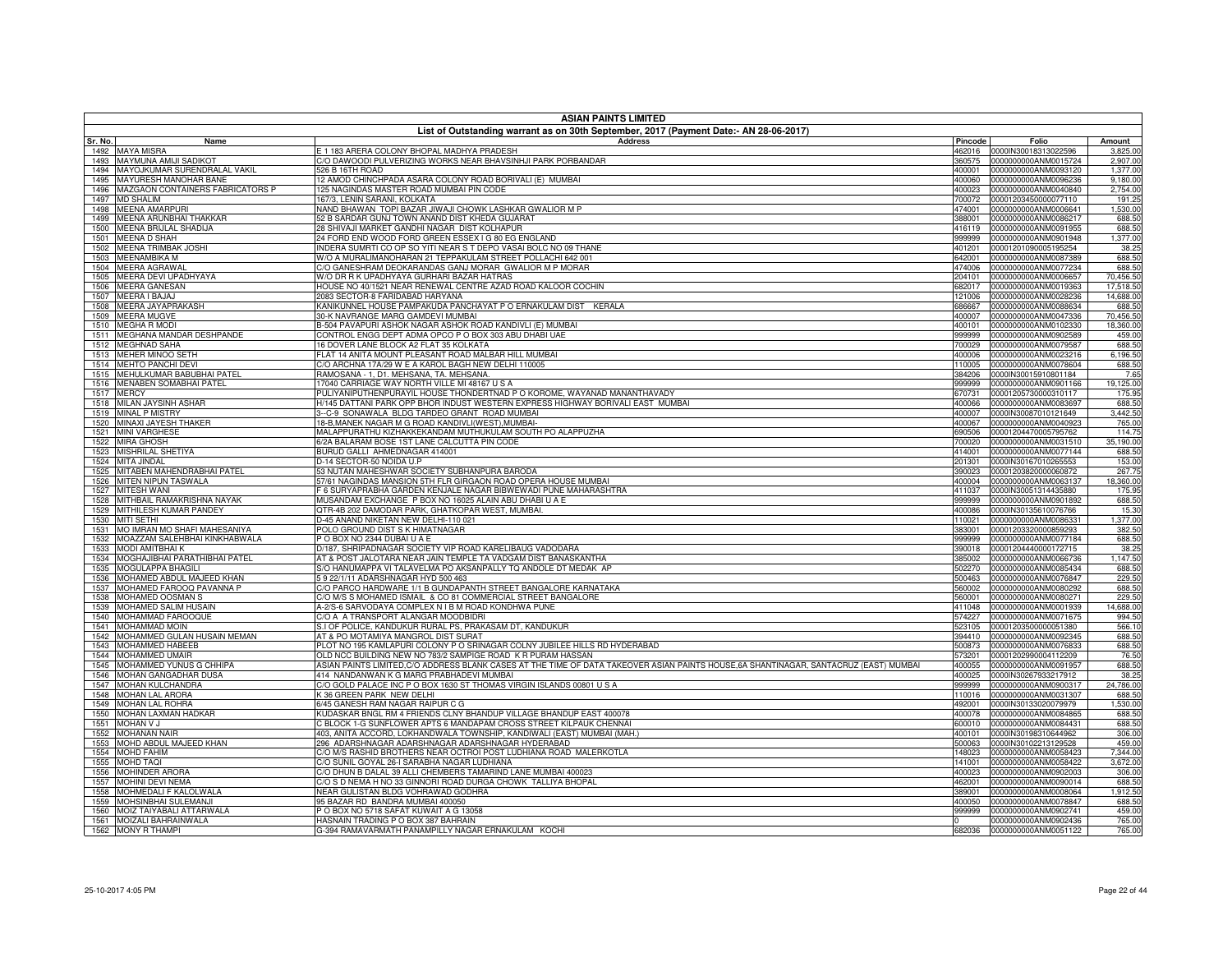|              | <b>ASIAN PAINTS LIMITED</b><br>List of Outstanding warrant as on 30th September, 2017 (Payment Date:- AN 28-06-2017) |                                                                                                                                                 |                  |                                              |                        |  |
|--------------|----------------------------------------------------------------------------------------------------------------------|-------------------------------------------------------------------------------------------------------------------------------------------------|------------------|----------------------------------------------|------------------------|--|
| Sr. No.      | Name                                                                                                                 | <b>Address</b>                                                                                                                                  | Pincode          | Folio                                        | Amount                 |  |
| 1563         | <b>MOORTHY R K MR</b>                                                                                                | NO 932/2 TNHB 31ST STREET PHASE 2 SATHUVACHARI VELLORE                                                                                          | 332009           | 0000IN30059710007879                         | 114.75                 |  |
| 1564         | MOTILAL CHOUDHARY SONS HUF                                                                                           | C/O KAMRUP HANDLOOM HOUSE, S.R.C.B. ROAD, FANCY BAZAR, GUWAHATI                                                                                 | 781001           | 00001201090000579291                         | 229.50                 |  |
| 1565         | <b>MOTILAL OSWAL</b>                                                                                                 | 401-B NATWAR CHAMBERS 4 NAGINDAS MASTER ROAD FORT MUMBAI                                                                                        | 400023           | 0000000000ANM0091431                         | 688.50                 |  |
| 1566         | MOUSHUMI BASU RAY                                                                                                    | V 11/36 DLF QUATAB ENCLAVE PHASE-III GURGAON HARYANA                                                                                            | 122002           | 0000IN30133018566800                         | 153.00                 |  |
| 1567<br>1568 | MPD BUILDERS PRIVATE LIMITED<br>MR BRIAN ROSHAN RODRIGUES                                                            | 6 LSC MADANGIR NEW DELHI<br>A3/17 BEST NAGAR GOREGAON WEST MUMBAI                                                                               | 110062<br>400104 | 0000000000ANM0038678<br>0000IN30051310674424 | 1,683.00<br>153.00     |  |
| 1569         | MR DHANSUKHARAI B GANDHI                                                                                             | .<br>B11/216 TWINKLE STAR APPARTMENT SHRIPAL COMPLEX, AGASI ROAD BEHIND PETROL PUMP, VIRAR (W) THANE                                            | 401303           | 0000IN30051310140133                         | 306.00                 |  |
| 1570         | MR JAMNADAS PAHILAJRAI GIYANAN                                                                                       | 3432/119 PANT NAGAR GAHATKOPAR E MUMBAI                                                                                                         | 400075           | 0000000000ANM0044346                         | 7,344.00               |  |
| 1571         | MRADULA DEVENDRA PARIKH                                                                                              | 704 JAIKALPANA APARTMENTS RAMDASPETH NAGPUR                                                                                                     | 440010           | 0000000000ANM0000677                         | 3,825.00               |  |
| 1572         | <b>MRINALINI GANESH PATIL</b>                                                                                        | 163 ABHINAV NAGAR BORIVALI EAST MUMBAI 400066                                                                                                   | 400066           | 0000000000ANM0077496                         | 688.50                 |  |
| 1573         | <b>MRITYUNJAY DAS</b>                                                                                                | C/O H N SAHA & CO 16-B ROBERT STREET CALCUTTA 700 012                                                                                           | 700012           | 0000000000ANM0087593                         | 688.50                 |  |
| 1574         | MRS SUREKHA RAMESH BENGALI                                                                                           | 182 DADISHETH AGIARI LANE HIRAMANEK CO OP HSG SOC 3RD FLOOR BLOCK NO 41 MUMBAI                                                                  | 400002           | 0000IN30051310284290                         | 76.50                  |  |
| 1575         | <b>MRUDULA D DAVE</b>                                                                                                | 5/6 VIJAY NIWAS OPP ADARSH HOTEL GAWLI WADA LONAVLA DIST PUNE                                                                                   | 410401           | 0000IN30088813709367                         | 76.50                  |  |
| 1576         | <b>MRUGANK SANGHVI</b>                                                                                               | 6 SHANGRI LA 27/A CARMICHAEL ROAD MUMBAI                                                                                                        | 400026           | 0000000000ANM0098387                         | 76.50                  |  |
| 1577<br>1578 | MRUNAL B CHADASANIA<br>MRUNAL DEVANG DESAI                                                                           | C/O B T CHADASANIA 01 MADHAV PARK HALVAD ROAD DHRANGDHRA<br>Jaltarang Appartment Dharampur Road, Valsad                                         | 363310<br>396001 | 0000000000ANM0068641<br>00001201090003649804 | 11,475.00<br>336.60    |  |
| 1579         | MUHAMMEDAKHTER GULAMQADIR GOMTAWALA                                                                                  | 2/2669 TALAVDI MAULVI STREET SAGRAMPURA SURAT                                                                                                   | 395002           | 00001202990003664749                         | 382.50                 |  |
| 1580         | MUKESH BAPULAL KAKA HUF                                                                                              | A/5-1, VIDYUTNAGAR, OLD PADRA ROAD, P.O. VIDYUTNAGAR, BARODA                                                                                    | 390007           | 00001203820000068449                         | 191.25                 |  |
| 1581         | <b>MUKESH D</b>                                                                                                      | RAJ COMPLEX 2ND FLOOR BAJAR STREET MANDYA                                                                                                       | 571401           | 00001201060001275193                         | 30.60                  |  |
| 1582         | <b>MUKESH DAWANI</b>                                                                                                 | GANESH GALI., KHASGI BAZAR,,LASHKAR,, . GWALIOR                                                                                                 | 474001           | 00001201770100739830                         | 191.25                 |  |
| 1583         | MUKESH KANTILAL BAHUA                                                                                                | BADAWALA BLDG NO 2/15 D P WADI GORAPDEVE ROAD MUMBAI                                                                                            | 400033           | 0000000000ANM0110120                         | 688.50                 |  |
| 1584         | MUKESH SHRIKISHAN THAKUR                                                                                             | 502 5TH FLOOR MAITRI ANAND SOCIETY OFF E EXPRESS HIGHWAY THANE                                                                                  | 400604           | 00001203320000761392                         | 374.85                 |  |
| 1585         | MUKESHBHAI KARAMSHIBHAI RAMOLIYA                                                                                     | Mukesh K Ramoliya Khodiyar Krupa, Indira Marg, Jamnagar, Jamnagar                                                                               | 361001           | 00001201090004474288                         | 963.90                 |  |
| 1586         | <b>MUKUND G S</b>                                                                                                    | 32/1 7TH MAIN MALLESWARAM BANGALORE 560 003                                                                                                     | 560003           | 0000000000ANM0089674                         | 688.50                 |  |
| 1587         | MUKUND GOVIND KADAM                                                                                                  | TANMAY CHS PLOT NO 82 FLAT NO 103 RAMCHANDRA NAGAR NO 2 VAITIWADI THANE                                                                         | 400604           | 0000IN30133021069329                         | 76.50                  |  |
| 1588<br>1589 | <b>MUKUND SARAOGI</b><br><b>MUKUND SRINIVAS</b>                                                                      | C/O THE GANGES PRINTING CO LTD 9 OLD POST OFFICE STREET CALCUTTA<br>C/O SMT VIJAYA RAGHAVAN FLAT NO 7 B BLOCK ANAND AVENUE MELUR ROAD SRIRANGAM | 700001<br>620006 | 0000000000ANM0018953<br>0000000000ANM0090530 | 32,053.50<br>688.50    |  |
| 1590         | MULJIBHAI AMTHABHAI PATEI                                                                                            | C/O DR VASANT PATEL NEW HOMES 4TH FLR OPP HATHI POLE PALACE ROAD BARODA                                                                         | 390001           | 0000000000ANM0086228                         | 459.00                 |  |
| 1591         | MULRAJ BHAGWANDAS KOTHI                                                                                              | PO BOX 2448 DUBAI U A E                                                                                                                         | 999999           | 0000000000ANM0902287                         | 688.50                 |  |
| 1592         | MUMTAZ FAZLULLAH                                                                                                     | DULAND TECHNICAL SERVICES L.L.C. P.O.BOX 89699 DUBAI U.A.E.                                                                                     | 999999           | 0000IN30183810003134                         | 1,377.00               |  |
| 1593         | <b>MUNIRA S PATRAWALA</b>                                                                                            | 29 CENTRAL VIEW 1ST FLOOR MEGHRAJ SETHI MARG SOUTER ST. MUMBAI                                                                                  | 400008           | 0000000000ANM0068644                         | 5,737.50               |  |
| 1594         | MUNIRA YUSUF PATANWALA                                                                                               | 2A BUSTAN APARTMENT 8TH FLOOR FLAT NO 81 BELASIS ROAD MUMBAI                                                                                    | 400008           | 0000000000ANM0086001                         | 688.50                 |  |
| 1595         | <b>MUNIRATNA D</b>                                                                                                   | 36 AA;LAXMAN NIVASAA; MALLIGA THOTA LAYOUT 3RD CROSS CHOLURPALYA MAGADI ROAD BANGALORE                                                          | 560023           | 0000000000ANM0094077                         | 688.50                 |  |
| 1596         | <b>MUNNI DEVI AGRAWAL</b>                                                                                            | C/O HINDUSTAN TRADERS TAMBAKUPATTI CHAIBASA BIHAR                                                                                               | 833201           | 0000000000ANM0060930                         | 2,295.00               |  |
| 1597         | <b>MUNUSAMY S</b>                                                                                                    | NO 5 TYPE III CVRDE OFFICERS QTRS VIKAS NAGAR AVADI CHENNAI                                                                                     | 623001           | 0000000000ANM0095101                         | 688.50                 |  |
| 1598         | MURALEEDHARAN VELAKKADAVIL SANKARAN<br><b>MURALIDHARA V N</b>                                                        | P B NO 28567 AL BANDER RESORT RAFFA BAHRAIN<br>NO. 58 2ND CROSS. RIFCO SHANTINIKETAN LAYOUT MEDAHALLI K.R. PURAM BANGALORE                      | 999999<br>560049 | 0000000000ANM0902206                         | 1,377.00               |  |
| 1599<br>1600 | MURALIDHARAN P P                                                                                                     | MURALI BHAVAN OPP. MISSION COMPOUND GATE P.O. CHOVVA KANNUR                                                                                     | 370006           | 00001204720011280178<br>00001201060001763239 | 336.60<br>38.25        |  |
| 1601         | MURLI MANOHAR AGRAWAL                                                                                                | P O BOX 26534 ADLIA, MANAMA BAHRAIN (ARABIAN-GULF)                                                                                              |                  | 0000000000ANM0902422                         | 306.00                 |  |
| 1602         | <b>MURLI P BHATIA</b>                                                                                                | 723/3 SNOW WHITE GR FLOOR 12TH ROAD KHAR NR TEL EXCHANGE MUMBAL                                                                                 | 400052           | 0000000000ANM0066856                         | 153.00                 |  |
| 1603         | <b>MURTHY PKK</b>                                                                                                    | NO.7, JUDGE BUNGALOW ROAD CUDDALORE                                                                                                             | 607001           | 0000IN30163740370770                         | 1,377.00               |  |
| 1604         | <b>MUSADIQ A</b>                                                                                                     | 48 MOTHILAL STREET THYAGARAYA NAGAR MADRAS 600017                                                                                               | 600017           | 0000000000ANM0080546                         | 688.50                 |  |
| 1605         | <b>MUSTAK N SINDHI</b>                                                                                               | JETALPUR NEAR WATER TANK VADODARA GUJARAT                                                                                                       | 390005           | 0000IN30051312057867                         | 15.30                  |  |
| 1606         | MUTHU IBRAHIM                                                                                                        | 4 SIVANAGAR KAMARAJ ROAD UPPILIPALAYAM COIMBATORE                                                                                               | 641015           | 0000IN30039418104572                         | 382.50                 |  |
| 1607         | MUTHUSWAMY KRISHNAKUMAR                                                                                              | 47 4TH TRUST CROSS STREET MANDAVELLIPAKKAM CHENNAI                                                                                              | 600028           | 0000000000ANM0107665                         | 1,606.50               |  |
| 1608         | Manish N Shah                                                                                                        | C/401, Pleasant Palace Sodawala Lane, Opp P F Bldg Borivli West MUMBAI                                                                          | 400092           | 0000IN30009510809897<br>0000000000ANN0009000 | 459.00                 |  |
| 1609<br>1610 | N KARUNANITHI<br>N M MOHAMED FAROOQ                                                                                  | DEPT VTS BHEL R&D VIKASNAGAR HYDERABAD<br>OLD NO 41/D 5 NEW NO 358 MUDIPOONDAR NAGAR ARANTHANGI RD PATTUKKOTTAI THANJAVUR DIST TAMIL NADU       | 500593<br>614601 | 0000000000ANN0066400                         | 35,190.00<br>17,136.00 |  |
| 1611         | N NAGA PAVAN KUMAR                                                                                                   | FLAT 12/14/18 PRAGATHI APT LALLAPET SECUNDERABAD ANDHRA PRADESH                                                                                 | 500017           | 0000IN30051313083795                         | 130.05                 |  |
| 1612         | N NARASIMHA MURTHY                                                                                                   | NO 3 THIRD CROSS OBAIAH LANE COTTON PET BANGALORE                                                                                               | 560053           | 0000000000ANN0026664                         | 5,814.00               |  |
| 1613         | N P SINGH                                                                                                            | <b>A-215 SAKET MEERUT</b>                                                                                                                       | 250003           | 0000000000ANN0097133                         | 62,883.00              |  |
|              | 1614 N RADHAKRISHNAN NAIR                                                                                            | BUNGALOWIL PALLICKAL NOORANAD KERALA                                                                                                            | 690540           | 0000000000ANN0009426                         | 459.00                 |  |
|              | 1615 N Radha                                                                                                         | 4 Cit Colony 2nd Link Street Azad Nagar South Chennai                                                                                           | 600004           | 0000IN30009512113512                         | 420.75                 |  |
|              | 1616 N VENKAT RAO                                                                                                    | H.NO. 71/2RT. SAIDABAD COLONY . HYDERABAD                                                                                                       | 500059           | 00001205450000169451                         | 114.75                 |  |
| 1617         | <b>NADIRSH NAOROJI</b>                                                                                               | PARK VIEW LITTLE GIBBS ROAD MALBAR HILL MUMBAI                                                                                                  | 400006           | 0000000000ANN0004389                         | 35,190.00              |  |
| 1618         | NAFISA ABULI VOHAVA                                                                                                  | NEAR ST BUS STAND TOKARKHADA SILVASSA                                                                                                           | 396230           | 0000000000ANN0077536                         | 688.50                 |  |
| 1619<br>1620 | <b>NAFISA BAI</b><br>NAFISA MANSUR BORIAWALA                                                                         | DHARAM PETH BUTY LAYOUT 706 NAGPUR<br>O BOX 3765 DIERA DUBAI U A E *202                                                                         | 440010<br>999999 | 0000000000ANN0009997<br>0000000000ANN0901279 | 918.00<br>5,049.00     |  |
| 1621         | NAFISABAN NURUDDIN SHAM                                                                                              | ALLI CHAMBER G K ROAD RAJKOT                                                                                                                    | 360001           | 0000000000ANN0021637                         | 5.814.00               |  |
|              | 1622 NAGA SATYANARAYANA PATCHIGOLLA                                                                                  | D NO: 21-1-19 SALIPET JAWAHAR STREET KAKINADA                                                                                                   | 533001           | 00001203520000024589                         | 191.25                 |  |
| 1623         | NAGALINAGESWARA RAO BUDDHIRAJU                                                                                       | SBI REGIONAL STATIONARY DEPT BAZARGHAT HYDERABAD                                                                                                | 500004           | 0000IN30177415094931                         | 7.65                   |  |
|              | 1624 NAGAMANI AYETHA                                                                                                 | 26 126 ASAR STREET OLD TOWN ANANTAPUR A P                                                                                                       | 515005           | 0000IN30102220376959                         | 76.50                  |  |
|              | 1625 NAGAPPA VAMAN PAI                                                                                               | CANARA BANK OFFICER, 29337 ARSIKERE                                                                                                             | 573137           | 0000IN30169610351578                         | 153.00                 |  |
| 1626         | NAGARAJ K H                                                                                                          | SRI VIJAYALAKSHMI HALL NO 5 GUNDOPANTH STREET BANGALORE 560002                                                                                  | 560002           | 0000000000ANN0078136                         | 688.50                 |  |
| 1627         | NAGENDRA KUMAR BORELE                                                                                                | DR.NAGENDRA BORELE 102 TAPER HOSTEL ROAD LAXMI PALACE RAJAPETH AMRAVATI                                                                         | 444001           | 0000IN30088813617247                         | 76.50                  |  |
| 1628         | NAGESH NAYAK ARKUL                                                                                                   | POST BOX NO 9 COURT ROAD KASARAGOD KERALA STATE                                                                                                 | 670121           | 0000000000ANN0019267                         | 5,508.00               |  |
|              | 1629 NAINESH M GANDHI                                                                                                | NO 7 DERKARAN MANSION VITHALDAS ROAD 3RD FLOOR FLAT NO 46 PRINCESS STREET MUMBAI                                                                | 400002           | 0000000000ANN0095553                         | 2.142.00               |  |
| 1630<br>1631 | NAIR K M<br>NAJIBA MOHSIN SIAMWALA                                                                                   | 50/272 A.SAROVARAM PRASANTHI NAGAR EDAPPALLY.KOCHI KERALA<br>4 25/C BADR BAGH BALARAM STREET GRANT ROAD MUMBAI                                  | 682024<br>400007 | 0000IN30023910598134<br>0000000000ANN0087229 | 765.00<br>229.50       |  |
| 1632         | NAJMA NAGUTHANAWALA                                                                                                  | C/O ASSARAIN ENTERPRISE P O BOX 4475 RUWI SULTANATE OF OMAN                                                                                     |                  | 0000000000ANN0902493                         | 1.377.00               |  |
|              | 1633 NAKUL VINUBHAI PATEL                                                                                            | AA AA                                                                                                                                           | 400001           | 0000000000ANN0082546                         | 688.50                 |  |
|              |                                                                                                                      |                                                                                                                                                 |                  |                                              |                        |  |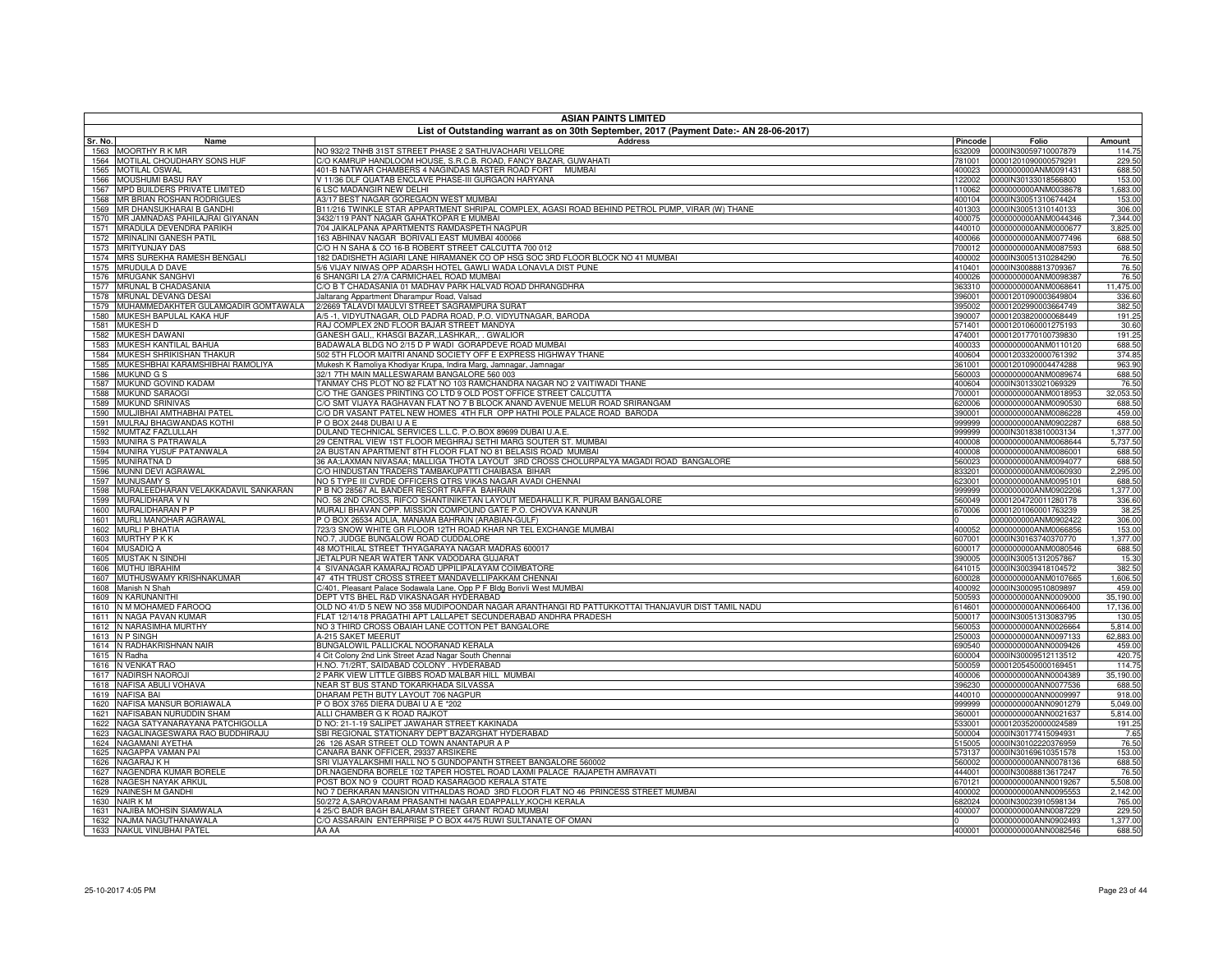|              | <b>ASIAN PAINTS LIMITED</b>                                      |                                                                                                                                          |                  |                                              |                       |  |
|--------------|------------------------------------------------------------------|------------------------------------------------------------------------------------------------------------------------------------------|------------------|----------------------------------------------|-----------------------|--|
| Sr. No.      | Name                                                             | List of Outstanding warrant as on 30th September, 2017 (Payment Date:- AN 28-06-2017)<br><b>Address</b>                                  | Pincode          | Folio                                        | Amount                |  |
| 1634         | NALINI DAMODAR MEHER                                             | C/O MR. SHRIKANT MEHER 90/89 B 2ND FLOOR MALVIYA NAGAR, NEW DELHI                                                                        | 110017           | 0000IN30088813110314                         | 70,456.50             |  |
| 1635         | NALINI JAYANTILAL RANDERIA                                       | C/O I S MEHTA KUSUM VILLA S V ROAD KHAR MUMBAI                                                                                           | 400052           | 0000000000ANN0036791                         | 70,456.50             |  |
| 1636         | NALINI JAYANTILAL RANDERIA                                       | (USUM VILLA 1ST FLOOR S V ROAD X 8TH ROAD KHAR MUMBAI                                                                                    | 400052           | 0000000000ANN0026355                         | 70,456.50             |  |
| 1637         | NALINI LALITKUMAR PANDYA                                         | 31 QUEEN LAWN S V ROAD VILE PARLE (W) MUMBAI                                                                                             | 400056           | 0000000000ANN0000776                         | 9,180.00              |  |
| 1638         | NALINI VARAD SHENOY                                              | 10, KRISHNA SADAN, SITLADEVI TEMPLE ROAD, MAHIM, MUMBAI<br>C/O VENKATESWAR HARDWARES 687/15 POONAMALEE HIGH ROAD AMJIKARAI MADRAS        | 400016           | 00001203040000026771                         | 153.00                |  |
| 1639<br>1640 | NALLAIAH NADAR MADASAMY<br>NAND KISHORE RATHI                    | PLOT NO 584 RANI ILLAM 1ST FLOOR WEST 4TH STREET K K NAGAR MADURAI TAMILNADU                                                             | 600029<br>325020 | 0000000000ANN0020292<br>0000000000ANN0060118 | 76.50<br>40,392.00    |  |
| 1641         | NANDITA MANDAL                                                   | VASKAR PARA ROAD BARUIPUR WORD NO - 13 BARUIPUR SOUTH 24 PGS KOLKATA                                                                     | 743302           | 00001205320000069254                         | 420.75                |  |
| 1642         | NANDKISHOR RAMNIKLA DHOLAKIYA                                    | O BOX 7559 DUBAI U A E                                                                                                                   | 999999           | 0000000000ANN0902643                         | 1.377.00              |  |
| 1643         | NANDKUMAR GAIKWAD                                                | 033/294 M I G COLONY BANDRA E MUMBAI 400051                                                                                              | 400051           | 0000000000ANN0085210                         | 459.00                |  |
| 1644         | NANDLAL BHAGWANJI RAJGURU                                        | OPP.BHATIA WADI, NEW RADHAKISAN PLOT, AKOLA                                                                                              | 444001           | 00001303580000018252                         | 15,300.00             |  |
| 1645         | NANDLAL PREMJIBHAI VAGHASIA<br>1646 NANDLAL SONI                 | VEAR WATER TANK DIST RAJKOT VILL RESHAMDI GALOL JETPUR<br>C/O PUNAMCHAND SUNAR 31 SIR HARIRAM GOENKA STREET CALCUTTA                     | 360370<br>700007 | 00001203320004234737<br>0000000000ANN0057920 | 191.25<br>5,814.00    |  |
| 1647         | NANDU CHHABRIA                                                   | 5/A RAM BHAVAN 10TH ROAD KHAR MUMBAI 400 052                                                                                             | 400052           | 0000000000ANN0086488                         | 688.50                |  |
| 1648         | NANJIBHAI J MISTRY                                               | JURVASHI APTS SILVER PARK TPS III FACTORY LANE BORIVLI (W) MUMBAI                                                                        | 400092           | 0000000000ANN0024301                         | 70,456.50             |  |
|              | 1649 NARAIN DASS BAHL                                            | BAHAL SONS SHUKULKUND ROAD AMBALA CITY                                                                                                   | 134002           | 0000000000ANN0065511                         | 18,360.00             |  |
| 1650         | NARASHIMHA MURTHY B K                                            | JKP NLBC SUB DIV 10 KHANAPUR CAMP NAIKAL SHAHAPUR TALUK GULBARGA DIST                                                                    | 585101           | 0000000000ANN0087856                         | 688.50                |  |
|              | 1651 NARASIMHAIAH G                                              | GENERAL MERCHANT MAIN BAZAR HINDUPUR 515201                                                                                              | 515201           | 0000000000ANN0080279                         | 688.50                |  |
| 1652<br>1653 | NARAYAN BHKAJI THAKUR<br><b>NARAYAN GIRIYA SHETTY</b>            | JAI SHEELA BUILDING 2ND FLOOR KAKASAHEB GADGIL ROAD DADAR MUMBAI<br>NO 722 5TH MAIN 10TH CROSS M C LAYOUT BANGALORE 560040               | 400028<br>560040 | 0000000000ANN0012259<br>0000000000ANN0086969 | 11,704.50<br>688.50   |  |
| 1654         | NARAYANA CHETTY S P                                              | 70 SECOND MAIN VYYALIKAVAL BANGALORE 560 003                                                                                             | 560003           | 0000000000ANN0087404                         | 688.50                |  |
|              | 1655 NARAYANA POOJARY                                            | 23 136/21 502 GAURAV RETREAT SILVER GATE KULSHEKAR MANGALORE KARNATAKA                                                                   | 575005           | 0000IN30023911104537                         | 765.00                |  |
| 1656         | NARAYANAN K                                                      | ADMINISTRATION C/O HINDALCO INDUSTRIES LTD PO RENUKOOT DIST SONBHADRA U P                                                                | 231217           | 0000000000ANN0079578                         | 688.50                |  |
| 1657         | NARAYANSWAMY RAMAMURTHY                                          | PLOT NO 34 BLOCK 8 SHRI LAL ASHISH GARODIA NAGAR GHATKOPAR MUMBAI                                                                        | 400077           | 0000000000ANN0003466                         | 12,010.50             |  |
| 1658         | <b>NARENDRA B SHAH</b>                                           | C-33 VRAJRAJ SOCIETY WAGHODIA ROAD NEAR H D F C BANK BARODA                                                                              | 390001           | 0000000000ANN0111828                         | 6,120.00              |  |
|              | 1659 NARENDRA JOSHI                                              | OUM SHARE BROKER 101 UMIYA SADAN CHHAPRU NAGAR SQUARE CENTRAL AVENUE NAGPUR                                                              | 440008           | 0000000000ANN0064540                         | 11,016.00             |  |
| 1660         | NARENDRA KUMAR JAIN<br>1661 NARENDRA SINGH SAMAR                 | GODHA BHAWAN, SHIRAJJUDIN LANE, MAHABIR CHOWK, RANCHI<br>SAMAR CHEMICALS 205/1 SULTANPET BANGALORE 560053                                | 834001<br>560053 | 0000IN30210510092731<br>0000000000ANN0091442 | 76.50<br>306.00       |  |
| 1662         | NARENDRANATH C H                                                 | CHEBROLO HANUMAIAH + SONS 3/1/1 STHAMBALA GARUVU GUNTUR 522 006                                                                          | 522006           | 0000000000ANN0087313                         | 688.50                |  |
| 1663         | <b>NARESH CHANDRA</b>                                            | D-37/35 BARADEO VARANASI                                                                                                                 | 221000           | 0000000000ANN0011947                         | 306.00                |  |
|              | 1664 NARESH CHANDRA                                              | D37/35 BARADEO VARANASI                                                                                                                  | 201001           | 0000000000ANN0082802                         | 229.50                |  |
| 1665         | NARESH JAYANTILAL MEHTA                                          | C/O YOGESH JAYANTILAL MEHTA 47/A NEW PUTLIBAI KAPOL NIVAS 2ND FLOOR S V ROAD VILE PARLE WEST MUMBAI                                      | 400056           | 0000000000ANN0014821                         | 13,158.00             |  |
| 1666         | NARESH KUMAR GOYAL                                               | H NO - 7, NEW KESHAV NAGAR ROOP SAGAR ROAD UDAIPUR (RAJ).                                                                                | 313002           | 0000IN30096610029618                         | 153.00                |  |
| 1667<br>1668 | NARESH KUMAR SHUKLA<br>NAROTAMDAS LALLUBHAI JAVERI               | H N 203 B IFFCO COLONY AONLA BAREILLY<br>126 SHEIKH MEMON STREET OPP KHARA KUVA 2ND FLOOR MUMBAI                                         | 243001<br>400002 | 00001304140001625316<br>0000000000ANN0028632 | 22.95<br>20,502.00    |  |
| 1669         | <b>NARSIMHA E</b>                                                | VILL BATASINGARAM POST SANGINAGAR DIST RANGAREDDY BANGALORE                                                                              | 501511           | 0000000000ANN0092308                         | 688.50                |  |
| 1670         | NARSINGNATH JOGI                                                 | SYLVIA APT 105 A AT GES PLOT NO 23 SECTOR 8A DIVA GOAN AIROLI NAVI MUMBAI                                                                | 400708           | 0000000000ANN0085009                         | 1,377.00              |  |
|              | 1671 NARYKUTTY PHILIP                                            | C/O JOYPHILIP EPC S A A PO BOX 4690 SAFAT KUWAIT 13047                                                                                   | 999999           | 0000000000ANN0902124                         | 765.00                |  |
| 1672         | NASEEM I KHAN                                                    | C/O SALEEM A SHAIKH HOUSE NO 4525 NEAR URDU SCHOOL NANDANGADDA KARWAR U K KARNATAKA                                                      | 581304           | 0000000000ANN0091854                         | 688.50                |  |
| 1673         | <b>NASIYA NASIL</b>                                              | MOOLAPARAMBATH NADUVILOTHI NETTUR PO THALASSERY KANNUR<br>ROOM NO 2 KAMALAKANT PANDE NIWAS SHASTRI NAGAR B R ROAD MULUND W MUMBAI 400080 | 670105<br>400080 | 0000IN30023913765590                         | 145.35<br>1,377.00    |  |
| 1675         | 1674 NASRUDDIN SHAIKH<br>NATVARLAL THAKKER                       | SHVAR AKHANI BEHIND ARADHANA SOCIETY DAL MILL ROAD SURENDRANAGAR GUJARAT 363001                                                          | 363001           | 0000000000ANN0084869<br>0000000000ANN0078511 | 688.50                |  |
|              | 1676 NATWARLAL TAGADIWALA                                        | 25 TAPOVAN SOCIETY S M ROAD AHMEDABAD                                                                                                    | 380015           | 0000000000ANN0077993                         | 306.00                |  |
|              | 1677 NAVEEN CHENOLI                                              | C 1011 BRIGADE GARDENIA JP NAGAR 7TH PHASE BANGALORE                                                                                     | 560078           | 00001304140001668390                         | 38.25                 |  |
|              | 1678 NAVEEN KHANNA                                               | C/O KHANNA DYEING & MILLING WORKS OUTSIDE GHEE MANDI GATE AMRITSAR                                                                       | 143001           | 0000000000ANN0074967                         | 918.00                |  |
|              | 1679 NAVINBHAI BABUBHAI PATEL                                    | 5 PRATAPGUNJ B/H NATRAJ CINEMA BARODA                                                                                                    | 390002           | 0000IN30075711391007                         | 5,814.00              |  |
|              | 1680 NAVINCHANDRA BABULAL DIORA<br>1681 NAVNITLAL CHIMANLAL SHAH | A/304 DWARKA APARTMENT JAIN MANDIR CROSS ROAD DAULAT NAGAR BORIVLI EAST MUMBAI<br>5 ATUL SOCIETY DEHGAM DIST AHMEDABAD                   | 400066<br>382305 | 0000IN30075711733321<br>0000000000ANN0018034 | 15,300.00<br>5,814.00 |  |
|              | 1682 NAVNITLAL DALSUKHDAS SHAH                                   | LIMBADA POLE SATHAMBA DIST SABARKANTHA                                                                                                   | 383340           | 0000000000ANN0006445                         | 26,392.50             |  |
|              | 1683 NAWAL KISHORE KABRA                                         | 4-E SHASTRI NAGAR P O JODHPUR RAJ                                                                                                        | 342000           | 0000000000ANN0019470                         | 3,825.00              |  |
|              | 1684 NAWNIT JAIN                                                 | C/O SRI NIRMAL KUMAR JAIN C/O M/S ALLIED AGENCIES GURU GOVIND SINGH ROAD HAZARIBAGH                                                      | 825301           | 0000000000ANN0021463                         | 70,456.50             |  |
|              | 1685 NAYANA KUMARI                                               | L-1/265 B, DDA FLATS, KALKAJI NEW DELHI                                                                                                  | 110019           | 00001202420000580214                         | 153.00                |  |
|              | 1686 NAYNA PARIKH                                                | VITHAL SADAN OPP MEHTA POLE BANK ROAD BARODA                                                                                             | 390006           | 0000000000ANN0008034                         | 35,190.00             |  |
|              | 1687 NAYYAR HUSSEIN LUQMANBHAI<br>1688 NAZMA E                   | CITY CHOWK AURANGABAD<br>E KAMARAJAR ROAD MADURAI 625009                                                                                 | 431001<br>625009 | 0000000000ANN0107761<br>0000000000ANN0082646 | 76.50<br>688.50       |  |
|              | 1689 NEEL BHUPENDRA DALAL                                        | 39 ALLI CHAMBERS 3RD FLOOR TAMARIND LANE FORT MUMBAI                                                                                     | 400001           | 0000000000ANN0037240                         | 688.50                |  |
|              | 1690 NEELAM GROVER                                               | D-14 REFINERY VIEW C H S MAROLI CHURCH CHEMBUR MUMBAI                                                                                    |                  | 400074 0000000000ANN0078581                  | 688.50                |  |
|              | 1691 NEELAM HIRO ABICHANDANI                                     | DOLPHIN APARTMENTS PILOT BUNDE ROAD COLABA MUMBAI                                                                                        | 400005           | 0000000000ANN0069653                         | 70,456.50             |  |
|              | 1692 NEELAM RAMESHCHANDRA SHAH                                   | BLD C-9 FLAT 10 JEEVAN BIMA NAGAR BORIVLI WEST MUMBAI                                                                                    | 400103           | 0000000000ANN0093407                         | 1,377.00              |  |
|              | 1693 NEELAM RANI                                                 | GALI NO 5-A HOSUE NO 358, GURU NANAK PURA PHAGWARA PHAGWARA                                                                              | 144401           | 0000IN30023913609870                         | 153.00                |  |
| 1694<br>1695 | NEELIMA VILAS DIVEKAR<br><b>NEERA SEONI</b>                      | C/O V G DIVEKAR KNPC SHUAIBA REFINERY P O BOX 9202 AHMADI KUWAIT<br>3 EDEU GARDENS PLOT NO 100 MAHATMA NAGAR NASIK                       | 999999<br>422007 | 0000000000ANN0902728<br>0000000000ANN0085249 | 1,377.00<br>1,377.00  |  |
| 1696         | NEERAJ ARORA                                                     | 122/190 SAROJANI NAGAR . KANPUR                                                                                                          | 208005           | 00001206120000258599                         | 22.95                 |  |
| 1697         | <b>NEETA DROLIA</b>                                              | W/O SUSHIL DROLIA 39 SHRADHANAND ROAD UPPER BAZAR RANCHI GPO RANCHI JHARKHAND                                                            | 834001           | 0000000000ANN0079586                         | 229.50                |  |
| 1698         | NEETA JAGDISH NAYAK                                              | 76 RAMAKRISHNA GARDENS RMVE STAGE II NEW BEL ROAD BANGALORE                                                                              | 560054           | 0000000000ANN0082494                         | 459.00                |  |
| 1699         | NEETA MEHTA                                                      | ADESHWAR BLDG FLAT NO 9 10TH ROAD OPP JAIN TEMPLE CHEMBUR MUMBAI                                                                         | 400071           | 0000000000ANN0062897                         | 4,590.00              |  |
| 1700         | <b>NEETA PATEL</b>                                               | 120 SARDAR PATEL COLONY NAVJIVAN AHMEDABAD                                                                                               | 380014           | 0000000000ANN0017725                         | 3,825.00              |  |
| 1701<br>1702 | NEETA VAMAN PIMPLE<br><b>NEHA MAHESHWARI</b>                     | D/18 NIRLON EMPLOYEES SOCY LINK KROAD CHINCHOLI MALAD (W) MUMBAI<br>N K B SECURITIES 2 MALVIYA NAGAR RAJBHAVAN ROAD BHOPAL               | 400064<br>462003 | 0000000000ANN0013183<br>0000000000ANN0112051 | 35,190.00<br>688.50   |  |
|              | 1703 NEHA RAHEJA                                                 | FLAT NO 6 PEOPLES SOCIETY PLOT 6 ROAD 14TH BANDRA MUMBAI 400050                                                                          |                  | 400050 0000000000ANN0078971                  | 688.50                |  |
|              | 1704 NEMI CHAND JAIN                                             | 1502 SOTHALIWALO KA RASTA JOHARI BAZAR JAIPUR                                                                                            |                  | 302003 0000000000ANN0050502                  | 3,060.00              |  |
|              |                                                                  |                                                                                                                                          |                  |                                              |                       |  |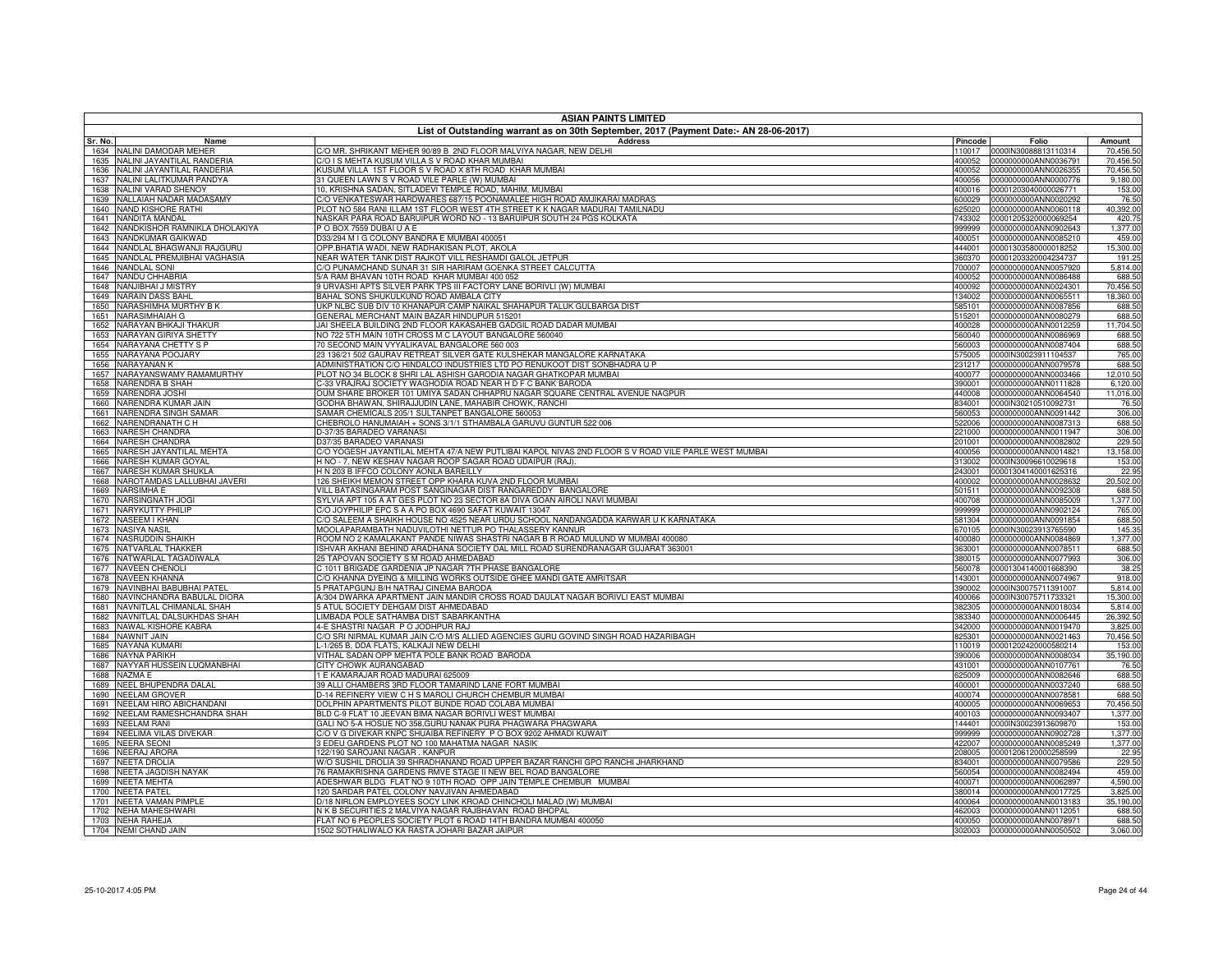| <b>ASIAN PAINTS LIMITED</b>                                |                                                                                                                                                               |                  |                                                     |                        |  |
|------------------------------------------------------------|---------------------------------------------------------------------------------------------------------------------------------------------------------------|------------------|-----------------------------------------------------|------------------------|--|
| Sr. No.<br>Name                                            | List of Outstanding warrant as on 30th September, 2017 (Payment Date:- AN 28-06-2017)<br><b>Address</b>                                                       | Pincode          | Folio                                               | Amount                 |  |
| 1705 NIJU ABRAHAM THAMPI                                   | KOVALI PARAMBIL HOUSE KUZHIKALA PO PATHANAMTHITTA KUZHIKALA                                                                                                   |                  | 689644 00001203320006690966                         | 38.25                  |  |
| 1706 NIKESH BAROD                                          | VILL- KADVALI KHURD, INDORE (M.P.)                                                                                                                            | 453771           | 0000IN30198310664472                                | 15.30                  |  |
| 1707 NIKHIL KUMAR JAYANTILAL SHAH                          | H 10 BHASKER APARTMENTS MIRAMBIKA ROAD NARANPURA AHMEDABAD 380013                                                                                             | 380013           | 0000000000ANN0078029                                | 688.50                 |  |
| NILA KANTIBHAI PATEL<br>1708                               | 30/2, BIMANAGAR, SATELLITE ROAD, AMBAVADI, AHMEDABAD                                                                                                          | 380015           | 0000IN30034310065734                                | 3,060.00               |  |
| 1709 NILABEN CHRISTIAN                                     | CATEGORY NO II BLOCK NO 126/11 SECTOR NO 28 GANDHINAGAR                                                                                                       |                  | 382028 0000000000ANN0076658                         | 688.50                 |  |
| 1710 NILADRI DEB                                           | 135/1 D HARBAR ROAD WARD 125 THAKURPUKUR S 24 PGS KOLKATA                                                                                                     | 700006           | 00001202990000419642                                | 382.50                 |  |
| NILESH UPADHYAY<br>1711<br>1712 NILIMA AGARWAL             | 16 KRISHNA KUNJ LAXMI COLONY B/H DENA BANK ELLISBRIDGE AHMEDABAD<br>710 DANA GALI MHOW                                                                        | 380006           | 0000000000ANN0061053                                | 765.00                 |  |
| 1713 NILIMA DUTTA                                          | NATURAL VIEW 82 ULTADANGA MAIN ROAD FLAT 5K FIFTH FLOOR KOLKATA                                                                                               | 700067           | 453441 00001201060800036189<br>0000000000ANN0111078 | 382.50<br>1,147.50     |  |
| 1714 NILIMA LALITHKUMAR                                    | 701 GANDHINAGAR DODDABALLAPURA DIST - BANGALORE RURAL KARNATAKA                                                                                               | 561203           | 0000IN30311610910445                                | 76.50                  |  |
| NINAY ASHOK MATHAPATI<br>1715                              | JYOTI C/21 DR R P ROAD MULUND (WEST) MUMBAI 400 080                                                                                                           |                  | 400080 0000000000ANN0085802                         | 1,377.00               |  |
| 1716<br><b>NIPUN GUPTA</b>                                 | 29 WARD NO 1 IG DELHI PUBLIC SCHOOL MEHRAULI NEW DELHI                                                                                                        | 110030           | 0000IN30165310129250                                | 76.50                  |  |
| NIRANJAN DATTATRAYA KSHIRSAGAR<br>1717                     | WS ATKINS AND PARTNERS P BOX 5620 DUBAI U A E                                                                                                                 |                  | 999999 0000000000ANN0001550                         | 7,650.00               |  |
| NIRANJAN GAJANAN JOSHI<br>1718                             | 25 UDAY COLONY GUEST HOUSE MIRAJ ROAD SANGLI                                                                                                                  |                  | 416416 0000IN30133019178412                         | 3,442.50               |  |
| 1719 NIRANJAN JAVERILAL KAPADIA                            | 4A SAGAR VIHAR CHOWPATTY RD KULPATI MUNSHI MARG MUMBAI                                                                                                        | 400007           | 0000000000ANN0000768                                | 19,354.50              |  |
| NIRANJAN JAVERILAL KAPADIA<br>1720                         | 1A SAGAR VIHAR 45 CHOWPATTY RD KULAPATI MUNSHI MARG MUMBAI                                                                                                    | 400007           | 0000000000ANN0022634                                | 8,032.50               |  |
| NIRANJAN SINGH MANHAS<br>1721                              | VPO TIARA, TEH DISTT KANGRA, HIMACHAL PRADESH                                                                                                                 | 176214           | 0000IN30236510145767                                | 344.25                 |  |
| NIRANJANABEN HASMUKHKUMAR MISTRY<br>1722<br>NIRMAL AGARWAL | 3 39 NEW VAGESWARI SOCIETY CANAL ROAD GHODSAR OPP RAJBAUG SOCIETY AHMEDABAD CITY AHMEDABAD<br>AJANTA ENTERPRISES 18 MOTILAL ATAL ROAD JAIPUR                  | 380050<br>302001 | 0000000000ANN0004571<br>0000000000ANN0043618        | 35,190.00<br>306.00    |  |
| 1723<br>1724 NIRMAL JAIN                                   | 258 BAPTI ROAD PUJARI BLDG 2ND FLOOR BLOCK NO 6 MUMBAI 400008                                                                                                 | 400008           | 0000000000ANN0090776                                | 688.50                 |  |
| 1725<br>NIRMAL ROONWAL                                     | <b>IO 28 GOPAL STREET T NAGAR CHENNAI</b>                                                                                                                     | 600017           | 0000000000ANN0102456                                | 306.00                 |  |
| NIRMAL SACHDEVA<br>1726                                    | H NO 850 SECTOR 21-C FARIDABAD HARYANA                                                                                                                        | 121001           | 0000IN30114310171118                                | 7.65                   |  |
| 1727 NIRMALA C MISTRY                                      | 1/A/5, SONAWALA BUILDING TARDEO MUMBAI                                                                                                                        | 400007           | 0000IN30135610087219                                | 16,830.00              |  |
| NIRMALA KUMARI DODEJA<br>1728                              | 41 KALKAJI NEW DELHI 110 019                                                                                                                                  | 110019           | 0000000000ANN0086061                                | 688.50                 |  |
| NIRMALA LAXMICHAND RAMBHI<br>1729                          | 20/6 POSTAL COLONI, RAMKRUSHNASHRAM, CHEMBUR MUMBAI                                                                                                           | 400071           | 00001202300000208967                                | 61.20                  |  |
| 1730 NIRMALA N RAIPANCHOLIA                                | MOHINI 7 KOTHARI SCHEME RAMCHANDRA LANE MALAD(W) MUMBAI                                                                                                       | 400064           | 0000000000ANN0072247                                | 18,360.00              |  |
| NIRMALA NATWARLAL BHAGATTJEE<br>1731                       | J 3 SHARDASHRAM ABOVE CENTRAL BANK DADAR BR. BHAVANI SHANKAR ROAD MUMBAI                                                                                      | 400028           | 0000000000ANN0016155                                | 13,158.00              |  |
| 1732 NIRMALA SHAH                                          | H NO 124-13/492 GOVIND NAGAR KANPUR 208 006                                                                                                                   | 208006           | 0000000000ANN0089213                                | 688.50                 |  |
| 1733 NIRMALA VIKRAM DOSHI<br>1734<br>NIRU HAZARIKA         | 103 PALITANA DARSHAN IST FLOOR 60 FEET X ROAD NEAR SHANTI NAGAR BHAYANDAR (W) THANA<br>PROFESSOR DEPTT OF POL SCIENCE GAUHATI UNIVERSITY GAUHATI ASSAM 781014 | 401101<br>781014 | 0000000000ANN0067188<br>0000000000ANN0076822        | 1,836.00<br>688.50     |  |
| 1735 NISHA JAYSUKHLAL MEHTA                                | 117/5 VASANT NIWAS 2ND FLOOR BHANDAJI X RD NO 10 SCHEME NO 6 MATUNGA MUMBAI                                                                                   | 400019           | 0000000000ANN0015360                                | 765.00                 |  |
| 1736<br><b>NISHI KAKAR</b>                                 | 7-A NIDHIVAN APTT BRIJWASI ESTATE BEHIND GOKUL ROW HOUSE ATHWA LINES SURAT                                                                                    | 395007           | 0000000000ANN0052473                                | 16,753.50              |  |
| NISHIT PARESHBHAI SHAH<br>1737                             | 15, GAYATRI SOC JAWAHAR CHOWK MANINAGAR AHMEDABAD                                                                                                             | 380001           | 00001203320000158960                                | 7.65                   |  |
| 1738 NITA THAKKAR                                          | C/O LAXMIKANT THAILKAR 14 GOLOK DUTTA LANE CALCUTTA                                                                                                           | 700005           | 0000000000ANN0027639                                | 11,016.00              |  |
| 1739 NITABEN MANILAL DOSHI                                 | , AASHIRVAD SOCIETY HARNI-VARSIA ROAD VADODARA                                                                                                                | 390022           | 0000IN30063610195845                                | 1,377.00               |  |
| 1740 NITIN BALIRAM PIMPARKAR                               | LAXMI NIVAS DHOBI ALLI TEMBHI NAKA THANE-400 601 (WEST)                                                                                                       | 400601           | 0000000000ANN0086297                                | 688.50                 |  |
| 1741 NITIN CHUNILAL MEHTA                                  | 3-1 SMURUTIKUNJ SOCIETY AA;ASHIRWADAA; OPP GEB BILIMORA                                                                                                       | 396321           | 0000000000ANN0066424                                | 3,825.00               |  |
| NITIN KESHAV MANOHAR<br>1742                               | AT POST TEMBHODE PALGHARE TAL THANE THANE                                                                                                                     | 401404           | 00001201320000733824                                | 153.00                 |  |
| NITIN NARENDRA SEVAK<br>1743                               | UNNATI CO OP HSG SOCIETY LTD A WING 5TH FLOOR ROOM NO 54 B K MARG MAHIM WEST MUMBAI                                                                           | 400016           | 0000IN30311610458013                                | 38.25                  |  |
| 1744 NIYATI TANNA MEHTA<br>NRENDRA KUMAR KEDIA<br>1745     | 92 CASA GRANDE CO OP HSC SOC LTD K S TAYYABJI MARG MUMBAI<br>C/O SH RANI SATI VASTRALAYA UPPER BAZAR RANDHIR PD STREET RANCHI                                 | 400006<br>834001 | 0000IN30014210618172<br>0000000000ANN0019576        | 15,300.00<br>70,456.50 |  |
| 1746 NUNNA SHAKUNTHALA                                     | FLAT NO G-2 SWETHA RESIDENCY RAMAKRISHNA STREET V V NAGAR KUKATPALLE HYDERABAD                                                                                | 500072           | 0000IN30611421126183                                | 50,949.00              |  |
| <b>NUTAN GUPTA</b><br>1747                                 | C-2/35 SDA HAUZ KHAS NEW DELHI                                                                                                                                | 110016           | 00001201890200027566                                | 765.00                 |  |
| NVENKATESAN<br>1748                                        | OLD NO:14, NEW NO:4, SECOND MAIN RD, JAGANATHAPURAM, VELACHERY, CHENNAI                                                                                       | 600042           | 00001301740000017981                                | 30.60                  |  |
| 1749 Niyamat Ullah Khan                                    | C/o Mohammad Abdur Rasheed PO Box 2921, Safat Kuwait Kuwait                                                                                                   |                  | 999999 0000IN30009510613720                         | 1,377.00               |  |
| 1750 O P MOHAMMED                                          | C/O AKHSOP BHAVAN MOONNIYUR SOUTH P O MALAPPURAM DIST KERALA                                                                                                  | 676311           | 0000000000ANO0019290                                | 70,456.50              |  |
| OLIVIA BERNADETTE THOMAS<br>1751                           | 4828 OWL CIRCLE MISSISSAUGA L4Z2V9 ONTARIO CANADA                                                                                                             | 111111           | 0000IN30133017817389                                | 1,377.00               |  |
| 1752 OM DUTT BHANOT                                        | 112 MODEL GRAM                                                                                                                                                |                  | 141000 0000000000ANO0078345                         | 688.50                 |  |
| 1753 OM KUMARI GUPTA                                       | C/O SHASHI OM GUPTA VIJAYA BANK JEONI MANDI AGRA                                                                                                              | 282004           | 0000000000ANO0100085                                | 688.50                 |  |
| 1754 OM PRAKASH                                            | C/O ASIAN PAINTS INDIA LTD 22/2 MOTILAL NEHRU ROAD AGRA UP<br>1/203 B, SARVODAYA NAGAR NEAR NARAIN CEMENT BUILDING SHUKLAGANJ UNNAO                           | 282004           | 0000000000ANO0085344                                | 1,377.00               |  |
| 1755 OM PRAKASH CHOUHAN<br>1756 OM PRAKASH DAWAR           | C-61 RAMESH NAGAR NEW DELHI                                                                                                                                   | 209861<br>110015 | 0000IN30055610036711<br>0000000000ANO0093569        | 38.25<br>3,060.00      |  |
| 1757 OM PRAKASH INANI                                      | CO C J MAHESHWARI & CO C A 8 UDAIPURIA BAZAR PALI RAJ 306401                                                                                                  | 306401           | 0000000000ANO0079486                                | 688.50                 |  |
| 1758 OM SINGH PAWAR                                        | RANOPALI AYODHYA FAIZABAD UTTAR PRADESH                                                                                                                       | 224001           | 0000IN30051317269678                                | 15.30                  |  |
| 1759 OMPARKASH VIRMANI                                     | C/O VAS DEV & SONS UPPER ROAD HARDWAR UP 249401                                                                                                               | 249401           | 0000000000ANO0078670                                | 688.50                 |  |
| 1760 OPTIMIST FINVEST TRADING P LTD                        | REGD NO 74 BB OLD HANUMAN GOLLY IST CROSS LANE II FLOOR MUMBAI                                                                                                | 400002           | 0000000000ANO0092895                                | 459.00                 |  |
| 1761 P BYAPPA                                              | CHATLAVANDLA PALLY PATTEM VANDLAPALLI POST P T M MANDALAM CHITTOR DIST A P                                                                                    | 517391           | 0000IN30021411046622                                | 9,180.00               |  |
| 1762 P D GUPTA                                             | 3A/54-B ASHOK VIHAR PHASE I DELHI                                                                                                                             | 110052           | 0000000000ANP0031192                                | 36,720.00              |  |
| 1763 P D KRISHNASWAMY                                      | NO.6 KENNEDY I STREET MYLAPORE MADRAS                                                                                                                         | 600004           | 0000000000ANP0038753                                | 7,344.00               |  |
| 1764 P ELIZABETH JOHN                                      | (1/627 PIPE LINE ROAD COCHIN UNIVERSITY PO COCHIN                                                                                                             | 682022           | 0000000000ANP0019386                                | 46,894.50              |  |
| P MAQBOOL AHMED PAVANNA<br>1765                            | C/O P ABDUL RAZZACK SAHIB SON 1/1 GUNDOPANTH STREET BANGALORE                                                                                                 | 560002           | 0000000000ANP0006989                                | 12,240.00              |  |
| 1766 P MARIMUTHU<br>1767 P MARY JOHN                       | 3-V2 BRINDA LAYOUT SRI KRISHNA NAGAR SOKKAMPUDUR ROAD COIMBATORE<br>X1/627 PIPE LINE ROAD COCHIN UNIVERSITY P O COCHIN                                        | 641001<br>682022 | 0000IN30039412403425<br>0000000000ANP0019387        | 84.15<br>41,080.50     |  |
| 1768 P MUMTHAJ                                             | 32 KATCHIRAPALAYAM ROAD KALLAKURICHI VILLUPURAM DT                                                                                                            | 606202           | 0000IN30039416520810                                | 382.50                 |  |
| 1769 P MUNISWAMY                                           | NOM 1 LIC COLONY 1ST CROSS JEEVAN BHEEMANAGAR BANGALORE BANGALORE                                                                                             | 560075           | 0000IN30113526111539                                | 841.50                 |  |
| 1770 PNT RAJAN                                             | R R NIVAS 1051 8TH CROSS 7TH MAIN SRINIVASANAGAR BANGALORE                                                                                                    | 560050           | 0000IN30214810260403                                | 535.50                 |  |
| P SUBRAMANIAN<br>1771                                      | ELAT O-1 RAMS MARUTHI COMPLEX 111 MUTHIALAMMAN KOIL STREET EXTN WEST MAMBALAM MADRAS                                                                          | 600033           | 0000000000ANP0019356                                | 26,392.50              |  |
| PADAM CHAND SINGHVI<br>1772                                | CHIPPAN KA CHOWK NEAR ASOP-KI-HAVELI JODHPUR                                                                                                                  | 342000           | 0000000000ANP0070817                                | 7,650.00               |  |
| PADAMSHI RAMJI<br>1773                                     | ROOM NO 1 IST FLOOR LAXMI NIWAS NAMDEV PATH CROSS ROAD NO 2 NR BALLALESWAR SOC DOMBIVALI EAST                                                                 | 421201           | 0000000000ANP0093574                                | 688.50                 |  |
| 1774 PADMABEN BABUBHAI PATEL                               | <b>FRATAP GUNJ BARODA</b>                                                                                                                                     | 390002           | 0000000000ANP0018369                                | 26,392.50              |  |
| 1775 PADMABEN KIRTIKUMAR SHAH                              | 12/B SATYAWADI SOCIETY USHMANPURA SHANTINAGAR AHMEDABAD                                                                                                       |                  | 380013 0000000000ANP0055775                         | 1,912.50               |  |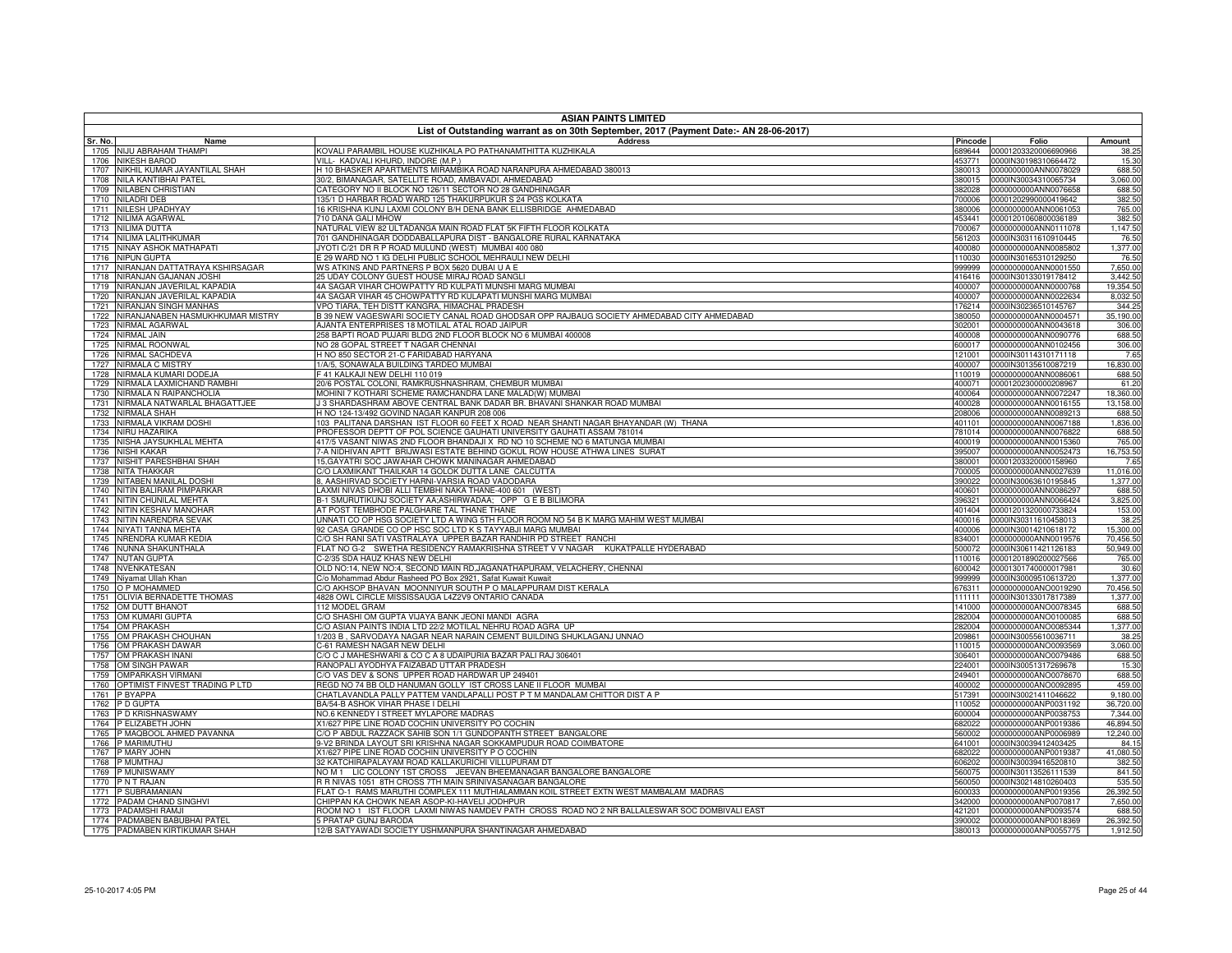| <b>ASIAN PAINTS LIMITED</b>                                             |                                                                                                                                                                                    |                  |                                              |                        |  |
|-------------------------------------------------------------------------|------------------------------------------------------------------------------------------------------------------------------------------------------------------------------------|------------------|----------------------------------------------|------------------------|--|
| Sr. No.<br>Name                                                         | List of Outstanding warrant as on 30th September, 2017 (Payment Date:- AN 28-06-2017)<br><b>Address</b>                                                                            | Pincode          | Folio                                        | Amount                 |  |
| 1776 PADMANABHAN A                                                      | 18 RAJAGOPALAN ST WEST MAMBALAM CHENNAI                                                                                                                                            | 600017           | 0000000000ANP0078646                         | 382.50                 |  |
| PADMANABHAN A V<br>1777                                                 | FLAT NO 3 PLOT NO 1369 5 TH STREET GOLDEN COLONY MOGAPPAIR CHENNAI                                                                                                                 | 600050           | 0000IN30163710377806                         | 765.00                 |  |
| PADMINI DHANVANT SHANGHVI<br>1778                                       | 3-19 KAPOLE CO-OP HSG SCTY V L MEHTA ROAD VILE PARLE (W) MUMBAI                                                                                                                    | 400049           | 0000000000ANP0040999                         | 76.50                  |  |
| PADMINI SHANKAR<br>1779<br>1780<br>PALANIRAJ W R                        | AKASHDEEP 7TH FLOOR 5 LOWER ROWDON STREET CALCUTTA<br>VICTORIA GARDEN 20 INNER RING ROAD FLAT NO 96 CHENNAI                                                                        | 700020<br>600107 | 0000000000ANP0072582<br>0000000000ANP0077256 | 8,797.50<br>688.50     |  |
| 1781<br><b>PALLAV SHETH</b>                                             | 2 FULCHAND NIWAS CHOWPATTY SEA FACE MUMBAI                                                                                                                                         | 400007           | 0000000000ANP0046233                         | 6,885.00               |  |
| <b>PALLAV SHETH</b><br>1782                                             | FULCHAND NIWAS CHOWPATTY SEA FACE MUMBAI 400007                                                                                                                                    | 400007           | 0000000000ANP0083060                         | 229.50                 |  |
| PALLAVI NALIN KAPADIA<br>1783                                           | PARIMAL SOCIETY BUNGLOW NO 4, GULMOHAR ROAD, ANDHERI (WEST) MUMBAI                                                                                                                 | 400058           | 0000IN30112716736806                         | 38,785.50              |  |
| PALLAVI PRAMOD THAKUR<br>1784                                           | 10 AMRAPALI APARTMENT H P T COLLEGE ROAD NASIK 422005                                                                                                                              | 422005           | 0000000000ANP0091862                         | 459.00                 |  |
| 1785<br>PALLAVI R SHAH<br>PALLAVI SHAILESH KARIA<br>1786                | 20 SYNDICATE SOCIETY NEAR TOURISM GAURAGE NAVA WADAJ AHMEDABAD                                                                                                                     | 380013<br>360001 | 0000000000ANP0076620                         | 688.50                 |  |
| PALLAYUR RAMKRISHNAIYER MAHADEVAN<br>1787                               | ANAND ABHILASHA SOCIETY AELODRAME ROAD RAJKOT<br>NO 113 / 1, FIRST FLOOR, PUSHPAVALLI, MALESHWARAM, 11TH CROSS, 4TH MAIN, BANGLORE                                                 | 560003           | 0000000000ANP0115954<br>00001201170000100001 | 8,721.00<br>191.25     |  |
| PALLIKONDA ATCHYUTA RAMESH BABU<br>1788                                 | SRI PRASHANTI NILAYAM, FLAT NO.203, GREEN HILLS COLONY ROAD NO 3, L.B. NAGAR, HYDERABAD                                                                                            | 500035           | 00001203500000328193                         | 1,147.50               |  |
| PALVE CHANGDEO BAHIRNATH<br>1789                                        | 3220, HALWAI LANE PARSHA KHUNT AHMEDNAGAR                                                                                                                                          | 414001           | 0000IN30045080115106                         | 382.50                 |  |
| PANCH GOPAL P MONDAL<br>1790                                            | 45/3RD AGIARI LANE BEHIND BULLION EXCHANGE 2ND FLOOR MUMBAI 400003                                                                                                                 | 400003           | 0000000000ANP0077621                         | 535.50                 |  |
| PANCHAL GOVINDLAL<br>1791                                               | ABHUSAN,NEAR L I C, AMBICA NAGAR ROAD PALANPUR DIST BANASKANTHA                                                                                                                    | 385001           | 0000IN30132110344043                         | 7,650.00               |  |
| <b>PANCHMIA L</b><br>1792                                               | GOKHALE ROAD CALCUTTA 700 020                                                                                                                                                      | 700020           | 0000000000ANP0089458                         | 1,377.00               |  |
| PANDURANG MANJUNATH KAGALKAR<br>1793<br>PANDURANGA RAO RACHERLA<br>1794 | M/S BALAJI STORES MAIN ROAD KAMPLI BELLARY DIST<br>11-4-8 SREENIVAS ROCK DALE VISAKHAPATNAM                                                                                        | 583132<br>530021 | 0000000000ANP0006997<br>0000000000ANP0017580 | 70,456.50<br>70,456.50 |  |
| PANKAJ CHINUBHAI DAVE<br>1795                                           | 9 UTKARSH SOCIETY BHUDARPURA AMBAWADI AHMEDABAD                                                                                                                                    | 380015           | 0000000000ANP0076657                         | 153.00                 |  |
| 1796 PANKAJAM SRIDEVI                                                   | NO.22, 1ST CROSS 5TH A BLOCK KORAMANGALA BANGALORE                                                                                                                                 | 560095           | 0000IN30023910724230                         | 1,530.00               |  |
| PANNA DINKARBHAI DESAI<br>1797                                          | 10/446 PANI NI BHIT GANDHI CHOWK BHAGA TALAV SURAT                                                                                                                                 | 395003           | 0000000000ANP0058314                         | 5,814.00               |  |
| PARAMESWARI PONNUSAMY<br>1798                                           | B-11 TNPL COLONY KAGITHAPURAM PO KARUR DT T N                                                                                                                                      | 639136           | 0000000000ANP0092691                         | 3,672.00               |  |
| PARAS C JHAVERI<br>1799                                                 | AA;PARASAA; BLDG 2ND FLOOR DAFTARY ROAD MALAD (E) MUMBAI                                                                                                                           | 400097           | 0000000000ANP0062890                         | 27,540.00              |  |
| <b>PARAS JAIN</b><br>1800<br>PARAS NATH GUPTA                           | C/O MANGILAL DHULCHAND JAIN 59 BADA BAZAR UDAIPUR                                                                                                                                  | 313001           | 0000000000ANP0093409                         | 688.50                 |  |
| 1801<br>PARESH KUMAR SRIMAL<br>1802                                     | HINDUSTAN PHARMACY P O KANTI DIST.MUZAFARPUR BIHAR<br>54 BURTOLLA STREET CALCUTTA                                                                                                  | 999999<br>700007 | 0000000000ANP0051898<br>0000000000ANP0027767 | 3,825.00<br>24.021.00  |  |
| <b>PARESH S PATEL</b><br>1803                                           | C/O SURESH R PATEL 10-KAMLESH PARK SOCIETY COLLEGE ROAD NADIAD                                                                                                                     | 387001           | 0000000000ANP0069775                         | 9,180.00               |  |
| PARESH SAKHARAM AMARE<br>1804                                           | 185 BHATYE MURKARWADI TAL DIST RATNAGIRI RATNAGIRI                                                                                                                                 | 415612           | 00001204890000076220                         | 76.50                  |  |
| PARIMAL RAMANLAL TRIVEDI<br>1805                                        | TRIVEDI BUILDING 1 2 ANSARI ROAD JAY SHANKAR VILE PARLE WEST MUMBAI                                                                                                                | 400056           | 0000IN30154918714193                         | 17,595.00              |  |
| PARKASH LAL NAGPAL<br>1806                                              | 8/41 INDUSTRIAL AREA KIRTI NAGAR NEW DELHI                                                                                                                                         | 110015           | 0000000000ANP0011110                         | 87,286.50              |  |
| PARKASH SITARAM KAKAR<br>1807                                           | 4/4502 KUVERSINGH STREET BEGUMPURA SURAT                                                                                                                                           | 395003           | 0000000000ANP0064161                         | 72,598.50              |  |
| PARMANAND PARSHOTAMDAS SARUPA<br>1808<br>PARMILA SHARMA<br>1809         | MAHESH CYCLE WORKS 18 SINDHI MARKET MANINAGAR AHMEDABAD 380008<br>4-39. THIRD FLOOR AMAZONA ELDECO GREEN MEADOWS GREATOR NOIDA.SEC-PI.KASNA GAUTAM BUDH NAGAR                      | 380008<br>201310 | 0000000000ANP0078013<br>00001202990000998779 | 688.50<br>175.95       |  |
| PARMOD RATHORE<br>1810                                                  | H NO 118 POLICE COLONY WARD NO 7 URMAR HOSHIARPRU                                                                                                                                  | 144204           | 00001204470003959528                         | 229.50                 |  |
| PARTH LOCHAN BAYANWALA<br>1811                                          | 29 HARIOM SOCIETY PART 1 D CABIN KALI SABARMATI AHMEDABAD                                                                                                                          | 380019           | 0000000000ANP0104153                         | 229.50                 |  |
| PARVATI LAXMINARAYAN MUNDADA<br>1812                                    | C/O ASHOK LAXMINARAYAN MUNDADA TILAK ROAD SAREE MERCHANT P B NO 13 P O MALEGAON DIST NASIK                                                                                         | 423203           | 0000000000ANP0025154                         | 70,456.50              |  |
| PARVATIDEVI RAMPRAKASH CHAURASIA<br>1813                                | ROOM NO.129, RAHIMTULLA BLD 2ND FLR, DR. MAHESHWARI ROAD, MUMBAI                                                                                                                   | 400009           | 00001201120000182903                         | 206.55                 |  |
| <b>PARVEEN ANAND</b><br>1814                                            | C/O ASHOK BHASIN E-41 W PATEL NAGR NEW DELHI                                                                                                                                       | 110008           | 0000000000ANP0079212                         | 688.50                 |  |
| <b>PARVESH KUMAR</b><br>1815<br>PATANJALI NINNE<br>1816                 | FLAT NO 90 POCKET B SFS SHEIKH SARAI PHASE-I NEW DELHI<br>C/O PANKAJ M THANEKAR 4/22 WALMIKINAGAR SOCIETY MITHBANDAR ROAD THANE (E)                                                | 110017<br>400603 | 0000000000ANP0116573<br>0000000000ANP0070882 | 688.50<br>9,180.00     |  |
| PATEL BHARATKUMAR GANPATLAL<br>1817                                     | 3/88, HARINANDAN TENAMENT ARBUDANAGAR ROAD ODHAV AHMEDABAD                                                                                                                         | 382415           | 0000IN30148540009322                         | 76.50                  |  |
| PATEL CHANDRIKA YOGESHBHAI<br>1818                                      | 9. BHARATKUNJ SOCIETY, MITHAKHALI, ELLISBRIDGE, AHMEDABAD,                                                                                                                         | 380006           | 0000IN30034310500175                         | 1.912.50               |  |
| PATEL DAKSHESH J<br>1819                                                | SARDAR CHOWK, NAVI KHADKI, TAL & DIST- ANAND, BORIAVI                                                                                                                              | 387310           | 00001201130000200175                         | 38.25                  |  |
| 1820 PATEL GHANSHYAM JAGJIVANDAS                                        | 14 KRISHNA SWAMIGUNATITNAGAR SOC NEAR MANAVMANDIR MEMNAGAR AHMEDABAD                                                                                                               | 380052           | 0000000000ANP0093578                         | 153.00                 |  |
| 1821<br>PATEL HIRALBEN B                                                | 4-106, BAJAR TOWER, NAJIKANA WAV NAWAGO KARKHADI - 2, KARAKHADI,PADARA BARODA                                                                                                      | 391450           | 00001202300000722361                         | 76.50                  |  |
| 1822<br>PATEL LALBHAI ISHWARBHAI                                        | TARPOJ VAS, VAVOL, DIST.GANDHINAGAR.                                                                                                                                               | 382016           | 0000IN30034310210794                         | 765.00                 |  |
| PATEL MENESH R<br>1823<br>PATEL YOGESHBHAI GORDHANBHAI<br>1824          | FARITOSH SOCIETY NEAR ST XAVIER SCHOOL NARANPURA AHMEDABAD<br>A -2, MAITRI FLAT SUVAS COMPUND SHAHIBAUG AHMEDABAD                                                                  | 380013<br>380004 | 0000000000ANP0092522<br>0000IN30034311136467 | 688.50<br>841.50       |  |
| 1825<br>PATHASUMATI CHANDULAL                                           | C/O CHANDULAL PURSHOTTAM RAVI PARK-13 SHRI KRISHNA SHARNAMAH B/H AC SOCIETY KALAWAD ROAD RAJKOT                                                                                    | 360005           | 0000000000ANP0902636                         | 1,377.00               |  |
| 1826<br>PATIL VISHAL SHASHIKANT                                         | SILVER CRESCENT C 201 OLD MUNDWA ROAD NEAR SPRING GLORY KHARADI PUNE MAHARASHTRA INDIA                                                                                             | 411014           | 0000IN30051315991798                         | 612.00                 |  |
| 1827<br>PAVAN KUMAR                                                     | -2A, B-281, RAMPRASTHA GHAZIABAD                                                                                                                                                   | 201011           | 00001204980000012459                         | 76.50                  |  |
| 1828<br>PAVITRA PERUMKADU                                               | 13 107 C V C PARK ROAD GUDUR NELLORE DISTRICT                                                                                                                                      | 524101           | 00001204340000059122                         | 38.25                  |  |
| 1829 PAWAN KUMAR PATHAK<br>1830 PERUMAL SHANKAR S                       | 2555 11 SHIV PURI NIRALA NAGAR KARONDIA SULTANPUR<br>OLD NO 4 NEW NO 6 KALMADA STREET VADIVEESWARAM NAGERCOIL                                                                      | 228001<br>629002 | 00001304140002044700<br>0000IN30163741166949 | 290.70<br>7.65         |  |
| 1831<br>PESI ARDESHIR CHINDHY                                           | 363-64 DASTURMEHER ROAD POONA                                                                                                                                                      | 411001           | 0000000000ANP0025416                         | 27,081.00              |  |
| 1832 PHILIP ANTHONY SACRAFAMILIA                                        | C/O MRS DLIVIA D'SOUZA VICTORY MANSION GR FLOOR SITADEVI TEMPLE RD, MAHIM MUMBAI                                                                                                   | 400016           | 0000000000ANP0086127                         | 688.50                 |  |
| 1833 PHILIP JOSE                                                        | KAVUNNUKATTIL 5 KIDANGOOR SOUTH P O VAIKOM VAIKOM                                                                                                                                  | 686583           | 0000IN30089610323239                         | 765.00                 |  |
| 1834<br>PHUL KANTA                                                      | 19 C, NEW LAL BAGH COLONY PATIALA                                                                                                                                                  | 147001           | 0000IN30184610096895                         | 5,431.50               |  |
| 1835 PILLAPAKKAM NATTU KRISHNASWAMI                                     | FLAT NO 7 PLOT NO 47 ANJALI SION EAST MUMBAI                                                                                                                                       | 400022           | 0000000000ANP0003852                         | 70,456.50              |  |
| 1836 PILOO PIROJSHAW BHARDA<br>1837                                     | KARANI WIDOWS BLOCK GROUND FLOOR ROOM NO 2 GILDER LANE OPP NAVJIVAN SOCIETY LAMINGTON ROAD MUMBAI<br>ARSIWALLA BUILDING 1ST FLOOR FLAT NO 20 61 NATHALAL PAREKH MARG COLABA MUMBAI | 400008<br>400005 | 0000000000ANP0077613<br>0000000000ANP0034529 | 688.50<br>35,190.00    |  |
| PIROJA ERUCHSHAH ENGINEER<br>1838 PIYUSH C GOENKA                       | 5-C SHANTI-KUNJ 52/2-B HAZRA ROAD CALCUTTA                                                                                                                                         | 700019           | 0000000000ANP0064534                         | 5,737.50               |  |
| 1839 POLLY VERMA                                                        | C 28 JAYPEENAGAR REWA MP                                                                                                                                                           | 486450           | 0000IN30021413153348                         | 267.75                 |  |
| 1840 PONKANNAN G                                                        | PLOT NO 16 18 KUPUSAMY PADMAVATHY NAGAR RAMAPURAM CHENNAI                                                                                                                          | 600089           | 0000IN30017510095674                         | 382.50                 |  |
| 1841 PONNULIYIL GOPINATHA MENON                                         | SREYAS ALAMKODE, ALAMCODE ALANKODE MALAPPURAM, KERALA                                                                                                                              | 679585           | 0000IN30189510541003                         | 229.50                 |  |
| 1842 POOJA AGARWAL                                                      | 3-53, GAGAN ENCLAVE AMRIT NAGAR G T ROAD GHAZIABAD                                                                                                                                 | 201009           | 00001204470000636938                         | 38.25                  |  |
| 1843 POONAM OMPRAKASH JOGESHWAR<br>1844 POONAM RALLAN                   | FLAT NO - B-104 MANALI SOCIETY HIMALAYA SOCIETY MILIND NAGAR GHATKOPAR(W) MUMBAI<br>39 LAJPAT KUNJ CIVIL LINES AGRA 2                                                              | 400086           | 00001206380000095151                         | 237.15<br>688.50       |  |
| 1845 POONKODI SENTHIL KUMAR                                             | PLOT 47 SELVARAJ NAGAR EXTN 2 URAPPAKKAM POST KANCHEEPURAM DIST                                                                                                                    | 282002<br>603202 | 0000000000ANP0087400<br>0000IN30131320931322 | 30.60                  |  |
| 1846 POORNIMA NAYAK                                                     | C/O VASANTHA POOJARY NO 7 G 14TH STREET ULSOOR BANGALORE                                                                                                                           |                  | 560008 0000000000ANP0075203                  | 23,179.50              |  |
|                                                                         |                                                                                                                                                                                    |                  |                                              |                        |  |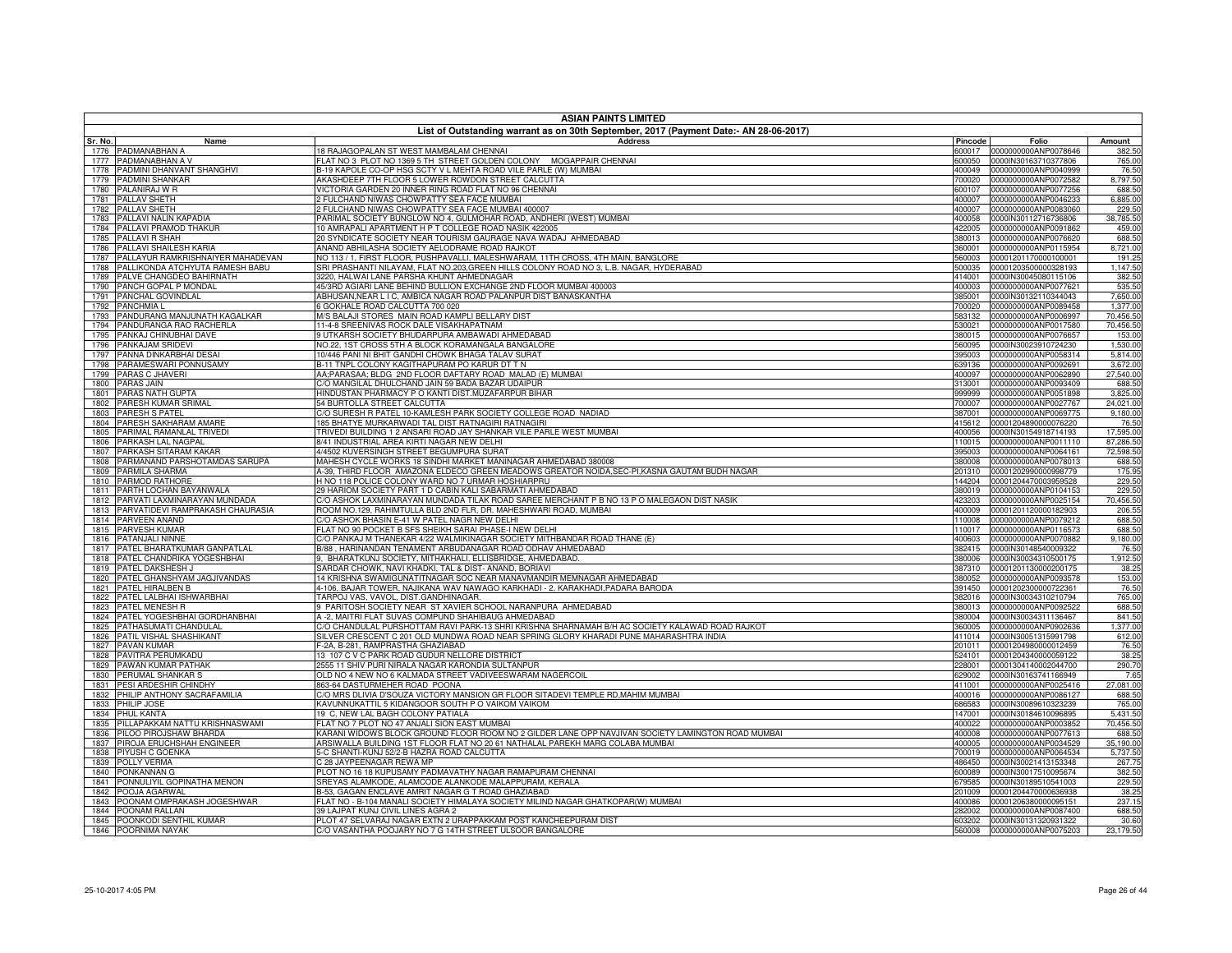| <b>ASIAN PAINTS LIMITED</b>                                   |                                                                                                                             |                  |                                              |                        |  |
|---------------------------------------------------------------|-----------------------------------------------------------------------------------------------------------------------------|------------------|----------------------------------------------|------------------------|--|
| Sr. No.<br>Name                                               | List of Outstanding warrant as on 30th September, 2017 (Payment Date:- AN 28-06-2017)<br><b>Address</b>                     | Pincode          | Folio                                        | Amount                 |  |
| POORNIMA UPADHYAY<br>1847                                     | 16 KRISHNA KUNJ LAXMI COLONY B/H DENA BANK ELLISBRIDGE AHMEDABAD                                                            |                  | 380006 0000000000ANP0061052                  | 765.00                 |  |
| POTDAR RAJEEV KRISHNA<br>1848                                 | 29 B/643 LOKMANYA NAGAR PUNE                                                                                                | 411030           | 0000000000ANP0048726                         | 14,688.00              |  |
| POTTURI VENKATA USHARANI<br>1849                              | 23-1-97 LAKSHMI JEWELLERS SANTHA BAZAR CHIRALA                                                                              |                  | 523155 0000IN30037810183546                  | 30.60                  |  |
| 1850<br>PRABHA AGRAWAL                                        | PRABHAKAR COMPOUND VARANASI                                                                                                 | 221001           | 0000IN30112716589585                         | 6.502.50               |  |
| PRABHA MALOO<br>1851                                          | JRM SECURITIES & FINANCE PVT LTD 4380/4B ANSARI ROAD FLAT NO 16 DARYAGANJ NEW DELHI                                         | 110002           | 0000000000ANP0095741                         | 9,180.00               |  |
| PRABHAKAR SUSARLA<br>1852                                     | CO K V SUBRAHMANYAM 315 ADITYA APTS. 6-3-671 PUNJA GUTTA HYDERABAD (A P)                                                    | 500482           | 0000000000ANP0030549                         | 41,080.50              |  |
| PRABHAVATI VIJAY SURANA<br>1853                               | 1022, SHUKLA LANE, VEER SAVARKAR LANE, NASIK (MAH.)                                                                         | 422001           | 0000IN30198310491138                         | 76.50                  |  |
| PRABIRENDRA MOHAN GHOSH<br>1854                               | HEAD OF INTERNAL AUDIT BANK OF OMAN BAHRAIN & KUWAIT P O BOX NO 1708 RUWI-112                                               | 999999           | 0000000000ANP0902199                         | 1,377.00               |  |
| PRADEEP BHALOTIA<br>1855<br>PRADEEP CHANDRA KATHI             | SHRI RAJESHWARI PRINTERS PAREEK COLLEGE ROAD JAIPUR<br>ROAD NO 7 BANJARA HILLS HYDERABAD ANDHRA PRADESH                     | 302006<br>500034 | 0000000000ANP0049882<br>0000000000ANP0008824 | 13,005.00<br>23,485.50 |  |
| 1856<br>1857<br>PRADEEP GOYAL                                 | <b>B-53 SOAMI NAGAR NEW DELHI</b>                                                                                           | 110017           | 0000IN30036020375706                         | 26,392.50              |  |
| PRADEEP GOYAL<br>1858                                         | <b>B-53 SOAMI NAGAR NEW DELHI</b>                                                                                           | 110017           | 0000000000ANP0020903                         | 44,064.00              |  |
| PRADEEP KAMATH V<br>1859                                      | NO 207 USHODAYA ELITE NEAR PADMAVATHI MEENAKSHI KALYAN MANTAP H V HALLI RAJARAJESHWARI NAGAR BANGALORE                      | 560098           | 0000000000ANP0097449                         | 1,377.00               |  |
| 1860<br>PRADEEP KHANDERAO PATIL                               | <b>SIGNAL CAMP BH DESHIKENDRA HIGH SCHOOL LATUR</b>                                                                         | 413512           | 00001203320007562451                         | 76.50                  |  |
| PRADEEP NARAYAN PALWANKAR<br>1861                             | <b>TB/24 AKASH GANGA HSG COMPLEX RABODI THANE THANE</b>                                                                     | 400099           | 00001201330000344918                         | 53.55                  |  |
| 1862<br>PRADEEP P                                             | C 9/1948, K-180 KOCHAR ROAD, SASTHAMANGALAM THIRUVANANTHAPURAM KERALA                                                       | 695010           | 0000IN30189510025545                         | 22.95                  |  |
| 1863<br>PRADEEP SHARMA                                        | /O ORIENTAL INS CO LTD D O NO 6 MANJUSHA BLDG 2ND FLOOR 57 NEHRU PLACE NEW DELHI                                            | 110019           | 0000000000ANP0079126                         | 306.00                 |  |
| <b>PRADEEPKUMAR P BAGADIA</b><br>1864                         | LAT NO.3/5 PRIYADARSHNI NAGAR NR R T O OFFICE NAGPUR                                                                        | 440010           | 0000000000ANP0040318                         | 382.50                 |  |
| PRADHUMAN SHANTILAL ZAVERI<br>1865                            | DHANLAXMI P ZAVERI 2223 GIANERA ST SANTA CLARA CA U S A-95054-1321                                                          | 999999           | 0000000000ANP0902154                         | 459.00                 |  |
| 1866<br>PRADIP CHOKSI                                         | AMARDEEP C H SOCIETY DR R P ROAD MULUND WEST MUMBAI                                                                         | 400080           | 0000000000ANP0003205                         | 8,032.50               |  |
| PRADIP DHOLARIA<br>1867                                       | AA;SWASTIKAA; RAJMOTI NAGAR UPLETA                                                                                          | 360490           | 0000000000ANP0054366                         | 1,224.00               |  |
| 1868<br>PRADIP MEHTA                                          | I ROHINI SOCIETY OPP CENTRAL BANK DR RADHAKRISHNAN MARG AHMEDABAD                                                           | 380015           | 0000000000ANP0005793                         | 35,190.00              |  |
| PRADIP PUSHPAKANT CHOKSEY<br>1869                             | AMARDEEP DR RAJENDRA PRASAD RD NEAR LIC COLONY MULUND WEST MUMBAI                                                           | 400080           | 0000000000ANP0112504                         | 10,174.50              |  |
| 1870<br>PRADIP SHAH                                           | 1557 SHUKRAWAR PETH R NO 24 LAXMI NARAYAN MARKET 1ST FLOOR PUNE                                                             | 411002           | 0000000000ANP0021148                         | 70,456.50              |  |
| PRADYUMNA MOHAN KHAN<br>1871<br><b>PRAFUL PAREKH</b>          | COURT ROAD JAMTARA<br>16 PARWATI NIWAS PAINAGAR BORIVALI WEST MUMBAI 400092                                                 | 815351<br>400092 | 00001201092600170017<br>0000000000ANP0079531 | 38.25<br>688.50        |  |
| 1872<br>PRAFULCHANDRA JIVABHAI PATEL<br>1873                  | AA;RUDRADHARAAA; 1 ARPAN SOCIETY T B HOSPITAL POST OFFICE GOTRI ROAD VADODARA                                               | 390021           | 0000000000ANP0008086                         | 35,190.00              |  |
| PRAFULCHANDRA JIVABHAI PATEL<br>1874                          | AA;RUDRADHARAAA; 1 ARPAN BUNGLOW T B HOSPITAL POST OFFICE GOTRI ROAD VADODARA                                               | 390021           | 0000000000ANP0008085                         | 35,190.00              |  |
| 1875<br>PRAFULLA I PATEL                                      | 18-ASHISH 3RD FLOOR VALLABH NAGAR SOCIETY N S ROAD-4 J V P D SCHEME MUMBAI                                                  | 400056           | 0000000000ANP0104640                         | 70,456.50              |  |
| PRAFULLA RAJESH SHAH<br>1876                                  | 17/18 SIMPLEX COLONY MALVIYA NAGAR DURG CHHATTISGARH                                                                        | 491001           | 0000IN30169611926075                         | 688.50                 |  |
| PRAFULLA SWARUPCHAND SHINGAVI<br>1877                         | 161/62 DWARIKA APT MUKUND NAGAR PUNE                                                                                        | 411037           | 0000IN30177412625205                         | 7.65                   |  |
| PRAFULLABEN DIPAKCHANDRA DAVE<br>1878                         | . TRUPTI BUNGLOW PRAMUKH SWAMIMARG ANAND                                                                                    | 388001           | 0000IN30063610262850                         | 38.25                  |  |
| 1879<br>PRAGNA PARMANANDDAS DOSHI                             | JAY MAHAL 11 FLR 29 DADABHAI ROAD VILE PARLE WEST MUMBAI                                                                    | 400056           | 0000000000ANP0030109                         | 8,032.50               |  |
| PRAHLAD KUMAR RAITANI<br>1880                                 | 17/509 PANDU NAGAR KANPUR KANPUR                                                                                            | 208005           | 0000IN30311610499724                         | 76.50                  |  |
| PRAHLAD RAI SHARMA<br>1881                                    | PNO 15, PANCHAVATI COLONY, MANIKONDA, HYDERABAD, ANDHRA PRADESH                                                             | 500089           | 0000IN30021412649420                         | 688.50                 |  |
| 1882<br>PRAKASH BHASKAR MUJUMDAR                              | CANARA BANK DIVISIONAL OFFICE NMDC BUILDING 10-3-311/A CASTLE HILLS MASAB TANK HYDERABAD                                    | 500028           | 0000000000ANP0025394                         | 35,190.00              |  |
| 1883<br>'RAKASH CHANDRA JAIN                                  | 10TI KUNJ 21 B ASHOKA GARDEN RAISEN ROAD BHOPAL 462023                                                                      | 462023           | 0000000000ANP0076918                         | 153.00                 |  |
| 1884<br>PRAKASH DINKAR SAWANT                                 | -10/1 CASUARINA CO OP HSG SOCIETY NEAR GHATKOPAR BUS DEPOT GHATKOPAR EAST MUMBAI                                            | 400075           | 0000000000ANP0029192                         | 35,190.00              |  |
| <b>PRAKASH KUMAR DOSHI</b><br>1885                            | O BOX NO 2748 DUBAI U A E                                                                                                   | 999999           | 0000000000ANP0902699                         | 1,377.00               |  |
| <b>PRAKASH PATEL</b><br>1886<br>1887<br>PRAKASH PRANLAL MEHTA | 2/44 SUKHRAMNAGAR SOCIETY BEHIND ARBUDA MILLS RAKHIAL ROAD AHMEDABAD 380021<br>GOVALSTREET VANIAVAD BHUJ KUTCH GUJARAT      | 380021<br>370001 | 0000000000ANP0077767<br>0000000000ANP0006350 | 306.00<br>8,797.50     |  |
| 1888<br>PRAKASH PRANLAL MEHTA                                 | GOVAL STREET WANIYAVAD BHUJ KUTCH 370001 MEHDIPATNAM                                                                        | 500028           | 0000000000ANP0086463                         | 306.00                 |  |
| PRAKASH R AROOR<br>1889                                       | 72 R CHENSNEY EST COMMDR IN CH RD MADRAS 600105                                                                             | 600105           | 0000000000ANP0084424                         | 306.00                 |  |
| 1890<br>PRAKASH R H                                           | NO T6 GURUPRIYA VINYAS 3RD MAIN HANUMAGIRI LAYOUT PADMANABHA NAGAR BANGALORE                                                | 560070           | 00001203600000111931                         | 252.45                 |  |
| PRAKASH RAMCHANDRA VAHIKAR<br>1891                            | BHARAT PAINT HOUSE 314 NARAYAN PETH GANGADHAR CHAMBERS PUNE                                                                 | 411030           | 0000000000ANP0082721                         | 229.50                 |  |
| 1892<br>PRAKASH S KURI                                        | H NO 9 SK HOMES 4TH MAIN 17TH CROSS RAMESH NAGAR BANGALORE KARNATAKA                                                        | 560037           | 0000IN30051316146382                         | 153.00                 |  |
| 1893<br>PRAKASH TEJRAJ JAIN                                   | NO - 118 A , MARKANDEYA NAGAR KUMTHA NAKA SOLAPUR                                                                           | 413003           | 00001201090003126444                         | 15.30                  |  |
| 1894<br>PRAKASH TUKARAM NAR                                   | 3-308, MOTILAL NAGAR-3, CHAWL NO.39,GOREGAON(W) M.G.ROAD MUMBAI                                                             | 400062           | 00001201090004093343                         | 229.50                 |  |
| 1895<br>PRALHAD D KULKARNI                                    | D 86 TYPE D KAIGA TOWNSHIP NEAR TEMPLE MALLAPUR KARWAR KARNATAKA                                                            | 581400           | 0000IN30051316479466                         | 7.65                   |  |
| 1896<br><b>PRAMILA GULATI</b>                                 | 204 SHAHID BHAGAT SINGH CHOWK ADARSH NAGAR JAIPUR                                                                           | 302004           | 0000000000ANP0064942                         | 459.00                 |  |
| 1897<br>PRAMOD AHUJA                                          | -66 SHAKTI NAGAR EXT DELHI                                                                                                  | 110052           | 0000000000ANP0010467                         | 23,409.00              |  |
| 1898<br>PRAMOD BABURAO AKOLKAR                                | 38 GIRDHARI SADAN D L VAIDYA ROAD DADAR MUMBAI                                                                              | 400028           | 0000000000ANP0090905                         | 688.50                 |  |
| 1899<br>PRAMOD KUMAR SARRAF<br>PRAMOD KUMAR TODI              | %O BAIJNATH PRASAD PRAMOD KUMAR SARRAF SARRAFA BAZAR BHARATPUR RAJ 321001<br>C/O JAMUNALAL MANNALAL 161/1 M G ROAD CALCUTTA | 321001<br>700007 | 0000000000ANP0081883<br>0000000000ANP0060776 | 688.50<br>4,590.00     |  |
| 1900<br>1901<br>PRAMOD KUMAR YADAV                            | (49/6 AMBIA MANDI PILIKOTHI VARANASI UP 221001                                                                              | 221001           | 0000000000ANP0078557                         | 688.50                 |  |
| 1902<br>PRANSHU PRANJAL                                       | %O SURENDRA KUMAR SINHA C K ROAD M P BAGH AARAH BHOJPUR ARRAH                                                               | 802301           | 00001203000000489863                         | 382.50                 |  |
| 1903<br>PRASAD                                                | ODALA 5 109 8 CHAMUNDI NAGAR UJIRE                                                                                          | 574240           | 00001304140006411617                         | 15.30                  |  |
| 1904<br>PRASAD A ABHYANKAR                                    | 3/90 R.B.I QRTS MARATHA MANDIR MARG MUMBAI CENTRAL                                                                          | 400008           | 0000IN30075710936324                         | 918.00                 |  |
| 1905<br>PRASAD K N                                            | <b>IN THE STATE POST BOX NO 1 HINDUPUR 515201</b>                                                                           | 515201           | 0000000000ANP0078148                         | 688.50                 |  |
| PRASANNA SUDAM SHINKAR<br>1906                                | S NO.6/B P NO 43 SHOP NO. 14, BALAJI SURGICALS ASMAR MEHATA CHAMBERS, MALEGAON MALEGAON                                     | 423203           | 0000IN30220110223666                         | 7.65                   |  |
| 1907<br>PRASHANT DANG                                         | HOUSE NO - 202 / 14 MAHALLA MATA RANI KHANNA                                                                                | 141401           | 0000IN30220111435503                         | 30.60                  |  |
| PRASHANT GUNE<br>1908                                         | 10 YASHOMAY CO OP HSG SOC BRAHMIN SOC NAUPADA THANE                                                                         | 400602           | 0000IN30051312331282                         | 76.50                  |  |
| 1909<br>PRASHANT MOHANLAL PATEL                               | %O GAURANG PATEL 94/D SUNIL BLDG FLAT NO-102 OFF INDRANARAYAN PATH SANTACRUZ WEST MUMBAI                                    | 400054           | 0000000000ANP0065121                         | 6,426.00               |  |
| PRASHANTH V SABARAD<br>1910                                   | SRINAGAR 1ST CROSS DHARWAD                                                                                                  | 580008           | 00001203840001094496                         | 22.95                  |  |
| PRASUNAMBA REDDY<br>1911                                      | VO JAISHANKAR SINGHAL H 36 MIG COLONY BEHIND MIG POLICE THANA INDORE M P                                                    | 452001           | 0000000000ANP0085680                         | 1,377.00               |  |
| <b>PRATAP KHIMCHAND BHATIA</b><br>1912                        | ASHOK NIVAS MERCHANT COLONY MITHAPUR                                                                                        | 361345           | 0000000000ANP0006357                         | 35,190.00              |  |
| PRATHAMESH AVINASH KULKARNI<br>1913                           | -3 BHASKAR DARSHAN ARUNODAYA NAGAR MULUND E MUMBAI                                                                          | 400081           | 0000IN30177415361980                         | 76.50                  |  |
| PRATHAPA MU<br>1914<br>PRATIBHA CHAUDHARY<br>1915             | 7/8 ASHTALAKSHMI LAYOUT 3RD MAIN ROAD SARAKKI KERE BANGALORE<br>-204, GREEN ENCCAVE OFF FLAT B. H. AREA KADMA JAMSHEDPUR    | 560078<br>331005 | 00001204470005513583<br>00001203450000235988 | 153.00<br>38.25        |  |
| 1916 PRATIBHA SURYASHEKHAR                                    | 12 187 KRISHIN NIVAS SION EAST MUMBAI                                                                                       |                  | 400022 0000IN30074910190210                  | 15,300.00              |  |
| 1917 PRATIK ANIL ACHARYA                                      | 118 LAMINGTON ROAD RAWAL BUILDING 2ND FLOOR FLAT NO 10 MUMBAI                                                               |                  | 400004 0000IN30160410483904                  | 15.30                  |  |
|                                                               |                                                                                                                             |                  |                                              |                        |  |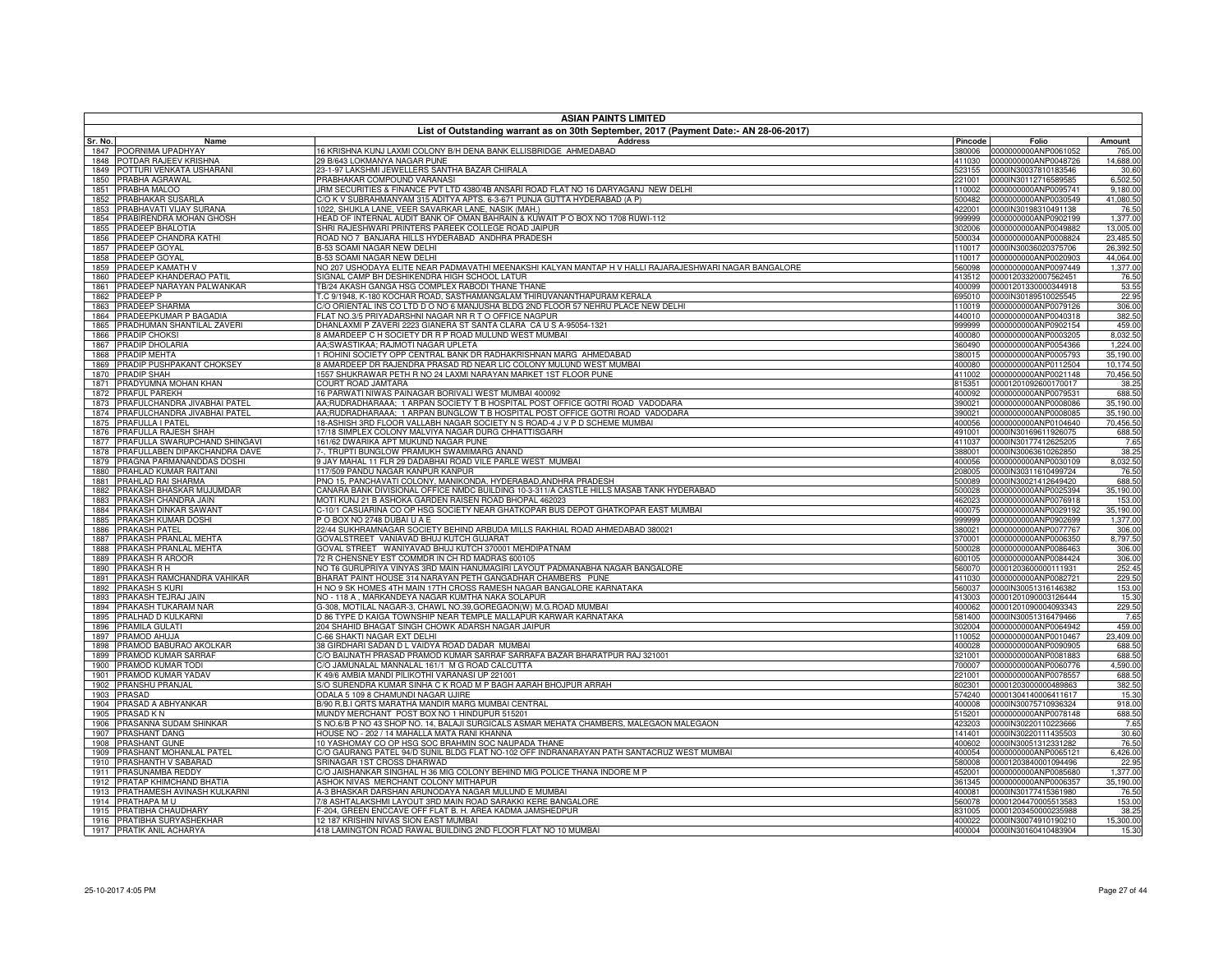| <b>ASIAN PAINTS LIMITED</b>                                     |                                                                                                                          |                  |                                              |                      |  |
|-----------------------------------------------------------------|--------------------------------------------------------------------------------------------------------------------------|------------------|----------------------------------------------|----------------------|--|
|                                                                 | List of Outstanding warrant as on 30th September, 2017 (Payment Date:- AN 28-06-2017)                                    | Pincode          |                                              |                      |  |
| Sr. No.<br>Name<br>1918 PRATIMA SAHU                            | <b>Address</b><br>48 PRINCESS PARK OFFICERS HOSTEL COPERNICUS MARG NEAR INDIA GATE NEW DELHI                             | 110001           | Folio<br>0000000000ANP0007206                | Amount<br>12,852.00  |  |
| <b>PRATIMA SAHU</b><br>1919                                     | PLOT NO 48 BASANTA VIHAR BRAHMESWAR BADAGADA BRIT COLONY BHUBANESWAR                                                     | 751018           | 0000IN30039417552299                         | 114.75               |  |
| PRAVEEN GUPTA<br>1920                                           | H NO 329 GF F SIDE SANT NAGAR NEW DELHI DELHI                                                                            | 110065           | 0000IN30021412127421                         | 765.00               |  |
| PRAVEEN KUMAR KONERU<br>1921                                    | 54 16 8/8 SRINAGAR COLONY VIJAYAWADA                                                                                     | 520008           | 00001203320008181166                         | 84.15                |  |
| PRAVEEN MADANLAL SHARMA<br>1922                                 | 12/301, FLOWER VALLEY, OPP ESTERN EXPRESS HIGHWAY, THANE                                                                 | 400601           | 00001204000000155547                         | 76.50                |  |
| PRAVEEN TRIPATHI<br>1923                                        | ELAT NO.1811/1812 MAGNUM TOWER LOKHANDWALA COMPLEX ANDHERI (W) MUMBAI                                                    | 400058           | 0000000000ANP0052698                         | 20,196.00            |  |
| PRAVIN J BADIANI<br>1924<br>1925<br>PRAVINCHANDRA K GADHIA      | AXMI RANAVAV CHOWK JUNAGADH 362001<br>C/O THA PRADEEP VRAJLAL NR TOWER AMRELI 365601                                     | 362001<br>365601 | 0000000000ANP0091470<br>0000000000ANP0091008 | 306.00<br>688.50     |  |
| PREETHI VINESH SHESHADRI<br>1926                                | 604 SAI SHRADDHA CHSL 1 SHIV VALLABH ROAD ASHOK VAN DAHISAR E MUMBAI                                                     | 400068           | 00001201090005568346                         | 382.50               |  |
| 1927<br>PREETY ARORA                                            | 96, SHANGRILLA, 9TH FLOOR OPP COLABA POST OFFICE SHAHID BHAGAT SINGH ROAD, COLABA MUMBAI                                 | 400005           | 0000IN30064410235267                         | 1,530.00             |  |
| PREETY SHARMA<br>1928                                           | C-113 NARAIN VIHAR NEW DELHI                                                                                             | 110028           | 0000000000ANP0087750                         | 229.50               |  |
| PREM KUMAR P CHHABRIA<br>1929                                   | 4A: JAI SRI KRISHNA KRUPA AA: NO 6 CRESCENT ROAD HIGH GROUNDS BANGALORE                                                  | 560001           | 0000000000ANP0018127                         | 70,456.50            |  |
| PREM KUMAR P CHHABRIA<br>1930                                   | AA;JAI SRI KRISHNA KRUPAAA; 6 CRESENT ROAD HIGHGROUNDS BANGALORE                                                         | 560001           | 0000000000ANP0082487                         | 688.50               |  |
| PREMCHAND MEGHJI SHAH<br>1931                                   | 7/4 DAMANI ESTATE L B S MARG NAUPADA THANE WEST                                                                          | 400602           | 0000000000ANP0094117                         | 688.50               |  |
| PREMSUKH GATTANI<br>1932<br>PRIYA GOPALAKRISHNAN                | CHHAGANLALL SHANKAR LALL A T ROAD JORHAT 785002<br><b>THUNDATHIL (H) KOTTOLLI (PO) CALICUT</b>                           | 785002           | 0000000000ANP0076826                         | 688.50               |  |
| 1933<br>PRIYA PRASHANT CHAPHEKAR<br>1934                        | 103 GAJANAN SOC NAVGHAR AMBADI ROAD VASAI WEST THANE                                                                     | 673016<br>401202 | 0000IN30023912571567<br>00001201320001240942 | 38.25<br>3,825.00    |  |
| 1935<br>PRIYAKANT C PARIKH                                      | 1/12 SHRINAGAR CHANDAVERKER LANE BORIVLI WEST MUMBAI                                                                     | 400092           | 0000000000ANP0086216                         | 688.50               |  |
| PRIYANKBHAI PRAVINBHAI SHAH<br>1936                             | 22 RATNA DEEP DISA TA.DISA BANASKANTHA                                                                                   | 385535           | 00001202200000032930                         | 38.25                |  |
| PRIYARANJAN HOTA<br>1937                                        | RICE 1ST FLOOR 47 WEST APCAR GARDEN ASANSOL ASANSOL WEST BENGAL                                                          | 713304           | 0000IN30021413971895                         | 38.25                |  |
| 1938 PRONAB BORA                                                | A T ROAD TARAJAN NEAR POOL JORHAT                                                                                        | 785001           | 0000IN30125028607166                         | 673.20               |  |
| <b>PUJA RUNGTA</b><br>1939                                      | C/O MAHENDRA KU RUNGTA 7B KIRAN SHANKAR ROY ROAD 1ST FLOOR CALCUTTA                                                      | 700001           | 0000000000ANP0056432                         | 841.50               |  |
| 1940<br>PUKHARAJSING DEVISING CHOUHAN                           | G 3 PRIYADARSHANI NILYAM E 8 EXTN NEAR GULMOHAR COLONY BHOPAL                                                            | 462038           | 00001204720009814138                         | 7.65                 |  |
| PULIBANDLA SIVA RAMA KRISHNA<br>1941                            | G6 RAM'S VSR APARTMENTS OPP SIDDARTHA PUBLIC SCHOOL MAGALRAJAPURAM VIJAYAWADA                                            | 520010           | 0000IN30039410634393                         | 382.50               |  |
| PUNJABHAI DHOLARIA<br>1942<br>1943 PURNIMA AKHIL SHAH           | AA:SWASTIKAA: RAJMOTI NAGAR UPLETA<br>17 POOLE ROAD 437 503                                                              | 360490<br>999999 | 0000000000ANP0054368<br>0000000000ANP0902381 | 1,836.00<br>1,377.00 |  |
| 1944 PURNIMA PAL                                                | PLOT NO 165 SHERE PUNJAB COLONY ANDHERI (E) MUMBAI                                                                       | 400093           | 0000000000ANP0094384                         | 1,224.00             |  |
| PURNIMA R GANDHI<br>1945                                        | C/O D P PAREKH 6B DEV SHANTI NEXT TO KAPOLWADI MARVE RD MALAD WEST MUMBAI                                                | 400064           | 0000000000ANP0078893                         | 688.50               |  |
| 1946 PURSHOTTAMDAS DHARAMDAS BALWANI                            | ROOP TRADERS 34 SIYAGANJ INDORE M P                                                                                      | 452007           | 0000000000ANP0034208                         | 70,456.50            |  |
| 1947 PURSHOTTAMDAS VRUNDAVANDAS PATEL                           | 12 B NILAY APARTMENTS NEAR GULAB TOWER SOLA ROAD THATLEJ AHMEDABAD                                                       | 380059           | 0000000000ANP0005731                         | 70,456.50            |  |
| 1948 PURUSHOTTAM BHALCHANDRA DESHMUKH                           | HOUSE NO 12-10-91 SITAFAL MANDI SECUNDERABAD                                                                             | 500003           | 0000000000ANP0003939                         | 12.928.50            |  |
| 1949 PURUSOTTAM SINGH                                           | P O BOX 1887 BIN SULEIMAN MEDICAL VILLA 01 BIN SULIMAN MEDICAL BLDG SANAIYA ST NR ETISALAT AL AIN                        | 123456           | 0000IN30059710133120                         | 765.00               |  |
| PURVAL PARESHBHAI MODY<br>1950                                  | 19 MOTI NAGAR SOCIETY B/H MAHALAXMI SOCIETY PALDI AHMEDABAD                                                              | 380007           | 0000IN30220110294799                         | 38.25                |  |
| PURVI CHANDRAKANT BHAI PATEL<br>1951                            | 71 KALPAVRUKSH APTS 27 RIDGE ROAD MUMBAI                                                                                 | 400006           | 0000000000ANP0091009                         | 688.50               |  |
| PURVI KAMLESH PAREKH<br>1952<br>PUSHKAR HARIVADEN DALAL<br>1953 | 16 PREM MILAN 87-B NEPEAN SEA ROAD MUMBAI<br>43 SARDAR PATEL COLONY P O NAVJIVAN AHMEDABAD                               | 400006<br>380014 | 0000000000ANP0043075<br>0000000000ANP0082361 | 459.00<br>306.00     |  |
| PUSHKAR HARIVADEN DALAL<br>1954                                 | 43 SARDAR PATEL COLONY P O NAVJIVAN AHMEDABAD                                                                            | 380014           | 0000000000ANP0022175                         | 1,224.00             |  |
| 1955<br>PUSHPA B PALIWAL                                        | A 48 AMRITNAGAR BEDALA ROAD POST BADGAON UDAIPUR                                                                         | 313011           | 0000IN30127630298184                         | 153.00               |  |
| PUSHPA DEVI GARODIA<br>1956                                     | GARODIA BHAWAN JHAUGANJ LANE PATNA CITY                                                                                  | 800008           | 0000000000ANP0056261                         | 688.50               |  |
| PUSHPA DEVI GARODIA<br>1957                                     | GARODIA BHAVAN JHAUGANJ LANE PATNA CITY                                                                                  | 800008           | 0000000000ANP0056260                         | 1,147.50             |  |
| PUSHPA DEVI GARODIA<br>1958                                     | GARODIA BHAWAN JHAUGANJ LANE PATNA CITY                                                                                  | 800008           | 0000000000ANP0056262                         | 459.00               |  |
| PUSHPA DEVI LOHIA<br>1959                                       | 14 NITYADHAN MUKHERJEE ROAD 2ND FLOOR HOWRAH                                                                             | 711101           | 0000000000ANP0066525                         | 1,147.50             |  |
| PUSHPA K RAJE<br>1960                                           | AA:MANGALYAAA: PATEL COLONY ANAND DIST, KHEDA GUJRAT                                                                     | 388001           | 0000000000ANP0063432                         | 48,424.50            |  |
| 1961<br>PUSHPA KHANDELWAL                                       | PLOT NO 99 ALKAPURI ALWAR RAJ                                                                                            | 301001           | 0000000000ANP0077848                         | 688.50               |  |
| PUSHPA SHARMA<br>1962<br>1963<br>PUSHPAGAURI SUDHIR SONI        | 1124 NARSINGH JI KA MANDIR GOPAL JI KA RASTA JOHARI BAZAR JAIPUR<br>C/O SHATTAF JEWELLERS POST BOX 7414 DEIRA DUBAI UAE  | 302003<br>999999 | 0000000000ANP0093323<br>0000000000ANP0902651 | 3,672.00<br>1,377.00 |  |
| 1964<br>PUSHPANJALI                                             | C S OFFICE, POST B DEOGHAR DIST DEOGHAR JHARKHAND                                                                        | 814112           | 0000IN30169610600036                         | 191.25               |  |
| 1965<br><b>PVSPRAKASH</b>                                       | G.G-2,BOMMANAHALLI ITTINA SARVA APPTS 4TH MAIN BOMMANAHALLI BANGALORE                                                    | 560068           | 00001201090002938177                         | 76.50                |  |
| 1966<br>Pankaj Kumar                                            | S/o Prabhunath Prasad Koat Bazar Sitamarhi                                                                               | 843302           | 0000IN30177410252149                         | 191.25               |  |
| 1967<br>Pravin Shriram Jadhao                                   | 70-B, Besides Hanuman Temple Parvati Nagar Nagpur                                                                        | 440027           | 00001201060100073241                         | 22.95                |  |
| R AANCHAL SINGH<br>1968                                         | C/O ANIL KAPOOR CROWN DRUG STORES 28-B KHAN MARKET NEW DELHI                                                             | 110003           | 0000000000ANR0075987                         | 9,180.00             |  |
| 1969<br>R G PANCHANG                                            | S N 1115 / A / 2 202 LAXMI ENCLAVE PUNE UNIVERSITY ROAD SHIVAJI NAGAR MODEL COLONY PUNE CITY MAHARASHTRA INDIA           | 411016           | 0000000000ANR0097088                         | 11,704.50            |  |
| 1970<br>R INDIRA                                                | OLD NO. 11, NEW NO 43 REDDY PALAYAM, ATHIPATTU, THIRUVALLUR DISTRICT                                                     | 601203           | 00001201090003872728                         | 15.30                |  |
| 1971<br><b>RKKRAGPLTD</b><br>1972<br>R PANDIYAKUMAR             | JEEVAN TARA BUILDING 5 PARLIAMENT STREET NEW DELHI 110001<br>12/88, TITAN TOWNSHIP, MATHIGIRI, HOSUR                     | 110001<br>635110 | 0000000000ANR0090647<br>00001204470000508768 | 688.50<br>15.30      |  |
| 1973<br>R RAMADOSS RAMASAMY                                     | <b>9 A I D KOIL NORTH STREET VIJAYA PURAM TIRUVARUR</b>                                                                  | 610001           | 0000000000ANR0009573                         | 11,704.50            |  |
| 1974<br>R RAMALINGAM                                            | 10 ASHOK NAGAR CHETTY STREET COIMBATORE                                                                                  | 641001           | 0000000000ANR0115543                         | 1,836.00             |  |
| 1975<br>R RAVI                                                  | 5/5 K S N RICE MILL STREET KADAIVEETHI VELAYUTHAM PALAYAM PUNJAI PUGALUR KARUR                                           | 639117           | 0000IN30039411811499                         | 688.50               |  |
| 1976<br>R SATHIYANARAYANAN                                      | 106 BAZZAR STREET KALLAKURICHI S A DT TAMILNADU                                                                          | 606202           | 0000000000ANR0052949                         | 3,442.50             |  |
| 1977<br>R UMA                                                   | AP119 AF 6TH STREET 11TH MAIN ROAD ANNA NAGAR MADRAS                                                                     | 600040           | 0000000000ANR0064560                         | 306.00               |  |
| 1978<br>RABINDRA NATH GUPTA                                     | <b>IST FLOOR SOUTH BLOCK 3 MANGOE LANE CALCUTTA</b>                                                                      | 700001           | 0000000000ANR0068592                         | 76.50                |  |
| 1979<br>RACHNA SAIGAL                                           | B 2/709 Varun Appartments Plot No 12 Sector 9 Rohini Delhi                                                               | 110085           | 00001202990005653573                         | 15.30                |  |
| 1980 RADHA A                                                    | 380 1 D3 P AND T COLONY SALEM C SALEM                                                                                    | 636004           | 00001204470006476431                         | 306.00               |  |
| 1981<br>RADHA GARG<br>1982<br>RADHA RAMAMURTHY                  | H NO A53 THERMAL CLY BATHINDA<br>BLDG NO C-19/301 VASANT PALASH CHS VASANT VIHAR HSG COMPLEX POKHRAN ROAD NO 2 THANE (W) | 151002<br>400601 | 00001204470003526566                         | 459.00               |  |
| 1983 RADHAKISHAN VYAS                                           | FAGARDA BHAVAN PHALODI DIST- JODHPUR                                                                                     | 342301           | 0000000000ANR0041263<br>0000IN30160410322649 | 2,524.50<br>114.75   |  |
| 1984 RADHAKRISHNA KAMATH H                                      | MERCHANT, MARKET ROAD KUNDAPURA                                                                                          | 576201           | 0000000000ANR0085654                         | 688.50               |  |
| RADHAKRISHNA NARAYANA SHENAI<br>1985                            | 63 K H B COLONY VISHWESHWAR NAGAR HUBLI KARNATAKA                                                                        | 580032           | 0000000000ANR0008619                         | 70,456.50            |  |
| RADHAKRISHNAN CHANDRASEKARAN<br>1986                            | 4-701, DOCTOR QUARTERS, SAIMS CAMPUS, SANWER ROAD, INDORE                                                                | 452010           | 00001204720000049631                         | 765.00               |  |
| 1987 RADHAKRISHNAN S                                            | 0/0 S MURUGESAN HSC NO 410 K P ROAD R A MAVARAMAPURAM OPP SOMBANDAR N SCHOOL NAGER COIL KANYAKUMARI DT                   | 600001           | 0000000000ANR0084415                         | 306.00               |  |
| 1988 RADHIKA KATARIYA                                           | D-964 NEW FRIENDS COLONY NEW DELHI                                                                                       |                  | 110065 0000000000ANR0062968                  | 3,672.00             |  |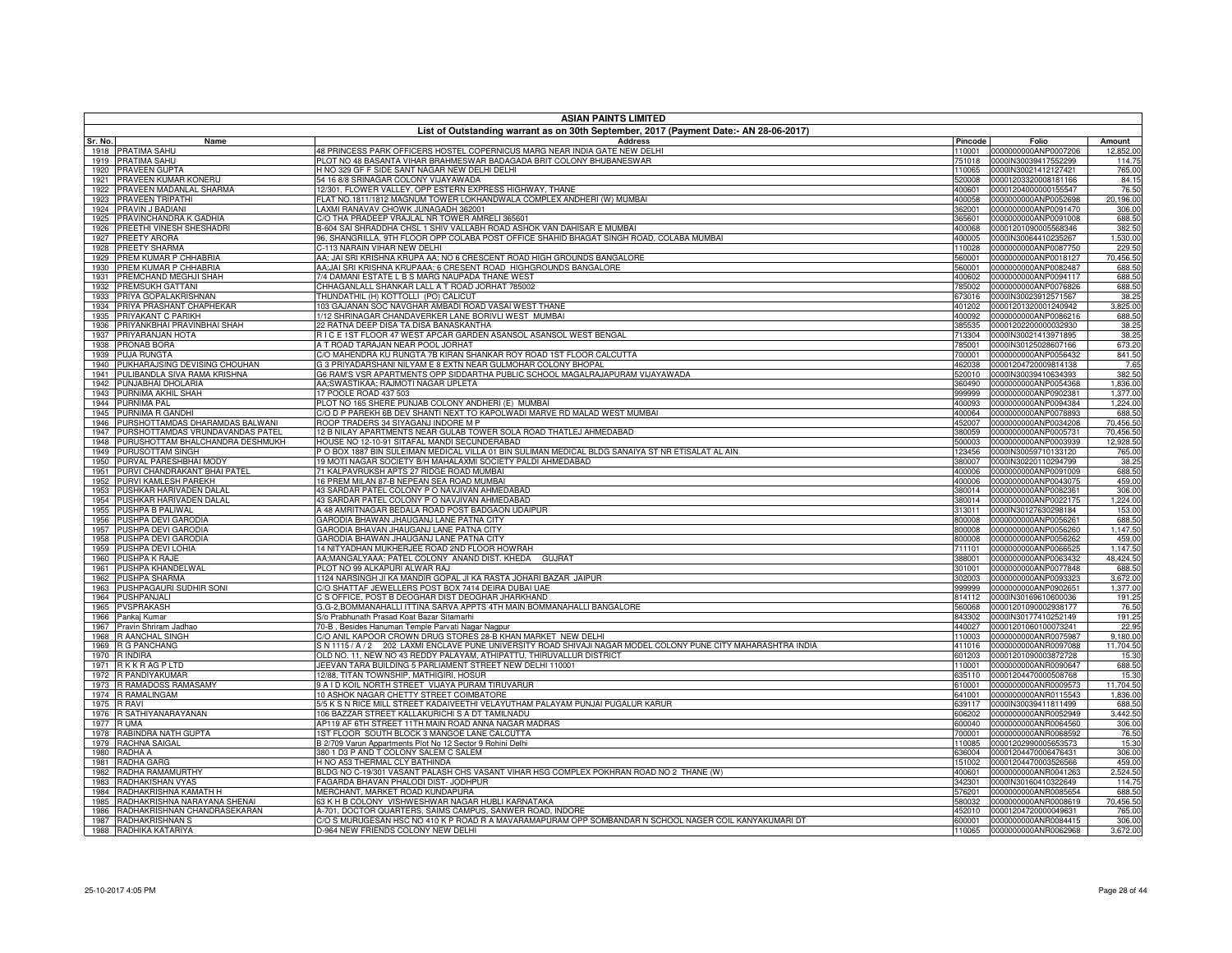|              | <b>ASIAN PAINTS LIMITED</b>                      |                                                                                                                                                             |                  |                                              |                      |  |
|--------------|--------------------------------------------------|-------------------------------------------------------------------------------------------------------------------------------------------------------------|------------------|----------------------------------------------|----------------------|--|
| Sr. No.      | Name                                             | List of Outstanding warrant as on 30th September, 2017 (Payment Date:- AN 28-06-2017)<br><b>Address</b>                                                     | Pincode          | Folio                                        | Amount               |  |
| 1989         | <b>RAGHAV BAHL</b>                               | 124 JEEVAN BHARATHI BLDG CONNAUGHT CIRCUS NEW DELHI                                                                                                         | 110001           | 0000000000ANR0074084                         | 36,720.00            |  |
| 1990         | RAGHAVACHARI NARASIMHAN                          | 69 C P RAMASWAMY IYER ROAD 2ND FLOOR MADRAS                                                                                                                 |                  |                                              | 3,825.00             |  |
|              | 1991 RAGHAVENDRA PAIT                            | STATE BANK OF INDIA P B NO 10 KRISHNA COMPLEX UDUPI D K                                                                                                     | 576101           | 0000000000ANR0091986                         | 688.50               |  |
| 1992<br>1993 | RAGHU NATH SINGH<br>RAGHU RUNGTA                 | C/O ASIAN PAINTS I LTD B-4 SETHI COLONY JAIPUR<br>C/O DELUXE ROADWAYS PVT LTD 39 KALI KRISHNA TAGORE STREET 4TH FLOOR, ROOM NO 419/2 CALCUTTA               | 302004<br>700007 | 0000000000ANR0003397<br>0000000000ANR0094119 | 2,830.50<br>688.50   |  |
| 1994         | RAGHUVIR SARAN                                   | RZ - 519 B - 2 RAJ NAGAR - 1 PALAM COLONY NEW DELHI                                                                                                         | 110045           | 0000IN30257410007790                         | 382.50               |  |
| 1995         | <b>RAGURAM S</b>                                 | 10 RAMACHANDRA IYER STREET NEHRU NAGAR CHROMEPET CHENNAI                                                                                                    | 600044           | 0000IN30131320926622                         | 76.50                |  |
| 1996         | RAHA DEVI GOPINATHAN PILLAI                      | KTS C/O YBA KANOO P B NO 37 DAMMAN S A 3                                                                                                                    | 999999           | 0000000000ANR0901984                         | 1,377.00             |  |
| 1997         | RAHINA                                           | NALAKATH KALLINGAL HOUSE EDAKKAZHIYOOR P O THRISSUR, KERALA<br>20/498, LAJPAT NAGAR KANPUR                                                                  | 680515           | 0000IN30189510828897                         | 38.25                |  |
| 1998<br>1999 | RAHUL BAGGA<br>RAHUL JALAN                       | SHRINIKETAN 86-A NETAJI SUBHASH ROAD MARINE DRIVE MUMBAI                                                                                                    | 208015<br>400002 | 0000IN30055610168886<br>0000000000ANR0102914 | 114.75<br>459.00     |  |
| 2000         | RAHUL NANDI                                      | D-3, KAILASH COLONY NEW DELHI                                                                                                                               | 110048           | 0000IN30087020011088                         | 39,856.50            |  |
| 2001         | RAHUL PARAKH                                     | C/O SUBH LAXMI 40-A ARMENIAN STREET CALCUTTA                                                                                                                | 700001           | 0000000000ANR0095328                         | 459.00               |  |
| 2002         | RAHUL PIMPALKAR                                  | 82, BRIJESHWARI EXTENSION, INDORE.                                                                                                                          | 452001           | 0000IN30097411241302                         | 206.55               |  |
| 2003<br>2004 | <b>RAHUL SHARMA</b><br>RAHUL SUDHIR PINGLE       | HOUSE NO. 168 SECTOR 9 SHASTRI NAGAR MEERUT<br>4/38 DEVDATTA RAJARAM TAWADE RD DAHISAR (WEST) MUMBAI                                                        | 250004<br>400068 | 00001203350001883403<br>0000000000ANR0076205 | 191.25<br>1,836.00   |  |
| 2005         | RAJ GOPAL                                        | 1923 ABDULLAPUR, LUDHIANA                                                                                                                                   | 141001           | 00001202420000852656                         | 688.50               |  |
| 2006         | RAJ KUMAR AGARWAL                                | 37 FIRST FLOOR DESHBANDHU APPARTMENT KALKAJI NEW DELHI                                                                                                      | 110019           | 0000IN30018313516863                         | 306.00               |  |
| 2007         | RAJ KUMAR AHUJA                                  | B - 3/3208, VASANT KUNJ, NEW DELHI                                                                                                                          | 110070           | 0000IN30226910938481                         | 114.75               |  |
| 2008         | <b>RAJ KUMARI</b>                                | H NO 20 GALI NO 5 J EXTENTION LAXMINAGAR DELHI                                                                                                              | 110092           | 0000000000ANR0071493                         | 35,190.00            |  |
| 2009<br>2010 | RAJ NARAYAN SINGH<br>RAJ PANDURANG BHARNE        | EWS 318 KDA COLONY SUJANPUR KANPUR<br>LAKSHIMI VIHAR OLD MARKET MARGAO GOA                                                                                  | 208013<br>403601 | 0000IN30177411314555<br>0000000000ANR0021411 | 306.00<br>35,190.00  |  |
| 2011         | RAJ PRAKASH MAURYA                               | 259-A, MAURYA NIWAS, NEAR DAL MILL, MOH MIRZAPUR, GITA PRESS, GORAKHPUR                                                                                     | 273001           | 00001201750000372435                         | 7.65                 |  |
| 2012         | RAJA RAM PATHAK                                  | <b>631 RAJENDRA NAGAR LUCKNOW</b>                                                                                                                           | 226004           | 00001202990004102002                         | 229.50               |  |
| 2013         | RAJA RAMANATHAN                                  | C/O K R N SWAMY 5 RAM NIWAS 226 SION ROAD SION (E) MUMBAI                                                                                                   | 400022           | 0000000000ANR0003067                         | 30,753.00            |  |
| 2014         | RAJADHYAKSHA ANAND                               | A-103 MOONLIGHT APARTMENTS CHAKALA MAHAKALI CAVES ROAD ANDHERI (WEST) MUMBAI                                                                                | 400093           | 0000000000ANR0003102                         | 7,650.00             |  |
| 2015<br>2016 | RAJALAKSHMI VELU<br>RAJAN A LONKAR               | DEPT OF SURGERY P O BOX 7805 RIYADH 11472<br>501- VIJAY TOWER BHASKAR COLONY THANE                                                                          | 999999<br>400602 | 0000000000ANR0902022<br>0000IN30135610088965 | 1,377.00<br>382.50   |  |
| 2017         | RAJAN DINKAR KALWIT                              | E-5. NEELKAMAL CO-OP. HOUSING SOCIETY 62 BAJAJ NAGAR NAGPUR                                                                                                 | 440010           | 00001201060100007300                         | 1,836.00             |  |
| 2018         | RAJAN GANGADHAR VARADKAR                         | PLOT NO 30 R D P 1 GORAI PRANITA CO HSG PLOT NO 501 5TH FLR GORAI 1 BORIVALI W MUMBAI                                                                       | 400092           | 00001202990003391491                         | 38.25                |  |
| 2019         | RAJAN KHUNGER                                    | SHAKTI NAGAR NUMAISH CAMP SAHARANPUR SAHARANPUR                                                                                                             | 247001           | 00001201350000065623                         | 76.50                |  |
| 2020         | RAJAN PRABHAKAR SINAI PRIOLKAR                   | HOUSE NO 115 VILLAGE PRIOL TALUKA PONDA DISTRICT SOUTH GOA PONDA MAHARASHTRA                                                                                | 403401           | 0000IN30021412261184                         | 191.25               |  |
| 2021<br>2022 | RAJAPPAN K G<br>RAJASEKAR KASTLA                 | KANYE KONIL THUNDATHILMALA CHENGANNUR CHENGANNUR<br>FLAT NO 5109 SRILA TOWERS HYDERANAGAR HYDERABAD A P                                                     | 689121<br>500072 | 0000IN30023913206477<br>0000000000ANR0092032 | 38.25<br>688.50      |  |
| 2023         | RAJEEV DHODY                                     | D 283 GOVINDPURI MODI NAGAR GHAZIABAD GHAZIABAD                                                                                                             | 201204           | 00001201330000835553                         | 22.95                |  |
|              | 2024 RAJEEV GUPTA                                | C/O R S INTERNATIONAL 23-A 7TH FLR ROOM NO 13 NETAJI SUBHASH ROAD CALCUTTA                                                                                  | 700001           | 0000000000ANR0067262                         | 76.50                |  |
| 2025         | RAJEEV KUMAR CHAWLA                              | 203 CHAWKHANDI KYDGANJ ALLAHABAD 211003 UP                                                                                                                  | 211003           | 0000000000ANR0089894                         | 688.50               |  |
| 2026<br>2027 | RAJEEV KUMAR MALISETTY<br>RAJEEV KUMAR PRASAD    | 1542, GROUND FLOOR, 2ND - MAIN, 'E' BLOCK, AECS LAYOUT, KUNDALAHALLI, BANGALORE<br>C/O PARMASHAW PRASAD NEAR GANESH MANDIR KHARANGAJHAR,LOHABASA JAMSHEDPUR | 560037<br>831004 | 00001204470001095082<br>00001203840000059092 | 382.50               |  |
| 2028         | RAJEEV NIRANJAN SHAH                             | 201 WEST VIEW                                                                                                                                               | 400001           | 0000000000ANR0029477                         | 38.25<br>20,502.00   |  |
| 2029         | RAJEEV P KARAJGIKAR                              | SUKHASHREE BUNGALOW 34 SAMARTH NAGAR AURANGABAD                                                                                                             | 431001           | 0000000000ANR0044547                         | 44,064.00            |  |
|              | 2030 RAJENDRA ATMARAM MODI                       | CHOKSHI D RAJNIKANT & CO. OPP GHANCHIS POLE MANEKCHOWK AHMEDABAD                                                                                            | 380001           | 0000IN30132110056508                         | 3,901.50             |  |
| 2031         | RAJENDRA BABULAL GANDHI                          | PLOT NO 15 BABUBHAI MARKET KOREGAON TAL KOREGAON DIST SATARA 415501                                                                                         | 415501           | 0000000000ANR0078437                         | 688.50               |  |
| 2032<br>2033 | RAJENDRA GOENKA<br>RAJENDRA K SHAH               | BANARAS AUTO TRACTORS C 21/4 A MALDAHYA VARANASI<br>C/O MR JANAK R SHAH A/9 MANGAL DEEP FLAT JODHPUR VILLAGE ROAD AHMEDABAD                                 | 221002<br>380015 | 0000000000ANR0078569<br>0000000000ANR0026084 | 688.50<br>35,190.00  |  |
| 2034         | RAJENDRA KUMAR                                   | D-137 ANAND NIKETAN, ROAD NO 1 NEW DELHI 110 021                                                                                                            | 110021           | 0000000000ANR0087769                         | 688.50               |  |
| 2035         | RAJENDRA KUMAR DUTTA                             | 175 GANDHI COLONY NORTH MUZAFFARNAGAR U P 251001                                                                                                            | 251001           | 0000000000ANR0079194                         | 382.50               |  |
| 2036         | RAJENDRA KUMAR LOHIA                             | C/O UNIVERSAL HARDWARE CENTRE 44 R R ROAD P O RANIGANJ DIST BURDWAN W B                                                                                     | 713347           | 0000000000ANR0086977                         | 229.50               |  |
| 2037         | RAJENDRA KUMAR MANGAL                            | DHANWANTRI NAAGR -B GANGAPURCITY SWAIMADHOPUR                                                                                                               | 322201           | 00001201060500314181                         | 7.65                 |  |
| 2038<br>2039 | RAJENDRA KUMAR NAMDEV<br>RAJENDRA MEDANKAR       | C/O NAMDEV HARDWARE STORES LOHA BAZAR ITARASI M P<br>L/5 HIMALI CO-OP SOCIETY NR MHATRE BRIDGE ERANDWANA PUNE                                               | 461111<br>411004 | 0000000000ANR0009059<br>0000000000ANR0077103 | 5,814.00<br>2,524.50 |  |
| 2040         | RAJENDRA MEHTA                                   | NO 5 AKC COLONY CHINNANDAN KOIL ROAD KARUR                                                                                                                  | 339001           | 0000IN30177412748534                         | 38.25                |  |
| 2041         | RAJENDRA MORARKA                                 | 24-B CARMICHAEL ROAD MORARKA HOUSE MUMBAI                                                                                                                   | 400026           | 0000000000ANR0057075                         | 306.00               |  |
| 2042         | RAJENDRA PRASAD K S                              | S L V STORES HARDWARE MERCHANTS MULBAGAL KARNATAKA 563131                                                                                                   | 563131           | 0000000000ANR0083976                         | 688.50               |  |
| 2043<br>2044 | RAJENDRA TRIVEDI<br>RAJENDRABHAI BALUBHAI CHOKSI | 16 KRISHNA NAGAR SOCIETY NAVA VADAJ AHMEDABAD<br>JAWAHAR SHERI NR SWAMINARAYAN TEMPLE PETLAD DIST ANAND                                                     | 380013<br>388450 | 0000000000ANR0076577<br>0000IN30308510013129 | 688.50               |  |
| 2045         | RAJENDRABHAI PUJABHAI PATEL                      | CO SHIV FINANCIAL CONSULTANCY CHAWADI BAZAR PETLAD DISTT KAIRA (GUJARAT)                                                                                    | 388450           | 0000000000ANR0062352                         | 76.50<br>11,016.00   |  |
| 2046         | RAJENDRAKUMAR SHARMA                             | 4 THA HOUSING BOARD SHASTRINAGAR JAIPUR RAJASTHAN                                                                                                           | 302001           | 0000000000ANR0045590                         | 14,688.00            |  |
|              | 2047 RAJESH BANSAL                               | M/S KOMAL TRADERS 39 PATEL MARKET PO SRIGANAGAR 335001                                                                                                      | 335001           | 0000000000ANR0091492                         | 688.50               |  |
|              | 2048 RAJESH CK                                   | C/O PALADI TRADING COMPANY NO 6 M R R LANE S J P ROAD 4TH CROSS BANGALORE                                                                                   | 60002            | 0000000000ANR0095112                         | 612.00               |  |
| 2050         | 2049 RAJESH CHANDAK<br>RAJESH CHOTWANI           | 8 B K PAUL AVENUE 4TH FLOOR KOLKATA<br><b>A/325 KUBERNAGAR AHMEDABAD</b>                                                                                    | 700005<br>382340 | 0000000000ANR0071237<br>0000000000ANR0074418 | 76.50<br>6,502.50    |  |
| 2051         | <b>RAJESH GUPTA</b>                              | C/O RAJESH PAINT & HARDWARE STORE 821 ADARSH NAGAR JAIPUR RAJ                                                                                               | 302004           | 0000000000ANR0077813                         | 688.50               |  |
| 2052         | RAJESH K SHAH                                    | C/O PUNAMCHAND DEVCHAND SHROFF LALLUBHAI CHAKLA BHARUCH                                                                                                     | 392001           | 0000000000ANR0011874                         | 14,688.00            |  |
| 2053         | RAJESH KUMAR JAIN                                | SADHANA BHAWAN MAHAVEER UDYAN PATH BAJAJNAGAR JAIPUR 302017                                                                                                 | 302017           | 0000000000ANR0076973                         | 688.50               |  |
| 2054         | <b>RAJESH KUMAR S</b>                            | <b>IO 93 AZIZ MULK 3RD STREET THOUSAND LIGHTS MADRAS</b>                                                                                                    | 600006           | 0000000000ANR0095432                         | 688.50               |  |
| 2055<br>2056 | RAJESH KUMAR SHAH<br>RAJESH MAHESHWARI           | KASI CHETTY STREET MADRAS<br>3/2 A 16 AMBAR BILDING M G ROAD INDORE INDORE                                                                                  | 600079<br>152001 | 0000000000ANR0063200<br>0000IN30021414055169 | 688.50<br>191.25     |  |
| 2057         | RAJESH N RAIPANCHOLIA                            | MOHINI 7 KOTHARI SCHEME RAMCHANDRA LANE MALAD(W) MUMBAI                                                                                                     | 400064           | 0000000000ANR0072246                         | 3,825.00             |  |
| 2058         | <b>RAJESH SINGH</b>                              | 301 GAUR GALAXY PLOT NO 5 SECTOR 5 VAISHALI GHAZIABAD                                                                                                       | 201010           | 00001202990004448481                         | 76.50                |  |
|              | 2059 RAJESH SUBHASHCHANDRA KOTHARI               | RATNADEEP NIWAS KADOLKAR GALLI KHANAPUR BELGAUM                                                                                                             |                  | 591302 00001201060000457189                  | 53.55                |  |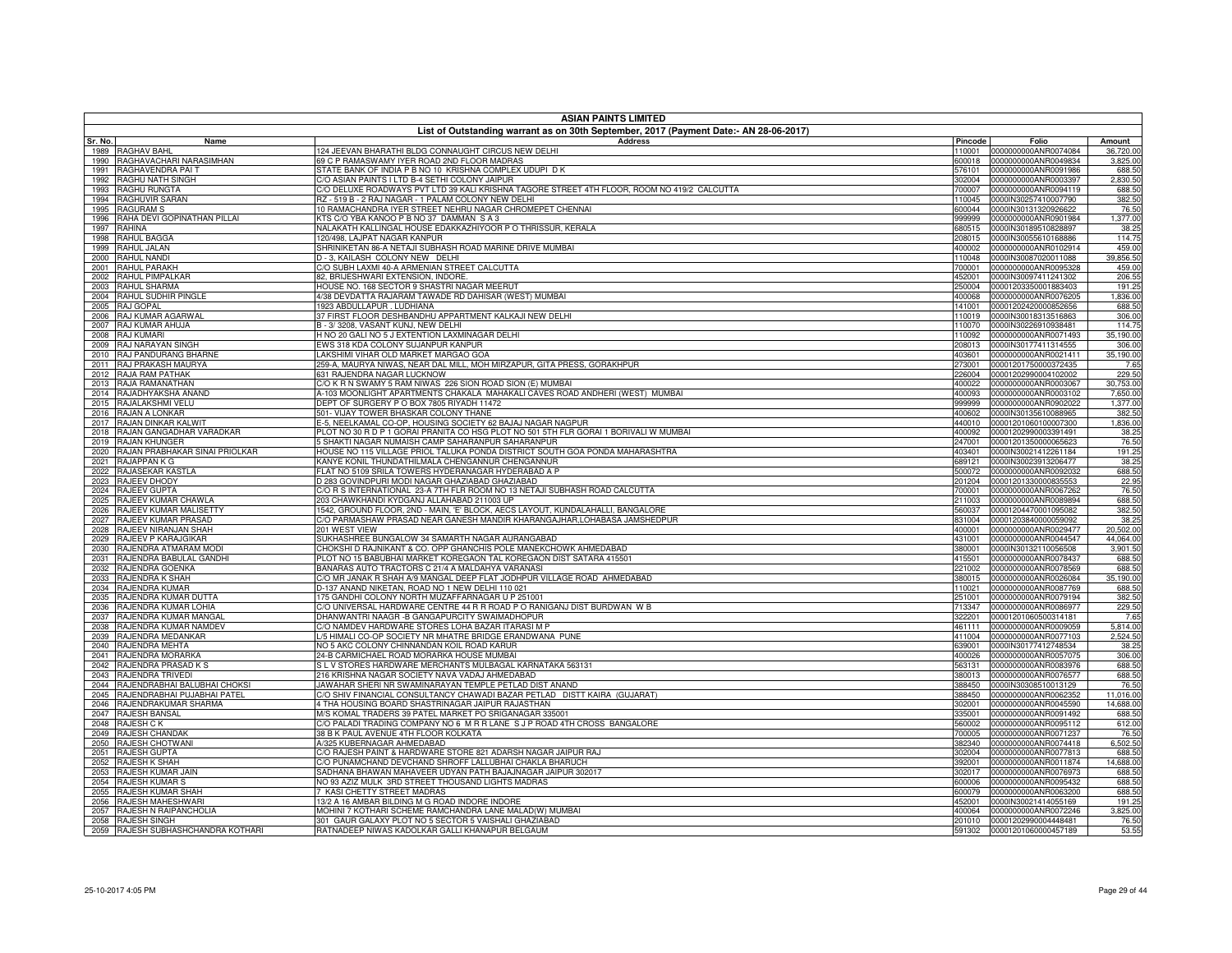|              | <b>ASIAN PAINTS LIMITED</b><br>List of Outstanding warrant as on 30th September, 2017 (Payment Date:- AN 28-06-2017) |                                                                                                                                                                          |                  |                                              |                       |  |
|--------------|----------------------------------------------------------------------------------------------------------------------|--------------------------------------------------------------------------------------------------------------------------------------------------------------------------|------------------|----------------------------------------------|-----------------------|--|
| Sr. No.      | Name                                                                                                                 | <b>Address</b>                                                                                                                                                           | Pincode          | Folio                                        | Amount                |  |
| 2060         | RAJESH VITHALDAS AJUGIA                                                                                              | PATEL BAUG MARVE ROAD MALAD (WEST) MUMBAI                                                                                                                                | 400064           | 0000000000ANR0106302                         | 688.50                |  |
| 2061         | RAJESHKUMAR KANTILAL RATHOD                                                                                          | D-11, ANGAN SOCIETY, I. G. MARG, NR. PETLAD RLY CROSSING, NADIAD                                                                                                         | 387002           | 0000IN30063620032847                         | 30.60                 |  |
| 2062         | RAJESHKUMAR PATEL                                                                                                    | 19 GIRDHARI SADAN D L VAIDYA ROAD DADAR MUMBAI                                                                                                                           | 400028           | 0000000000ANR0085240                         | 1,377.00              |  |
| 2063         | RAJESHKUMAR RAJNIKANT SHAH                                                                                           | DANTAR VADO KHAMBHAT KHAMBHAT                                                                                                                                            | 388620           | 0000IN30305210125709                         | 15.30                 |  |
| 2064<br>2065 | RAJESHWAR SHANKER MATHUR<br>RAJESWARI D                                                                              | C33 MALVIYA MARG C SCHEME JAIPUR<br>207 TILAK ROAD TIRUPATI 517501                                                                                                       | 302001<br>517501 | 0000000000ANR0019975<br>0000000000ANR0077859 | 35,190.00<br>2,830.50 |  |
| 2066         | RAJINDER BHATIA                                                                                                      | C/O NAVNIT BHATIA 52 MODEL TOWN AMRITSAR                                                                                                                                 | 143000           | 0000000000ANR0090786                         | 688.50                |  |
| 2067         | RAJINDER NATH KAUL                                                                                                   | V P O AURANGABAD DIST BULANDSHAHR U P 245401                                                                                                                             | 245401           | 0000000000ANR0078664                         | 688.50                |  |
| 2068         | RAJIV BHARGAVA                                                                                                       | 11 SHRI BUILDING, JUNU ROAD SANTA CRUZ (W), MUMBAI 54                                                                                                                    | 400054           | 0000000000ANR0087524                         | 688.50                |  |
| 2069         | RAJIVE CHANDOK                                                                                                       | 193 A/2 WARD NO. 2 MEHRAULI NEW DELHI                                                                                                                                    | 110030           | 0000IN30147720082322                         | 382.50                |  |
| 2070         | RAJKUMAR M                                                                                                           | NO 6-2/7 MOOVENDAR NAGAR SECOND STREET, VISWANATHAPURAM MADURAI, TAMILNADU                                                                                               | 625014           | 0000IN30189511012667                         | 7.65                  |  |
| 2071         | RAJKUMAR RUPCHAND HOTWANI                                                                                            | ADARSH COLONY NEAR GAYATRI BHAVAN AKOLA AKOLA                                                                                                                            | 444001           | 00001201060002373817                         | 15.30                 |  |
| 2072         | RAJKUMARI GARG<br><b>RAJNEESH</b>                                                                                    | 50 MOTI BAZAR DEHRADUN                                                                                                                                                   | 248001           | 0000000000ANR0059046<br>0000000000ANR0021499 | 29,376.00             |  |
| 2073<br>2074 | RAJNI JAGMOHAN UDESHI                                                                                                | HOUSE NO 247 SECTOR 7 URBAN ESTATE AMBALA CITY<br>BLOCK NO 504 BUILDING NO 5 SEWA SAMITI NAGAR SION KOLIWADA MUMBAI                                                      | 134003<br>400037 | 0000000000ANR0013241                         | 918.00<br>3,442.50    |  |
| 2075         | RAJNI KALIDAS SHAH                                                                                                   | C/O AMRATLAL B SHAH 31 SADGURU FRENCH BRIDGE MUMBAI                                                                                                                      | 400007           | 0000000000ANR0901996                         | 1,377.00              |  |
| 2076         | RAJNI RAMESH SHROFF                                                                                                  | C/O JAMNADAS KHIMJI & SONS BOX NO 251 MUSCAT SULTANATE OF OMAN                                                                                                           | 999999           | 0000000000ANR0902487                         | 1,377.00              |  |
| 2077         | RAJNIKANT SHANTILAL PATEL                                                                                            | BLOCK NO. 34, FF-784 PRAKUTI APPT. GORWA VADODARA                                                                                                                        | 390016           | 0000IN30199110722074                         | 191.25                |  |
| 2078         | RAJNISH DHANANJAY SHARMA                                                                                             | SHOP NO .13 TAREHN COMPLEX NEAR PEER BABA CHOWK TRUST ROAD PATHANKOT                                                                                                     | 145001           | 00001203800000017490                         | 76.50                 |  |
| 2079         | RAJNISH S JAIN                                                                                                       | 203 ANITA APARTMENTS PALI RAOD NR ANDREW COLLEGE BHANDRA MUMBAI                                                                                                          | 400050           | 0000000000ANR0077060                         | 688.50                |  |
| 2080         | RAJSHEKHAR M BASALE                                                                                                  | C-7 SAI GANESH COMPLEX KARVE NAGAR PUNE                                                                                                                                  | 411052           | 0000000000ANR0089225                         | 688.50                |  |
| 2081         | RAJU JAIN                                                                                                            | JAIN BHAWAN HOUSE NO.5321 NAL BANDA TEHSIL ROAD REWARI<br>C/O AL HASHAR & CO P O BOX 7028 MUTTRAH SULTNATATE OMAN                                                        | 123401           | 0000000000ANR0093326                         | 688.50                |  |
| 2082<br>2083 | RAJU KEWALRAM CHHUGANI<br>RAJYSHREE GUPTA                                                                            | 27, RAJDHANI NIKUNJ 94, I P EXTENSION DELHI                                                                                                                              | 999999<br>110092 | 0000000000ANR0902495<br>0000IN30012610038792 | 765.00<br>18,360.00   |  |
| 2084         | RAKESH ANJANKUMAR SHAH                                                                                               | 5 PETHE WADI JAMBLI GALLI BORIVALI (WEST) MUMBAI                                                                                                                         | 400092           | 0000000000ANR0062441                         | 1,912.50              |  |
| 2085         | RAKESH ANJANKUMAR SHAH                                                                                               | 5 PETHE-WADI JAMBLI GALLI BORIVLI (W) MUMBAI                                                                                                                             | 400092           | 0000000000ANR0062531                         | 1,912.50              |  |
| 2086         | <b>RAKESH BHASIN</b>                                                                                                 | 231 GHARONDA NEEM KA BANGER PATPAR GANJ DELHI                                                                                                                            | 110092           | 0000IN30167010089014                         | 765.00                |  |
| 2087         | RAKESH KHANNA                                                                                                        | 2C 38 NEW ROHTAK ROAD NEW DELHI                                                                                                                                          | 110005           | 0000000000ANR0086290                         | 688.50                |  |
| 2088         | RAKESH KUMAR CHOLA                                                                                                   | BILRAM GATE KASGANJ                                                                                                                                                      | 207123           | 00001304140005893674                         | 1,881.90              |  |
| 2089         | RAKESH KUMAR KAPIL                                                                                                   | QR NO 300 STREET NO 05 SHANTI NAGAR BHILAI                                                                                                                               | 490023           | 00001204470005086681                         | 336.60                |  |
| 2090         | RAKESH KUMAR WALIA                                                                                                   | B-06 MCH-318 CHOWK SURAJAN HOSHIARPUR PUNJAB                                                                                                                             | 146001           | 0000IN30211310047813                         | 76.50                 |  |
| 2091         | <b>RAKESH WASON</b>                                                                                                  | OLD C-17/313/E DOUBLE ROAD RAJAJI PURAM LUCKNOW U P                                                                                                                      | 226017           | 0000000000ANR0086750                         | 688.50                |  |
| 2092<br>2093 | RAKESHKUMAR B SHAH<br><b>RAM AVTAR</b>                                                                               | , KRUSHNA SOC. SARDAR PATEL ROAD AT.PO. SEVALIA DIST. KHEDA<br>B-5/29 & 30 SECTOR-3 ROHINI DELHI                                                                         | 388245<br>110085 | 0000IN30199110631811<br>0000000000ANR0090250 | 38.25<br>459.00       |  |
| 2094         | <b>RAM AVTAR MARVAL</b>                                                                                              | S/O SH LAL CHAND MARWAL VILLAGE KHORI RAMPURA POST RAGHUNATHGARH DISTT SIKAR                                                                                             | 302001           | 0000000000ANR0902337                         | 1,377.00              |  |
| 2095         | RAM BAHADUR SINHA                                                                                                    | 17-A ANIL ROY ROAD CALCUTTA                                                                                                                                              | 700029           | 0000000000ANR0018990                         | 70,456.50             |  |
| 2096         | <b>RAM BILASH SINGH</b>                                                                                              | H NO 393 C BLOCK BHULI NAGAR DHANBAD                                                                                                                                     | 828104           | 0000IN30177417549085                         | 382.50                |  |
| 2097         | RAM CHANDAR GAHALOT                                                                                                  | C/O BHATI THREAD CO 76 KHENGRA PUTTY CALCUTTA                                                                                                                            | 700007           | 0000000000ANR0069799                         | 76.50                 |  |
| 2098         | RAM CHANDRA MISHRA                                                                                                   | 140 BAHADUR GUNJ ALLAHABAD                                                                                                                                               | 211003           | 0000000000ANR0018049                         | 612.00                |  |
| 2099         | RAM DOLLY VERMA                                                                                                      | 236 AVAS VIKAS SHAHJAHANPUR UTTAR PRADESH                                                                                                                                | 242001           | 0000IN30051316085866                         | 7.65                  |  |
| 2100<br>2101 | RAM MOHAN AGARWAL<br>RAM PREMKUMAR GIANANI                                                                           | SAMRAT VIKRAM COLONY 26-B, OPP GALI NO.2 SAHARANPUR<br>A-203 TULIP CO OP HOUSING SOCIETY CENTRAL AVENUE HIRANANDANI GARDEN POWAI MUMBAI                                  | 247001<br>400076 | 0000IN30155721929243<br>0000000000ANR0090416 | 38.25<br>688.50       |  |
| 2102         | RAMA GHOSE                                                                                                           | NO 20/A GARCHA 1ST LANE 4TH FLOOR FLAT 4/A KOLKATA                                                                                                                       | 700019           | 0000IN30131321279924                         | 688.50                |  |
| 2103         | RAMA H PAREKH                                                                                                        | 136 KADANNAVAR BUILDING SUBHASH MARKET HINDWADI BELGAUM                                                                                                                  | 590011           | 0000IN30113526168103                         | 99,144.00             |  |
| 2104         | RAMA KRISHNAN S                                                                                                      | NO 10 GAUTAM COTTAGE MITHAGAR ROAD MULUND EAST MUMBAI 400081                                                                                                             | 400081           | 0000000000ANR0084765                         | 382.50                |  |
| 2105         | RAMA PADMANABHAN                                                                                                     | TERFALLS GRANT DUFF RD LOVEDALE OOTACAMUND                                                                                                                               | 643003           | 0000000000ANR0061112                         | 1,530.00              |  |
| 2106         | RAMA PAIK                                                                                                            | 4-1-34C-GOWRI OPP SANDEEP NAGAR N H 17 AMBALPADY UDUPI                                                                                                                   | 576103           | 0000000000ANR0020520                         | 35,190.00             |  |
| 2107         | RAMA SATISH PATEL                                                                                                    | 94-D SUNIL BLDG 102 OFF INDRA NARAYAN PATH SANTACRUZ WEST MUMBAI                                                                                                         | 400054           | 0000000000ANR0113443                         | 4,590.00              |  |
| 2108         | RAMACHANDRA J K                                                                                                      | MATHUR POST 577203 VIA SHIMOGA TK & DIST KARNATAKA STATE                                                                                                                 | 577203           | 0000000000ANR0089963                         | 153.00                |  |
| 2109<br>2110 | RAMAKANT DATTATRAYA BHADEKAR<br>RAMAN BUDHIRAJA                                                                      | 10/1, SHRI SAIBABA NAGAR, SHRI SAICHARAN CHSL., OPP.MANISHA NAGAR, KALWA, THANE<br>C/O KAMAL SHOE STORE 59A CANNING STREET CALCUTTA                                      | 400605<br>700001 | 00001201620000002535<br>0000000000ANR0059975 | 30.60<br>8,721.00     |  |
| 2111         | <b>RAMANK</b>                                                                                                        | HAWAZAN TRADING CO POST BOX 6015 DOHA QATAR A G                                                                                                                          | 999999           | 0000000000ANR0902359                         | 1,071.00              |  |
| 2112         | <b>RAMANTN</b>                                                                                                       | USHUS, EAST OF PALLIPARAMB KAVU TRIPUNITHURA ERNAKULAM KOCHI, KERALA                                                                                                     | 682301           | 0000IN30189510059483                         | 1,377.00              |  |
| 2113         | <b>RAMAN VOHRA</b>                                                                                                   | 3393 GALI KAKEZIAN KATRA BAGHIAN AMRITSAR                                                                                                                                | 143001           | 0000IN30184610119611                         | 688.50                |  |
| 2114         | RAMANA VENKATA KOWDREDDI                                                                                             | 10-3-282/ VENKATADVI NAGAR COLONY HUMAYUN NAGAR HYDERABAD                                                                                                                | 500028           | 0000000000ANR0027034                         | 70,456.50             |  |
| 2115         | RAMANAN SUBRAMANIAN                                                                                                  | 6 III STREET ROYAPETTAH HIGH ROAD MYLAPORE MADRAS 600004                                                                                                                 | 600004           | 0000000000ANR0085391                         | 1,377.00              |  |
| 2116         | RAMANATHAN CHANDRASEKAR                                                                                              | P O BOX NO 18003 SHELL MARKETS ME LTD SALALAH SULTANATE OF OMAN OMAN                                                                                                     | 999999           | 0000000000ANR0902320                         | 1,377.00              |  |
| 2117         | RAMANLAL PATEL                                                                                                       | 27 PRABHUKUNJ SOCIETY NR DAXINI SOCIETY MANINAGAR AHMEDABAD 380008                                                                                                       | 380008           | 0000000000ANR0902147                         | 1,377.00              |  |
| 2118<br>2119 | RAMASHANKAR MAURYA<br>RAMASHRAY SINGH                                                                                | BLDG 1 C 002 SURABHI COMPLEX OPP SILVER PARK MIRA BHAYANDER ROAD MIRA ROAD EAST THANE MAHARASHTRA<br>C/O SRI JAGAT BHASKAR VERMA 46A DARBHANGA CASTLE COMPOUND ALLAHABAD | 401107<br>201003 | 0000IN30051312878824<br>0000000000ANR0065165 | 191.25<br>459.00      |  |
| 2120         | <b>RAMASWAMY</b>                                                                                                     | 193, KAMATCHIAMMAN KOIL STREET, BHAVANI (TK) BHAVANI BHAVANI                                                                                                             | 638301           | 00001203440000297691                         | 15.30                 |  |
| 2121         | RAMASWAMY H S                                                                                                        | SAWMYA KALLESHWARA EXTION HOSADURGA HOSADURGA                                                                                                                            | 577527           | 0000IN30023912460593                         | 2,295.00              |  |
| 2122         | RAMBHAI N ODEDRA                                                                                                     | C/O HABIB ISMAIL BANDAR ROAD POST AT CHORVAD DIST JUNAGADH                                                                                                               | 362250           | 0000000000ANR0092196                         | 688.50                |  |
| 2123         | RAMBHAI VALLABHBHAI PATEL                                                                                            | C/O SHIV FINANCIAL CONSULTANCY CHAWADI BAZAR PETLAD DIST KAIRA                                                                                                           | 388450           | 0000000000ANR0062266                         | 3,672.00              |  |
| 2124         | RAMCHAND RAJENDRA KUMAR HUF                                                                                          | DHADKA ROAD, ASANSOL. ASANSOL                                                                                                                                            | 713302           | 00001201092600126121                         | 306.00                |  |
| 2125         | RAMCHAND RAJENDRA KUMAR HUF                                                                                          | DHADKA ROAD ASANSOL ASANSOL                                                                                                                                              | 713302           | 00001201910300069501                         | 191.25                |  |
| 2126         | RAMCHANDRA KARADKAR                                                                                                  | RELIABLE STORES MAIN ROAD PANCHGANI                                                                                                                                      | 412805           | 0000000000ANR0060646                         | 29,376.00             |  |
| 2127         | RAMDAS LOTU BHIRUD<br>RAMESH C BANAWALA                                                                              | 73 SAMARTHNAGAR NAVI SANGERI PUNE<br>C/O BANK OF BARODA DEESA 385535 (B K)                                                                                               | 411027           | 0000000000ANR0086815<br>0000000000ANR0090308 | 688.50<br>688.50      |  |
| 2128<br>2129 | RAMESH CHALASANI                                                                                                     | 4-1-1233/3-C, SUBHODAYA APARTMENTS BOGGULKUNTA HYDERABAD                                                                                                                 | 385535<br>500001 | 0000000000ANR0008857                         | 35,190.00             |  |
| 2130         | RAMESH CHAND BHATIA                                                                                                  | C 16 BIJLI APARTMENTS 12 JARNAIL BAGH G T KARNAL ROAD DELHI                                                                                                              | 110009           | 0000000000ANR0011040                         | 12,852.00             |  |
|              |                                                                                                                      |                                                                                                                                                                          |                  |                                              |                       |  |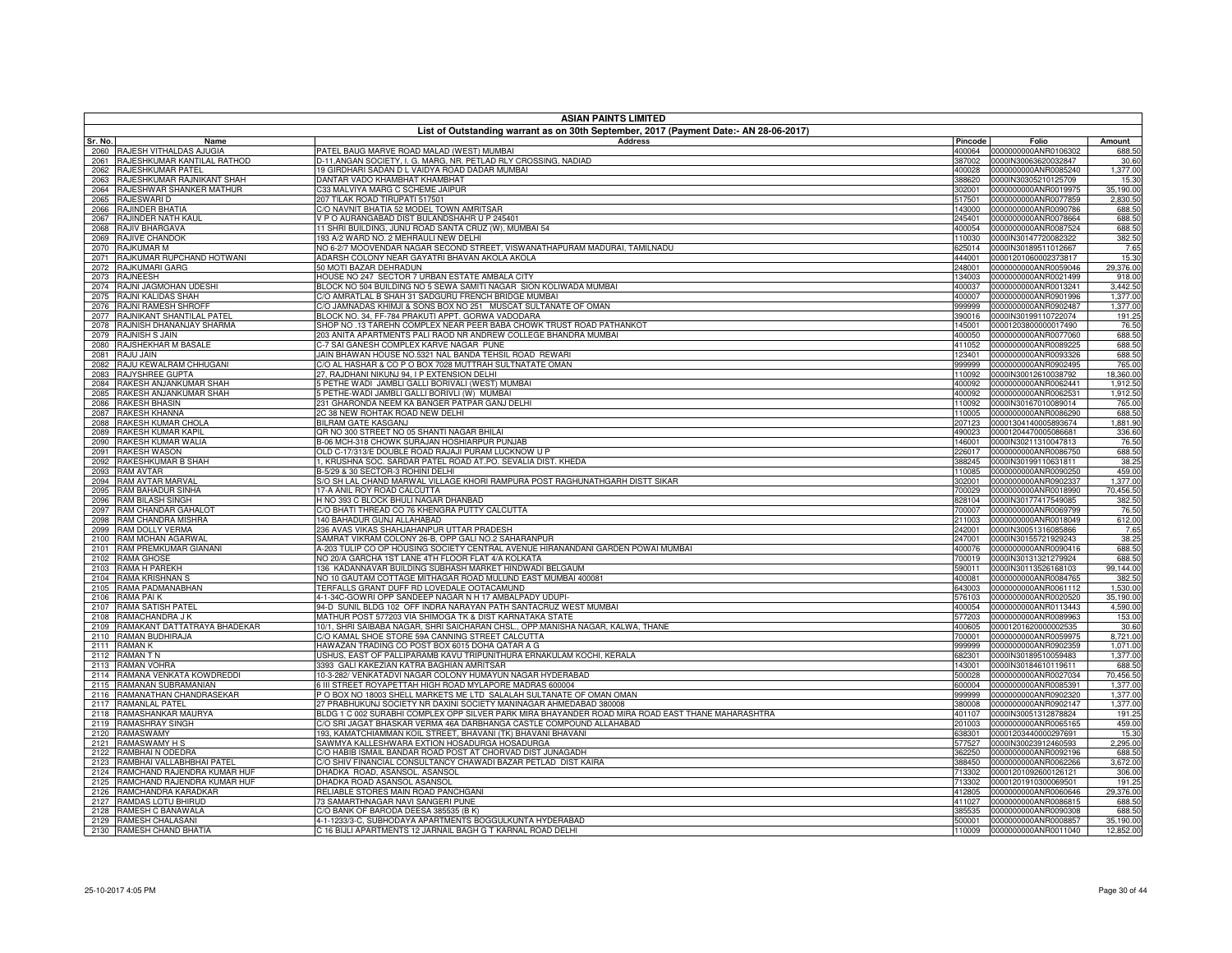|              | <b>ASIAN PAINTS LIMITED</b>                          |                                                                                                                                                                                   |                  |                                              |                       |  |
|--------------|------------------------------------------------------|-----------------------------------------------------------------------------------------------------------------------------------------------------------------------------------|------------------|----------------------------------------------|-----------------------|--|
| Sr. No.      | Name                                                 | List of Outstanding warrant as on 30th September, 2017 (Payment Date:- AN 28-06-2017)<br><b>Address</b>                                                                           | Pincode          | Folio                                        | Amount                |  |
|              | 2131 RAMESH CHANDER GUPTA                            | 201 VARUN NYATI GARDEN MOHAMMED WADI PUNE                                                                                                                                         | 411028           | 0000000000ANR0901653                         | 1,377.00              |  |
| 2132         | RAMESH CHANDRA SAREEN                                | 311 NAPIER TOWN OPPOSITE ANAND CINEMA JABALPUR                                                                                                                                    | 482001           | 0000000000ANR0020031                         | 52,785.00             |  |
| 2133         | RAMESH CHATODKATH                                    | 27 JAY GOPAL LIBERTY GARDEN MALAD WEST MUMBAI 400064                                                                                                                              | 400064           | 0000000000ANR0902303                         | 1,453.50              |  |
| 2134         | RAMESH DHANAJI LADE                                  | 2/3 SHRINATH PANDE CHAWL VILLAGE ROAD DATT MANDIR BHANDUP WEST MUMBAI                                                                                                             | 400078           | 0000000000ANR0085180                         | 1,377.00              |  |
| 2135         | RAMESH GANDHI                                        | 289 SARDAR V P ROAD SHRI BHUVAN 3RD FLOOR MUMBAI                                                                                                                                  | 400004           | 0000000000ANR0003893                         | 18,130.50             |  |
| 2136         | RAMESH GAWANKAR                                      | SHRI NAGAR KAIWALYADHAM B/30 NR KISAN NAGAR THANE                                                                                                                                 | 400604           | 0000000000ANR0003117                         | 35,190.00             |  |
| 2137<br>2138 | RAMESH HINDUJA<br>RAMESH KUMAR                       | C/14 JOSHI APTS LALUBHAI PARK ROAD ANDHERI WEST MUMBAI<br>19 C NEW LAL BAGH COLONY PATIALA                                                                                        | 400058<br>147001 | 0000000000ANR0085466<br>0000IN30184610096900 | 1,377.00<br>5,431.50  |  |
| 2139         | <b>RAMESH KUMAR</b>                                  | E-057, ASHIANA SUNCITY BALIGUMA PO : MGM MANGO JAMSHEDPUR                                                                                                                         | 831018           | 00001203840000000413                         | 61.20                 |  |
| 2140         | RAMESH KUMAR GODDANTI                                | M/S RAMESH PAINTS 5TH LANE ARUNDALPET GUNTUR                                                                                                                                      | 522002           | 0000000000ANR0077883                         | 688.50                |  |
| 2141         | RAMESH KUMAR PARDASANI                               | KRISHNA H/W STOSRES GHORA NIKKAS CHOWK BHOPAL                                                                                                                                     | 462001           | 0000000000ANR0080480                         | 688.50                |  |
| 2142         | RAMESH KUMAR PARDASANI                               | LAXMI HARDWARE STORE BAL BIHAR ROAD GHORA NAKKAS CHOWK BHOPAL M P                                                                                                                 | 462001           | 0000IN30088814910838                         | 6,502.50              |  |
| 2143         | RAMESH L KODURI                                      | HARE KRISHNA APT FLAT NO.202 OT Ulhasnagar                                                                                                                                        | 421003           | 00001202700000179785                         | 76.50                 |  |
| 2144         | RAMESH LALCHANDBHAI SHAH                             | <b>B GREEN PARK APARTMENT NEW SAMA ROAD BARODA</b>                                                                                                                                | 390008           | 0000000000ANR0018468                         | 70,456.50             |  |
| 2145         | RAMESH MOTILAL VYAS                                  | %) PARAS NAGAR MAJAS ROAD JOGESHWARI (E) MUMBAI                                                                                                                                   | 400060           | 0000000000ANR0001536                         | 5,814.00              |  |
| 2146         | RAMESH N MEHTA                                       | SRAMDEEP 17 MADHUR MILAN RACE COURCE BARODA                                                                                                                                       | 390007           | 0000000000ANR0007647                         | 1,989.00              |  |
| 2147         | RAMESH PAUL DHAWAN                                   | S C F 2/44 AGGAR NAGAR LUDHIANA                                                                                                                                                   | 141009           | 0000000000ANR0090127                         | 688.50                |  |
| 2148<br>2149 | RAMESH RAMCHANDRA THAKUR<br>RAMESH ROSHAN BORANA     | -23 HEMAL APTS JANAKALYAN NAGAR MALVANI NO 1 MALAD (W) MUMBAI                                                                                                                     | 400095<br>560022 | 0000000000ANR0036357                         | 1,530.00              |  |
| 2150         | RAMESH SAKHARAM PANDIT                               | NO 5 2ND CROSS MODEL COLONY BANGALORE BANGALORE<br>10-8 S G BARVE NAGAR MUNICIPAL COLONY GHATKOPAR MUMBAI                                                                         | 400084           | 0000000000ANR0113446<br>0000000000ANR0085083 | 76.50<br>1,377.00     |  |
| 2151         | RAMESH SHANKAR POPLE                                 | WING-K-201, BHOOMI PARK IV CHS LTD NR MALWANI FIRE BRIGADE, OFF MARVE ROAD, MALAD (WEST) MUMBAI                                                                                   | 400064           | 0000IN30216410337399                         | 153.00                |  |
| 2152         | RAMESH TUKARAM SAWANT                                | A-202 SYLVIA CO OP HSG SOCIETY PLOT NO 23 SECTOR 8A AIROLI NAVI MUMBAI                                                                                                            | 400708           | 0000000000ANR0085138                         | 688.50                |  |
| 2153         | RAMESH VINAYAK KAMAT                                 | SABARIGIRI-27 ANUSHAKTINAGAR MUMBAI                                                                                                                                               | 400094           | 0000IN30154915484809                         | 688.50                |  |
| 2154         | RAMESHBHAI BAKORBHAI PATEL                           | 23/A VASANT VIHAR SOCIETY OPP SURAJ PARK SOCIETY PIJ ROAD P O NADIAD TA NADIAD DIST KHEDA GUJARAT                                                                                 | 387002           | 0000000000ANR0065612                         | 1,224.00              |  |
| 2155         | RAMESHCHANDRA KASAT                                  | NEAR JAIN MANDIR X SANGAMBER DIST AHMEDNAGAR                                                                                                                                      | 422605           | 0000000000ANR0025636                         | 1,530.00              |  |
| 2156         | RAMESHCHANDRA MANGALDAS SHAH                         | HARI BHAKTI SOCIETY KANCHANGANGA APARTMENT RACE COURCE CIRCLE BARODA                                                                                                              | 390015           | 0000000000ANR0086764                         | 688.50                |  |
| 2157         | RAMESHKUMAR T PATEL                                  | 37 GAYATRI NAGAR SOCIETY BATARWADI AMRELI DIST AMRELI GUJARAT                                                                                                                     | 999999           | 0000000000ANR0092034                         | 459.00                |  |
| 2158         | RAMGOPAL KHETAWAT                                    | 5 BIRLU-KA-BAJ PALI MARWAR                                                                                                                                                        | 306401           | 0000000000ANR0058899                         | 688.50                |  |
| 2159         | RAMGOPAL SUBRAMANI                                   | 113 C WING GOLDEN RESIDENCY 79 8 OUTER RING ROAD BELLANDUR BANGALORE KARNATAKA                                                                                                    | 560037           | 0000IN30021412567395                         | 76.50                 |  |
| 2160<br>2161 | RAMILA SEVANTILAL VORA<br><b>RAMKAN S</b>            | VAID FALI VIRAMGAM<br>S/O S R SAMY 112 CUTCHERY ST ERODE PERIYAR DIST 638001                                                                                                      | 382150<br>338001 | 0000000000ANR0005831<br>0000000000ANR0084447 | 2,295.00<br>688.50    |  |
| 2162         | RAMKRISHNA BHONGALE                                  | AT & POST MALINAGAR GHAT NO 2 TAL MALSHIRASH DIST SOLAPUR                                                                                                                         | 413108           | 0000000000ANR0094747                         | 688.50                |  |
| 2163         | RAMKUMAR RAJA                                        | C/O R S SIMA 99 PERAINBUR HIGH ROAD MADRAS 600012                                                                                                                                 | 600012           | 0000000000ANR0084616                         | 306.00                |  |
| 2164         | RAMNIKLAL ISHVERBHAI CONTRACTOR                      | 1 NAIROBI COLONY NEAR VANIA VAD COLLEGE ROAD NADIAD                                                                                                                               | 387001           | 0000000000ANR0000963                         | 49,113.00             |  |
| 2165         | RAMNIKLAL N BHUTA                                    | NAGARDAS PARK OLD NAGARDAS ROAD ANDHERI E MUMBAI                                                                                                                                  | 400069           | 0000000000ANR0022735                         | 35,190.00             |  |
| 2166         | RAMSA P CHAWARE                                      | POST KARANJA LAD DIST AKOLA                                                                                                                                                       | 444105           | 0000000000ANR0100140                         | 18,360.00             |  |
| 2167         | RAMYA B                                              | D.NO.7, 1/131 NATARAJAPURAM 4TH STREET THANJAVUR                                                                                                                                  | 313007           | 0000IN30163741158595                         | 244.80                |  |
| 2168         | RANA PREMASISH ROY                                   | H NO 102 SURYA BAGESHWARI WEST BORING CANAL ROAD PATNA                                                                                                                            | 800001           | 00001204720011336663                         | 22.95                 |  |
| 2169         | RANBIR CHAND SHARDA                                  | 138/4 CENTRAL TOWN JALANDHAR CITY PB 144001                                                                                                                                       | 144001           | 0000000000ANR0078327                         | 688.50                |  |
| 2170         | RANGAMANI DEVANATHAN                                 | 12, 34TH STREET NANGANALLUR MADRAS 600 061                                                                                                                                        | 600061           | 0000000000ANR0084455                         | 306.00                |  |
| 2171<br>2172 | RANGIAH DEVENDRA BABU<br><b>RANI DEVI</b>            | 61 PYCRAFTS ROAD TRIPLICANE MADRAS<br>W/O SHRI GOPI KRISHNA AGARWAL KOTHI OLD CITY ETAWAH                                                                                         | 600005<br>206001 | 0000000000ANR0000905<br>0000000000ANR0009395 | 3,978.00<br>10,557.00 |  |
| 2173         | RANI DEVI KAUR                                       | W/77 GREATER KAILASH 2 GREATER KAILASH 2 NEW DELHI                                                                                                                                | 110048           | 0000IN30044110723183                         | 15,376.50             |  |
| 2174         | RANJAN VASAVA                                        | % GOVIND VASAVA REGIONAL OFFICE CENTRAL BANK OF INDIA STATION ROAD OPP NAVNIRALA BLDG ANAND DIST:KAIRA                                                                            | 388001           | 0000000000ANR0078466                         | 688.50                |  |
| 2175         | RANJANA JOSHI                                        | MEDICAL CENTRE MEDICAL OFFICER IN CHARGE ARDE PASHAN PUNE                                                                                                                         | 411021           | 0000000000ANR0028317                         | 11,704.50             |  |
| 2176         | RASHIDA HATIM RANGWALA                               | 50/52 RANDAT TAHERA MARG 4TH FLOOR MUMBAI 400 003                                                                                                                                 | 400003           | 0000000000ANR0085540                         | 1,377.00              |  |
| 2177         | RASHMI AGARWAL                                       | AJANTA ENTERPRISES 18 MOTILAL ATAL ROAD JAIPUR                                                                                                                                    | 302001           | 0000000000ANR0043621                         | 306.00                |  |
|              | 2178 RASHMI BOTHRA                                   | SHEKHAR SADAN  3RD FLOOR NEAR NATIONAL PLASTIC SUBHASH ROAD VILEPARLE (E) MUMBAI                                                                                                  | 400058           | 0000000000ANR0064573                         | 9,180.00              |  |
| 2179         | RASHMI DEEPAK SUBA                                   | B/405 LUCKY TOWER M G ROAD NO 4 KANDIVALI WEST MUMBAI                                                                                                                             | 400067           | 0000IN30088814703712                         | 3,901.50              |  |
| 2180         | RASHNA BHAGAT                                        | 47 RUIA PARK FLAT NO B 31 J MHATRE ROAD JUHU MUMBAI MAHARASHTRA INDIA                                                                                                             | 400049           | 0000IN30051311050048                         | 76.50                 |  |
| 2181         | RASIKLAL CHUNILAL KOTHARI                            | 203/B AAKAR APARTMENTS 2ND FLOOR TITHAL ROAD VALSAD                                                                                                                               | 396001           | 0000000000ANR0078533                         | 688.50                |  |
| 2182<br>2183 | RASILA ANILKUMAR KANABAL<br>RASILA ANILKUMAR KANABAR | NO 15 ISRAL'S CHAWL 19 ST MARY'S ROAD OPP CENTRAL BANK OF INDIA MAZGAON MUMBAI<br>5 ISRAL CHAWL 19 ST MARY ROAD MAZGAON MUMBAI                                                    | 400010<br>400010 | 0000000000ANR0094823<br>0000000000ANR0093768 | 688.50<br>688.50      |  |
| 2184         | RASILA DHIREN KOTECHA                                | B / 201, HIGH LAND VIEW, NR.CHARKOP GAON, M.G ROAD, KANDIVALI(W), MUMBAI                                                                                                          | 400067           | 0000IN30023911648845                         | 76.50                 |  |
| 2185         | <b>RASIPUR S MOHAN</b>                               | C/O BANK OF INDA N R I CENTRE 70/80 M G ROAD MUMBAI                                                                                                                               | 400023           | 0000000000ANR0901530                         | 3,060.00              |  |
| 2186         | <b>RATAN LAL SOMANI</b>                              | 806/14 BHANDARA GALI AJMER 305001                                                                                                                                                 | 305001           | 0000000000ANR0077805                         | 688.50                |  |
| 2187         | RATHOD AMARSINH UDESINH                              | OPP-NEW MY OWN HIGH SCHOOL POLO GROUND HIMATNAGAR                                                                                                                                 | 383001           | 00001204470004139727                         | 153.00                |  |
| 2188         | RATILAL CHANDULAL PATEL                              | 149 KACHHIYA WAD GODHRA DIST GUJARAT                                                                                                                                              | 389001           | 0000IN30039414372604                         | 535.50                |  |
| 2189         | RATILAL DIPCHAND DOSHI                               | 605 ALPANA APARTMENTS DESAI WADI SHASTRY MARG GHATKOPAR MUMBAI 400086                                                                                                             | 400086           | 0000000000ANR0079286                         | 688.50                |  |
| 2190         | RATNA HEMENDRARAY BAKSHI                             | FLAT NO 13/2 GROUND FLOOR VIMA NAGAR,OFF. SATELLITE ROAD AHMEDABAD                                                                                                                | 380015           | 0000000000ANR0024610                         | 306.00                |  |
| 2191         | RATNI DEVI KEDIA                                     | W/O K L KEDIA TAMBAKU PATTI P O CHAIBASA DIST SINGHBHUM BIHAR                                                                                                                     | 333201           | 0000000000ANR0019571                         | 7,344.00              |  |
| 2192         | <b>RATTAN KUMAR ZUTSHI</b>                           | NARAYAN NIWAS P O CLUTTER BUCK GANK BAREILLY UTTAR PRADESH                                                                                                                        | 243502           | 0000000000ANR0086123                         | 688.50                |  |
| 2193         | RAVI BABU N                                          | ASIAN PAINTS LIMITED,C/O ADDRESS BLANK CASES AT THE TIME OF DATA TAKEOVER ASIAN PAINTS HOUSE,6A SHANTINAGAR, SANTACRUZ (EAST) MUMBAI                                              | 400055           | 0000000000ANR0092108                         | 688.50                |  |
| 2194         | RAVI KANT GOYAL                                      | RAVI SHASHI TRADING COMPANY HANUMAN GARH TOWN 335513                                                                                                                              | 335513           | 0000000000ANR0079169                         | 688.50                |  |
| 2195         | RAVI SHANKAR MADALA<br>RAVIKANT BHARTI               | KOMMINENI MATTAIAH COMPLEX OLD COURT COMPLEX KOREMPUDI ROAD GURAZALA POST AND MANDAL GUNTUR DIST<br>) TR NO RB II 300/A, RAILWAY HOSPITAL ROAD, NEW TOWN BANDERA,AMDAPUR AMRAVATI | 522415<br>444701 | 0000IN30232410983398<br>00001201070000134503 | 15.30<br>38.25        |  |
| 2196<br>2197 | RAVIKUMAR SHANTILAL DARAJI                           | 4/30, SANTOSHNAGAR SOCIETY AT AND P.O.- VISNAGAR DIST- MEHSANA GUJARAT                                                                                                            | 384315           | 0000IN30216410230806                         | 38.25                 |  |
| 2198         | RAVINDER MOHAN SHARMA                                | BHANDARI NIWAS OFF CANARA BANK MAJITHA ROAD AMRITSAR PUNJAB                                                                                                                       | 43001            | 0000000000ANR0114571                         | 36,720.00             |  |
| 2199         | RAVINDER NATH BHARGAVA                               | 4-49 ALLAHABAD BANK HOUS SOCIETY PLOT # 3 MAYUR KUNJ NR CHILLA REGULATOR DELHI                                                                                                    | 10096            | 0000000000ANR0078594                         | 688.50                |  |
|              | 2200 RAVINDER SINGH GAUR                             | 1-69 MANSAROBAR PARK G T ROAD SHADARA DELHI                                                                                                                                       | 110032           | 0000IN30036020361098                         | 229.50                |  |
|              | 2201 RAVINDRA GOVIND PANDIT                          | D-6 VIBHAV HSG COLONY S NO 55/5 55/2 BEHIND GANDHI BHAWAN KOTHRUD PUNE                                                                                                            |                  | 411029 0000000000ANR0085387                  | 1,377.00              |  |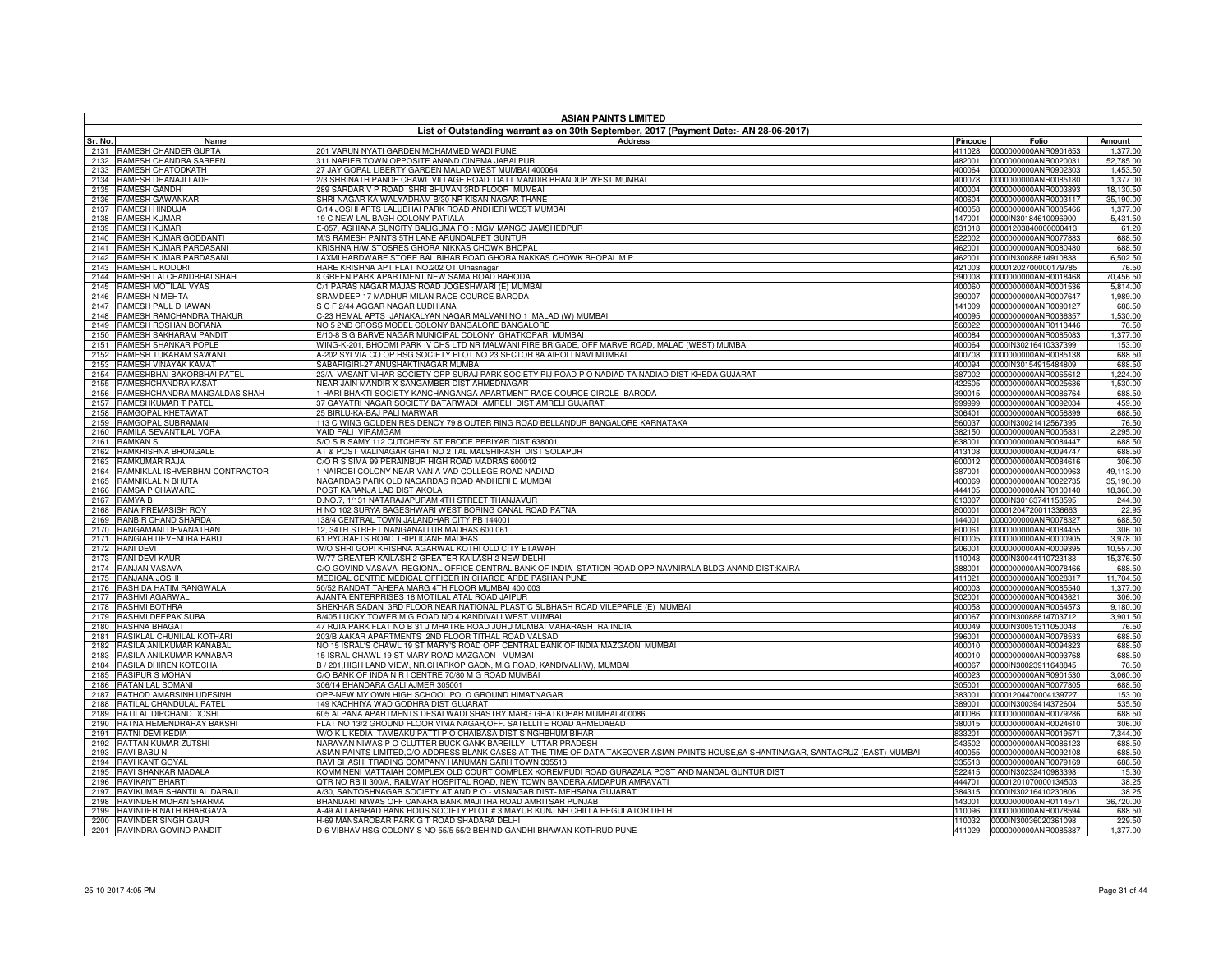|              | <b>ASIAN PAINTS LIMITED</b>                      |                                                                                                                                                                |                  |                                                     |                       |  |
|--------------|--------------------------------------------------|----------------------------------------------------------------------------------------------------------------------------------------------------------------|------------------|-----------------------------------------------------|-----------------------|--|
|              |                                                  | List of Outstanding warrant as on 30th September, 2017 (Payment Date:- AN 28-06-2017)                                                                          |                  |                                                     |                       |  |
| Sr. No.      | Name                                             | <b>Address</b>                                                                                                                                                 | Pincode          | Folio                                               | Amount                |  |
| 2202<br>2203 | RAVINDRA JAYANTILAL OZA<br>RAVINDRA MANKAR       | C/O M H TRIVEDI 19/21 RATANSHI CHAMPSHI MAMA PATH 4TH FLOOR KALBADEVI MUMBAI<br>VIRMAL NIVAS NO 2 FLAT NO 51 6TH FLOOR AUGUST KRANTI MARG MUMBAI               | 400002<br>400036 | 0000000000ANR0003234<br>0000000000ANR0104733        | 10,557.00<br>765.00   |  |
| 2204         | RAVINDRA PRASAD                                  | 1345 SECTOR 12E B3 CITY PO DIST BOKARO . BOKARO                                                                                                                | 827012           | 00001204720010800665                                | 382.50                |  |
| 2205         | RAVINDRA SADASHIV JADHAV                         | AT POST - DHAIWADI, TAL - MAN, DIST - SATARA SATARA                                                                                                            | 415508           | 00001205600000013109                                | 76.50                 |  |
| 2206         | RAVINDRA SEWAK                                   | E - 35 SAKET NEW DELHI                                                                                                                                         | 110017           | 0000000000ANR0037962                                | 41,080.50             |  |
| 2207         | RAVINDRA SHARAD JOSHI                            | B 5 YASHOSHREE SHREE NAGAR WAGLE ESTATE OPP SHIVANI HOSPITAL MUMBAI MAHARASHTRA                                                                                | 400604           | 0000IN30051319516012                                | 7.65                  |  |
| 2208<br>2209 | RAVINDRA SINGH JODHA<br>RAVINDRA SINGH PORAS     | 97 L I C COLONY ANNA SAGAR CIRCULAR ROAD AJMER RAJASTHAN 305006<br>TP DTE HO DGBR KASHMIR HOUSE DHQ P O NEW DELHI                                              | 305006<br>110011 | 0000000000ANR0077850<br>0000000000ANR0078432        | 688.50<br>688.50      |  |
| 2210         | RAVINDRAN N                                      | ETHYLENE PLANT QAPCO P BOX NO 50155 UMM SAID QATAR                                                                                                             |                  | 0000000000ANR0902338                                | 1,377.00              |  |
| 2211         | RAVIRAJ RAJENDRA RUIYA                           | 408 GULMOHAR ROYALE VIMAN NAGAR PUNE                                                                                                                           | 411014           | 00001202990002331949                                | 160.65                |  |
| 2212         | REAL LEASE CREDIT P LTD                          | C55 (FF) PHASE-II MAYAPURI INDUSTRIAL AREA NEW DELHI                                                                                                           | 110064           | 0000000000ANR0093868                                | 2,830.50              |  |
| 2213         | REDDY K R K                                      | 6-70 BHAVANI NAGAR P O CHAMPAPET HYDERABAD                                                                                                                     | 500660           | 0000000000ANR0091949                                | 688.50                |  |
| 2214         | <b>REEMA J PATEL</b>                             | 177/I NEW AMRUT WADI ROOM NO 236 V P ROAD MUMBAI                                                                                                               | 400004           | 0000IN30021412413663                                | 765.00                |  |
| 2215         | REENA GAUTAM BHAGAT                              | B-50 VARDHMAN KUTIR SHANKAR LANE KANDIVLI (WEST) MUMBAI 400067                                                                                                 | 400067           | 0000000000ANR0083790                                | 688.50<br>229.50      |  |
| 2216<br>2217 | <b>REENA JAIN</b><br>REENA KHANDELWAL            | A 20 ANUPAM BUILDING L B S MARG GHATKOPAR (WEST) MUMBAI<br>C/O RAVI SINGHVI'S HOUSE 9TH PAL ROAD BACHRAJI KA BAGH SARDARPURA JODHPUR                           | 400086           | 0000IN30260310115677<br>342000 0000000000ANR0061154 | 229.50                |  |
| 2218         | REENA LALIT SHAH                                 | 22/B, 6TH FLOOR, FLAT NO : 6, ASHOK NAGAR, KALYAN ROAD, BHIWANDI BHIWANDI                                                                                      |                  | 421302 00001204000000011341                         | 38.25                 |  |
| 2219         | REENA SAXENA                                     | A 61 SECTOR 23 NOIDA                                                                                                                                           | 201301           | 00001202990003054040                                | 30.60                 |  |
| 2220         | REETA KUMARI SINGH                               | Q B 307 PTS NTPC KAHALGAON KAHALGAON BHAGALPUR                                                                                                                 |                  | 813214 00001204720010136569                         | 38.25                 |  |
| 2221         | REGINALD MOHANDAS ISAAC                          | 102 SPENCER ROAD BANGALORE 560 005                                                                                                                             | 560005           | 0000000000ANR0080984                                | 306.00                |  |
| 2222         | REGINALD MOHANDAS ISAAC                          | 102 SPENCER ROAD BANGALORE                                                                                                                                     | 560005           | 0000000000ANR0013993                                | 44,064.00             |  |
| 2223         | <b>REJITHA SAJEEV</b><br><b>REKHA DEVI</b>       | W/O SAJEEV P M PANICKASSERI AREECKAL NEAR RAILWAY STATION KARUKUTTY ERNAKULAM KERALA<br>VILL AND POST KOLAR TEHSIL PAONTA SAHIB DISTT SIRMOUR HIMACHAL PRADESH | 683576           | 0000IN30163741143364<br>0000IN30169611360800        | 612.00<br>15.30       |  |
| 2224<br>2225 | REKHA DHIRAJLAL HARIA                            | 7 LAXMI BLDG NORTH AVENUE SANTA CRUZ (W) MUMBAI -                                                                                                              | 173025<br>400054 | 0000000000ANR0035429                                | 918.00                |  |
| 2226         | REKHA KESHAWLAL CHAWDA                           | GURUKRUPA BLDG 5TH FLOOR RAMCHANDRA LANE MALAD (W) MUMBAI                                                                                                      | 400064           | 0000000000ANR0088092                                | 3,672.00              |  |
| 2227         | REKHA PARASHRAM LAMJI                            | 589, PATIL GALLI, BELGAUM BELGAUM                                                                                                                              | 590002           | 00001203500000356311                                | 7.65                  |  |
| 2228         | REKHA SAXENA                                     | 603, MAHABEER APARTMENTS 36, CANTT ROAD NEAR ODEON CINEMA LUCKNOW                                                                                              | 226001           | 0000IN30118620038033                                | 18,360.00             |  |
| 2229         | REKHA SHAH                                       | 16 SANJAY SOCIETY PART-2 OPP MADHUPURA MARKET SHAHIBAUG ROAD AHMEDABAD                                                                                         | 380004           | 0000000000ANR0076548                                | 688.50                |  |
| 2230         | <b>REKHA SINDOL</b>                              | C/O SRI RAMESH SINDOL H NO 9-1-91 1ST FLR NANDI COLONY NEAR RAILWAY STATION BIDAR                                                                              | 585401           | 0000000000ANR0000969                                | 25,704.00             |  |
| 2231         | <b>REKHA SINHA</b><br>REKHA VANGITURATU AMARNATH | S/O LATE GANESH PRASAD MOH NAWABGANJ TOWER ROAD IST LANE HAZARIBAG Hazaribag                                                                                   | 825301           | 00001201910101804118                                | 336.60                |  |
| 2232<br>2233 | REKHABEN UDAYGIRI GOSWAMI                        | H NO A(2) D HUDA COMPLEX SUMAN TECHNOLOGIES (P) LTD TARNAKA HYDERABAD<br>BAR STREET KAILAS DEVLAGATE SAVAR KUNDLA GUJRAT 364515                                | 500017<br>364515 | 0000IN30611421115847<br>0000000000ANR0078532        | 1,683.00<br>688.50    |  |
| 2234         | <b>REMY C SAMUEL</b>                             | 1 THE SHELTER ST ANTHONY S ROAD CHEMBUR MUMBAI 400071                                                                                                          | 400071           | 0000000000ANR0084739                                | 1,377.00              |  |
| 2235         | <b>RENU BANKA</b>                                | SHYAM S AAGARWALLA & CO. CHARTERED ACCOUNTANTS P.O.JHARIA,DHANBAD JHARIA                                                                                       | 828111           | 00001201060000691591                                | 183.60                |  |
| 2236         | <b>RENU MONGA</b>                                | 101 SOUTH DELHI HOUSE 12 ZAMRUDPUR COMMUNITY CENTRE KAILASH COLONY NEW DELHI                                                                                   | 110048           | 0000000000ANR0076312                                | 18,360.00             |  |
| 2237         | <b>RENU SHAH</b>                                 | NIRMAL SADAN KAPINA ALMORA 263 601                                                                                                                             | 263601           | 0000000000ANR0086196                                | 688.50                |  |
| 2238         | RENUKA JAIN                                      | /O GOUTAM CHAND & CO KATLA BAZAR JODHPUR 342001                                                                                                                | 342001           | 0000000000ANR0076974                                | 688.50                |  |
| 2239<br>2240 | RENUKA SURESH SHAH<br>RESHU AGARWAL              | C/O M/S SURESH SHAH & CO. 39 COMMERCIAL CHAMBERS MASJID BUNDER ROAD MUMBAI<br>5/178, BAL BHAWAN AGRA GATE, OPP. SUBJI MANDI AJMER                              | 400003<br>305001 | 0000000000ANR0041370<br>00001201770100179053        | 5,125.50<br>15.30     |  |
| 2241         | REVABEN BHAILALBHAI PATEL                        | AA;MATRU SMRUTIAA; NEAR KUI NANA PORE P O NADIAD GUJARAT                                                                                                       | 387001           | 0000000000ANR0108502                                | 3,672.00              |  |
| 2242         | RICHARD CASTELINO                                | C/O NATIONAL TRANSPORT & CONTRACTING CO P O BOX 46332 ABU DHABI UAE                                                                                            | 999999           | 0000000000ANR0902642                                | 1,377.00              |  |
| 2243         | <b>RISHI LAL JINDAL</b>                          | H NO 243/35 RAM NAGAR KATH MANDI ROHTAK ROHTAK                                                                                                                 |                  | 124001 00001201330000794243                         | 229.50                |  |
| 2244         | <b>RISHIKESH SINGH</b>                           | 121/24 A MAHAVIRPUR SHIVKUTI RD TELIARGANJ ALLAHABAD                                                                                                           | 211010           | 0000000000ANR0095886                                | 306.00                |  |
| 2245         | <b>RITA ARORA</b>                                | 11/156 MALVIYA NAGAR NEW DELHI                                                                                                                                 | 110017           | 0000000000ANR0087512                                | 153.00                |  |
| 2246         | RITA KHANNA<br>RITA RAMESHCHANDRA TRIVEDI        | IST BYE LANE (RIGHT) LACHITNAGAR GAUHATI                                                                                                                       | 781007           | 0000000000ANR0056820                                | 8,568.00              |  |
| 2247<br>2248 | <b>RITA SOMANI</b>                               | 3/16 HAMSIKA KRUPA GARODIA NAGAR GHATKOPAR E MUMBAI 400077<br>163 TAGORE PARK NR MODEL TOWN-I DELHI                                                            | 400077<br>110009 | 0000000000ANR0078749<br>0000000000ANR0092947        | 688.50                |  |
| 2249         | <b>RITESH CHOPRA</b>                             | I.NO.-1119, BISHAN SARUP COLONY, PANIPAT                                                                                                                       | 132103           | 00001205820000006751                                | 229.50<br>114.75      |  |
| 2250         | RITU                                             | BANSAL NIKETAN H NO 4 DEVI MANDIR STREET P O CHANDAUSI                                                                                                         | 202412           | 0000000000ANR0069046                                | 765.00                |  |
| 2251         | RITU CHATLEY                                     | HOUSE NO: 576 SECTOR: 4 PANCHKULA                                                                                                                              | 134109           | 00001201640200031601                                | 114.75                |  |
| 2252         | ROHAN CHAWLA                                     | H NO 672/1 BEHIND DR KATHWAR HATHITAL COLONY JABALPUR                                                                                                          | 482001           | 0000IN30023912750828                                | 30.60                 |  |
| 2253         | ROHINI PARIKH                                    | 9 VIDYA BHAVAN 4TH FLOOR ANDHERI CO-OP HSG SCTY V P ROAD ANDHERI WEST MUMBAI                                                                                   | 400058           | 0000000000ANR0065020                                | 18,360.00             |  |
| 2254         | ROHINI PRANAV BHADHEKA                           | 237, WES VIEW JAIN DERASAR LANE WADALA (W) MUMBAI                                                                                                              | 400031           | 00001301670000754501                                | 229.50                |  |
| 2255<br>2256 | ROHIT BHATIA<br>ROHIT KISHOREBHAI ADALJA         | 119 / 536 DARSHAN PURVA KANPUR,<br>CHAMPA NIWAS 1ST FLR OPP GOKALIBHAI SCHOOL DADABHOY RD VILE PARLE (W) MUMBAI                                                | 208012<br>400056 | 0000IN30088814170656<br>0000000000ANR0040745        | 5,737.50<br>22,720.50 |  |
| 2257         | ROHIT R RATHI                                    | MAKRAND FLAT 53 HILL RD. RAMNAGAR NR RAMNAGAR CHWOK NAGPUR                                                                                                     | 440010           | 00001201090004006050                                | 76.50                 |  |
| 2258         | ROHIT SHARMA                                     | 9, CHANAKYAPURI CHUNABHATTI KOLAR ROAD BHOPAL BHOPAL BHOPAL                                                                                                    | 462016           | 00001204470002951196                                | 153.00                |  |
| 2259         | ROHITKUMAR DHIRAJLAL BHAKHAR                     | (HODIYAR NIVAS 3 GADHIYA NAGAR SOC. SANT KABIR ROAD, RAJKOT.                                                                                                   | 360001           | 0000IN30097411114110                                | 76.50                 |  |
| 2260         | ROJAVATHY PANDURANGA KOPPURAM                    | 7 PERUMAL KOIL GARDEN 1ST LANE (NR 47 WALLTAX ROAD) CHENNAI                                                                                                    | 600079           | 0000000000ANR0080261                                | 688.50                |  |
| 2261         | ROMA L BUDHRANI                                  | ARYA BHAVAN PLOT NO 166 NEAR BK 214 ULHASNAGAR 421 001                                                                                                         | 421001           | 0000000000ANR0089709                                | 229.50                |  |
| 2262<br>2263 | RONAK NAVINBHAI PATEL<br>ROOP CHAND              | FRATAPGUNJ VADODARA<br>25 OLD KATRA ALLAHABAD U P 211002                                                                                                       | 390002<br>211002 | 0000000000ANR0116171<br>0000000000ANR0078130        | 26,392.50<br>688.50   |  |
| 2264         | ROOPALI GUPTA                                    | -29 WARD NO-1 IG. DELHI PUBLIC SCHOOL MEHRAULI NEW DELHI                                                                                                       | 110030           | 0000IN30165310129032                                | 76.50                 |  |
| 2265         | ROSAMMA P S                                      | MANNIL BHAVAN THUMPAMON THAZHAM P O VIA ELAVUMTHITTA                                                                                                           | 689632           | 0000IN30089610061304                                | 688.50                |  |
| 2266         | ROSHAN ARDESHIR BHARUCHA                         | 4 - 7 SHAPUR BAUG V PATEL ROAD MUMBAI                                                                                                                          | 400004           | 0000000000ANR0096578                                | 43,605.00             |  |
| 2267         | ROSHAN JOSEPH                                    | VANYAM PARAMBIL A S ROAD ARATTUVAZHY ALAPPUZHA                                                                                                                 | 688007           | 0000IN30023912055946                                | 382.50                |  |
| 2268         | ROVINDRA BAHADUR SRIVASTAVA                      | IRHANA POST OFFICE BUILDING LUCKNOW 226004                                                                                                                     | 226004           | 0000000000ANR0078309                                | 688.50                |  |
| 2269<br>2270 | <b>RUBY FERNANDES</b><br>RUDRANI KUMARI SINGH    | GLORIVILLE FLAT NO 6 1ST FLR 6-B VALLABHAI PATEL RD. SANTACRUZ W MUMBAI<br>SIJUA PO SIJUA NEAR SIJUA DURGA MANDIR DHANBAD JHARKHAND INDIA                      | 328121           | 400054 0000000000ANR0025255<br>0000IN30226913351670 | 49,036.50<br>107.10   |  |
|              | 2271 RUHAYA HAZEENA                              | 7 BIG STREET MELAPALAYAM PO TIRUNELVELI TAMIL NADU                                                                                                             |                  | 627005 0000IN30051314756694                         | 7.65                  |  |
|              | 2272 RUKMANI VRAJLAL PAREKH                      | C/O H V PAREKH INDIAN OVERSEAS BANK BHAKTI NAGAR CIRCLE MEGHANI RANG BHUVAN RAJKOT (GUJ)                                                                       |                  | 360002 0000000000ANR0039869                         | 3,213.00              |  |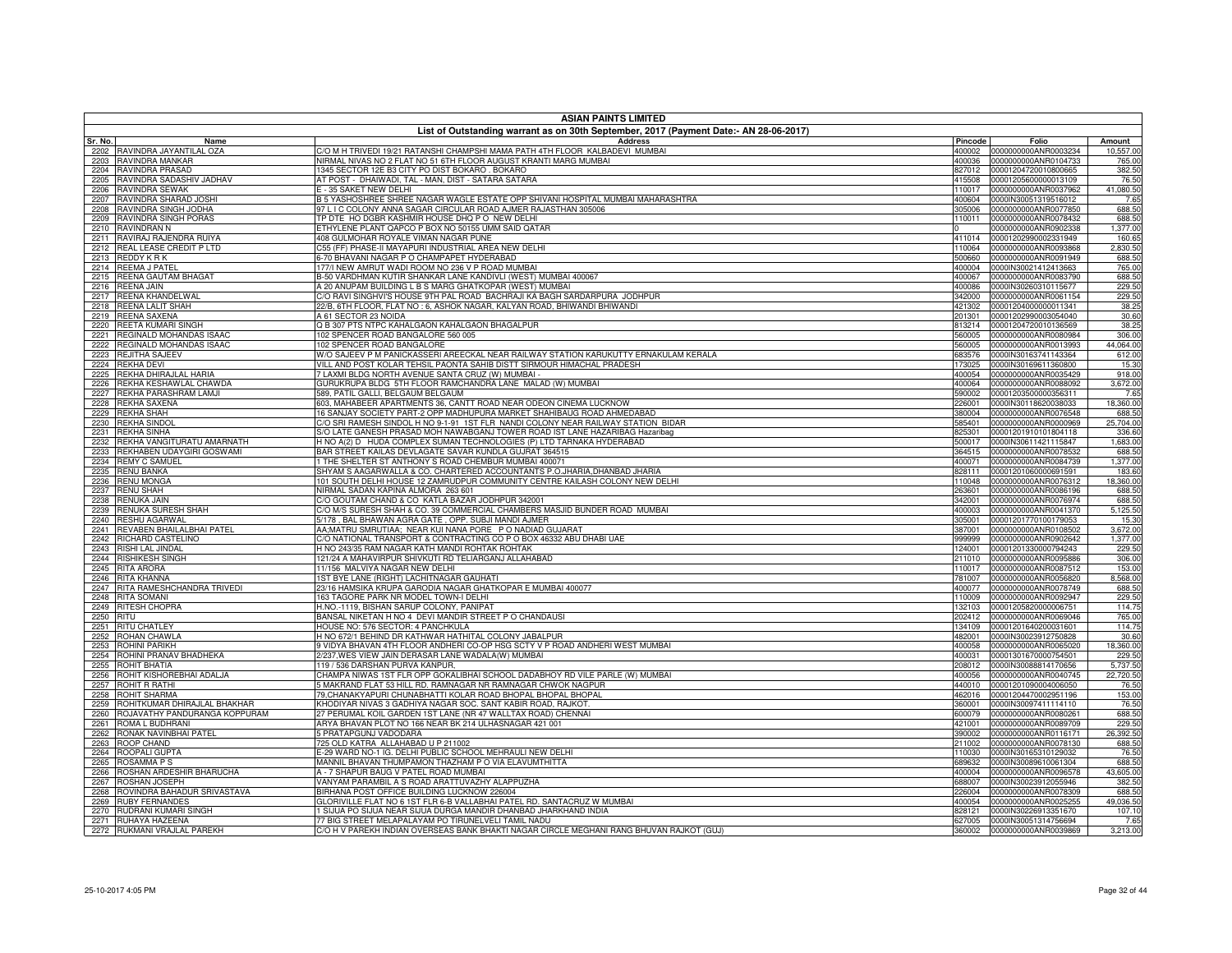|              | <b>ASIAN PAINTS LIMITED</b><br>List of Outstanding warrant as on 30th September, 2017 (Payment Date:- AN 28-06-2017) |                                                                                                                                                                                 |                  |                                              |                        |  |
|--------------|----------------------------------------------------------------------------------------------------------------------|---------------------------------------------------------------------------------------------------------------------------------------------------------------------------------|------------------|----------------------------------------------|------------------------|--|
| Sr. No.      | Name                                                                                                                 | <b>Address</b>                                                                                                                                                                  | Pincode          | Folio                                        | Amount                 |  |
| 2273         | <b>RULEE BARUA</b>                                                                                                   | W/O MR. DIGANTA BARUA KAMALA BARIA NA ALI JORHAT                                                                                                                                | 785001           | 0000IN30125028962989                         | 7.65                   |  |
| 2274         | <b>RUPA AGGARWAL</b>                                                                                                 | D 153 PREET VIHAR DELHI                                                                                                                                                         | 110092           | 0000000000ANR0006558                         | 70,456.50              |  |
| 2275         | <b>RUPAK KARMAKAR</b>                                                                                                | 3 PURBALCHAL MADHYA 106 KASBA SOUTH24 24 PARGANAS SOUTH                                                                                                                         | 700078           | 00001201320001382705                         | 114.75                 |  |
| 2276<br>2277 | RUPANDE R KAMDAR<br>RUSTOM MINOCHER DASTOOR                                                                          | 5 B PANAMA SOCIETY BEHIND CHANDRANAGAR SOCIETY PALDI AHMEDABAD<br>4/10 BHAGWATI SOCIETY LINKING RD EXT SANTACRUZ W MUMBAI                                                       | 380007<br>400054 | 0000000000ANR0086154<br>0000000000ANR0079339 | 688.50<br>688.50       |  |
| 2278         | <b>S ANBUSAMY</b>                                                                                                    | 2/453 2ND FLOOR 22ND STREET 5TH SECTOR K K NAGAR CHENNAI                                                                                                                        | 600078           | 0000IN30039412813384                         | 76.50                  |  |
| 2279         | <b>S B KHAN</b>                                                                                                      | 34-B PALI HILL NARGIS DUTT ROAD BANDRA (W) MUMBAI                                                                                                                               | 400050           | 0000000000ANS0074638                         | 18,360.00              |  |
| 2280         | <b>S K MALANKAR</b>                                                                                                  | 30 NALANDA SUPER MARKET 1ST FL BANDU GORE MARG GOREGAON WEST MUMBAI                                                                                                             | 400062           | 0000IN30133018722265                         | 535.50                 |  |
| 2281         | S MANAVALAN                                                                                                          | 16/4-2H (NEW NO 25) L B SASTHIRI NAGAR VIRUDHUNAGAR                                                                                                                             | 626001           | 0000IN30163741031805                         | 30.60                  |  |
| 2282         | <b>S MEIYAPPAN</b>                                                                                                   | 3-6 RAMA KRISHNA NAGAR KALLUKUZHI TRICHY                                                                                                                                        | 620020           | 0000IN30039415296994                         | 7.65                   |  |
| 2283<br>2284 | S N RAMANATHAN<br><b>S NAGAPPAN</b>                                                                                  | <b>FIRST STREET ALAVAKOTTAI SIVAGANGA</b><br>VO.8, JAYA NAGAR, 2ND STREE L.I.C COLONY K.K.NAGAR TRICHY                                                                          | 623553<br>620021 | 0000000000ANS0074133<br>0000000000ANS0074067 | 18,360.00<br>1,836.00  |  |
| 2285         | S P SATYABALA                                                                                                        | FLAT NO 203 JYOTHI MANSION PLOT NO 88 LANE OPP PARK SNEHAPURI COLONY NACHARAM HYDERABAD                                                                                         | 500076           | 0000000000ANS0070273                         | 18,360.00              |  |
| 2286         | <b>S R SINGH</b>                                                                                                     | 26 304 MHADA COMPLEX CENTRAL EXCISE QTRS OSHIWARA ANDHERI WEST MUMBAI                                                                                                           | 400053           | 00001304140003220674                         | 153.00                 |  |
| 2287         | S RAJALAKSHMI                                                                                                        | NO 42/18 SHREE FLATS 2ND FLOOR MOTILAL STREET T NAGAR CHENNAI                                                                                                                   | 600017           | 0000000000ANS0110625                         | 22,720.50              |  |
| 2288         | S RAJAMANICKAM                                                                                                       | O.NO.40/11,N.NO.85 KATPADI ROAD VELLORE VELLORE                                                                                                                                 | 632004           | 0000IN30163740714126                         | 459.00                 |  |
| 2289         | S RAJESH KUMAR                                                                                                       | OLD # 93 NEW # 4 AZIZ MULK 3RD STREET THOUSANDS LIGHTS CHENNAI                                                                                                                  | 600006           | 0000000000ANS0110587                         | 688.50                 |  |
| 2290<br>2291 | <b>S S MANIAN</b><br><b>S S PARSWANATH</b>                                                                           | IST FLOOR 18 PARAMATHI ROAD NAMAKKAL<br>HOUSE NO 15-1/1 6TH MAIN ROAD J P NAGAR III PHASE NR MODERN ENGLISH SCHOOL BANGALORE                                                    | 637002           | 0000000000ANS0069069<br>0000000000ANS0060841 | 2,754.00<br>459.00     |  |
| 2292         | S S RAMA KRISHNA                                                                                                     | CANARA BANK WARDEN HOUSE, P.M. ROAD FORT MUMBAI                                                                                                                                 | 560078<br>400001 | 0000IN30135610057006                         | 191.25                 |  |
| 2293         | S SARAVANAMUTHU                                                                                                      | PLOT NO-5B, DOOR NO 10, SAMRAJ NAGAR 8TH STREET, SEMBAKKAM, CHENNAI                                                                                                             | 600073           | 0000IN30226910119678                         | 38.25                  |  |
| 2294         | S SOORAJ                                                                                                             | <b>KARIMPALOOR PUTHENKULAM KOLLAM KOLLAM</b>                                                                                                                                    | 691302           | 0000IN30023913550311                         | 38.25                  |  |
| 2295         | S V NEEHARIKA PRIYA                                                                                                  | FLAT NO 401 SAI VIJAY ENCLAVE MIGH 268 S R NAGAR HYDERABAD                                                                                                                      | 500038           | 00001204340000058528                         | 1,530.00               |  |
| 2296         | S V VENKATARADHA KRISHNAIAH SAKE                                                                                     | 04 SECOND FLOOR BAZAAR STREET TIRUPATI                                                                                                                                          | 517501           | 0000000000ANS0009866                         | 26,392.50              |  |
| 2297         | S VASHULAL                                                                                                           | C/O PRINCESS 210 FOUNTAIN PLAZA PANTHEON ROAD EGMORE CHENNAI                                                                                                                    | 600008           | 0000000000ANS0099253                         | 229.50                 |  |
| 2298<br>2299 | S VENKATARAMA IYER<br>S VENKATRAMAN                                                                                  | S K S HOUSE DR A R MENON ROAD NAICKANAL TRICHUR<br>6-53 35TH CROSS STREET BESANT NAGAR MADRAS                                                                                   | 680001<br>600090 | 0000000000ANS0017060<br>0000000000ANS0054211 | 14,688.00<br>67,473.00 |  |
| 2300         | S VIJAYA LAKSHMI                                                                                                     | 467 METTU STREET PERAMBALUR                                                                                                                                                     | 621212           | 0000IN30039415833365                         | 76.50                  |  |
| 2301         | S VINAYAKUMAR                                                                                                        | DEPT V T S BHEL R & D VIKASNAGAR HYDERABAD                                                                                                                                      | 500593           | 0000000000ANS0008928                         | 35,190.00              |  |
| 2302         | SABBIR F SHAIDABHAI                                                                                                  | 303 3RD FLOOR ADVANCE COMPLEX BHADRA LAL-DARWAJA AHMEDABAD                                                                                                                      | 380001           | 0000000000ANS0096128                         | 3,672.00               |  |
| 2303         | SABBIR HUSEIN M HEBTULLABHAI                                                                                         | MAIN BAZAR DIST SURENDRANAGAR LIMBDI                                                                                                                                            | 363421           | 0000000000ANS0005454                         | 2,524.50               |  |
| 2304         | SACHHIDANAND BHANJI BAGWE                                                                                            | 14 SHREE LAXMI SADAN GOKHALE ROAD (NORTH) DADAR MUMBAI                                                                                                                          | 400028           | 0000000000ANS0036509                         | 18,360.00              |  |
| 2305<br>2306 | SADASHIV LAKSHMAN VESVIKAR<br>SADASIBA SAHU                                                                          | JEEVAN NAGAR CO-OP HSG SOCIETY LTD B-2 BLOCK NO 5 MITHAGAR ROAD MULUND (E) MUMBAI<br>C/O SUKANTA KUMAR SAHU Q N-S/2RLC-19 JODA WEST NEW CAMP PO JODA DISTT KEONJHAR JODA ORISSA | 400081<br>758034 | 0000000000ANS0063863<br>0000IN30371910452694 | 29,376.00<br>76.50     |  |
| 2307         | SADASIVAN SIVAPRASAD                                                                                                 | PRASAD HOUSE VISWAMBARAN RD PAPPANAMCODE THIRUVANTHAPURAM                                                                                                                       | 695018           | 0000000000ANS0900884                         | 3,825.00               |  |
| 2308         | SADHANA RAMESH MALPANI                                                                                               | 1-122 LOKMANYA NAGAR T H KATARIA MARG MAHIM MUMBAI                                                                                                                              | 400016           | 0000000000ANS0099715                         | 2,295.00               |  |
| 2309         | <b>SAGAR BHATT</b>                                                                                                   | 41, BAJKHEDAWAL SOCIETY, MANINAGAR, (EAST), AHMEDABAD                                                                                                                           | 380008           | 0000IN30148530031917                         | 175.95                 |  |
| 2310         | SAIDALAVI                                                                                                            | ADAMBULAN ARIMBRA MORAYUR MALAPPURAM                                                                                                                                            | 673638           | 00001203350000345821                         | 30.60                  |  |
| 2311         | SAIFUDDIN AKBRALI BADAMI                                                                                             | C/O SAIFUDDIN AKBARALI & BROS BOHRA BAZAR JALGAON                                                                                                                               | 425001           | 0000000000ANS0001015                         | 83,614.50              |  |
| 2312<br>2313 | SAIFUDDIN AKBRALI BADAMI<br>SAIFUDDIN MUSAJI MASTER                                                                  | C/O SAIFUDDIN AKBARALI & BROS BOHRA BAZAR JALGAON 425001<br>C/O HAJI HASANALI KADIBHAI & CO CHOWK BAZAR BHUSAWAL                                                                | 425001<br>425201 | 0000000000ANS0081894<br>0000000000ANS0001096 | 688.50<br>4,743.00     |  |
| 2314         | <b>SAIKAT ROY</b>                                                                                                    | 1481 MARUTI VIHAR CHAKKARPUR GURGAON HARYANA                                                                                                                                    | 122002           | 0000IN30051318998042                         | 76.50                  |  |
| 2315         | SAILABALA SUTAR                                                                                                      | ANGUL RWSS DIVISION PO HATA TOTA TULCHER ANGUL                                                                                                                                  | 759122           | 00001304140005492755                         | 84.15                  |  |
| 2316         | SAINATH K ANDOLA                                                                                                     | SHOP NO 01 IMA HOUSE OPP CENTRE KAMATH GULBARGA                                                                                                                                 | 585105           | 0000IN30192630174737                         | 15.30                  |  |
| 2317         | SAIYAD KARISHMA ANIS                                                                                                 | A 14 UNITY APARTMENT OPP SHAIKH AND CO JUHAPURA AHMEDABAD GUJARAT                                                                                                               | 380055           | 0000IN30051315186642                         | 367.20                 |  |
| 2318         | SAJJAN PARTHVIRAJ MEHTA                                                                                              | ADESHWAR BLDG FLAT NO 9 10TH ROAD OPP JAIN TEMPLE CHEMBUR MUMBAI<br>.O.BOX 73542 ABU DHABI U.A.E.                                                                               | 400071           | 0000000000ANS0062896<br>0000IN30183810013581 | 6,120.00<br>23,409.00  |  |
| 2319<br>2320 | SAJJAN SINGH LODHA<br>SAKINA SAIFUDDIN LODHGAR                                                                       | EXCELSIOR PAINT STORES 5 C P TANK ROAD MUMBAI                                                                                                                                   | 999999<br>400004 | 0000000000ANS0048128                         | 3,825.00               |  |
| 2321         | SAKPAL DEEPAK BAJIRAO                                                                                                | 10 SAGAR APTS LAXMINARAYAN NAGAR OPP MAHENDALE GARAGE ERANDWANA PUNE                                                                                                            | 411004           | 0000IN30039413049594                         | 1,147.50               |  |
| 2322         | SALA SATYA SREE PA                                                                                                   | 63 3 42/A JAWAHAR NAGAR MALKAPURAM POST VISAKHAPATNAM                                                                                                                           | 530011           | 0000000000ANS0086846                         | 688.50                 |  |
| 2323         | SALU S VAZ                                                                                                           | EXCEL INDS LTD 184 87 S V ROAD JOGESHWARI MUMBAI 400102                                                                                                                         | 400102           | 0000000000ANS0079310                         | 382.50                 |  |
| 2324         | SAM GEORGE P                                                                                                         | AL HILAL PUBLISHING & MARKETING GROUP PO BOX 224 MANAMA BAHRAIN                                                                                                                 | 999999           | 0000000000ANS0902435                         | 1,377.00               |  |
| 2325<br>2326 | SAMBHU DHANUKA<br><b>SAMIR ASHOK PATIL</b>                                                                           | 223 C I T ROAD KANKURGACHI 3RD FLOOR SCEHEME 6M KOLKATA<br>H NO 15 SHIVAJI PARK KOLHAPUR MAHARASHTRA                                                                            | 700054<br>416001 | 0000000000ANS0079064<br>0000IN30051314729024 | 688.50<br>765.00       |  |
| 2327         | SAMIR JAYANT NANAVATY                                                                                                | 3 ST MARY S ROAD BACHU BHUVAN VILE PARLE W MUMBAI                                                                                                                               | 400056           | 0000000000ANS0026113                         | 35,190.00              |  |
| 2328         | SAMIR LAXMIKANT VAISHNAV                                                                                             | DHIRAJ E/73 AYOJAN NAGAR SOCIETY PALDI AHMEDABAD 380007                                                                                                                         | 380007           | 0000000000ANS0085368                         | 688.50                 |  |
| 2329         | SAMIR P SHAH                                                                                                         | 62 SIDDHARTH 6TH FLOOR PAREKH LANE KANDIVALI (W) MUMBAI                                                                                                                         | 400067           | 0000000000ANS0062350                         | 11,016.00              |  |
| 2330         | SAMIRCHANDRA LAHIRI                                                                                                  | 13A DEODAR STREET 1ST FLOOR CALCUTTA                                                                                                                                            | 700019           | 0000000000ANS0073886                         | 36,720.00              |  |
| 2331         | <b>SAMPA SARKAR</b>                                                                                                  | WO BISHNUPADA SARKAR FCI OFFICE (CONGRESS PARA) PS BALURGHAT BALURGHAT                                                                                                          | 733101           | 00001203450000525784                         | 765.00                 |  |
| 2332<br>2333 | SAMPATRAJ B KANUNGA<br><b>SAMTA S TRIPATHI</b>                                                                       | MAHARASHTRA METAL HOUSE 6 ST GULALWADI MUMBAI<br>PLOT NO 60 WARD 9-B BHARAT NAGAR GANDHIDHAM GANDHIDHAM                                                                         | 400004<br>370201 | 0000000000ANS0017229<br>00001202890000995997 | 37,255.50<br>76.50     |  |
| 2334         | SAMTA SHARMA                                                                                                         | 205 A SHASTRI NAGAR JAMMU                                                                                                                                                       | 180004           | 0000IN30011811172977                         | 15.30                  |  |
| 2335         | SANDEEP KUMAR GHOSH                                                                                                  | VILL. MAHADEVPUR PO RAMCHANDRAPUR, P.S. PAGNAN DIST HOWRAH WEST BENGAL                                                                                                          | 711303           | 0000IN30036020314503                         | 76.50                  |  |
| 2336         | SANDEEP KUMAR JAIN                                                                                                   | LOHA MANDI ETAH                                                                                                                                                                 | 207001           | 0000IN30165310234714                         | 175.95                 |  |
| 2337         | SANDEEP PIMPALKAR                                                                                                    | A-6, CRP LINES, B/H. CHACHA NEHRU HOSPITAL, INDORE                                                                                                                              | 452001           | 0000IN30097410761882                         | 191.25                 |  |
| 2338         | SANDEEP S BELPATRE                                                                                                   | LAXMI HARAYAN NIWAS BEHIND HOTEL NAGALAND PLOT NO.18 B, PANDHARPUR PANDHARPUR                                                                                                   | 413304           | 00001202000000238272                         | 198.90                 |  |
| 2339<br>2340 | SANDESH LAXMAN DESHPANDE<br>SANDHYA CHAUHAN                                                                          | 14 JHELUM CO-OP SOCIETY VEER SAVARKAR MARG DADAR MUMBAI<br>PKT NU -88-C DDA FLATS PITAMPURA DELHI                                                                               | 400028<br>110088 | 0000000000ANS0092852<br>0000IN30165310130629 | 688.50<br>38.25        |  |
| 2341         | SANDHYA SETHI                                                                                                        | 43 BHERA ENCLAVE PASCHIM VIHAR OUTER RING ROAD DELHI                                                                                                                            | 110041           | 0000000000ANS0078337                         | 688.50                 |  |
| 2342         | SANDIP BHUPENDRA RADIA                                                                                               | VORA BLDG 4TH FLOOR R NO 89 SINDHI LANE MUMBAI 400 004                                                                                                                          | 400004           | 0000000000ANS0088556                         | 688.50                 |  |
| 2343         | SANDIP N VIMADALAL                                                                                                   | 301/B NEELKKANTH COMP PARSIWADA 122 SAHAR ROAD PARLE (EAST) MUMBAI                                                                                                              | 400099           | 0000000000ANS0108867                         | 5,508.00               |  |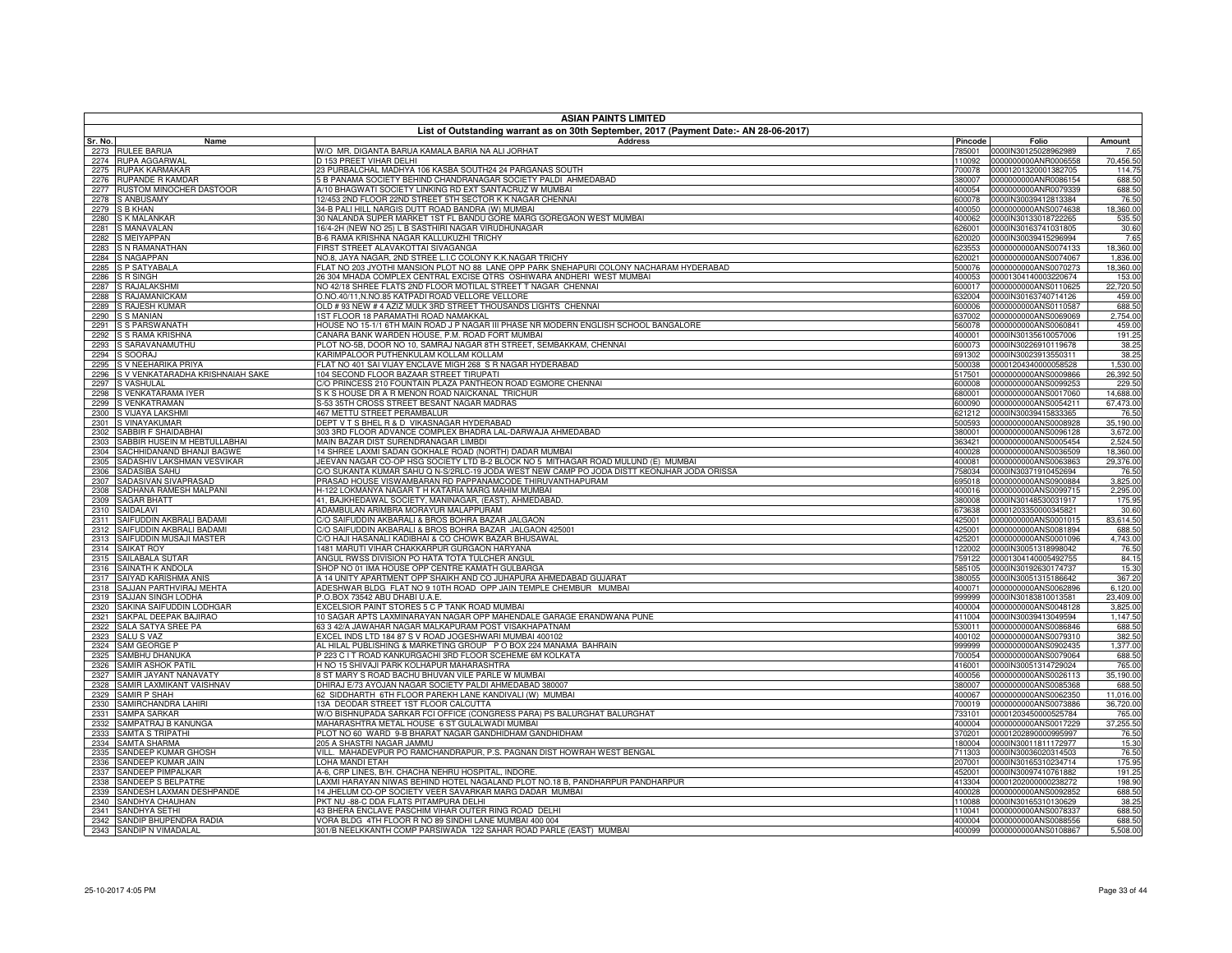|              | <b>ASIAN PAINTS LIMITED</b><br>List of Outstanding warrant as on 30th September, 2017 (Payment Date:- AN 28-06-2017) |                                                                                                                                                     |                  |                                                     |                     |  |
|--------------|----------------------------------------------------------------------------------------------------------------------|-----------------------------------------------------------------------------------------------------------------------------------------------------|------------------|-----------------------------------------------------|---------------------|--|
| Sr. No.      | Name                                                                                                                 | <b>Address</b>                                                                                                                                      | Pincode          | Folio                                               | Amount              |  |
| 2344         | SANGAMESWARARAO DEEVI                                                                                                | LIG-A25 UDA PLOTS CHENCHUPETA TENALI                                                                                                                | 522202           | 0000IN30039411770283                                | 76.50               |  |
| 2345         | SANGANABASAPPA LOKAPPA SAMALAD                                                                                       | BLDG NO.1,B/4 SANKALP SIDDHI NR. DHANVANTARI HOSPITAL, KULGAON,BADLAPUR(E) BADLAPUR                                                                 | 421503           | 00001201090004546510                                | 76.50               |  |
| 2346         | SANGEETA MAHENDRA DHAVADE                                                                                            | DAMODAR NAGAR A 2 FLAT NO 8 HINGANE KHURD MAHADEO NAGAR SINHGAD ROAD PUNE                                                                           | 411051           | 0000IN30133020436676                                | 30.60               |  |
| 2347         | SANGEETA MANIT SHROFF                                                                                                | BLDG 10 2ND FLOOR 2ND BHATWADI LANE GIRGAON MUMBAI                                                                                                  | 400004           | 0000IN30075711322022                                | 2,983.50            |  |
| 2348         | SANGEETA MANIT SHROFF                                                                                                | BLDG NO 10 2ND FLOOR 2ND BHATWADI LANE GIRGAON MUMBAI                                                                                               | 400004           | 0000000000ANS0058202                                | 5,049.00            |  |
| 2349<br>2350 | SANGEETA MANN<br>SANGEETA SHARMA                                                                                     | FLAT NO A5 PLOT NO GH 69 PROGRESSIVE APPARTMENT SECTOR 55 GURGAON<br>HOUSE NO - 126 KATGHAR GARI MARBARA ROAD MORADABAD                             | 122003<br>244001 | 0000IN30064410410132<br>00001204230000139981        | 765.00<br>229.50    |  |
| 2351         | SANGEETA SHRIVASTAVA                                                                                                 | 23/A BHARAT HOUSING COLONY NAGPUR ROAD OPP LIC DIV OFFICE MADAN MAHAL JABALPUR M P                                                                  | 482001           | 0000IN30133019316801                                | 76.50               |  |
| 2352         | SANGITA MADANLAL AGARWAL                                                                                             | B-3 PARIJAT APTS 46-47 BHOSALE NAGAR PUNE                                                                                                           | 411007           | 0000IN30220110299464                                | 994.50              |  |
| 2353         | <b>SANGITA SAHOO</b>                                                                                                 | W/O SAROJ KUMAR SAHOO AT-MAHATAB ROAD, OLD TOWN PLOT NO 273, ANADI KUTIR BHUBANESWAR                                                                | 751002           | 0000IN30232410393079                                | 1,530.00            |  |
| 2354         | SANJAY ASHOK SUDAN                                                                                                   | FLAT NO-104, MITA APARTMENT, 1st Floor, S. N. ROAD, MULUND (WEST), MUMBAI                                                                           | 400080           | 00001202970000149520                                | 22.95               |  |
| 2355         | SANJAY BALKRISHNA BIRLA                                                                                              | 114/112 LAXMI NAGAR OPPOSITE DR AMBEDKAR SCHOOL PUNE                                                                                                | 411009           | 0000IN30051312319694                                | 84.15               |  |
| 2356         | SANJAY BANTHIYA                                                                                                      | 1301 TOWER 5 THE PALMS SOUTH CITY 1 GURGAON HARYANA                                                                                                 | 122001           | 0000000000ANS0028069                                | 1,147.50            |  |
| 2357         | <b>SANJAY GUPTA</b>                                                                                                  | 4/301 PAWANSUT CHS LTD PAEA BAUG CHINCHOLI PHATAK ROAD MALAD (W) MUMBAI                                                                             | 400064           | 0000000000ANS0092038                                | 688.50              |  |
| 2358         | SANJAY JASHWANTRAI MEHTA                                                                                             | "PRAYOSHA" 13 DWARIKA SOCIETY, R.C.C. B/H NARMADA GUEST HOUSE VADODARA                                                                              | 390023           | 00001301670000009519                                | 76.50               |  |
| 2359         | SANJAY KAPOOR                                                                                                        | D 28 GROUND FLOOR SOUTH CITY 2 GURGAON HARYANA                                                                                                      | 122002           | 0000IN30051317846974                                | 145.35              |  |
| 2360         | <b>SANJAY KUMAR</b>                                                                                                  | P 164 CAPTAINS QUARTER R AND DE COLONY ALANDI ROAD DIGHI PUNE                                                                                       | 411015           | 00001204720010991949                                | 153.00              |  |
| 2361<br>2362 | <b>SANJAY KUMAR JAIN</b><br>SANJAY KUMAR RASTOGI                                                                     | SANTOSH JAIN & CO AMBICA PATTY SILCHAR CACHAR ASSAM<br>C/O SAMRIDHI INVESTMENT MOH SHERPUR BIHAR SHARIF DIST NALANDA                                | 788004<br>803101 | 0000000000ANS0058122<br>0000000000ANS0094205        | 11,016.00<br>688.50 |  |
| 2363         | SANJAY KUMAR SINGHAL                                                                                                 | COMPETITION BOOK CENTRE M G H ROAD JODHPUR 342001                                                                                                   | 342001           | 0000000000ANS0077845                                | 688.50              |  |
| 2364         | <b>SANJAY MALHOTRA</b>                                                                                               | FT NO 2 FIRST FLOOR NIRALA MARKET NIRALA NAGAR LUCKNOW                                                                                              | 226020           | 00001304140000865970                                | 38.25               |  |
| 2365         | SANJAY NARAYAN KULKARNI                                                                                              | BUTTE PATIL PRESTIGE FLAT NO. 5 NEXT TO HOTEL SPAN REVENUE COLONY SHIVAJI NAGAR PUNE                                                                | 411005           | 0000IN30051311254689                                | 841.50              |  |
| 2366         | SANJAY R BHADRA                                                                                                      | SWEET CO-OP HSG SOC LTD FLAT NO 1 GROUND FLOOR PLOT NO 19 SECTOR 14 VASHI NEW MUMBAI                                                                | 400703           | 0000000000ANS0092076                                | 306.00              |  |
| 2367         | SANJAY R GUPTA HUF                                                                                                   | 603, SIDDHANT APT., ASHOK CHAKRABARTY ROAD, OPP-CHILDREN, ACADEMY SCHOOL, KANDIWALI-E MUMBAI                                                        | 400101           | 00001205910000078250                                | 76.50               |  |
| 2368         | <b>SANJAY RAINA</b>                                                                                                  | RH/1 JITENDRA CHS PLOT NO 91 SEC 3 KOPER KHAIRANE NAVI MUMBAI                                                                                       | 400705           | 0000IN30051311812919                                | 765.00              |  |
| 2369         | SANJAY SHARMA                                                                                                        | SEKSARIA CHAWL NO 4 ROOM NO S/4 S V ROAD MALAD(W) MUMBAI                                                                                            | 400064           | 0000000000ANS0058761                                | 76.50               |  |
| 2370         | SANJAY SOGANI                                                                                                        | 210/2 VIDHYANAND COM VASTA DEVADI ROAD KOTARGAM SURAT                                                                                               | 395004           | 0000IN30075711566846                                | 76.50               |  |
| 2371         | SANJAY TIBREWAI                                                                                                      | 10 DWARKA NATH TAGORE LANE CHITPUR CALCUTTA                                                                                                         | 700007           | 0000000000ANS0104222                                | 76.50               |  |
| 2372         | SANJAY VADILAL SHAH                                                                                                  | C/O SRI VARDHMAN AUTOMOBILES PLOT NO 889 VIJAYWADA SAGAR LINK ROAD L B NAGAR HYDERABAD                                                              | 500079           | 0000000000ANS0021854                                | 8,032.50            |  |
| 2373         | SANJEET SINGH                                                                                                        | H NO 676 SECTOR 11B CHANDIGARH                                                                                                                      | 160011           | 0000000000ANS0085424                                | 1,377.00            |  |
| 2374         | SANJEET SINGH                                                                                                        | C/O ASIAN PAINTS (I) LTD 16 PATEL CHOWK JALANDAR 676 SCETOR 11B                                                                                     | 160001           | 0000000000ANS0051816                                | 2,295.00            |  |
| 2375         | SANJEET SINGH<br>SANJEEV EKNATH SHINDE                                                                               | H NO 676 SECTOR 11B CHANDIGARH                                                                                                                      | 160011           | 0000000000ANS0078424                                | 688.50              |  |
| 2376<br>2377 | SANJEEV KAPUR                                                                                                        | BEHIND KASHINATH LODGE, GARUD PLOT, BHUSAWAL<br>11/1 OLD RAJINDER NAGAR NEW DELHI 110060                                                            | 425201<br>110060 | 0000IN30109810597214<br>0000000000ANS0091888        | 22.95<br>229.50     |  |
| 2378         | SANJEEV KUMAR BANSAL                                                                                                 | 1/4980 BALBIR NAGAR EXTN. GALI NO-1 SHAHDARA DELHI                                                                                                  | 110032           | 0000IN30096610134688                                | 114.75              |  |
| 2379         | SANJEEV KUMAR SINGHAL                                                                                                | H.NO.-102, CHAH KAMAL, HAPUR, UTTAR PRADESH                                                                                                         | 245101           | 0000IN30236510735383                                | 153.00              |  |
| 2380         | SANJIV BHAMBRI                                                                                                       | 18/6 SUN BEAM 2ND FLOOR R A KIDWAI ROAD WADALA MUMBAI                                                                                               | 400031           | 0000000000ANS0034275                                | 3,519.00            |  |
| 2381         | SANJIV S KRISHEN                                                                                                     | FLAT NO 1 E-69 VASANT MARG VASANT VIHAR NEW DELHI                                                                                                   | 110057           | 0000000000ANS0036906                                | 6,885.00            |  |
| 2382         | SANJIVANI MEDANKAR                                                                                                   | L/5 HIMALI CO-OP SOCIETY ERANDAVANA PUNE                                                                                                            | 411004           | 0000000000ANS0095348                                | 688.50              |  |
| 2383         | SANJIVANI MEDANKAR                                                                                                   | /5 HIMALI CO-OP SOCIETY ERANDAVANA PUNE                                                                                                             | 411004           | 0000000000ANS0077136                                | 688.50              |  |
| 2384         | SANJIVANI RAJENDRA MEDANKAR                                                                                          | L/5 HIMALI SOCIETY ERANDAWANA PUNE                                                                                                                  | 411004           | 0000000000ANS0096064                                | 9,180.00            |  |
| 2385         | SANJUKTA CHATTERJEE                                                                                                  | 33 YARRABUNG ROAD ST IVES NSW 2075                                                                                                                  | 999999           | 0000000000ANS0900352                                | 10,557.00           |  |
| 2386         | SANKARAIAH K                                                                                                         | 6 3 197 FLAT NO 406 RAM NAGAR COMFORT OPAL APT ANANTHAPUR                                                                                           | 515004           | 0000IN30023913269519                                | 1.147.50            |  |
| 2387         | SANOBER A PARPIA                                                                                                     | S NO 213/2 1 2 PLOT 8 AND 9 OFF RAJIVNAGAR VIMANNAGAR PUNE                                                                                          | 411014           | 0000IN30064410191857                                | 1,614.15            |  |
| 2388         | <b>SANTHI VYAS</b><br><b>SANTHOSH JAMES</b>                                                                          | F2,42 MADHURAM FLATS GOPALAKRISHNA GOKHALE STREET KRISHNA NAGAR, ULLAGARAM CHENNAI<br>37/621 LITTLE FLOWER LANE ELAMKULAM KOCHI 682020              | 600091           | 0000IN30059710250224<br>682020 0000000000ANS0091889 | 38.25<br>688.50     |  |
| 2389<br>2390 | SANTOSH ARORA                                                                                                        | P O BOX 145 NEUTRALBAY NSW-2089                                                                                                                     |                  | 0000000000ANS0900342                                | 153.00              |  |
| 2391         | SANTOSH KAUR                                                                                                         | 288 SALEEM TABRI LUDHIANA 141 005                                                                                                                   | 141005           | 0000000000ANS0089716                                | 688.50              |  |
| 2392         | SANTOSH KUMAR AGRAWAL                                                                                                | 15 RUBINA 3 RD FLOOR 3RD GOLIBAR ROAD SANTACRUZ(E) MUMBA                                                                                            |                  | 400055 00001201090000322352                         | 918.00              |  |
| 2393         | SANTOSH MAHENDRU                                                                                                     | 14 MEDICAL COLLEGE CAMPASS SWARUP NAGAR KANPUR(U P) 208 002                                                                                         | 208002           | 0000000000ANS0086078                                | 688.50              |  |
| 2394         | SANTOSH SUKAN OSWAL                                                                                                  | S NO 585/26 SUNIL SNEH APTS FLAT NO 8 NEAR SAMBHAVNATH JAIN TEMPLE SALISBURY PARK PUNE                                                              | 411037           | 0000IN30036022418583                                | 382.50              |  |
| 2395         | <b>SARA PHILIP</b>                                                                                                   | TC 17/979, VIDHYADHIRAJA NAGAR, POOJAPURA, TRIVANDRUM                                                                                               | 999999           | 00001202980000084298                                | 191.25              |  |
| 2396         | SARALA                                                                                                               | F/98 BINNY MILL ROAD COTTON PET CROSS BANGALORE                                                                                                     | 560053           | 0000IN30115120325000                                | 688.50              |  |
| 2397         | <b>SARALA DEVI</b>                                                                                                   | M/S ROOPCHAND OMPRAKASH MAIN BAZAR BELLAMPALLY PO DIST ADILABAD A P                                                                                 | 504251           | 0000000000ANS0082246                                | 688.50              |  |
| 2398         | SARALA DEVI KHUNTETA                                                                                                 | C/O NANDLAL MOOLCHAND 14 ARMENIAN STREET CALCUTTA                                                                                                   | 700001           | 0000000000ANS0060356                                | 3,901.50            |  |
| 2399         | SARASWATHY R                                                                                                         | 78 B TYPE II QUARTERS BLOCK 7 NEYVELI TAMIL NADU                                                                                                    | 607803           | 0000000000ANS0087623                                | 688.50              |  |
| 2400         | SARINA BIJU ALEXANDER                                                                                                | B 104, SALARPURIA SPLENDOR NO 20, N R COLONY MURUGESHPALAYA, OPP KEMPFORT BANGALORE                                                                 | 560017           | 0000IN30023930045676                                | 956.25              |  |
| 2401         | SARITA                                                                                                               | VPO SEHI KALAN VIA SURAJGARH ROA CHIRAWA DIST JHUNJHUNU RAJASTHAN                                                                                   | 333026           | 0000IN30311610816912                                | 45.90               |  |
| 2402<br>2403 | SARJERAO SADASHIORAO WARADE<br>SARLA I SHARMA                                                                        | PLOT NO 33 VIDYA NAGAR H/O SHRI P G NAIKWADE WATHODA LAYOUT NANDAWAN NAGPUR<br>HARIT NIWAS NR KAMGAR KENDRA 20 GUNDVALI VILLAGE ANDHERI EAST MUMBAI | 440009           | 00001201750000450551<br>400069 0000000000ANS0069574 | 15.30<br>11,628.00  |  |
| 2404         | SAROJ DEVI TODI                                                                                                      | 4 JAGMOHAN MULLICK LANE CALCUTTA                                                                                                                    | 700007           | 0000000000ANS0019068                                | 7,344.00            |  |
| 2405         | <b>SAROJ JAIN</b>                                                                                                    | ASIAN PAINTS LIMITED,C/O ADDRESS BLANK CASES AT THE TIME OF DATA TAKEOVER ASIAN PAINTS HOUSE,6A SHANTINAGAR, SANTACRUZ (EAST) MUMBAI                | 400055           | 0000000000ANS0097159                                | 1,377.00            |  |
| 2406         | SAROJ KANUBHAI DESAI                                                                                                 | 493 ARTHUR ROAD GHASWALA BLDG TARDEO MUMBAI                                                                                                         | 400034           | 0000000000ANS0040727                                | 1,836.00            |  |
| 2407         | SAROJ SHARAD THAKER                                                                                                  | 40 SOUMIL SOCIETY DRIVE IN ROAD AHMEDABAD                                                                                                           | 380052           | 0000000000ANS0055871                                | 14,688.00           |  |
| 2408         | SAROJA DORAISWAMY                                                                                                    | E B/14 DDA (SFS) FLATS HARINAGAR MAYA ENCLAVE NEW DELHI                                                                                             | 110064           | 0000000000ANS0010954                                | 26,392.50           |  |
| 2409         | SAROJA KRISHNAMURTHI                                                                                                 | FLAT NO 501 BLDG NO 14 SEA WOODS NRI COMPLEX SECTOR 54/56/58 NERUL NAVI MUMBAI                                                                      | 400706           | 0000000000ANS0028270                                | 73,440.00           |  |
| 2410         | <b>SAROJA KRISHNAN</b>                                                                                               | FLAT NO 100 LAKSHMI NIKETAN SCHEME 6 ROAD NO 5 MATUNGA MUMBAI                                                                                       | 400019           | 0000000000ANS0115694                                | 9,180.00            |  |
| 2411         | SAROJA RAMAPPA HADPAD                                                                                                | 257 GREEN ACRES N S RO NO 5 J V P D MUMBAI 400 049                                                                                                  | 400049           | 0000000000ANS0086983                                | 688.50              |  |
| 2412         | SAROJBEN LAXMICHANDJI SHAH                                                                                           | C/O. RAJULBEN C. DESAI SHREEDHAR, NAIROBI COLONY COLLEGE ROAD NADIAD                                                                                | 387001           | 0000IN30063620053417                                | 459.00              |  |
|              | 2413 SAROJINI DEVI                                                                                                   | W/O.SHRAVAN KUMAR GUPTA H.NO-454,TANDA UJJAIN 6,KAVINAGAR KASHIPUR                                                                                  | 244713           | 00001201090003125704                                | 153.00              |  |
|              | 2414 SAROJINI VIJAY CHURI                                                                                            | ALTA LABORATORIES P LTD KHOPOLI DIST RAIGAD MAHARASHTRA 410 203                                                                                     |                  | 410203 0000000000ANS0086249                         | 688.50              |  |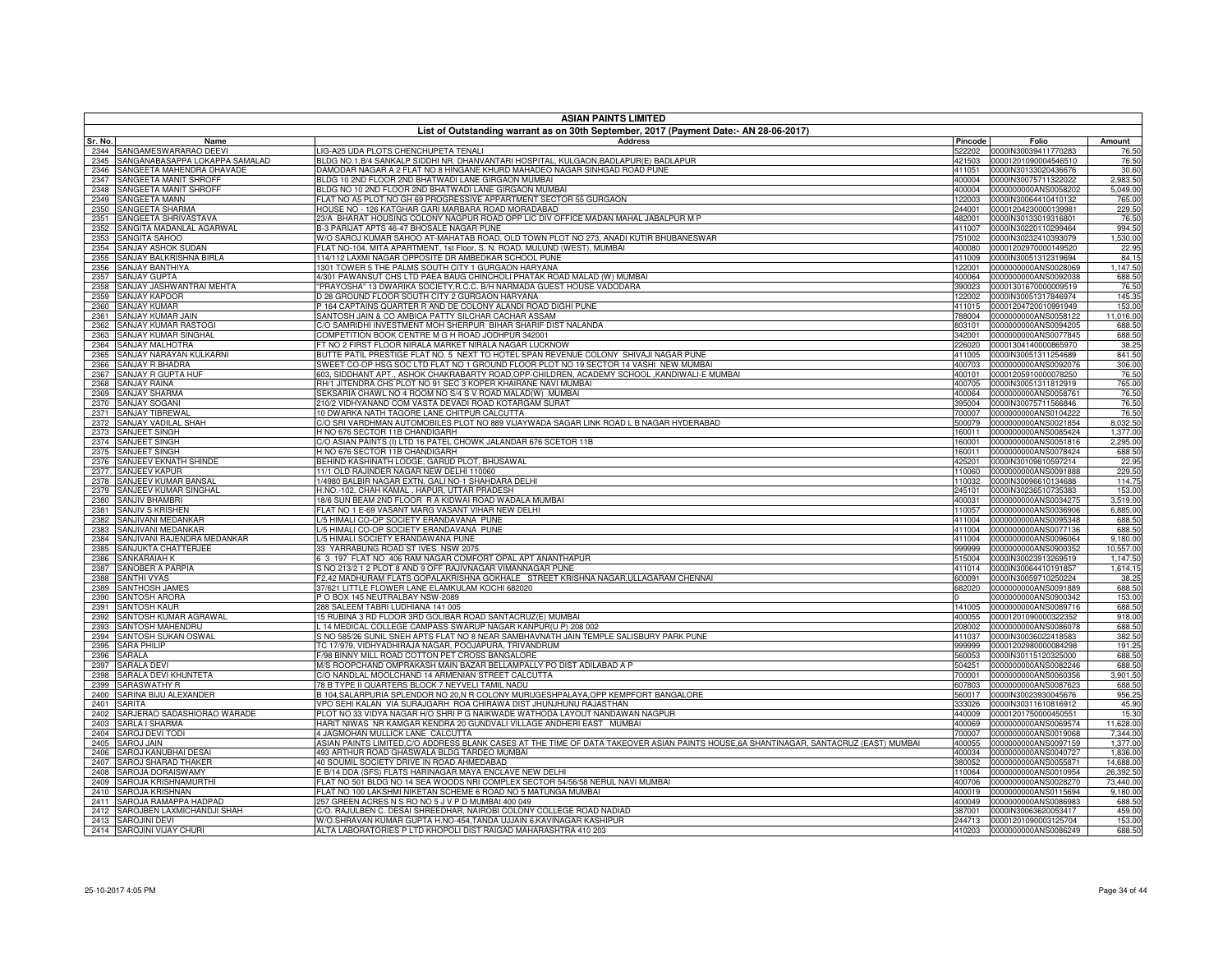| Pincode<br><b>Address</b><br>Amount<br>Sr. No.<br>Name<br>Folio<br>SARSWATULA S N V M SURENDRA<br>H NO:3-5/A KALIPATNAM MOGALTURU MANDAL KALIPATNAM<br>84.15<br>534281<br>00001203520000032657<br>2415<br>SARVESHNATH GUPTA SHATAVELLI<br>H NO 16 2 78 1 S S COLONY HYDERANAGAR KUKATPALLY HYDERABAD ANDHRA PRADESH<br>0000IN30021411632552<br>38.25<br>500072<br>2416<br>SARYU CHIMANLAL SHAH<br>31 RAJENDRA SOCIETY MANJALPUR NAKA LAL BAG ROAD BARODA GUJARAT 390011<br>0000000000ANS0078275<br>688.50<br>390011<br>2417<br><b>SASHI MENON</b><br>C/O R S KHILNANY 6A TAGORE ROAD 12 ANURAG SANTACRUZ(W) MUMBAI<br>0000000000ANS0076105<br>9,180.00<br>2418<br>400054<br><b>SASHIBEN S GUPTA</b><br>A-1 MARUTI APT ODHAV NARODA AHMEDABAD<br>382418 00001203320005688201<br>2419<br>76.50<br>SASIDHARAN N<br>MANGALATHUKUZHIYIL HOUSE KIDANGOOR SOUTH P O KOTTAYAM DIST KERALA STATE 686583<br>0000000000ANS0085102<br>1,377.00<br>686583<br>2420<br>1713 SUNDER NAGAR NAKODAR DISTT.JALANDHAR<br>44040 0000IN30184610173526<br>38.25<br>2421<br><b>SAT PAL</b><br>SATEESH KUMAR BUDDE<br>HOUSE NO 1 - 19 MUKKATRAO PET KARIM NAGAR KARIMNAGAR<br>00001201330001040857<br>7.65<br>2422<br>505526<br>AGRAHARA PO SUBRAHMANYA SULLIA TQ KARNATAKA<br>0000000000ANS0092244<br>688.50<br>SATHYAVATHI N<br>574238<br>2423<br><b>SATISH KUMAR GOEL</b><br>C/O RAMANAND GUPTA HOUSE NO 335 GALI NO 8-C SUBHASH NAGAR MEERUT U P<br>0000000000ANS0095039<br>535.50<br>2424<br>250001<br>C/O LALSONS RAGHUWANSHI COMPLEX 85 -A CIVIL LINES BAREILLY<br>0000000000ANS0065978<br>1,530.00<br>2425<br><b>SATISH MISRA</b><br>243001<br>SATISH RAJARAM NACHNOLKAR<br>KEITH BUILDING SHOP NO 3 ORMUZ ROAD PANAJI GOA 403001<br>688.50<br>0000000000ANS0081809<br>2426<br>403001<br>SATISH YASHWANTLAL ACHARYA<br>ARUN 'A' FLAT NO 11 2ND FLOOR 278 MOGAL LANE MAHIM (W) MUMBAI<br>11,016.00<br>2427<br>400016<br>0000000000ANS0055867<br>SATISH YASHWANTLAL ACHARYA<br>ARUN-A/11 AGARWAL ESTATE MOGAL LANE MATUNGA ROAD WEST MUMBAI<br>0000000000ANS0114852<br>1,147.50<br>2428<br>400016<br>SATTAIAH CHILIVARI<br>C/O CH AGGAMAIAH VIL PO MUTHANGI HNO3/67 TQ SANGA REDDY DIST MODAK ANDHRA PRADESH<br>1,377.00<br>0000000000ANS0085419<br>2429<br>502300<br>1641 SOHAN GANJ KRISHNA GALI SUBZI MANDI DELHI<br>0000IN30036021600758<br>35,190.00<br>2430<br><b>SATYA DEVI</b><br>110007<br>PADARATH LAL KI LANE WELLESLYGANY MIRZAPUR MIRZAPUR<br>76.50<br>2431<br>SATYA PRAKASH TRIPATHI<br>00001201090002747251<br>231001<br>SATYADEO NARAYAN SINHA<br>DR S D N SINHA 2A AND C, RUCHIRA APARTMENT A N PATH, NORTH S K PURI PATNA<br>153.00<br>800013<br>00001201092400036611<br>2432<br>SATYAJEET KUMAR TALAPATRA<br>C/O ASIAN PAINTS INDIA LTD 22/2 MOTILAL NEHRU ROAD AGRA U P<br>688.50<br>2433<br>282004<br>0000000000ANS0085342<br>2,142.00<br>SATYANARAIAN SHARMA<br>C/O RATTAN LAL SHARMA 1031 MOH - VIDHATAN MOHINDER GARH (HR)<br>0000000000ANS0094056<br>2434<br>123029<br>C/O K L DAMMANI 1568 SECTOR B SCHEME NO 71 INDORE<br>918.00<br>2435<br>SATYANARAYAN<br>452009<br>0000000000ANS0088847<br>SATYANARAYANA SETTY K S<br>GENERAL MERCHANTS & ASIAN PAINTS DEALERS POST BELAGUR HOSADURGA K ST<br>573114 0000000000ANS0076704<br>688.50<br>2436<br>SAUMIL ANIL SHROFF<br>9, SNEH KUNJ 5TH FLOOR, LABURNUM ROAD GAMDEVI MUMBAI<br>00001202900000008768<br>61.20<br>2437<br>400007<br>7-2 CIVIL CENTRE MARHATAL JABALPUR M P 482002<br>688.50<br>2438<br><b>SAVITA GUPTA</b><br>482002<br>0000000000ANS0084117<br>MAHADEV FALIYA AT & PO AKHDOL 387355 TA NADIAD DIST KHEDA GUJARAT<br>688.50<br>SAVITABEN KANTIBHAI PATEL<br>0000000000ANS0089837<br>2439<br>387355<br>SAYED KAYYUM SAYED ISMAIL<br>9,180.00<br>NAAZ STORE P O BOX 186 QATAR<br>0000000000ANS0900397<br>2440<br>999999<br>43 ZINIRET CHOWK SURAJ POLE UDAIPUR 313001<br>688.50<br>SEEMA AGRAWAL<br>313001<br>0000000000ANS0076944<br>2441<br>117/ P 1/3, SHIVPURI, KAKADEO, KANPUR<br>00001203040000032798<br>38.25<br>2442<br><b>SEEMA AWASTHI</b><br>208025<br>SEEMA JAYSHANKAR TRIPATHI<br>182/10 TRIVENI SADAN BINDUMADHAV NAGAR DIGHA NAVI MUMBAI<br>45.90<br>00001201860000134188<br>2443<br>400708<br>W/O SUNIL K. MAHESHWARI BAGAMABAD MODINAGAR<br>7.65<br>2444<br><b>SEEMA RANI</b><br>0000IN30133020516338<br>201204<br>4A 4 I ANNAMALAIYAR STREET ARUNA NAGAR PUTHUR TIRUCHY<br>76.50<br>2445<br><b>SEENU C</b><br>620017<br>0000IN30267930360283<br>E-2 AFI BLDG MUMBAI HOSPITAL AVENUE MUMBAI<br>SEETA V MADHUSUDHAN<br>11,016.00<br>2446<br>400020<br>0000000000ANS0059699<br>SEETHA LAKSHMINS<br>96 OPP ITI COLLEGE SPM ROAD. SHIMOGA<br>00001204450000534999<br>38.25<br>2447<br>577201<br>SEETHAMAHALAKSHMI VALLABHANENI<br>DOOR NO 9/70 GUDLAVALLERU P O GUDIVADA TO KRISHNA<br>70,456.50<br>0000000000ANS0012037<br>2448<br>521356<br>SEETHAMAHALAKSHMI VALLABHANENI<br>DOOR NO 9/70 GUDLAVALLERU P O GUDIVADA TQ KRISHNA DT A P 521356<br>521356<br>0000000000ANS0082264<br>688.50<br>2449<br>SEJAL MOTILAL SHAH<br>508 RUSHIRAJ APPARTMENT DIWALI BAUG ATHWALINES SURAT GUJ<br>395001<br>0000000000ANS0078536<br>688.50<br>2450<br>11-A/B ARJAV APT-2 NR SARJAN SOCIETY ICHCHHANATH SURAT<br>SELINA DILIPBHAI KAPADIA<br>382.50<br>395007<br>0000000000ANS0064849<br>2451<br>5 ARUL MALAR CONVENT ROAD K K NAGAR MADURAI<br>SENTHIL MURUGAN L<br>625020<br>0000IN30044110520286<br>459.00<br>2452<br><b>SETHI MEENU RANI</b><br>C/O PARESH 17A/29 W E A KAROL BAGH NEW DELHI 110005<br>0000000000ANS0078657<br>688.50<br>2453<br>110005<br>SEVANTIBEN RANDERIA<br>SHETH M M TRUST COMPOUND GR FLR 164/170 C P TANK ROAD OPP KOTHARI HOSPITAL MUMBAI<br>6,885.00<br>0000000000ANS0022912<br>2454<br>400004<br>SHABBIR H LIGHTWALA<br>ASMA VILLA MAIN BAZAR ROAD VAPI VAPI<br>00001204470004264364<br>7.65<br>2455<br>396191<br>FLAT NO G-3 GR FLR SHANTINIKETAN LADY JAMSHEDJI CROSS RD NO 1 MAHIM MUMBAI<br>SHAFIK KASAMALI VIRANI<br>0000000000ANS0017630<br>4,896.00<br>2456<br>400016<br>111 MARUTI TEMPLE NEAR GRAM PANCHAYAT KUSHI TAL SATARA DIST SATARA SATARA<br>SHAGIR BABULAL SHAIKH<br>00001203600000935935<br>76.50<br>2457<br>415015<br>SHAH BAKULCHANDRA SHAH<br>BAZAR FALIA AT&POST VALOD DIST SURAT 396460<br>396460 0000000000ANS0077180<br>688.50<br>2458<br>SHAH JALPA BHAVESH<br>503 MOKSHADARSHAN APT B/H MUNICIPALITY CORP DAMAN DAMAN AND DIU<br>91.80<br>396191<br>0000IN30039416271776<br>2459<br>402, HIRA VILLA APTS 3, PALI ROAD, BANDRA (W) MUMBAI<br>SHAH NAWAZ BUKHT<br>0000IN30226910015445<br>61.20<br>2460<br>400050<br>PURAFARID KHIRIBAG MAU NATH BHANJAN MAU<br>SHAHID JAMAL<br>00001203040000058394<br>38.25<br>2461<br>275101<br>907, DIAMOND APARTMENT, JASMINE MILL ROAD, MAHIM (EAST) MUMBAI<br>153.00<br>SHAIKH MOHAMMED TARIQUE<br>0000IN30266210146606<br>2462<br>400017<br>C/O DIAMOND BAKERY ANAND NAGAR DISPUR GUWAHATI<br>SHAIKH SAMSUL HUDA<br>0000IN30125028264027<br>198.90<br>2463<br>781005<br>3/B, KENI BLDG., S.K.BOLE ROAD, AGAR BAZAR, DADAR MUMBAI<br>SHAILAJA SUBHASH BANDIVADEKAR<br>400028 00001301420000033634<br>76.50<br>2464<br>7.65<br>SHAILENDRA KUMAR SHARMA<br>A-1, SISODIYA COLONY, GUNA (M.P.)<br>0000IN30198310421384<br>2465<br>473001<br>61/2 BHAVNA VALLABHNAGAR SOCIETY N S ROAD NO:1 JUHU SCHEME VILE-PARLE (WEST) MUMBAI<br>1,912.50<br>SHAILESH NAVALKISHOR DOSHI<br>400056 0000000000ANS0065455<br>2466<br>VIDYA VIHAR SMT RAMABAI CHEMBURKAR MARG NR PARLE TK VIDYALAYA VILE PARLE EAST MUMBAI<br>SHAILESH VASANT MOKASHI<br>688.50<br>400057<br>0000000000ANS0085037<br>2467<br>SHAKEEL AHMED SHAIKH<br>A-208 AMTULLAH APARTMENT 12 ARAB LANE GRANT ROAD (E) MUMBAI<br>23,409.00<br>400008<br>0000000000ANS0106612<br>2468<br>INSIDE JAMA MASJID, PATHANPURA NAJIBABAD, DISTT BIJNOR NAJIBABAD<br>SHAKEEL ANWAR<br>246763 00001201750000113231<br>191.25<br>2469<br>C/O MAYUR PLYWOODINDUSTRIES PVT LTD PO TAPESIA VIA SONAPUR DIST KAMRUP-ASSAM<br>14,688.00<br>SHAKUNTALA SHAH<br>0000000000ANS0030865<br>2470<br>782402<br>SHALIESH DIWAKAR KULKARNI<br>FL A 502 NEELKAANTH GARDEN PL 29/5 BHOOMI CONST PNL PANUEL PANVEL MAHARASHTRA<br>410206<br>0000IN30051312192132<br>2471<br>7.65<br>K D 68 B DDA FLATS ASHOK VIHAR PHASE - I DELHI 110 052<br>110052 0000000000ANS0079208<br>688.50<br>2472<br><b>SHALINI ARORA</b><br>WARD NO 8 HOUSE NO 270 BALLABGARH DIST FARIDABAD<br><b>SHAM SUNDER GUPTA</b><br>0000000000ANS0010743<br>7,038.00<br>2473<br>121004<br>MIG 132 KAVITA NAGAR P O SHANKAR NAGAR RAIPUR CHATTISGADH<br>SHAMALENDUBIKAS PARIAL<br>0000000000ANS0023844<br>26,010.00<br>2474<br>492007<br>SHAMBHU KUMAR AGARWAL<br>178, LAKE TOWN BLOCK-A KOLKATA<br>700089<br>0000IN30289810045122<br>153.00<br>2475<br>VADINIPARAMBIL HOUSE VELLERAKKAD P O THRISSUR<br>7.65<br>2476<br>SHAMEER V S<br>680584<br>00001205730000262131<br>SHAMIMA JETAJIWALA<br>C/O HAZI NAZARALI YUSUFALI PAINTS MERCHANT PIPLE CHOWK BANSWARA<br>18,360.00<br>2477<br>327001<br>0000000000ANS0075653<br>SHAMJI NARANDAS DASANI<br>MADHURAM BLDG VAGHESHWARI PLOT PORBANDAF<br>0000000000ANS0039758<br>918.00<br>2478<br>360575<br>C/O KWALITY BOOKS & STATIONRY MAIN ROAD & SHINDI AT PO WASHIM WASHIM<br>SHANKAR ASHOKKUMAR KESHWANI<br>0000IN30177413848940<br>68.85<br>2479<br>444505<br>SHANKAR LAL SHARMA<br>BACK SIDE OF TRUCK UNION BARAIPALI SAMBALPUR<br>76.50<br>2480<br>768003<br>0000IN30177417454059<br>SHANKAR LALL AGARWALA<br>SWAIKA CENTRE 3RD FLOOR 4A POLLACK STREET CALCUTTA<br>7,344.00<br>2481<br>700001<br>0000000000ANS0027862<br>KUNDAN MARKET D S LANE CHICKPET CROSS BANGALORE<br>2482<br>SHANKARLAL<br>560053<br>0000000000ANS0079567<br>688.50<br>H-3 HINDALCO COLONY WARD-11 RENUKOOT SONBHADRA RENUKOOT UTTAR PRADESH<br>2483<br>SHANKER SINGH<br>0000IN30045013591852<br>15.30<br>231217<br>NO 10 PASUMADAM STREET PASUMADAM STREET KARAIKUDI<br>15.30<br>SHANMUGAM M<br>0000IN30131321267041<br>2484<br>630001<br>1,377.00<br>2485 SHANMUGAM SUBRAMANIAN<br>ENGR LINE MAINT ML KUWAIT AIRWAYS P O BOX 528 SAFAT KUWAIT 13006<br>999999 0000000000ANS0902166 | <b>ASIAN PAINTS LIMITED</b> |                                                                                       |  |  |  |  |
|---------------------------------------------------------------------------------------------------------------------------------------------------------------------------------------------------------------------------------------------------------------------------------------------------------------------------------------------------------------------------------------------------------------------------------------------------------------------------------------------------------------------------------------------------------------------------------------------------------------------------------------------------------------------------------------------------------------------------------------------------------------------------------------------------------------------------------------------------------------------------------------------------------------------------------------------------------------------------------------------------------------------------------------------------------------------------------------------------------------------------------------------------------------------------------------------------------------------------------------------------------------------------------------------------------------------------------------------------------------------------------------------------------------------------------------------------------------------------------------------------------------------------------------------------------------------------------------------------------------------------------------------------------------------------------------------------------------------------------------------------------------------------------------------------------------------------------------------------------------------------------------------------------------------------------------------------------------------------------------------------------------------------------------------------------------------------------------------------------------------------------------------------------------------------------------------------------------------------------------------------------------------------------------------------------------------------------------------------------------------------------------------------------------------------------------------------------------------------------------------------------------------------------------------------------------------------------------------------------------------------------------------------------------------------------------------------------------------------------------------------------------------------------------------------------------------------------------------------------------------------------------------------------------------------------------------------------------------------------------------------------------------------------------------------------------------------------------------------------------------------------------------------------------------------------------------------------------------------------------------------------------------------------------------------------------------------------------------------------------------------------------------------------------------------------------------------------------------------------------------------------------------------------------------------------------------------------------------------------------------------------------------------------------------------------------------------------------------------------------------------------------------------------------------------------------------------------------------------------------------------------------------------------------------------------------------------------------------------------------------------------------------------------------------------------------------------------------------------------------------------------------------------------------------------------------------------------------------------------------------------------------------------------------------------------------------------------------------------------------------------------------------------------------------------------------------------------------------------------------------------------------------------------------------------------------------------------------------------------------------------------------------------------------------------------------------------------------------------------------------------------------------------------------------------------------------------------------------------------------------------------------------------------------------------------------------------------------------------------------------------------------------------------------------------------------------------------------------------------------------------------------------------------------------------------------------------------------------------------------------------------------------------------------------------------------------------------------------------------------------------------------------------------------------------------------------------------------------------------------------------------------------------------------------------------------------------------------------------------------------------------------------------------------------------------------------------------------------------------------------------------------------------------------------------------------------------------------------------------------------------------------------------------------------------------------------------------------------------------------------------------------------------------------------------------------------------------------------------------------------------------------------------------------------------------------------------------------------------------------------------------------------------------------------------------------------------------------------------------------------------------------------------------------------------------------------------------------------------------------------------------------------------------------------------------------------------------------------------------------------------------------------------------------------------------------------------------------------------------------------------------------------------------------------------------------------------------------------------------------------------------------------------------------------------------------------------------------------------------------------------------------------------------------------------------------------------------------------------------------------------------------------------------------------------------------------------------------------------------------------------------------------------------------------------------------------------------------------------------------------------------------------------------------------------------------------------------------------------------------------------------------------------------------------------------------------------------------------------------------------------------------------------------------------------------------------------------------------------------------------------------------------------------------------------------------------------------------------------------------------------------------------------------------------------------------------------------------------------------------------------------------------------------------------------------------------------------------------------------------------------------------------------------------------------------------------------------------------------------------------------------------------------------------------------------------------------------------------------------------------------------------------------------------------------------------------------------------------------------------------------------------------------------------------------------------------------------------------------------------------------------------------------------------------------------------------------------------------------------------------------------------------------------------------------------------------------------------------------------------------------------------------------------------------------------------------------------------------------------------------------------------------------------------------------------------------------------------------------------------------------------------------------------------------------------------------------------------------------------------------------------------------------------------------------------------------------------------------------------------------------------------------------------------------------------------------------------------------------------------------------------------------------------------------------------------------------------------------------------------------------------------------------------------------------------------------------------------------------------------------------------------------------------------------------------------------------------------------------------------------------------------------------------------------------------------------------------------------------------------------------------------------------------------------------------------------------|-----------------------------|---------------------------------------------------------------------------------------|--|--|--|--|
|                                                                                                                                                                                                                                                                                                                                                                                                                                                                                                                                                                                                                                                                                                                                                                                                                                                                                                                                                                                                                                                                                                                                                                                                                                                                                                                                                                                                                                                                                                                                                                                                                                                                                                                                                                                                                                                                                                                                                                                                                                                                                                                                                                                                                                                                                                                                                                                                                                                                                                                                                                                                                                                                                                                                                                                                                                                                                                                                                                                                                                                                                                                                                                                                                                                                                                                                                                                                                                                                                                                                                                                                                                                                                                                                                                                                                                                                                                                                                                                                                                                                                                                                                                                                                                                                                                                                                                                                                                                                                                                                                                                                                                                                                                                                                                                                                                                                                                                                                                                                                                                                                                                                                                                                                                                                                                                                                                                                                                                                                                                                                                                                                                                                                                                                                                                                                                                                                                                                                                                                                                                                                                                                                                                                                                                                                                                                                                                                                                                                                                                                                                                                                                                                                                                                                                                                                                                                                                                                                                                                                                                                                                                                                                                                                                                                                                                                                                                                                                                                                                                                                                                                                                                                                                                                                                                                                                                                                                                                                                                                                                                                                                                                                                                                                                                                                                                                                                                                                                                                                                                                                                                                                                                                                                                                                                                                                                                                                                                                                                                                                                                                                                                                                                                                                                                                                                                                                                                                                                                                                                                                                                                                                                                                                                                                                                                                                                                                                                                                                                                                                                                                           |                             | List of Outstanding warrant as on 30th September, 2017 (Payment Date:- AN 28-06-2017) |  |  |  |  |
|                                                                                                                                                                                                                                                                                                                                                                                                                                                                                                                                                                                                                                                                                                                                                                                                                                                                                                                                                                                                                                                                                                                                                                                                                                                                                                                                                                                                                                                                                                                                                                                                                                                                                                                                                                                                                                                                                                                                                                                                                                                                                                                                                                                                                                                                                                                                                                                                                                                                                                                                                                                                                                                                                                                                                                                                                                                                                                                                                                                                                                                                                                                                                                                                                                                                                                                                                                                                                                                                                                                                                                                                                                                                                                                                                                                                                                                                                                                                                                                                                                                                                                                                                                                                                                                                                                                                                                                                                                                                                                                                                                                                                                                                                                                                                                                                                                                                                                                                                                                                                                                                                                                                                                                                                                                                                                                                                                                                                                                                                                                                                                                                                                                                                                                                                                                                                                                                                                                                                                                                                                                                                                                                                                                                                                                                                                                                                                                                                                                                                                                                                                                                                                                                                                                                                                                                                                                                                                                                                                                                                                                                                                                                                                                                                                                                                                                                                                                                                                                                                                                                                                                                                                                                                                                                                                                                                                                                                                                                                                                                                                                                                                                                                                                                                                                                                                                                                                                                                                                                                                                                                                                                                                                                                                                                                                                                                                                                                                                                                                                                                                                                                                                                                                                                                                                                                                                                                                                                                                                                                                                                                                                                                                                                                                                                                                                                                                                                                                                                                                                                                                                                           |                             |                                                                                       |  |  |  |  |
|                                                                                                                                                                                                                                                                                                                                                                                                                                                                                                                                                                                                                                                                                                                                                                                                                                                                                                                                                                                                                                                                                                                                                                                                                                                                                                                                                                                                                                                                                                                                                                                                                                                                                                                                                                                                                                                                                                                                                                                                                                                                                                                                                                                                                                                                                                                                                                                                                                                                                                                                                                                                                                                                                                                                                                                                                                                                                                                                                                                                                                                                                                                                                                                                                                                                                                                                                                                                                                                                                                                                                                                                                                                                                                                                                                                                                                                                                                                                                                                                                                                                                                                                                                                                                                                                                                                                                                                                                                                                                                                                                                                                                                                                                                                                                                                                                                                                                                                                                                                                                                                                                                                                                                                                                                                                                                                                                                                                                                                                                                                                                                                                                                                                                                                                                                                                                                                                                                                                                                                                                                                                                                                                                                                                                                                                                                                                                                                                                                                                                                                                                                                                                                                                                                                                                                                                                                                                                                                                                                                                                                                                                                                                                                                                                                                                                                                                                                                                                                                                                                                                                                                                                                                                                                                                                                                                                                                                                                                                                                                                                                                                                                                                                                                                                                                                                                                                                                                                                                                                                                                                                                                                                                                                                                                                                                                                                                                                                                                                                                                                                                                                                                                                                                                                                                                                                                                                                                                                                                                                                                                                                                                                                                                                                                                                                                                                                                                                                                                                                                                                                                                                           |                             |                                                                                       |  |  |  |  |
|                                                                                                                                                                                                                                                                                                                                                                                                                                                                                                                                                                                                                                                                                                                                                                                                                                                                                                                                                                                                                                                                                                                                                                                                                                                                                                                                                                                                                                                                                                                                                                                                                                                                                                                                                                                                                                                                                                                                                                                                                                                                                                                                                                                                                                                                                                                                                                                                                                                                                                                                                                                                                                                                                                                                                                                                                                                                                                                                                                                                                                                                                                                                                                                                                                                                                                                                                                                                                                                                                                                                                                                                                                                                                                                                                                                                                                                                                                                                                                                                                                                                                                                                                                                                                                                                                                                                                                                                                                                                                                                                                                                                                                                                                                                                                                                                                                                                                                                                                                                                                                                                                                                                                                                                                                                                                                                                                                                                                                                                                                                                                                                                                                                                                                                                                                                                                                                                                                                                                                                                                                                                                                                                                                                                                                                                                                                                                                                                                                                                                                                                                                                                                                                                                                                                                                                                                                                                                                                                                                                                                                                                                                                                                                                                                                                                                                                                                                                                                                                                                                                                                                                                                                                                                                                                                                                                                                                                                                                                                                                                                                                                                                                                                                                                                                                                                                                                                                                                                                                                                                                                                                                                                                                                                                                                                                                                                                                                                                                                                                                                                                                                                                                                                                                                                                                                                                                                                                                                                                                                                                                                                                                                                                                                                                                                                                                                                                                                                                                                                                                                                                                                           |                             |                                                                                       |  |  |  |  |
|                                                                                                                                                                                                                                                                                                                                                                                                                                                                                                                                                                                                                                                                                                                                                                                                                                                                                                                                                                                                                                                                                                                                                                                                                                                                                                                                                                                                                                                                                                                                                                                                                                                                                                                                                                                                                                                                                                                                                                                                                                                                                                                                                                                                                                                                                                                                                                                                                                                                                                                                                                                                                                                                                                                                                                                                                                                                                                                                                                                                                                                                                                                                                                                                                                                                                                                                                                                                                                                                                                                                                                                                                                                                                                                                                                                                                                                                                                                                                                                                                                                                                                                                                                                                                                                                                                                                                                                                                                                                                                                                                                                                                                                                                                                                                                                                                                                                                                                                                                                                                                                                                                                                                                                                                                                                                                                                                                                                                                                                                                                                                                                                                                                                                                                                                                                                                                                                                                                                                                                                                                                                                                                                                                                                                                                                                                                                                                                                                                                                                                                                                                                                                                                                                                                                                                                                                                                                                                                                                                                                                                                                                                                                                                                                                                                                                                                                                                                                                                                                                                                                                                                                                                                                                                                                                                                                                                                                                                                                                                                                                                                                                                                                                                                                                                                                                                                                                                                                                                                                                                                                                                                                                                                                                                                                                                                                                                                                                                                                                                                                                                                                                                                                                                                                                                                                                                                                                                                                                                                                                                                                                                                                                                                                                                                                                                                                                                                                                                                                                                                                                                                                           |                             |                                                                                       |  |  |  |  |
|                                                                                                                                                                                                                                                                                                                                                                                                                                                                                                                                                                                                                                                                                                                                                                                                                                                                                                                                                                                                                                                                                                                                                                                                                                                                                                                                                                                                                                                                                                                                                                                                                                                                                                                                                                                                                                                                                                                                                                                                                                                                                                                                                                                                                                                                                                                                                                                                                                                                                                                                                                                                                                                                                                                                                                                                                                                                                                                                                                                                                                                                                                                                                                                                                                                                                                                                                                                                                                                                                                                                                                                                                                                                                                                                                                                                                                                                                                                                                                                                                                                                                                                                                                                                                                                                                                                                                                                                                                                                                                                                                                                                                                                                                                                                                                                                                                                                                                                                                                                                                                                                                                                                                                                                                                                                                                                                                                                                                                                                                                                                                                                                                                                                                                                                                                                                                                                                                                                                                                                                                                                                                                                                                                                                                                                                                                                                                                                                                                                                                                                                                                                                                                                                                                                                                                                                                                                                                                                                                                                                                                                                                                                                                                                                                                                                                                                                                                                                                                                                                                                                                                                                                                                                                                                                                                                                                                                                                                                                                                                                                                                                                                                                                                                                                                                                                                                                                                                                                                                                                                                                                                                                                                                                                                                                                                                                                                                                                                                                                                                                                                                                                                                                                                                                                                                                                                                                                                                                                                                                                                                                                                                                                                                                                                                                                                                                                                                                                                                                                                                                                                                                           |                             |                                                                                       |  |  |  |  |
|                                                                                                                                                                                                                                                                                                                                                                                                                                                                                                                                                                                                                                                                                                                                                                                                                                                                                                                                                                                                                                                                                                                                                                                                                                                                                                                                                                                                                                                                                                                                                                                                                                                                                                                                                                                                                                                                                                                                                                                                                                                                                                                                                                                                                                                                                                                                                                                                                                                                                                                                                                                                                                                                                                                                                                                                                                                                                                                                                                                                                                                                                                                                                                                                                                                                                                                                                                                                                                                                                                                                                                                                                                                                                                                                                                                                                                                                                                                                                                                                                                                                                                                                                                                                                                                                                                                                                                                                                                                                                                                                                                                                                                                                                                                                                                                                                                                                                                                                                                                                                                                                                                                                                                                                                                                                                                                                                                                                                                                                                                                                                                                                                                                                                                                                                                                                                                                                                                                                                                                                                                                                                                                                                                                                                                                                                                                                                                                                                                                                                                                                                                                                                                                                                                                                                                                                                                                                                                                                                                                                                                                                                                                                                                                                                                                                                                                                                                                                                                                                                                                                                                                                                                                                                                                                                                                                                                                                                                                                                                                                                                                                                                                                                                                                                                                                                                                                                                                                                                                                                                                                                                                                                                                                                                                                                                                                                                                                                                                                                                                                                                                                                                                                                                                                                                                                                                                                                                                                                                                                                                                                                                                                                                                                                                                                                                                                                                                                                                                                                                                                                                                                           |                             |                                                                                       |  |  |  |  |
|                                                                                                                                                                                                                                                                                                                                                                                                                                                                                                                                                                                                                                                                                                                                                                                                                                                                                                                                                                                                                                                                                                                                                                                                                                                                                                                                                                                                                                                                                                                                                                                                                                                                                                                                                                                                                                                                                                                                                                                                                                                                                                                                                                                                                                                                                                                                                                                                                                                                                                                                                                                                                                                                                                                                                                                                                                                                                                                                                                                                                                                                                                                                                                                                                                                                                                                                                                                                                                                                                                                                                                                                                                                                                                                                                                                                                                                                                                                                                                                                                                                                                                                                                                                                                                                                                                                                                                                                                                                                                                                                                                                                                                                                                                                                                                                                                                                                                                                                                                                                                                                                                                                                                                                                                                                                                                                                                                                                                                                                                                                                                                                                                                                                                                                                                                                                                                                                                                                                                                                                                                                                                                                                                                                                                                                                                                                                                                                                                                                                                                                                                                                                                                                                                                                                                                                                                                                                                                                                                                                                                                                                                                                                                                                                                                                                                                                                                                                                                                                                                                                                                                                                                                                                                                                                                                                                                                                                                                                                                                                                                                                                                                                                                                                                                                                                                                                                                                                                                                                                                                                                                                                                                                                                                                                                                                                                                                                                                                                                                                                                                                                                                                                                                                                                                                                                                                                                                                                                                                                                                                                                                                                                                                                                                                                                                                                                                                                                                                                                                                                                                                                                           |                             |                                                                                       |  |  |  |  |
|                                                                                                                                                                                                                                                                                                                                                                                                                                                                                                                                                                                                                                                                                                                                                                                                                                                                                                                                                                                                                                                                                                                                                                                                                                                                                                                                                                                                                                                                                                                                                                                                                                                                                                                                                                                                                                                                                                                                                                                                                                                                                                                                                                                                                                                                                                                                                                                                                                                                                                                                                                                                                                                                                                                                                                                                                                                                                                                                                                                                                                                                                                                                                                                                                                                                                                                                                                                                                                                                                                                                                                                                                                                                                                                                                                                                                                                                                                                                                                                                                                                                                                                                                                                                                                                                                                                                                                                                                                                                                                                                                                                                                                                                                                                                                                                                                                                                                                                                                                                                                                                                                                                                                                                                                                                                                                                                                                                                                                                                                                                                                                                                                                                                                                                                                                                                                                                                                                                                                                                                                                                                                                                                                                                                                                                                                                                                                                                                                                                                                                                                                                                                                                                                                                                                                                                                                                                                                                                                                                                                                                                                                                                                                                                                                                                                                                                                                                                                                                                                                                                                                                                                                                                                                                                                                                                                                                                                                                                                                                                                                                                                                                                                                                                                                                                                                                                                                                                                                                                                                                                                                                                                                                                                                                                                                                                                                                                                                                                                                                                                                                                                                                                                                                                                                                                                                                                                                                                                                                                                                                                                                                                                                                                                                                                                                                                                                                                                                                                                                                                                                                                                           |                             |                                                                                       |  |  |  |  |
|                                                                                                                                                                                                                                                                                                                                                                                                                                                                                                                                                                                                                                                                                                                                                                                                                                                                                                                                                                                                                                                                                                                                                                                                                                                                                                                                                                                                                                                                                                                                                                                                                                                                                                                                                                                                                                                                                                                                                                                                                                                                                                                                                                                                                                                                                                                                                                                                                                                                                                                                                                                                                                                                                                                                                                                                                                                                                                                                                                                                                                                                                                                                                                                                                                                                                                                                                                                                                                                                                                                                                                                                                                                                                                                                                                                                                                                                                                                                                                                                                                                                                                                                                                                                                                                                                                                                                                                                                                                                                                                                                                                                                                                                                                                                                                                                                                                                                                                                                                                                                                                                                                                                                                                                                                                                                                                                                                                                                                                                                                                                                                                                                                                                                                                                                                                                                                                                                                                                                                                                                                                                                                                                                                                                                                                                                                                                                                                                                                                                                                                                                                                                                                                                                                                                                                                                                                                                                                                                                                                                                                                                                                                                                                                                                                                                                                                                                                                                                                                                                                                                                                                                                                                                                                                                                                                                                                                                                                                                                                                                                                                                                                                                                                                                                                                                                                                                                                                                                                                                                                                                                                                                                                                                                                                                                                                                                                                                                                                                                                                                                                                                                                                                                                                                                                                                                                                                                                                                                                                                                                                                                                                                                                                                                                                                                                                                                                                                                                                                                                                                                                                                           |                             |                                                                                       |  |  |  |  |
|                                                                                                                                                                                                                                                                                                                                                                                                                                                                                                                                                                                                                                                                                                                                                                                                                                                                                                                                                                                                                                                                                                                                                                                                                                                                                                                                                                                                                                                                                                                                                                                                                                                                                                                                                                                                                                                                                                                                                                                                                                                                                                                                                                                                                                                                                                                                                                                                                                                                                                                                                                                                                                                                                                                                                                                                                                                                                                                                                                                                                                                                                                                                                                                                                                                                                                                                                                                                                                                                                                                                                                                                                                                                                                                                                                                                                                                                                                                                                                                                                                                                                                                                                                                                                                                                                                                                                                                                                                                                                                                                                                                                                                                                                                                                                                                                                                                                                                                                                                                                                                                                                                                                                                                                                                                                                                                                                                                                                                                                                                                                                                                                                                                                                                                                                                                                                                                                                                                                                                                                                                                                                                                                                                                                                                                                                                                                                                                                                                                                                                                                                                                                                                                                                                                                                                                                                                                                                                                                                                                                                                                                                                                                                                                                                                                                                                                                                                                                                                                                                                                                                                                                                                                                                                                                                                                                                                                                                                                                                                                                                                                                                                                                                                                                                                                                                                                                                                                                                                                                                                                                                                                                                                                                                                                                                                                                                                                                                                                                                                                                                                                                                                                                                                                                                                                                                                                                                                                                                                                                                                                                                                                                                                                                                                                                                                                                                                                                                                                                                                                                                                                                           |                             |                                                                                       |  |  |  |  |
|                                                                                                                                                                                                                                                                                                                                                                                                                                                                                                                                                                                                                                                                                                                                                                                                                                                                                                                                                                                                                                                                                                                                                                                                                                                                                                                                                                                                                                                                                                                                                                                                                                                                                                                                                                                                                                                                                                                                                                                                                                                                                                                                                                                                                                                                                                                                                                                                                                                                                                                                                                                                                                                                                                                                                                                                                                                                                                                                                                                                                                                                                                                                                                                                                                                                                                                                                                                                                                                                                                                                                                                                                                                                                                                                                                                                                                                                                                                                                                                                                                                                                                                                                                                                                                                                                                                                                                                                                                                                                                                                                                                                                                                                                                                                                                                                                                                                                                                                                                                                                                                                                                                                                                                                                                                                                                                                                                                                                                                                                                                                                                                                                                                                                                                                                                                                                                                                                                                                                                                                                                                                                                                                                                                                                                                                                                                                                                                                                                                                                                                                                                                                                                                                                                                                                                                                                                                                                                                                                                                                                                                                                                                                                                                                                                                                                                                                                                                                                                                                                                                                                                                                                                                                                                                                                                                                                                                                                                                                                                                                                                                                                                                                                                                                                                                                                                                                                                                                                                                                                                                                                                                                                                                                                                                                                                                                                                                                                                                                                                                                                                                                                                                                                                                                                                                                                                                                                                                                                                                                                                                                                                                                                                                                                                                                                                                                                                                                                                                                                                                                                                                                           |                             |                                                                                       |  |  |  |  |
|                                                                                                                                                                                                                                                                                                                                                                                                                                                                                                                                                                                                                                                                                                                                                                                                                                                                                                                                                                                                                                                                                                                                                                                                                                                                                                                                                                                                                                                                                                                                                                                                                                                                                                                                                                                                                                                                                                                                                                                                                                                                                                                                                                                                                                                                                                                                                                                                                                                                                                                                                                                                                                                                                                                                                                                                                                                                                                                                                                                                                                                                                                                                                                                                                                                                                                                                                                                                                                                                                                                                                                                                                                                                                                                                                                                                                                                                                                                                                                                                                                                                                                                                                                                                                                                                                                                                                                                                                                                                                                                                                                                                                                                                                                                                                                                                                                                                                                                                                                                                                                                                                                                                                                                                                                                                                                                                                                                                                                                                                                                                                                                                                                                                                                                                                                                                                                                                                                                                                                                                                                                                                                                                                                                                                                                                                                                                                                                                                                                                                                                                                                                                                                                                                                                                                                                                                                                                                                                                                                                                                                                                                                                                                                                                                                                                                                                                                                                                                                                                                                                                                                                                                                                                                                                                                                                                                                                                                                                                                                                                                                                                                                                                                                                                                                                                                                                                                                                                                                                                                                                                                                                                                                                                                                                                                                                                                                                                                                                                                                                                                                                                                                                                                                                                                                                                                                                                                                                                                                                                                                                                                                                                                                                                                                                                                                                                                                                                                                                                                                                                                                                                           |                             |                                                                                       |  |  |  |  |
|                                                                                                                                                                                                                                                                                                                                                                                                                                                                                                                                                                                                                                                                                                                                                                                                                                                                                                                                                                                                                                                                                                                                                                                                                                                                                                                                                                                                                                                                                                                                                                                                                                                                                                                                                                                                                                                                                                                                                                                                                                                                                                                                                                                                                                                                                                                                                                                                                                                                                                                                                                                                                                                                                                                                                                                                                                                                                                                                                                                                                                                                                                                                                                                                                                                                                                                                                                                                                                                                                                                                                                                                                                                                                                                                                                                                                                                                                                                                                                                                                                                                                                                                                                                                                                                                                                                                                                                                                                                                                                                                                                                                                                                                                                                                                                                                                                                                                                                                                                                                                                                                                                                                                                                                                                                                                                                                                                                                                                                                                                                                                                                                                                                                                                                                                                                                                                                                                                                                                                                                                                                                                                                                                                                                                                                                                                                                                                                                                                                                                                                                                                                                                                                                                                                                                                                                                                                                                                                                                                                                                                                                                                                                                                                                                                                                                                                                                                                                                                                                                                                                                                                                                                                                                                                                                                                                                                                                                                                                                                                                                                                                                                                                                                                                                                                                                                                                                                                                                                                                                                                                                                                                                                                                                                                                                                                                                                                                                                                                                                                                                                                                                                                                                                                                                                                                                                                                                                                                                                                                                                                                                                                                                                                                                                                                                                                                                                                                                                                                                                                                                                                                           |                             |                                                                                       |  |  |  |  |
|                                                                                                                                                                                                                                                                                                                                                                                                                                                                                                                                                                                                                                                                                                                                                                                                                                                                                                                                                                                                                                                                                                                                                                                                                                                                                                                                                                                                                                                                                                                                                                                                                                                                                                                                                                                                                                                                                                                                                                                                                                                                                                                                                                                                                                                                                                                                                                                                                                                                                                                                                                                                                                                                                                                                                                                                                                                                                                                                                                                                                                                                                                                                                                                                                                                                                                                                                                                                                                                                                                                                                                                                                                                                                                                                                                                                                                                                                                                                                                                                                                                                                                                                                                                                                                                                                                                                                                                                                                                                                                                                                                                                                                                                                                                                                                                                                                                                                                                                                                                                                                                                                                                                                                                                                                                                                                                                                                                                                                                                                                                                                                                                                                                                                                                                                                                                                                                                                                                                                                                                                                                                                                                                                                                                                                                                                                                                                                                                                                                                                                                                                                                                                                                                                                                                                                                                                                                                                                                                                                                                                                                                                                                                                                                                                                                                                                                                                                                                                                                                                                                                                                                                                                                                                                                                                                                                                                                                                                                                                                                                                                                                                                                                                                                                                                                                                                                                                                                                                                                                                                                                                                                                                                                                                                                                                                                                                                                                                                                                                                                                                                                                                                                                                                                                                                                                                                                                                                                                                                                                                                                                                                                                                                                                                                                                                                                                                                                                                                                                                                                                                                                                           |                             |                                                                                       |  |  |  |  |
|                                                                                                                                                                                                                                                                                                                                                                                                                                                                                                                                                                                                                                                                                                                                                                                                                                                                                                                                                                                                                                                                                                                                                                                                                                                                                                                                                                                                                                                                                                                                                                                                                                                                                                                                                                                                                                                                                                                                                                                                                                                                                                                                                                                                                                                                                                                                                                                                                                                                                                                                                                                                                                                                                                                                                                                                                                                                                                                                                                                                                                                                                                                                                                                                                                                                                                                                                                                                                                                                                                                                                                                                                                                                                                                                                                                                                                                                                                                                                                                                                                                                                                                                                                                                                                                                                                                                                                                                                                                                                                                                                                                                                                                                                                                                                                                                                                                                                                                                                                                                                                                                                                                                                                                                                                                                                                                                                                                                                                                                                                                                                                                                                                                                                                                                                                                                                                                                                                                                                                                                                                                                                                                                                                                                                                                                                                                                                                                                                                                                                                                                                                                                                                                                                                                                                                                                                                                                                                                                                                                                                                                                                                                                                                                                                                                                                                                                                                                                                                                                                                                                                                                                                                                                                                                                                                                                                                                                                                                                                                                                                                                                                                                                                                                                                                                                                                                                                                                                                                                                                                                                                                                                                                                                                                                                                                                                                                                                                                                                                                                                                                                                                                                                                                                                                                                                                                                                                                                                                                                                                                                                                                                                                                                                                                                                                                                                                                                                                                                                                                                                                                                                           |                             |                                                                                       |  |  |  |  |
|                                                                                                                                                                                                                                                                                                                                                                                                                                                                                                                                                                                                                                                                                                                                                                                                                                                                                                                                                                                                                                                                                                                                                                                                                                                                                                                                                                                                                                                                                                                                                                                                                                                                                                                                                                                                                                                                                                                                                                                                                                                                                                                                                                                                                                                                                                                                                                                                                                                                                                                                                                                                                                                                                                                                                                                                                                                                                                                                                                                                                                                                                                                                                                                                                                                                                                                                                                                                                                                                                                                                                                                                                                                                                                                                                                                                                                                                                                                                                                                                                                                                                                                                                                                                                                                                                                                                                                                                                                                                                                                                                                                                                                                                                                                                                                                                                                                                                                                                                                                                                                                                                                                                                                                                                                                                                                                                                                                                                                                                                                                                                                                                                                                                                                                                                                                                                                                                                                                                                                                                                                                                                                                                                                                                                                                                                                                                                                                                                                                                                                                                                                                                                                                                                                                                                                                                                                                                                                                                                                                                                                                                                                                                                                                                                                                                                                                                                                                                                                                                                                                                                                                                                                                                                                                                                                                                                                                                                                                                                                                                                                                                                                                                                                                                                                                                                                                                                                                                                                                                                                                                                                                                                                                                                                                                                                                                                                                                                                                                                                                                                                                                                                                                                                                                                                                                                                                                                                                                                                                                                                                                                                                                                                                                                                                                                                                                                                                                                                                                                                                                                                                                           |                             |                                                                                       |  |  |  |  |
|                                                                                                                                                                                                                                                                                                                                                                                                                                                                                                                                                                                                                                                                                                                                                                                                                                                                                                                                                                                                                                                                                                                                                                                                                                                                                                                                                                                                                                                                                                                                                                                                                                                                                                                                                                                                                                                                                                                                                                                                                                                                                                                                                                                                                                                                                                                                                                                                                                                                                                                                                                                                                                                                                                                                                                                                                                                                                                                                                                                                                                                                                                                                                                                                                                                                                                                                                                                                                                                                                                                                                                                                                                                                                                                                                                                                                                                                                                                                                                                                                                                                                                                                                                                                                                                                                                                                                                                                                                                                                                                                                                                                                                                                                                                                                                                                                                                                                                                                                                                                                                                                                                                                                                                                                                                                                                                                                                                                                                                                                                                                                                                                                                                                                                                                                                                                                                                                                                                                                                                                                                                                                                                                                                                                                                                                                                                                                                                                                                                                                                                                                                                                                                                                                                                                                                                                                                                                                                                                                                                                                                                                                                                                                                                                                                                                                                                                                                                                                                                                                                                                                                                                                                                                                                                                                                                                                                                                                                                                                                                                                                                                                                                                                                                                                                                                                                                                                                                                                                                                                                                                                                                                                                                                                                                                                                                                                                                                                                                                                                                                                                                                                                                                                                                                                                                                                                                                                                                                                                                                                                                                                                                                                                                                                                                                                                                                                                                                                                                                                                                                                                                                           |                             |                                                                                       |  |  |  |  |
|                                                                                                                                                                                                                                                                                                                                                                                                                                                                                                                                                                                                                                                                                                                                                                                                                                                                                                                                                                                                                                                                                                                                                                                                                                                                                                                                                                                                                                                                                                                                                                                                                                                                                                                                                                                                                                                                                                                                                                                                                                                                                                                                                                                                                                                                                                                                                                                                                                                                                                                                                                                                                                                                                                                                                                                                                                                                                                                                                                                                                                                                                                                                                                                                                                                                                                                                                                                                                                                                                                                                                                                                                                                                                                                                                                                                                                                                                                                                                                                                                                                                                                                                                                                                                                                                                                                                                                                                                                                                                                                                                                                                                                                                                                                                                                                                                                                                                                                                                                                                                                                                                                                                                                                                                                                                                                                                                                                                                                                                                                                                                                                                                                                                                                                                                                                                                                                                                                                                                                                                                                                                                                                                                                                                                                                                                                                                                                                                                                                                                                                                                                                                                                                                                                                                                                                                                                                                                                                                                                                                                                                                                                                                                                                                                                                                                                                                                                                                                                                                                                                                                                                                                                                                                                                                                                                                                                                                                                                                                                                                                                                                                                                                                                                                                                                                                                                                                                                                                                                                                                                                                                                                                                                                                                                                                                                                                                                                                                                                                                                                                                                                                                                                                                                                                                                                                                                                                                                                                                                                                                                                                                                                                                                                                                                                                                                                                                                                                                                                                                                                                                                                           |                             |                                                                                       |  |  |  |  |
|                                                                                                                                                                                                                                                                                                                                                                                                                                                                                                                                                                                                                                                                                                                                                                                                                                                                                                                                                                                                                                                                                                                                                                                                                                                                                                                                                                                                                                                                                                                                                                                                                                                                                                                                                                                                                                                                                                                                                                                                                                                                                                                                                                                                                                                                                                                                                                                                                                                                                                                                                                                                                                                                                                                                                                                                                                                                                                                                                                                                                                                                                                                                                                                                                                                                                                                                                                                                                                                                                                                                                                                                                                                                                                                                                                                                                                                                                                                                                                                                                                                                                                                                                                                                                                                                                                                                                                                                                                                                                                                                                                                                                                                                                                                                                                                                                                                                                                                                                                                                                                                                                                                                                                                                                                                                                                                                                                                                                                                                                                                                                                                                                                                                                                                                                                                                                                                                                                                                                                                                                                                                                                                                                                                                                                                                                                                                                                                                                                                                                                                                                                                                                                                                                                                                                                                                                                                                                                                                                                                                                                                                                                                                                                                                                                                                                                                                                                                                                                                                                                                                                                                                                                                                                                                                                                                                                                                                                                                                                                                                                                                                                                                                                                                                                                                                                                                                                                                                                                                                                                                                                                                                                                                                                                                                                                                                                                                                                                                                                                                                                                                                                                                                                                                                                                                                                                                                                                                                                                                                                                                                                                                                                                                                                                                                                                                                                                                                                                                                                                                                                                                                           |                             |                                                                                       |  |  |  |  |
|                                                                                                                                                                                                                                                                                                                                                                                                                                                                                                                                                                                                                                                                                                                                                                                                                                                                                                                                                                                                                                                                                                                                                                                                                                                                                                                                                                                                                                                                                                                                                                                                                                                                                                                                                                                                                                                                                                                                                                                                                                                                                                                                                                                                                                                                                                                                                                                                                                                                                                                                                                                                                                                                                                                                                                                                                                                                                                                                                                                                                                                                                                                                                                                                                                                                                                                                                                                                                                                                                                                                                                                                                                                                                                                                                                                                                                                                                                                                                                                                                                                                                                                                                                                                                                                                                                                                                                                                                                                                                                                                                                                                                                                                                                                                                                                                                                                                                                                                                                                                                                                                                                                                                                                                                                                                                                                                                                                                                                                                                                                                                                                                                                                                                                                                                                                                                                                                                                                                                                                                                                                                                                                                                                                                                                                                                                                                                                                                                                                                                                                                                                                                                                                                                                                                                                                                                                                                                                                                                                                                                                                                                                                                                                                                                                                                                                                                                                                                                                                                                                                                                                                                                                                                                                                                                                                                                                                                                                                                                                                                                                                                                                                                                                                                                                                                                                                                                                                                                                                                                                                                                                                                                                                                                                                                                                                                                                                                                                                                                                                                                                                                                                                                                                                                                                                                                                                                                                                                                                                                                                                                                                                                                                                                                                                                                                                                                                                                                                                                                                                                                                                                           |                             |                                                                                       |  |  |  |  |
|                                                                                                                                                                                                                                                                                                                                                                                                                                                                                                                                                                                                                                                                                                                                                                                                                                                                                                                                                                                                                                                                                                                                                                                                                                                                                                                                                                                                                                                                                                                                                                                                                                                                                                                                                                                                                                                                                                                                                                                                                                                                                                                                                                                                                                                                                                                                                                                                                                                                                                                                                                                                                                                                                                                                                                                                                                                                                                                                                                                                                                                                                                                                                                                                                                                                                                                                                                                                                                                                                                                                                                                                                                                                                                                                                                                                                                                                                                                                                                                                                                                                                                                                                                                                                                                                                                                                                                                                                                                                                                                                                                                                                                                                                                                                                                                                                                                                                                                                                                                                                                                                                                                                                                                                                                                                                                                                                                                                                                                                                                                                                                                                                                                                                                                                                                                                                                                                                                                                                                                                                                                                                                                                                                                                                                                                                                                                                                                                                                                                                                                                                                                                                                                                                                                                                                                                                                                                                                                                                                                                                                                                                                                                                                                                                                                                                                                                                                                                                                                                                                                                                                                                                                                                                                                                                                                                                                                                                                                                                                                                                                                                                                                                                                                                                                                                                                                                                                                                                                                                                                                                                                                                                                                                                                                                                                                                                                                                                                                                                                                                                                                                                                                                                                                                                                                                                                                                                                                                                                                                                                                                                                                                                                                                                                                                                                                                                                                                                                                                                                                                                                                                           |                             |                                                                                       |  |  |  |  |
|                                                                                                                                                                                                                                                                                                                                                                                                                                                                                                                                                                                                                                                                                                                                                                                                                                                                                                                                                                                                                                                                                                                                                                                                                                                                                                                                                                                                                                                                                                                                                                                                                                                                                                                                                                                                                                                                                                                                                                                                                                                                                                                                                                                                                                                                                                                                                                                                                                                                                                                                                                                                                                                                                                                                                                                                                                                                                                                                                                                                                                                                                                                                                                                                                                                                                                                                                                                                                                                                                                                                                                                                                                                                                                                                                                                                                                                                                                                                                                                                                                                                                                                                                                                                                                                                                                                                                                                                                                                                                                                                                                                                                                                                                                                                                                                                                                                                                                                                                                                                                                                                                                                                                                                                                                                                                                                                                                                                                                                                                                                                                                                                                                                                                                                                                                                                                                                                                                                                                                                                                                                                                                                                                                                                                                                                                                                                                                                                                                                                                                                                                                                                                                                                                                                                                                                                                                                                                                                                                                                                                                                                                                                                                                                                                                                                                                                                                                                                                                                                                                                                                                                                                                                                                                                                                                                                                                                                                                                                                                                                                                                                                                                                                                                                                                                                                                                                                                                                                                                                                                                                                                                                                                                                                                                                                                                                                                                                                                                                                                                                                                                                                                                                                                                                                                                                                                                                                                                                                                                                                                                                                                                                                                                                                                                                                                                                                                                                                                                                                                                                                                                                           |                             |                                                                                       |  |  |  |  |
|                                                                                                                                                                                                                                                                                                                                                                                                                                                                                                                                                                                                                                                                                                                                                                                                                                                                                                                                                                                                                                                                                                                                                                                                                                                                                                                                                                                                                                                                                                                                                                                                                                                                                                                                                                                                                                                                                                                                                                                                                                                                                                                                                                                                                                                                                                                                                                                                                                                                                                                                                                                                                                                                                                                                                                                                                                                                                                                                                                                                                                                                                                                                                                                                                                                                                                                                                                                                                                                                                                                                                                                                                                                                                                                                                                                                                                                                                                                                                                                                                                                                                                                                                                                                                                                                                                                                                                                                                                                                                                                                                                                                                                                                                                                                                                                                                                                                                                                                                                                                                                                                                                                                                                                                                                                                                                                                                                                                                                                                                                                                                                                                                                                                                                                                                                                                                                                                                                                                                                                                                                                                                                                                                                                                                                                                                                                                                                                                                                                                                                                                                                                                                                                                                                                                                                                                                                                                                                                                                                                                                                                                                                                                                                                                                                                                                                                                                                                                                                                                                                                                                                                                                                                                                                                                                                                                                                                                                                                                                                                                                                                                                                                                                                                                                                                                                                                                                                                                                                                                                                                                                                                                                                                                                                                                                                                                                                                                                                                                                                                                                                                                                                                                                                                                                                                                                                                                                                                                                                                                                                                                                                                                                                                                                                                                                                                                                                                                                                                                                                                                                                                                           |                             |                                                                                       |  |  |  |  |
|                                                                                                                                                                                                                                                                                                                                                                                                                                                                                                                                                                                                                                                                                                                                                                                                                                                                                                                                                                                                                                                                                                                                                                                                                                                                                                                                                                                                                                                                                                                                                                                                                                                                                                                                                                                                                                                                                                                                                                                                                                                                                                                                                                                                                                                                                                                                                                                                                                                                                                                                                                                                                                                                                                                                                                                                                                                                                                                                                                                                                                                                                                                                                                                                                                                                                                                                                                                                                                                                                                                                                                                                                                                                                                                                                                                                                                                                                                                                                                                                                                                                                                                                                                                                                                                                                                                                                                                                                                                                                                                                                                                                                                                                                                                                                                                                                                                                                                                                                                                                                                                                                                                                                                                                                                                                                                                                                                                                                                                                                                                                                                                                                                                                                                                                                                                                                                                                                                                                                                                                                                                                                                                                                                                                                                                                                                                                                                                                                                                                                                                                                                                                                                                                                                                                                                                                                                                                                                                                                                                                                                                                                                                                                                                                                                                                                                                                                                                                                                                                                                                                                                                                                                                                                                                                                                                                                                                                                                                                                                                                                                                                                                                                                                                                                                                                                                                                                                                                                                                                                                                                                                                                                                                                                                                                                                                                                                                                                                                                                                                                                                                                                                                                                                                                                                                                                                                                                                                                                                                                                                                                                                                                                                                                                                                                                                                                                                                                                                                                                                                                                                                                           |                             |                                                                                       |  |  |  |  |
|                                                                                                                                                                                                                                                                                                                                                                                                                                                                                                                                                                                                                                                                                                                                                                                                                                                                                                                                                                                                                                                                                                                                                                                                                                                                                                                                                                                                                                                                                                                                                                                                                                                                                                                                                                                                                                                                                                                                                                                                                                                                                                                                                                                                                                                                                                                                                                                                                                                                                                                                                                                                                                                                                                                                                                                                                                                                                                                                                                                                                                                                                                                                                                                                                                                                                                                                                                                                                                                                                                                                                                                                                                                                                                                                                                                                                                                                                                                                                                                                                                                                                                                                                                                                                                                                                                                                                                                                                                                                                                                                                                                                                                                                                                                                                                                                                                                                                                                                                                                                                                                                                                                                                                                                                                                                                                                                                                                                                                                                                                                                                                                                                                                                                                                                                                                                                                                                                                                                                                                                                                                                                                                                                                                                                                                                                                                                                                                                                                                                                                                                                                                                                                                                                                                                                                                                                                                                                                                                                                                                                                                                                                                                                                                                                                                                                                                                                                                                                                                                                                                                                                                                                                                                                                                                                                                                                                                                                                                                                                                                                                                                                                                                                                                                                                                                                                                                                                                                                                                                                                                                                                                                                                                                                                                                                                                                                                                                                                                                                                                                                                                                                                                                                                                                                                                                                                                                                                                                                                                                                                                                                                                                                                                                                                                                                                                                                                                                                                                                                                                                                                                                           |                             |                                                                                       |  |  |  |  |
|                                                                                                                                                                                                                                                                                                                                                                                                                                                                                                                                                                                                                                                                                                                                                                                                                                                                                                                                                                                                                                                                                                                                                                                                                                                                                                                                                                                                                                                                                                                                                                                                                                                                                                                                                                                                                                                                                                                                                                                                                                                                                                                                                                                                                                                                                                                                                                                                                                                                                                                                                                                                                                                                                                                                                                                                                                                                                                                                                                                                                                                                                                                                                                                                                                                                                                                                                                                                                                                                                                                                                                                                                                                                                                                                                                                                                                                                                                                                                                                                                                                                                                                                                                                                                                                                                                                                                                                                                                                                                                                                                                                                                                                                                                                                                                                                                                                                                                                                                                                                                                                                                                                                                                                                                                                                                                                                                                                                                                                                                                                                                                                                                                                                                                                                                                                                                                                                                                                                                                                                                                                                                                                                                                                                                                                                                                                                                                                                                                                                                                                                                                                                                                                                                                                                                                                                                                                                                                                                                                                                                                                                                                                                                                                                                                                                                                                                                                                                                                                                                                                                                                                                                                                                                                                                                                                                                                                                                                                                                                                                                                                                                                                                                                                                                                                                                                                                                                                                                                                                                                                                                                                                                                                                                                                                                                                                                                                                                                                                                                                                                                                                                                                                                                                                                                                                                                                                                                                                                                                                                                                                                                                                                                                                                                                                                                                                                                                                                                                                                                                                                                                                           |                             |                                                                                       |  |  |  |  |
|                                                                                                                                                                                                                                                                                                                                                                                                                                                                                                                                                                                                                                                                                                                                                                                                                                                                                                                                                                                                                                                                                                                                                                                                                                                                                                                                                                                                                                                                                                                                                                                                                                                                                                                                                                                                                                                                                                                                                                                                                                                                                                                                                                                                                                                                                                                                                                                                                                                                                                                                                                                                                                                                                                                                                                                                                                                                                                                                                                                                                                                                                                                                                                                                                                                                                                                                                                                                                                                                                                                                                                                                                                                                                                                                                                                                                                                                                                                                                                                                                                                                                                                                                                                                                                                                                                                                                                                                                                                                                                                                                                                                                                                                                                                                                                                                                                                                                                                                                                                                                                                                                                                                                                                                                                                                                                                                                                                                                                                                                                                                                                                                                                                                                                                                                                                                                                                                                                                                                                                                                                                                                                                                                                                                                                                                                                                                                                                                                                                                                                                                                                                                                                                                                                                                                                                                                                                                                                                                                                                                                                                                                                                                                                                                                                                                                                                                                                                                                                                                                                                                                                                                                                                                                                                                                                                                                                                                                                                                                                                                                                                                                                                                                                                                                                                                                                                                                                                                                                                                                                                                                                                                                                                                                                                                                                                                                                                                                                                                                                                                                                                                                                                                                                                                                                                                                                                                                                                                                                                                                                                                                                                                                                                                                                                                                                                                                                                                                                                                                                                                                                                                           |                             |                                                                                       |  |  |  |  |
|                                                                                                                                                                                                                                                                                                                                                                                                                                                                                                                                                                                                                                                                                                                                                                                                                                                                                                                                                                                                                                                                                                                                                                                                                                                                                                                                                                                                                                                                                                                                                                                                                                                                                                                                                                                                                                                                                                                                                                                                                                                                                                                                                                                                                                                                                                                                                                                                                                                                                                                                                                                                                                                                                                                                                                                                                                                                                                                                                                                                                                                                                                                                                                                                                                                                                                                                                                                                                                                                                                                                                                                                                                                                                                                                                                                                                                                                                                                                                                                                                                                                                                                                                                                                                                                                                                                                                                                                                                                                                                                                                                                                                                                                                                                                                                                                                                                                                                                                                                                                                                                                                                                                                                                                                                                                                                                                                                                                                                                                                                                                                                                                                                                                                                                                                                                                                                                                                                                                                                                                                                                                                                                                                                                                                                                                                                                                                                                                                                                                                                                                                                                                                                                                                                                                                                                                                                                                                                                                                                                                                                                                                                                                                                                                                                                                                                                                                                                                                                                                                                                                                                                                                                                                                                                                                                                                                                                                                                                                                                                                                                                                                                                                                                                                                                                                                                                                                                                                                                                                                                                                                                                                                                                                                                                                                                                                                                                                                                                                                                                                                                                                                                                                                                                                                                                                                                                                                                                                                                                                                                                                                                                                                                                                                                                                                                                                                                                                                                                                                                                                                                                                           |                             |                                                                                       |  |  |  |  |
|                                                                                                                                                                                                                                                                                                                                                                                                                                                                                                                                                                                                                                                                                                                                                                                                                                                                                                                                                                                                                                                                                                                                                                                                                                                                                                                                                                                                                                                                                                                                                                                                                                                                                                                                                                                                                                                                                                                                                                                                                                                                                                                                                                                                                                                                                                                                                                                                                                                                                                                                                                                                                                                                                                                                                                                                                                                                                                                                                                                                                                                                                                                                                                                                                                                                                                                                                                                                                                                                                                                                                                                                                                                                                                                                                                                                                                                                                                                                                                                                                                                                                                                                                                                                                                                                                                                                                                                                                                                                                                                                                                                                                                                                                                                                                                                                                                                                                                                                                                                                                                                                                                                                                                                                                                                                                                                                                                                                                                                                                                                                                                                                                                                                                                                                                                                                                                                                                                                                                                                                                                                                                                                                                                                                                                                                                                                                                                                                                                                                                                                                                                                                                                                                                                                                                                                                                                                                                                                                                                                                                                                                                                                                                                                                                                                                                                                                                                                                                                                                                                                                                                                                                                                                                                                                                                                                                                                                                                                                                                                                                                                                                                                                                                                                                                                                                                                                                                                                                                                                                                                                                                                                                                                                                                                                                                                                                                                                                                                                                                                                                                                                                                                                                                                                                                                                                                                                                                                                                                                                                                                                                                                                                                                                                                                                                                                                                                                                                                                                                                                                                                                                           |                             |                                                                                       |  |  |  |  |
|                                                                                                                                                                                                                                                                                                                                                                                                                                                                                                                                                                                                                                                                                                                                                                                                                                                                                                                                                                                                                                                                                                                                                                                                                                                                                                                                                                                                                                                                                                                                                                                                                                                                                                                                                                                                                                                                                                                                                                                                                                                                                                                                                                                                                                                                                                                                                                                                                                                                                                                                                                                                                                                                                                                                                                                                                                                                                                                                                                                                                                                                                                                                                                                                                                                                                                                                                                                                                                                                                                                                                                                                                                                                                                                                                                                                                                                                                                                                                                                                                                                                                                                                                                                                                                                                                                                                                                                                                                                                                                                                                                                                                                                                                                                                                                                                                                                                                                                                                                                                                                                                                                                                                                                                                                                                                                                                                                                                                                                                                                                                                                                                                                                                                                                                                                                                                                                                                                                                                                                                                                                                                                                                                                                                                                                                                                                                                                                                                                                                                                                                                                                                                                                                                                                                                                                                                                                                                                                                                                                                                                                                                                                                                                                                                                                                                                                                                                                                                                                                                                                                                                                                                                                                                                                                                                                                                                                                                                                                                                                                                                                                                                                                                                                                                                                                                                                                                                                                                                                                                                                                                                                                                                                                                                                                                                                                                                                                                                                                                                                                                                                                                                                                                                                                                                                                                                                                                                                                                                                                                                                                                                                                                                                                                                                                                                                                                                                                                                                                                                                                                                                                           |                             |                                                                                       |  |  |  |  |
|                                                                                                                                                                                                                                                                                                                                                                                                                                                                                                                                                                                                                                                                                                                                                                                                                                                                                                                                                                                                                                                                                                                                                                                                                                                                                                                                                                                                                                                                                                                                                                                                                                                                                                                                                                                                                                                                                                                                                                                                                                                                                                                                                                                                                                                                                                                                                                                                                                                                                                                                                                                                                                                                                                                                                                                                                                                                                                                                                                                                                                                                                                                                                                                                                                                                                                                                                                                                                                                                                                                                                                                                                                                                                                                                                                                                                                                                                                                                                                                                                                                                                                                                                                                                                                                                                                                                                                                                                                                                                                                                                                                                                                                                                                                                                                                                                                                                                                                                                                                                                                                                                                                                                                                                                                                                                                                                                                                                                                                                                                                                                                                                                                                                                                                                                                                                                                                                                                                                                                                                                                                                                                                                                                                                                                                                                                                                                                                                                                                                                                                                                                                                                                                                                                                                                                                                                                                                                                                                                                                                                                                                                                                                                                                                                                                                                                                                                                                                                                                                                                                                                                                                                                                                                                                                                                                                                                                                                                                                                                                                                                                                                                                                                                                                                                                                                                                                                                                                                                                                                                                                                                                                                                                                                                                                                                                                                                                                                                                                                                                                                                                                                                                                                                                                                                                                                                                                                                                                                                                                                                                                                                                                                                                                                                                                                                                                                                                                                                                                                                                                                                                                           |                             |                                                                                       |  |  |  |  |
|                                                                                                                                                                                                                                                                                                                                                                                                                                                                                                                                                                                                                                                                                                                                                                                                                                                                                                                                                                                                                                                                                                                                                                                                                                                                                                                                                                                                                                                                                                                                                                                                                                                                                                                                                                                                                                                                                                                                                                                                                                                                                                                                                                                                                                                                                                                                                                                                                                                                                                                                                                                                                                                                                                                                                                                                                                                                                                                                                                                                                                                                                                                                                                                                                                                                                                                                                                                                                                                                                                                                                                                                                                                                                                                                                                                                                                                                                                                                                                                                                                                                                                                                                                                                                                                                                                                                                                                                                                                                                                                                                                                                                                                                                                                                                                                                                                                                                                                                                                                                                                                                                                                                                                                                                                                                                                                                                                                                                                                                                                                                                                                                                                                                                                                                                                                                                                                                                                                                                                                                                                                                                                                                                                                                                                                                                                                                                                                                                                                                                                                                                                                                                                                                                                                                                                                                                                                                                                                                                                                                                                                                                                                                                                                                                                                                                                                                                                                                                                                                                                                                                                                                                                                                                                                                                                                                                                                                                                                                                                                                                                                                                                                                                                                                                                                                                                                                                                                                                                                                                                                                                                                                                                                                                                                                                                                                                                                                                                                                                                                                                                                                                                                                                                                                                                                                                                                                                                                                                                                                                                                                                                                                                                                                                                                                                                                                                                                                                                                                                                                                                                                                           |                             |                                                                                       |  |  |  |  |
|                                                                                                                                                                                                                                                                                                                                                                                                                                                                                                                                                                                                                                                                                                                                                                                                                                                                                                                                                                                                                                                                                                                                                                                                                                                                                                                                                                                                                                                                                                                                                                                                                                                                                                                                                                                                                                                                                                                                                                                                                                                                                                                                                                                                                                                                                                                                                                                                                                                                                                                                                                                                                                                                                                                                                                                                                                                                                                                                                                                                                                                                                                                                                                                                                                                                                                                                                                                                                                                                                                                                                                                                                                                                                                                                                                                                                                                                                                                                                                                                                                                                                                                                                                                                                                                                                                                                                                                                                                                                                                                                                                                                                                                                                                                                                                                                                                                                                                                                                                                                                                                                                                                                                                                                                                                                                                                                                                                                                                                                                                                                                                                                                                                                                                                                                                                                                                                                                                                                                                                                                                                                                                                                                                                                                                                                                                                                                                                                                                                                                                                                                                                                                                                                                                                                                                                                                                                                                                                                                                                                                                                                                                                                                                                                                                                                                                                                                                                                                                                                                                                                                                                                                                                                                                                                                                                                                                                                                                                                                                                                                                                                                                                                                                                                                                                                                                                                                                                                                                                                                                                                                                                                                                                                                                                                                                                                                                                                                                                                                                                                                                                                                                                                                                                                                                                                                                                                                                                                                                                                                                                                                                                                                                                                                                                                                                                                                                                                                                                                                                                                                                                                           |                             |                                                                                       |  |  |  |  |
|                                                                                                                                                                                                                                                                                                                                                                                                                                                                                                                                                                                                                                                                                                                                                                                                                                                                                                                                                                                                                                                                                                                                                                                                                                                                                                                                                                                                                                                                                                                                                                                                                                                                                                                                                                                                                                                                                                                                                                                                                                                                                                                                                                                                                                                                                                                                                                                                                                                                                                                                                                                                                                                                                                                                                                                                                                                                                                                                                                                                                                                                                                                                                                                                                                                                                                                                                                                                                                                                                                                                                                                                                                                                                                                                                                                                                                                                                                                                                                                                                                                                                                                                                                                                                                                                                                                                                                                                                                                                                                                                                                                                                                                                                                                                                                                                                                                                                                                                                                                                                                                                                                                                                                                                                                                                                                                                                                                                                                                                                                                                                                                                                                                                                                                                                                                                                                                                                                                                                                                                                                                                                                                                                                                                                                                                                                                                                                                                                                                                                                                                                                                                                                                                                                                                                                                                                                                                                                                                                                                                                                                                                                                                                                                                                                                                                                                                                                                                                                                                                                                                                                                                                                                                                                                                                                                                                                                                                                                                                                                                                                                                                                                                                                                                                                                                                                                                                                                                                                                                                                                                                                                                                                                                                                                                                                                                                                                                                                                                                                                                                                                                                                                                                                                                                                                                                                                                                                                                                                                                                                                                                                                                                                                                                                                                                                                                                                                                                                                                                                                                                                                                           |                             |                                                                                       |  |  |  |  |
|                                                                                                                                                                                                                                                                                                                                                                                                                                                                                                                                                                                                                                                                                                                                                                                                                                                                                                                                                                                                                                                                                                                                                                                                                                                                                                                                                                                                                                                                                                                                                                                                                                                                                                                                                                                                                                                                                                                                                                                                                                                                                                                                                                                                                                                                                                                                                                                                                                                                                                                                                                                                                                                                                                                                                                                                                                                                                                                                                                                                                                                                                                                                                                                                                                                                                                                                                                                                                                                                                                                                                                                                                                                                                                                                                                                                                                                                                                                                                                                                                                                                                                                                                                                                                                                                                                                                                                                                                                                                                                                                                                                                                                                                                                                                                                                                                                                                                                                                                                                                                                                                                                                                                                                                                                                                                                                                                                                                                                                                                                                                                                                                                                                                                                                                                                                                                                                                                                                                                                                                                                                                                                                                                                                                                                                                                                                                                                                                                                                                                                                                                                                                                                                                                                                                                                                                                                                                                                                                                                                                                                                                                                                                                                                                                                                                                                                                                                                                                                                                                                                                                                                                                                                                                                                                                                                                                                                                                                                                                                                                                                                                                                                                                                                                                                                                                                                                                                                                                                                                                                                                                                                                                                                                                                                                                                                                                                                                                                                                                                                                                                                                                                                                                                                                                                                                                                                                                                                                                                                                                                                                                                                                                                                                                                                                                                                                                                                                                                                                                                                                                                                                           |                             |                                                                                       |  |  |  |  |
|                                                                                                                                                                                                                                                                                                                                                                                                                                                                                                                                                                                                                                                                                                                                                                                                                                                                                                                                                                                                                                                                                                                                                                                                                                                                                                                                                                                                                                                                                                                                                                                                                                                                                                                                                                                                                                                                                                                                                                                                                                                                                                                                                                                                                                                                                                                                                                                                                                                                                                                                                                                                                                                                                                                                                                                                                                                                                                                                                                                                                                                                                                                                                                                                                                                                                                                                                                                                                                                                                                                                                                                                                                                                                                                                                                                                                                                                                                                                                                                                                                                                                                                                                                                                                                                                                                                                                                                                                                                                                                                                                                                                                                                                                                                                                                                                                                                                                                                                                                                                                                                                                                                                                                                                                                                                                                                                                                                                                                                                                                                                                                                                                                                                                                                                                                                                                                                                                                                                                                                                                                                                                                                                                                                                                                                                                                                                                                                                                                                                                                                                                                                                                                                                                                                                                                                                                                                                                                                                                                                                                                                                                                                                                                                                                                                                                                                                                                                                                                                                                                                                                                                                                                                                                                                                                                                                                                                                                                                                                                                                                                                                                                                                                                                                                                                                                                                                                                                                                                                                                                                                                                                                                                                                                                                                                                                                                                                                                                                                                                                                                                                                                                                                                                                                                                                                                                                                                                                                                                                                                                                                                                                                                                                                                                                                                                                                                                                                                                                                                                                                                                                                           |                             |                                                                                       |  |  |  |  |
|                                                                                                                                                                                                                                                                                                                                                                                                                                                                                                                                                                                                                                                                                                                                                                                                                                                                                                                                                                                                                                                                                                                                                                                                                                                                                                                                                                                                                                                                                                                                                                                                                                                                                                                                                                                                                                                                                                                                                                                                                                                                                                                                                                                                                                                                                                                                                                                                                                                                                                                                                                                                                                                                                                                                                                                                                                                                                                                                                                                                                                                                                                                                                                                                                                                                                                                                                                                                                                                                                                                                                                                                                                                                                                                                                                                                                                                                                                                                                                                                                                                                                                                                                                                                                                                                                                                                                                                                                                                                                                                                                                                                                                                                                                                                                                                                                                                                                                                                                                                                                                                                                                                                                                                                                                                                                                                                                                                                                                                                                                                                                                                                                                                                                                                                                                                                                                                                                                                                                                                                                                                                                                                                                                                                                                                                                                                                                                                                                                                                                                                                                                                                                                                                                                                                                                                                                                                                                                                                                                                                                                                                                                                                                                                                                                                                                                                                                                                                                                                                                                                                                                                                                                                                                                                                                                                                                                                                                                                                                                                                                                                                                                                                                                                                                                                                                                                                                                                                                                                                                                                                                                                                                                                                                                                                                                                                                                                                                                                                                                                                                                                                                                                                                                                                                                                                                                                                                                                                                                                                                                                                                                                                                                                                                                                                                                                                                                                                                                                                                                                                                                                                           |                             |                                                                                       |  |  |  |  |
|                                                                                                                                                                                                                                                                                                                                                                                                                                                                                                                                                                                                                                                                                                                                                                                                                                                                                                                                                                                                                                                                                                                                                                                                                                                                                                                                                                                                                                                                                                                                                                                                                                                                                                                                                                                                                                                                                                                                                                                                                                                                                                                                                                                                                                                                                                                                                                                                                                                                                                                                                                                                                                                                                                                                                                                                                                                                                                                                                                                                                                                                                                                                                                                                                                                                                                                                                                                                                                                                                                                                                                                                                                                                                                                                                                                                                                                                                                                                                                                                                                                                                                                                                                                                                                                                                                                                                                                                                                                                                                                                                                                                                                                                                                                                                                                                                                                                                                                                                                                                                                                                                                                                                                                                                                                                                                                                                                                                                                                                                                                                                                                                                                                                                                                                                                                                                                                                                                                                                                                                                                                                                                                                                                                                                                                                                                                                                                                                                                                                                                                                                                                                                                                                                                                                                                                                                                                                                                                                                                                                                                                                                                                                                                                                                                                                                                                                                                                                                                                                                                                                                                                                                                                                                                                                                                                                                                                                                                                                                                                                                                                                                                                                                                                                                                                                                                                                                                                                                                                                                                                                                                                                                                                                                                                                                                                                                                                                                                                                                                                                                                                                                                                                                                                                                                                                                                                                                                                                                                                                                                                                                                                                                                                                                                                                                                                                                                                                                                                                                                                                                                                                           |                             |                                                                                       |  |  |  |  |
|                                                                                                                                                                                                                                                                                                                                                                                                                                                                                                                                                                                                                                                                                                                                                                                                                                                                                                                                                                                                                                                                                                                                                                                                                                                                                                                                                                                                                                                                                                                                                                                                                                                                                                                                                                                                                                                                                                                                                                                                                                                                                                                                                                                                                                                                                                                                                                                                                                                                                                                                                                                                                                                                                                                                                                                                                                                                                                                                                                                                                                                                                                                                                                                                                                                                                                                                                                                                                                                                                                                                                                                                                                                                                                                                                                                                                                                                                                                                                                                                                                                                                                                                                                                                                                                                                                                                                                                                                                                                                                                                                                                                                                                                                                                                                                                                                                                                                                                                                                                                                                                                                                                                                                                                                                                                                                                                                                                                                                                                                                                                                                                                                                                                                                                                                                                                                                                                                                                                                                                                                                                                                                                                                                                                                                                                                                                                                                                                                                                                                                                                                                                                                                                                                                                                                                                                                                                                                                                                                                                                                                                                                                                                                                                                                                                                                                                                                                                                                                                                                                                                                                                                                                                                                                                                                                                                                                                                                                                                                                                                                                                                                                                                                                                                                                                                                                                                                                                                                                                                                                                                                                                                                                                                                                                                                                                                                                                                                                                                                                                                                                                                                                                                                                                                                                                                                                                                                                                                                                                                                                                                                                                                                                                                                                                                                                                                                                                                                                                                                                                                                                                                           |                             |                                                                                       |  |  |  |  |
|                                                                                                                                                                                                                                                                                                                                                                                                                                                                                                                                                                                                                                                                                                                                                                                                                                                                                                                                                                                                                                                                                                                                                                                                                                                                                                                                                                                                                                                                                                                                                                                                                                                                                                                                                                                                                                                                                                                                                                                                                                                                                                                                                                                                                                                                                                                                                                                                                                                                                                                                                                                                                                                                                                                                                                                                                                                                                                                                                                                                                                                                                                                                                                                                                                                                                                                                                                                                                                                                                                                                                                                                                                                                                                                                                                                                                                                                                                                                                                                                                                                                                                                                                                                                                                                                                                                                                                                                                                                                                                                                                                                                                                                                                                                                                                                                                                                                                                                                                                                                                                                                                                                                                                                                                                                                                                                                                                                                                                                                                                                                                                                                                                                                                                                                                                                                                                                                                                                                                                                                                                                                                                                                                                                                                                                                                                                                                                                                                                                                                                                                                                                                                                                                                                                                                                                                                                                                                                                                                                                                                                                                                                                                                                                                                                                                                                                                                                                                                                                                                                                                                                                                                                                                                                                                                                                                                                                                                                                                                                                                                                                                                                                                                                                                                                                                                                                                                                                                                                                                                                                                                                                                                                                                                                                                                                                                                                                                                                                                                                                                                                                                                                                                                                                                                                                                                                                                                                                                                                                                                                                                                                                                                                                                                                                                                                                                                                                                                                                                                                                                                                                                           |                             |                                                                                       |  |  |  |  |
|                                                                                                                                                                                                                                                                                                                                                                                                                                                                                                                                                                                                                                                                                                                                                                                                                                                                                                                                                                                                                                                                                                                                                                                                                                                                                                                                                                                                                                                                                                                                                                                                                                                                                                                                                                                                                                                                                                                                                                                                                                                                                                                                                                                                                                                                                                                                                                                                                                                                                                                                                                                                                                                                                                                                                                                                                                                                                                                                                                                                                                                                                                                                                                                                                                                                                                                                                                                                                                                                                                                                                                                                                                                                                                                                                                                                                                                                                                                                                                                                                                                                                                                                                                                                                                                                                                                                                                                                                                                                                                                                                                                                                                                                                                                                                                                                                                                                                                                                                                                                                                                                                                                                                                                                                                                                                                                                                                                                                                                                                                                                                                                                                                                                                                                                                                                                                                                                                                                                                                                                                                                                                                                                                                                                                                                                                                                                                                                                                                                                                                                                                                                                                                                                                                                                                                                                                                                                                                                                                                                                                                                                                                                                                                                                                                                                                                                                                                                                                                                                                                                                                                                                                                                                                                                                                                                                                                                                                                                                                                                                                                                                                                                                                                                                                                                                                                                                                                                                                                                                                                                                                                                                                                                                                                                                                                                                                                                                                                                                                                                                                                                                                                                                                                                                                                                                                                                                                                                                                                                                                                                                                                                                                                                                                                                                                                                                                                                                                                                                                                                                                                                                           |                             |                                                                                       |  |  |  |  |
|                                                                                                                                                                                                                                                                                                                                                                                                                                                                                                                                                                                                                                                                                                                                                                                                                                                                                                                                                                                                                                                                                                                                                                                                                                                                                                                                                                                                                                                                                                                                                                                                                                                                                                                                                                                                                                                                                                                                                                                                                                                                                                                                                                                                                                                                                                                                                                                                                                                                                                                                                                                                                                                                                                                                                                                                                                                                                                                                                                                                                                                                                                                                                                                                                                                                                                                                                                                                                                                                                                                                                                                                                                                                                                                                                                                                                                                                                                                                                                                                                                                                                                                                                                                                                                                                                                                                                                                                                                                                                                                                                                                                                                                                                                                                                                                                                                                                                                                                                                                                                                                                                                                                                                                                                                                                                                                                                                                                                                                                                                                                                                                                                                                                                                                                                                                                                                                                                                                                                                                                                                                                                                                                                                                                                                                                                                                                                                                                                                                                                                                                                                                                                                                                                                                                                                                                                                                                                                                                                                                                                                                                                                                                                                                                                                                                                                                                                                                                                                                                                                                                                                                                                                                                                                                                                                                                                                                                                                                                                                                                                                                                                                                                                                                                                                                                                                                                                                                                                                                                                                                                                                                                                                                                                                                                                                                                                                                                                                                                                                                                                                                                                                                                                                                                                                                                                                                                                                                                                                                                                                                                                                                                                                                                                                                                                                                                                                                                                                                                                                                                                                                                           |                             |                                                                                       |  |  |  |  |
|                                                                                                                                                                                                                                                                                                                                                                                                                                                                                                                                                                                                                                                                                                                                                                                                                                                                                                                                                                                                                                                                                                                                                                                                                                                                                                                                                                                                                                                                                                                                                                                                                                                                                                                                                                                                                                                                                                                                                                                                                                                                                                                                                                                                                                                                                                                                                                                                                                                                                                                                                                                                                                                                                                                                                                                                                                                                                                                                                                                                                                                                                                                                                                                                                                                                                                                                                                                                                                                                                                                                                                                                                                                                                                                                                                                                                                                                                                                                                                                                                                                                                                                                                                                                                                                                                                                                                                                                                                                                                                                                                                                                                                                                                                                                                                                                                                                                                                                                                                                                                                                                                                                                                                                                                                                                                                                                                                                                                                                                                                                                                                                                                                                                                                                                                                                                                                                                                                                                                                                                                                                                                                                                                                                                                                                                                                                                                                                                                                                                                                                                                                                                                                                                                                                                                                                                                                                                                                                                                                                                                                                                                                                                                                                                                                                                                                                                                                                                                                                                                                                                                                                                                                                                                                                                                                                                                                                                                                                                                                                                                                                                                                                                                                                                                                                                                                                                                                                                                                                                                                                                                                                                                                                                                                                                                                                                                                                                                                                                                                                                                                                                                                                                                                                                                                                                                                                                                                                                                                                                                                                                                                                                                                                                                                                                                                                                                                                                                                                                                                                                                                                                           |                             |                                                                                       |  |  |  |  |
|                                                                                                                                                                                                                                                                                                                                                                                                                                                                                                                                                                                                                                                                                                                                                                                                                                                                                                                                                                                                                                                                                                                                                                                                                                                                                                                                                                                                                                                                                                                                                                                                                                                                                                                                                                                                                                                                                                                                                                                                                                                                                                                                                                                                                                                                                                                                                                                                                                                                                                                                                                                                                                                                                                                                                                                                                                                                                                                                                                                                                                                                                                                                                                                                                                                                                                                                                                                                                                                                                                                                                                                                                                                                                                                                                                                                                                                                                                                                                                                                                                                                                                                                                                                                                                                                                                                                                                                                                                                                                                                                                                                                                                                                                                                                                                                                                                                                                                                                                                                                                                                                                                                                                                                                                                                                                                                                                                                                                                                                                                                                                                                                                                                                                                                                                                                                                                                                                                                                                                                                                                                                                                                                                                                                                                                                                                                                                                                                                                                                                                                                                                                                                                                                                                                                                                                                                                                                                                                                                                                                                                                                                                                                                                                                                                                                                                                                                                                                                                                                                                                                                                                                                                                                                                                                                                                                                                                                                                                                                                                                                                                                                                                                                                                                                                                                                                                                                                                                                                                                                                                                                                                                                                                                                                                                                                                                                                                                                                                                                                                                                                                                                                                                                                                                                                                                                                                                                                                                                                                                                                                                                                                                                                                                                                                                                                                                                                                                                                                                                                                                                                                                           |                             |                                                                                       |  |  |  |  |
|                                                                                                                                                                                                                                                                                                                                                                                                                                                                                                                                                                                                                                                                                                                                                                                                                                                                                                                                                                                                                                                                                                                                                                                                                                                                                                                                                                                                                                                                                                                                                                                                                                                                                                                                                                                                                                                                                                                                                                                                                                                                                                                                                                                                                                                                                                                                                                                                                                                                                                                                                                                                                                                                                                                                                                                                                                                                                                                                                                                                                                                                                                                                                                                                                                                                                                                                                                                                                                                                                                                                                                                                                                                                                                                                                                                                                                                                                                                                                                                                                                                                                                                                                                                                                                                                                                                                                                                                                                                                                                                                                                                                                                                                                                                                                                                                                                                                                                                                                                                                                                                                                                                                                                                                                                                                                                                                                                                                                                                                                                                                                                                                                                                                                                                                                                                                                                                                                                                                                                                                                                                                                                                                                                                                                                                                                                                                                                                                                                                                                                                                                                                                                                                                                                                                                                                                                                                                                                                                                                                                                                                                                                                                                                                                                                                                                                                                                                                                                                                                                                                                                                                                                                                                                                                                                                                                                                                                                                                                                                                                                                                                                                                                                                                                                                                                                                                                                                                                                                                                                                                                                                                                                                                                                                                                                                                                                                                                                                                                                                                                                                                                                                                                                                                                                                                                                                                                                                                                                                                                                                                                                                                                                                                                                                                                                                                                                                                                                                                                                                                                                                                                           |                             |                                                                                       |  |  |  |  |
|                                                                                                                                                                                                                                                                                                                                                                                                                                                                                                                                                                                                                                                                                                                                                                                                                                                                                                                                                                                                                                                                                                                                                                                                                                                                                                                                                                                                                                                                                                                                                                                                                                                                                                                                                                                                                                                                                                                                                                                                                                                                                                                                                                                                                                                                                                                                                                                                                                                                                                                                                                                                                                                                                                                                                                                                                                                                                                                                                                                                                                                                                                                                                                                                                                                                                                                                                                                                                                                                                                                                                                                                                                                                                                                                                                                                                                                                                                                                                                                                                                                                                                                                                                                                                                                                                                                                                                                                                                                                                                                                                                                                                                                                                                                                                                                                                                                                                                                                                                                                                                                                                                                                                                                                                                                                                                                                                                                                                                                                                                                                                                                                                                                                                                                                                                                                                                                                                                                                                                                                                                                                                                                                                                                                                                                                                                                                                                                                                                                                                                                                                                                                                                                                                                                                                                                                                                                                                                                                                                                                                                                                                                                                                                                                                                                                                                                                                                                                                                                                                                                                                                                                                                                                                                                                                                                                                                                                                                                                                                                                                                                                                                                                                                                                                                                                                                                                                                                                                                                                                                                                                                                                                                                                                                                                                                                                                                                                                                                                                                                                                                                                                                                                                                                                                                                                                                                                                                                                                                                                                                                                                                                                                                                                                                                                                                                                                                                                                                                                                                                                                                                                           |                             |                                                                                       |  |  |  |  |
|                                                                                                                                                                                                                                                                                                                                                                                                                                                                                                                                                                                                                                                                                                                                                                                                                                                                                                                                                                                                                                                                                                                                                                                                                                                                                                                                                                                                                                                                                                                                                                                                                                                                                                                                                                                                                                                                                                                                                                                                                                                                                                                                                                                                                                                                                                                                                                                                                                                                                                                                                                                                                                                                                                                                                                                                                                                                                                                                                                                                                                                                                                                                                                                                                                                                                                                                                                                                                                                                                                                                                                                                                                                                                                                                                                                                                                                                                                                                                                                                                                                                                                                                                                                                                                                                                                                                                                                                                                                                                                                                                                                                                                                                                                                                                                                                                                                                                                                                                                                                                                                                                                                                                                                                                                                                                                                                                                                                                                                                                                                                                                                                                                                                                                                                                                                                                                                                                                                                                                                                                                                                                                                                                                                                                                                                                                                                                                                                                                                                                                                                                                                                                                                                                                                                                                                                                                                                                                                                                                                                                                                                                                                                                                                                                                                                                                                                                                                                                                                                                                                                                                                                                                                                                                                                                                                                                                                                                                                                                                                                                                                                                                                                                                                                                                                                                                                                                                                                                                                                                                                                                                                                                                                                                                                                                                                                                                                                                                                                                                                                                                                                                                                                                                                                                                                                                                                                                                                                                                                                                                                                                                                                                                                                                                                                                                                                                                                                                                                                                                                                                                                                           |                             |                                                                                       |  |  |  |  |
|                                                                                                                                                                                                                                                                                                                                                                                                                                                                                                                                                                                                                                                                                                                                                                                                                                                                                                                                                                                                                                                                                                                                                                                                                                                                                                                                                                                                                                                                                                                                                                                                                                                                                                                                                                                                                                                                                                                                                                                                                                                                                                                                                                                                                                                                                                                                                                                                                                                                                                                                                                                                                                                                                                                                                                                                                                                                                                                                                                                                                                                                                                                                                                                                                                                                                                                                                                                                                                                                                                                                                                                                                                                                                                                                                                                                                                                                                                                                                                                                                                                                                                                                                                                                                                                                                                                                                                                                                                                                                                                                                                                                                                                                                                                                                                                                                                                                                                                                                                                                                                                                                                                                                                                                                                                                                                                                                                                                                                                                                                                                                                                                                                                                                                                                                                                                                                                                                                                                                                                                                                                                                                                                                                                                                                                                                                                                                                                                                                                                                                                                                                                                                                                                                                                                                                                                                                                                                                                                                                                                                                                                                                                                                                                                                                                                                                                                                                                                                                                                                                                                                                                                                                                                                                                                                                                                                                                                                                                                                                                                                                                                                                                                                                                                                                                                                                                                                                                                                                                                                                                                                                                                                                                                                                                                                                                                                                                                                                                                                                                                                                                                                                                                                                                                                                                                                                                                                                                                                                                                                                                                                                                                                                                                                                                                                                                                                                                                                                                                                                                                                                                                           |                             |                                                                                       |  |  |  |  |
|                                                                                                                                                                                                                                                                                                                                                                                                                                                                                                                                                                                                                                                                                                                                                                                                                                                                                                                                                                                                                                                                                                                                                                                                                                                                                                                                                                                                                                                                                                                                                                                                                                                                                                                                                                                                                                                                                                                                                                                                                                                                                                                                                                                                                                                                                                                                                                                                                                                                                                                                                                                                                                                                                                                                                                                                                                                                                                                                                                                                                                                                                                                                                                                                                                                                                                                                                                                                                                                                                                                                                                                                                                                                                                                                                                                                                                                                                                                                                                                                                                                                                                                                                                                                                                                                                                                                                                                                                                                                                                                                                                                                                                                                                                                                                                                                                                                                                                                                                                                                                                                                                                                                                                                                                                                                                                                                                                                                                                                                                                                                                                                                                                                                                                                                                                                                                                                                                                                                                                                                                                                                                                                                                                                                                                                                                                                                                                                                                                                                                                                                                                                                                                                                                                                                                                                                                                                                                                                                                                                                                                                                                                                                                                                                                                                                                                                                                                                                                                                                                                                                                                                                                                                                                                                                                                                                                                                                                                                                                                                                                                                                                                                                                                                                                                                                                                                                                                                                                                                                                                                                                                                                                                                                                                                                                                                                                                                                                                                                                                                                                                                                                                                                                                                                                                                                                                                                                                                                                                                                                                                                                                                                                                                                                                                                                                                                                                                                                                                                                                                                                                                                           |                             |                                                                                       |  |  |  |  |
|                                                                                                                                                                                                                                                                                                                                                                                                                                                                                                                                                                                                                                                                                                                                                                                                                                                                                                                                                                                                                                                                                                                                                                                                                                                                                                                                                                                                                                                                                                                                                                                                                                                                                                                                                                                                                                                                                                                                                                                                                                                                                                                                                                                                                                                                                                                                                                                                                                                                                                                                                                                                                                                                                                                                                                                                                                                                                                                                                                                                                                                                                                                                                                                                                                                                                                                                                                                                                                                                                                                                                                                                                                                                                                                                                                                                                                                                                                                                                                                                                                                                                                                                                                                                                                                                                                                                                                                                                                                                                                                                                                                                                                                                                                                                                                                                                                                                                                                                                                                                                                                                                                                                                                                                                                                                                                                                                                                                                                                                                                                                                                                                                                                                                                                                                                                                                                                                                                                                                                                                                                                                                                                                                                                                                                                                                                                                                                                                                                                                                                                                                                                                                                                                                                                                                                                                                                                                                                                                                                                                                                                                                                                                                                                                                                                                                                                                                                                                                                                                                                                                                                                                                                                                                                                                                                                                                                                                                                                                                                                                                                                                                                                                                                                                                                                                                                                                                                                                                                                                                                                                                                                                                                                                                                                                                                                                                                                                                                                                                                                                                                                                                                                                                                                                                                                                                                                                                                                                                                                                                                                                                                                                                                                                                                                                                                                                                                                                                                                                                                                                                                                                           |                             |                                                                                       |  |  |  |  |
|                                                                                                                                                                                                                                                                                                                                                                                                                                                                                                                                                                                                                                                                                                                                                                                                                                                                                                                                                                                                                                                                                                                                                                                                                                                                                                                                                                                                                                                                                                                                                                                                                                                                                                                                                                                                                                                                                                                                                                                                                                                                                                                                                                                                                                                                                                                                                                                                                                                                                                                                                                                                                                                                                                                                                                                                                                                                                                                                                                                                                                                                                                                                                                                                                                                                                                                                                                                                                                                                                                                                                                                                                                                                                                                                                                                                                                                                                                                                                                                                                                                                                                                                                                                                                                                                                                                                                                                                                                                                                                                                                                                                                                                                                                                                                                                                                                                                                                                                                                                                                                                                                                                                                                                                                                                                                                                                                                                                                                                                                                                                                                                                                                                                                                                                                                                                                                                                                                                                                                                                                                                                                                                                                                                                                                                                                                                                                                                                                                                                                                                                                                                                                                                                                                                                                                                                                                                                                                                                                                                                                                                                                                                                                                                                                                                                                                                                                                                                                                                                                                                                                                                                                                                                                                                                                                                                                                                                                                                                                                                                                                                                                                                                                                                                                                                                                                                                                                                                                                                                                                                                                                                                                                                                                                                                                                                                                                                                                                                                                                                                                                                                                                                                                                                                                                                                                                                                                                                                                                                                                                                                                                                                                                                                                                                                                                                                                                                                                                                                                                                                                                                                           |                             |                                                                                       |  |  |  |  |
|                                                                                                                                                                                                                                                                                                                                                                                                                                                                                                                                                                                                                                                                                                                                                                                                                                                                                                                                                                                                                                                                                                                                                                                                                                                                                                                                                                                                                                                                                                                                                                                                                                                                                                                                                                                                                                                                                                                                                                                                                                                                                                                                                                                                                                                                                                                                                                                                                                                                                                                                                                                                                                                                                                                                                                                                                                                                                                                                                                                                                                                                                                                                                                                                                                                                                                                                                                                                                                                                                                                                                                                                                                                                                                                                                                                                                                                                                                                                                                                                                                                                                                                                                                                                                                                                                                                                                                                                                                                                                                                                                                                                                                                                                                                                                                                                                                                                                                                                                                                                                                                                                                                                                                                                                                                                                                                                                                                                                                                                                                                                                                                                                                                                                                                                                                                                                                                                                                                                                                                                                                                                                                                                                                                                                                                                                                                                                                                                                                                                                                                                                                                                                                                                                                                                                                                                                                                                                                                                                                                                                                                                                                                                                                                                                                                                                                                                                                                                                                                                                                                                                                                                                                                                                                                                                                                                                                                                                                                                                                                                                                                                                                                                                                                                                                                                                                                                                                                                                                                                                                                                                                                                                                                                                                                                                                                                                                                                                                                                                                                                                                                                                                                                                                                                                                                                                                                                                                                                                                                                                                                                                                                                                                                                                                                                                                                                                                                                                                                                                                                                                                                                           |                             |                                                                                       |  |  |  |  |
|                                                                                                                                                                                                                                                                                                                                                                                                                                                                                                                                                                                                                                                                                                                                                                                                                                                                                                                                                                                                                                                                                                                                                                                                                                                                                                                                                                                                                                                                                                                                                                                                                                                                                                                                                                                                                                                                                                                                                                                                                                                                                                                                                                                                                                                                                                                                                                                                                                                                                                                                                                                                                                                                                                                                                                                                                                                                                                                                                                                                                                                                                                                                                                                                                                                                                                                                                                                                                                                                                                                                                                                                                                                                                                                                                                                                                                                                                                                                                                                                                                                                                                                                                                                                                                                                                                                                                                                                                                                                                                                                                                                                                                                                                                                                                                                                                                                                                                                                                                                                                                                                                                                                                                                                                                                                                                                                                                                                                                                                                                                                                                                                                                                                                                                                                                                                                                                                                                                                                                                                                                                                                                                                                                                                                                                                                                                                                                                                                                                                                                                                                                                                                                                                                                                                                                                                                                                                                                                                                                                                                                                                                                                                                                                                                                                                                                                                                                                                                                                                                                                                                                                                                                                                                                                                                                                                                                                                                                                                                                                                                                                                                                                                                                                                                                                                                                                                                                                                                                                                                                                                                                                                                                                                                                                                                                                                                                                                                                                                                                                                                                                                                                                                                                                                                                                                                                                                                                                                                                                                                                                                                                                                                                                                                                                                                                                                                                                                                                                                                                                                                                                                           |                             |                                                                                       |  |  |  |  |
|                                                                                                                                                                                                                                                                                                                                                                                                                                                                                                                                                                                                                                                                                                                                                                                                                                                                                                                                                                                                                                                                                                                                                                                                                                                                                                                                                                                                                                                                                                                                                                                                                                                                                                                                                                                                                                                                                                                                                                                                                                                                                                                                                                                                                                                                                                                                                                                                                                                                                                                                                                                                                                                                                                                                                                                                                                                                                                                                                                                                                                                                                                                                                                                                                                                                                                                                                                                                                                                                                                                                                                                                                                                                                                                                                                                                                                                                                                                                                                                                                                                                                                                                                                                                                                                                                                                                                                                                                                                                                                                                                                                                                                                                                                                                                                                                                                                                                                                                                                                                                                                                                                                                                                                                                                                                                                                                                                                                                                                                                                                                                                                                                                                                                                                                                                                                                                                                                                                                                                                                                                                                                                                                                                                                                                                                                                                                                                                                                                                                                                                                                                                                                                                                                                                                                                                                                                                                                                                                                                                                                                                                                                                                                                                                                                                                                                                                                                                                                                                                                                                                                                                                                                                                                                                                                                                                                                                                                                                                                                                                                                                                                                                                                                                                                                                                                                                                                                                                                                                                                                                                                                                                                                                                                                                                                                                                                                                                                                                                                                                                                                                                                                                                                                                                                                                                                                                                                                                                                                                                                                                                                                                                                                                                                                                                                                                                                                                                                                                                                                                                                                                                           |                             |                                                                                       |  |  |  |  |
|                                                                                                                                                                                                                                                                                                                                                                                                                                                                                                                                                                                                                                                                                                                                                                                                                                                                                                                                                                                                                                                                                                                                                                                                                                                                                                                                                                                                                                                                                                                                                                                                                                                                                                                                                                                                                                                                                                                                                                                                                                                                                                                                                                                                                                                                                                                                                                                                                                                                                                                                                                                                                                                                                                                                                                                                                                                                                                                                                                                                                                                                                                                                                                                                                                                                                                                                                                                                                                                                                                                                                                                                                                                                                                                                                                                                                                                                                                                                                                                                                                                                                                                                                                                                                                                                                                                                                                                                                                                                                                                                                                                                                                                                                                                                                                                                                                                                                                                                                                                                                                                                                                                                                                                                                                                                                                                                                                                                                                                                                                                                                                                                                                                                                                                                                                                                                                                                                                                                                                                                                                                                                                                                                                                                                                                                                                                                                                                                                                                                                                                                                                                                                                                                                                                                                                                                                                                                                                                                                                                                                                                                                                                                                                                                                                                                                                                                                                                                                                                                                                                                                                                                                                                                                                                                                                                                                                                                                                                                                                                                                                                                                                                                                                                                                                                                                                                                                                                                                                                                                                                                                                                                                                                                                                                                                                                                                                                                                                                                                                                                                                                                                                                                                                                                                                                                                                                                                                                                                                                                                                                                                                                                                                                                                                                                                                                                                                                                                                                                                                                                                                                                           |                             |                                                                                       |  |  |  |  |
|                                                                                                                                                                                                                                                                                                                                                                                                                                                                                                                                                                                                                                                                                                                                                                                                                                                                                                                                                                                                                                                                                                                                                                                                                                                                                                                                                                                                                                                                                                                                                                                                                                                                                                                                                                                                                                                                                                                                                                                                                                                                                                                                                                                                                                                                                                                                                                                                                                                                                                                                                                                                                                                                                                                                                                                                                                                                                                                                                                                                                                                                                                                                                                                                                                                                                                                                                                                                                                                                                                                                                                                                                                                                                                                                                                                                                                                                                                                                                                                                                                                                                                                                                                                                                                                                                                                                                                                                                                                                                                                                                                                                                                                                                                                                                                                                                                                                                                                                                                                                                                                                                                                                                                                                                                                                                                                                                                                                                                                                                                                                                                                                                                                                                                                                                                                                                                                                                                                                                                                                                                                                                                                                                                                                                                                                                                                                                                                                                                                                                                                                                                                                                                                                                                                                                                                                                                                                                                                                                                                                                                                                                                                                                                                                                                                                                                                                                                                                                                                                                                                                                                                                                                                                                                                                                                                                                                                                                                                                                                                                                                                                                                                                                                                                                                                                                                                                                                                                                                                                                                                                                                                                                                                                                                                                                                                                                                                                                                                                                                                                                                                                                                                                                                                                                                                                                                                                                                                                                                                                                                                                                                                                                                                                                                                                                                                                                                                                                                                                                                                                                                                                           |                             |                                                                                       |  |  |  |  |
|                                                                                                                                                                                                                                                                                                                                                                                                                                                                                                                                                                                                                                                                                                                                                                                                                                                                                                                                                                                                                                                                                                                                                                                                                                                                                                                                                                                                                                                                                                                                                                                                                                                                                                                                                                                                                                                                                                                                                                                                                                                                                                                                                                                                                                                                                                                                                                                                                                                                                                                                                                                                                                                                                                                                                                                                                                                                                                                                                                                                                                                                                                                                                                                                                                                                                                                                                                                                                                                                                                                                                                                                                                                                                                                                                                                                                                                                                                                                                                                                                                                                                                                                                                                                                                                                                                                                                                                                                                                                                                                                                                                                                                                                                                                                                                                                                                                                                                                                                                                                                                                                                                                                                                                                                                                                                                                                                                                                                                                                                                                                                                                                                                                                                                                                                                                                                                                                                                                                                                                                                                                                                                                                                                                                                                                                                                                                                                                                                                                                                                                                                                                                                                                                                                                                                                                                                                                                                                                                                                                                                                                                                                                                                                                                                                                                                                                                                                                                                                                                                                                                                                                                                                                                                                                                                                                                                                                                                                                                                                                                                                                                                                                                                                                                                                                                                                                                                                                                                                                                                                                                                                                                                                                                                                                                                                                                                                                                                                                                                                                                                                                                                                                                                                                                                                                                                                                                                                                                                                                                                                                                                                                                                                                                                                                                                                                                                                                                                                                                                                                                                                                                           |                             |                                                                                       |  |  |  |  |
|                                                                                                                                                                                                                                                                                                                                                                                                                                                                                                                                                                                                                                                                                                                                                                                                                                                                                                                                                                                                                                                                                                                                                                                                                                                                                                                                                                                                                                                                                                                                                                                                                                                                                                                                                                                                                                                                                                                                                                                                                                                                                                                                                                                                                                                                                                                                                                                                                                                                                                                                                                                                                                                                                                                                                                                                                                                                                                                                                                                                                                                                                                                                                                                                                                                                                                                                                                                                                                                                                                                                                                                                                                                                                                                                                                                                                                                                                                                                                                                                                                                                                                                                                                                                                                                                                                                                                                                                                                                                                                                                                                                                                                                                                                                                                                                                                                                                                                                                                                                                                                                                                                                                                                                                                                                                                                                                                                                                                                                                                                                                                                                                                                                                                                                                                                                                                                                                                                                                                                                                                                                                                                                                                                                                                                                                                                                                                                                                                                                                                                                                                                                                                                                                                                                                                                                                                                                                                                                                                                                                                                                                                                                                                                                                                                                                                                                                                                                                                                                                                                                                                                                                                                                                                                                                                                                                                                                                                                                                                                                                                                                                                                                                                                                                                                                                                                                                                                                                                                                                                                                                                                                                                                                                                                                                                                                                                                                                                                                                                                                                                                                                                                                                                                                                                                                                                                                                                                                                                                                                                                                                                                                                                                                                                                                                                                                                                                                                                                                                                                                                                                                                           |                             |                                                                                       |  |  |  |  |
|                                                                                                                                                                                                                                                                                                                                                                                                                                                                                                                                                                                                                                                                                                                                                                                                                                                                                                                                                                                                                                                                                                                                                                                                                                                                                                                                                                                                                                                                                                                                                                                                                                                                                                                                                                                                                                                                                                                                                                                                                                                                                                                                                                                                                                                                                                                                                                                                                                                                                                                                                                                                                                                                                                                                                                                                                                                                                                                                                                                                                                                                                                                                                                                                                                                                                                                                                                                                                                                                                                                                                                                                                                                                                                                                                                                                                                                                                                                                                                                                                                                                                                                                                                                                                                                                                                                                                                                                                                                                                                                                                                                                                                                                                                                                                                                                                                                                                                                                                                                                                                                                                                                                                                                                                                                                                                                                                                                                                                                                                                                                                                                                                                                                                                                                                                                                                                                                                                                                                                                                                                                                                                                                                                                                                                                                                                                                                                                                                                                                                                                                                                                                                                                                                                                                                                                                                                                                                                                                                                                                                                                                                                                                                                                                                                                                                                                                                                                                                                                                                                                                                                                                                                                                                                                                                                                                                                                                                                                                                                                                                                                                                                                                                                                                                                                                                                                                                                                                                                                                                                                                                                                                                                                                                                                                                                                                                                                                                                                                                                                                                                                                                                                                                                                                                                                                                                                                                                                                                                                                                                                                                                                                                                                                                                                                                                                                                                                                                                                                                                                                                                                                           |                             |                                                                                       |  |  |  |  |
|                                                                                                                                                                                                                                                                                                                                                                                                                                                                                                                                                                                                                                                                                                                                                                                                                                                                                                                                                                                                                                                                                                                                                                                                                                                                                                                                                                                                                                                                                                                                                                                                                                                                                                                                                                                                                                                                                                                                                                                                                                                                                                                                                                                                                                                                                                                                                                                                                                                                                                                                                                                                                                                                                                                                                                                                                                                                                                                                                                                                                                                                                                                                                                                                                                                                                                                                                                                                                                                                                                                                                                                                                                                                                                                                                                                                                                                                                                                                                                                                                                                                                                                                                                                                                                                                                                                                                                                                                                                                                                                                                                                                                                                                                                                                                                                                                                                                                                                                                                                                                                                                                                                                                                                                                                                                                                                                                                                                                                                                                                                                                                                                                                                                                                                                                                                                                                                                                                                                                                                                                                                                                                                                                                                                                                                                                                                                                                                                                                                                                                                                                                                                                                                                                                                                                                                                                                                                                                                                                                                                                                                                                                                                                                                                                                                                                                                                                                                                                                                                                                                                                                                                                                                                                                                                                                                                                                                                                                                                                                                                                                                                                                                                                                                                                                                                                                                                                                                                                                                                                                                                                                                                                                                                                                                                                                                                                                                                                                                                                                                                                                                                                                                                                                                                                                                                                                                                                                                                                                                                                                                                                                                                                                                                                                                                                                                                                                                                                                                                                                                                                                                                           |                             |                                                                                       |  |  |  |  |
|                                                                                                                                                                                                                                                                                                                                                                                                                                                                                                                                                                                                                                                                                                                                                                                                                                                                                                                                                                                                                                                                                                                                                                                                                                                                                                                                                                                                                                                                                                                                                                                                                                                                                                                                                                                                                                                                                                                                                                                                                                                                                                                                                                                                                                                                                                                                                                                                                                                                                                                                                                                                                                                                                                                                                                                                                                                                                                                                                                                                                                                                                                                                                                                                                                                                                                                                                                                                                                                                                                                                                                                                                                                                                                                                                                                                                                                                                                                                                                                                                                                                                                                                                                                                                                                                                                                                                                                                                                                                                                                                                                                                                                                                                                                                                                                                                                                                                                                                                                                                                                                                                                                                                                                                                                                                                                                                                                                                                                                                                                                                                                                                                                                                                                                                                                                                                                                                                                                                                                                                                                                                                                                                                                                                                                                                                                                                                                                                                                                                                                                                                                                                                                                                                                                                                                                                                                                                                                                                                                                                                                                                                                                                                                                                                                                                                                                                                                                                                                                                                                                                                                                                                                                                                                                                                                                                                                                                                                                                                                                                                                                                                                                                                                                                                                                                                                                                                                                                                                                                                                                                                                                                                                                                                                                                                                                                                                                                                                                                                                                                                                                                                                                                                                                                                                                                                                                                                                                                                                                                                                                                                                                                                                                                                                                                                                                                                                                                                                                                                                                                                                                                           |                             |                                                                                       |  |  |  |  |
|                                                                                                                                                                                                                                                                                                                                                                                                                                                                                                                                                                                                                                                                                                                                                                                                                                                                                                                                                                                                                                                                                                                                                                                                                                                                                                                                                                                                                                                                                                                                                                                                                                                                                                                                                                                                                                                                                                                                                                                                                                                                                                                                                                                                                                                                                                                                                                                                                                                                                                                                                                                                                                                                                                                                                                                                                                                                                                                                                                                                                                                                                                                                                                                                                                                                                                                                                                                                                                                                                                                                                                                                                                                                                                                                                                                                                                                                                                                                                                                                                                                                                                                                                                                                                                                                                                                                                                                                                                                                                                                                                                                                                                                                                                                                                                                                                                                                                                                                                                                                                                                                                                                                                                                                                                                                                                                                                                                                                                                                                                                                                                                                                                                                                                                                                                                                                                                                                                                                                                                                                                                                                                                                                                                                                                                                                                                                                                                                                                                                                                                                                                                                                                                                                                                                                                                                                                                                                                                                                                                                                                                                                                                                                                                                                                                                                                                                                                                                                                                                                                                                                                                                                                                                                                                                                                                                                                                                                                                                                                                                                                                                                                                                                                                                                                                                                                                                                                                                                                                                                                                                                                                                                                                                                                                                                                                                                                                                                                                                                                                                                                                                                                                                                                                                                                                                                                                                                                                                                                                                                                                                                                                                                                                                                                                                                                                                                                                                                                                                                                                                                                                                           |                             |                                                                                       |  |  |  |  |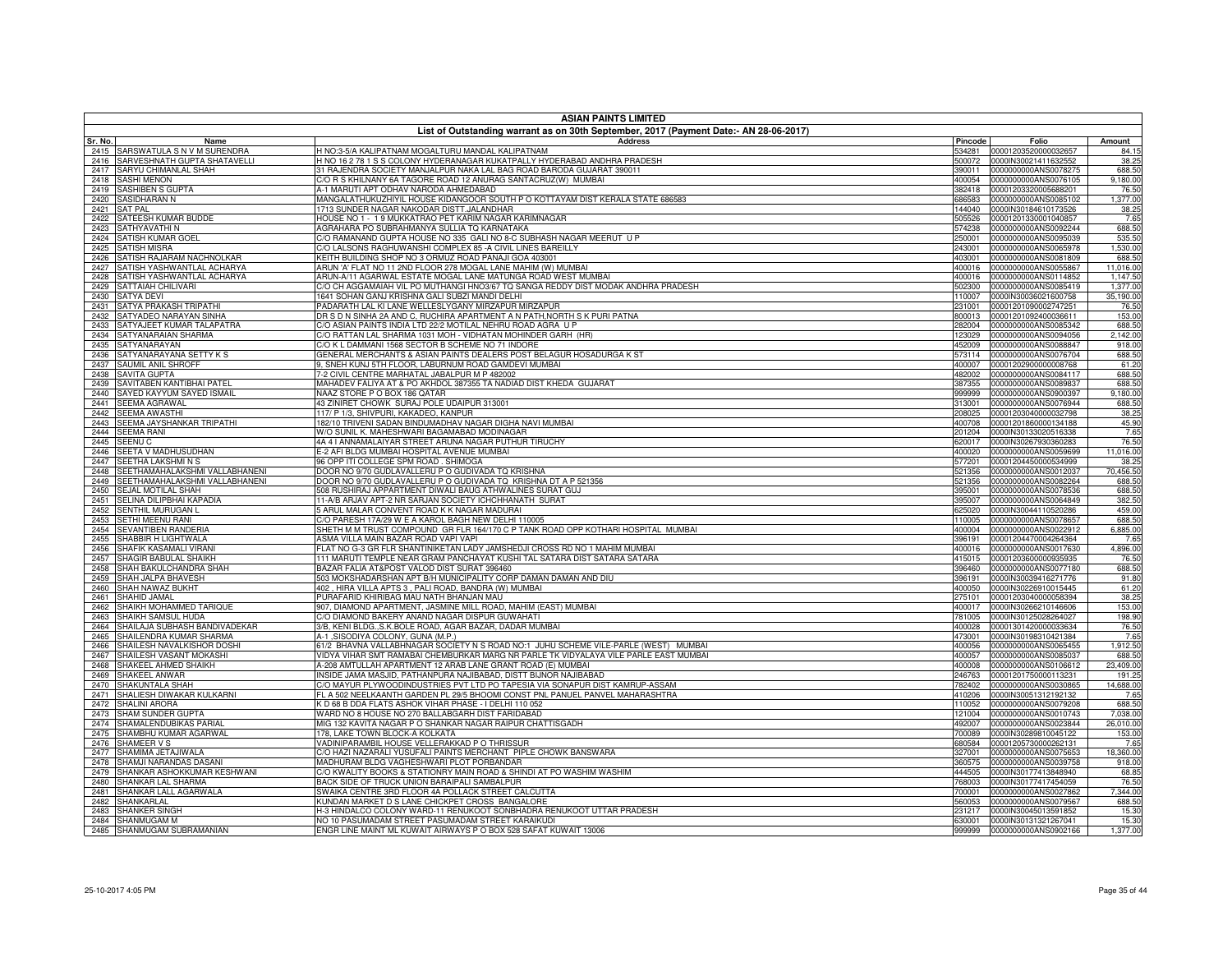|              | <b>ASIAN PAINTS LIMITED</b><br>List of Outstanding warrant as on 30th September, 2017 (Payment Date:- AN 28-06-2017) |                                                                                                                                                                     |                  |                                              |                       |  |
|--------------|----------------------------------------------------------------------------------------------------------------------|---------------------------------------------------------------------------------------------------------------------------------------------------------------------|------------------|----------------------------------------------|-----------------------|--|
| Sr. No.      | Name                                                                                                                 | <b>Address</b>                                                                                                                                                      | Pincode          | Folio                                        | Amount                |  |
| 2486         | SHANMUGAM T                                                                                                          | C/O ASIAN PAINTS I LTD NO 502 MINT STREET NEW NO 240 MADRAS                                                                                                         | 600003           | 0000000000ANS0082227                         | 229.50                |  |
| 2487         | SHANMUGAM T                                                                                                          | NO 240 MINT STREET MADRAS 600003                                                                                                                                    | 600003           | 0000000000ANS0084717                         | 1,377.00              |  |
| 2488         | SHANMUGAM T                                                                                                          | NO 240 MINT STREET MADRAS 600003                                                                                                                                    | 600003           | 0000000000ANS0082228                         | 688.50                |  |
| 2489<br>2490 | SHANMUGASUNDARAM A<br>SHANTABEN RAMANBHAI PATEL                                                                      | NO 1 SUNDARAM NAGAR THANJAVUR<br>5 KREISEL WALK RICHMOND SURRY TW93 AN U K                                                                                          | 613001           | 0000IN30059710275016<br>0000000000ANS0901550 | 191.25<br>19,737.00   |  |
| 2491         | SHANTABEN RAOJIBHAI PATEL                                                                                            | C/O KANUBHAI M PATEL OPP ST STAND NR SCHOOL AT PALANA NADIAD                                                                                                        | 390001           | 0000000000ANS0088399                         | 688.50                |  |
| 2492         | SHANTANU GUNWANT KOKARDEKAR                                                                                          | KAM-GANESH CO-OP HSG SOC LTD,BLOCK NO 10 SANE GURUJI NGR,VASUDEO BALVANT PHADKE MARG MULUND E MUMBAI                                                                | 400081           | 0000000000ANS0085722                         | 688.50                |  |
| 2493         | SHANTHARAM S S                                                                                                       | NO 9 16 TH MAIN 10 TH CROSS R K LAYOUT 3 RD PHASE PADMANABHA NAGAR BANGALORE                                                                                        | 560070           | 0000IN30023911992665                         | 7.65                  |  |
| 2494         | SHANTHI S NAYAK                                                                                                      | C/O PARTNER KIRAN FURNITURE WOODHOUSE DR ANSARI ROAD BUNDER MANGALORE                                                                                               | 575001           | 0000000000ANS0080567                         | 306.00                |  |
| 2495         | SHANTI DEVI BINNANI                                                                                                  | 11 JADU LALL MULLICK ROAD CALCUTTA 700006                                                                                                                           | 700006           | 0000000000ANS0083313                         | 688.50                |  |
| 2496<br>2497 | SHANTIBHAI RATILAL PATEL<br>SHANTILAL GADA                                                                           | 304 DEEPKALA HOUSE C G ROAD NAVRANGPURA AHMEDABAD<br>/8/A MU H NO 131 HAJI HABIB BLDG MAHADEV PALAV ROAD CURRY ROAD                                                 | 380009<br>400013 | 0000IN30132110617745<br>0000IN30051310207440 | 191.25<br>145.35      |  |
| 2498         | SHANTILAL MANIKCHAND GANDHI                                                                                          | JAIHIND BLDG NO 1, BHULESHWAR . MUMBAI                                                                                                                              | 400002           | 00001302860000088555                         | 5,508.00              |  |
| 2499         | SHANTINATH S INDI                                                                                                    | C/O DEPT OF MICROBIOLOGY & CELL BIO INDIAN INSTITUTE OF SCIENCE BANGALORE                                                                                           | 560012           | 0000000000ANS0107667                         | 2,830.50              |  |
| 2500         | SHARAD GANGAL                                                                                                        | 10 SADHANA RAMWADI NAUPADA THANE                                                                                                                                    | 400602           | 0000000000ANS0085150                         | 459.00                |  |
| 2501         | SHARAD KUMAR ARORA                                                                                                   | 3/9 GYAN GHAR SINDHI SOCIETY SION TROMBAY ROAD CHEMBUR MUMBAI                                                                                                       | 400071           | 0000000000ANS0035449                         | 918.00                |  |
| 2502         | SHARAD V BEHERAY                                                                                                     | 4/607 SKYLARK APPTS SWAMI SAMARTH NAGAR X RD NO 4 89 L COMPLEX ANDHERI (W) MUMBAI                                                                                   | 400053           | 0000000000ANS0073688                         | 21,420.00             |  |
| 2503         | SHARAD VISHNU BEHERAY                                                                                                | A/607 SKYLARK SWAMI SAMARTH NAGAR 89 LOKHANDWALA COMPLEX ROAD NO 4 ANDHERI (WEST) MUMBAI                                                                            | 400053           | 0000000000ANS0074743                         | 14,535.00             |  |
| 2504<br>2505 | SHARADAMMA<br>SHARADINI TENDULKAR                                                                                    | 168 KALAMMA TEMPLE STREET OPP HOTEL DASA PRAKASH MYSORE 570001<br>YASHODA 30 KALA NAGAR BANDRA EAST MUMBAI 400051                                                   | 570001<br>400051 | 0000000000ANS0091896<br>0000000000ANS0079406 | 688.50<br>688.50      |  |
| 2506         | <b>SHARDA DEVI</b>                                                                                                   | C/O M/S KANHYA LAL BANSI LAL CHAURA BAZAR LUDHIANA 141008                                                                                                           | 141008           | 0000000000ANS0078340                         | 229.50                |  |
| 2507         | SHARDA NAND PRASAD                                                                                                   | 23 GANGA DEYI BHAVAN MAWAIYA LUCKONW                                                                                                                                | 226004           | 0000000000ANS0093260                         | 459.00                |  |
| 2508         | SHARDA PRAMOD SHETH                                                                                                  | 10 JASUD BHUVAN PLOT NO 120 SION WEST MUMBAI 400022                                                                                                                 | 400022           | 0000000000ANS0083219                         | 229.50                |  |
| 2509         | SHARDA PRAMOD SHETH                                                                                                  | 10 JASUD BHUVAN PLOT NO 120 SION WEST MUMBAI                                                                                                                        | 400022           | 0000000000ANS0013051                         | 612.00                |  |
| 2510         | SHARDA RAJESH AGRAWAL                                                                                                | 14, GAYATRI SADAN, SARASWATI NAGAR, ARNI ROAD. YAVATMAL                                                                                                             | 445001           | 00001202300000422897                         | 7.65                  |  |
| 2511         | SHARDA SINGH                                                                                                         | QTR NO D16/3 M T P S COLONY KANTI PO KANTI THERMAL MUZAFFARPUR BIHAR                                                                                                | 843130           | 0000IN30051312119616                         | 76.50                 |  |
| 2512<br>2513 | SHARDA SINHA<br>SHARDABEN GIRDHARLAL THAKKAR                                                                         | C/O BISHWANATH PRASAD (RTD. INSP.) NEW ALKAPURI P O ANISHABAD PATNA<br>AA; KALPVRUX AA; PUNIT CHOWK PADRA DIST VADODARA                                             | 800002<br>391440 | 0000000000ANS0075136<br>0000000000ANS0008291 | 8,032.50<br>14,688.00 |  |
| 2514         | SHARDH B SINGH                                                                                                       | C/O M/S RAJU & ASSOCIATES 102 SIDHARTHA TOWERS I FLOOR B/H ANAND CINEMA THANE                                                                                       | 400603           | 0000000000ANS0084746                         | 1,377.00              |  |
| 2515         | SHARMA PL                                                                                                            | C/O C-113 NARAIN VIHAR NEW DELHI                                                                                                                                    | 110028           | 0000000000ANS0087747                         | 688.50                |  |
| 2516         | SHARMA <sub>S</sub> C                                                                                                | 8E-1 MAHAVIR NAGAR BHOPAL 462 016                                                                                                                                   | 462016           | 0000000000ANS0088839                         | 459.00                |  |
| 2517         | SHARVINI J PATEI                                                                                                     | PRANETA 4TH FLOOR 23-B JUHU TARA RD JUHU MUMBAI                                                                                                                     | 400049           | 0000000000ANS0115775                         | 688.50                |  |
| 2518         | SHASHI BALA KHANNA                                                                                                   | B-1 KUMAR CLASSICS D P ROAD AUNDH PUNE                                                                                                                              | 411007           | 0000000000ANS0025522                         | 23,485.50             |  |
| 2519         | SHASHI K PRASAD                                                                                                      | FLAT NO 3062 SECTOR-A POCKET - B & C VASANT KUNJ NEW DELHI                                                                                                          | 110070           | 0000000000ANS0094402                         | 688.50                |  |
| 2520<br>2521 | SHASHI KHALIYA<br>SHASHI MINOCHA                                                                                     | H-8 KHATURIA COLONY BIKANER BIKANER<br>J-19 JUNGPURA EXTN NEW DELHI                                                                                                 | 334023<br>110014 | 00001201090002450523<br>0000000000ANS0090800 | 114.75<br>688.50      |  |
| 2522         | SHASHI SETH                                                                                                          | 49 MIGI BIDA COLONY RAJPURA PHASE 1 AURAI RD SANT RAVI DAS NAGAR BHADOHI                                                                                            | 221401           | 00001201320000403539                         | 428.40                |  |
| 2523         | SHASHIDHAR SHIVAYOGAPPA RAJANAL                                                                                      | M/S. WELKINS SYSTEMS, SPAN ENTERPRISES BUILDING, UNKAL, HUBLI                                                                                                       | 580031           | 00001203500000125663                         | 15.30                 |  |
| 2524         | SHASHIDHAR SRINIVAS                                                                                                  | 73732 ESSLINGEN AM NECKAR KIRCHAKERSTRASSE 74 GERMANY                                                                                                               | 111111           | 0000IN30307710596489                         | 221.85                |  |
| 2525         | SHASHIKANT RAJPURA                                                                                                   | C/O DEEL MIDDLE EAST P O BOX 7000 DUBAI U A E                                                                                                                       | 999999           | 0000000000ANS0902655                         | 1,377.00              |  |
| 2526         | SHASHIKIRAN MURLIDHAR NAVSARIKAR                                                                                     | 203,ARADHANA C.H.S.LTD. BLDG.NO.14 B-WING GOKULDHAM, GOREGAON(E) MUMBAI                                                                                             | 400063           | 0000IN30074910111210                         | 306.00                |  |
| 2527         | SHASHIKIRAN MURLIDHAR NAVSARIKAR<br>SHASHIPRABHA HARIKISANJI MUNDHADA                                                | 203 ARADHANA 14A GOKULDHAM GOREGAON (E) MUMBAI<br>MUNDHADA BHUVAN BACHARAJ PLOT AMRAOTI                                                                             | 400063<br>444601 | 0000000000ANS0001139<br>0000000000ANS0025105 | 3,825.00<br>70,456.50 |  |
| 2528<br>2529 | SHEEJA UNNIKRISHNAN                                                                                                  | KIZHAKKETHILAYYATHU BUDHANOOR P O CHENGANNUR CHENGANNUR                                                                                                             | 689508           | 0000IN30023912975485                         | 160.65                |  |
| 2530         | SHEELA GEORGE                                                                                                        | AMBATTU PLACKAL PUNNAVELI PO PATHANAMTHITTA PUNNAVELI                                                                                                               | 689589           | 00001204470005083484                         | 382.50                |  |
| 2531         | SHEELA ISHWAR NAINANI                                                                                                | 53-IPCL APARTMENTS NR NAVJEEVAN SOC DAHEJ BY PASS ROAD BHARUCH                                                                                                      | 392001           | 0000000000ANS0077230                         | 688.50                |  |
| 2532         | SHEELA KANAYALAL ADVANI                                                                                              | J/22 GOKUL VATIKA OPP NEW HARNI AIRPORT HARNI ROAD BARODA                                                                                                           | 390022           | 0000000000ANS0098073                         | 18,360.00             |  |
| 2533         | SHEHNAZ MASOOD IMAM                                                                                                  | A/30 ROSARY HOUSE GUNPOWDER ROAD MAZAGAON MUMBAI                                                                                                                    | 400010           | 0000000000ANS0025896                         | 3,060.00              |  |
| 2534         | SHEILA COELHO                                                                                                        | NO 72 DOLLAR COLONY 1ST MAIN 1ST BLOCK RMV 2ND STAGE BANGALORE                                                                                                      | 560094           | 0000IN30214810756713                         | 765.00                |  |
| 2535<br>2536 | SHEILA KISHORE ULLAL<br>SHEKHAR GUDDA SHETTY                                                                         | A 503 FALCON CASTLE SENAPATI BAPAT MARG LOWER PAREL MUMBAI<br>R NO 2 RAM PYARE YADAV CHAWL BHANDUP JANATA MARKET SUBHASH ROAD BHANDUP MUMBAI                        | 400013<br>400078 | 0000000000ANS0033406<br>0000000000ANS0085093 | 19,737.00<br>688.50   |  |
| 2537         | SHIBANI CHATTERJEE                                                                                                   | FLAT.- 2/1, PREMISES NO.- 03-294 PLOT NO.- PB-133, NEW TWON RAJARHAT KOLKATA                                                                                        | 700156           | 0000IN30077310282032                         | 497.25                |  |
| 2538         | <b>SHIJU SK</b>                                                                                                      | SASTHAMKUNNEL H UDUMBANNOOR THODUPUZHA KERALA                                                                                                                       | 685595           | 0000IN30089610499788                         | 38.25                 |  |
| 2539         | SHIKHAR BHARDWAJ                                                                                                     | 33/151 HIG DUPLEX CREATIVE BEAUTY PARLOR VARUN PATH MANSAROVAR JAIPUR RAJASTHAN                                                                                     | 302020           | 0000IN30039410009964                         | 153.00                |  |
| 2540         | <b>SHILA KORAT</b>                                                                                                   | RAJ BLOCK 179 PANCHAVTI PARK STREET NO 1 NEAR JALARAM HOSPITAL PANCHAVTI MAIN ROAD KOTDA SANGANI RAJKOT                                                             | 360001           | 0000000000ANS0077149                         | 688.50                |  |
| 2541         | SHILPA PRASHANT SHAH                                                                                                 | ROOM NO D3/2 BHANDRAN NAGAR MALAD BEHIND N L HIGH SCHOOL MUMBAI MAHARASHTRA                                                                                         | 400064           | 0000IN30051318216057                         | 306.00                |  |
| 2542         | SHINDE F C<br>SHIRIKANT MANTRI                                                                                       | HI LINE PARK FLAT NO B 401 ZUNJHAR CO OP HSG SOCIETY S NO 30 RAMWADI NAGAR PUNE ROAD PUNE                                                                           | 411014           | 0000000000ANS0095128                         | 3,672.00              |  |
| 2543<br>2544 | SHIRIN ABDULLAH DALAL                                                                                                | DHARAM SHARE TRANSFER SERVICE 15A RIDDHI SIDDHI SOCIETY 54/57 R A KIDWAI RD MATUNGA MUMBAI<br>PAGHDIWALA BLDG 2ND FLOOR R NO 15 97/101 SAIFEE JUBILEE STREET MUMBAI | 400019<br>400003 | 0000000000ANS0087625<br>0000000000ANS0032498 | 688.50<br>42,916.50   |  |
| 2545         | SHIRIN GULAMHUSEIN HATHIYARI                                                                                         | 3 LOKHANDWALA BLDG 487 D'MONTE STREET BANDRA MUMBAI                                                                                                                 | 400050           | 0000000000ANS0065171                         | 50,566.50             |  |
| 2546         | SHIRIN I KANASWALA                                                                                                   | 5 PRINCIPAL SHAIKI HOSOA MAG 2 MOHBOOB MANTION 1ST FL NEAR KESER BAUG DONGRI MUMBAI                                                                                 | 400009           | 0000000000ANS0029880                         | 35,190.00             |  |
| 2547         | SHIRIN N GUZDER                                                                                                      | 12 BANAJI HOUSE CONTRACTOR BAUG MORI ROAD MAHIM MUMBAI                                                                                                              | 400016           | 0000000000ANS0107595                         | 18,360.00             |  |
| 2548         | SHIRINBAI F GANDH                                                                                                    | DHAN SHERI OPP SHAKTI GAS JAMNAGAR                                                                                                                                  | 361001           | 0000IN30051310864710                         | 459.00                |  |
| 2549         | SHIRINBEN FAZALEABBAS GANDHI                                                                                         | S FAZALEABBAS AND CO OPP MANUMARKET BEDI GATE JAMNAGAR                                                                                                              | 361001           | 0000IN30103924011814                         | 229.50                |  |
| 2550<br>2551 | SHIRISH S SARKHOT<br>SHIRISH SHANISCHARA                                                                             | 14/B DATTAVIHAR SOCIETY SHIVAJI NAGAR B CABIN NAUPADA THANE<br>17 RUBY COLONY NEAR VEDH SHALA NARANPURA RAILWAY CROSSING AHMEDABAD 380013                           | 400602<br>380013 | 0000IN30133018773474<br>0000000000ANS0078112 | 688.50<br>688.50      |  |
| 2552         | SHIRISH SHANTARAM PRADHAN                                                                                            | 3 AVANTI FLATS B/H CIRCUIT HOUSE SHAHIBAUG AHMEDABAD                                                                                                                | 380004           | 0000000000ANS0065128                         | 14,076.00             |  |
| 2553         | SHIRISHCHANDRA BHATT                                                                                                 | 14 GUNDAWADI GAYATRIKRUPA NEAR KUVA RAJKOT GUJARAT 360002                                                                                                           | 360002           | 0000000000ANS0078483                         | 688.50                |  |
| 2554         | SHIRSATH SIDDHARTH PUNDLIK                                                                                           | H NO 842 M H B COLONY SATPUR NASHIK                                                                                                                                 | 422007           | 0000IN30051311565356                         | 7.65                  |  |
| 2555         | SHISHIR DURGADAS DHAVLE                                                                                              | A-25 ARJUN APPT GUPTE ROAD JAI HIND COLONY DOMBIVLI WEST THANE                                                                                                      | 421202           | 00001203320004471389                         | 153.00                |  |
| 2556         | SHISHIR JOHARI                                                                                                       | AAIRVIEW 3RD FLOOR 14 RIDGE ROAD MUMBAI 400 006                                                                                                                     |                  | 400006 0000000000ANS0079404                  | 688.50                |  |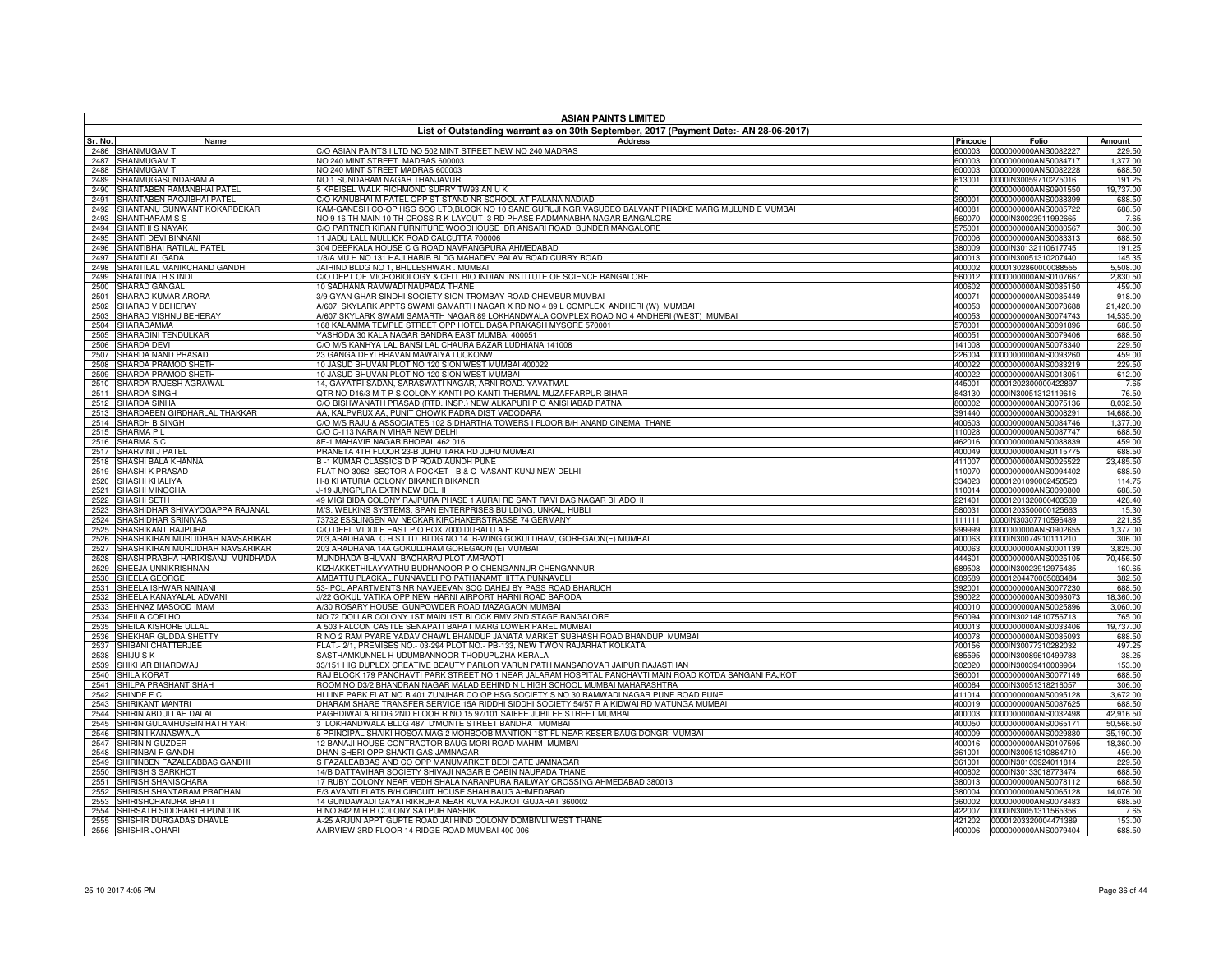| <b>ASIAN PAINTS LIMITED</b>                                                           |                                                                                                                                |                  |                                              |                     |  |
|---------------------------------------------------------------------------------------|--------------------------------------------------------------------------------------------------------------------------------|------------------|----------------------------------------------|---------------------|--|
| List of Outstanding warrant as on 30th September, 2017 (Payment Date:- AN 28-06-2017) |                                                                                                                                |                  |                                              |                     |  |
| Sr. No.<br>Name                                                                       | <b>Address</b>                                                                                                                 | Pincode          | Folio                                        | Amount              |  |
| 2557<br>SHITAL PRASAD MAHAWAR                                                         | C/O OM PRAKASH MAHAWAR 46 GORA BAZAR POST JABALPUR                                                                             | 482001           | 0000000000ANS0100228                         | 688.50              |  |
| SHITALBEN GANDHI<br>2558<br>SHIV KUMAR<br>2559                                        | DALAL INDUSTRIES P O BODELI DIST BARODA 391135<br>-24 RICHMOND PARK DLF CITY PHASE IV GURGAON HARYANA                          | 391135<br>122002 | 0000000000ANS0076739<br>0000000000ANS0087506 | 229.50<br>306.00    |  |
| SHIV KUMAR BHATIA<br>2560                                                             | 72D KAMLA NAGAR DELHI                                                                                                          | 110007           | 0000000000ANS0011038                         | 3,825.00            |  |
| SHIV PRAKASH CHATURVEDI<br>2561                                                       | 185 G 20 SECTOR 7 ROHINI DELHI                                                                                                 | 110085           | 0000IN30018311037494                         | 153.00              |  |
| SHIV RATAN PUROHIT<br>2562                                                            | ANAND HOTEL STATION ROAD BIKANER                                                                                               | 334001           | 00001201210100393518                         | 306.00              |  |
| 2563<br>SHIVAJI KUMBHAR                                                               | GAMDEVI ROAD BEHIND KAPOOR MILLS DEVI ROAD PATIL CHAWL R NO 6 BHANDUP MUMBAI 400078                                            | 400078           | 0000000000ANS0085176                         | 688.50              |  |
| SHIVANAND NAIK<br>2564                                                                | ILDG NO K 3/54 3RD FLOOR PUSHKAR NIKETAN HSG SOC BEHIND MADHUBAN ANDHERI (W) MUMBAI                                            | 400058           | 0000000000ANS0013902                         | 36,720.00           |  |
| 2565<br>SHIVANAND V KAMATH                                                            | 96/A SHANKAR SHETH MANSION 3RD FLOOR NANA CHOWK TARDEO RD MUMBAI                                                               | 400007           | 0000000000ANS0087346                         | 3,060.00            |  |
| 2566<br>SHIVLAXMIBEN R SONI                                                           | <b>ONIWADO NEAR KRISHNA CINEMA PATAN N G</b>                                                                                   | 384265           | 0000000000ANS0017911                         | 8,032.50            |  |
| 2567<br>SHIVNARAYAN RATIRAMJI PALIWAL<br>2568<br>SHOBHA ARVIND TANDON                 | SHIV-PREM CEMENT ROAD SANEWADI WARDHA<br>(ARAN 3-BHIDBHANJAN SOC OPP DHARESHWAR DAIRY UNIVERSITY ROAD RAJKOT                   | 442001<br>360005 | 0000000000ANS0092862                         | 229.50<br>229.50    |  |
| SHOBHA BHUPESH SHAH<br>2569                                                           | 02/703 A-WING EKTA MEADOWS CHS KHATAU MILL COMPOUND OFF WESTERN EXPRESS HIGHWAY NR SIDDARTH NAGAR BORIVALI E MUMBAI            | 400066           | 00001301990000372151<br>0000000000ANS0115688 | 76.50               |  |
| 2570<br>SHOBHA GUPTA                                                                  | J F 2/38 BLOCK NO 7 10 E ROAD RAJENDRA NAGAR PATNA                                                                             | 800016           | 0000000000ANS0095131                         | 688.50              |  |
| 2571<br>SHOBHA GUPTA                                                                  | 3/5 MAHARSHI APT B/H OLD HERO HONDA SHOWROOM RUPAPURA NR GANESH CHOKDI ANAND GUJARAT                                           | 388001           | 0000000000ANS0089907                         | 688.50              |  |
| 2572<br>SHOBHA R KAPOOR                                                               | 203 JATAN DATTA MANDIR ROAD MALAD (E) MUMBAI                                                                                   | 400097           | 0000000000ANS0061916                         | 5,355.00            |  |
| 2573<br>SHOBHA S NAIK                                                                 | NG PARK BUILDING NO 2 A WING ROOM103 SHIV VALLABH ROAD RAWAL PADA DAHISAR MUMBAI MAHARASHTRA                                   | 400068           | 0000IN30023911633822                         | 153.00              |  |
| 2574<br><b>SHOBHA T C</b>                                                             | NO 3 BLOCK 14 SHANTHI NIKETAN 2ND STAGE SRIRAMPURA MYSORE                                                                      | 570023           | 0000IN30214810373773                         | 306.00              |  |
| 2575<br>SHOBHANA PRAVINCHANDRA THAKKAR                                                | 1/11 JAY VIJAY SHRI SOC STATION ROAD NEAR KALWA SAHKAR BAZAR BO 1 KALWA THANE                                                  | 400605           | 0000IN30088814390384                         | 7.65                |  |
| 2576<br>SHOBHANABEN DILIPKUMAR SHAH                                                   | <b>SENTIANA II NATUN SARANIA GUWAHATI 781003</b>                                                                               | 781003           | 0000000000ANS0088378<br>0000000000ANS0077181 | 688.50<br>688.50    |  |
| 2577<br>SHOBHANABEN J PAREKH<br>2578<br>SHOMNATH CHAKRAVARTY                          | ANIL GF SAYAJI GUNJ 41 PAYAL SOCIETY OPP STOCK EXCHANGE VADODARA<br>4-31 MANDAKINI ENCLAVE ALAKNANDA NEW DELHI                 | 390020<br>110019 | 0000000000ANS0004197                         | 76.50               |  |
| 2579<br>SHRADDHA ASHOK NAIK                                                           | 4/18 ANJANA PESTOM SAGAR ROAD NO 6 2ND FLOOR CHEMBUR MUMBAI                                                                    | 400089           | 0000IN30267935161742                         | 15.30               |  |
| SHRADDHA PRAKASH MEHTA<br>2580                                                        | SHRIPAL NAGAR - B 8TH FLOOR, FLAT.NO.807, 12 J.MEHTA ROAD, MUMBAI                                                              | 400006           | 00001203400000009274                         | 382.50              |  |
| 2581<br>SHRENIK M SHAH                                                                | , JOLLY CENTRE 2ND FLOOR 286 TILAK ROAD SANTACRUZ (W) MUMBAI                                                                   | 400055           | 0000000000ANS0089330                         | 306.00              |  |
| 2582<br>SHRIDEVI SHRIKANT DESHPANDE                                                   | /O SHRI S G DESHPANDE 157 SHANIPETH JALGAON                                                                                    | 425001           | 0000000000ANS0052551                         | 7,344.00            |  |
| SHRIKANT SHRIKISHAN AGROYA<br>2583                                                    | <b>MOTI NAGAR LATUR</b>                                                                                                        | 413512           | 00001202890000405510                         | 38.25               |  |
| 2584<br>SHRIKANT ZAWAR                                                                | 02 AtAMARAM COMPLEX NEW SHAHPURI KOLHAPUR RS KOLHAPUR                                                                          | 416001           | 0000000000ANS0094753                         | 688.50              |  |
| 2585<br><b>HRIKRISHNA VINAYAK PATKI</b>                                               | /5, GOMANTAK CHS. LTD, MAHANTA ROAD, VILE PARLE-EAST, MUMBAI                                                                   | 400057           | 00001201090001488142                         | 765.00              |  |
| SHRIPAD ANAND VINZANEKAR<br>2586                                                      | BUNGALOW NO 24 FORT BELGAUM 590001                                                                                             | 590001           | 0000000000ANS0081876                         | 688.50              |  |
| 2587<br>SHRIPAD GAJANAN NARAVANE<br>2588<br><b>HRIRANG RAMARAO RAOTE</b>              | 6/206 V S MARG MAHIM MUMBAI 400 016<br>RAOTE BLDG 106 R B C K BOLE ROAD DADAR MUMBAI 400028                                    | 400016<br>400028 | 0000000000ANS0087374<br>0000000000ANS0081468 | 688.50<br>688.50    |  |
| SHRIRANG RAMARAO RAOTE<br>2589                                                        | RAOTE BLDG 106 R B C K BOLE ROAD DADAR MUMBAI                                                                                  | 400028           | 0000000000ANS0016093                         | 35,190.00           |  |
| 2590<br>SHRIVALABH SARDA                                                              | ALASAR NAGAR BLDG NO 2 A 'B' WING FLAT NO 8 NAVGHAR ROAD BHAYANDAR EAST DIST THANE                                             | 401105           | 0000IN30036020241861                         | 38.25               |  |
| SHROFF GOPI PRATIK<br>2591                                                            | FLAT 504 YOGI TOWER BUILDING 5TH FLOOR YOGI NAGAR BORIVALI WEST MUMBAI                                                         | 400091           | 0000IN30075710867427                         | 573.75              |  |
| 2592<br>SHRUTI KHANDWALA                                                              | //103 SAI ASHISH BLDG SAIKRISHMA COMPLEX MIRA BHAYANDER RD LIBERTY CORNER RAMDEV PARK RD MIRA RD THANE MAHARASHTRA             | 401202           | 0000IN30051316760380                         | 38.25               |  |
| SHUBHA JANARDAN PRABHU<br>2593                                                        | 3/23/102 ANAND NGR DAHISAR E MUMBAI                                                                                            | 400068           | 00001203320007499911                         | 229.50              |  |
| SHUBHA KASIVISWESWARAN<br>2594                                                        | /201 ATRIUM 49 KALAKSHETRA ROAD THIRUVANMIYUR CHENNAI                                                                          | 600041           | 0000000000ANS8100014                         | 18,360.00           |  |
| 2595<br>SHUBHA NAZARE                                                                 | 1146/2A RAVIWAR PETH GOVIND HALWAI CHOWK PUNE                                                                                  | 411002           | 0000000000ANS0025301                         | 70,456.50           |  |
| SHUBHADA JAYANT SHETH<br>2596                                                         | /O BAHULIWALA EMPORIUM POLADPUR RAIGAD<br>MILL PARA PURBA DHUPGURI DHUPGURI JALPAIGURI DHUPGURI DHUPGURI                       | 402303           | 0000000000ANS0047823                         | 44,064.00           |  |
| 2597<br>SHUKLA BASAK<br>2598<br>SHYAM BEHARI LAL                                      | ADDL DISTT & SESSIONS JUDGE J-1 OFFICERS COLONY CIVIL LINES SITAPUR                                                            | 735210<br>400001 | 00001201330000963869<br>0000000000ANS0011945 | 267.75<br>35,190.00 |  |
| SHYAM LAL AGRAWAL<br>2599                                                             | SHREE MAHALAXMI RICE MILL P O KHARIAR ROAD DIST KALAHAND                                                                       | 766104           | 0000000000ANS0010475                         | 16,141.50           |  |
| 2600<br>SHYAM SUNDER GOENKA                                                           | IO 731 17TH CROSS J P NAGAR 6TH PHASE BANGALORE                                                                                | 560078           | 0000000000ANS0036597                         | 5,737.50            |  |
| SHYAM SUNDER TOTLA<br>2601                                                            | 56 VIJAY BARI PATH NO. 6, SIKAR ROAD JAIPUR                                                                                    | 302023           | 0000IN30270020032394                         | 765.00              |  |
| SHYAMA RAMAN<br>2602                                                                  | H NO-45 D NO 19/2 HARIVIHAR 4TH MAIN ROAD GANDHI NAGAR ADYAR CHENNAI                                                           | 600020           | 0000IN30039416587977                         | 91.80               |  |
| <b>SIDDHARTH CHOWDHARY</b><br>2603                                                    | 294 ARAWALI MARG INDIRA NAGAR LUCKNOW                                                                                          | 226016           | 00001204720010372001                         | 7.65                |  |
| SIDDHESH D KULKARNI<br>2604                                                           | -08, K PRITISANGAM CHS, DESAI SHETH SAIBAB MANDIR RD, SAIBABA NGR,BORIVALI WEST, MUMBAI                                        | 400092           | 00001203230000101504                         | 306.00              |  |
| 2605<br>SILLU JEMY DOCTOR                                                             | 134 HIRAMANEK STREET NANPURA SURAT GUJARAT                                                                                     | 395001           | 0000000000ANS0057018                         | 1,224.00            |  |
| SIMMI BHATIA<br>2606<br>SIMON CHERU C<br>2607                                         | OUSE NO-183 D-2-1404 WARD NO-2 MODEL COLONY YAMUNA NAGAR<br>ANGEETA MONEY LENDERS RICE MARKET KUNNAMKULAM THRISSUR DIST KERALA | 135001<br>680503 | 0000IN30220110431792<br>0000000000ANS0090746 | 76.50<br>688.50     |  |
| SIMPLICIO MIGUEL CARMINO AZAVEDO<br>2608                                              | VINCO APTS CHOPEL ROAD BANDRA MUMBAI                                                                                           | 400050           | 0000000000ANS0028793                         | 9,180.00            |  |
| <b>SINGAM V B REDDY</b><br>2609                                                       | OOOR NO 2-681 NAGARAJU PET KADAPA . KADAPA                                                                                     | 516001           | 00001204720010985863                         | 76.50               |  |
| SINGAREDDY SRINIVASA REDDY<br>2610                                                    | VO 100 IYYA STREET CHINTHADRIPET CHENNAI                                                                                       | 600002           | 0000IN30131320671967                         | 459.00              |  |
| 2611<br>SINGH N P                                                                     | A - 215 SAKET MEERUT                                                                                                           | 250003           | 0000000000ANS0114199                         | 1,377.00            |  |
| SIRI RAM CHADHA<br>2612                                                               | 3-122 NARAINA D D A NEW DELHI                                                                                                  | 110028           | 0000000000ANS0025231                         | 35,190.00           |  |
| <b>SITA KUMAR SAHDEV</b><br>2613                                                      | 1-127 DEFENCE COLONY NEW DELHI                                                                                                 | 110024           | 0000000000ANS0086924                         | 688.50              |  |
| 2614<br>SITAMAHALAKSHMI POTLURI                                                       | 54 18 26 1 2ND CROSS ROAD LIC COLONY VIJAYAWADA ANDHRA PRADESH                                                                 | 520010           | 0000IN30051314101812                         | 7.65                |  |
| SITARAM DATTATRYA WAIKAR<br>2615                                                      | SHIVAJI TALAV 13/B BHANDUP WEST MUMBAI                                                                                         | 400078           | 0000IN30051313357162                         | 7.65<br>688.50      |  |
| 2616<br><b>SITARAM KAKAR</b><br>SIVAKUMAR A<br>2617                                   | 1/4502 KUVERSING STREET BEGUMPURA SURAT 395003<br>VEW 26 B, OLD 18 A AZAD STREET GANDHI NAGAR MADURAI                          | 395003<br>625020 | 0000000000ANS0080906<br>0000IN30017510386122 | 76.50               |  |
| SIVASANKARA REDDY MABBU<br>2618                                                       | 2-346 BANDLA STREET TIRUPATHI                                                                                                  | 517501           | 0000000000ANS0012081                         | 70,456.50           |  |
| SMITA COMMERCIAL INVESTMENT LTD<br>2619                                               | DELHI COLD STORAGE BLDG 15 NEW SUBZI MANDI AZADPUR, DELHI-110033                                                               | 110033           | 0000000000ANS0088241                         | 688.50              |  |
| SMITA PANDURANG SAWANT<br>2620                                                        | MADHUMANGAL APT 3RD FLOOR MANVEL PADA ROAD VIRAR EAST THANE                                                                    | 401303           | 0000IN30160411020242                         | 918.00              |  |
| SMITA SATISH WAGH<br>2621                                                             | 31 PRABHA MANDIR PRABHANAGAR PRABHADEVI MUMBAI                                                                                 | 400025           | 0000000000ANS0092202                         | 459.00              |  |
| SMITA SURESH DESAI<br>2622                                                            | /29 SHIVSAHYADRI BLDG SANGUINJI MARG CHINCHOPOKLI MUMBAI                                                                       | 400012           | 0000000000ANS0089332                         | 688.50              |  |
| SMT SAMITA BANERJEE<br>2623                                                           | /O~SHRI INDRAJIT BANERJEE QR. NO~2D/8E CMPDI COLONY KANKE ROAD RANCHI                                                          | 834008           | 0000IN30133020021998                         | 4,230.45            |  |
| SNEH LATA LODHA<br>2624                                                               | 18 INCOME TAX OFFICERS COLONY CHANDRA NAGAR CIVIL LINES JAIPUR RAJ 302006                                                      | 302006           | 0000000000ANS0077819                         | 688.50              |  |
| SNEH LATA MIRG<br>2625<br>SNEHA CHANDRASHEKHAR TILAK                                  | 4 HEMOO KALANI SOCIETY PIMPRI POOONA                                                                                           | 411017           | 0000000000ANS0054232                         | 11,857.50           |  |
| 2626<br>2627 SNEHAKHATRI                                                              | SHIVPRASAD SOC SHREE SOC NR SMITA SOC SHASTRI NAGAR DOMBIVALI WEST DOMBIVALI<br>121 ADARASH NAGAR NARBADA ROAD JABALPUR 1      | 421202<br>450001 | 0000IN30115126120767<br>0000000000ANS0090074 | 688.50<br>688.50    |  |
|                                                                                       |                                                                                                                                |                  |                                              |                     |  |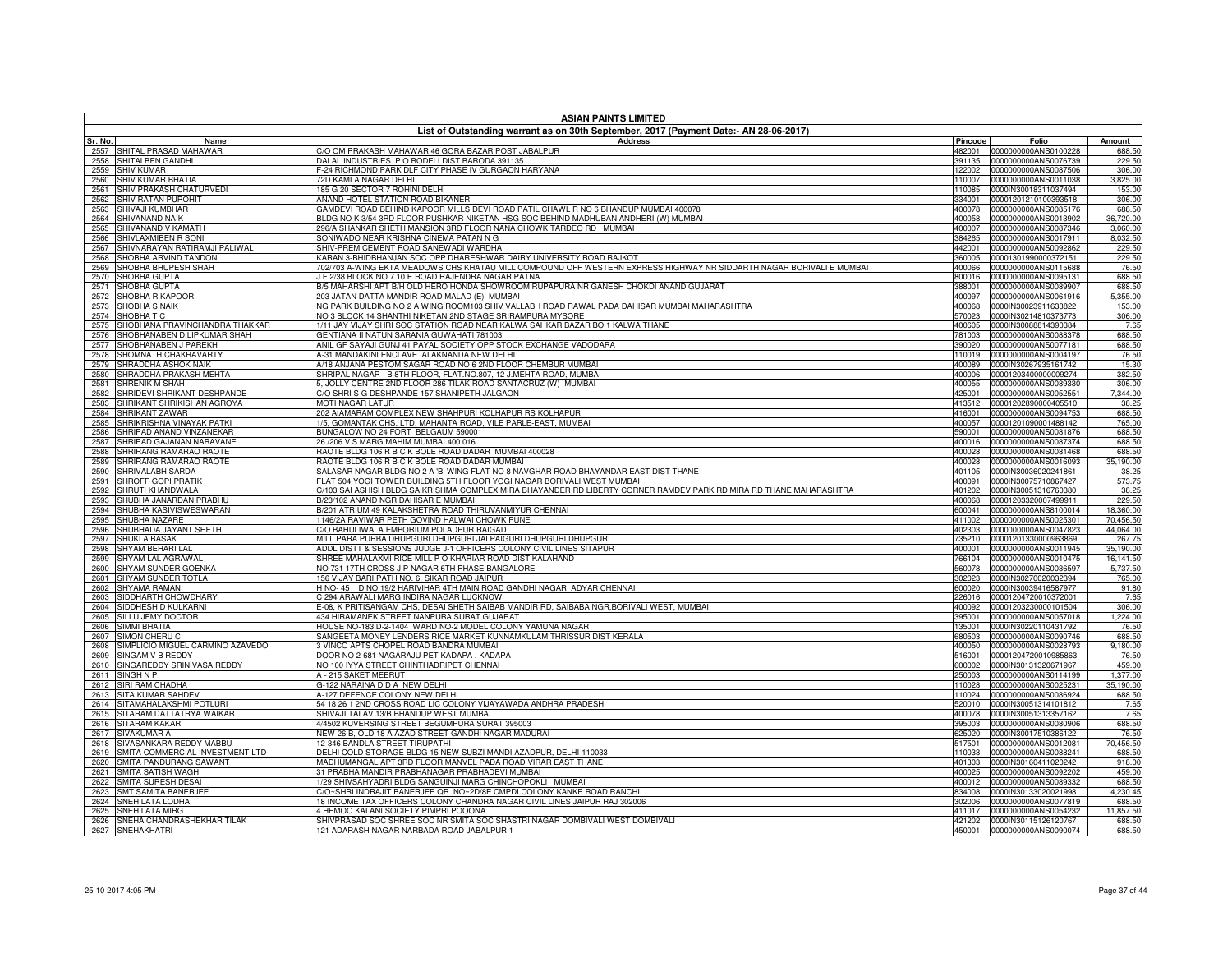| <b>ASIAN PAINTS LIMITED</b>                                         |                                                                                                                                                               |                  |                                              |                       |
|---------------------------------------------------------------------|---------------------------------------------------------------------------------------------------------------------------------------------------------------|------------------|----------------------------------------------|-----------------------|
| Sr. No.<br>Name                                                     | List of Outstanding warrant as on 30th September, 2017 (Payment Date:- AN 28-06-2017)<br><b>Address</b>                                                       | Pincode          | Folio                                        | Amount                |
| 2628<br>SNEHLATA MODI                                               | 23/1 RUSTOM JI STREET CALCUTTA                                                                                                                                | 700019           | 0000000000ANS0079041                         | 688.50                |
| <b>SOBHA VATSAN</b><br>2629                                         | LAT NO 304 VRINDAVAN APARTMENT PALACE ROAD TRICHUR                                                                                                            | 380020           | 0000IN30171532035510                         | 1,377.00              |
| <b>SOHAN LAL PASSEY</b><br>2630                                     | 92 SECTOR 21-B FARIDABAD                                                                                                                                      | 21001            | 0000000000ANS0010351                         | 14,688.00             |
| <b>SOJPAR HARIA</b><br>2631                                         | 601 SHREE SHINGAR APT OPP DESHMUKH GARDEN M P ROAD MULUND EAST MUMBAI                                                                                         | 400081           | 0000000000ANS0088123                         | 688.50                |
| 2632<br><b>SOMABHAI DEVRAM PRAJAPATI</b>                            | <b>TULSINAGAR, SABARMATI, AHMEDABAD.</b>                                                                                                                      | 380005           | 0000IN30065210055754                         | 5,814.00              |
| 2633<br><b>SOMAIAH C</b>                                            | OLDNO9 NEWNO8 . 3RDBFLOOR.2N DABIRAMAPURAM, FIRST STREET, CHENNAI                                                                                             | 600018           | 00001204470000541890                         | 765.00                |
| 2634<br>OMNATH CHATTERJEE                                           | 3 YARRABUNG ROAD ST IVES NSW 2075<br>HABANIPUR COLLEGE PARA 3NO WARD NO 13 NEAR PARADISE SPORTS CLUB BASIRHAT                                                 | 999999<br>43411  | 0000000000ANS0900387                         | 688.50                |
| 2635<br><b>SOMNATH NANDI</b><br>2636<br><b>SOMYA TIBREWAL MINOR</b> | 30 A J C BOSE ROAD CHITRAKOOT BUILDING SOUTH BLOCK 2ND FLOOR KOLKATA                                                                                          | 700020           | 00001201060002334741<br>0000000000ANS0116237 | 130.05<br>70.456.50   |
| 2637<br><b>SONAL BALA</b>                                           | ASIAN PAINTS LIMITED,C/O ADDRESS BLANK CASES AT THE TIME OF DATA TAKEOVER ASIAN PAINTS HOUSE,6A SHANTINAGAR, SANTACRUZ (EAST) MUMBAI                          | 400055           | 0000000000ANS0097466                         | 688.50                |
| 2638<br><b>SONAL GUSAIN</b>                                         | ELAT NO 304 A3 BCIL COLLECTIVE SY NO 109-4 AVALAHALLI VILLAGE YELAHANKA BANGALORE,KARNATAKA                                                                   | 560064           | 0000IN30021414305806                         | 7.65                  |
| 2639<br><b>SONAL NAVINCHANDRA PATEL</b>                             | 2A AJANTA APARTMENTS 7TH FLOOR 124 WALKESHWAR ROAD MUMBAI                                                                                                     | 400006           | 0000000000ANS0063668                         | 7.956.00              |
| SONAL PARASRAMPURIA<br>2640                                         | 1/11 A MAY FAIR ROAD, KOLKATA                                                                                                                                 | 700019           | 00001202300001140391                         | 229.50                |
| SONALI VITTHAL CHAVAN<br>2641                                       | 3 43 SANMAN CHS PAKHADI KHAREGAON KALWA THANE                                                                                                                 | 400605           | 00001201330000282288                         | 7.65                  |
| 2642<br>SONIA ARORA                                                 | 2065 RANJIT AVENUE AMRITSAR                                                                                                                                   | 143001           | 0000000000ANS0100422                         | 9.180.00              |
| SONIA KOCHHAR<br>2643                                               | -25, GUJRANWALA APPT, J-BLOCK, VIKAS PURI NEW DELHI                                                                                                           | 110018           | 00001201910100817489                         | 61.20                 |
| SOUDAMINI DHAI<br>2644                                              | W / O - NIRMAL KUMAR NAYAK C / O - GOVT. HOSPITAL AT AND PO - BARBIL, CHAMPUA DIST - KEONJHAR                                                                 | 758035           | 0000IN30220110768323                         | 153.00                |
| 2645<br>SOVAN CHATTERJEE<br>2646                                    | RUNALAYA 1 2 ARYABARTA FULJHORE DGP 6 DURGAPUR<br>VO 93 AZIZ MULK 3RD STREET THOUSAND LIGHTS MADRAS                                                           | 713206<br>600006 | 00001201330000152091<br>0000000000ANS0095450 | 38.25<br>688.50       |
| SOWBHAG BAI<br>SOWMYA MURTHY<br>2647                                | 10. NARAYANA FLATS 25. TILAK STREET T NAGAR, CHENNAI                                                                                                          | 600017           | 0000IN30189510099083                         | 76.50                 |
| SP UMAYAL ACHI<br>2648                                              | C/O SRI RUKKU STATIONERS 192-A FIRST AGRAHARAM OPP TIPPU SULTAN MARKET SALEM                                                                                  | 336001           | 0000000000ANS0070839                         | 7,650.00              |
| 2649<br><b>SREE KUMAR K</b>                                         | HASSANI GROUP OF COMPANIES TRADING ADMINISTRATION P O BOX, 286 DUBAI UAE                                                                                      |                  | 0000IN30023912125158                         | 612.00                |
| SREE NILAYAM HOTELS AND RESORTS PVT<br>2650                         | 3 3 SRI PADMAVATHI NILAYAM PLOT NO 22/A ROAD NO 5 JUBILEE HILLS HYDERABAD                                                                                     | 500033           | 0000IN30102221465619                         | 191.25                |
| SREEDHANA S CHITTINENI<br>2651                                      | C/O S M K GANDHI KORI MERLA YELAKARRU (P.O.) VIA NIDUMOLU KRISHRO DIST (A.P.)                                                                                 | 521156           | 0000000000ANS0046177                         | 25,704.00             |
| SREEKRISHNAMURTY MADIPALLI<br>2652                                  | MARELLA VARI STREET BHIMAVARAM WEST GODAVARI (A P)                                                                                                            | 534201           | 0000000000ANS0063993                         | 23,409.00             |
| SREENARAYANA PILLAI R<br>2653                                       | POWATHPARAMBIL KOTHALA P.O. VIA PAMPADY KOTTAYAM . KERALA                                                                                                     | 686502           | 0000IN30023910191623                         | 344.25                |
| 2654<br>SREENIVASA MURTHY K S                                       | S/O K G SURYA NARAYANA GUPTA 117/6 BULL TEMPLE ROAD BANGALORE 560019                                                                                          | 560019           | 0000000000ANS0078190                         | 688.50                |
| SREENIVASULU REDDY S<br>2655                                        | <b>VO 23 ARUNACHALAM STREET CHINTADRIPET MADRAS</b>                                                                                                           | 600002           | 0000000000ANS0090917                         | 229.50                |
| SREERAJ P R<br>2656<br>2657<br>SRIDHAR HARUR VISVANATHAN            | UNNATHRA VEEDU ERAMALLIKARA PO CHENGANNUR<br>17-F RAYAPPA MUDALY STREET KRISHNAGIRI TAMILNADU                                                                 | 689109<br>635001 | 0000IN30039417737100<br>0000000000ANS0008504 | 153.00<br>14,688.00   |
| SRIJI ANIS AMIRALI<br>2658                                          | C/26 RACHANA APT V P ROAD ANDHERI WEST MUMBAI                                                                                                                 | 400058           | 0000000000ANS0077693                         | 688.50                |
| <b>SRIKANTH K</b><br>2659                                           | 1ST FLOOR KAPIL COMPLEX 208-B SOHABATIA BAGH ALLAHABAD 211 006                                                                                                | 211006           | 0000000000ANS0089534                         | 688.50                |
| 2660<br><b>SRIKUMAR NASKAR</b>                                      | VILL & PO-LAKSHMAN PUR VIA-KONA DIST-HOWRAH                                                                                                                   | 711114           | 0000000000ANS0116312                         | 2,295.00              |
| <b>SRINIVAS KOWTA</b><br>2661                                       | 2 10/G4 TRT QUARTERS DD COLONY NEAR MOTHER SCHOOL VIDYANAGAR HYDERABAD                                                                                        | 500044           | 0000IN30102220663416                         | 1,377.00              |
| 2662<br>SRINIVAS REDDY PASHAM                                       | H NO 61/B MARREDPALLY OPP SHENOY NURSING HOME SECUNDERABAD 500026                                                                                             | 500026           | 0000000000ANS0082251                         | 688.50                |
| 2663<br>SRINIVASA DESIKAN K                                         | VO.305,13TH CROSS WEST OF CHORD ROAD II STAGE MAHALAKSHMIPURAM BANGALORE                                                                                      | 560086           | 0000000000ANS0007406                         | 35,190.00             |
| SRINIVASAN S<br>2664                                                | 123 ROYAPETTA HIGH ROAD MYLAPORE MADRAS 600004                                                                                                                | 600004           | 0000000000ANS0084391                         | 306.00                |
| 2665<br>SRIRANGASWAMY KUNNATHUR CHANDRA                             | C/O AL MUTAWAH TRADING CO LLC PO BOX 7017 MUTTRAH MUSCAT OMAN                                                                                                 | 999999           | 0000000000ANS0902549                         | 1,377.00              |
| 2666<br>SRIVIDYA S<br>2667<br>STEPHEN KAMIL MAHANKALE               | 3-11 OM SABARI SOC SUBHASH CROSS ROAD NO 1 VILE PARLE EAST MUMBAI<br>SERTIFY SCHOOL MAHATMA FULE SOCIETY ULHAS NAGAR NO 4                                     | 400057<br>421004 | 0000000000ANS0111179<br>0000000000ANS0084875 | 24,174.00<br>1,377.00 |
| 2668<br><b>STEVEN REGO</b>                                          | 3/003, TWINSTAR CHS SHRISHTI COMPLEX, OPP L&T NO.7 SAKIVIHAR ROAD , POWAI MUMBAI                                                                              | 400072           | 00001203150000202730                         | 76.50                 |
| 2669<br>STOCK HOLDING CORPORATION OF                                | ASIAN PAINTS LIMITED ASIAN PAINTS HOUSE 6A, SHANTI NAGAR SANTACRUZ (E) MUMBAI                                                                                 | 400055           | 0000000000ANS0060509                         | 7,344.00              |
| 2670<br>STOCK HOLDING CORPORATION OF                                | ASIAN PAINTS LIMITED SANTACRUZ EAST VAKOLA MUMBAI                                                                                                             | 400054           | 0000000000ANS0053317                         | 56,839.50             |
| 2671<br>SUBAL CHANDRA BHAR                                          | 192 BLOOK C BANGUR AVENUE CALCUTTA 700 055                                                                                                                    | 700055           | 0000000000ANS0085900                         | 688.50                |
| 2672<br>SUBASH CHANDER SHARMA                                       | C/O CHIYODA P O BOX 2243 ABU DHABI U A E                                                                                                                      | 999999           | 0000000000ANS0902576                         | 1.377.00              |
| 2673<br>SUBASH CHANDRA                                              | 133 KUSTIYANA JHANSHI                                                                                                                                         | 201001           | 0000000000ANS0087653                         | 2,142.00              |
| 2674 SUBBIAH ALAHARSAMY SUMATHEE                                    | OLD NO 18B NEW NO 26B AZAD STREET GANDHI NAGAR MADURAI                                                                                                        | 325020           | 0000IN30021413638729                         | 3,021.75              |
| 2675<br><b>SUBHASH BARDIA</b>                                       | %O AKSHAY ENTERPRISES 201/202-B 1 SECTOR IX SHANTI NAGAR MIRA ROAD (E) THANA                                                                                  | 401104           | 0000000000ANS0073822                         | 7,650.00              |
| 2676<br>SUBHASH CHANDER PAHWA                                       | 33 ADARSH NAGAR JALANDHAR CITY PUNJAB                                                                                                                         | 144008           | 0000000000ANS0093049                         | 688.50                |
| 2677 SUBHASH CHANDRA THUKRAL<br>2678 SUBHASH NAGIA                  | ELAT NO 006 B BLOCK SRI MITRA ESTATE 10TH CROSS SANJEEVAPPA LAYOUT NAGVARPALYA C V RAMAN NAGAR BANGALORE<br>-1/301 SONAL APARTMENT 20-21 AGRAWAL NAGAR INDORE | 560093<br>452001 | 0000000000ANS0018294<br>0000000000ANS0080449 | 60,358.50<br>688.50   |
| 2679 SUBHASH R                                                      | VALIYAMANNAKKUNNIL HOUSE KAITHACKAL ANAYADI PO PATHANAMTHITTA KERALA INDIA                                                                                    | 690561           | 0000IN30226912392826                         | 7.65                  |
| 2680 SUBHASH YADAV                                                  | OUSE NO 56 D AIR FORCE ARJANGARH NEW DELHI                                                                                                                    |                  | 110047 0000IN30112716596463                  | 306.00                |
| 2681 SUBIR KUMAR RAY                                                | 12 BUTLER PALACE COLONY LUCKNOW                                                                                                                               | 226001           | 0000000000ANS0012634                         | 41,080.50             |
| 2682 SUBIR MANDAL                                                   | ELECOM SOFTWARE PVT LTD 25A,CAMAC STREET BARDAN MARKET ROOM NO 303 314 KOLKATA                                                                                | 700016           | 00001201090002928405                         | 229.50                |
| 2683 SUBRAMANIAN SWAMINATHAN                                        | M/S ELENCO P O BOX 103A ABUDHABI U A E                                                                                                                        | 999999           | 0000000000ANS0902224                         | 1,377.00              |
| 2684 SUBRAMANYA SARMA A                                             | 1-8-702/19/A/12 BESIDE SHANKAR MUTT NALLAKUNTA HYDERABAD                                                                                                      | 500044           | 0000000000ANS0082202                         | 688.50                |
| 2685 SUBRAMANYAM BASKARAN                                           | 14 KAMAL PLOT NO 8 CHEDDA NAGAR CHEMBUR MUMBAI                                                                                                                | 400089           | 0000IN30002010917674                         | 765.00                |
| 2686 SUBRAMONIAM M                                                  | APT 1D, BLOCK-A, W.WING, SAI SURYA, KAMAKOTTI NAGAR, 3RD MAIN RD, PALLIKKARANAI, TAMIL NADU                                                                   | 600100           | 0000IN30226910147860                         | 15.30                 |
| 2687 SUCHARITA DASH<br>2688 SUCHITA BABURAO PATADE                  | C/O DR NITYANANDA ACHARYA PLOT NO 164/391 GAJAPATHI NAGAR P O SAINIK SCHOOL BHUBANESHWAR<br>OLD HILL QUARTER E/1 AAREY MILK COLONY GOREGAON EAST MUMBAI       | 751005<br>400065 | 0000000000ANS0098706<br>0000000000ANS0090664 | 3,060.00<br>688.50    |
| 2689 SUCHITA HIRAWAT                                                | C/O SPICES INDIA LTD 10 AMARTOLLA STREET CALCUTTA                                                                                                             | 700001           | 0000000000ANS0071141                         | 306.00                |
| 2690 SUCHITRA N PAI                                                 | B 201 JAMUNA APARTMENTS SAHARA CARGO ESTATE COMPOUND J B NAGAR ANDHERI(EAST) MUMBAI                                                                           | 400099           | 0000IN30260310092805                         | 153.00                |
| 2691 SUDARSHAN GROVER                                               | 110 ASHOK VIHAR PHASE I DELHI                                                                                                                                 | 110052           | 0000000000ANS0031178                         | 70,456.50             |
| SUDARSHAN L MANGALORE<br>2692                                       | 113 EMBASSY CENTRE NO 11 CRESCENT ROAD BANGALORE                                                                                                              | 560001           | 0000000000ANS0058085                         | 11,016.00             |
| 2693 SUDARSHAN NARAYAN KARHADKAR                                    | 59 GANAPATTI MANDIR PARISAR BHANGARWADI LONAVALA TAL MAVAL PUNE                                                                                               | 410401           | 0000IN30177416948581                         | 38.25                 |
| 2694 SUDESH RANA                                                    | C-173 D.D.A MIG-FLATS SAKET NEW DELHI 110017                                                                                                                  |                  | 110017 0000000000ANS0088568                  | 688.50                |
| SUDHA BHATNAGAR<br>2695                                             | C/O RAJARAM LADHA 20A TALWANDI KOTA                                                                                                                           | 324005           | 0000000000ANS0052127                         | 58,752.00             |
| 2696<br>SUDHA GURTOO                                                | B 187 SECTOR 19 NOIDA U P                                                                                                                                     | 201301           | 0000000000ANS0063134                         | 6,885.00              |
| 2697 SUDHA S GUPTA                                                  | E-66 KIRTI NAGAR NEW DELHI 110 015                                                                                                                            |                  | 110015 0000000000ANS0085780                  | 7,344.00              |
| 2698 SUDHA SHANKER                                                  | M-3/36 SRI KRISHNA PURI NEAR-POST OFFICE PATNA                                                                                                                |                  |                                              | 5,737.50              |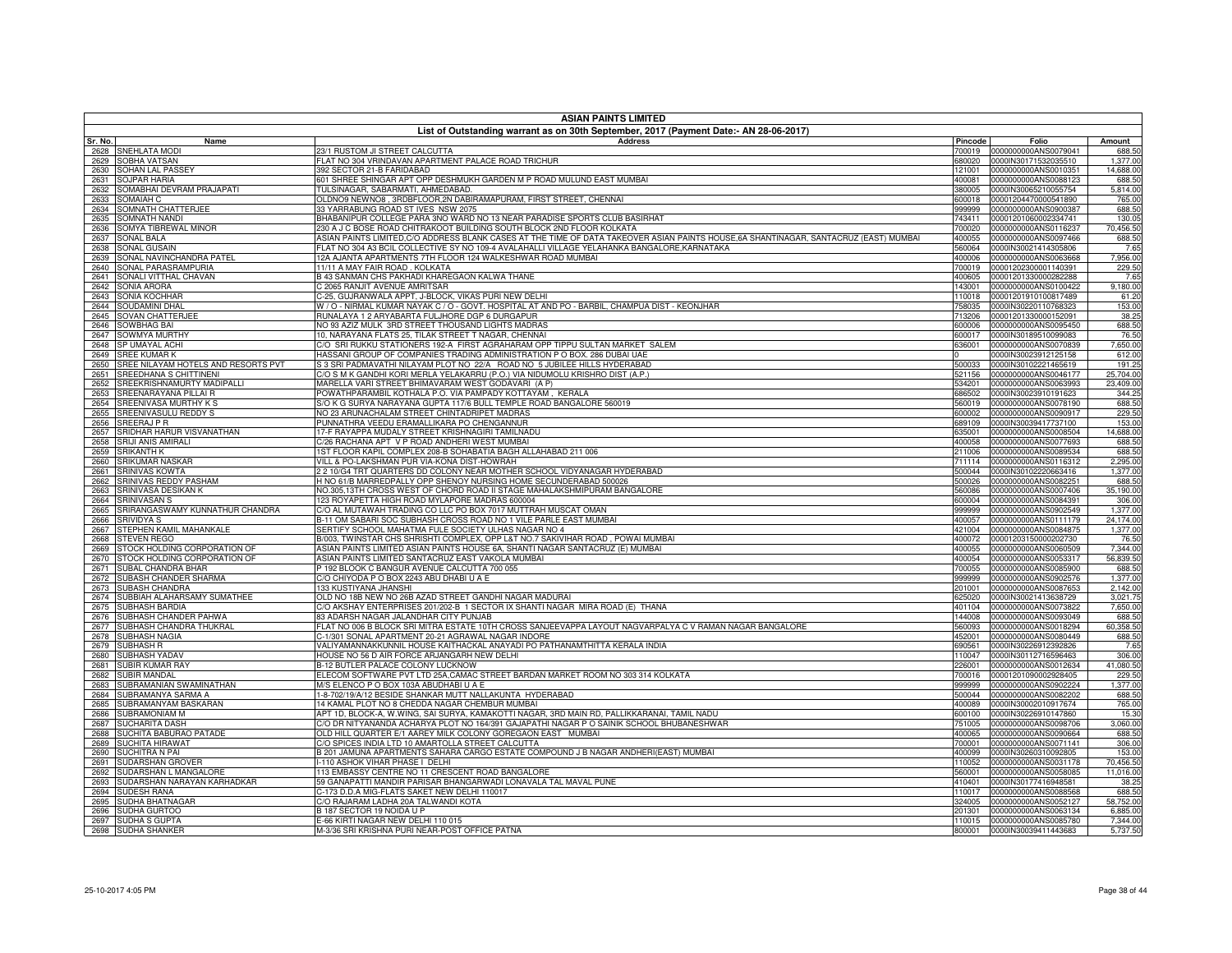|              | <b>ASIAN PAINTS LIMITED</b><br>List of Outstanding warrant as on 30th September, 2017 (Payment Date:- AN 28-06-2017) |                                                                                                                                                         |                  |                                                     |                     |
|--------------|----------------------------------------------------------------------------------------------------------------------|---------------------------------------------------------------------------------------------------------------------------------------------------------|------------------|-----------------------------------------------------|---------------------|
| Sr. No.      | Name                                                                                                                 | <b>Address</b>                                                                                                                                          | Pincode          | Folio                                               | Amount              |
| 2699         | SUDHA SHANKER                                                                                                        | FLAT NO 25 GOMTI APTS EAST BORING CANAL ROAD PATNA                                                                                                      | 800001           | 0000000000ANS0075314                                | 12,622.50           |
| 2700         | SUDHABEN JITESHBHAI PAREKH                                                                                           | PLOT NO 12 GAYATRI SOCIETY JAIL ROAD ANANTWADI BHAVNAGAR                                                                                                | 364001           | 0000IN30127630489735                                | 153.00              |
| 2701         | SUDHAKAR GAJANAN PATWARDHAN                                                                                          | 16 A UDAY SHREE CO OP HSG SOCY BHANDUP VILLAGE E MUMBAI 400078                                                                                          | 400078           | 0000000000ANS0084535                                | 306.00              |
| 2702         | SUDHEESH P                                                                                                           | CHAITHANYA(H) PATTIAM NEW STREET PATHAYAKUNNU KANNUR,KERALA                                                                                             | 670691           | 0000IN30023911596033                                | 535.50              |
| 2703<br>2704 | SUDHIR HARILAL SONI<br><b>SUGUNAN K</b>                                                                              | C/O SHATTAF JEWELLERS POST BOX 7414 DEIRA DUBAI UAE<br>SHRI VILLAH ASHRAMAM KOLLAM KERALA                                                               | 999999<br>691002 | 0000000000ANS0902650<br>0000IN30023910801607        | 1,377.00<br>382.50  |
| 2705         | SUHAIL HASAN KAZI                                                                                                    | 3/48 HAVA BUILDING 1ST SANKLI STREET BYCULLA MUMBAI MAHARASHTRA INDIA                                                                                   | 400008           | 0000IN30051315229752                                | 244.80              |
| 2706         | SUHAS MOHAN PALEKAR                                                                                                  | H/18, AMBEKAR NAGAR, PAREL TANK ROAD, PAREL, MUMBAI                                                                                                     |                  | 400012 00001301540000151921                         | 267.75              |
| 2707         | SUHAS SHAILESH DATAR                                                                                                 | 2/51 OMKAR, PANDURANG WADI, ROAD NO 2, GOREGAON-EAST MUMBAI                                                                                             | 400063           | 00001302340000287892                                | 191.25              |
| 2708         | SUKHDEEP SINGH                                                                                                       | H NO 1891 SECTOR 34 D CHANDIGARH                                                                                                                        | 160022           | 0000IN30021411844079                                | 84.15               |
| 2709         | SUKHDEV GANPAT NIGVEKAR                                                                                              | 2042 A WARD DHOTRI GALLI KOLHAPUR                                                                                                                       | 416001           | 0000IN30088813879496                                | 70,992.00           |
| 2710         | <b>SUKLA GHOSH</b>                                                                                                   | HILL VIEW PARK (NORTH) OPP PARBATI PLAZA DT BURDWAN ASANSOL                                                                                             | 713304           | 0000IN30011811329659                                | 22.95               |
| 2711<br>2712 | SULABHA SHRIKRISHNA LELE<br>SULANTA LEISANGTHEM                                                                      | 759/66 PRABHAT ROAD DECCAN GYMKHANA PUNE<br>FLAT NO 105 SY NO 46 PERFECT TOWERS BLOCK A NR POLICE STATION MIYAPUR HYDERABAD ANDHRA PRADESH              | 411004<br>500050 | 0000000000ANS0074056<br>0000IN30051313762919        | 10,710.00<br>918.00 |
| 2713         | SULEKHA KULWAL                                                                                                       | 145 JAIN BAZAR JAMMU JAMMU AND KASHMIR                                                                                                                  | 180001           | 0000IN30114310924667                                | 765.00              |
| 2714         | <b>SULOCHANA K</b>                                                                                                   | MALAKKAD NATTUKAL P. O PALAKKAD                                                                                                                         | 678554           | 00001203280000192761                                | 114.75              |
| 2715         | SULOCHANA SAMPATH E V K                                                                                              | NO 62 E V K SAMPATH ROAD VEPERY MADRAS                                                                                                                  | 600007           | 0000000000ANS0084383                                | 1,377.00            |
| 2716         | <b>SUMAN RANI SIROHI</b>                                                                                             | C-7/11 ON G C NAGAR MAGDALLA SURAT                                                                                                                      | 394518           | 0000000000ANS0078553                                | 688.50              |
| 2717         | <b>SUMAN SHARMA</b>                                                                                                  | EK 85/B SHIVRAJ GARH PANJ PEER JALANDHAR CITY 144001                                                                                                    | 144001           | 0000000000ANS0078372                                | 688.50              |
| 2718         | SUMATHI KAMATH                                                                                                       | 3/3/199 OPP:GOPALA KRISHNA MUTT KADRI KAMBLA ROAD MANGALORE                                                                                             | 575004           | 0000000000ANS0092584                                | 153.00              |
| 2719         | <b>SUMER SINGH</b>                                                                                                   | B-284, RAGHUBIR NAGAR . NEW DELHI                                                                                                                       | 110027           | 00001302080000148531                                | 130.05              |
| 2720         | SUMERMAL SHAH                                                                                                        | C/O SUMER BUILDERS 220 COMMERCE HOUSE 140 N M ROAD FORT MUMBAI<br>51-A JHOTWARA INDUSTRIAL AREA JAIPUR 0 JAIPUR                                         | 400023           | 0000000000ANS0014013                                | 70,456.50           |
| 2721<br>2722 | <b>SUMIT KUMAR GUPTA</b><br>SUMITRABEN DASHRATHLAL BHAVSAR                                                           | DARBAR ROAD CHHIMPA OLE VADNAGAR N G                                                                                                                    | 384355           | 302012 00001203230000298258<br>0000000000ANS0115534 | 2,256.75<br>153.00  |
| 2723         | SUNANDA SUBHASH TENDULKAR                                                                                            | B-25 SAMPADA SHASTRI NAGAR BORIVALI                                                                                                                     | 400028           | 0000IN30036020264227                                | 9,180.00            |
| 2724         | SUNDEEP VINODRAI MEHTA                                                                                               | 409 C SHIVRAM RAMCHANDRA LANE MALAD (W) MUMBAI                                                                                                          | 400064           | 0000000000ANS0062089                                | 12,087.00           |
| 2725         | SUNDER INDRU MANSUKHANI                                                                                              | ASHER MANSION A BLOCK 4TH FLOOR FORJET STREET GOWALIA TANK MUMBAI 400036                                                                                | 400036           | 0000000000ANS0083755                                | 688.50              |
| 2726         | SUNDERDAS HARIDAS                                                                                                    | C/O KEWALRAM & SONS P O BOX 84 BAHRAIN                                                                                                                  | 999999           | 0000000000ANS0901830                                | 688.50              |
| 2727         | SUNDERDEVI RANKA                                                                                                     | C/O M/S SURESH KUMAR & CO 123/73 NEW COTTON MKT HUBLI                                                                                                   | 580029           | 0000000000ANS0008625                                | 24,174.00           |
| 2728         | SUNEEL CHANDRASHEKAR HESARUR                                                                                         | 155-B 7TH CROSS SHANTINIKETAN BHAIRIDEVARKOPPA HUBLI                                                                                                    | 580025           | 0000000000ANS0057764                                | 2,524.50            |
| 2729         | <b>SUNIL ANCHALIA</b>                                                                                                | 60/8 S N ROY ROAD 1ST FLOOR BEHALA KOLKATA<br>LCH QTR 33 NEAR UKO BANK RAYATWARI COLLIERY CHANDRAPUR CHANDRAPUR                                         | 700038<br>442401 | 0000000000ANS0069991<br>00001201060002383783        | 9,945.00<br>30.60   |
| 2730<br>2731 | SUNIL ARJUN RAM<br>SUNIL BABUBHAI HARCHARI                                                                           | S. B. HARCHARI AND CO., RAM NIVAS, DREMLAND CROSS ROAD, OPP. LIBERTY SHOPPING CENTER, PORBANDAR.                                                        | 360575           | 0000IN30097410977438                                | 191.25              |
| 2732         | <b>SUNIL DERIA</b>                                                                                                   | POST BABAI DIST HOSHANGABAD M P                                                                                                                         | 461661           | 0000000000ANS0094837                                | 688.50              |
| 2733         | <b>SUNIL KAPUR</b>                                                                                                   | CWE GE AFS KALAIKUNDA MIDNAPORE WEST KHARAGPUR                                                                                                          | 721303           | 00001204470004269854                                | 76.50               |
| 2734         | SUNIL KARAMCHANDANI                                                                                                  | 607-608 SATI APTS NR SAPNA GARDEN ULHASNAGAR                                                                                                            | 421003           | 0000000000ANS0074609                                | 12,240.00           |
| 2735         | <b>SUNIL KUMAR</b>                                                                                                   | 52-A, KAMLA NAGAR, HISSAR, HARYANA                                                                                                                      | 125001           | 0000IN30236510072918                                | 765.00              |
| 2736         | SUNIL KUMAR AGARWAL                                                                                                  | C/O SHIVA SHANKAR PAINT HOUSE MAHABIRSTHAN SILIGURI                                                                                                     | 734404           | 0000000000ANS0027201                                | 70,456.50           |
| 2737         | <b>SUNIL KUMAR S</b>                                                                                                 | NO 93 AZIZ MULK 3RD STREET THOUSAND LIGHTS MADRAS                                                                                                       | 600006           | 0000000000ANS0095452                                | 459.00              |
| 2738<br>2739 | SUNIL KUMAR SHARMA<br><b>SUNIL MATHEW</b>                                                                            | FLAT NO 85/A GURUNANAK ENCLAVE NEAR MATA GUJRI ENCLAVE MUNDI KHARAR MOHALI<br>MANALIL MUTHOOR P O THIRUVALLA KERALA                                     | 140301<br>689107 | 0000IN30177415822401<br>0000IN30023910666409        | 7.65<br>229.50      |
| 2740         | SUNIL RASIKLAL SHAH                                                                                                  | AYYAPPA CONSTRUCTION CO. GROUND FLOOR BLDG NO-8 S N SARVODAYA CHS LTD SHASTRI NAGAR GOREGAON (W) MUMBAI                                                 | 400104           | 0000000000ANS0116702                                | 3,672.00            |
| 2741         | SUNIL VISHVAMBHAR KALE                                                                                               | SHRAM SAPHALYA MITHAGAR ROAD MULUND EAST MUMBAI                                                                                                         | 400081           | 0000000000ANS0014488                                | 15,376.50           |
| 2742         | SUNILKUMAR GHANSHYAMPRASAD JOSHI                                                                                     | OPP SHRI NARAYAN DEV MANDIR KAPADWANJ KAPADWANJ                                                                                                         | 387620           | 00001201750000122696                                | 53.55               |
| 2743         | SUNITA DEVI JAIN                                                                                                     | PO: HILI DIST: DAKSHIN DINAJPUR                                                                                                                         | 733126           | 0000000000ANS0070216                                | 1,224.00            |
| 2744         | <b>SUNITA GARG</b>                                                                                                   | H.NO.-131 PHASE-2, MODEL TOWN BATHINDA PUNJAB                                                                                                           | 151001           | 0000IN30236510035026                                | 76.50               |
| 2745         | SUNITA GKRIPALANI                                                                                                    | C-20/B GREEN PARK EXTENSION NEW DELHI                                                                                                                   | 110016           | 0000000000ANS0037602                                | 33,736.50           |
| 2746<br>2747 | SUNITA KUMARI AGARWAL<br><b>SUNITA SETHIA</b>                                                                        | C/O,OM SAREE CENTRE, LITHURIA ROAD, NEAMATPUR, P.O.- SITARAMPUR, DIST- BURDWAN (W.B.)<br>SETHIA NIWAS NANDI SAHI CUTTAK                                 | 713359<br>753001 | 0000IN30210510396873<br>0000000000ANS0061413        | 382.50<br>5,737.50  |
| 2748         | SUNITHA SYLVESTER                                                                                                    | NO. 86, 8 TH MAIN H.M.T LAYOUT R.T NAGAR BANGALORE                                                                                                      | 560032           | 0000IN30023911595993                                | 382.50              |
| 2749         | SUNITY LAXMAN PHADKE                                                                                                 | 999/B-2 MAYURESH CO-OP HSG SOC NAVI PETH PUNE                                                                                                           |                  | 411030 0000000000ANS0011537                         | 7,650.00            |
| 2750         | SUNNA HIMATLAL SHAH                                                                                                  | 31 DEEPKUNJ SOCIETY PALDI AHMEDABAD 380007                                                                                                              | 380007           | 0000000000ANS0078008                                | 688.50              |
| 2751         | SUPRIYA DANGI                                                                                                        | C/O MR S K DANGI 33 BURTOLLA STREET CALCUTTA                                                                                                            | 700007           | 0000000000ANS0036077                                | 35,190.00           |
| 2752         | SUREKHA AGRAWAI                                                                                                      | C/O DR MANOJ KUMAR SINGHAL 10 KUNDAN MARKET DHULIAGANJ AGRA                                                                                             | 282003           | 0000000000ANS0006643                                | 2,142.00            |
| 2753         | SUREKHA ARUN DUDUSKAR                                                                                                | <b>80/16 SHRIRANG SOCIETY NR VRINDAVAN MAJIWADE THANE THANE</b>                                                                                         | 400601           | 00001201320000665539                                | 15.30               |
| 2754         | SUREKHA CHOPRA                                                                                                       | H - 70 RAJOURI GARDEN DELHI                                                                                                                             | 110027           | 00001201910101773777                                | 688.50              |
| 2755<br>2756 | SUREKHA RAMESH CHAUDHARI<br>SUREN SHETTY                                                                             | 25 S NO 76-1-3 NEAR AA;MANASAA; BEHIND GAJANAN BABA HSG SOC WADIBHOKAR ROAD DEOPUR DHULE<br>ARUNODAYA SOCIETY 39/1241 TAGORE NAGAR VIKHROLI EAST MUMBAI | 424002<br>400083 | 0000000000ANS0091984<br>0000000000ANS0095139        | 229.50<br>688.50    |
| 2757         | SURENDER DEV KAPOOR                                                                                                  | BLDG. NO.C/17, FLAT NO.T 3, JUHI CHSL., DEWAN & SHAH HSG. ENCLAVE, AMBADI ROAD, VASAI (W) DT. THANE                                                     | 401202           | 0000IN30087010076655                                | 459.00              |
| 2758         | SURENDRA C SHAH                                                                                                      | B-2 ARCHNA PARK NEAR MILAN PARK NAVRANGPURA AHMEDABAD                                                                                                   | 380009           | 0000000000ANS0094960                                | 688.50              |
| 2759         | SURENDRA KUMAR JAIN                                                                                                  | C/O SURENDRA ENTERPRISE FAUZDAR GAON FANCY BAZAR GUWAHATI                                                                                               | 781001           | 0000000000ANS0088606                                | 153.00              |
| 2760         | SURENDRA KUMAR KAUSHIK                                                                                               | HOTEL AROMA 12 NEW ROAD DEHRA DUN                                                                                                                       | 248001           | 0000000000ANS0008305                                | 27,081.00           |
| 2761         | SURENDRA MANOCHA                                                                                                     | 1 ANIL ROY ROAD CALCUTTA 700029                                                                                                                         | 700029           | 0000000000ANS0902122                                | 1,377.00            |
| 2762         | SURESH BALAKRISHNAN NAIR                                                                                             | 201 SATLAJ VASANT HSG COMPLEX MAHAVIR NAGAR DHANUKARWADI KANDIVLI (W) MUMBAI                                                                            | 400067           | 0000000000ANS0085134                                | 1,377.00            |
| 2763<br>2764 | SURESH CHAND JAIN<br>SURESH CHANDRA DAS                                                                              | UCO BANK SECTOR I BHILAI (M P)<br>BIDHAN NAGAR (RABINDRA PALLY) PHANSIDEWA DARJEELING SILIGURI                                                          | 450001<br>734426 | 0000000000ANS0089507<br>00001201910300503051        | 153.00<br>765.00    |
| 2765         | SURESH CHANDRA GUPTA                                                                                                 | BESIDE KAPOOR MEDICAL HALL HANUMAN CHOWK MORENA 476001                                                                                                  | 476001           | 0000000000ANS0076904                                | 688.50              |
| 2766         | SURESH CHANDRA VADILAL SHAH                                                                                          | DOOR NO 214 RAVIWARPETH PUNE                                                                                                                            | 411002           | 0000000000ANS0095054                                | 688.50              |
| 2767         | SURESH DATTATREYA YALGI                                                                                              | H NO 540/50/1 WADA COMPOUND ANGOL BELGAUM                                                                                                               | 590007           | 0000IN30113526415515                                | 306.00              |
| 2768         | SURESH GOVINDLAL GHEEWALA                                                                                            | GHEEWALA NI SHERI SALVIWADO PATAN (N.GUJ)                                                                                                               | 384266           | 0000000000ANS0069393                                | 3,825.00            |
| 2769         | SURESH HARIDAS RAICHURA                                                                                              | 187 CROSS DADAR GALLI M J MARKET MUMBAI 400002                                                                                                          |                  | 400002 0000000000ANS0090927                         | 688.50              |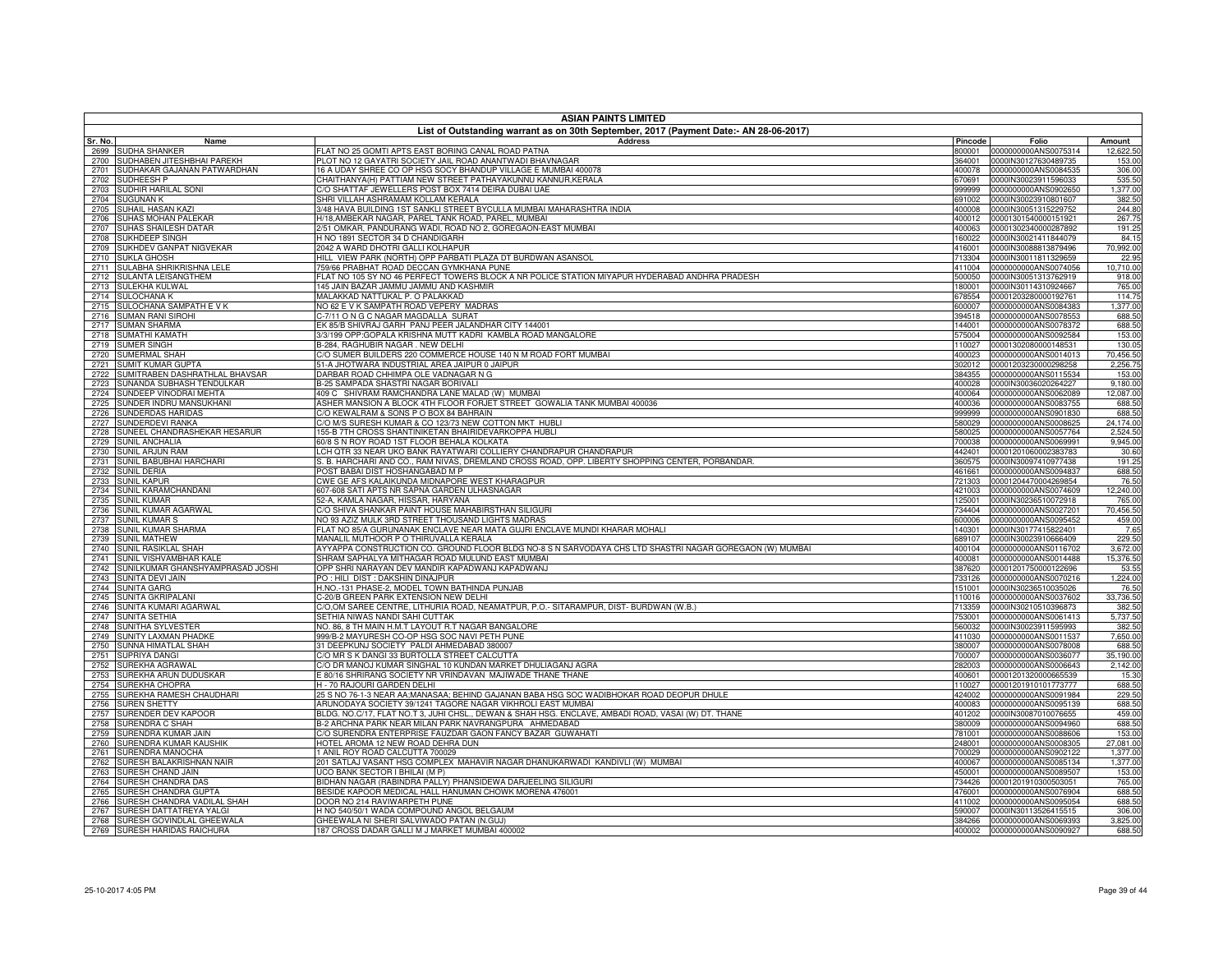| <b>ASIAN PAINTS LIMITED</b><br>List of Outstanding warrant as on 30th September, 2017 (Payment Date:- AN 28-06-2017) |                                                                                                                                                                      |                  |                                              |                       |
|----------------------------------------------------------------------------------------------------------------------|----------------------------------------------------------------------------------------------------------------------------------------------------------------------|------------------|----------------------------------------------|-----------------------|
| Sr. No.<br>Name                                                                                                      | <b>Address</b>                                                                                                                                                       | Pincode          | Folio                                        | Amount                |
| 2770 SURESH KINI K                                                                                                   | KALLARPE HOUSE SAMPYA POST ARYAPU PUTTUR TALUK                                                                                                                       |                  | 574210 0000IN30113526127388                  | 688.50                |
| <b>SURESH KUMAR</b><br>2771                                                                                          | D-5/6 VASANT VIHAR NEW DELHI                                                                                                                                         | 110057           | 0000IN30096610066528                         | 153.00                |
| SURESH KUMAR CHAVDA<br>2772                                                                                          | 864/1994 SHIVSHAKTI NAGAR GUJ HOUSING BOARD CHANDKHEDA DIST GANDHINAGAR                                                                                              | 382425           | 0000000000ANS0076543                         | 688.50                |
| SURESH KUMAR GOEL<br>2773<br>2774<br><b>SURESH LALKA</b>                                                             | 174 8TH FLOOR CHITTRANJAN AVENUE CALCUTTA<br>7A/3 RAMNIVAS SEWRI WADALA ROAD 1 MATUNGA MUMBAI                                                                        | 700007<br>400019 | 0000000000ANS0067221<br>0000000000ANS0090136 | 76.50<br>1,683.00     |
| <b>SURESH M MOCHI</b><br>2775                                                                                        | HARAM CHAKLA BAZAR ALANKAR BOOT HOUSE, SIDHPUR N G                                                                                                                   | 384151           | 0000000000ANS0077769                         | 688.50                |
| <b>SURESH N PATEL</b><br>2776                                                                                        | 29/B KESHAVBAG COLONY NEAR JAWAHAR CHOWK RAMNAGAR SABARMATI AHMEDABAD                                                                                                | 380005           | 0000000000ANS0102774                         | 9,180.00              |
| SURINDER SINGH NARULA<br>2777                                                                                        | 2 PARKLAND ASSO GEEKINI HOUSE OPPOSITE LAW GARDEN ELLIS BRIDGE BEHIND BANK OF BARODA STAFF COLLEGE AHMEDABAD GUJARAT INDIA                                           | 380006           | 0000IN30051312018267                         | 1,147.50              |
| 2778<br><b>SURLA DEMUDU</b>                                                                                          | 58-9-68/1 NEW KARASA VISAKHAPATNAM                                                                                                                                   | 530007           | 0000IN30232410819460                         | 76.50                 |
| SURYAKANT SHIVABHAI PATEL<br>2779                                                                                    | JEAR CHORA AT NAR TA PETLAD DIST ANAND DAIMAWAD GUJARAT                                                                                                              | 388150           | 0000IN30045012019397                         | 688.50                |
| SURYAKANTA RAJENDRA KUMAR SHAH<br>2780<br>SUSANA VIVIAN FERNANDES<br>2781                                            | VAIBHAV' 2ND FLOOR VALLABHBHAI ROAD VILE PARLE MUMBAI<br>-22 PEARL HOUSES 205 DR AMBEDKAR ROAD DADAR MUMBAI                                                          | 400056<br>400014 | 0000000000ANS0088480<br>0000000000ANS0029135 | 688.50<br>5,814.00    |
| SUSHAMA RAMAN<br>2782                                                                                                | A M MANA KALPAKA GARDEN P O KOLAZHY THRISSUR                                                                                                                         | 680010           | 0000IN30163740747479                         | 76.50                 |
| <b>SUSHANT TAPARIA</b><br>2783                                                                                       | -13 SHAKTI APPT SEC-9 ROHINI DELHI                                                                                                                                   | 110085           | 00001304140000833205                         | 15.30                 |
| SUSHEEL HARICHAND SAMAT<br>2784                                                                                      | JANATA CLOTH STORES, S.R. MILLS CHAWL AKOLA                                                                                                                          | 444001           | 00001302310000006819                         | 38.25                 |
| SUSHIL KUMAR DOGRA<br>2785                                                                                           | IOUSE NO 205 SECTOR NO 15-A CHANDIGARH                                                                                                                               | 160015           | 0000000000ANS0094687                         | 2,142.00              |
| SUSHIL SHRIPAD KELKAR<br>2786                                                                                        | SHIVNERI RD NO.4 PANDURANG WADI GOREGAON (EAST) MUMBAI                                                                                                               | 400063           | 0000000000ANS0087531                         | 688.50                |
| SUSHIL SUDHAKAR MALUSHTE<br>2787<br>SUSHIL VIJOY ARORA<br>2788                                                       | 720, MALUSHTE BUNGLOW VARCHI ALI RATNAGIRI RATNAGIRI<br>7C J M TOWERS PALLIKKAVU TEMPLE ROAD NEAR CHINMAYA VIDYALAYA VADUTHALA KOCHI ERNAKULAM                       | 415612<br>682023 | 00001203000000379326<br>0000000000ANS0065099 | 122.40<br>7,650.00    |
| SUSHILA DEVI AGARWAI<br>2789                                                                                         | 25 DARUKUTA MOHALLA GALI NO 3 ALWAR                                                                                                                                  | 301001           | 00001201210100550997                         | 183.60                |
| SUSHILA NAVALRAI SADHWANI<br>2790                                                                                    | 0-204 RAMAYAN NAGAR O T SECTION ROAD ULHASNAGAR 421003                                                                                                               | 421003           | 0000000000ANS0077511                         | 688.50                |
| SUSHILABEN JAYANTIBHAI DESAI<br>2791                                                                                 | DESAI VAGO NEAR SURAJBA PARK NADIAD                                                                                                                                  | 387001           | 0000000000ANS0009907                         | 2,677.50              |
| SUSHILKUMAR GOKULCHAND AGARWAL<br>2792                                                                               | BLDG NO 9 FLAT NO 23 KAPAD MARKET HOUS COMPLEX ICHALKARANJI                                                                                                          | 416115           | 00001204470004990756                         | 76.50                 |
| SUSHMA GUTGUTIA<br>2793                                                                                              | R K MILLS BHULI ROAD P O DHANBAD                                                                                                                                     | 826001           | 0000000000ANS0057003                         | 3,672.00              |
| SUSHMA GUTGUTIA<br>2794                                                                                              | <b>RK MILLS BHULI ROAD DHANBAD</b>                                                                                                                                   | 826001           | 0000000000ANS0536004                         | 2,677.50              |
| SUSHMA JITENDRA SHAH<br>2795<br>SUSHMA SINGHAL<br>2796                                                               | I/C/17 KRISHNA NAGAR CHANDAVARKAR ROAD BORIVALI WEST MUMBAI<br>% SHRI HARI KISHAN SHAH 78 RAYOM COLONY BIRLA NAGAR GWALIOR                                           | 400092<br>474004 | 0000000000ANS0099785<br>0000000000ANS0056118 | 9,180.00<br>26,392.50 |
| SUSNATA BISWAS<br>2797                                                                                               | IILTON RUBBERS LIMITED HILTON HOUSE S-23 GREEN PARK EXTN NEW DELHI                                                                                                   | 110016           | 0000000000ANS0087062                         | 2,142.00              |
| <b>SUTAPA SEN</b><br>2798                                                                                            | 34 SWAPNADEEP APARTMENT 60/2 MEGHNAD SAHA RD DUMDUM KOLKATA WEST BENGAL                                                                                              | 700074           | 0000IN30051313848264                         | 7.65                  |
| SUTARIA DHARMAN M<br>2799                                                                                            | 9 PARITOSH SOCIETY NEAR ST XAVIER SCHOOL NARANPURA AHMEDABAD                                                                                                         | 380013           | 0000000000ANS0092546                         | 688.50                |
| SWANANDI SWAPNIL WARVATKAR<br>2800                                                                                   | 4 3 302 YASHASVI NAGAR LAXMAN KUTIR BALKUM THANE WEST 400608 THANE                                                                                                   | 400608           | 00001201330000520740                         | 38.25                 |
| SWAPAN KUMAR GHOSH<br>2801                                                                                           | C/O BIKASH MAJUMDAR 22/B TELIPARA LANE CALCUTTA 700 004                                                                                                              | 700004           | 0000000000ANS0087146                         | 688.50                |
| SWAPAN KUMAR SIKDAR<br>2802                                                                                          | C/O MRS. C.P.SIKDAR CHIRA MILL, VIVEKANANDA AVENUE MONGOLBARI MALDA                                                                                                  | 732142           | 0000000000ANS0010370                         | 14,688.00             |
| SWAPNIL VIJAY SHINKAR<br>2803<br>SWARAJYA LAKSHMI RAMAKURU<br>2804                                                   | 605 SHRI SANTOSHIMATA CO OP HGS SOC KJUPADA GHATKOPAR WEST MUMBAI MAHARASHTRA<br>17-7/3 1ST ROAD SRINAGAR COLONY DILSUK NAGAR HYDERABAD                              | 800084<br>500660 | 0000IN30051319463445<br>0000000000ANS0110150 | 38.25<br>688.50       |
| SWARAJYA PRAKASH<br>2805                                                                                             | O BOX 867 BOROKO PAPUA NEW GUINEA                                                                                                                                    | 999999           | 0000000000ANS0902093                         | 1,377.00              |
| SWARANLATA PURI<br>2806                                                                                              | ASHAVARI 3RD FLOOR 222 JODHPUR PARK CALCUTTA                                                                                                                         | 700068           | 0000000000ANS0112859                         | 36,720.00             |
| SWARNA KUMARI KATRAGADDA<br>2807                                                                                     | SRI VENKATARAMANA PAINTS STORES 10/505 SANTHA PET NELLORE 524001                                                                                                     | 524001           | 0000000000ANS0077865                         | 688.50                |
| SWARNALATHA GAJULAPALLI<br>2808                                                                                      | <b>ELAT NO.301 MANCHALA RESIDENCY NEHRU NAGAR KURNOOL</b>                                                                                                            | 518001           | 00001202990005522140                         | 38.25                 |
| SWATI DESHPANDE<br>2809                                                                                              | HERAMB VINAYAK, ADARSH CO OP SOCIETY, TILAK NAGAR, AURANGABAD                                                                                                        | 431005           | 0000IN30226910282619                         | 76.50                 |
| SWATI SADANAND KARALE<br>2810<br>SWEETU SUNIL MEHTA<br>2811                                                          | 302 SARTHAK APARTMENTS SHIV MANDIR ROAD RAM NAGAR DOMBIVLI EAST 421201<br>A WING SHANTI APPT 3RD FLOOR OPP ATUL TOWER BLOCK NO 301 KANDIVALI WEST MUMBAI MAHARASHTRA | 421201<br>400067 | 0000000000ANS0079357<br>0000IN30051314441978 | 688.50<br>76.50       |
| SWETA DEVENDRA JAIN<br>2812                                                                                          | 24 VANKA MOHALLA KOLBHAT LANE 1ST FLOOR CHIRABAZAR MUMBAI                                                                                                            | 400002           | 0000IN30160410506374                         | 76.50                 |
| 2813<br>SYAM MOHAN M P                                                                                               | MUPPARATHY HOUSE KORUMBISSERRY IRINJALAKUDA TRICHUR                                                                                                                  | 680121           | 0000IN30163740993308                         | 7.65                  |
| SYDNEY STEPHEN PINTO<br>2814                                                                                         | 1109/10 MAGNUM TOWER LOKHANDWALA COMLEX ANDHERI (W) MUMBAI                                                                                                           | 400053           | 0000000000ANS0902090                         | 1,377.00              |
| 2815<br>SYED AMARULLAH                                                                                               | #584 M E S ROAD GOKUL EXTENSION BANGALORE                                                                                                                            | 560054           | 0000000000ANS0096883                         | 2,295.00              |
| 2816<br>SenthilM                                                                                                     | No.10, Lingai Gounder Street Tirupur                                                                                                                                 | 641602           | 0000IN30059710199148                         | 765.00                |
| 2817<br>Shiv Kumar Kamaliya<br>2818<br>Sunil Londhe                                                                  | 5 PREM BHAVAN, VINAYAK NAGAR STATION ROAD BHAYANDAR (W) DT THANA M S<br>101/102, Baagwati Apts. Dr. Charat Singh Colony Road Chakala, Andheri East Mumbai            | 401101<br>400093 | 0000000000ANS0089385<br>0000IN30292710058455 | 688.50<br>1,683.00    |
| 2819<br>Sushilkumar Bhogar                                                                                           | C/o Wonder Fab Gomu Market Besment Near Golwala Market, Ringroad Surat                                                                                               | 395001           | 00001203330000082048                         | 841.50                |
| 2820<br>T A Indiramma                                                                                                | T P Kailasam Road Sapthagiri Extn Amshula Tumkur                                                                                                                     | 572102           | 0000IN30177410171289                         | 15.30                 |
| T SHANMUGAM<br>2821                                                                                                  | <b>IO 240 MINT STREET MADRAS</b>                                                                                                                                     | 600003           | 0000000000ANT0003433                         | 17,518.50             |
| T SHANMUGAM<br>2822                                                                                                  | /O ASIAN PAINTS I LTD NO 502 MINT STREET NEW NO 240 MADRAS                                                                                                           | 600003           | 0000000000ANT0001196                         | 1,071.00              |
| T V KUBENDRAN<br>2823                                                                                                | 97 B WEST MASI STREET MADURAI                                                                                                                                        | 625001           | 0000000000ANT0020441                         | 7,344.00              |
| TAHER TAYEBALI LOKHANDWALA<br>2824<br><b>TAHER TAYEBALI LOKHANDWALA</b><br>2825                                      | 492D MONTE STREET BANDRA MUMBAI<br>192D MONTE STREET BANDRA MUMBAI                                                                                                   | 400050<br>400050 | 0000000000ANT0081455<br>0000000000ANT0001184 | 688.50<br>58,752.00   |
| <b>TAMBADE DEEPALI ABHAY</b><br>2826                                                                                 | SAGAR HERITAGE GAGAN BLDG FLAT NO 205 THANKAR PADA NR B S N L OFFICE KALYAN WEST KALYAN                                                                              | 421301           | 00001201320000805694                         | 15.30                 |
| <b>TANSUKHRAI UDANI</b><br>2827                                                                                      | C/O PIYUSH A VORA 31 AMBALAL DOSHI MARG DENA BANK BLDG III FLOOR MUMBAI                                                                                              | 400023           | 0000000000ANT0902316                         | 1,377.00              |
| <b>TANUVI GARIMELLA MINOR</b><br>2828                                                                                | 149 STANCOMBE ROAD FLAT BUSH MANUKAU AVCKLAND                                                                                                                        | 999999           | 0000000000ANT0116271                         | 85,374.00             |
| <b>TARA EBHRAHIM KHOKHAWALA</b><br>2829                                                                              | 19 BHANDARI STREET KARIMJI BLDG 1ST FLOOR ROOM NO-5 ABOVE MASJID POST OFFICE MUMBAI                                                                                  | 400003           | 0000000000ANT0077329                         | 688.50                |
| <b>TARABEN GOPALJI SHAH</b><br>2830                                                                                  | 103-KAILASH APARTMENT ZAVERI SADAK MAHAVIR NAGAR NAVSARI                                                                                                             | 396445           | 00001201080000036129                         | 15,300.00             |
| TARABEN RAMANLAL SHAH<br>2831<br><b>TARACHAND JAIN</b><br>2832                                                       | PANCH HATDI PANDYA NI KHADAKI KHUSHAL JAGA NO VAS BAZAR KALOL NORTH GUJ 382721<br>AMISHA PLASTICS 33 ARMENIAN STREET 1ST FLOOR CALCUTTA                              | 382721<br>700001 | 0000000000ANT0082440<br>0000000000ANT0073522 | 688.50<br>14,076.00   |
| TARAMATI VITHALDAS AJUGIA<br>2833                                                                                    | PATEL BAUG MARVE ROAD MALAD WEST MUMBAI 400064                                                                                                                       | 400064           | 0000000000ANT0077945                         | 688.50                |
| 2834<br><b>TARLOCHAN KAUR</b>                                                                                        | H.NO.-3, MODEL TOWN, AMRITSAR, PUNJAB                                                                                                                                | 143001           | 0000IN30236510325246                         | 38.25                 |
| TARMOHAMED HAJI ABDULLA KHAKHU<br>2835                                                                               | 25 DR A NAIR ROA IRFAN HOUSE I FLOOR AGRIPADA MUMBAI                                                                                                                 | 400011           | 0000000000ANT0084514                         | 306.00                |
| <b>TASNIM ZIA</b><br>2836                                                                                            | 3-3 JEEVAN APARTMENT, 16-A, OKHLA NEW DELHI                                                                                                                          | 110025           | 0000IN30046810058246                         | 26,392.50             |
| <b>TEJ PAL SINGH</b><br>2837                                                                                         | VILLAGE MANHARIA POST BIJUA DIST LAKHIMPUR KHERI UTTAR PRADESH                                                                                                       | 262701           | 0000IN30051312576438                         | 191.25                |
| TEJALBEN JAGDISH KUMAR BAROT<br>2838<br>TEJPAL HIRALAL PATWA<br>2839                                                 | ZALAWADI SANOTORIUM, 238, KHINGER ROAD, DIST - SATARA, PANCHGANI<br>NEAR SMALL JAIN TEMPLE P O UNJHA 384 170                                                         | 412805<br>384170 | 00001203000000235304<br>0000000000ANT0087723 | 61.20<br>306.00       |
| 2840 THAKORBHAI BABUBHAI PATEL                                                                                       | P O BOX 279 LUTWYCHE QUESLAND 4030                                                                                                                                   |                  | 999999 0000000000ANT0902037                  | 1,377.00              |
|                                                                                                                      |                                                                                                                                                                      |                  |                                              |                       |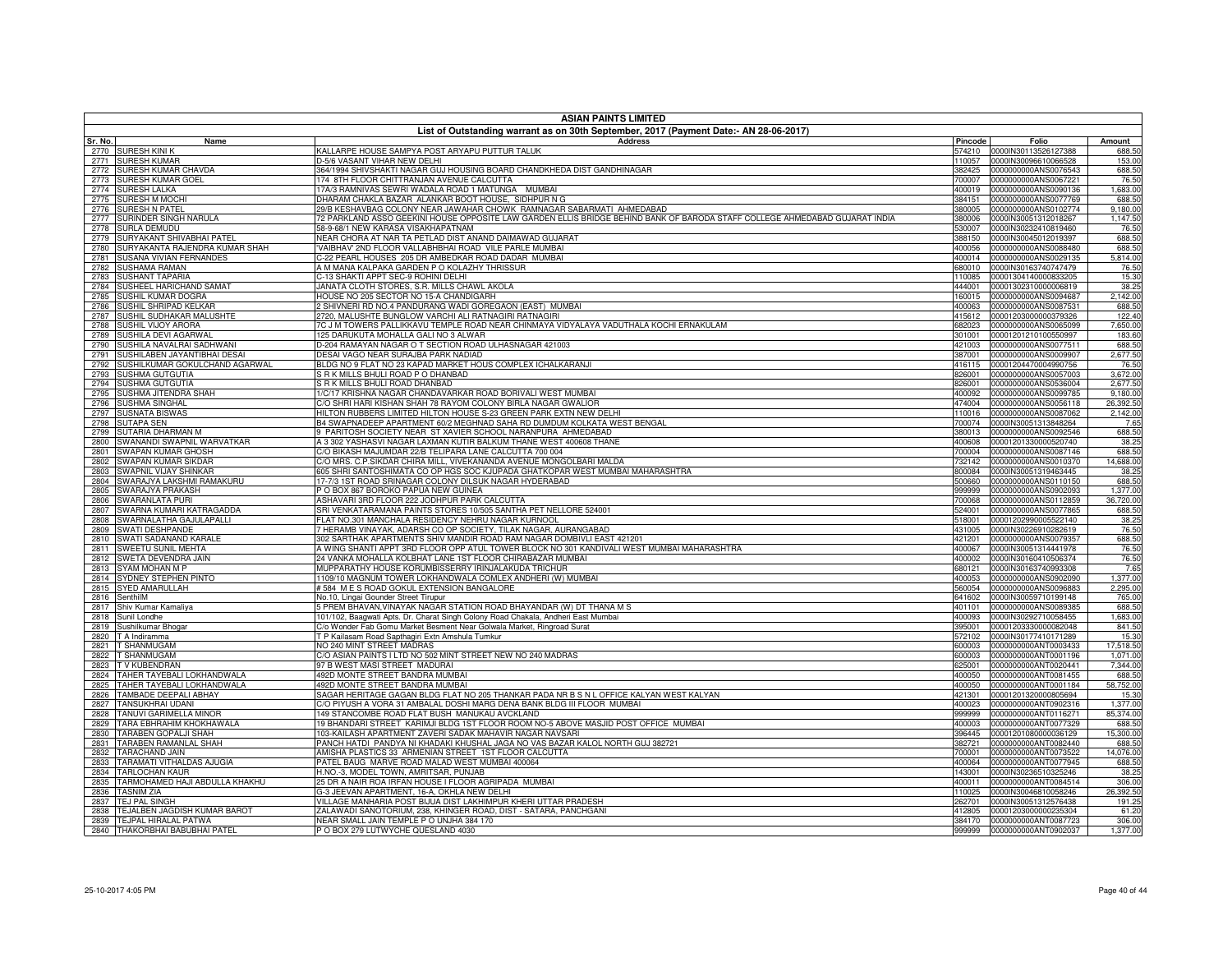|              | <b>ASIAN PAINTS LIMITED</b><br>List of Outstanding warrant as on 30th September, 2017 (Payment Date:- AN 28-06-2017) |                                                                                                                                                  |                  |                                              |                      |
|--------------|----------------------------------------------------------------------------------------------------------------------|--------------------------------------------------------------------------------------------------------------------------------------------------|------------------|----------------------------------------------|----------------------|
| Sr. No.      | Name                                                                                                                 | Address                                                                                                                                          | Pincode          | Folio                                        | Amount               |
| 2841         | THAMMI REDDY P                                                                                                       | D NO 47-9-26 III LANE DWARAKA NAGAR VISAKHAPATNAM 530 016                                                                                        | 530016           | 0000000000ANT0087033                         | 459.00               |
| 2842         | <b>THANKAMANI BHASKARAN MANIYEDATH</b>                                                                               | 7140 JAI SHASTRI NAGAR MULUND COLONY MULUND WEST MUMBAI                                                                                          | 400082           | 0000IN30051312653292                         | 191.25               |
| 2843         | <b><i>FHARANIK</i></b><br>HAYYIL RAMAN THANKAM                                                                       | <b>DLD NO 19, NEW NO 39 SENGUNTHAPURAM III CROSS KARUR</b><br><b>YSAK PERINBAVU TRICHUR</b>                                                      | 339001           | 0000IN30136410018043                         | 38.25<br>11,704.50   |
| 2844<br>2845 | THELMA MARIA GOMES                                                                                                   | IO 3 INDEPENDENCE ROAD CAMP BELGAUM                                                                                                              | 680018<br>590001 | 0000000000ANT0012244<br>0000000000ANT0902458 | 1,377.00             |
| 2846         | <b>THIRAPAYYA KANTIPUDI</b>                                                                                          | 4-3 K P H B COLONY KUKAT PALLI HYDERABAD                                                                                                         | 500872           | 0000000000ANT0027003                         | 9,180.00             |
| 2847         | THIRUVENKATESWARAN E P                                                                                               | /46, ERUMAKKARAN PALAYAM, KADATHUR PO, GOBI TK, ERODE DISTRICT                                                                                   | 638466           | 0000IN30226911145028                         | 15.30                |
| 2848         | <b>THOMAS MATHAL</b>                                                                                                 | /O BBME DOHA PO BOX NO 57 DOHA QATAR ARABIAN GULE                                                                                                | 999999           | 0000000000ANT0902374                         | 1,377.00             |
| 2849         | <b>THOMSON J</b>                                                                                                     | )LD NO 18, NEW NO 16 PATHIRAKALI AMMAN KOVIL STREET SATTANKULAM THOOTHUKUDI                                                                      | 628704           | 0000IN30017510668891                         | 38.25                |
| 2850<br>2851 | <b>TILOK LALWANI</b><br><b>TINA AGARWAL</b>                                                                          | TS 1276 P 56 ASHWINI APT FLAT 01 PIMPRI PUNE<br>PANSARI BHAWAN GHI WALON KA RASTA JOHRI BAZAR JAIPUR                                             | 411017<br>302001 | 0000IN30036022180366<br>00001201770100294921 | 688.50<br>76.50      |
| 2852         | TIRTHESH LALITKUMAR SHAH                                                                                             | GOVIND MADHAV SOCIETY BINDU SAROVAR ROAD SIDHPUR (N G )                                                                                          | 384151           | 0000000000ANT0100984                         | 9,180.00             |
| 2853         | TITIKSHA JASHVANT DESAI                                                                                              | 12 ANAND NAGAR SOCIETY CHIKHILI ROAD BILIMORA DIST VALSAD                                                                                        | 396321           | 0000000000ANT0004459                         | 4,819.50             |
| 2854         | <b>TONY PHILLIPS</b>                                                                                                 | 71/10 2ND BLOCK 6TH CROSS SUDHAMA NAGAR BANGALORE 560 027                                                                                        | 560027           | 0000000000ANT0902168                         | 1,377.00             |
| 2855         | <b>TRIPTA DUTTA</b>                                                                                                  | 75 GANDHI COLONY NORTH PACHENDA ROAD MUZAFFAR NAGAR 251 001                                                                                      | 251001           | 0000000000ANT0087605                         | 382.50               |
| 2856         | <b>TRIPTA SHARMA</b>                                                                                                 | <b>4 36 NEW MULTAN NAGAR NEW DELHI</b>                                                                                                           | 110056           | 0000000000ANT0079171                         | 688.50               |
| 2857         | <b>TRUPTI JAYESH SHAH</b><br>TRUPTI MAHAVIRSINGH BERWAL                                                              | BRINDAVAN FLAT NO 4 1ST FLR 27 KHETWADI 12TH LANE MUMBAI 400004<br>JAIHIND COOP SOCIETY 2ND FLOOR 228 V B MARG MAHIM MUMBAI                      | 400004<br>400016 | 0000000000ANT0077379<br>0000000000ANT0093650 | 688.50<br>3,672.00   |
| 2858<br>2859 | <b><i>TSAILAJA</i></b>                                                                                               | /334, SETTIGUNTA ROAD NELLORE NELLORE NELLORE                                                                                                    | 524002           | 0000IN30023911337127                         | 168.30               |
| 2860         | <b>TUSHAR CHATTERJI</b>                                                                                              | O PROF C CHATTERJI DEPT OF BOTANY UNIVERSITY OF LUCKNOW LUCKNOW                                                                                  | 226007           | 0000000000ANT0051544                         | 2,295.00             |
| 2861         | <b>TUSHAR GOVINDBHAI NAIK</b>                                                                                        | 2, PRAGNA SOCIETY, NAVRANGPURA. Ahmedabad                                                                                                        | 380009           | 00001302080000430436                         | 2.142.00             |
| 2862         | <b>TUSHAR HALDER</b>                                                                                                 | VILL- KANDORSONA, P.O.-SAKTIGARH, DIST- BURDWAN,                                                                                                 | 712245           | 0000IN30210510264279                         | 76.50                |
| 2863         | TUSHAR LAXMIPRASAD DAVE                                                                                              | PLOT NO. 1018, A-2-3 NR. SAIBABA TEMPLE OPP. VIRBHADRA AKHADA, DAWN BHAVNAGAR                                                                    | 364001           | 00001203380000093490                         | 153.00               |
| 2864         | <b>TVIJAY</b><br>U LAXMINARAYAN PAI                                                                                  | F-102, SRI SAI SRINIVASA APARTMENT 5, LANE BRAHMANAWADI BEGUMPET HYDERABAD                                                                       | 500016           | 0000IN30057210027515                         | 114.75               |
| 2865<br>2866 | J RAJARAM SHENOY                                                                                                     | SRINIVAS 1484/7 40TH CROSS 4TH T BLOCK JAYANAGAR BANGALORE<br>AA;VASUDEV SADANAA; V T ROAD TENKAPET UDUPI D K                                    | 560041<br>576101 | 0000000000ANU0026575<br>0000000000ANU0071813 | 7,497.00<br>1,147.50 |
| 2867         | <b>UDAY</b>                                                                                                          | NO 3 36TH CROSS 8TH BLOCK JAYANAGAR BANGALORE                                                                                                    | 560082           | 0000000000ANU0039985                         | 9.868.50             |
| 2868         | <b>JDAY ASHOK NIMKAR</b>                                                                                             | 123/4TH FLOOR KHATAV BLDG DR S S RAO ROAD LALBAUG PAREL MUMBAI                                                                                   | 400012           | 00001202890001036925                         | 76.50                |
| 2869         | <b>JDAY CHANDER KHANNA</b>                                                                                           | C/O HINDUSTAN LEVER LTD 165/166 BACKBAY RECLAMATION MUMBAI                                                                                       | 400020           | 0000000000ANU0076432                         | 6,885.00             |
| 2870         | <b>JDAY HASMUKHBHAI MEHTA</b>                                                                                        | KETAKI BUILDING.BLOCK-9, 2ND FLOOR.MANEKLAL ESTATE. GHATKOPAR( WEST) MUMBAI                                                                      | 400086           | 00001202200000064861                         | 76.50                |
| 2871         | <b>UDDHAV S BHUTEKAR</b>                                                                                             | D COY COMMANDAR SRPF GR 8 CORE GOREGAON MUMBAI MAHARASHTRA                                                                                       | 400065           | 0000IN30051317674209                         | 30.60                |
| 2872<br>2873 | JDYAVAR POOVAPPA SUVARNA<br>UGWALA SURESH PATIL                                                                      | <b>I C AGENT K M MARG DIST UDUPI</b><br>C/O RAMA HOSPITAL DHULE ROAD AMALNER                                                                     | 576101<br>425401 | 0000000000ANU0020565<br>0000000000ANU0093140 | 33,736.50<br>688.50  |
| 2874         | <b>UJAS V SHAH</b>                                                                                                   | 402 SHRUTI AVENUE 23A KHADAYATA SOCIETY B/H BALVATIKA MANINAGAR AHMEDABAD                                                                        | 380008           | 0000000000ANU0100007                         | 12,393.00            |
| 2875         | ULHAS NARAYAN PAI                                                                                                    | 204 RAJESHWARI APARTMENTS KESHWAPUR HUBLI KARNATAKA                                                                                              | 580023           | 0000000000ANU0032005                         | 36,720.00            |
| 2876         | <b>ULLAS KANTILAL SHETH</b>                                                                                          | C/O DR SUDHIR N PARIKH A/7 PARAS NAGAR SOCIETY OPP SANSKAR BHARTI SCHOOL NEW RANDER ROAD SURAT                                                   | 395009           | 0000000000ANU0111844                         | 688.50               |
| 2877         | UMA ARUN GATADE                                                                                                      | 704 B JAIN GALLI RAVIWAR PETH KOLHAPUR                                                                                                           | 416002           | 0000IN30133020612137                         | 229.50               |
| 2878         | <b>UMA GUPTA</b>                                                                                                     | 66 VINDHYAVASINI NAGAR ORDERLY BAZAR CANTT VARANASI                                                                                              | 221002           | 0000000000ANU0011960                         | 22,338.00            |
| 2879<br>2880 | <b>UMA JAIN</b><br><b>UMA RAMESH MODI</b>                                                                            | C/O BHOLARAM PURANMAL 180 MAHATMA GANDHI ROAD CALCUTTA<br>D NO 12 15 39 RAMA APARTMENTS P J N ROAD VIJAYAWADA                                    | 700007<br>520001 | 0000000000ANU0068391<br>0000IN30051312654026 | 765.00<br>459.00     |
| 2881         | <b>UMA SAHASRANAM</b>                                                                                                | NEW NO 10 NO 14 F VEMBULIAMMAN APTS VEMBULI AMMAN STREET WEST K K NAGAR CHENNAI                                                                  | 600078           | 0000000000ANU0073071                         | 46,894.50            |
| 2882         | <b>UMA SAHASRANAM</b>                                                                                                | NEW NO 10 NO 14 F VEMBULIAMMAN APTS VEMBULI AMMAN STREET WEST K K NAGAR CHENNAI                                                                  | 600078           | 0000000000ANU0094412                         | 2,830.50             |
|              | 2883 UMA SHANKER ASOPA                                                                                               | 3 CHAPEL ROAD HASTINGS CALCUTTA                                                                                                                  | 700022           | 0000000000ANU0079072                         | 535.50               |
| 2884         | UMA SUDHANSHU BHAMBURKAR                                                                                             | 431-B P.O.FERTILIZER NAGAR DIST BARODA                                                                                                           | 391750           | 0000000000ANU0027835                         | 55,768.50            |
| 2885         | <b>JMA SUDHISH KAMAT</b>                                                                                             | 4-1, PAKHAR SOCIETY 70/3B, ERANDAVANA PUNE                                                                                                       | 411004           | 0000IN30364710035712                         | 1,912.50             |
| 2886<br>2887 | <b>UMA SUHAS DHURI</b><br><b>JMA UNNI</b>                                                                            | 403, DHARMAVEER, CHS, DHOBI ALI, TEMBI NAKA. THANE<br>ONE, YAMUNA, SANDESH HSG. SOC, NEAR ASHOK NAGAR, NAHUR, MULUND (W), MUMBAI                 | 400601<br>400080 | 00001201690000058409<br>0000IN30023911434865 | 76.50<br>267.75      |
| 2888         | <b>JMESH BHANUKUMAR SAMPAT</b>                                                                                       | ANAND BHUVAN 404 B BLOCK V P ROAD MUMBAI 400004                                                                                                  | 400004           | 0000000000ANU0081806                         | 153.00               |
| 2889         | UMESH HARIRAM POHANI                                                                                                 | A/20, GAYATRINAGAR SOCIETY, B/H, SHARDA SOCIETY, RTO, WARASIA VADODARA                                                                           | 390006           | 00001204440000063676                         | 1,338.75             |
| 2890         | UMESH JAYANT DOSHI                                                                                                   | 4, JEHANGIR MANSION 518, H.R. MAHAJANI MARG MATUNGA MUMBAI                                                                                       | 400019           | 00001301380000051489                         | 16,830.00            |
| 2891         | <b>UMESH M DAVE</b>                                                                                                  | 28 MAHUDIMAHAVIR SOC 1/SIDE TEJENDRANAGAR VIBHAG-1 VALLABH PARK D CABIN SABARMATI AHMEDABAD GUJARAT                                              | 380019           | 0000000000ANU0005635                         | 35,190.00            |
| 2892<br>2893 | UMESH RAMESHCHANDRA BARALIYA<br><b>JMESH S SHETTY</b>                                                                | C/O CHHOTALAL JAMNADAS NANDURA<br>AXIS BANK TFC 5TH FLOOR BLDG NO 17 AT RAHEJA MINDSPACE IT PARK POCHARAM V GHATKESAR M HYDERABAD ANDHRA PRADESH | 443404<br>501301 | 0000000000ANU0077051<br>0000IN30051318592117 | 688.50<br>153.00     |
| 2894         | UMESHKUMAR RAMNIKLAL MEHTA                                                                                           | 27 BRAHMIN SOCIETY AMRELI                                                                                                                        | 365601           | 0000000000ANU0093651                         | 229.50               |
| 2895         | UNIT TRUST OF INDIA                                                                                                  | NV ACCTS SECTION DEPT OF ACCOUNTS 41 MERCHANT CHAMBERS SIR V T MARG NEW MARINE LINES MUMBAI                                                      | 400020           | 0000000000ANU0012961                         | 6,120.00             |
| 2896         | JNNIKRISHNAN P P                                                                                                     | ./O P P GOPALAKRISHNAN H-1/15 JAN KALYAN CO OP HSG SOCIETY BANGUR NAGAR GOREGAON WEST MUMBAI                                                     | 400090           | 0000000000ANU0086112                         | 153.00               |
| 2897         | <b>UPMA SHARMA</b>                                                                                                   | 12-INDIRA COLONY TALAB TILLO JAMMU-TAWI                                                                                                          | 180002           | 0000000000ANU0099066                         | 2,295.00             |
| 2898         | <b>URMIL THACKER</b>                                                                                                 | 68 BALLYGUNGE CIRCULAR ROAD FLAT 10 F ANNAPURNA APTS KOLKATTA                                                                                    | 700019           | 0000000000ANU0079067                         | 688.50               |
| 2899         | JRMILA KAMALAKAR KASHELIKAR<br>URMILA M JARIWALA                                                                     | 44 PALM ACRES HSG SOCIETY MULUND (EAST) MUMBAI                                                                                                   | 400081           | 0000000000ANU0038093                         | 2,142.00             |
| 2900<br>2901 | <b>JRMILA SANGANI</b>                                                                                                | 10/1163 LALUJI NI GALLY GOPIPURA SURAT<br>SHIV HOSPITAL GOLDCOIN COMPLEX `B' 1ST FLOOR JODHPUR CHAR RASTA SATELLITE ROAD AHMEDABAD               | 395001<br>380015 | 0000000000ANU0059072<br>0000000000ANU0046902 | 1,836.00<br>3,442.50 |
| 2902         | <b>JRMILABEN AMBALAL MODI</b>                                                                                        | PLOT NO 406/1 G A ROAD SECTOR NO 3-B GANDHINAGAR                                                                                                 | 382006           | 0000000000ANU0005601                         | 459.00               |
| 2903         | URVASHI MAHAJAN                                                                                                      | C/O RAMBHA MAHAJAN 73-A CUNNINGHAM APTS 5- EDWARD ROAD BANGALORE                                                                                 | 560052           | 0000000000ANU0087841                         | 459.00               |
| 2904         | <b>URVI MATALIA</b>                                                                                                  | 9 KARANPARA PRABHANIKETAN RAJKOT                                                                                                                 | 360001           | 0000000000ANU0067975                         | 9,180.00             |
| 2905         | <b>JSHA AGARWAL</b>                                                                                                  | AJANTA ENTERPRISES 18 MOTILAL ATAL RD. JAIPUR                                                                                                    | 302001           | 0000000000ANU0043619                         | 306.00               |
| 2906<br>2907 | USHA ANIL DESHPANDE<br><b>USHA ARUN MOHARE</b>                                                                       | 92 PARIDHI KOLBAD ROAD PANCHPAKHADI THANE WEST<br>B/24 JEEVAN KANCHAN CO-OP HSG SOC OFF VIRA DESAI ROAD AMBOLI VILLAGE ANDHERI (W) MUMBAI        | 400601<br>400058 | 00001204470006446624<br>0000000000ANU0014620 | 1,568.25             |
| 2908         | USHA BHARAT SHAH                                                                                                     | 123 ARDESHIR DADY STREET 2ND FLOOR V P ROAD BOMAY                                                                                                | 400004           | 0000000000ANU0067443                         | 1,912.50<br>688.50   |
| 2909         | USHA DEVI BHAGERIA                                                                                                   | D-112 SHANTI NAGAR KHATIPURA ROAD JAIPUR                                                                                                         | 302006           | 0000000000ANU0072313                         | 765.00               |
|              | 2910 USHA GANESHA                                                                                                    | W/O K GANESHA BHAGIRATHI GOPALAGOWDA C 261 12TH CROOS SHIMOGA                                                                                    | 577201           | 00001204470000583137                         | 153.00               |
|              | 2911 USHA GUPTA                                                                                                      | 447 SAIKRIPA COLONY INDORE (M.P)                                                                                                                 |                  | 452010 0000000000ANU0088607                  | 688.50               |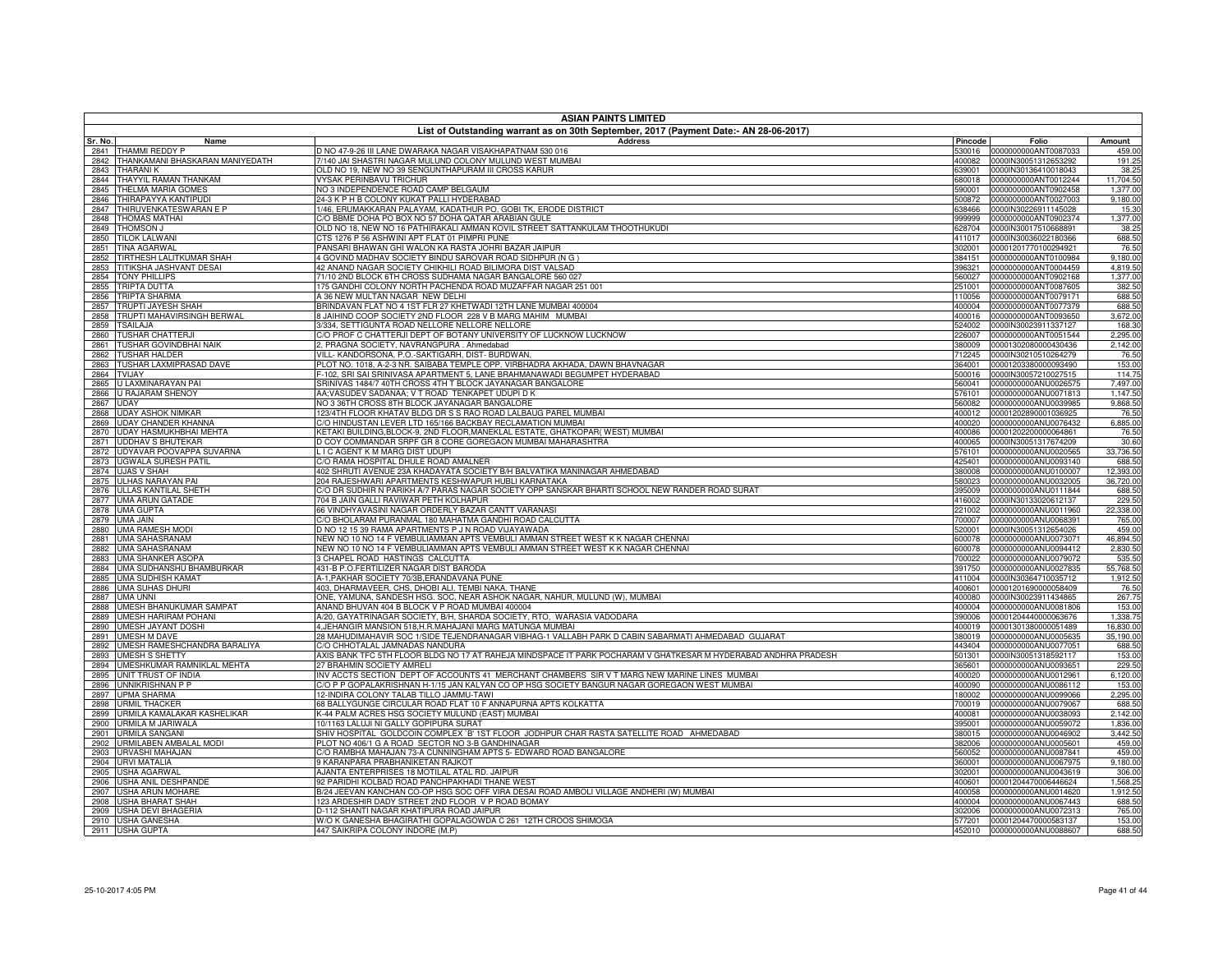|              | <b>ASIAN PAINTS LIMITED</b>                                                           |                                                                                                                                            |                  |                                                     |                        |  |  |
|--------------|---------------------------------------------------------------------------------------|--------------------------------------------------------------------------------------------------------------------------------------------|------------------|-----------------------------------------------------|------------------------|--|--|
|              | List of Outstanding warrant as on 30th September, 2017 (Payment Date:- AN 28-06-2017) |                                                                                                                                            |                  |                                                     |                        |  |  |
| Sr. No.      | Name                                                                                  | <b>Address</b>                                                                                                                             | Pincode          | Folio                                               | Amount                 |  |  |
| 2913         | 2912 USHA H SHAH<br><b>USHA KRISHNA GOKHALE</b>                                       | A 15 VASUDEV APT PARSI PANCHAYAT RD NR SONA UDYOG ANDHERI EAST MUMBAI<br>271/3 AA;SHRADHAAA; SHRIDHAR NAGAR CHINCHWAD PUNE                 | 411033           | 400069 0000000000ANU0075282<br>0000000000ANU0037384 | 35,878.50<br>26,392.50 |  |  |
| 2914         | USHA MAHENDRA BINDAL                                                                  | 1 VASANT 3B PEDDAR ROAD MUMBAI                                                                                                             | 400026           | 0000000000ANU0036035                                | 40,392.00              |  |  |
| 2915         | <b>USHA RAMAKRISHNAN</b>                                                              | LAVUNYA 5 TURNBULLS ROAD EXTENSION NANDANAM MADRAS 600035                                                                                  | 600035           | 0000000000ANU0084379                                | 1,377.00               |  |  |
| 2916         | <b>USHA RAMESH SHAH</b>                                                               | B/2 Tushar Park GR Floor, Juhu lane Anderi West Mumbai                                                                                     |                  | 400058 00001204370000207391                         | 76.50                  |  |  |
| 2917         | <b>USHA SHARMA</b>                                                                    | C/O. SHYAM BIHARI ROY 171, BHAGWANPUR B.H.U. VARANASI VARANASI                                                                             | 221005           | 00001202890000341801                                | 306.00                 |  |  |
| 2918<br>2919 | <b>USHA VALVANI</b>                                                                   | 50 KAILASH COLONY UDAIPUR 313 001<br>27 KARAN PARA JINAGNA RAJKOT                                                                          | 313001           | 0000000000ANU0088762                                | 688.50<br>688.50       |  |  |
| 2920         | <b>USHABEN DAMANI</b><br><b>UTPAL PAL</b>                                             | OLD POST OFFICE LANE REHABARI TINIALI REHABARI GUWAHATI ASSAM                                                                              | 360001<br>781008 | 0000000000ANU0089511<br>0000IN30125028743053        | 76.50                  |  |  |
| 2921         | UTTAM CHAND JAIN                                                                      | NO 1 2ND AND 3RD F OTC MAIN ROAD SOURASTRAPET BENGALURU                                                                                    | 560053           | 0000IN30192610806500                                | 1,530.00               |  |  |
| 2922         | Uggappa Annappa Bhandary                                                              | 605, Chinmaya Tower Padmavati Complex, Near Shiv Mandir 90 Feet Road, Bhayander West Dist Thane                                            | 401101           | 0000IN30009510942376                                | 76.50                  |  |  |
| 2923         | Uma Chandak                                                                           | 340A, Jodhpur Park Lake Kolkata                                                                                                            | 700068           | 0000IN30297810068723                                | 76.50                  |  |  |
| 2924         | V A V PRASAD                                                                          | 3/60, MASTER BUILDING KAVERI STREET KATOOR ROAD COIMBATORE                                                                                 |                  | 641037 00001204720010606232                         | 30.60                  |  |  |
| 2925         | V ANNAPURNA                                                                           | 1882 C MAIN ROAD 9TH BLOCK JAYANAGAR BANGALORE                                                                                             | 560069           | 0000000000ANV0026608                                | 35,190.00              |  |  |
| 2926         | <b>V GIRISH MURTHY</b>                                                                | NO 666 17TH D MAIN 6TH BLOCK KORAMANGALA BANGALORE KARNATAKA INDIA<br>VELLAMATHEDETHIL HOUSE ELANJI P O ERNAKULAM, KERALA                  | 560095           | 0000IN30226914171902                                | 267.75<br>7.65         |  |  |
| 2927<br>2928 | <b>VJLUKOSE</b><br>V JALARAMAIAH                                                      | 475 8TH MAIN ISRO LAYOUT BANGALORE                                                                                                         | 686665<br>560078 | 0000IN30189510560165<br>0000000000ANV0044178        | 44,064.00              |  |  |
| 2929         | V K BALASUBRAMANIAM                                                                   | SIVAN ARUC NO 695 PANDIT JAWAHARLAL NEHRU STREE VILLUPURAM                                                                                 | 605602           | 0000000000ANV0113620                                | 765.00                 |  |  |
| 2930         | V PARMASWARAN NAIR                                                                    | FLAT NO. 2 BLUE HEAVEN CO-OP SOC. CARTER ROAD KHAR MUMBAI                                                                                  | 400052           | 0000000000ANV0045637                                | 44,064.00              |  |  |
| 2931         | V R RAMAKRISHNA PRABHU                                                                | C/O CAN FIN HOMES LTD, IIND FLOOR SAI TOWER BLDG NEAR AZAD CHOWK POLICE STATION, G E ROAD AMAPARA RAIPUR (CHATTISGARH)                     | 492001           | 0000IN30039411448876                                | 114.75                 |  |  |
| 2932         | V RAMALAKSHMI                                                                         | C/O S RAMAMURTHY 410 1 B CROSS 8 TH MAIN 3RD STAGE 4 TH BLOCK BASAVESHWARNAGAR BANGALORE                                                   | 560079           | 0000000000ANV0095687                                | 9,180.00               |  |  |
| 2933         | V SEENUVASAN                                                                          | 46 GOUBERT PADASALAI STREET VAZHAIKULAM PUDUCHERRY PUDUCHERRY                                                                              |                  | 605012 0000IN30226913146027                         | 627.30                 |  |  |
| 2934         | <b>V SRILAKSHMI</b>                                                                   | D2 6/5 KAIGATOWNSHIP MALLAPUR KARWAR MALLAPUR KARWAR                                                                                       | 581400           | 00001204720011053361                                | 76.50                  |  |  |
| 2935<br>2936 | <b>V SURESH</b><br><b>V V B SRINIVASAN</b>                                            | DASARAPALLY VEMULA POST ADDAKAL MANDAL MAHABUBNAGAR<br>308 WEST MASI STREET MADURAI                                                        | 509380<br>625001 | 00001204470002784718<br>0000000000ANV0020460        | 153.00<br>70,456.50    |  |  |
| 2937         | VAIBHAV MAHENDRA KORADIA                                                              | FLAT NO 502 JYOTI ROYAL DADABHAI ROAD NR NAVRANG CINEMA ANDHERI W MUMBAI                                                                   | 400058           | 0000IN30036022497519                                | 283.05                 |  |  |
| 2938         | <b>VAIBHAV S RATNAPARKHI</b>                                                          | ANUGANGA NIWAS PLOT NO 26 GANESH NAGAR NAGAPUR. AHMEDNAGAR                                                                                 | 414111           | 00001204720010840449                                | 22.95                  |  |  |
| 2939         | VAIDAYANATHAN U M                                                                     | EAST MOOR GFA WINGATE GDNS 2 SCHOOL ROAD R A PURAM MADRAS                                                                                  | 600028           | 0000000000ANV0084449                                | 306.00                 |  |  |
| 2940         | VAIDEHI CHANDRASEKAR                                                                  | HONG KING BANK 314D N ROAD FORT MUMBAI                                                                                                     | 400001           | 0000000000ANV0029827                                | 4,131.00               |  |  |
| 2941         | <b>VAIDEHI GADRE</b>                                                                  | 13 BAGWE NIWAS PLAZA LANE S B MARG DADAR MUMBAI 400028                                                                                     | 400028           | 0000000000ANV0076814                                | 688.50                 |  |  |
| 2942         | <b>VALJIBHAI P PATEL</b>                                                              | 90 KAMALBAG SOCIETY B/H RAMKRISHNA SOCIETY L H ROAD SURAT                                                                                  | 395006           | 0000000000ANV0069122                                | 18,360.00              |  |  |
| 2943<br>2944 | VALLABHDAS J SHAH                                                                     | C/O ACME RADIO CORPN 318 M G ROAD PUNE CAMP PUNE<br>C/O VIDYA 17A/29 W E A KAROL BAGH NEW DELHI 110005                                     | 411001           | 0000000000ANV0053007                                | 18,360.00<br>688.50    |  |  |
| 2945         | VANDANA RANI AHUJA<br>VANDANA SITARAM SANDAV                                          | B/205 NEW PARK AVENUE CHS LTD DAHANUKARWADI M G ROAD KANDIVALI (W) MUMBAI                                                                  | 110005<br>400067 | 0000000000ANV0079145<br>0000000000ANV0022443        | 35,190.00              |  |  |
| 2946         | VANPARIA ODHAVAJI DEVASHI                                                             | 303 KEDARNATH APPT CHIKUWADI ASHABAUG NAVSARI                                                                                              | 396445           | 0000IN30133019770273                                | 765.00                 |  |  |
| 2947         | <b>VANTAKU KRISHNA</b>                                                                | VEPADA VILL AND POST MANDAL RAJA STREET VIZIANAGARAM                                                                                       | 535281           | 0000IN30039413725957                                | 38.25                  |  |  |
| 2948         | VARAHA NARASIMHA SATYANARAYANA                                                        | QTR NO C-3, BSNL-P AND T, STAFF QUARTERS, MAMILLA GUDEM, KHAMMAM, ANDHRA PRADESH                                                           | 507001           | 0000IN30226911865229                                | 76.50                  |  |  |
| 2949         | VARGHESE MALIAKAL M V                                                                 | M O ROAD IRINJALAKUDA KERALA                                                                                                               | 680121           | 0000000000ANV0076809                                | 688.50                 |  |  |
| 2950         | VARJAVAND MODDIE                                                                      | NO 4 1ST CROSS INDIRA NAGAR MAL II STAGE BANGALORE                                                                                         | 560038           | 0000000000ANV0044583                                | 60,588.00              |  |  |
| 2951         | <b>VARKEY CHERIAN</b><br><b>VARSHA AIRUN</b>                                          | C/O THE VYSYA BANK LTD RAVIPURAM M G ROAD KOCHI<br>226, SADAR BAZAR NASIRABAD AJMER                                                        | 682016           | 0000000000ANV0096704<br>00001201770100549636        | 3,060.00<br>38.25      |  |  |
| 2952<br>2953 | VARSHA VARAD BAPAT                                                                    | 110 DHANANJAY PRASAD DUDH NAKA GUPTE CHAWL KALYAN (W) KALYAN                                                                               | 305601<br>421301 | 00001201090003506391                                | 15.30                  |  |  |
| 2954         | VARSHA VASANT KULKARNI                                                                | 20 SARDAR HSG SOCIETY BEHIND GREEN VIEW HOTEL SHARANPUR NASHIK                                                                             | 422007           | 0000000000ANV0074522                                | 18,360.00              |  |  |
| 2955         | VARSHABEN MAHENDRAKUMAR PATEL                                                         | 46/A DHANPALESHWAR SOC BEHIND S L M MANEKLAL VATVA AHMEDABAD                                                                               | 382445           | 0000IN30075710971840                                | 306.00                 |  |  |
| 2956         | <b>VARUN SHARMA</b>                                                                   | S/O GOPAL PRASAD SHARMA NEAR TOWN HALL W. N. 12 CHURU                                                                                      | 331001           | 00001203660000172126                                | 76.50                  |  |  |
| 2957         | VARUNBHAI P GANDHI                                                                    | AMBAMATA'S ROAD AT POST PADRA DIST BARODA                                                                                                  | 391440           | 0000000000ANV0069728                                | 18,360.00              |  |  |
| 2958         | <b>VASANT JOSHI</b>                                                                   | NEAR GANAPATI TEMPLE TITAWALA TA KALYAN DIST THANA                                                                                         |                  | 421605 0000000000ANV0017604                         | 70,456.50              |  |  |
| 2959<br>2960 | VASANT NARAYAN PONKSHE<br><b>VASANT SHEGUNSHI</b>                                     | 692 NEW SADASHIV PETH NEAR CHITRASHALA PONKSHE WADA PUNE<br>3/A KEDARNATH CO OP HSG SOC 78 RAMBAUG COLONY PAND ROAD KOTHEND PUNE           | 411030           | 0000000000ANV0011462<br>411038 0000000000ANV0077137 | 11,704.50<br>688.50    |  |  |
| 2961         | <b>VASANTBEN TEJANI</b>                                                               | B-7 MEHTA APARTMENTS TILAK ROAD PUNJABI GALLI BORIVALI WEST MUMBAI                                                                         | 400092           | 0000000000ANV0032526                                | 16,830.00              |  |  |
| 2962         | <b>VASANTHITS</b>                                                                     | NO 240 MINT STREET MADRAS 600003                                                                                                           | 600003           | 0000000000ANV0083384                                | 688.50                 |  |  |
| 2963         | <b>VASUNDHARA DAMLE</b>                                                               | C/O MR A S KALE B-13 B D A COLONY SHIVAJINAGAR BHOPAL                                                                                      | 462006           | 0000000000ANV0012829                                | 8,721.00               |  |  |
| 2964         | VASUNDHARA VASUDEO CHAUDHARI                                                          | C/O DR SUNIL V CHAUDHARI NEAR BHASKAR MARKET JALGAON MAHARASHTRA                                                                           | 425001           | 0000000000ANV0061103                                | 9,792.00               |  |  |
| 2965         | VATSALA SRIRAM                                                                        | 7 ANUGRAH RASESHWAR C H S LTD SECTOR 15 CIDCO NEW PANVEL DIST RAIGAD                                                                       | 410206           | 0000000000ANV0096677                                | 3,978.00               |  |  |
|              | 2966 VED PARKASH SUD                                                                  | 237 SUD SADAN MOHALLA GARHI GATE HOSHIARPUR                                                                                                | 146001           | 0000IN30177414506345                                | 688.50                 |  |  |
| 2967         | <b>VEENA JAIN</b>                                                                     | 49-B-12 SHAMNATH APARTMENT CIVIL LINES DELHI<br>SHOP NO 18 MAIN MARKET NANGAL TOWNSHIP DISTT ROPAR                                         | 110054           | 0000IN30177411296779                                | 382.50                 |  |  |
| 2968<br>2969 | <b>VEENA VERMA</b><br><b>VEENA VINOD GUPTA</b>                                        | 20 MAHALAXMI SOCIETY PALANPUR DISTT B K                                                                                                    | 140124           | 00001206700000027768<br>385002 0000000000ANV0006465 | 229.50<br>35,190.00    |  |  |
| 2970         | <b>VEENA WALKE</b>                                                                    | PLOT NO 3 SHARADA KUTIR JADHAVNAGAR BELGAUM                                                                                                | 590011           | 0000000000ANV0034565                                | 18,819.00              |  |  |
|              | 2971 VEERA VENKATA SATYA VARAHA LAKSHMI                                               | 4 64 7/17 305 SUVARNA APARTMENTS LAWSONSBAY COLONY WARD 22 VISAKHAPATNAM                                                                   | 530017           | 00001204340000038957                                | 76.50                  |  |  |
| 2972         | <b>VEERABHAI J PATEL</b>                                                              | BEHIND DENA BANK GUPTA GALI AMIR ROAD PALANPUR 385 001                                                                                     | 385001           | 0000000000ANV0089646                                | 688.50                 |  |  |
| 2973         | VEERARAGHAVA RAJU NANDYAR                                                             | P/O ANEGUNDI BLOCK 3 GANGAVATHI TQ KOPPAL DIST KOPPAL                                                                                      | 583227           | 0000IN30177417867289                                | 114.75                 |  |  |
|              | 2974 VEMURI SREERANGANAYAKULU                                                         | H NO 18-1-20 PATTI VARI STREET ONGOLE 523001                                                                                               | 523001           | 0000000000ANV0091594                                | 688.50                 |  |  |
| 2975         | VENKATA GOVARADHANA SITARAMA MOHAN<br><b>VENKATA RAMANA ADADA</b>                     | POST BOX NO. 126678 DUBAI<br>VILLA-13, MAY FLAWERS VILLAS, HAFEEZPET, BHANU TOWNSHIP, MIYAPUR, SERILINGAMPALLY, KOTHAGUDA, K.V. RANGAREDDY | 11111<br>500084  | 00001201330000051118                                | 1,338.75<br>382.50     |  |  |
| 2976         | 2977 VENKATA RAO P                                                                    | 12-47/18, LAY OUT 5 SHRAMASAKTHI NAGAR CHINAMUSHIDIWADA VISAKHAPATNAM                                                                      | 530051           | 00001204470000431218<br>0000IN30232410743249        | 191.25                 |  |  |
| 2978         | <b>VENKATARAMAN PATTU</b>                                                             | 5 MYSORE COLONY MAHUL MUMBAI                                                                                                               | 400074           | 0000000000ANV0064585                                | 6,120.00               |  |  |
| 2979         | <b>VENKATARAMAN R</b>                                                                 | 1491, 17-A MAIN J P NAGAR 2ND PHASE BANGALORE 560 078                                                                                      | 560078           | 0000000000ANV0085135                                | 688.50                 |  |  |
| 2980         | VENKATASESHACHALAM ANANDARAO                                                          | S/O A S PRAKASA RAO SUPERINTENDENT LIC OF INDIA PLOT NO-3 L I C COLONY VIJAYAWADA                                                          | 520008           | 0000000000ANV0012071                                | 35,190.00              |  |  |
|              | 2981 VENKATASESHACHALAM ANANDARAO                                                     | S/O A S PRAKASA RAO SUPERINTENDENT LIC OF INDIA PLOT NO-3 L I C COLONY VIJAYAWADA                                                          |                  |                                                     | 688.50                 |  |  |
|              | 2982 VENKATESH RAMESH SANGULAGE                                                       | 552 TIRUPATI SOCEITY RELWE SIGNAL NA 2 MAGE PURW PAS UDGIR LATUR                                                                           |                  | 413517 0000IN30177414776822                         | 153.00                 |  |  |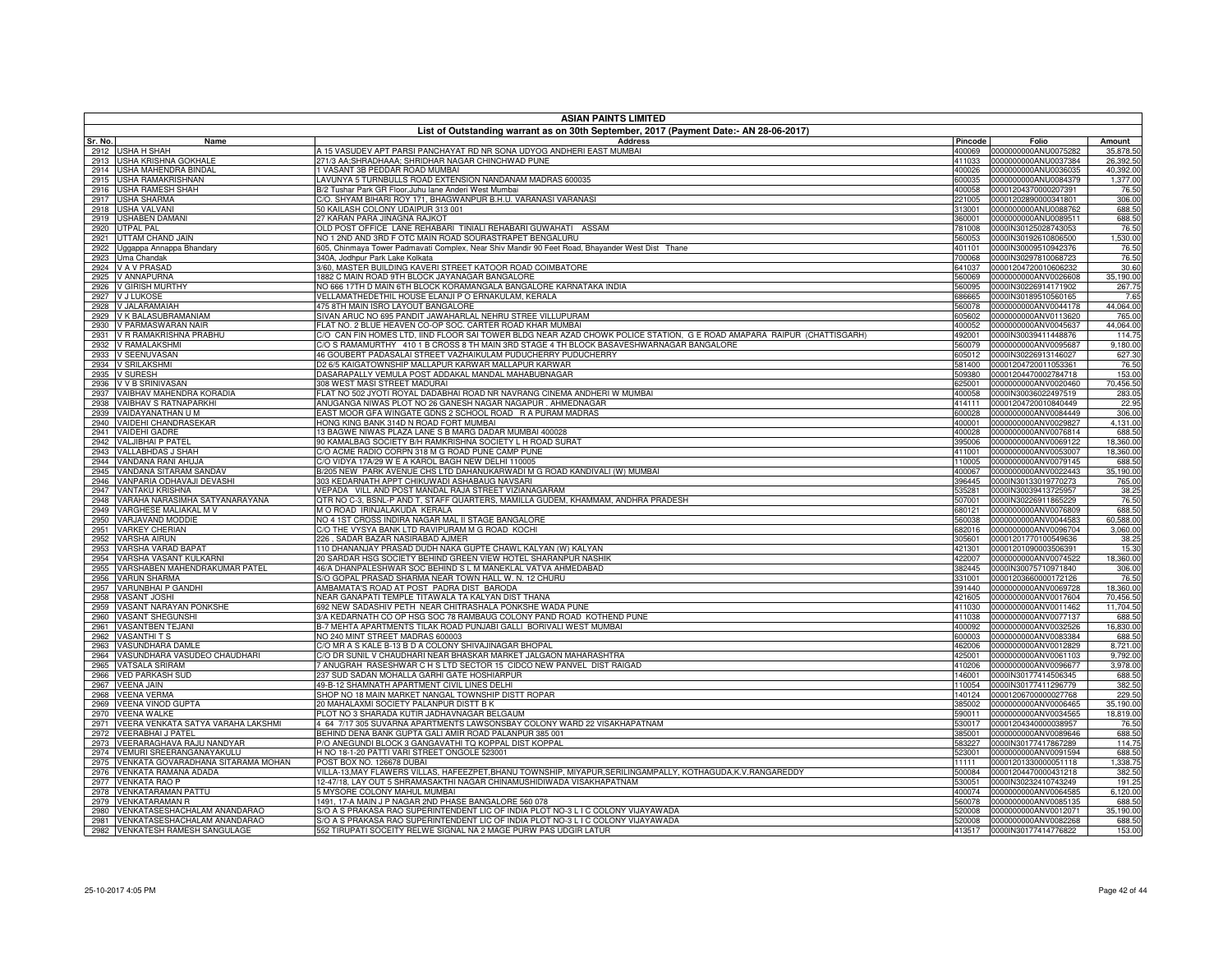|              | <b>ASIAN PAINTS LIMITED</b>                              |                                                                                                                                                              |                  |                                              |                    |
|--------------|----------------------------------------------------------|--------------------------------------------------------------------------------------------------------------------------------------------------------------|------------------|----------------------------------------------|--------------------|
| Sr. No.      | Name                                                     | List of Outstanding warrant as on 30th September, 2017 (Payment Date:- AN 28-06-2017)<br><b>Address</b>                                                      | Pincode          | Folio                                        | Amount             |
| 2983         | <b>VENKATESH S PAI</b>                                   | 62 DAR UL MULUK PANDITHA RAMABAI ROAD MUMBAI 400 007                                                                                                         | 400007           | 0000000000ANV0088316                         | 918.00             |
| 2984         | <b>VENKATESH SHENOY B</b>                                | GANESH STAINLESS STEEL CENTRE MAIN ROAD KARKALA D K                                                                                                          | 590007           | 0000000000ANV0077000                         | 688.50             |
| 2985         | <b>VENKATESH SUBRAMANIUM</b>                             | %502 VRINDAVAN B/H DINDOSHI BUS DEPOT MALAD (EAST) MUMBAI                                                                                                    | 400097           | 0000000000ANV0116782                         | 306.00             |
| 2986         | VENKATESWARA RAO KODE                                    | Flat No F-1, Plot No 555 Rd No 92 Jubilee Hills Hyderabad                                                                                                    | 500033           | 0000000000ANV0116620                         | 38.25              |
| 2987         | <b>VERMAKK</b>                                           | FLAT NO 19 NEW DELHI APTS C H S LTD VASUNDHARA ENCLAVE DELHI                                                                                                 | 110096           | 0000000000ANV0086833                         | 688.50             |
| 2988         | VERRAVENKATA PERISASTRY MUNUKUTGA                        | 7/97, MUNUKUTLA VARI STREET NEAR KESAVA SWAMY TEMPLE DUVVA, TANUKU MANDAL ANDHRA PRADESH                                                                     | 534156           | 0000IN30169611153186                         | 74,587.50          |
| 2989         | <b>VIBHA RAKESH</b>                                      | MIG-B/71 HOUSING COLONY DHANBAD JHARKHAND                                                                                                                    | 826001           | 0000IN30216410380143<br>0000IN30097410555969 | 191.25<br>45.90    |
| 2990<br>2991 | VIDHYA DILIP CHHUGANI<br><b>VIDYA KAMATH K</b>           | 'RAGHUVIR KRUPA', MOHANNAGAR SOCIETY, B/H. S. T. STAND, JOSHIPARA, JUNAGADH.<br>2 BALAJI SINGH STREET, FLAT NO1, BALAJI APTS., SAIDAPET, CHENNAI, TAMIL NADU | 362002<br>600015 | 0000IN30226910075587                         | 765.00             |
| 2992         | <b>VIDYA S APTE</b>                                      | CO SUHAS D APTE HINDUSTAN LEVER LIMITED 165/66 BACKBAY RECLAMATION MUMBAI                                                                                    | 400020           | 0000000000ANV0090809                         | 688.50             |
| 2993         | VIDYABEN NARENDRA SHAH                                   | BAJWADA BHATIASHRI BARODA                                                                                                                                    | 390001           | 0000000000ANV0042374                         | 5,049.00           |
| 2994         | <b>VIJAY BALKRISHNA GURAM</b>                            | 3-17 AMBEKAR NAGAR GOLANJI HILLS EKNATH GANDHI MARG PAREL MUMBAI                                                                                             | 400012           | 00001201090000295262                         | 1,912.50           |
| 2995         | <b>VIJAY BHASKAR</b>                                     | 323 NARMADA APPARTMENT ALKANANDA NEW DELHI                                                                                                                   | 110019           | 0000000000ANV0091038                         | 688.50             |
| 2996         | <b>VIJAY CHAND KOTHARI</b>                               | NEAR THE HOUSE OF DR R C MOHANTY SANTA SAHI CUTTACK                                                                                                          | 753001           | 0000000000ANV0008579                         | 5,814.00           |
| 2997         | <b>VIJAY DAYARAM KANAL</b>                               | C/O SINDHU GADAM PLOT NO 36 SAHYADRI FLATS CEMENT ROAD SHIVAJI NAGAR NAGPUR                                                                                  | 440010           | 0000000000ANV0025080                         | 41,080.50          |
| 2998         | VIJAY KASHINATH KULKARNI                                 | 8 MORESHWAR PRASAD SOCIETY 30 SHEELAVIHAR COLONY PAUDPHATA KARVE ROAD PUNE                                                                                   | 411038           | 0000000000ANV0058185                         | 765.00             |
| 2999         | VIJAY KUMAR BHARDWAJ                                     | H 13 Q NO NANAK PURA NEW DELHI                                                                                                                               | 110021           | 00001202990004412497                         | 76.50              |
| 3000         | <b>VIJAY KUMAR SHUKLA</b>                                | QR NO B/357 O P M COLONY AMLAI PAPER MILLS SHAHDOL                                                                                                           | 484117           | 0000000000ANV0080474                         | 688.50             |
| 3001         | <b>VIJAY LAXMIKANT SHAYAL</b><br>VIJAY MOTIRAM WADNERKAR | LAXMAN BAUG DURGA RD MULUND COLONY MUMBAI 400082<br>SAHAKAR APPTT NAVKALPANA SOC 1201/12 DECCAN GYMKHANA OPP FERGUSON COLLEGE MAIN GATE PUNE                 | 400082<br>411004 | 0000000000ANV0084941<br>0000000000ANV0115769 | 1,377.00<br>306.00 |
| 3002<br>3003 | VIJAY N VERAGIWALA                                       | 3-13 MONICA 1ST FLOOR DADABHAI CROSS ROAD OFF J P ROAD ANDHERI (WEST) MUMBAI                                                                                 | 400058           | 0000000000ANV0091037                         | 153.00             |
| 3004         | VIJAY RAVJIBHAI DONDA                                    | 2, SHREEJI PLAZA, OPERA HOUSE, MUMBAI                                                                                                                        | 400004           | 00001301420000038330                         | 76.50              |
| 3005         | <b>VIJAY SINGH BHATERA</b>                               | 39 VENKATA MAISTRY STREET MADRAS                                                                                                                             | 600001           | 0000000000ANV0093056                         | 688.50             |
| 3006         | VIJAY VITHALDAS BHATIA                                   | MANI BHUVAN 27 PRARTHANA SAMAJ ROAD VILE PARLE MUMBAI 400057                                                                                                 | 400057           | 0000000000ANV0085454                         | 1,377.00           |
|              | 3007 VIJAY VITHALDAS BHATIA                              | MANI BHUVAN 27 PRARTHANA SAMAJ ROAD VILE PARLE MUMBAI                                                                                                        | 400057           | 0000000000ANV0081464                         | 688.50             |
| 3008         | <b>VIJAYA B</b>                                          | 734 3RD BLOCK 12TH MAIN ROAD RAJAJI NAGAR BANGALORE                                                                                                          | 560010           | 0000000000ANV0092051                         | 1,377.00           |
| 3009         | VIJAYA BALKRISHNA PATHAK                                 | A/P VITA TAL KHANAPUR DIST SANGLI VITA                                                                                                                       | 415611           | 0000IN30045080533648                         | 35,190.00          |
| 3010         | VIJAYA JOSEPH EIPE                                       | FLAT - 502 SUNDERVAN G/2 LOKHANDWALA ROAD ANDHERI (WEST) MUMBAI                                                                                              | 400053           | 0000000000ANV0092270                         | 688.50             |
| 3011         | VIJAYABEN DHOLARIA                                       | AA;SWASTIKAA; RAJMOTI NAGAR UPLETA                                                                                                                           | 360490           | 0000000000ANV0054367                         | 1,224.00           |
| 3012         | <b>VIJAYALAKSHMI PISHARODY</b>                           | 21 AMJAD MANZIL PANDYA LANE OPP ROYAL HOTEL JUHUTHARA MUMBAI                                                                                                 | 400049           | 0000000000ANV0094695                         | 459.00             |
| 3013         | VIJAYALAKSHMI RAGHUNATHAN                                | FLAT 11 SRINIVAS 294/295 LLOYDS ROAD ROYAPETTAH CHENNAI                                                                                                      | 600014           | 0000000000ANV0050100                         | 14,688.00          |
| 3014         | VIJAYALAXMI SURESH DESHPANDE                             | GANGA H NO 4 BASAVESHWARANAGAR STATE BANK OF INDIA OFFICERS COLONY 17TH CROSS BANGALORE                                                                      | 560079           | 0000000000ANV0009561                         | 41,769.00          |
|              | 3015 VIJAYAMMA KURUP                                     | R K SADANAM KARUKACHAL POST CHANGANACHERY TALUK KOTTAYAM KERALA STATE                                                                                        | 686001           | 0000000000ANV0115859                         | 1,377.00           |
| 3016<br>3017 | VIJAYANAND JADIYAPPAGOUDAR<br>VIJAYANAND KOLLURU         | BEHIND OLD IB EXTENSION AREA BAGALKOT KARNATAKA<br>H NO 14-262B DOYENS TOWNSHIP OPP ALIND SERILINGAMPALLY R R DIST HYDERABAD                                 | 587101           | 0000IN30051318030589<br>0000000000ANV0091040 | 22.95<br>688.50    |
| 3018         | <b>VIJAYASHREE V SHIRHATTI</b>                           | FLAT # 3 BLDG # B-2 B-WING CHINTAMNANAGAR CO OP HSG SOC ANAND PARK AUNDH PUNE                                                                                | 500019<br>411007 | 0000000000ANV0102647                         | 1,912.50           |
|              | 3019 VIJAYBHAI DAHYABHAI PATEL                           | 43 BHAGU NAGAR MATA WADI L H ROAD SURAT                                                                                                                      | 395006           | 00001203320000444901                         | 130.05             |
|              | 3020 VIKAS PRABHAKAR WAGLE                               | -402, SUMEET SADAN, BHAGOJI KEER MARG, MAHIM, MUMBAI, MAHARASHTRA                                                                                            | 400016           | 0000IN30226910388154                         | 382.50             |
|              | 3021 VIKIL OMPRAKASH BIYALA                              | B/3 ALISHAN APARTMENT AMBADI ROAD VASAI ROAD WEST THANE                                                                                                      | 401202           | 0000IN30177413488668                         | 382.50             |
| 3022         | <b>VIKRAM</b>                                            | NEAR AKALGARH GURDUWARA, TEH. SUNAM, PUNJAB                                                                                                                  | 148028           | 0000IN30236510821452                         | 153.00             |
|              | 3023 VIKRAMKUMAR A JAIN                                  | 3 RD FLOOR H NO 404 OM APARTMENT GOODSHED RD SHASHTRI NAGAR BELGAUM                                                                                          |                  | 590003 00001201330000136035                  | 30.60              |
|              | 3024 VILAS GADRE                                         | 13 BAGWE NIWAS PLAZA LANE S B MARG DADAR MUMBAI 400028                                                                                                       | 400028           | 0000000000ANV0076813                         | 688.50             |
| 3025         | VILAS SITARAM VAYADANDE                                  | CHEMBUR MALEKAR WADI P L LOKHANDE MARG MUMBAI 400089                                                                                                         | 400089           | 0000000000ANV0084940                         | 1,377.00           |
|              | 3026 VIMAL KAPUR                                         | 46 MAHESH NAGAR PIMPRI PUNE                                                                                                                                  |                  | 411018 0000000000ANV0901244                  | 36,720.00          |
|              | 3027 VIMAL SHARMA                                        | B 2/425 YAMUNA VIHAR DELHI                                                                                                                                   | 110053           | 00001201910100187320                         | 1,530.00           |
|              | 3028 VIMALABEN DESAI                                     | DESAI HAVELI P.O. BAKROL ANAND GUJARAT                                                                                                                       | 388315           | 0000000000ANV0063425                         | 70,456.50          |
|              | 3029 VIMALABEN PAREKH                                    | STATION PLOT, OPP. POWER HOUSE, NARSHIBHAI'S HOUSE, GONDAL (GUJARAT)                                                                                         | 360311           | 0000000000ANV0063248                         | 8,262.00           |
|              | 3030 VIMLA DHIRAJLAL SHRIMANKAR                          | B- 1/B -14, NIRANJAN AVDHOOT NAGAR,C.S.RD, DAHISAR (EAST), MUMBAI                                                                                            | 400068           | 00001301540000067052                         | 7,267.50           |
|              | 3031 VINAY CHATURVEDI<br>3032 VINAY GOVIND GADGIL        | 56-57/30 PUNJABI GALI VIJAY NAGAR MEERUT<br>B/404 KAVITAKUNJ MITHBUNDER RD CHENDANI KOLIWADA THANE EAST THANE                                                | 201001<br>400603 | 0000000000ANV0100151<br>00001201330000385465 | 306.00<br>114.75   |
| 3033         | <b>VINAY KUMAR S KHEMKA</b>                              | 29/331 KALBADEVI ROAD 4TH FLOOR MUMBAI                                                                                                                       | 400002           | 0000IN30135610023895                         | 3,672.00           |
|              | 3034 VINAY KUMAR S KHEMKA                                | 9/53 BHUPEN CHAMBERS 3RD FLOOR DALAL STREET FORT MUMBAI                                                                                                      |                  | 400023 0000000000ANV0029377                  | 2,524.50           |
|              | 3035 VINAYA G NAYAK                                      | HARADY PUTTUR (D K)                                                                                                                                          | 574201           | 0000000000ANV0066135                         | 5,737.50           |
| 3036         | VINAYAK GANAPAT SOLANKAR                                 | A/P- PABAL, TAL- SHIPUR, DIST- PUNE PUNE                                                                                                                     | 412403           | 00001202350000220802                         | 153.00             |
|              | 3037 VINAYAK SHIVARAM BHATMULE                           | 270/1 CAR STREET GOKARN                                                                                                                                      |                  | 581326 00001203840001084169                  | 84.15              |
| 3038         | VINAYAK YESHWANT DEO                                     | 1201/A/3 NEELKANTH GHOLE ROAD PUNE                                                                                                                           | 411004           | 0000000000ANV0053965                         | 11,016.00          |
|              | 3039 VINAYAKUMAR S                                       | DEPT V T S BHEL R & D VIKASNAGAR HYDERABAD 500593                                                                                                            | 500593           | 0000000000ANV0082249                         | 688.50             |
|              | 3040 VINDVASINI DEVI                                     | GOYAL HANDLOOM UDYOG DHAMPUR DISTT BIJNOR 246761                                                                                                             | 246761           | 0000000000ANV0078661                         | 229.50             |
|              | 3041 VINEET SINGHVI                                      | 21 REDDY RAMAN STREET CHENNAI                                                                                                                                | 600079           | 0000IN30061011026226                         | 382.50             |
|              | 3042 VINIT BIPIN GANDHI                                  | 704 VISHAL COMPLEX NARSING LANE S V ROAD MALAD WEST MUMBAI MAHARASHTRA                                                                                       |                  | 400064 0000IN30051315470267                  | 38.25              |
|              | 3043 VINITA AMAR SHRIDHARANI                             | 74 NIBBANA PALI HILL ROAD BANDRA W MUMBAI                                                                                                                    | 400050           | 0000IN30036022135360                         | 30,064.50          |
|              | 3044 VINITA SINHA                                        | 70 5 BALLUPUR, NEAR ONGC HOSPITAL, DEHRADUN                                                                                                                  | 248001           | 0000IN30226910222520                         | 765.00             |
|              | 3045 VINITA V PATIL                                      | 1202/5 YESHWANT GHOLE ROAD PUNE<br>PLOT NO 139, SECTOR 2, KULKARNI BUILDING, SHIVABASAVA NAGAR, BELGAUM                                                      | 411004           | 0000000000ANV0074333                         | 18,360.00          |
|              | 3046 VINOD GOVINDRAY NAYAK<br>3047 VINOD KUMAR           | 608 SHANTI NAGAR SAHAKAR NAGAR 2 CHEMBUR MUMBAI 400071                                                                                                       | 590001<br>400071 | 00001202890000541854<br>0000000000ANV0077589 | 76.50<br>688.50    |
|              | 3048 VINOD KUMAR CHADHA FCA                              | F-11 N D S E II, NEW DELHI 110 049                                                                                                                           | 110049           | 0000000000ANV0087955                         | 688.50             |
|              | 3049 VINOD KUMAR M AGRAWAL                               | M/S SUNDER MEDICAL STORES 23 CENTRAL BAZAR ROAD RAMDASPETH NAGPUR                                                                                            | 440010           | 0000000000ANV0093803                         | 153.00             |
|              | 3050 VINOD KUMAR MUCHHAL                                 | SATYA NARAYAN BHAWAN 1454 NEW SHIVPURI HAPUR                                                                                                                 | 245101           | 00001201770100595841                         | 1,415.25           |
|              | 3051 VINOD KUMAR SHARMA                                  | EXPRESS DAIRY CO LTD 198 BHUPEN ROY ROAD BEHALA CALCUTTA 700034                                                                                              | 700034           | 0000000000ANV0079051                         | 688.50             |
|              | 3052 VINOD PASSI                                         | 448 SEC 7 PANCHKULA HARYANA                                                                                                                                  |                  | 134109 0000IN30184610282475                  | 7.65               |
|              | 3053 VINOD PREMJI FURIA                                  | C/O MAHENDRA PREMJI KENIYA 300/1 MEWAWALA BUILDING JAIN DERASAR LANE WADALA MUMBAI                                                                           |                  | 400071 0000000000ANV0089743                  | 229.50             |